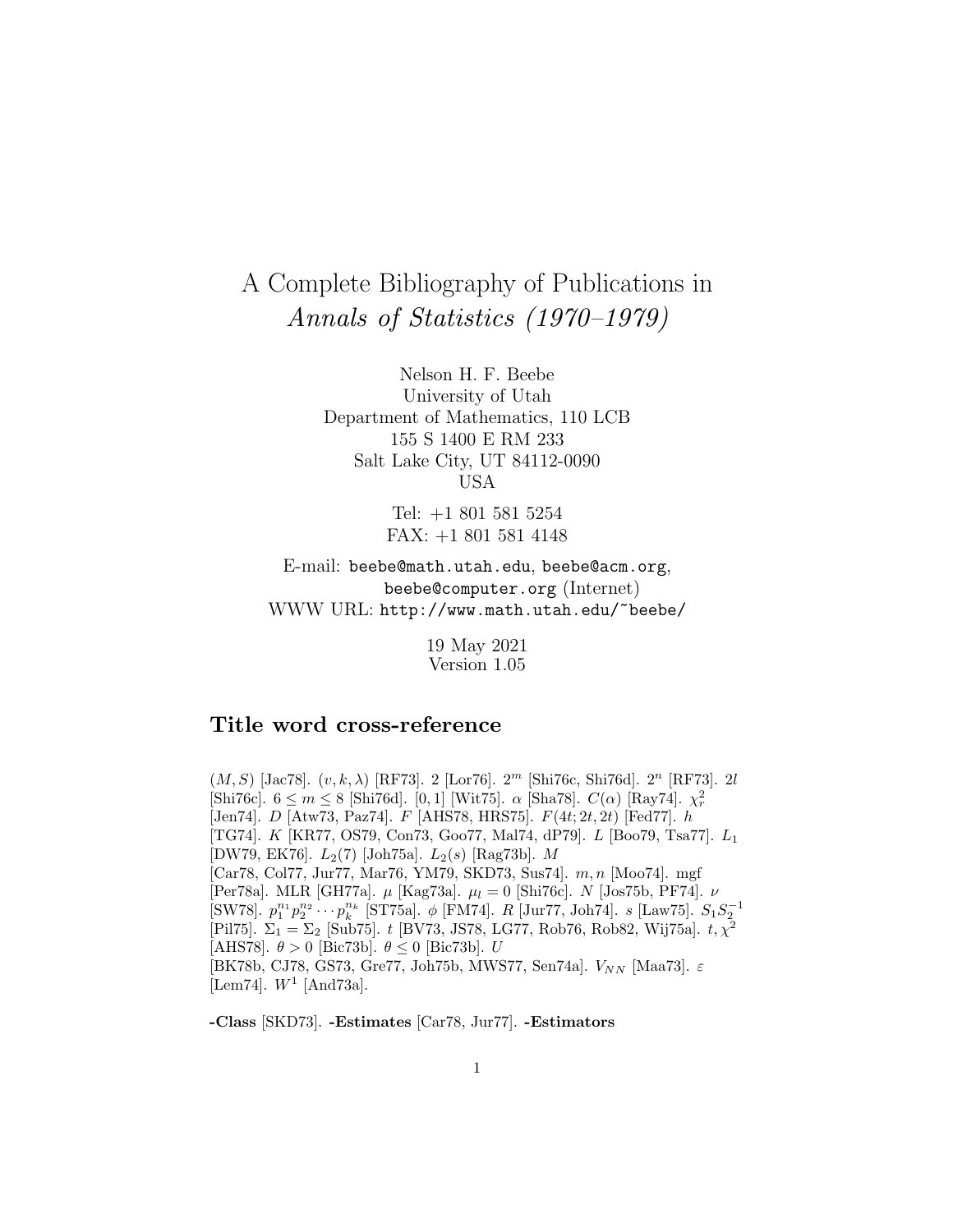[Col77, Mar76, YM79]. **-Mixing** [FM74]. **-Optimal** [Lem74, Atw73, Tsa77]. **-Optimum** [Paz74]. **-Ordered** [Law75]. **-Patterns** [Moo74]. **-Resolvability** [Sha78]. **-Resolvable** [Kag73a]. **-Sample** [KR77]. **-Spacings** [dP79]. **-SPRT'S** [Lor76]. **-Squares** [Fed77, HRS75]. **-Statistic** [Joh75b, MWS77]. **-Statistics** [Goo77, TG74, Boo79, BK78b, CJ78, GS73, Gre77, Sen74a]. **-Test** [LG77, Wij75a]. **-Tests** [JS78]. **-Variate** [Sus74]. **-Way** [PF74].

2

**1977** [Efr79].

**42** [Mar74a].

**80th** [LL74].

**A.** [DOG77]. **Absolute** [AHS78]. **Absolutely** [GC78]. **Absorbing** [Koh74]. **abstract** [Tuk58]. **Acknowledgement** [Ber73a, Mar74a, Moh77]. **Acknowledgment** [Fab74a, GH79, Mar74b]. **Action** [Ing79]. **Adaptation** [Alb79]. **Adaptive** [Ber74a, Ber78a, FR73, KG73, LR79, Mac74b, Sto75, Ton78, Wei78]. **Addendum** [DW78]. **Additional** [Le 74]. **Additions** [TW79]. **Additive** [HS78]. **Adequacy** [TA75]. **Admissibility** [Ber76a, Blu74, BF74b, BF74a, BCS79b, Bro79, CS73a, ES78, GM77, HS78, Jos75c, Jos79b, Kie76, Mak77, Por75, Ram73, SS74, Sco75]. **Admissible** [Ala73a, Ber76b, Bro73b, CS73b, Ing79, OS79, ST75b, Str78, Var78]. **Affine** [AB76, HT75a, Kag73a, Sha78]. **After** [SS78]. **Against** [BH79, Goo75, Ray74, TH73]. **Agreeing** [Aum76]. **Algorithm** [Lju78]. **Algorithmic** [Wu78]. **Algorithms** [Kus74, WK74, WW78, Yak74]. **Aliasing** [HRF74]. **Aligned** [Sen77b]. **Allocation** [PT77]. **Almost** [Car78, DHT73, Pol78, Sen74a]. **Alternative** [Bre74, Rag73a, Ram73, Sch79a]. **Alternatives** [BN75, Hus77, HK75, Joh75b, Par79, Pir74, Pir75, Ray74, Sug73, TH73]. **Among** [Goo64, Goo76b]. **Analogues** [Bic73a]. **Analysis** [Alb76, And79, Ber73b, BKR79, Bha76, Dyk79, Fer73, Hab76, Lai75a, LS77, LS79a, MBH75, Mil77b, PF74, Rob78b, Sen77a, Sed77]. **Anderson** [Fab74a, Fab74b]. **Ann** [Mar74a]. **Antipodally** [Bin74]. **any** [WB74]. **Application** [Anb76, Arn73, Dun79, FH79, Goo76a, Mac74b, RS77a, SY79, SG73, Sha76, Sho73]. **Applications** [Ant74b, Arn76, Ber76e, BCS76, Bro79, Efr75, FM77, FH77b, Goo73, HW78, HPS77, Hol73c, Hol79, Hud78, JM77, Lai75a, LS77, LS79a, Mac78, MN79, Mak73, OQ73, SST79, Sen77b, Wij77, Wij79, Woo78, dWV73, dP79]. **Approach** [Arn79, FK75, GR77, Hab75b, Hil75, San75, Sen79b, Ste79, VS77, Win73, WB74]. **Approaches** [Wie76]. **Approximate** [Gol75a, Kie74, Kre79, MI77, Que49, Sha75, Spr76b]. **Approximately** [SY78]. **Approximating** [Anb77, GP73, GH78]. **Approximation** [Abd73, Anb73, And73c, Dut73, Fab73a, HM76, KG73, Kus74, LR79, Lju78,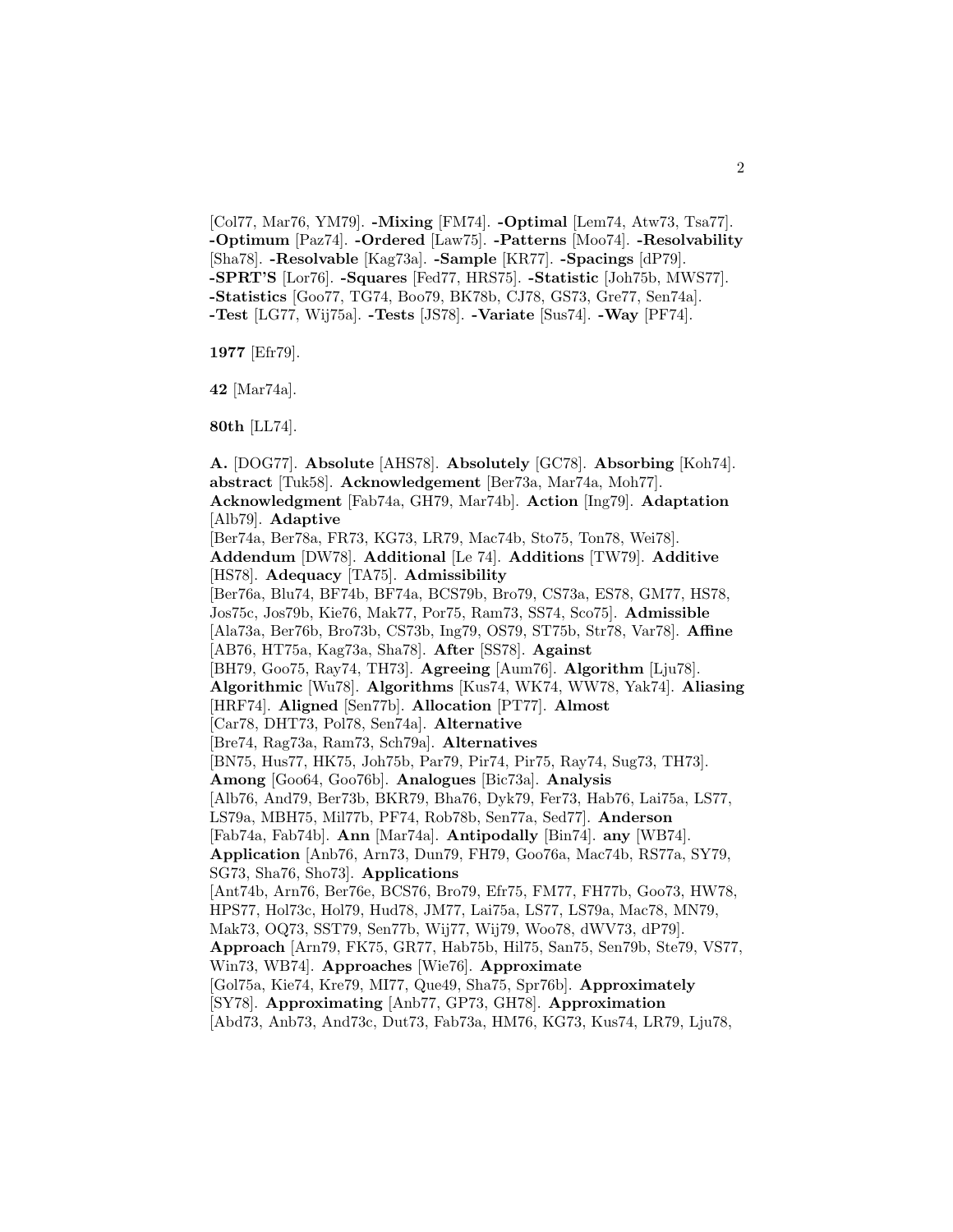Rob79c, Rup79, Uos74]. **Approximations** [CR78, For79, JM75, PS75b, Sen77b, Sha76, Woo77]. **Arbitrary** [Ber76b, BBB<sup>+</sup>77, BF79, Dos76, Enn70, Enn73]. **Areas** [And73c, GH78]. **Arguments** [OW75]. **Arising** [Sen79c]. **ARMA** [Han81, Dav77b, Han75, PD78, RC79, Sha76]. **Armed** [BF79, Jos75a, Jos85, Kel74]. **Array** [Ple76]. **Arrays** [RS74a, Shi76c]. **Aspects** [Ber73b, Wu78]. **Associate** [Kag74]. **Association** [Jog77, SKD73]. **Assuming** [Goo75]. **Assumption** [Con73]. **Asymmetrical** [Che78b]. **Asymmetry** [Col76]. **Asymptotic** [ABvZ76, ABvZ78, Alb79, And73a, Ant76, Beh76, Ber75a, Ber72, Ber73a, Ber73b, Ber76f, Ber78b, BM73b, Bic73b, BvZ78, BH79, Bro76, CPL76, Col77, CM75, DZ76, DuM73, Eic79, Fed75b, Fle78a, GR75a, GHH76, Haj74, Han76a, Har75, Har78, Hec76, Hol73b, Hsi79b, Jae79, Jir76, JT74, Joh74, JT78, Jur77, Kal74, KS74, KR77, Kra73, Maa73, MJ76, Mic78, Mic79, Mil77b, MC75, Mui78, Pfa73, Pfa74, PR73, Por77a, PV76, Rao78, Rao80, Rie78, Rob78a, Rus76a, Rus82, Ruy74, RvZ78, Sch77, Sen76, Sen79a, Sha74, SH79, Sha73, Shi76a, Ste76, Sti73, Sto74a, Sub75, Sug73, Sza79, Var79b, Var79a, Wei74, YM77, YM79, dWV73, dP79]. **Asymptotically** [Ade75, And73b, AL75, Ber74a, Fab73a, Fab78, Fen76, GK76, GO78, MJ76,

Mic78, PS73, Sac75, Str78, Ton73, Tus77, Yoh73]. **Asymptotics** [Hub73]. **Attainment** [Jos76b, Wij73]. **Autocorrelation** [BH79, MVK78, Ram74]. **Autocorrelations** [Men77]. **Autocovariances** [Han74]. **Autoregression** [SST79]. **Autoregressions** [Pag78]. **Autoregressive** [Alb78b, And75a, And77, Ber74b, Bha78, HK74a, HF79, Pag74, Sha75, YM77].

**Average** [And75a, And77, Men77, Sha75]. **Averaging** [Fly74].

#### **B** [DOG77]. **Bahadur**

[BB78, Dut73, Fu73, Haj74, Hsi79a, HK75, JS78, Kre79, Spr76b, Wie76]. **Balanced** [AB76, CS77, HT75a, Joh76b, Kag73a, Kie75, Mos75, RS74a, RF73, Shi76c, Shi76d]. **Bandit** [Jos75a, Jos85, Kel74]. **Bandits** [BF79]. **Bands** [Bre78, GF79, Sen73]. **Based**

[AG79, AG80, FP79, FM75, Joh74, Lai74, Lai77, M.75, MWS77, Men77, Mie79, PK79, Per78b, PS75a, RSL75, SKD73, Sch77, Sen79a, Spr76b, SS73, SV78b]. **Bayes** [Ber76a, Ber76c, BS78a, BC79, BCS79a, DS73, DZ76, EM76b, Fox78, GHH76, GH77a, GK76, Gol75a, Gol77, Goo75, JT74, JT78, Kel77, KH76, LT73, Lin75, MB79, O'B76, Ruk78, Sch73c, Sin76b, Sin79, Sni77, Str73a, SV78a, VS77, Wag73, Win73, Yoh73, vH76]. **Bayesian** [Alv77, Ant74b, Bic73b, Bre78, Fer73, FP79, For79, GR77, Gol75b, Hsu79, Moo74, Rub78, Sha74, SV78b]. **Behavior** [Bro76, GR75b, JT74, JT78, Kou77, MI77, SBS73, YM77, YM79]. **Behaviour** [Sen74a]. **Behrens** [Rob82, Rob76]. **Below** [Anb77]. **Bernoulli** [Jos85, BF79, Cab77, Dev76, Jos75a, Kel74, Klo73]. **Bernstein** [HM76].

**Berry** [Jos85, CJ78, Jos75a]. **Best**

[BK78a, Ber76d, BY77, Bur73, GR77, Jos79a, Por75, Ste69, Ste73, Sin79].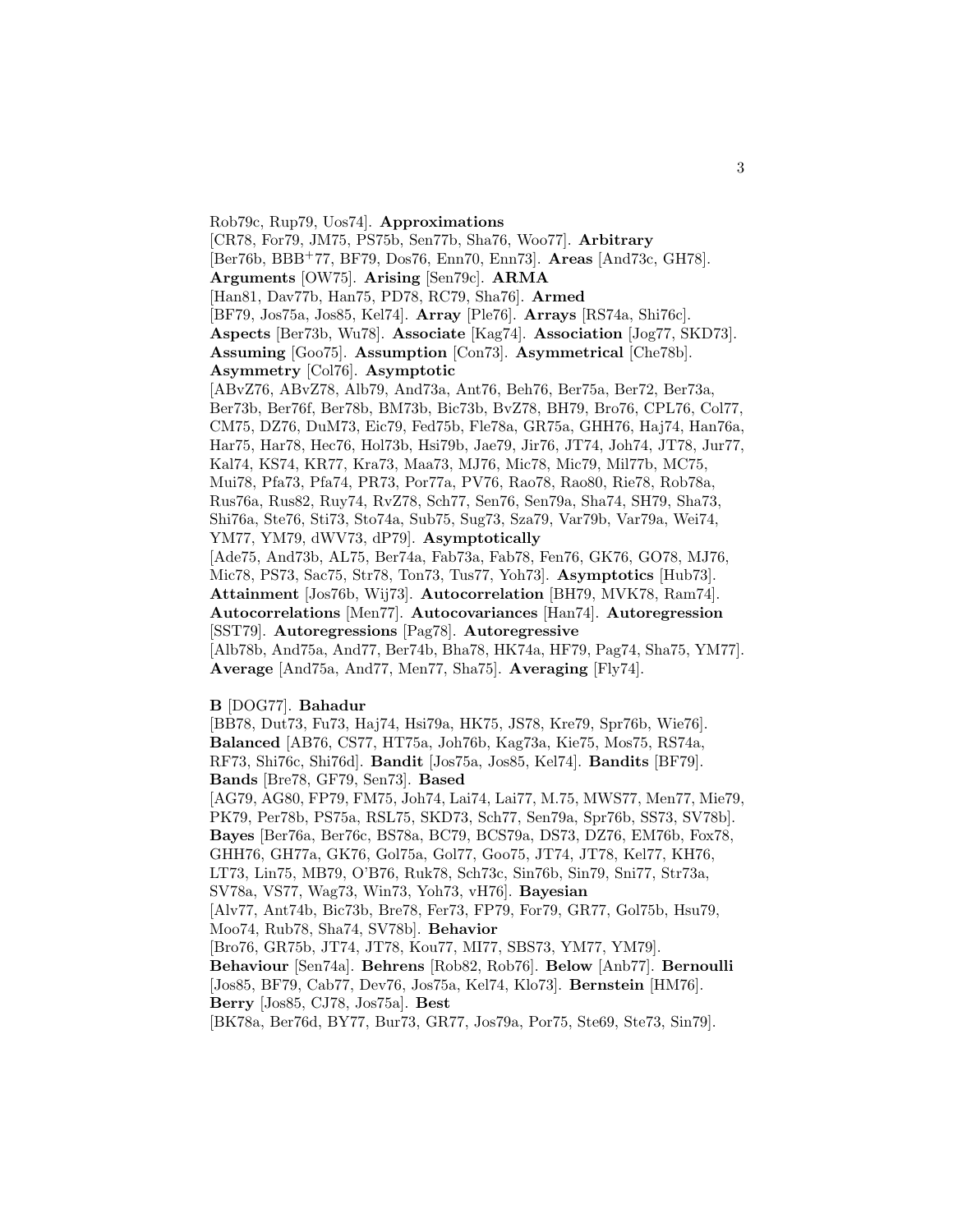**Beta** [Aro41, Aro59, TW75, TW79]. **Between** [BK78a, Gre74b, HPL74, IT78, Kel77, Meh75, SST79]. **Bias** [Que56, Tuk58]. **Biased** [Wei78]. **BIB** [FH79, FH77b, HJ74, HL79]. **BIBDs** [Kag73b]. **Binary** [Goo73, Mar74b, Mar74a]. **Bingham** [JM79]. **Binomial** [BY77, BC79, Hol73b, OS79, SS74]. **Biometric** [Yan78]. **Birth** [Kei75, Kei78]. **Birth-and-Death** [Kei75, Kei78]. **Birthday** [LL74]. **Bishop** [Hab76]. **Bivariate** [AHS78, AL77, Blo77, Div79, KP77, SH79, TDT76, Whi76]. **Black** [BHS74, Klu77]. **Block** [AB76, Ham74, HT75a, Jac78, Joh76b, Kag73a, Kag76, Kie75, Mos75, Nig70, Nig76, Sha78]. **Blocks** [CS77, FH77b, FH79, Pir74, Pir75]. **Bootstrap** [Efr79]. **Borel** [Bla76, Bon76a]. **Both** [Spi79]. **Bound** [BK78a, Fuj76, HI75, IT78, Jog78, Jos76b, RW78b, Wij73]. **Boundaries** [Ruy75]. **Boundary** [Bro73b, Fab74a, Fab74b, Kao78, Rao78, Rao80]. **Bounded** [Eat74, Per78a, Wij75a, Wij77]. **Boundedly** [Hoe77]. **Boundedness** [Lai75c, RS77b]. **Bounds** [AG79, AG80, Bje77, Boh73, BS78b, Col77, Joh75b, KS76b, MB79, Mey77a, SG76a, SG77, Ski76, Wel77a]. **Bradley** [Daw77]. **Branching** [Dio75, DE79]. **Broad** [EO78]. **Broken** [Goe75]. **Brownian** [Mac74a]. **Buehler** [Fra77]. **Bundle** [Sen73].

**C** [Cra78, DOG77]. **Calculation** [Div79]. **Calibration** [Sch73b]. **Canonical** [LaM77]. **Cantelli** [Wel77b, Wel78a]. **Capacities** [HS73, HS74, Rie77]. **Carlo** [Hub73, Sie76a]. **Carver** [Cra78]. **Case** [ARS76, Blu74, CS75, Dok74, Fab73a, Fed75b, Ing79, KZ74, KKMP79, Lin75, Mey77b, O'B76, Ork74, PR75, Per78a, PR73, RvZ78, Sha79b, Sho73, Str73a, TH78, Var79a, vZ76]. **Cauchy** [RW74a]. **Causal** [Rub78]. **Caused** [Str74a]. **CDF** [GR75a]. **Cell** [BKR79, CS75, Hab77a, Klo78, Ruy75, Spr76a]. **Cells** [SU74]. **Censored** [BJM77, FP79, MJ76, Sen76, Sen79c, Shi75, SV78a, SV78b]. **Censorship** [BC74a]. **Center** [RSL75, SN73]. **Centering** [Hoe73]. **Central** [BN75, Dun79, Jur73, Mor75, TW75, Wel78b]. **Certain** [Arn73, Che78b, HPL74, Kag74, Koz78, Lai75c, Le 79, PS75b, Sch79a, SBS73, Var79b]. **Chain** [Bai75]. **Chains** [Goo73, Lem74]. **Change** [Mac74a, Mac78, SS75]. **Character** [Hol73b]. **Characteristic** [Ahs77, FM77, Hok75, PD78, Pil75, Ste69, Ste73]. **Characterization** [AM75, Blo77, BL77, EH74, GH77b, GH79, Hec76, Jam79, KMR79, MVK78, Ram74, Rao76a, RHP74, DOG77]. **Characterizations** [AS79, Fab73c, Fab81, Gor73, TA75]. **Characterizes** [Fin78]. **Characterizing** [Sam75]. **Charts** [Lai74]. **Chernoff** [FM74, Lai75b, Spr76a]. **Chi** [CS75, MS75, OQ73, Ruy75, Spr76b, Spr76a]. **Chi-Square** [CS75, OQ73, Ruy75, Spr76b, Spr76a]. **Chi-Squared** [MS75]. **Choice** [Bro73a, Muc73, Ram75]. **Circle** [KMR79]. **Circulant** [GP73]. **Circular** [Epl79]. **Class** [Ber75c, BCS76, Eat78, EO78, KS77, KS83, Lin76, SKD73, ST75b, Sni77, TH73, Wij79]. **Classes** [Hwa73, Kag74, Wah74]. **Classical** [Fin78]. **Classification**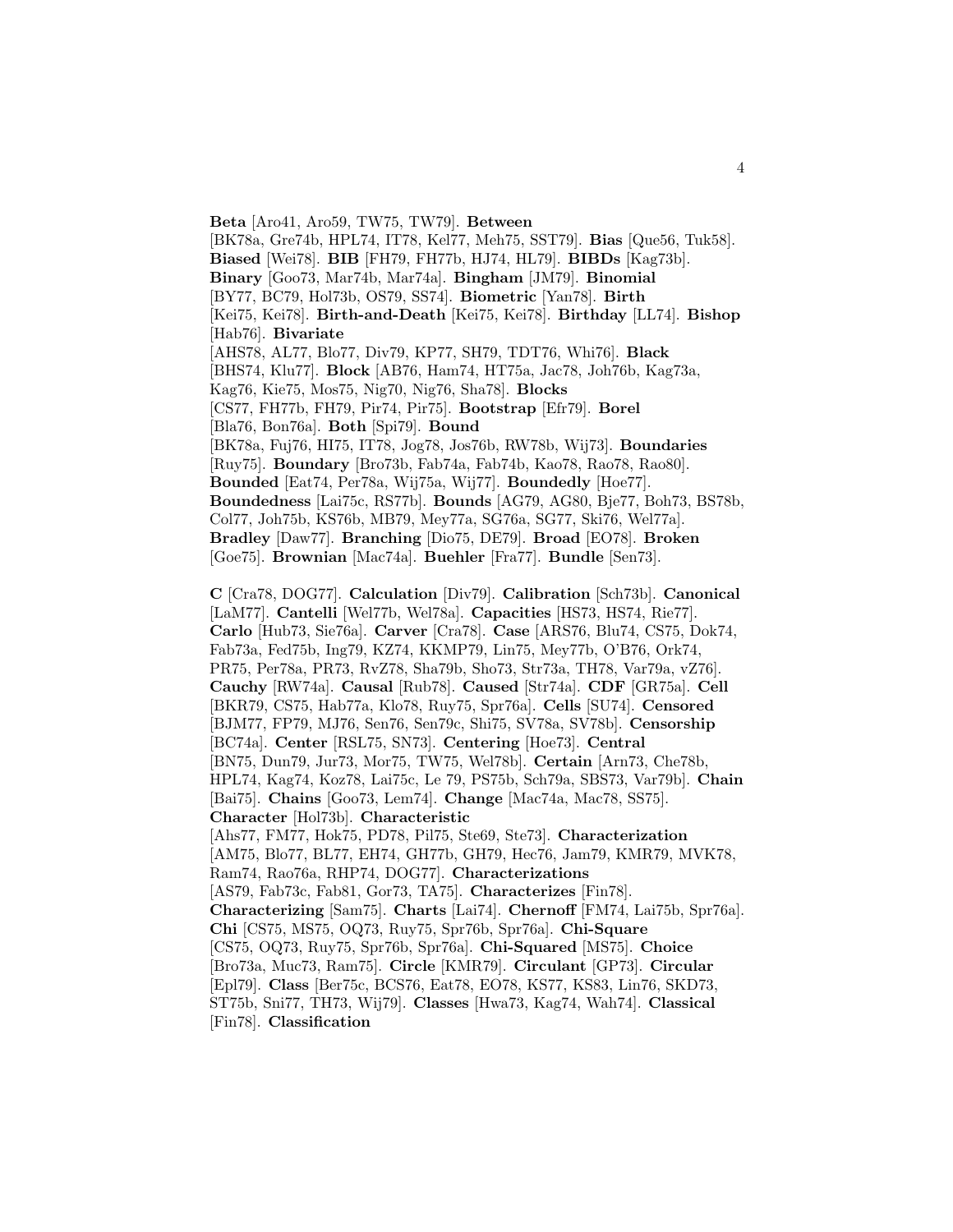[And73a, BDS76, FC74, GO78, Gup74, IT78, Sha74, Sha77b]. **Classifications** [PF74]. **Clustering** [Har78]. **Co** [Por75]. **Co-Ordinate** [Por75]. **Coefficient** [Alb78a, Hal74, PV76, Str74a, Zid78]. **Coefficients** [ARS76]. **Coherence** [HS78]. **Coherent** [Bue76]. **Coin** [HC75, Wei78]. **Coincide** [Wie76]. **Coincidence** [Adi75]. **Collector** [Sen79b]. **Combinations** [Bic73a, Bje77, CH79, Eat74, Hec76, Sch77]. **Combining** [BB76, BS79b]. **Comments** [Daw77]. **Common** [BC74b, CS74, CS76, CS77, NH77, Str73a]. **Commutation** [MN79]. **Compact** [M.75, MP73]. **Comparing** [Ber75d, Pir74, Pir75]. **Comparison** [Adi74, Beh76, FK75, GD79, HT74, LS79b, Sch74, SG76a, SG77, Sie78, Sin76a, Spr76b]. **Comparisons** [Lat79, Sch73a]. **Competing** [Fle78a, Fle78b, Mil77a]. **Competitors** [Mau75]. **Complete** [BCS76, Eat78, Fed77, Hab75a, Hoe77, Sni77]. **Completely** [Gor74a]. **Completeness** [BJM77]. **Component** [AL75, BS79a, GHH76, O'B76]. **Components** [Bro76, OSB76, Sch77, Tho75]. **Composite** [For79, OQ73]. **Composition** [Lat79]. **Compound** [Arn76, Cop74, GHH76, Hor75, Ing79, LR77, Rao76a, Sim76a, Sus74, Var78]. **Computation** [Paz78]. **Concave** [HP76]. **Concept** [Sha77a]. **Concerning** [Bro75, GG73]. **Concomitant** [DOY77]. **Concomitants** [Yan77]. **Condition** [Wie76]. **Conditional** [Bon77, Bro78, Eat78, Hol79, Kie76, KN78, Mic79, OQ73, PW75, RGQO79, Rob79a, Rob79b, Sen79a]. **Conditionally** [Ton77]. **Conditioning** [Bla79]. **Conditions** [Bly74, BK77, Fly76, Har75, Kha62, Kha73c, Sha79b, TDT76, Wij77]. **Confidence** [Bon77, Bre78, BC74b, Bro78, Cau75a, Cau75b, CS73b, CS73a, Fra77, GF79, Goo64, Goo76b, Jos75c, Jos76a, Kie76, Lai76, LJJ73, Mey77b, Sen73, SS73, Wij79, Tuk58]. **Configurations** [RF73]. **Confounding** [WB74]. **Conic** [Bla79]. **Conjecture** [Hol77, Jos75a, Jos85, LR77]. **Conjectures** [Hub73, SK74]. **Conjugate** [DY79]. **Connected** [EH74, Mak74]. **Connectedness** [RF75]. **Consistency** [AT76, AT79, Ber72, Ber73a, Cai75, DS73, DW77, DW78, Hal74, HPW73, HP76, MY77, Ple76, Rei73, RC79, RW75, Rob78b, Sag75, Sil78, Win75]. **Consistent** [Ano77, Ber74b, BHO<sup>+</sup>77, Fu75, Sin77, Sto77]. **Constant** [Ade75]. **Constrained** [KS77, KS83, Kus74, ST75a]. **Constraint** [Klo78]. **Constraints** [GC78]. **Constructing** [Wij79]. **Construction** [AB76, Fed77, Ham74, HL79, RS74a, Rag73b, RS74d, SW78, Kie75]. **Constructions** [Hwa73]. **Contained** [Le 74]. **Containing** [GR77]. **Contents** [Ano76]. **Contiguous** [BN75]. **Contingency** [Goo76a, Shi76b]. **Continued** [Aro41, Aro59, TW79]. **Continuous** [Con73, Dos76, Jaq75, Lem74, Lin75, Ngu79, Rob75, vH76]. **Continuous-Time** [Ngu79]. **Contractions** [Gol77]. **Contrast** [Pfa73, Pfa74]. **Contrasts** [BDS76, Goo64, Goo76b]. **Contribution** [Bro78, Sti76]. **Contributions** [AH75, HRS75, Kha73d, RS74a, SY79]. **Control** [sC79, CW80, Dos76, Lai74]. **Convergence** [BP77, Bha74, BK77, Bra76, CH79, DW79, Dur73, EH77, EK76, FM74, Fu73, Fu75, GS73, HL77, Han74, Han76b, HK74b, Hus77, LeC73, Lin75, Lju78,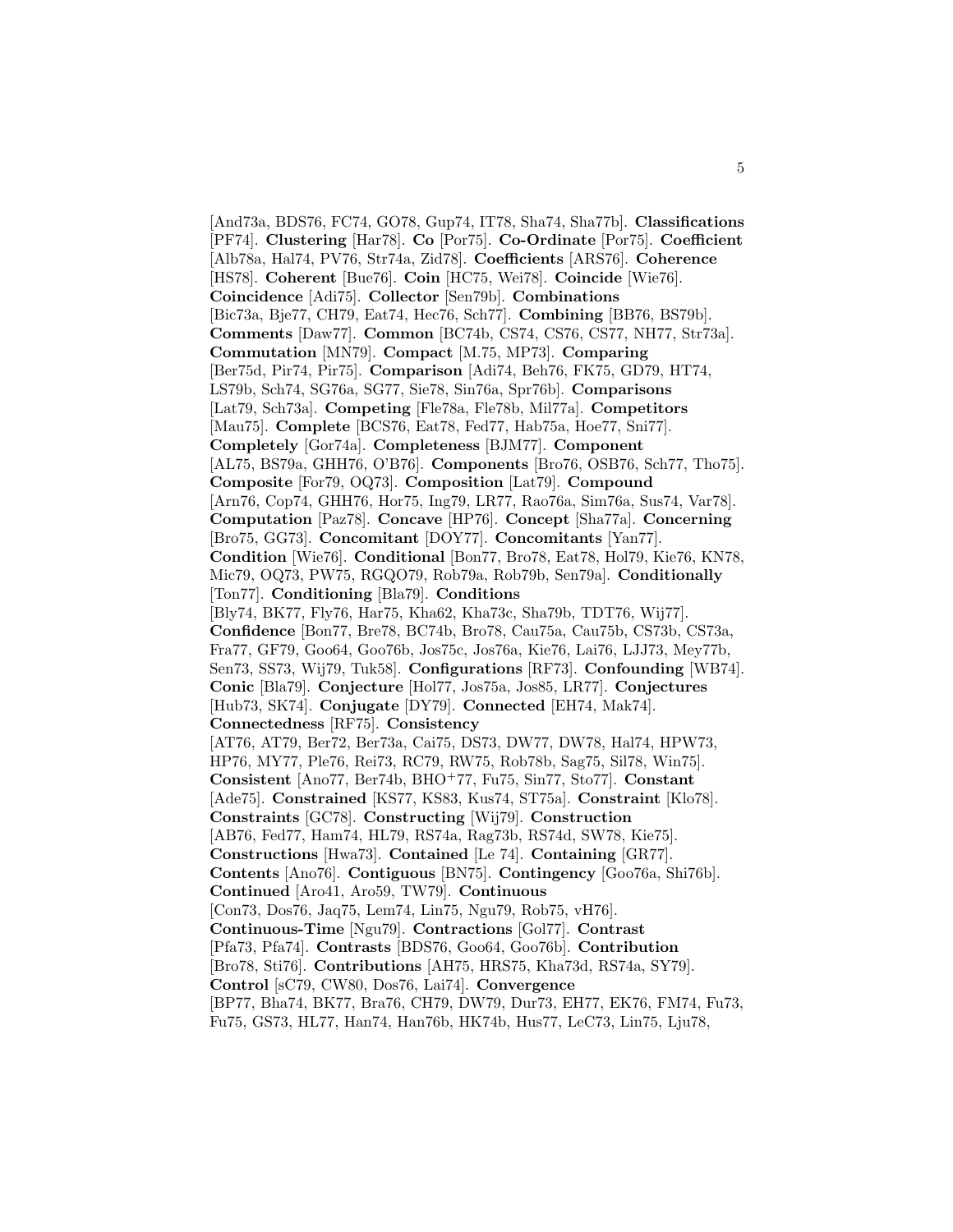Mak74, Neu75, Paz74, Per78b, RS75, Rec75, Sen76, Sen79c, Sho73, Sin76b, Str73b, Sus74, Tsa77, Wah75b, Wit75, WW78]. **Convergent** [Atw76]. **Converging** [Atw73]. **Convex** [EH77, Wel78b, Wyn77]. **Coordinate** [Arn79, Hab75b]. **Coordinate-Free** [Arn79, Hab75b]. **Coordinates** [Ber76a, Ber76d, Ber76c]. **Correction**

[ABvZ78, Ano76, AG80, Aro59, Ber73a, BG80, Bro73b, Cau75a, CW80, CS76, Enn73, Fab81, FH79, Goo76b, Han81, HP75, Hin80, HS74, Jos85, Kad73, Kei78, KHS74, Nig76, OD80, Pir75, Pre79, Rao79, Rao80, Sen74c, SG76b, SG77, Ste73, Sti79, Wel78a, Wij75b]. **Corrections** [Aro59, BR75, Haf81, KS83, Kha73c, Kha73d, Pfa74, Rob82, Ros82, Rus82, TW79]. **Correlation** [ARS76, Alb78a, Jir76, Kar77, Lig77, PV76, Que49]. **Cost** [Pat76]. **Counterexample** [Fly74]. **Counting** [Aal78b]. **Counts** [Hab77a]. **Coupon** [Sen79b]. **Covariance** [And73b, And75a, Arn73, BBB<sup>+</sup>77, EP73, EM76b, FR78, Gle79, GG73, Haf79, Haf81, Hol73a, IT78, KS74, LT73, MVK78, MC75, Nag73, Roy73, Sha75, Sha76, She79, Str74a, Sug73, Sza79]. **Covariances** [Han76a]. **Covering** [MP73]. **Cram´er** [Bly74, FH77a, Jos76b, Sch77, Wij73]. **Criteria** [Atw76, CS73a, Fly76, Har78, KS74, Nag73, PS75a, Sug73, WW78]. **Criterion** [BK76, Hor75, Jaq73, Jaq75, Nor74, O'R75, O'R76, OD80]. **Cross** [Bon76a]. **Cross-Sections** [Bon76a]. **Crossings** [Kao78]. **Crowded** [SU74]. **Cumulants** [GCL75]. **Cumulative** [Per77, Pha73]. **Curvature** [Efr75]. **Curve** [GF79, SV78b]. **Curvilinear** [Bro73a]. **Cyclic** [Joh73, SKD73].

#### **Darmois** [Lor73, MB79]. **Data**

[Ber79a, Epl79, FP79, GR75b, Hab73, Lig77, Rob75, Shi75, Sti77, Wel79]. **Death** [Kei75, Kei78]. **Decision**

[Ala73b, BR77, Cop74, Enn70, GHH76, GH77a, Hor75, Ing79, Jaq73, Jaq75, KC78, Lem74, Mac74b, Nor74, Rao76a, Rhe74, Sch79b, Sni77, VS77, Var78]. **Decreasing** [HPS77]. **Decrement** [Aal78a]. **Deficiencies** [Alb79]. **Defining** [Efr75]. **Degree** [Kha62, Kha73c, Kha73d, KS76a]. **Deleted** [Wag73]. **Delta** [WB79]. **Densities** [Ber75c, Rei73, dMTT75]. **Density** [Ber79b, BR73, BR75, BS78b, But77, Dav75, Dav77a, DW77, DW78, DW79,

Fab73b, Lii78, Mey77a, MY77, Ngu79, Ros75a, Ros82, Sil78, Sin77, Wah75a, Wah75b, Wal77, WB79, WD79, Win75]. **Depend** [Tor77b]. **Dependence** [AHS78, Alb78b, Alb78c, Dev76, DH78, KS78, Klo73, KP77, KKMP79, Sha77a]. **Dependency** [HPL74]. **Dependent**

[AG79, AG80, Dyk79, GR75b, Kou77, MM76, Por77b, Por79]. **Derivative** [Fab73b, Mal74]. **Derivatives** [Mac74b, Mey77a, Sil78, Sin77]. **Derived** [Eat78, Hab74, HT75a, SH79]. **Deriving** [Zid78]. **Descriptive** [BL75a, BL75b, BL76]. **Design**

[AH75, Atw76, BH79, sC79, CW80, Fed77, Gil77, HRS75, HS79, Kag74, LR79, McD75, RS77a, Sed77, Tsa77, Wah74, Wei78, Wei79, WW78, Yoh73]. **Designs** [AB76, Arn79, Atw73, Che78b, Che78a, CS77, EH74, FH77b, FH79, Fuj76, HK74a, Ham74, HT75a, HJ74, HF75, HA78, HL79, Hwa73, Jac78, Joh73, Joh75a, Joh76a, Joh76b, Kag73a, Kag76, Kie74, Kie75, KS76a, Mos75,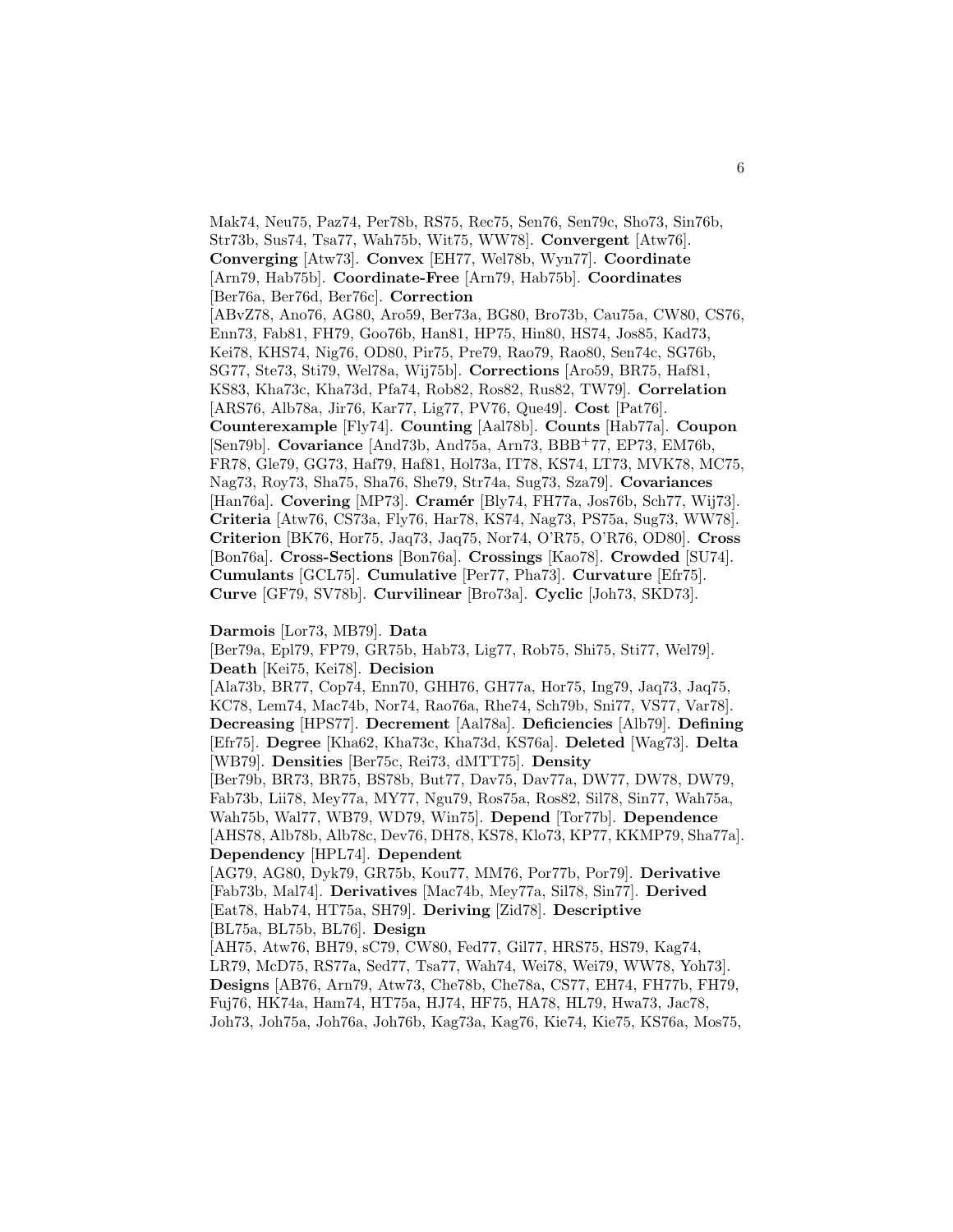Nig70, Nig76, Paz74, Paz78, Rag73b, RF75, RS74d, SKD73, SW78, SRK76, Sha78, Shi76c, Shi76d, ST76, Wu78]. **Detecting** [SS75]. **Determine** [JLL79]. **Determining** [Bro79, Cov73, GT74b]. **Deviation** [Ros75a, Ros82, Sie78]. **Deviations** [BR73, BR75, KHS72, KHS74, Sie75, Sie76b, Sto74b, Woo78]. **Diagonal** [FR78]. **Dichotomies** [Cop74]. **Differ** [Hab75b]. **Difference** [BK78a, Kel77]. **Differences** [Bon76b, Rag73b]. **Different** [CS73a, Gre74b]. **Differentiable** [BK77, Sen74a]. **Differential** [Boo79, JLL79, Muc73]. **Difficulties** [Pie73]. **Diffuse** [GHH76, LS78]. **Diffusions** [Bro73b]. **Digits** [Mar74b, Mar74a]. **Dimension** [Ros82, Sch78b]. **Dimensional** [Bla79, BF74b, Ros75a]. **Dimensionality** [LeC73]. **Direct** [Hab75a]. **Directional** [Ber79a, Wel79]. **Directions** [Pre78, Pre79]. **Dirichlet** [Fab81, Ant74b, BC79, CH78, Fab73c, Goo75, Goo76a, SU74]. **Disagree** [Aum76]. **Discount** [BF79]. **Discounted** [Dos76, Klu77]. **Discounting** [Fly74]. **Discovering** [Sta79]. **Discrete** [Bro75, Jaq73, Kle75, O'B76, Rob75, SK75, Hab76]. **Discreteness** [Bla73]. **Discriminants** [EG74]. **Discriminating** [IT78]. **Discrimination** [Gre74b, RW78b]. **Discussion** [Ano77, BHO<sup>+</sup>77, Sti76]. **Disease** [Klo78]. **Dispersion** [BL76]. **Distance** [Ber77b, Sus74]. **Distinctness** [Oka73]. **Distinguishability** [Kha73a]. **Distributed** [PR73, Rob79c, Ton77]. **Distribution** [Ahs77, Ala73a, ABvZ76, ABvZ78, And73a, Ber77a, BvZ78, Bin74, Bla79, Blo77, Boc75, Bre78, Bre74, Che73, Con73, CM75, DOY77, De 74, DuM73, Dur73, EH77, EM76a, Eic79, Epl79, Fab73c, Fab81, Fed75b, Fin78, Fle78a, GR75a, GH77b, GH79, GT74b, Han76a, Hec76, Hil75, Jae79, Jen74, KMR79, KH76, Lau74, Maa73, Mak74, Mal74, MI77, Meh75, OS79, PR75, Par73, Par79, PW75, Pha73, PR73, Pil75, PS75a, PS73, RS75, Rao78, Rao80, RHP74, RW78b, Sax76, SN73, Sti73, SV78a, WW73, Wel77a, Wel78b, Woo74, Yan77, Zid73, dP79, vZ76]. **Distribution-Free** [ABvZ76, RW78b, Sax76, ABvZ78, BvZ78]. **Distributions** [AHS78, AM75, Bas77, BV73, BM73c, BS78c, Bro75, CPL76, CS74, CS76, Cra74, EM74, Fer74, GT73, Gol77, Goo76a, Gre74a, GH78, GG73, Har78, HK74b, HM76, Hoe77, HS79, Hsi79b, Jam79, Joh75b, JM79, KS74, Kle75, KP77, Kul73, Lai79, Law75, LG77, Mac74a, MA73, MB79, MO74, MC75, OS79, Pol73, Rag73a, Rao76a, RGQO79, Rus76a, Rus82, Sam75, Sax76, SU74, Sub75, Sug73, Sus74, Sza79, Tho78, TW75, TDT76, Wel77a, Whi76, dWV73]. **Divisible** [Ham74, Joh76a]. **Do** [Hab75b, Sti77]. **Does** [Tor77b]. **Domain** [Bha78]. **Domains** [And77]. **Dominated** [Tor77a]. **Dose** [GC78]. **Dose-Response** [GC78]. **Double** [Uth73]. **Down** [Sen77b]. **Duals** [HT75a]. **Due** [HRF74]. **During** [Fer76]. **Dynamic** [AT79, Bla76, Fly74, Fly76, HT75b, Rup79, Sch79b, Uos74].

**Early** [Sti78]. **Economical** [DH79]. **Edgeworth** [BG80, Alb78a, BG78, Bic74, GCL75, Pra76]. **Effect** [RF73]. **Effective** [Mau75]. **Effects** [Har76, Rub78, Sch73a, TH78]. **Efficiencies** [Ber76f, Ber78b, Hsi79a, JS78, Lai78]. **Efficiency** [BB78, Efr75, Gor74b,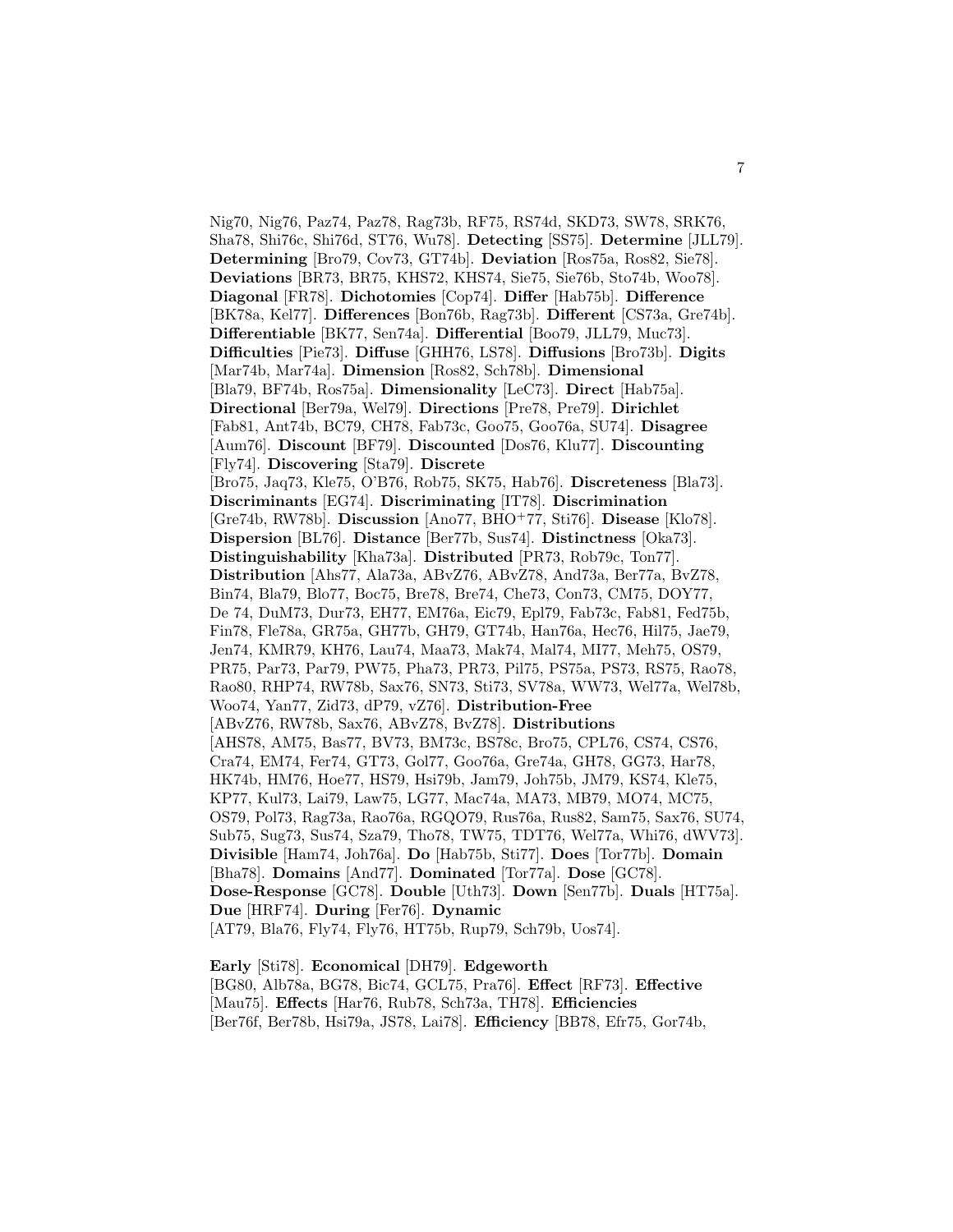Hol77, Hos79, HK75, Kre79, Mic78, Mic79, Por77a, Pra76, Wie76]. **Efficient** [Ade75, And73b, Bai75, Ber74a, Ber78a, Fab73a, Fab78, Fen76, GO78, Sac75, Sch74]. **Efron** [Daw77]. **Eigenvalues** [Oka73]. **Elementary**

[KHS72, KHS74, Saw73, SK74]. **Elimination** [Che78a, RF75]. **Ellipsoidal** [Ber79b]. **Empiric** [GR75a, Rec75]. **Empirical**

[BC79, DZ76, Dok74, EH77, EM76b, Eic79, FM74, FM77, Fox78, GH77a, Jae79, KH76, Lin75, Neu75, O'B76, RS75, Sho73, Sie76b, Sin76b, Sin79,

Sni77, Sto74b, SV78a, VS77, Wel77a, Win73, Wit75, vH76, vZ76]. **Ended** [Lor73]. **Environments** [DE79]. **Equal** [CS75, Pol73]. **Equations**

[GT74a, Hab73, Hab74, Muc73]. **Equi** [Wah75a]. **Equi-Spaced** [Wah75a]. **Equiprobability** [Goo75]. **Equivalence**

[Fly76, Kal74, Kie74, KR77, Sha73, Wah74]. **Equivariant** [BZ74]. **Erdos** [Cso79]. **Error**

[Bje77, Dav75, Dav77a, Dut73, Fox78, IT78, Lau74, Pie79, Spi79, Str74b]. **Errors** [Gup74, Kou77, Str74a]. **Esseen** [CJ78]. **Estimability** [AS79, BK76]. **Estimable** [BDS76]. **Estimate** [BM73a, DuM73, GF79, Lii78, MB78, Sil78]. **Estimated** [Dur73]. **Estimates** [AT76, AT79, Ber74a, Ber77b, Ber77c, Ber74b, BR73, BR75, BC74a, Cai75, Car78, Dav75, Dav77a, DW77, DW78, DW79, Gol75b, Hab75b, Hab77b, Jur77, LeC73, Mee76, Mil77b, Ree78, Rei73, Ros75a, Ros82, Sch78a, Sie78, SS73, Str78, Wag73, YM77]. **Estimating** [Ber77a, CS74, CS76, GT74a, Hoy75, Jos79a, Kim74, NH77, Sch78b, Spi79, Zid73]. **Estimation**

[Aal78a, Ade74, AL77, Ala79, Alv77, Anb73, And73b, And75a, And77, Bai75, Ber75c, Ber76b, BB76, BBB<sup>+</sup>77, BC79, Blu76, Bon75, BS78b, BS78c, BC74b, Cab77, CH78, CD74, CS73b, CS73a, Col76, Cra74, Dav77b, Dev76, Dio75, DE79, Dry76, Dun79, EM76b, Fab73b, Fab78, Fen76, FP79, Fle78a, Fle78b, Fox78, FC74, FR78, GK76, Gle79, GT73, GC78, Haf79, Haf81, Hal74, Han75, Han81, Har76, HF79, Hos79, Hud78, Jos75b, Kei75, Kei78, Kel77, KN78, KH76, Lin75, Mak74, Mal74, Men77, Mey77a, Ngu79, OS79, OSB76, Pag74, Pat76, PK77, Pha73, PD78, Ple76, Por77b, Por79, Pra76, Que56, RSL75, Rao76b, Rao79, RS74b, RW74b, Roy73, SY78, Sag75, Sag78, SS78, S¨ar76, SG76a, SG77, Sha79a, Sim76a, Sin76b, Sin79, Sta79, Ste79, Str74b, Sus74]. **Estimation** [SV78a, TH78, Ton73, Var79a, Wah75a, Wah75b, Wal77, WB79, WW73, Woo74, Woo77, Yak79, Yan78, Yoh73, Yoh74, dMTT75]. **Estimator** [Ant74a, Ber78a, Ber76d, BK78b, But77, Kha73b, MWS77, PS74, Por75, Ram73, Rao78, Rao80, SN73, SZ76, SV78b]. **Estimators** [Ade75, Ala73a, BK78a, Bar73, Ber76a, Ber76c, BS78a, Boc75, Bre74, BZ74, Bro73b, Bro76, Bro79, Col77, EM76a, Fu73, Fu75, GR75b, GM77, Gol77, HI75, Jos77, Jos79b, JM79, Kou77, LT73, Mar76, Meh75, Mic78, MY77, MB78, Obe78, Per78b, Pfa73, Pfa74, Pfa79, Por77a, RC79, Ruk78, Sac75, Sch74, ST75b, Sen79a, Sha73, Sin77, Sti77, Sto74a, Sto75, Str73a, Tak79, Var79b, WD79, Win75, YM79, Zeh75, Zid78]. **Euclidean** [BK78a]. **Even** [HF75, Shi76c]. **Events** [DHT73]. **Exact**

[ARS76, Hsi79a, Koz78, Par79, PS75a]. **Example** [Fra77]. **Examples**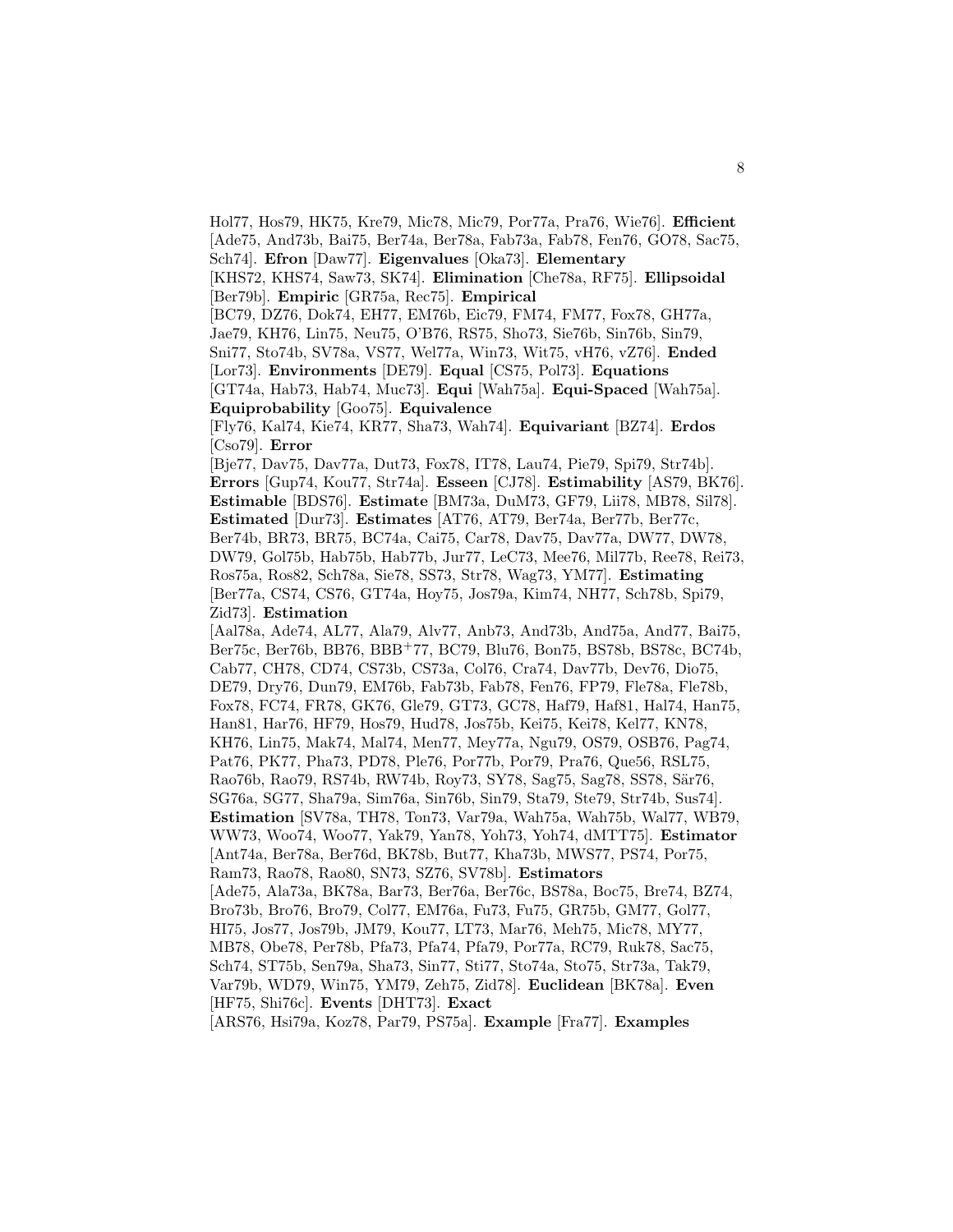[Sch73c]. **Excess** [Kao78]. **Exchangeable** [GT73, Sha77a, Tho78]. **Exclusion** [MM76]. **Existence** [Fed77, HP74, HP75]. **Exit** [Lai75a]. **Expansion** [Alb78a, And73a, BG78, BG80, Maa73, PV76, Rob78a]. **Expansions** [ABvZ76, ABvZ78, Bic74, BvZ78, Car78, CPL76, Cra74, GCL75, KS74, MC75, Pfa73, Pfa74]. **Expectation** [DS73, Saw73]. **Expectations** [AG79, AG80]. **Expected** [Ber79d, DOY77, Fis75, Hab77a, Lai73, Lor76, PS75b, RS74c, SK74, Sha79b]. **Experimental** [Che78b, Paz74]. **Experiments** [Atw73, Gil77, GD79, HT74, HS79, Joh73, Le 79, Nig70, Nig76, Tor77a, Wei78, WB74, Yoh73]. **Exponential** [Ahs77, Ber79a, Ber72, Ber73a, Bic73b, Blo77, BS79a, Bre74, CM75, DY79, Efr78, EM74, GM77, Gol77, Hab77b, Hip74, Hud78, JT78, JLL79, Lai75c, Mic79, O'B76, RW78a, RS77b, Sam75, Sha73, Sin76b, Sin79, Str73b, Uth73, Zid73, vH76]. **Exponentially** [Per78a, Wij75a, Wij77]. **Extended** [HS78]. **Extension** [Har76, Szy73]. **Extensions** [BK76, KG73, Per77]. **Extraction** [Pie79]. **Extrapolation** [O'R75, O'R76, OD80]. **Extrema** [BP73]. **Extreme** [Kul73, III75]. **Extremum** [SBS73].

**F.** [Pra76]. **Factor** [Goo75, SRK76, WB74]. **Factorial** [Fuj76, Hab75a, Joh73, RF73, Shi76c, Shi76d, WB74]. **Factorials** [ST75a]. **Factorization** [FM75]. **Factors** [RS75]. **Failure** [AL77]. **Families** [Bic73b, Bon75, Cai75, DY79, EM76a, Efr78, Gre74a, Hip74, Hoe77, HS79, Hud78, JT78, Lan74, Lor73, Mic79, O'B76, RW78a, RS74d, Sin76b, Sin79, Str73b]. **Family** [Aal78b, Ala73a, GM77, GH77a, Gol77, Jam79, JLL79, Sam75, Sha73, Sus74, Tak79, vH76]. **Favorable** [Rie77]. **Feature** [GPW75]. **Ferguson** [Bla73, BM73c]. **Fewer** [Mau75]. **Fiducial** [Cau75a, Cau75b]. **Fienberg** [Hab76]. **Filaments** [Sen73]. **Finding** [Arn79, ST76]. **Finite** [Cai75, HC75, Joh78, Jos75c, Jos77, Jos79a, Jos79b, Lai79, Per78a, Rob78a, RW78b, S¨ar76, Sco75, ST75b, Sha79b, Var78, Wyn77, Yak74]. **Finitely** [HS78, Lor77]. **First** [JLL79, Jos75b, Lai75a, Men77, Ski76]. **Fisher** [Rob82, Hub74, JM79, OW75, PS74, Pra76, Rob76, Sav76, Sti76]. **Fisherian** [Bas77]. **Fit** [CS75, Gre77, Maa73, MS75, OQ73, RGQO79, Spr76b, Ste76, Wei74, dWV73, dP79]. **Fitting** [Bha78, HRF74, SST79]. **Fixed** [BCS79b, MBH75, Mey77b, Pat76, Sen73]. **Forecasts** [Pie75]. **Form** [HT75b, LaM77, Oka73]. **Formal** [BG78, BG80]. **Forms** [Ber75b, GP73, dWV73]. **Formula** [Goo77, MM76]. **Four** [PS75a]. **Fractional** [Fuj76, Shi76c, Shi76d, SRP76]. **Fractions** [Aro41, Aro59, TW79]. **Free** [ABvZ76, Arn79, Hab75b, PS73, RW78b, Sax76, ABvZ78, BvZ78]. **Frequencies** [Klo78]. **Frequency** [And77, Hab73, Hab74, Hab77a, Hab77c, Pie73]. **Friedman** [Jen74, Sch79a]. **Function** [Anb77, Aro41, Aro59, BM73a, Ber77a, BR73, BR75, Bre78, CPL76, Con73, De 74, Dur73, EH77, FM77, Goo73, Jae79, KH76, Mak74, Mal74, Meh75, MY77, Pha73, PR73, PV76, Ram74, Roy73, SV78a, Tor77b, TW79, Wel77a, Wes79, Yan78, dMTT75, vZ76]. **Functionals**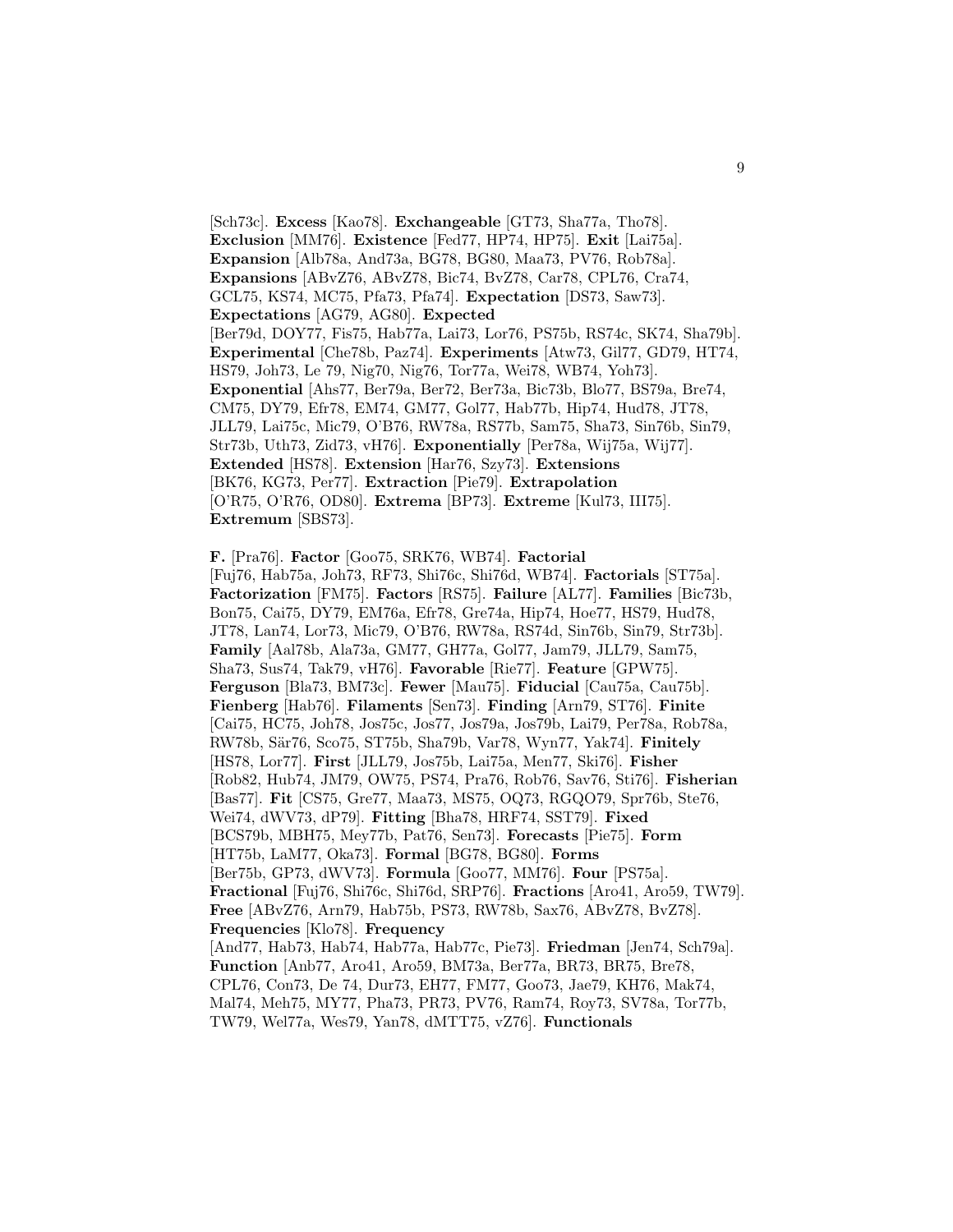[Kim74, Mac74a]. **Functions**

[BK77, Div79, EP74, Fuj73, GC78, HPS77, Hoy75, Jos76a, KP77, KKMP79, LJJ73, LR77, Lin76, MR75, Mey77a, NPS77, PK77, PK79, Pie75, PS77, RS75, RW74a, Sam75, Saw73, SBS73, Sen74a, SK74, SH79, Sho73, Sti74, Sti79, TA75, TG74, TW75, WK74, Wel77b, Wel77c, Wel78a, Yak79]. **Further** [Daw77, HRS75, Kha73d, Por79].

**Gambling** [Bla76]. **Games** [Koh74, KZ74, Lin74, Mau75, Sen75, Zam73]. **Gamma** [Fin78]. **Gauss** [Dry76, Hab75b, Har76]. **Gaussian** [Deo73, GP73, Gre74b]. **General** [Adi78, AS79, And73c, Fuj73, Hal74, Hil75, Kar78, Kie74, LaM77, McD75, MS75, Ork74, Per78a, Str74a, Wij77, WB74, WW78, Yan77]. **Generalizations** [FR79, Uos74]. **Generalized** [Arn76, Arn77, BM73a, Ber76a, Ber76c, BS78a, DS73, EP73, EGS76, FK75, Kag74, Kie75, LT73, RW75, RS74d, SW78, SZ76, TG74, Wei79]. **Generating** [Goo73, Hoy75, Rus76b, Sam75]. **Generators** [BS79b]. **Geometric** [SW78]. **Geometrical** [Ham74]. **Geometry** [Efr78, HT75a]. **Given** [Vit79, Whi76, Wij79]. **Glivenko** [Wel77b, Wel78a]. **Global** [BR73, BR75, Lii78]. **Good** [Obe78, LR77]. **Goodness** [CS75, Maa73, OQ73, RGQO79, Spr76b, Ste76, dP79]. **Goodness-of-Fit** [OQ73, RGQO79, Spr76b, Ste76, dP79]. **Group** [Arn77, Ham74, Joh76a]. **Groups** [Gor74a, Hip75, Rus76b].

**H.** [Sed77]. **Hadamard** [HW78]. **Hajek** [Dup75, Szy73]. **Hammersley** [Kha73b]. **Harold** [Smi78]. **Harry** [Cra78]. **Hellinger** [Ber77b]. **Henry** [DL79]. **Hermite** [Wal77]. **Heterogeneity** [Che78a, RF75]. **Heteroscedasticity** [Bic78]. **Heuristic** [Bro79]. **Hiding** [MP73]. **High** [Hos79]. **High-Order** [Hos79]. **Hodges** [Ant74a, BK78b]. **Holland** [Hab76]. **Homogeneity** [TH73]. **Homogeneous** [Roy73]. **Horvitz** [Ram73]. **Hotelling** [Smi78]. **Hsu** [And79, ACL79, Chu79, Leh79]. **Hyperadmissibility** [LR74]. **Hypergeometric** [Lai79]. **Hypotheses** [Adi78, CS77, For79, JM75, JT78, Koz78, PS75a, Rus76b, Tho75]. **Hypothesis** [Hal74, Hsi79a, Hus77, KS76b, McD75, Yak74].

**I.** [LR77]. **I.I.D.** [Neu75, RvZ78, Sho73, vZ76]. **Identically** [PR73, Ton77]. **Identification** [Mie79, SY79]. **Identified** [Fed75b]. **Identity** [Haf79, Haf81, Hud78]. **IFRA** [BS79a]. **II** [Ber78b, HA78, LS79a, Le 79, Woo74]. **II.** [BL75b, NPS77]. **III.** [BL76]. **Imperfect** [Sen75]. **Implications** [CS73a]. **Importance** [Sie76a]. **Imprecise** [PK79]. **Improved** [GH77a, SZ76, Sim76b]. **Improvement** [Sin77]. **Improving** [BZ74]. **Inadmissibility** [Bar73, Ber76d, Ber76c, BCS79b]. **Include** [Har76]. **Inclusion** [MM76]. **Inclusion-Exclusion** [MM76]. **Incomplete** [AB76, Aro41, Aro59, CS77, Ham74, HT75a, HRF74, Hoe77, Joh76b, Kag73a,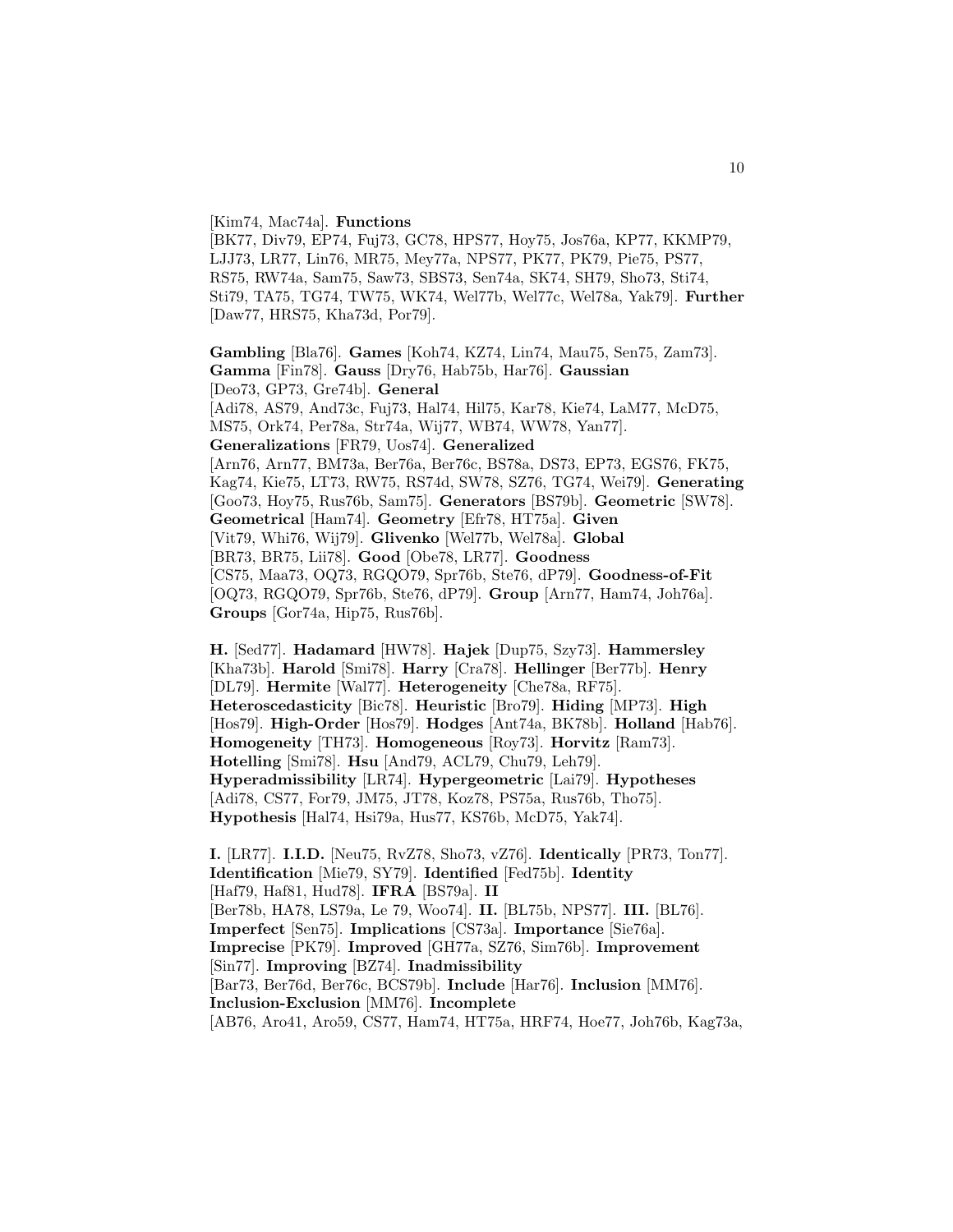KZ74, Mos75, Rhe74, Sha78, TW75, TW79]. **Incompletely** [MBH75]. **Inconsistencies** [GT74b]. **Incorrect** [FS77]. **Independence** [Jam79, Kha62, Kha73c, Kha73d, Mil77a, Ros75a, Ros82, Ruy74, Shi75, Shi76b]. **Independent** [Bar73, BB76, Bon76b, CH79, DHT73, Mar74b, OS79, PR73, Rec75, Ton77, Mar74a]. **Index** [Shi76c]. **Indirect** [Hab74, Hab77c]. **Induced** [BR77, Bha74]. **Inequalities** [Bly74, Gup74, Jog77, Joh76a, Kar74, Law75, Ser74]. **Inequality** [Eat74, FH77a, Kag73b, RS77a, Ste69, Ste73, Szy73]. **Inference** [Aal78b, DS73, Dok74, FM75, Hil75, JM77, Joh74, Klo73, LS78, Leh79, III75, Pie73, Rub78]. **Inferences** [Wes79]. **Infinite** [Shi76b, YM77]. **Infinitely** [Zam73]. **Information** [Bas77, Ber79d, BC74b, GD79, Hok75, Hub74, KZ74, Le 74, Paz78, PS74, Rhe74, Sen75]. **Innovation** [Dav77b]. **Insoluble** [Bro73b]. **Integer** [Kha73b, WB74]. **Integral** [CPL76, Mak74, OQ73, Ple76, RGQO79]. **Integrated** [Dav77a]. **Interblock** [BC74b]. **Interpolating** [Wah75a]. **Interpolation** [Hub74]. **Interpretations** [WK74]. **Intersection** [Lau74]. **Interval** [CS73b, Dav77b, GK76, RS74b, Ski76, TH78, Woo77, Zeh75]. **Intervals** [Blu74, Goo64, Goo76b, Jos75c, Jos76a, LJJ73, Sax76, SS73]. **Introduction** [BL75a]. **Invariance** [Bha76, LR73, Sen74b, Sen74c, Sen77a, Sen79b, SRP76]. **Invariant** [And75b, Ber76d, Blu74, EP74, Lai75c, M.75, OSB76, Per78a, Por75, Pre78, Pre79, Rob79c, RS77b, Sch73c, Uth73]. **Invariants** [Bon76a]. **Inverse** [BY77, Haf79, Haf81, PT74, PT77, Sha75]. **Inverses** [Sha76]. **Involving** [BF74a, Hab77c]. **Irrationality** [Cov73, HC75]. **Isomorphic** [Joh75a]. **Isotonic** [RW73, RW75]. **Isotonized** [RW74a]. **Iterated** [Mak73, Nor74, SG73, Wel77c]. **Iterative** [HT75b].

**J** [Hip75, LR77]. **J.** [LL74]. **Jackknife** [Efr79, Mil74a, Mil74b]. **Jackknifing** [Ree78, Sen77a]. **James** [MB78]. **Jaroslav** [Dup75]. **Joint** [Goo73, Har75, Jen74, Jos79b, MC75]. **Jointly** [GP73].

**Kagan** [DOG77]. **Kaplan** [GF79]. **Kendall** [Alb78a, Jir76, PV76]. **Kernel** [DW79, Sil78, Wah75b]. **Kernels** [Kim74, Wah74]. **Kesten** [KG73]. **Kiefer** [Bro78, Lor76, SS79]. **Knot** [Wah75b]. **Knots** [Wah75a]. **Known** [Blu76, Gil77, Jos75b, Sin77, Ski76]. **Knut** [HF75]. **Kolmogoroff** [Ste73, Ste69]. **Kolmogoroff-Type** [Ste73, Ste69]. **Kolmogorov** [Rag73a, RSL75]. **Konijn** [Sed77]. **Koopman** [Lor73, MB79].

**Lag** [Rob79c]. **Large**

[Ade74, BC74a, Gre77, Gre74b, KS76a, KHS72, KHS74, MI77, MS75, Rob73, Sie75, Sie76b, Sie78, Sto74b, Str73b, SV78b, Wel77b, Wel78a, Woo78, Tuk58]. **Large-Sample** [Ade74, MS75, Rob73, Str73b]. **Largest** [ARS76, Blu76, Ton73]. **Latent** [CPL76, MC75, Mui78]. **Law** [Fen76, SG73, Wel77c]. **Laws** [Cso79, Mak73, Wel77b, Wel78a]. **Layouts** [Tho75]. **Least** [AT76, AT79, BK78a, Hab75b, KN78, Rie77, YM77].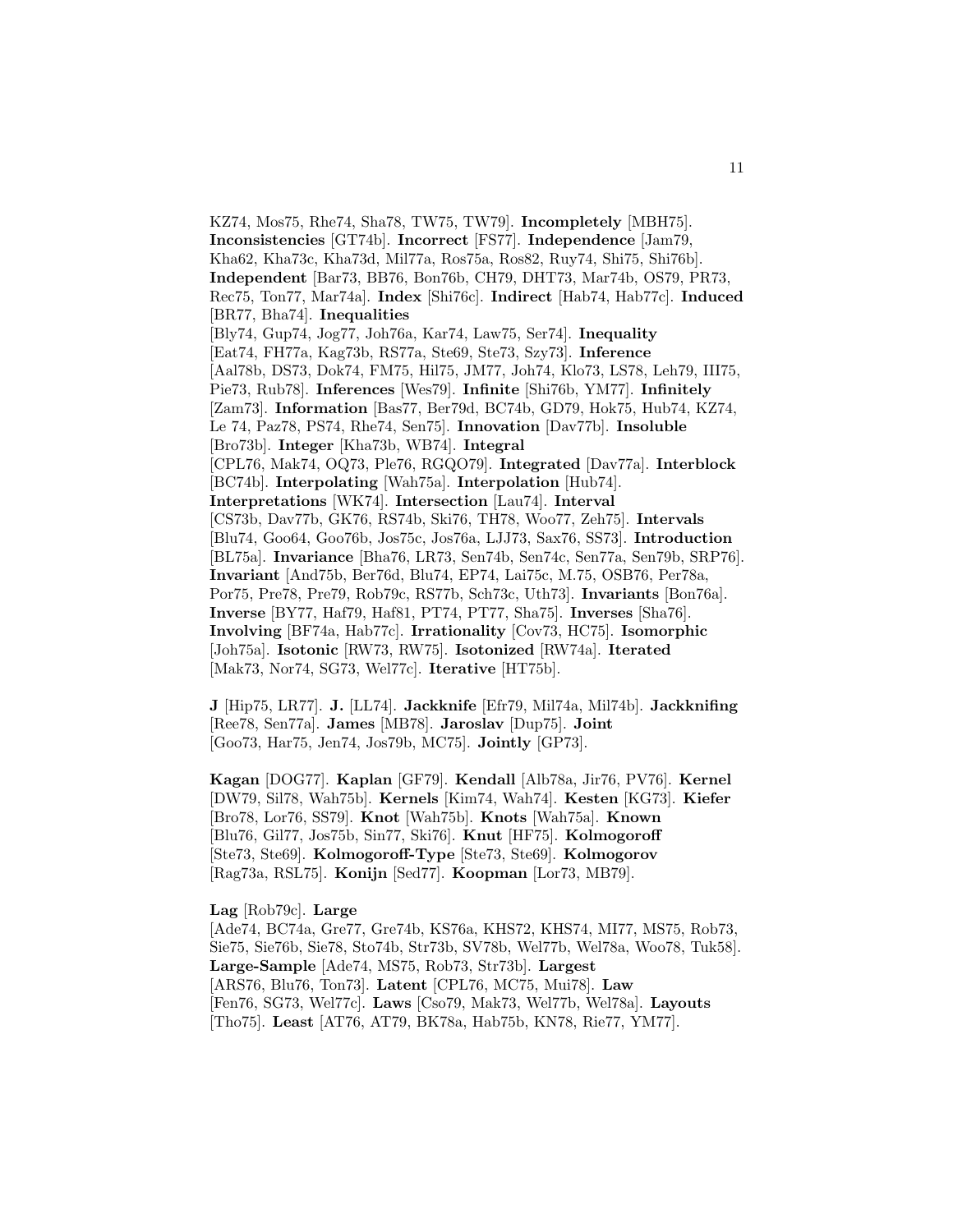**Least-Squares** [YM77]. **Lebesgue** [Sin76b, Sin79]. **Lebesgue-Exponential** [Sin79]. **Lecture** [Efr79]. **Lehmann** [Ant74a, BK78b, Spr76a]. **Lemma** [HS73, HS74]. **Length** [WW78]. **Lengths** [Goo73]. **Levels** [LS79b, WB74]. **Life** [BS79a, BC74a, Sen76]. **Lifetimes** [Mil77a]. **Likelihood** [And75a, Bar73, BCS76, Cai75, Che73, CS75, DuM73, Fed75a, FK75, FS77, FM75, GC78, Hab73, Hab74, Hab77b, HL77, Hin79, Hin80, Hsi79b, JM79, Kei75, Kei78, KS74, LR77, Mil77b, PR73, Pra76, Ree78, Rei73, RC79, RW74b, RW78a, Sen76, Sen79a, Sim76a, Sto75, Sug73, Sza79, WW73, Woo74, Woo78, dMTT75]. **Limit** [BN75, BC74a, Deo73, Dun79, Hol73c, Hol79, Jur73, Lai78, Mor75, PV76]. **Limiting** [BV73, Hol77, Rag73a, SBS73]. **Limits** [Cau75a, Cau75b]. **Line** [Spi79]. **Linear** [Adi78, AS79, And73b, And75a, AT76, AG79, AG80, BK78a, BP77, Bha78, Bic73a, BH79, Bje77, Bra76, CH79, Dry76, Eat74, EG74, EK76, FR78, GM77, GPW75, Hab73, Hab74, Hab75a, Hab77a, Hal74, HT74, Hec76, Hoe73, Hos79, Hsi79a, Hus77, HK75, JM75, Jos76a, Jur77, Kao78, Klo78, KR77, Kre79, LaM77, LJJ73, Mac74b, McD75, Mee76, PT74, PT77, Per78a, PS73, Rao76b, Rao79, Rob79c, RvZ78, SY78, Sch77, Sta79, Sti74, Sti79, Str74a, Wel77a, Win73, Yoh74, YM79]. **Linearity** [Ant76]. **Linearized** [Ant74a]. **Lines** [Adi75, Pot74]. **Linnik** [DOG77]. **Lives** [BS79a]. **Local** [Ber75a, Kre79, PV76, RW78b, Sug73]. **Locally** [Ber75e, Shi75]. **Location** [Ber74a, Ber77c, Ber78a, Ber75c, Ber76a, Ber76d, Ber76c, Ber76e, BL75b, BH79, Blu74, Bon75, BS78c, Bre74, BF74b, BF74a, Col76, Col77, DH79, Fen76, Gho73, MWS77, Mar76, PS74, Por75, RS74b, Rob79b, Sac75, SS78, Sch74, SG74, SG76b, Sie78, Sto74a, Sto75, Uth73, Zeh75, Zid73]. **Log** [Fed75a, Hab73, Hab74, Hab77a]. **Log-Linear** [Hab73, Hab74, Hab77a]. **Logarithm** [Fab73b, Mak73, SG73, Wel77c]. **Logistic** [MA73, Wes79]. **Look** [Efr79]. **Loss**

[BM73a, Ber76b, BBB<sup>+</sup>77, Ber79c, BS78c, Fox78, Str74b, Sus74, Tor77b]. **Lower** [BS78b, HI75, Jos76b, Kle75, Sen75, Wes79, Wij73]. **Lu** [ACL79].

**M** [DOG77, Hab76]. **M.L.E.** [SS74]. **MA** [PD78]. **Main** [RF73]. **Majorization** [MO74, NPS77]. **Manifolds** [M.75]. **Mann** [Epl79]. **Manova** [Fuj73, TW75, EP74, Kar78, Wij79]. **Many** [Lor77, SK75, Zam73]. **Marginal** [MC75]. **Marginals** [Vit79, Whi76]. **Markov** [Har76, Bai75, Dos76, Dry76, Fle78b, FR73, Goo73, Hab75b, Jaq73, Jaq75, Lem74, Ngu79, Yak79]. **Markovian** [Rhe74]. **Marshall** [Jog78]. **Martingale** [Sen79b]. **Martingales** [Ste69, Ste73]. **Math** [Mar74a]. **Mathematical** [DOG77, Sti78]. **Matrices** [And73b, And75a, Arn73, CPL76, EP73, EM76b, GG73, HW78, IT78, KS74, MVK78, Paz78, Sha76]. **Matrix** [BBB<sup>+</sup>77, CPL76, DH78, FR78, Gle79, Haf79, Haf81, Hok75, JM79, LT73, Mac74b, MN79, MC75, Mui78, Nag73, Saw73, SK74, Sha75, Str74a, Sug73, Sza79]. **Maxima** [Deo73]. **Maximal** [Bon76a, Lem74]. **Maximising** [Enn73]. **Maximization** [CPL76, Sha79b]. **Maximizing** [Enn70]. **Maximum**

[And75a, Bar73, Cai75, DuM73, FK75, GC78, Hab74, Hab77b, JM79, Kei75,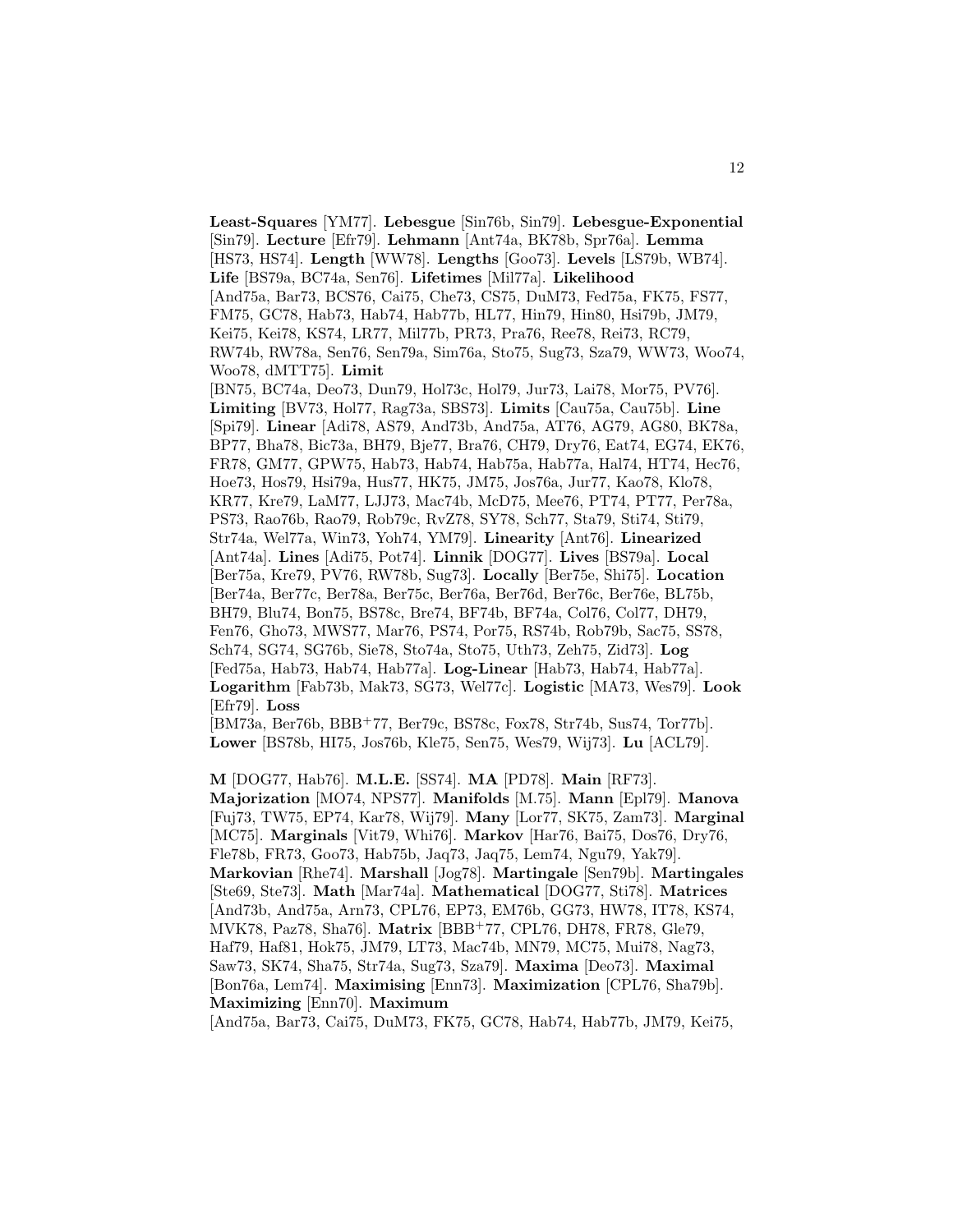Kei78, Lai73, MB79, Mil77b, Pra76, Ree78, Rei73, RC79, RW74b, Sen79a, Sha77b, Sim76a, Sto75, Szy73, WW73, Woo74, dMTT75]. **Maximum-Likelihood** [DuM73]. **Maxmin** [Ray74]. **Mean** [Ade74, Ala73a, Alb78c, BM73a, Ber76b, BB76, BBB<sup>+</sup>77, Blu76, Boc75, Bon76b, BC74b, CS74, CS76, CS77, Cov73, Dav75, Dav77a, Dut73, EM76a, Gle79, Jos75c, Jos79a, Kha73b, LJJ73, LT73, Mee76, Meh75, NH77, PK77, Per78b, RW74a, SS75, Sti73, Str73a, Sza79, Ton73, Zid78]. **Mean-Estimation** [PK77]. **Mean-Square** [Dut73]. **Means** [Cau75a, Cau75b, IT78, Jos79b, Kel77, Rob76, Rob82, Sha79a, Sho74]. **Measurability** [Rei73]. **Measurable** [BP73, Dar74]. **Measure** [HRF74, Lii78, Ros75a, Ros82]. **Measured** [Ber79c]. **Measurements** [HA78]. **Measures** [Arn79, BR73, BR75, Fer74, GD79, Lan74, Sie76b, Sto74b]. **Median** [Meh75, Mic78, PR75, Pfa79, RW73, Sch78a]. **Medical** [Wei79]. **Meier** [GF79]. **Membrane** [BKR79]. **Memory** [HC75, Yak74]. **Method** [AB76, And73c, Bro79, GT74b, Ham74, HL79, HT75b, KG73, Rag73b, ST75a]. **Methods** [Anb73, Efr79, KR77, Wah75a, Wah75b, dMTT75]. **Metric** [MP73]. **Milliken** [BK76]. **Minimal** [BJM77, HP74, HP75, Hol77, Lan74]. **Minimax** [Ala73a, BM73a, Ber75c, Ber76b, BBB<sup>+</sup>77, Ber79c, Boc75, BS78c, EM76a, Gle79, Hol73b, HS73, HS74, Jos75b, LT73, Nor74, OS79, Pha73, Ste79, Str73a, Str74b, Tak79, Zeh75]. **Minimaxity** [Ber76e]. **Minimize** [Lai73]. **Minimizing** [GPW75, Lor76]. **Minimum** [Ber77b, Bon75, Pfa73, Pfa74, Por77a, S¨ar76]. **Minimums** [EM74]. **Minque** [Bro76]. **Minque-Type** [Bro76]. **Misclassification** [GPW75]. **Mises** [GH79, JM79, BK77, GH77b, HM76, Sch77, Sen74a]. **Missing** [Dry76]. **Mixed** [Mil77b, WB74]. **Mixing** [FM74, GR75a, MR75, Wit75]. **Mixture** [LG77, Nig70, Nig76, Pol78]. **Mixtures** [Ant74b, BC79, EO78, Goo76a, Haf79, Haf81, Tor77a, TW75]. **MLE** [Ber73a, Ber72]. **Mode** [Sag75, Sag78]. **Model** [AS79, Bha78, Bic73a, Dav77b, Dev76, FS77, FR78, Hal74, HRF74, Jur77, Kou77, LaM77, McD75, Men77, Mil77b, PD78, Rao76b, Rao79, Rie78, Sch78b, Str74a, TH78, Yoh74, YM79]. **Models** [Aal78a, And77, AT79, And75b, AL75, Ber74a, Ber77b, Ber79a, Ber72, Ber73a, BL75a, BL75b, BL76, BDS76, CM75, Dok74, Dry76, Dun79, Fuj73, Hab73, Hab74, Hab75a, Hab77a, Hab77b, Hab77c, Han75, Han81, Hok75, LS78, Lau74, MBH75, Mil77a, Pag74, Per78a, Rhe74, Rob73, SY78, Sha76, Tho75]. **Modified** [Anb77, HT75b, Lor76]. **Moment** [Kad71, Kad73, Sam75, Wij77]. **Moments** [AM75, HI75, Hir73, JLL79, Jos75b, Lai75c, Ski76]. **Monotone** [BCS76, CC76, Che73, GH77a, KS78, She79, Wel78b, vH76]. **Monotonic** [GC78, HPW73, KP77, KKMP79]. **Monotonicity** [BCS79a, EP74, Fuj73, Wij60, Wij75b]. **Monro** [Anb77]. **Monte** [Hub73, Sie76a]. **Morimoto** [Bro75]. **Most** [Ber75e, DH79, Mau75, MJ76, Shi75, Uth73]. **Motion** [Mac74a]. **Move** [Lin74]. **Moving** [And75a, And77, Men77, Sha75]. **Much** [Hab75b]. **Multi** [Che78a]. **Multi-Way** [Che78a]. **Multinomial**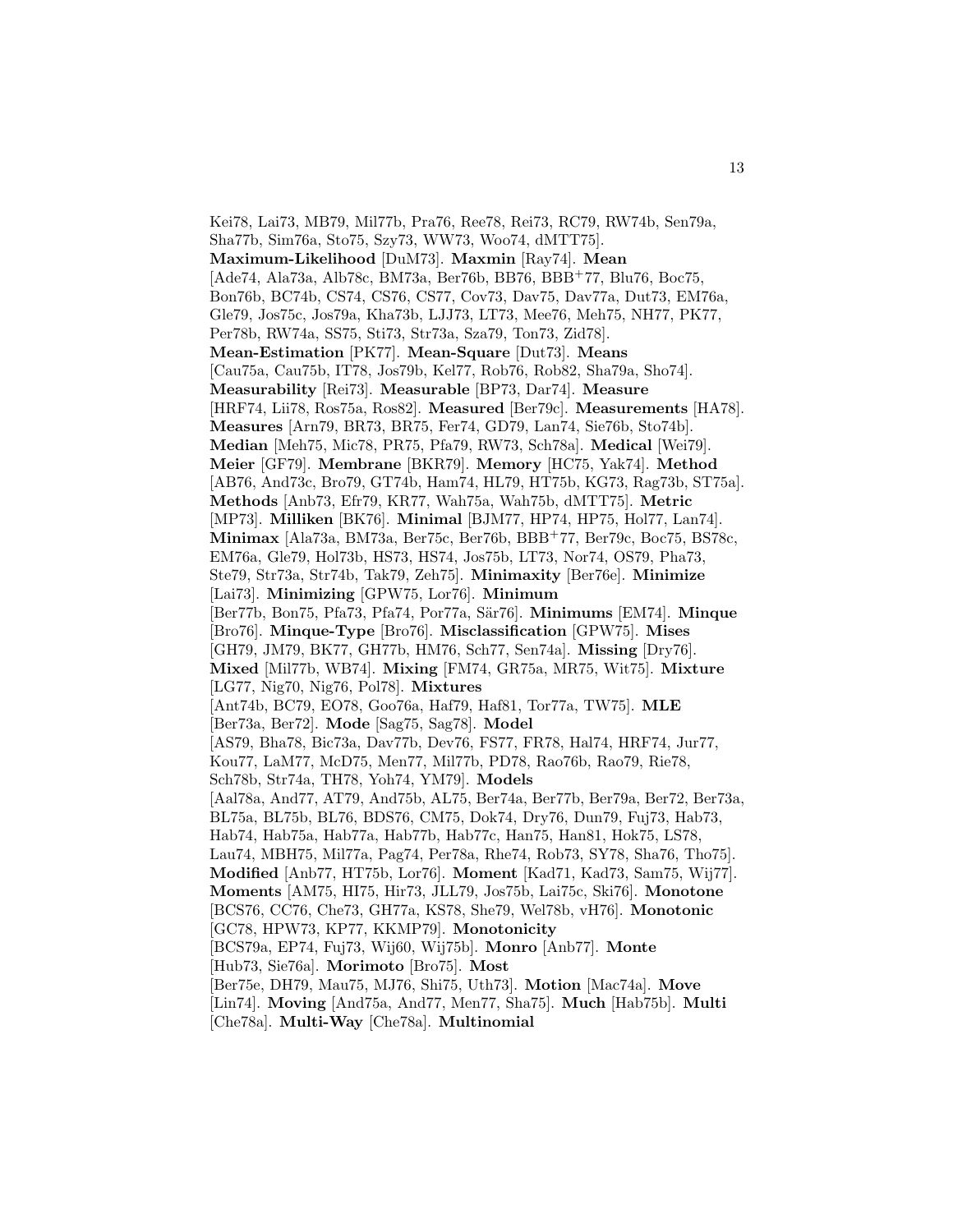[Ala79, Goo75, Goo64, Goo76b, Klo78, LR77, Mor75, OS79]. **Multinormal** [Zid78]. **Multiparameter** [Hud78, JT78, JLL79]. **Multiple** [Aal78a, Ala73b, ARS76, Bar73, Bro73a, FC74, GH77a, JM77, McD75, Pag78, PS73, RW73, Tak79, TG73, VS77, Win73, Yak74]. **Multistage** [AH75, LS79b]. **Multivariate** [Ala73a, And79, Bas77, Ber79b, Ber76b, BS78a, Boc75, DJ76, Dry76, Dyk79, EM76a, EM76b, EM74, FR79, Hab76, Hsi79b, Hsi79a, IT78, KKMP79, Koz78, Lig77, LT73, MA73, Mar76, MO74, MM76, McD75, Mil77a, Oka73, PS75a, RGQO79, RS77a, Rus76a, Rus76b, Rus82, RvZ78, Sag78, Sie75, Str73a, Sza79]. **Natural** [Hud78]. **Near** [Sin79]. **Nearest** [DW77, DW78, Enn70, Enn73, MY77]. **Nearly** [Lor77]. **Nearly-Optimal** [Lor77]. **Necessary** [Bly74, Har75, TDT76]. **Neighbor** [DW77, DW78, Hwa73, MY77]. **Neyman** [HS73, HS74, LL74]. **Noise** [BKR79, Dun79, Pag74]. **Non** [Ber75d, EP73, KS74, Neu75, Pot74, RvZ78, Sho73, Sug73, TH73, vZ76]. **Non-I.I.D.** [Neu75, RvZ78, Sho73, vZ76]. **Non-Null** [KS74, Sug73]. **Non-Parametric** [Pot74, TH73]. **Non-Sequential** [Ber75d]. **Non-Singularity** [EP73]. **Noncentral** [Ber75b, Lau74, SK74, Str73b, TW75]. **Noncontinuous** [Sin76b]. **Nonexistence** [HF75]. **Nonfull** [O'R76, OD80]. **Nonhomogeneous** [Fle78b]. **Noninvertible** [Pie75]. **Nonlinear** [Dok74, Kim74, LS77, LS79a, PW73]. **Nonlinearity** [Bic78]. **Nonnull** [Sza79]. **Nonorthogonal** [PF74]. **Nonparametric** [Aal78a, Aal78b, AL77, Ano77, Ant74b, Bic74, BL75a, BL75b, BL76, BHO<sup>+</sup>77, BS78b, Fer73, FP79, Fle78b, Gho73, Gol75a, Gol75b, Lai78, Par79, Ruy74, Sag75, SS78, SN73, SY79, Sin77, Sto77, SV78b, Win75, Yak79, dMTT75]. **Nonstationary** [Deo73, Pie79]. **Norm** [BK78a, RW74a]. **Normal** [AHS78, Ala73a, Alb78c, AT76, And75b, BM73a, Ber76b, BB76, BBB<sup>+</sup>77, Bla79, Blu76, Boc75, Can79, CH79, CS74, CS76, Div79, EM76a, EO78, Gle79, GG73, HT74, Hsi79b, JM75, Jos76a, Kha62, Kha73c, Kha73d, LJJ73, LG77, LT73, Mee76, Meh75, NH77, O'R75, O'R76, OD80, RGQO79, RS77a, Sha79a, Str73a, Str74b, Sus74, Sza79, Uth73]. **Normal-Theory** [JM75]. **Normality** [Ber72, Ber73a, BM73b, CM75, DuM73, Har75, Hec76, Jir76, Ruy74, RvZ78, SH79, Shi76a]. **Normalized** [Bha74]. **Norms** [M.75]. **not-quite** [Tuk58]. **Note** [AB76, ABvZ78, Alb78a, Ano76, BY77, BK77, Cai75, Can79, Cau75a, Cob75, Dev76, DW78, Fab74a, Fab74b, FH79, Gil77, Gol75b, Gre74a, HK74b, Hin80, Hip75, HS74, Joh78, Jos77, Kad73, Kal74, Kei78, Kel74, Kha73c, Kha73d, Kul73, Lai75a, LJJ73, Mar74b, Mil77a, Moh77, Par79, PW75, Pre79, PS73, Ros75b, Ruy75, SG77, Sin76a, Sti79]. **Notes** [Aro59, Ber73a, BR75, Bro73b, CS76, Enn73, Goo76b, HP75, KHS74, Nig76, Pfa74, Pir75, Que56, Sen74c, SG76b, Ste73, Wij75b]. **Notion** [Zam73]. **Nuisance** [GT74a, Pfa79]. **Null** [KS74, Sug73]. **Number** [BS79b, Enn70, Enn73, Wei74, WB74]. **Numbers** [Wel77b, Wel78a].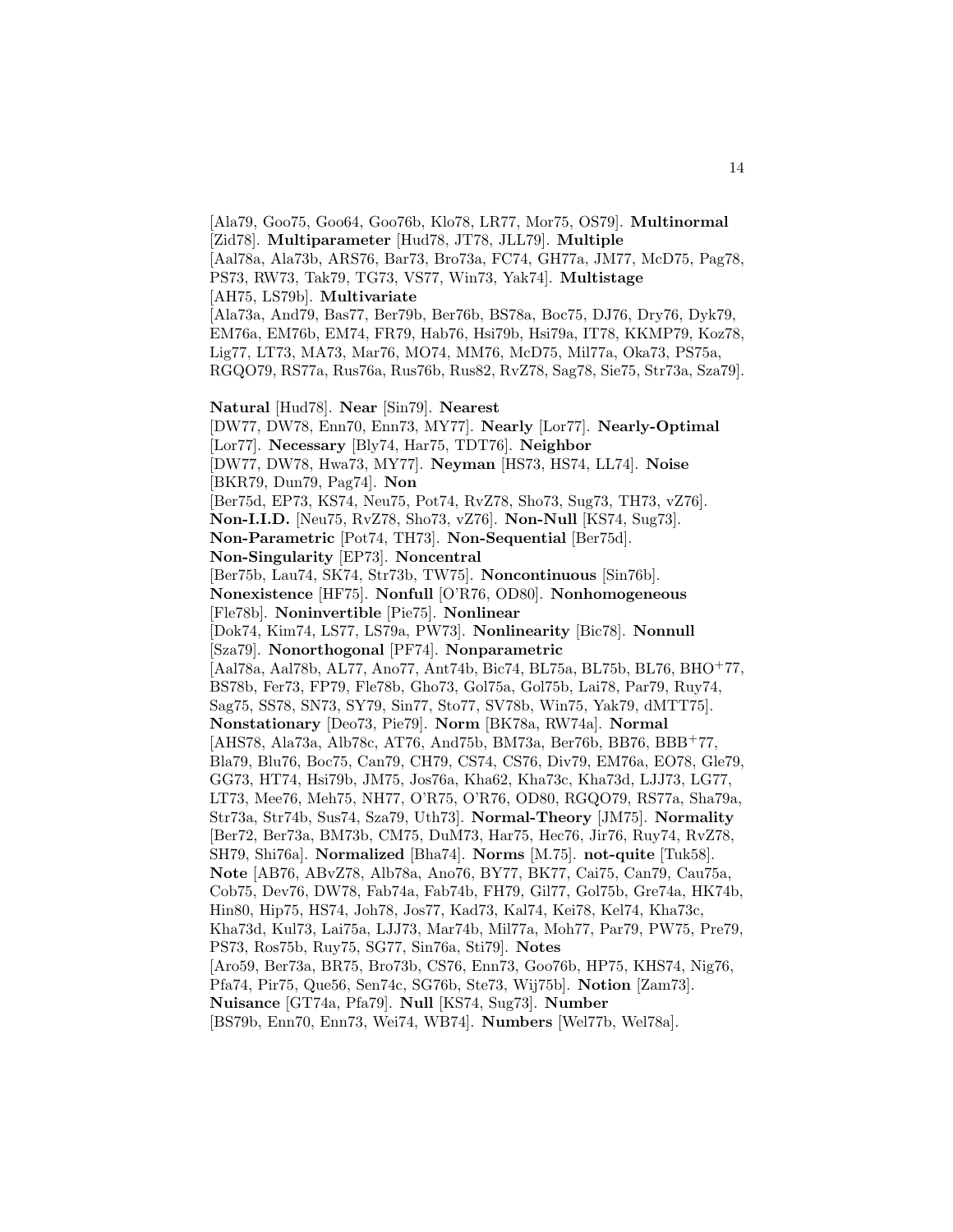**Objective** [FM75]. **Objects** [SK75]. **Observation**

[Hab74, Hab77c, MI77, Ple76]. **Observations**

[Abd73, BJM77, Che73, Dry76, Goe75, Joh74, Le 74, PK79, PT77, SV78a]. **Observed** [Dun79]. **Obtain** [OQ73]. **Obtained** [Shi76c]. **Obtaining** [Enn70, Enn73]. **Occasion** [LL74]. **Off** [HL79]. **Olkin** [Jog78]. **One** [ABvZ76, ABvZ78, Alb78b, Alb79, BF79, Bur73, Con73, GM77, Lai77, LG77, Por75, RS74c, SG73, Sen74b, Sen74c, SK75, Szy73, TH78, WBG74, vH76]. **One-Armed** [BF79]. **One-Parameter** [vH76]. **One-Sample** [ABvZ76, ABvZ78, Alb78b, Alb79, LG77, SG73, Sen74b, Sen74c, WBG74].

**One-Way** [TH78]. **Open** [Lor73]. **Open-Ended** [Lor73]. **Operator** [PD78]. **Operators** [PW73]. **Optimal**

[Anb73, Arn79, Atw73, sC79, CW80, Che78a, EG74, GK76, Hal77, Jac78, KS77, KS83, KS76a, Lai73, Lem74, Lor77, Muc73, Obe78, PT77, Pfa79, RF73, Ros75b, Shi76d, Str78, ST76, Ton73, Tsa77, Tus77, Var79a, Wah75b, Wu78, Yoh73]. **Optimality** [Atw76, BH79, Boh73, Che78b, DZ76, EH74, Fly76, Hor75, Hsi79b, Jaq73, Jaq75, MB78, Pol78, Sch79a, SRK76, Sim76b, Var79b]. **Optimization** [Kus74]. **Optimum**

[Bas77, Enn73, Kie74, Kul73, LS79b, Paz74, Paz78, Ram75, WW78]. **Order** [AM75, Bha74, Bic73a, Bje77, CH78, DOY77, Dut73, Efr75, Hec76, Hir73, Hok75, Hos79, Kad71, Kad73, MM76, MR75, Men77, III75, RW78a, Rus76a, Rus82, Sch73a, SG73, Sen74b, Sen74c, Sen77b, Sho73, Sti74, Sti79, Wei74, Wel77b, Wel77c, Wel78a, Woo77, Yan77]. **Order-Effects** [Sch73a]. **Order-Statistic** [Dut73]. **Ordered**

[HS79, Law75, Par79, Pir74, Pir75, RS74b, RW74b, SS74, Sax76, TG73, TH73]. **Ordering** [Ton77]. **Orders** [HF75]. **Ordinate** [Por75]. **Orientations** [Pre78, Pre79]. **Original** [JLL79]. **Orthogonal**

[Cra74, Fed77, Gil77, Kim74, Sch77, Wah75b]. **Other** [And75a, CS75, TG74]. **Outlier** [Gre74a]. **Outlier-Prone** [Gre74a]. **Overlook** [Hal76, Hal77].

**P** [Hab76]. **Paired** [FK75, Lat79, Sch73a, Sin76a]. **Pairing** [Che73, Goe75]. **Pairs** [Rie77]. **Pao** [ACL79]. **Pao-Lu** [ACL79]. **Paper** [Daw77, Hip75]. **Paradox** [Mak77]. **Parallel** [Pot74]. **Parameter** [BC79, Blu74, Bon75, Bre74, BF74b, BF74a, Col76, Dun79, FM75, Gho73, GM77, GT74a, HC75, Lor77, Mac74a, Par73, PS74, Rao78, Rao80, Sac75, SS78, Sto74a, Sto75, Tor77b, WW73, Woo74, Zid73, vH76]. **Parameters** [Adi74, And75a, BS78c, CS73b, DH79, Dev76, Dur73, JLL79, Jos76a, Kag73b, Pfa79, PD78, Rao76b, Rao79, RS74b, Rob79b, SS74, Ste76, Zeh75]. **Parametric** [Ber77b, Pot74, TH73]. **Pareto** [RHP74]. **Partial** [Aal78a, Mac78, Man77, MVK78, Ram74, Szy73]. **Partitioning** [Can79]. **Partitions** [Gil77, TG73]. **Patchwork** [Kie75]. **Paths** [Bha74]. **Patterned** [Arn73, Sza79]. **Patterns** [Moo74]. **PBIB** [Kag74]. **Pearson** [HS73, HS74]. **Penalty** [dMTT75]. **Percentile** [CC76]. **Performance** [FS77, RW78b]. **Periodic** [CD74, Pag78]. **Periodogram** [SST79]. **Permutation** [OW75, Rob73, SH79, Wel79]. **Permuted** [Mak73]. **Perturbations** [RS75].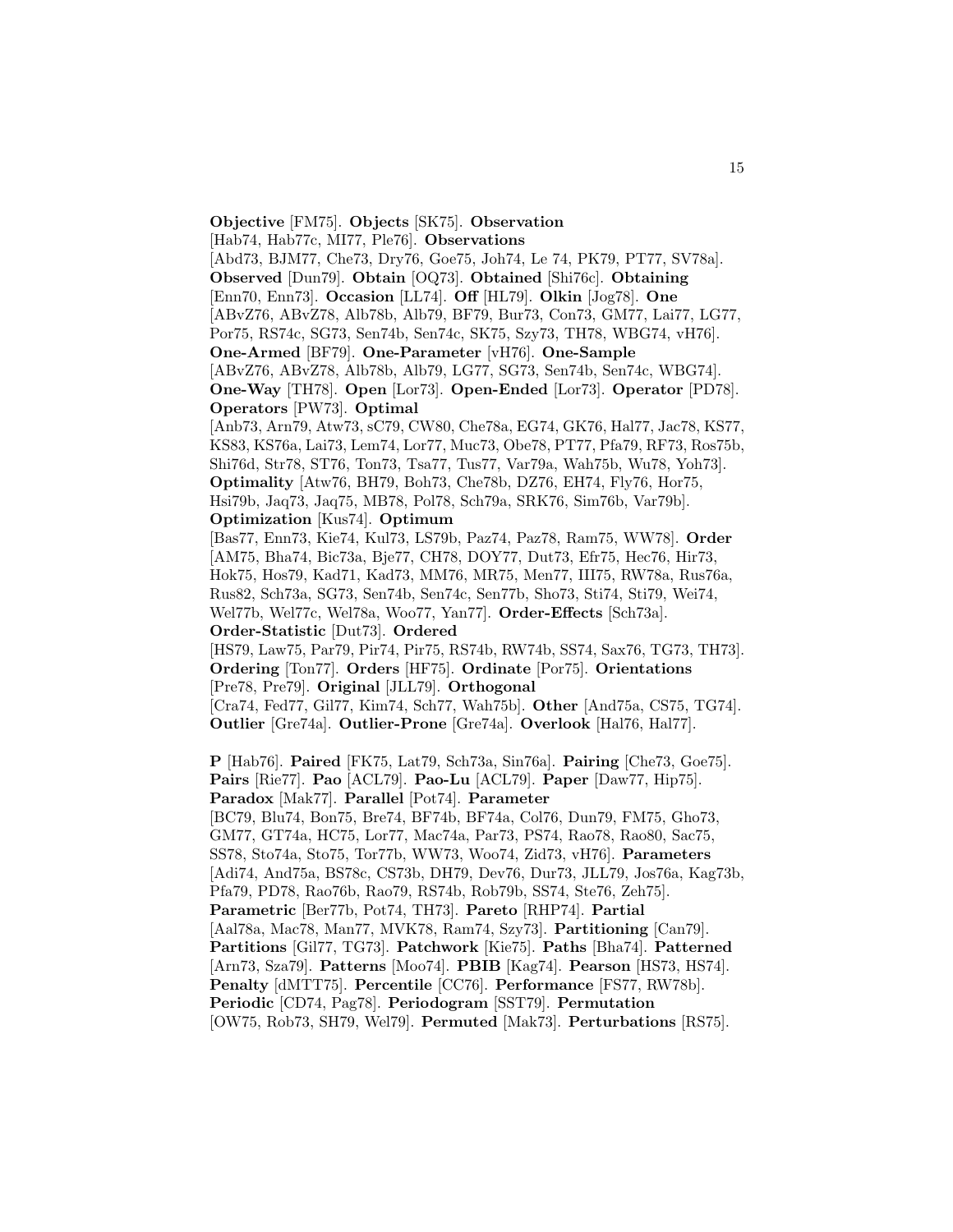**Pfanzagl** [Hip75]. **Pitman** [Lai78, PS74, Wie76]. **Plan** [Joh78]. **Plans** [Kar74, Mau75, RF73, WB74, Wyn77]. **Plots** [Dok74]. **Plus** [Pag74]. **Point** [BC74b, CS73b, Fu73, Fu75, HI75, Woo77]. **Points** [CV76, Ple76]. **Poisson** [Sha79a, Sim76a, Var79a]. **Policies** [FR73, Hal77, Lem74, Ork74]. **P´olya** [BM73c, Wei79]. **Polykays** [TG73]. **Polynomial** [Hok75, KS76a, Kim74, Mac78, PD78]. **Polynomials** [Kha62, Kha73c, Kha73d, TDT76, Zid78]. **Population** [Alb78c, BY77, GR77, Goo75, Joh78, Jos75c, Jos79a, Rob78a, Sco75, Str74b, Wyn77]. **Populations** [Can79, Gho73, Goo64, Goo76b, Gor73, IT78, Jos77, Jos79b, Lai79, NH77, Sär76, ST75b]. **Positive** [AHS78, DH78, Sha77a, WB74]. **Possible** [Sin79, Ste69, Ste73]. **Posterior** [CM75, FM75, Fra77, Hal74, HM76, Kle75, MI77, Sha77b]. **Power** [ABvZ76, ABvZ78, Ber75a, BvZ78, EP74, Fuj73, KS76b, Lai77, MBH75, Par73, RS74c, Rob73, SW78]. **Power-One** [Lai77]. **Powerful** [Ber75e, MJ76, Shi75, Uth73]. **Powers** [Str74b]. **Practice** [Hab76]. **Prediction** [Bha78, Bro73a, Lin74, PK77, PK79, TA75, Tor77b]. **Predictive** [EG74, Hin79, Hin80, LS78]. **Preferences** [Bue76]. **Preliminary** [SS78]. **Presence** [Col76, GT74a, Kra73, Pfa79]. **Present** [Beh76]. **Preservation** [PS77]. **Prime** [SW78]. **Principle** [Bha76, Bon77, Sen74b, Sen74c]. **Principles** [Sen77a, Sen79b]. **Prior** [CH78, Fer74, GT73, Goo75, GT74b, Rao76a, Tho78]. **Priority** [Ber73a, Fab74a, GH79, Mar74b, Moh77, Mar74a]. **Priors** [BR77, DY79, GHH76, HS78]. **Probabilities** [Aal78a, Ala79, Bai75, Ber75b, Hal76, Hal77, Kle75, Lat79, RS77a, Sie75, Sie76b]. **Probability** [BHS74, Bur73, Chu79, Div79, Dok74, Eat74, EGS76, Enn70, Enn73, Fer74, Fra77, Goo73, GH78, Gup74, GPW75, Jog77, Jog78, Jos75b, KHS72, KHS74, Lai75c, OQ73, RGQO79, Ser74, Sha77b, Sim76b, Ski76, Sta79, Sto74b, Wal77, WB79, WD79, Wes79, Wij60, Wij75b, dMTT75]. **Problem** [ABvZ76, ABvZ78, Arn76, Beh76, BvZ78, sC79, CW80, Efr75, Fle78b, GHH76, GH77a, GO78, Ing79, Kad71, Kad73, Kar78, Kel74, Kre79, Lor76, Mac74b, PT74, Rao76a, RS77a, Rob76, Rob82, Sen79b, Shi76a, Sus74, Sza79, Yah79]. **Problems** [Ant74b, Arn73, Bar73, BR77, BB76, Ber76e, BS78a, Bro73b, BF74b, BF74a, DOG77, DE79, Fed75b, Fer73, Fox78, Gol75a, HPS77, Hor75, KS77, KC78, KS83, Kus74, Lin75, Muc73, O'B76, PS75a, San75, Sni77, Tak79, Ton78, VS77, Var78]. **Procedure** [Anb77, DZ76, Hsu79, Rup79, ST76, Ton73]. **Procedures** [Anb73, Arn77, Arn79, BY77, BM73b, BF74b, Bro78, Car77, DH79, Fab74a, Fab74b, Gho73, GK76, Joh74, JT78, Kie76, LS79b, MBH75, Mie79, Rob79a, Rob79b, Sch73c]. **Process** [CR78, Dio75, Enn70, FM74, Jur73, Kei75, Kei78, Neu75, Ngu79, Rao78, Rao80, Rec75, Roy73, Sen77b, Sim76a, SS79]. **Processes** [Aal78b, And75a, Ant74b, BC79, Bla76, Cai75, Deo73, DE79, Dos76, Eic79, Fle78b, GR75a, Gre74b, HK74a, HL77, HF79, Hos79, Jaq73, Jaq75, KN78, MR75, RC79, Sen77b, Sen79c, Sha75, Sho73, Uos74, Wit75, YM77]. **Product** [BC74a, Hab77c, Lan74]. **Products** [Arn73, Arn76, Hab75a, Tor77a, TG73].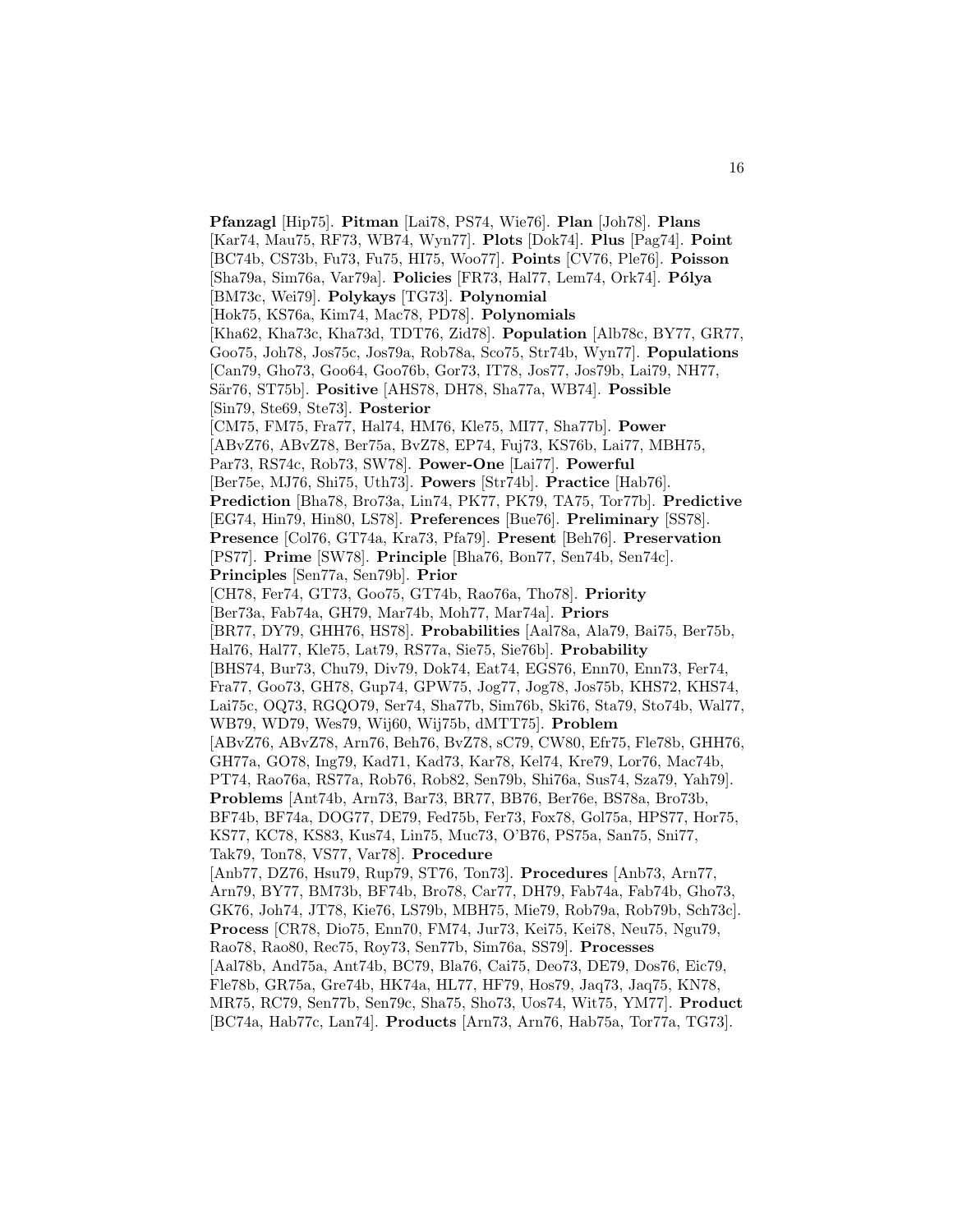**Programming** [Bla76, Fly74, Fly76, HT75b, Sch79b]. **Programs** [FR73]. **Progressively** [Sen76, Sen79c]. **Prone** [Gre74a]. **Proof** [Fin78, LR77, Moh77, Ram73, SK74]. **Proper** [Jac78, Str73a]. **Properties** [Dav75, Dav77a, EGS76, Gor73, GG73, Jac78, Kha73b, Mac78, MN79, Mil77b, MY77, Rob76, Rob79a, Rob79b, Rob82, Sch79a, Sch77, Sen79a, Sto74a, Wah75b, Wal77, vZ76]. **Property** [Ahs77, Boh73, EP74, Kar77, Mee76, RW74a, Ste69, Ste73, Wij60, Wij75b]. **Proportions** [GHH76]. **Pseudorandom** [BS79b].

17

**Quadratic** [BM73a, Ber75a, Ber75b, Ber76b, BBB<sup>+</sup>77, BS78c, GP73, Oka73, OSB76, Ros75a, Ros82, dWV73]. **Quantile** [CR78, Sen79c, Sho73]. **Quantiles** [De 74, Kul73]. **quite** [Tuk58].

**R** [Sti76]. **R.** [Pra76, Sav76]. **Radhakrishna** [DOG77]. **Radial** [Lau74]. **Radii** [Mey77b]. **Ramachandran** [DOG77]. **Random** [Ade74, BM73a, BC74a, CH79, Cov73, DE79, Eat74, Enn70, Enn73, Goe75, Haf79, Haf81, Hal76, Hal77, Har76, Jos75b, Lau74, Mak73, Mar74a, Mar74b, Neu75, RS75, Rec75, RW74b, Ruy75, Sha77a, Sho74, TH78, Ton77]. **Randomization** [Rob73, Rub78, ST75a, SRP76, Ste79]. **Randomized** [Pir74, Pir75]. **Range** [Cau75a, Cau75b]. **Rank** [Adi74, Adi78, Alb78a, Alb78b, Alb79, Ant76, Beh76, Ber74a, Ber75a, BP77, Bra76, CH78, Con73, DOY77, EK76, Hoe73, Hus77, HK75, Jir76, Jur73, KR77, Kre79, Lai75b, O'R76, OD80, Pir74, Pir75, PV76, Rey75, Rus76a, Rus82, RvZ78, SG73, Sen74b, Sen74c, SG74, SG76b, Sen77b, Shi75, Shi76a, WBG74]. **Rank-Order** [Sen74b, Sen74c]. **Ranking** [FK75, HPS77, KR77, San75, Ton78]. **Rankings** [Sin76a]. **Ranks** [Adi75, Haj74]. **Rao** [DOG77, Bly74, FH77a, Jos76b, Wij73]. **Rapid** [Klu77]. **Rate** [AL77, Fu73, Fu75, Hus77, Mak74, Per78b, Sin79, Sus74, Win75]. **Rates** [BS78b, EK76, GH77a, GS73, Lin75, Sin76b, Sin79]. **Ratio** [BCS76, Che73, CS75, EGS76, Fed75a, FS77, Hsi79b, KS74, Lai75c, RW78a, Sen76, Sim76b, Sug73, Sza79, Wij60, Wij75b, Woo78]. **Rational** [Nor74]. **Ratios** [HL77]. **Re** [Goe75]. **Re-Pairing** [Goe75]. **Real** [Enn70, Enn73, Sti77]. **Reconstructions** [Moo74]. **Recovery** [BC74b]. **Recurrent** [Bro73b]. **Recursions** [Han76b]. **Recursive** [Fab78, WD79, WK74]. **Red** [BHS74, Klu77]. **Red-and-Black** [BHS74, Klu77]. **Reduced** [BK78b, Neu75, Sho73]. **Reducing** [RW74a]. **Reduction** [Kag74, Le 79]. **Regarding** [Jos75a, Jos85, MB79]. **Regenerative** [Goo73]. **Regression** [Ade75, Adi74, Adi75, Adi78, Anb77, AT76, Ano77, Bar73, Beh76, Bha76, BHO<sup>+</sup>77, BH79, Bro73a, CC76, sC79, CW80, Fed75b, Fed75a, FR78, Gor73, HK74a, HPW73, HP76, Hub73, Jur77, KS76a, Kou77, Mac78, Mak73, Mak74, O'R75, O'R76, OD80, PT74, PT77, Ple76, Pot74, PS73, RW73, RW75, SS78, Sch78a, SY79, She79, Sto77, Tak79, Vit79, Wah74, Win73, Zid78]. **Regressions** [FC74, Rob75]. **Regret** [Nor74]. **Regular** [Atw76, WW78].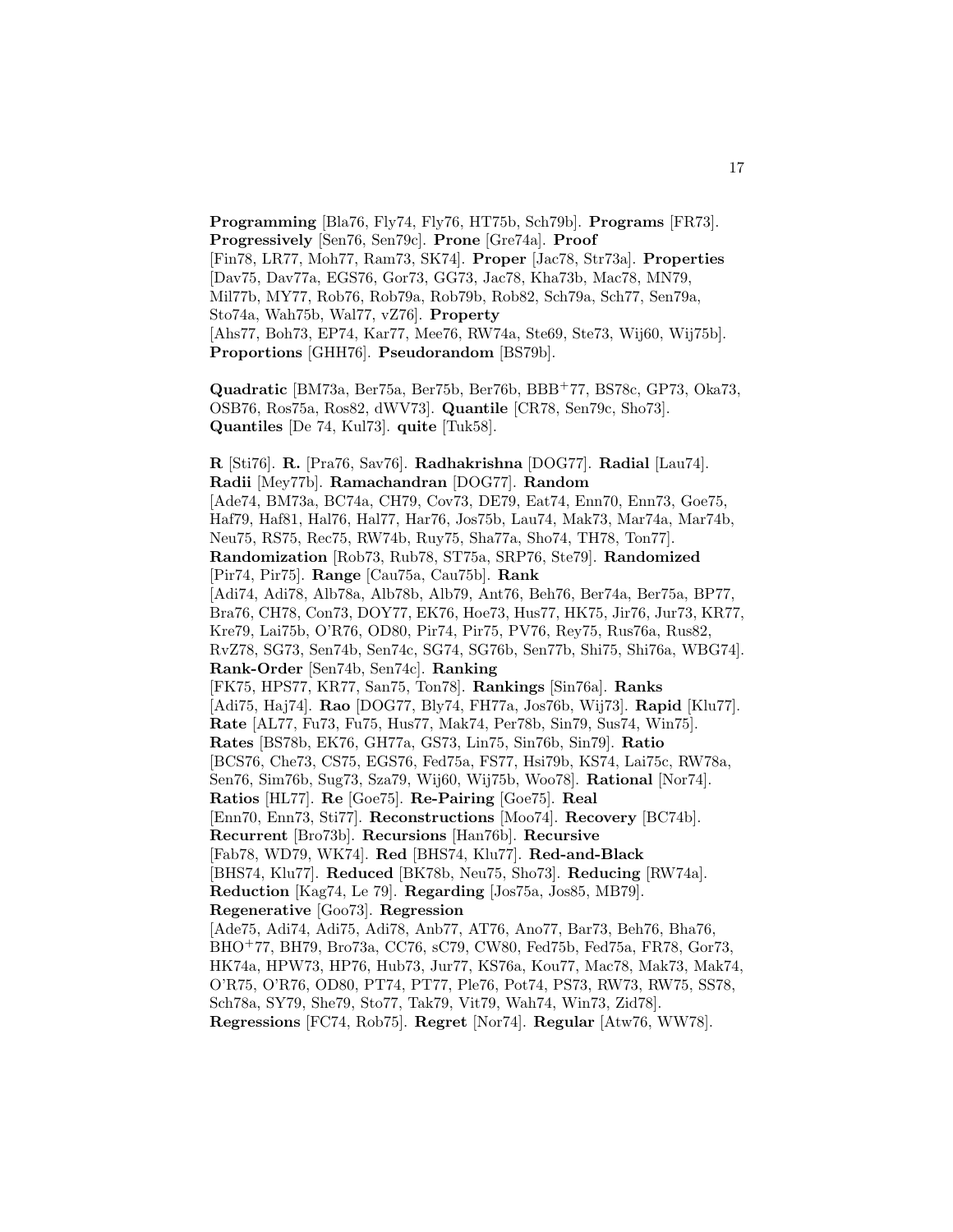**Regularly** [De 74]. **Related** [GS73, HL77, Mac74a, Pfa73, Pfa74, Wel77a]. **Relating** [Sen77a]. **Relation** [RF73, SST79]. **Relations** [JLL79, Jur77]. **Relationships** [Meh75]. **Relatively** [Wei74]. **Remainder** [BP77]. **Remarks** [Dar74, Por79, WD79]. **Remez** [ST76]. **Renewal** [FR73, LS77, LS79a]. **R´enyi** [Cso79, Szy73]. **Repeated** [Arn79, FH77b, FH79, HA78, Koh74, KZ74, Man77]. **Replacement**

[Cob75, Kal74, Man77, Ser74]. **Replication** [SRP76]. **Reply** [Ano77]. **Representation** [Str78, TDT76]. **Rereading** [Sav76, Sti76]. **Residuals** [Ade75, And75a, Bic78, Mac78]. **Resistance** [Mos75]. **Resistant** [HJ74]. **Resolution** [Fuj76, Shi76c, Shi76d]. **Resolvability** [Kag76, Sha78]. **Resolvable** [AB76, Kag73a]. **Response** [GC78, Hab77b]. **Restricted** [Alb79, San75]. **Restrictions** [LeC73, RW78a]. **Result** [Can79, Moh77]. **Results**

[Ber76a, Ber76d, Ber76c, Fle78a, JM77, Joh74, Mui78, O'B76, Sha74, Ste76]. **Review** [DOG77, Hab76, Mil74a, Mui78, Sed77]. **Rewards** [Dos76, Lem74]. **Ridge** [Obe78]. **Ridits** [BL77]. **Riemannian** [M.75]. **Rietz** [Efr79]. **Right** [SV78a]. **Risk** [JT74, MB78, TA75, Wag73, Zid78]. **Risks** [Fle78a, Fle78b, Mil77a]. **Robbins** [Anb76, Anb77]. **Robust** [AL75, Ber77c, Ber78a, Col76, DH79, Dav77b, GR75b, Hub73, KE77, Kou77, Mar76, Por77b, Por79, Rie78, Sti77, Yoh74]. **Robustly** [Bic78]. **Robustness** [BH79, HPL74, Joh76b, Kar77, PS75a]. **Role** [Rub78, Sen76, Sen77a]. **Roots** [CPL76, DH78, HF79, MC75, Mui78, Pil75]. **Rule** [Ala73b, Lai75c]. **Rules** [Cop74, Ing79, Lat79, Pol78, RW78b]. **Run** [Fer76, Goo73]. **Run-Lengths** [Goo73]. **Runs** [Ros75b]. **rv** [Wit75].

**S** [Hab76, Sed77]. **Sample** [Ade74, ARS76, ABvZ76, ABvZ78, Alb78b, Alb79, Bha74, BvZ78, BC74a, BCS79b, Con73, De 74, Dok74, Dur73, EP73, Epl79, FM74, FR79, Goe75, Gre77, Gre74b, Jos79b, Kao78, KR77, Kre79, Kul73, Lai73, Lai77, LG77, Lor76, MB79, MJ76, Men77, Mey77b, Moh77, MS75, O'B76, Oka73, Per78b, PS75b, RS74c, Rob73, RW78b, Sed77, SBS73, SG73, Sen74b, Sen74c, Shi76a, Str73b, SV78b, WBG74]. **Samples** [AG79, AG80, Con73, HPL74, Rob78a, SV78b, Tuk58]. **Sampling** [BY77, Cob75, DuM73, GT73, Hol73c, Kal74, Kar74, LS78, LR74, LG77, Man77, Pat76, Ram75, Sco75, Ser74, Sie76a, Ste79, Tho78]. **Saturated** [RF73]. **Savage** [FM74, Lai75b]. **Scale** [Bre74, BF74a, CS73b, EO78, HK75, RS75, RS74b, Rob79b, Uth73, Zid73]. **Scaled** [Mey77b]. **Scatter** [Mar76]. **Scheffe** [Boh73, DL79]. **Scheme** [SKD73]. **Schemes** [BM73c, Pat76]. **Schur** [NPS77, PS77]. **Score** [Adi74]. **Screening** [Klo78, KKMP79, Yah79]. **Search** [Hal76, Hal77, SK75]. **Second** [Efr75, Hok75, Kha62, Kha73c, Kha73d, Woo77]. **Second-Order** [Hok75]. **Sections** [Bla79, Bon76a]. **Seeger** [Can79]. **Segmented** [Fed75b, Fed75a]. **Selecting** [BY77, GR77]. **Selection** [ARS76, Ber79c, DH79, Gho73, GPW75, Hal74, HS79, Mie79, RS74b, San75, Spr76a, Ton78]. **Selections** [Bla73, BP73, Dar74]. **Semicontinuous** [Sen75]. **Semiregular** [Joh76a].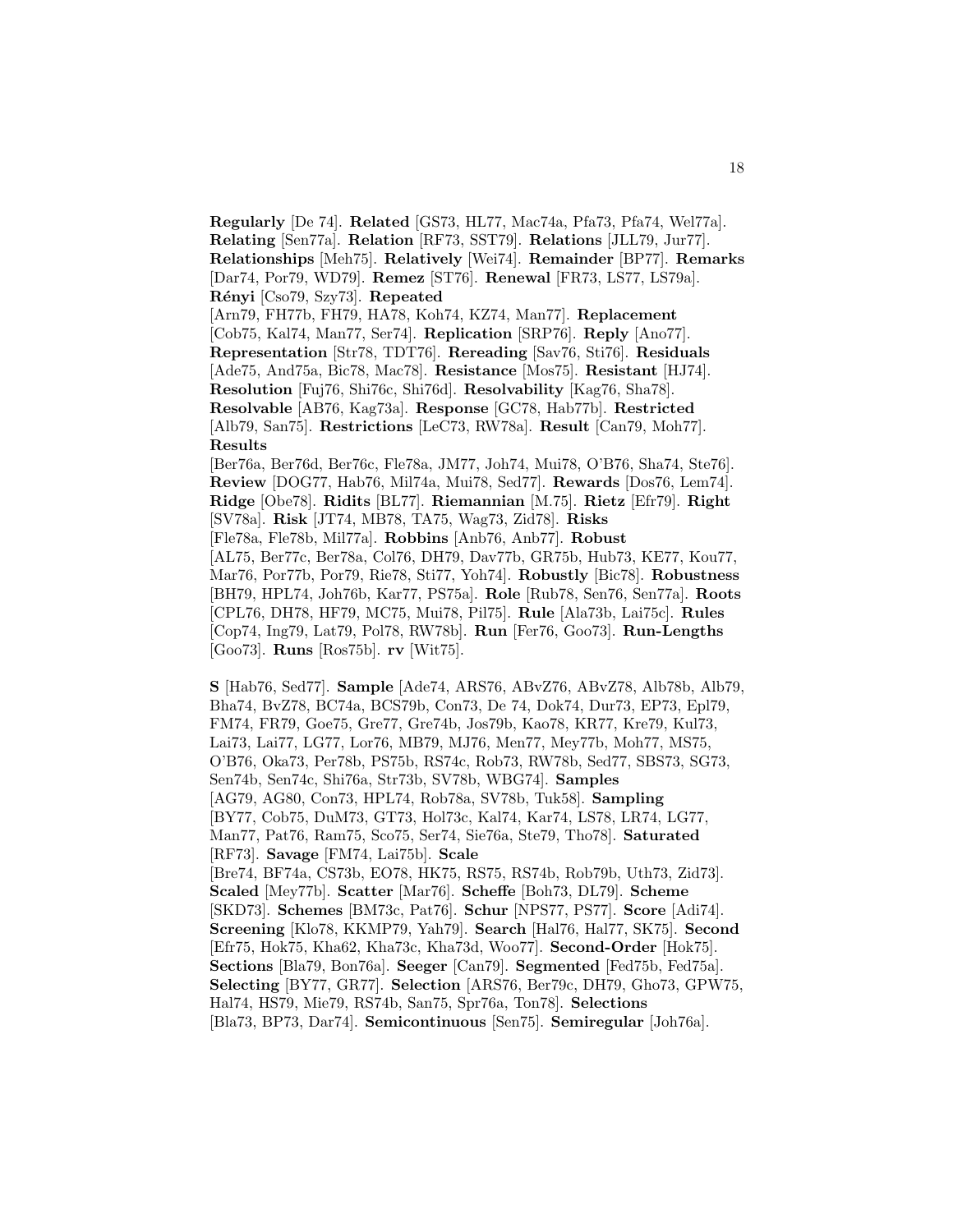**Sense** [Haj74]. **Separating** [Gor74a]. **Sequence** [Ade74, But77, Sac75, Sus74, Var78]. **Sequence-Compound** [Sus74]. **Sequences** [Atw73, Atw76, BF79, FM74, Lai76, Mac78, Sha79a, WB79]. **Sequential** [Alv77, Ber73b, Ber75d, Ber75e, Ber76f, Ber78b, BB78, BM73b, Bic73b, Blu76, Bra76, BCS79b, BCS79a, Bur73, Cab77, Car77, EGS76, Fab74a, Fab74b, For79, GK76, Hal76, Hal77, Hol73b, Hol77, KS77, KS83, Kel77, Kha73a, Lai73, Lai75b, Lai75a, Lai75c, LS77, Lai78, LS79a, Lai79, Le 79, Lor77, MB79, Pat76, PT74, PS75b, Rey75, SG74, SG76b, Sen77a, Sie76a, Sim76b, SK75, SS73, Ton73, Var79b, Var79a, WBG74, Wei78, Wei79, Wij60, Wij75a, Wij75b, Woo77, Woo78, Yoh73]. **Serial** [Han76a, Kar77, Lig77]. **Series** [CV76, Dun79, GP73, Par73, PK77, PK79, Pie79, Rob78b, Wah75b, Wal77, Que49]. **Set** [Fed77, Jos75c]. **Sets** [AM75, BDS76, EH77, Mey77b, Wij79, Wyn77]. **Setting** [BCS79b, SS79]. **Several** [Adi74, Adi75, Cau75a, Cau75b, FC74, NH77]. **Shape** [Bic73b, Jam79]. **Sharp** [Ski76]. **Shift** [Joh75b, RSL75]. **Short** [Moh77]. **Sided** [LJJ73, Ray74]. **Siegmund** [Anb76]. **Sign** [Hol73b, Kra73]. **Signal** [Dun79, Pag74, Pie79]. **Signed** [Ant76, Rey75]. **Signed-Rank** [Ant76, Rey75]. **Significance** [Dyk79, FM75, LS79b]. **Similar** [BV73]. **Simple** [Fin78, Hil75, Hoe73, Hus77, JT78, Pot74]. **Simplest** [Sni77]. **Simultaneous** [Goo64, Goo76b, O'R76, OD80, RS74b, Wij79]. **Singular** [Paz78]. **Singularity** [EP73]. **Situation** [MJ76]. **Situations** [Por77b, Por79]. **Six** [Kul73]. **Size** [ARS76, Ber79c, BCS79b, Jam79, Lai73, Lor76, MB79, Mey77b, PS75b, RS74c, Sen73]. **Sizes** [HL79, O'B76]. **Slope** [Spi79, Spr76b]. **Slopes** [Koz78]. **Small** [Epl79, Hab77a, Wei74]. **Smallest** [Joh74, Wij79]. **Smirnov** [Moh77, FR79, KS76b, Rag73a, RSL75]. **Smooth** [Sti74, Sti79]. **Sobolev** [M.75]. **Solution** [PT74, Rao76a, Rob76, Rob82, Ton78]. **Solutions** [Fox78, GHH76, Gol75a, GO78, Var78]. **Some** [AH75, Bar73, Ber73b, BM73b, Bic73a, BR73, BR75, Daw77, Deo73, EP74, Fer73, Fuj73, Gil77, Gol75a, Gol75b, Han76b, Hoe77, Hol73c, Hwa73, JM77, Kha73b, Mac74a, Mui78, Nag73, O'B76, Per77, Pie73, RS74c, RS74d, SG76a, SG77, Sen77a, Sen77b, Sen79c, Sin77, Sub75, Tak79, Uos74, Wah74, WBG74, WD79, Wu78, vZ76, MN79]. **Space** [Dos76, MP73]. **Spaced** [CV76, Wah75a]. **Spaces** [Fer74]. **Spacing** [Kul73]. **Spacings** [dP79]. **Spanning** [BDS76]. **Sparse** [SU74]. **Special** [Kag73b, Mee76, PR75, Rie77]. **Species** [Sta79]. **Specification** [Sen79a]. **Specified** [IT78, MBH75]. **Spectra** [Gre74b]. **Spectral** [Ber74b, But77, CD74]. **Sphere** [Bin74, Roy73]. **Spheres** [Lau74]. **Spherical** [KE77, Lau74]. **Spherically** [BS78c]. **Spline** [Hub74, Lii78, Wah75a, WK74]. **Splines** [CD74]. **SPRT** [Per78a, RS77b]. **SPRT'S** [Lor76]. **Square** [CS75, Dav75, Dav77a, Dut73, Hab75b, OQ73, Ruy75, Spr76b, Spr76a]. **Squared** [Fox78, MS75, Str74b, Sus74]. **Squared-Distance** [Sus74]. **Squares** [Alb76, AT76, AT79, BK78a, Fed77, HRS75, KN78, YM77]. **Stabilizing** [Hol73a]. **Stable** [DuM73, Fen76, KC78]. **Stages** [Zam73].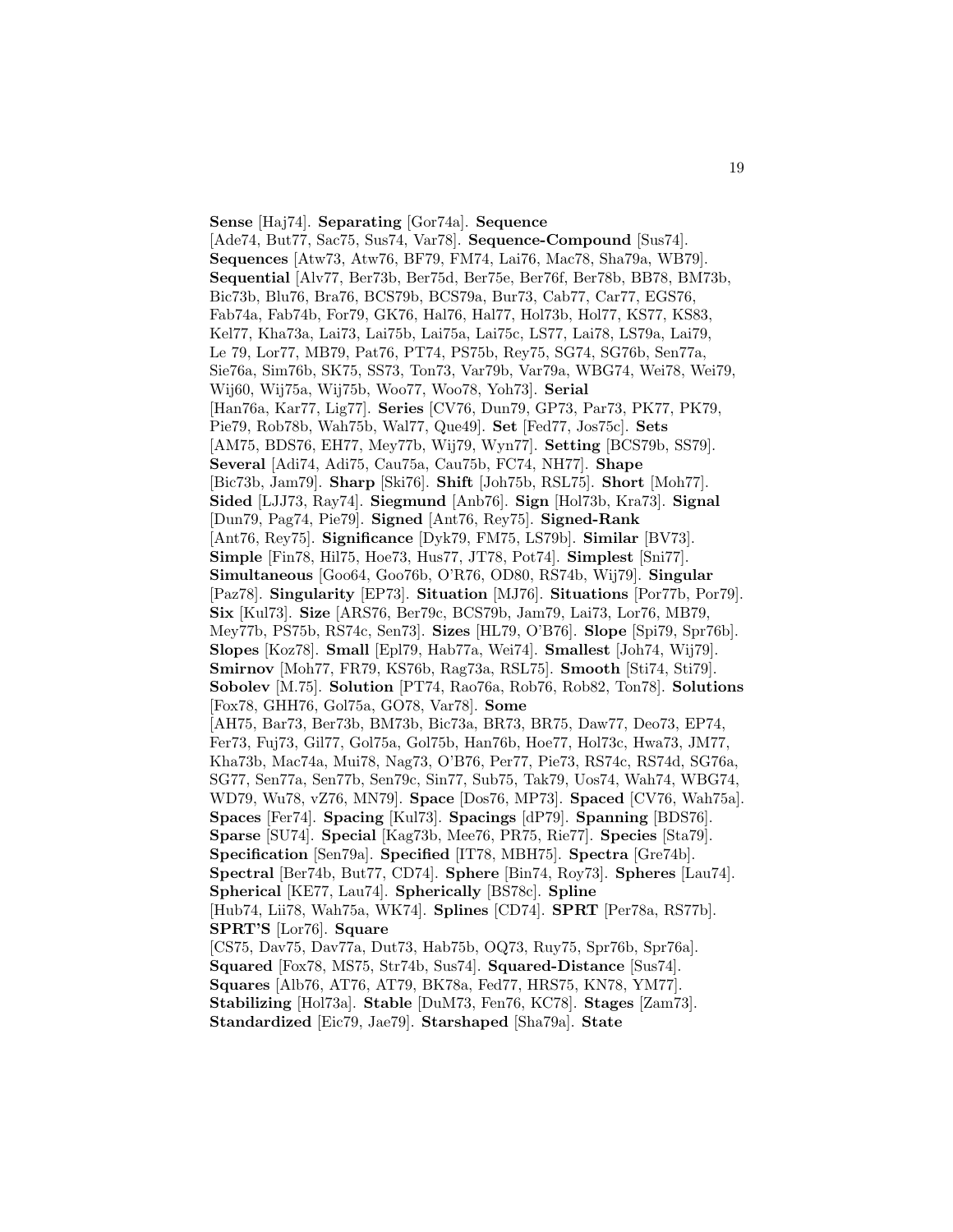[Dos76, GHH76, Ing79, Var78]. **Statement** [Sim76b]. **States** [Koh74, Sti78]. **Stationary** [Ade74, Ade75, But77, Dun79, GP73, Ngu79, Ork74, Sha76]. **Statist** [Mar74a]. **Statistic** [And73a, DOY77, Dut73, Epl79, Har75, Hoe73, Jir76, Joh75b, KS76b, Maa73, MWS77, Par79, Sch77, Spr76a, Str73b, TW75]. **Statistical** [BK77, BF74a, Dok74, Efr75, Klo73, III75, Rob79a, Rob79b, Sch79b, Sch73b, Sen74a, Sed77]. **Statistics** [Ant76, AM75, AG79, AG80, BP77, Bha74, BJM77, Bic73a, Bic74, BL75a, BL75b, BL76, BV73, Bje77, Boo79, Bra76, BK78b, CJ78, EK76, Goo77, GS73, Gre77, Hab73, Hec76, Hip74, Hip75, Hir73, Hus77, HK75, Jen74, Jur73, Kad71, Kad73, KR77, Lai75b, Lai78, Lan74, MM76, MR75, Moh77, MS75, NPS77, III75, PS77, Rag73a, RSL75, Rus76a, Rus82, Ruy75, RvZ78, SG73, Sen74a, Sen74b, Sen74c, Sen76, SH79, Shi76a, Sho73, Ste76, Sti74, Sti78, Sti79, Sub75, Sza79, TG74, Wei74, Wel77b, Wel77c, Wel78a, Woo78, Yan77, DOG77]. **Steck** [Moh77]. **Stein** [MB78, Per77]. **Step** [WW78]. **Step-Length** [WW78]. **Stepwise** [Hsu79]. **Stochastic** [Abd73, Anb73, Bla76, Cai75, Fab73a, GR75a, HK74a, KN78, KG73, Kus74, LR79, Lju78, NPS77, Rup79, Sen75, SS79, Uos74, WK74]. **Stochastically** [RW74b, Sax76]. **Stopping** [BM73b, Fer76, Lai73, Lai75c, Per78a, Pol78, RS77b, Ros75b, WBG74, Wij75a, Wij77]. **Straight** [Spi79]. **Strategies** [KS77, KS83]. **Strategy** [Enn73, Jos79a, Ram75]. **Strategy-1** [Ram75]. **Stratified** [Tho78]. **Strength** [Sen73, Shi76c]. **Strict** [BCS76]. **Strong** [AT76, AT79, CR78, DW77, DW78, HK74b, Jos75c, Lju78, RC79, Sil78, Wel77b, Wel78a, Win75]. **Strongly** [Hal77, Mic78]. **Structure** [And73b, And75a, She79]. **Structures** [Gil77]. **Student** [Rob82, BV73, JS78, Rob76]. **Studentized** [And73a, Bon76b]. **Studies** [PS75a]. **Study** [BC74a, Sie76a]. **Sub** [Adi78]. **Sub-Hypotheses** [Adi78]. **Subfair** [Klu77]. **Subfield** [HP74, HP75]. **Subhypotheses** [PS73]. **Subintervals** [Jae79]. **Subject** [GC78, RS75, Spi79]. **Subsample** [Har75]. **Subsampling** [Gor74a, Gor74b]. **Subset** [Ber79c, GR77, San75]. **Substitution** [PW75]. **Success** [Fer76, Ros75b]. **Sufficiency** [Bro75, Haj74, LR73, MJ76, PW73, TA75, Tor77b, Wei74]. **Sufficient** [BJM77, Bly74, Hab73, Har75, HP74, HP75, Hip74, Hip75, Lan74]. **Sufficiently** [Atw76]. **Sum** [Alb76, Fer76, Ser74]. **Sums** [Bha74, Kao78, Lai74, Lai77, Mac78, Mor75, Per77, SH79, Szy73]. **Support** [HL79]. **Suprema** [Eic79]. **Supremum** [Jae79]. **Sure** [Car78, Sen74a]. **Survey** [LR74, Sed77, Ste79]. **Survival** [GF79, SV78a, SV78b]. **Susceptible** [HJ74]. **Symmetric** [Bin74, BS78c, Cop74, Fen76, Gho73, Goo75, Goo76a, Joh75b, Kar74, KZ74, Saw73, SN73, SK74, TG74]. **Symmetrical** [Fuj76]. **Symmetry** [Arn76, Ber79b, Bur73, KE77, KS76b, RSL75, Rey75, Rus76b]. **System** [SY79]. **Systematic** [AG79, AG80]. **Systems** [BS79a, Rob79c].

**Table** [BC74a]. **Tables** [Goo76a, Hab74, Hab75a, Hab77a, Hab77c, Shi76b]. **Tail** [And73c, Ber75b, Ber76e, GH78, Hil75]. **Termination** [Bur73, Lai75c]. **Terms** [BP77, TA75]. **Test** [Bur73, FS77, HC75, HPL74, Kra73, LG77,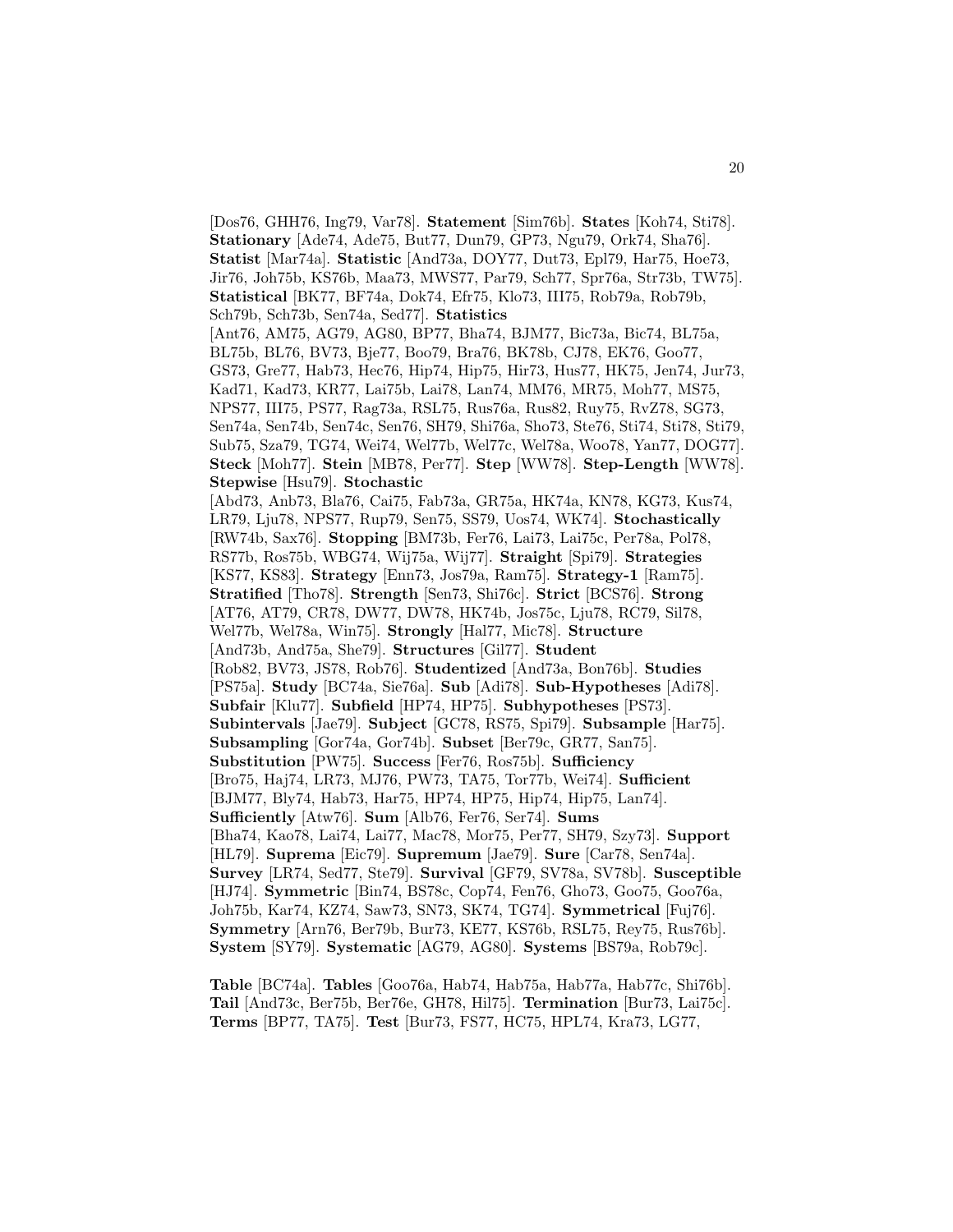Lig77, MBH75, Nag73, OW75, Par79, Pot74, Rey75, Ros75a, Ros82, SS78, Sch79a, Str73b, Uth73, Wij60, Wij75a, Wij75b]. **Testing** [Adi75, Alb78c, Arn77, Ber79b, CS77, JT78, Klo78, KS76b, Rie78, Rus76b, Sen76, Sub75, Sza79, Tho75, Woo78, Yak74]. **Tests** [Adi78, ABvZ76, ABvZ78, Alb78b, Alb79, AL75, Beh76, Ber75a, Ber75d, Ber75e, Ber76f, Ber78b, Bic73b, BvZ78, Bic78, BCS79b, BCS79a, CS75, Con73, Dyk79, EP74, EGS76, ES78, For79, FR79, Fuj73, Gre77, GG73, Hol73b, Hol77, Hsi79b, Hsi79a, HS73, HS74, JM75, JT74, JS78, Kar77, KE77, Koz78, Kre79, Lai73, Lai75b, Lai75c, Lai77, Lai78, Lai79, Lor73, Lor77, M.75, Mac74a, Mac78, MB79, McD75, MJ76, Mic79, Mie79, MS75, OQ73, PS75a, Pir74, Pir75, PS75b, Pre78, Pre79, PS73, Ray74, RGQO79, RS74c, RW78a, Rob73, Ruy74, Sch77, SG74, SS75, SG76b, Sen79c, Shi75, Shi76b, Sie76a, Sim76b, Spr76b, TH73, Tus77, WBG74, Wei74, Wel79, dWV73, dP79, vH76, Que49]. **th** [Mal74]. **Their** [HW78, HPS77, JM77, Mey77a, PS75a, RF73, Sen77a, Sha76, Goo76a, Pie75]. **Theorem** [Anb76, BN75, Bro75, BCS76, CJ78, CH79, Dun79, FM74, Fin78, Fu73, Jur73, KHS72, KHS74, Le 79, Paz74, Per77, PV76, PS77, SS79, Ton77, Tsa77, Wel77b, Wel78a, Wij77, Har76]. **Theorems** [Deo73, Eat78, Hol73c, Hol79, Lai78, Mor75, Sni77]. **Theory** [AH75, Arn73, BH79, Bro78, EH74, Fed75b, FH77b, FH79, GR75a, GT73, Gre77, Hab76, HRS75, Hol73c, JM75, Kie74, LS77, LS79a, MS75, Paz74, Pie73, RS74a, Sch79b, Sch73b, SY79, Sed77, SG76a, Sen76, SG77, SV78b, Tsa77, Wu78, Yan77]. **Thompson** [Ram73]. **Three** [Bar73, SRK76, Ski76]. **Tied** [Sen77b]. **Tied-Down** [Sen77b]. **Ties** [Beh76, Kra73]. **Time** [And77, Bha78, BH79, But77, CV76, Dos76, Dun79, GP73, Jaq73, Jaq75, Kao78, Lem74, Ngu79, PK77, PK79, Pie79, Rob75, Rob78b, Rob79c, Wij75a, Wij77, Que49]. **Time-Invariant** [Rob79c]. **time-series** [Que49]. **Times** [BM73b, Lai75a, Mac74a, Mac78, Per78a, RS77b, WBG74]. **Tolerance** [Blu74, Sax76]. **Tournament** [Mau75]. **Trade** [HL79]. **Trade-Off** [HL79]. **Transfer** [Pie75]. **Transformation** [Abd73, Hip75, OQ73]. **Transformations** [Hol73a, RGQO79]. **Transition** [Aal78a, Bai75, Yak79]. **Translation** [Blu74, CS73b, WW73, Woo74]. **Transposition** [HPS77]. **Trend** [Ber75a]. **Trials** [Cab77, Klo73, Wei79]. **Triangular** [Fab74a, Fab74b, Ple76]. **Trimmed** [Sti73]. **Trivariate** [AHS78]. **Truncated** [WW73, Woo74]. **Truncation** [Par73]. **Two** [Ber76d, BvZ78, Bla79, BF74b, CPL76, CS74, CS76, Con73, Dok74, Fab73c, Fab81, FM74, FR79, GHH76, Gre74b, Hol79, Ing79, JLL79, Jos75a, Jos85, Kel74, KR77, Kre79, LJJ73, Lin74, MB79, MJ76, Moh77, OSB76, PS75a, Pot74, RF75, Ray74, Rob76, Rob82, Ros75a, Ros82, Sch73c, SRK76, Sha73, Shi76a, Tho75, TDT76, Win75]. **Two-Action** [Ing79]. **Two-Armed** [Jos75a, Jos85, Kel74]. **Two-Dimension** [Ros82]. **Two-Dimensional** [Bla79, BF74b, Ros75a]. **Two-Move** [Lin74]. **Two-Sample** [BvZ78, Dok74, FM74, FR79, Kre79, Moh77, Shi76a]. **Two-Sided** [LJJ73, Ray74]. **Two-State** [Ing79]. **Two-Way** [RF75, Tho75]. **Type**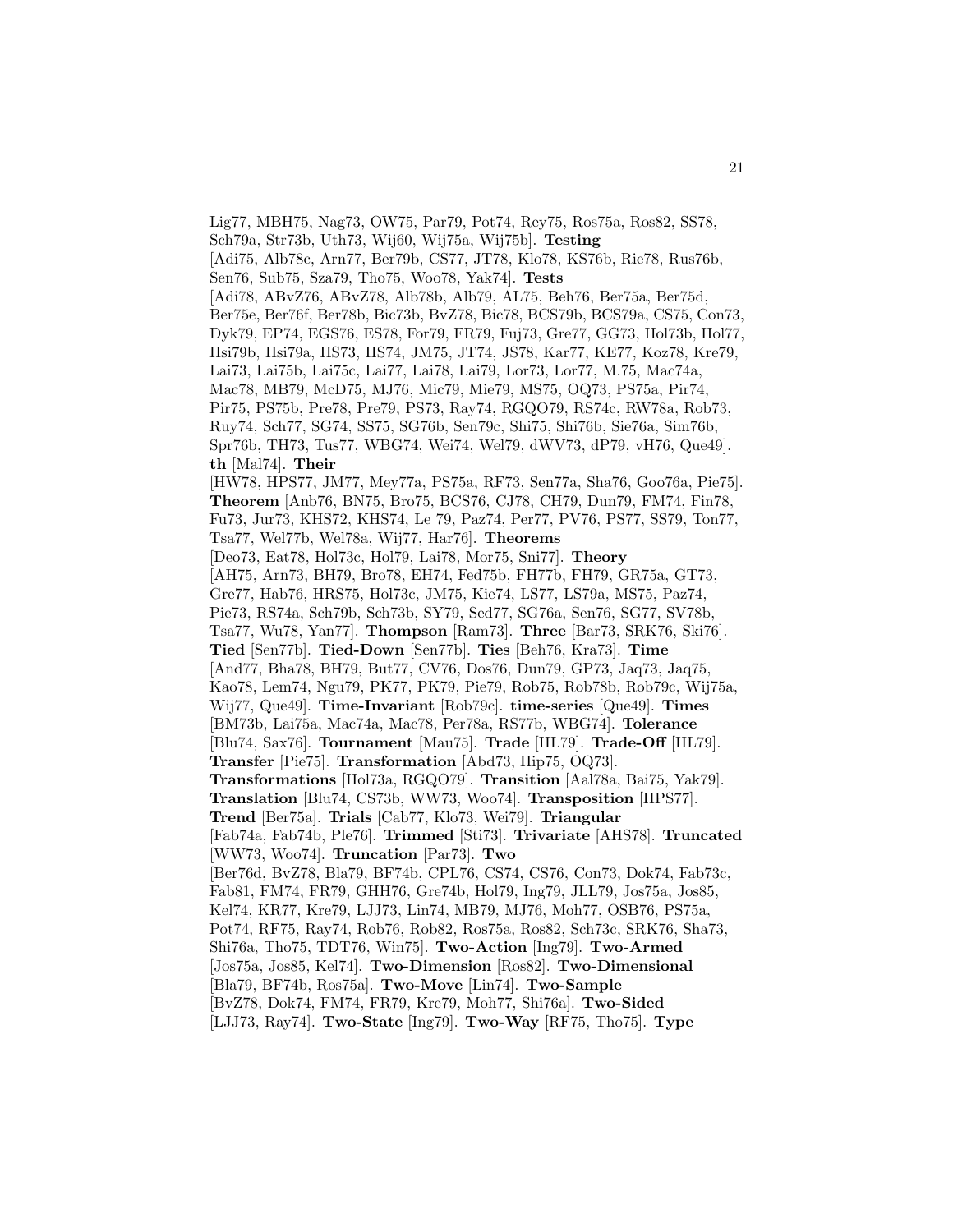[Bly74, Bro76, Epl79, Kag74, Rag73a, SKD73, SS73, Ste69, Ste73].

**UMP** [Kra73]. **UMVU** [Meh75]. **Unbalanced** [AL75, Mil74b, TH78, Tho75]. **Unbiased** [BK78a, Mic78, OSB76, Pat76, Pfa79, Por77a, Zid78]. **Unbiasedness** [CS75]. **Unbounded** [Fis75]. **Unequally** [CV76]. **Unified** [MS75]. **Uniform** [DW77, DW78, EH77, Han74, Hec76, KMR79, Lai78, Sco75, Sil78]. **Uniformity** [Car77, M.75, Pre78, Pre79]. **Uniformly** [Bon75, Sär76, ST75b, Sin77]. **Unimodal** [BS78c, LR77, Rei73, Wel78b]. **Unimodality** [DJ76]. **Unit** [HF79, PD78]. **Units** [Man77]. **Univariate** [Div79]. **Universal** [Ruk78]. **Unknown** [BB76, BBB<sup>+</sup>77, BHS74, Bre74, FR78, Gle79, GCL75, LT73, Mac74a, Mac78, Par73, Ste76, Str73a, Tor77b, Zid73]. **Unstable** [Rao78, Rao80]. **Upper** [Cau75a, Cau75b, Col77, Fuj76, Kle75, Ski76, Wes79]. **Urn** [BM73c, Wei79]. **Use** [Adi75]. **Used** [Sub75]. **Using** [Anb73, Bic78, Cra74, Gor73, III75, Str74a, TG73, WB79, Zid78]. **Utility** [Ber79d, Fis75, Lin76, Sha79b].

**V** [DOG77]. **Validity** [BG78, BG80]. **Value**

[Bro73b, DOY77, Kul73, RW74a, Zam73]. **Valued** [Ade75, AL77]. **Values** [Har75, Lor77, SK74]. **Variable** [Cov73, Enn70, Enn73, HL79, Wah75b]. **Variables** [Bar73, Bro73a, CH79, Eat74, Jam79, Mak73, Mar74b, RS75, Rec75, Sha77a, Spi79, Ton77, Mar74a]. **Variance** [Alb76, AL75, Blu76, Bon75, Bro76, Dav77b, Dio75, Dyk79, Joh75b, LJJ73, MBH75, Mil77b, OSB76, Por77a, S¨ar76, SZ76, Str74b, Tho75]. **Variances** [BB76, Col77, Str73a, YM77]. **Variate** [Sus74]. **Variates** [MM76, Mui78, RW74b]. **Variational** [JM77]. **Varying** [De 74, O'B76]. **Vector** [Ade75, AL77, BM73a, Ber76a, Ber76d, Ber76c, Ber76e, BBB<sup>+</sup>77, Dun79, Gle79, Haj74, Kha62, Kha73c, Por75, Str73a]. **Vector-Valued** [Ade75, AL77]. **Vectors** [Ber75c, Kha73d, Neu75]. **Version** [Ant74a]. **Versus** [Bic73b, GHH76, Uth73]. **Via** [BC79, BM73c]. **VII** [Shi76d]. **Vik** [HF75]. **Villegas** [GT74b]. **Violations** [Pil75, PS75a]. **Volume** [Ano76]. **vs** [Fly74].

**W** [Hab76]. **Wald** [FR79, Str73b]. **Way** [Che78a, PF74, RF75, TH78, Tho75]. **Weak** [BK77, Bra76, Dur73, ES78, FM74, HL77, RS75, Rec75, Sen76, Sen79c, Sil78]. **Weight** [Sti74, Sti79]. **Weighted** [Lai74, Sch78a, SH79]. **Weiss** [Lor76]. **Well** [Gil77]. **Well-Known** [Gil77]. **Whether** [Pot74]. **Which** [Wie76, DHT73, Fin78, JLL79, Lai73, Wel78b]. **White** [Pag74]. **Whitney** [Epl79]. **Wide** [Ber75c]. **Wiener** [Sen77b]. **Wilcoxon** [Ant76, HPL74, Jur73, SS73]. **Wilks** [TW75]. **Win** [BHS74]. **Wishart** [Haf81, DH78, Haf79, Saw73, SK74]. **Wishartness** [Kha73c, Kha73d, Kha62]. **Without** [Con73, Kal74, Wij77, Ser74]. **Wolfowitz** [FR79, SS79]. **Work** [And79, Chu79, Leh79, Sti77]. **Wrong** [Str74a].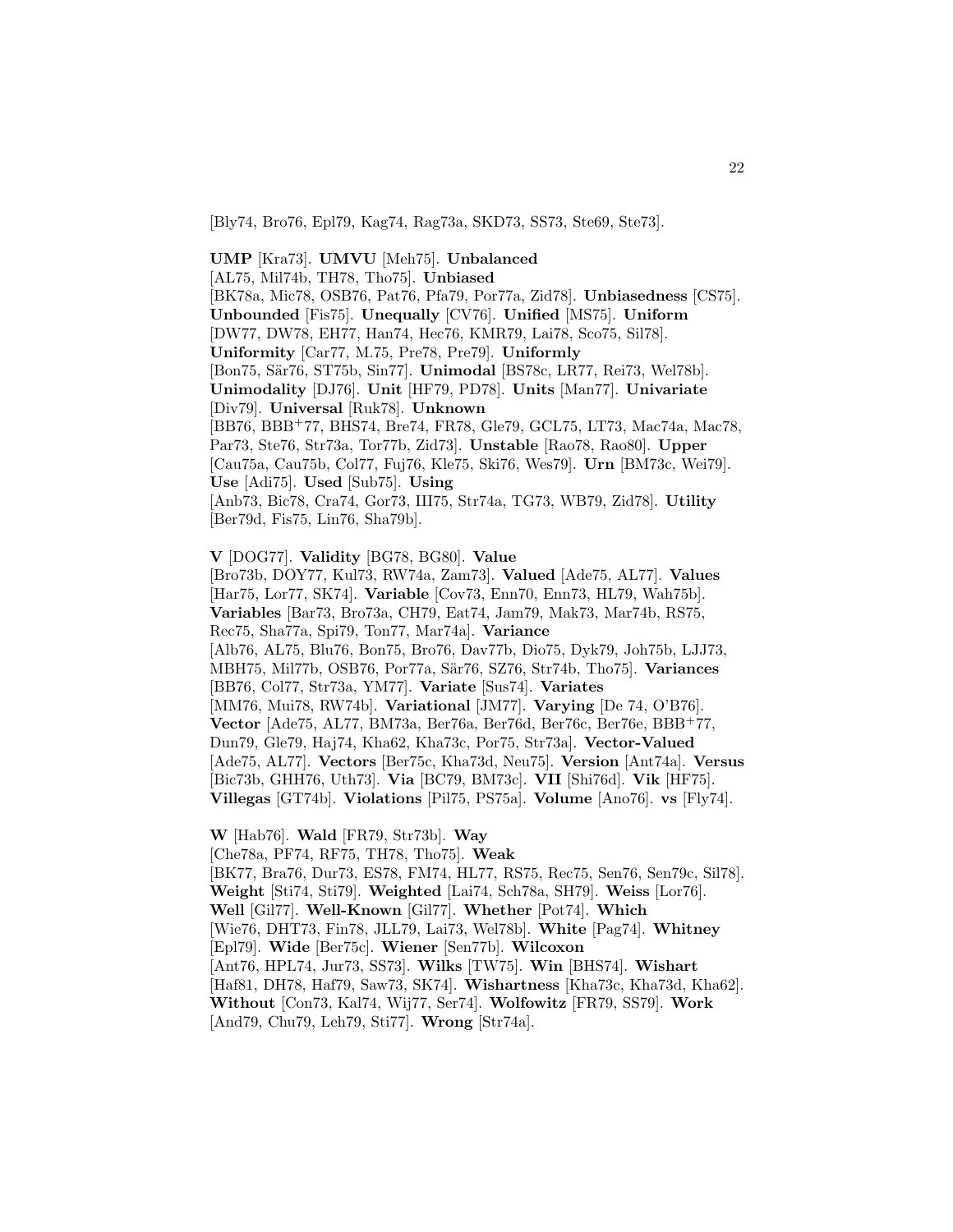**Y.** [Hab76]. **Youden** [AH75, Kie75, RS74d, SW78]. **Yu** [DOG77].

**Zero** [Anb77, PD78]. **Zonal** [Zid78].

# **References**

# **Aalen:1978:NEP**

[Aal78a] Odd Aalen. Nonparametric estimation of partial transition probabilities in multiple decrement models. Annals of Statistics, 6(3): 534–545, May 1978. CODEN ASTSC7. ISSN 0090-5364 (print), 2168-8966 (electronic). URL http://projecteuclid.org/euclid. aos/1176344198.

# **Aalen:1978:NIF**

[Aal78b] Odd Aalen. Nonparametric inference for a family of counting processes. Annals of Statistics, 6(4):701–726, July 1978. CODEN ASTSC7. ISSN 0090-5364 (print), 2168-8966 (electronic). URL http://projecteuclid.org/euclid.aos/1176344247.

## **Agrawal:1976:NMC**

[AB76] H. L. Agrawal and B. S. Boob. A note on method of construction of affine resolvable balanced incomplete block designs. Annals of Statistics, 4(5):954–955, September 1976. CODEN ASTSC7. ISSN 0090-5364 (print), 2168-8966 (electronic). URL http:// projecteuclid.org/euclid.aos/1176343591.

## **Abdelhamid:1973:TOS**

[Abd73] Sami Naguib Abdelhamid. Transformation of observations in stochastic approximation. Annals of Statistics, 1(6):1158–1174, November 1973. CODEN ASTSC7. ISSN 0090-5364 (print), 2168- 8966 (electronic). URL http://projecteuclid.org/euclid.aos/ 1176342564.

## **Albers:1976:AEP**

[ABvZ76] W. Albers, P. J. Bickel, and W. R. van Zwet. Asymptotic expansions for the power of distribution-free tests in the one-sample problem. Annals of Statistics, 4(1):108–156, January 1976. CO-DEN ASTSC7. ISSN 0090-5364 (print), 2168-8966 (electronic). URL http://projecteuclid.org/euclid.aos/1176343350. See correction [ABvZ78].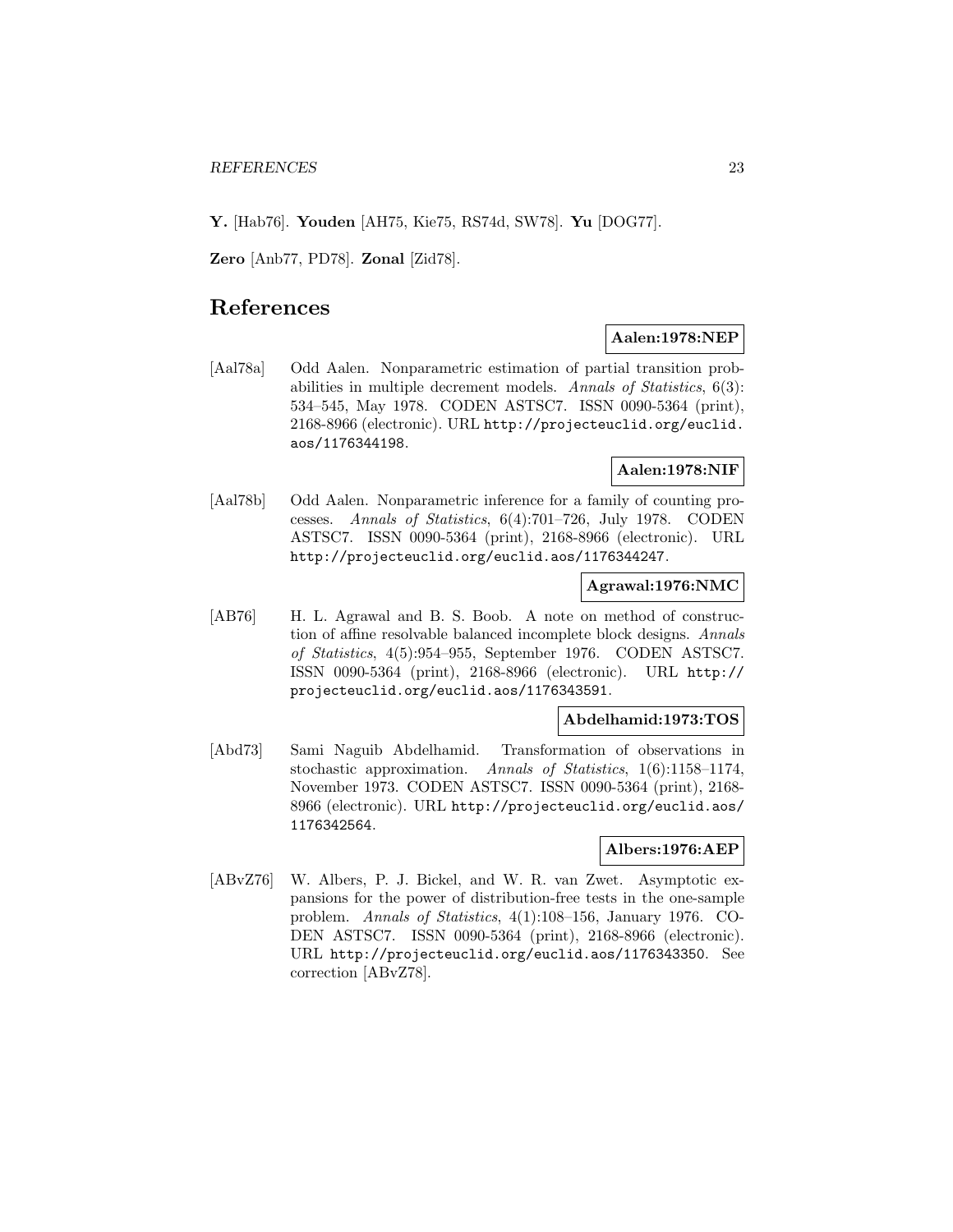# **Albers:1978:NCA**

[ABvZ78] W. Albers, P. J. Bickel, and W. R. van Zwet. Note: Correction to "Asymptotic Expansions for the Power of Distribution-free Tests in the One-Sample Problem". Annals of Statistics, 6(5):1170–1171, September 1978. CODEN ASTSC7. ISSN 0090-5364 (print), 2168- 8966 (electronic). URL http://projecteuclid.org/euclid.aos/ 1176344321. See [ABvZ76].

# **Anderson:1979:PLH**

[ACL79] T. W. Anderson, K. L. Chung, and E. L. Lehmann. Pao-Lu Hsu 1909–1970. Annals of Statistics, 7(3):467–470, May 1979. CODEN ASTSC7. ISSN 0090-5364 (print), 2168-8966 (electronic). URL http://projecteuclid.org/euclid.aos/1176344666.

# **Adenstedt:1974:LSE**

[Ade74] Rolf K. Adenstedt. On large-sample estimation for the mean of a stationary random sequence. Annals of Statistics, 2(6):1095–1107, November 1974. CODEN ASTSC7. ISSN 0090-5364 (print), 2168- 8966 (electronic). URL http://projecteuclid.org/euclid.aos/ 1176342867.

# **Adenstedt:1975:AEE**

[Ade75] Rolf K. Adenstedt. Asymptotically efficient estimators for a constant regression with vector-valued stationary residuals. Annals of Statistics, 3(5):1109–1121, September 1975. CODEN ASTSC7. ISSN 0090-5364 (print), 2168-8966 (electronic). URL http:// projecteuclid.org/euclid.aos/1176343243.

# **Adichie:1974:RSC**

[Adi74] J. N. Adichie. Rank score comparison of several regression parameters. Annals of Statistics, 2(2):396–402, March 1974. CODEN ASTSC7. ISSN 0090-5364 (print), 2168-8966 (electronic). URL http://projecteuclid.org/euclid.aos/1176342676.

## **Adichie:1975:URT**

[Adi75] J. N. Adichie. On the use of ranks for testing the coincidence of several regression lines. Annals of Statistics, 3(2):521–527, March 1975. CODEN ASTSC7. ISSN 0090-5364 (print), 2168-8966 (electronic). URL http://projecteuclid.org/euclid.aos/1176343083.

# **Adichie:1978:RTS**

[Adi78] J. N. Adichie. Rank tests of sub-hypotheses in the general linear regression. Annals of Statistics, 6(5):1012–1026, September 1978.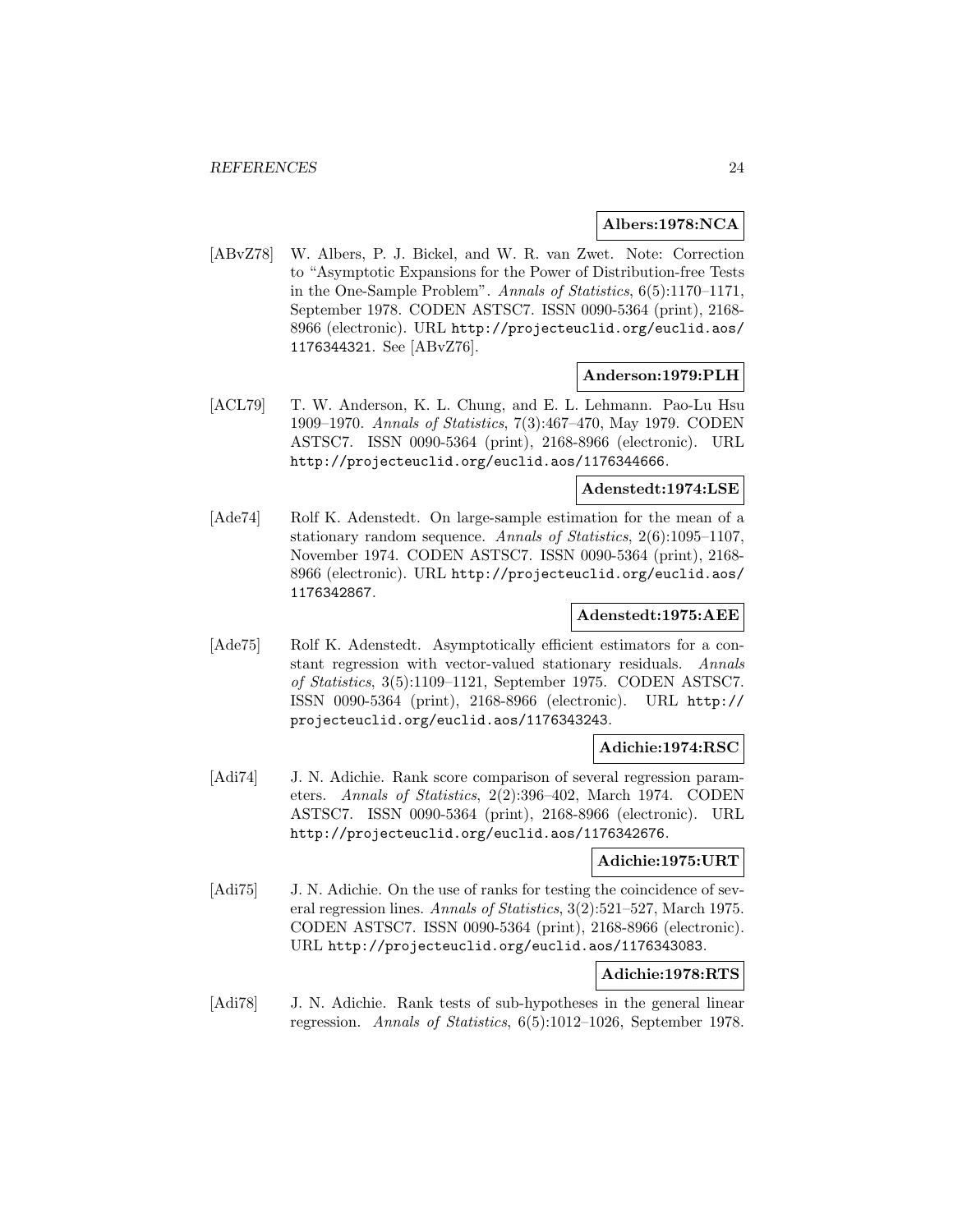CODEN ASTSC7. ISSN 0090-5364 (print), 2168-8966 (electronic). URL http://projecteuclid.org/euclid.aos/1176344307.

## **Arnold:1979:BEL**

[AG79] Barry C. Arnold and Richard A. Groeneveld. Bounds on expectations of linear systematic statistics based on dependent samples. Annals of Statistics, 7(1):220–223, January 1979. CODEN ASTSC7. ISSN 0090-5364 (print), 2168-8966 (electronic). URL http:// projecteuclid.org/euclid.aos/1176344567. See [AG80].

# **Arnold:1980:CBE**

[AG80] Barry C. Arnold and Richard A. Groeneveld. Correction to "Bounds on Expectations of Linear Systematic Statistics Based on Dependent Samples". Annals of Statistics, 8(6):1401, November 1980. CODEN ASTSC7. ISSN 0090-5364 (print), 2168-8966 (electronic). URL http://projecteuclid.org/euclid.aos/1176345215. See correction [AG79].

#### **Afsarinejad:1975:SCT**

[AH75] K. Afsarinejad and A. Hedayat. Some contributions to the theory of multistage Youden design. Annals of Statistics, 3(3):707– 711, May 1975. CODEN ASTSC7. ISSN 0090-5364 (print), 2168- 8966 (electronic). URL http://projecteuclid.org/euclid.aos/ 1176343133.

# **Ahsanullah:1977:CPE**

[Ahs77] M. Ahsanullah. A characteristic property of the exponential distribution. Annals of Statistics, 5(3):580–582, May 1977. CODEN ASTSC7. ISSN 0090-5364 (print), 2168-8966 (electronic). URL http://projecteuclid.org/euclid.aos/1176343860.

#### **Abdel-Hameed:1978:PDB**

[AHS78] M. Abdel-Hameed and Allan R. Sampson. Positive dependence of the bivariate and trivariate absolute normal,  $t, \chi^2$ , and F distributions. Annals of Statistics, 6(6):1360–1368, November 1978. CODEN ASTSC7. ISSN 0090-5364 (print), 2168-8966 (electronic). URL http://projecteuclid.org/euclid.aos/1176344381.

#### **Arvesen:1975:ART**

[AL75] James N. Arvesen and Maxwell W. J. Layard. Asymptotically robust tests in unbalanced variance component models. Annals of Statistics, 3(5):1122–1134, September 1975. CODEN ASTSC7.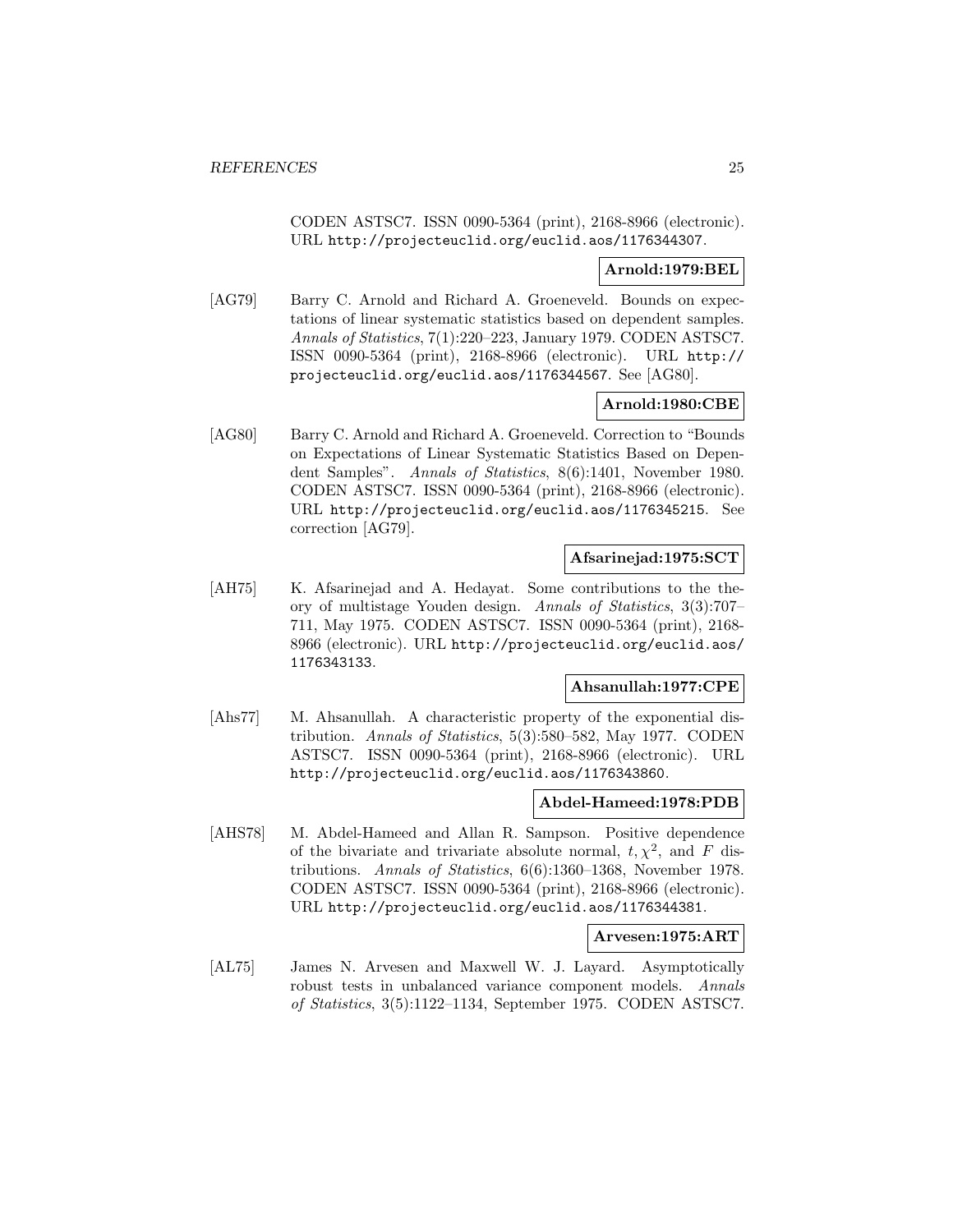ISSN 0090-5364 (print), 2168-8966 (electronic). URL http:// projecteuclid.org/euclid.aos/1176343244.

# **Ahmad:1977:NEV**

[AL77] Ibrahim A. Ahmad and Pi-Erh Lin. Nonparametric estimation of a vector-valued bivariate failure rate. Annals of Statistics, 5(5):1027– 1038, September 1977. CODEN ASTSC7. ISSN 0090-5364 (print), 2168-8966 (electronic). URL http://projecteuclid.org/euclid. aos/1176343957.

# **Alam:1973:FAM**

[Ala73a] Khursheed Alam. A family of admissible minimax estimators of the mean of a multivariate normal distribution. Annals of Statistics, 1 (3):517–525, May 1973. CODEN ASTSC7. ISSN 0090-5364 (print), 2168-8966 (electronic). URL http://projecteuclid.org/euclid. aos/1176342417.

# **Alam:1973:MDR**

[Ala73b] Khursheed Alam. On a multiple decision rule. Annals of Statistics, 1 (4):750–755, July 1973. CODEN ASTSC7. ISSN 0090-5364 (print), 2168-8966 (electronic). URL http://projecteuclid.org/euclid. aos/1176342470.

# **Alam:1979:EMP**

[Ala79] Khursheed Alam. Estimation of multinomial probabilities. Annals of Statistics, 7(2):282–283, March 1979. CODEN ASTSC7. ISSN 0090-5364 (print), 2168-8966 (electronic). URL http:// projecteuclid.org/euclid.aos/1176344612.

# **Albert:1976:WSS**

[Alb76] Arthur Albert. When is a sum of squares an analysis of variance? Annals of Statistics, 4(4):775–778, July 1976. CODEN ASTSC7. ISSN 0090-5364 (print), 2168-8966 (electronic). URL http://projecteuclid.org/euclid.aos/1176343550.

# **Albers:1978:NEE**

[Alb78a] W. Albers. A note on the Edgeworth expansion for the Kendall rank correlation coefficient. Annals of Statistics, 6(4):923–925, July 1978. CODEN ASTSC7. ISSN 0090-5364 (print), 2168-8966 (electronic). URL http://projecteuclid.org/euclid.aos/1176344267.

# **Albers:1978:OSR**

[Alb78b] W. Albers. One-sample rank tests under autoregressive dependence. Annals of Statistics, 6(4):836–845, July 1978. CODEN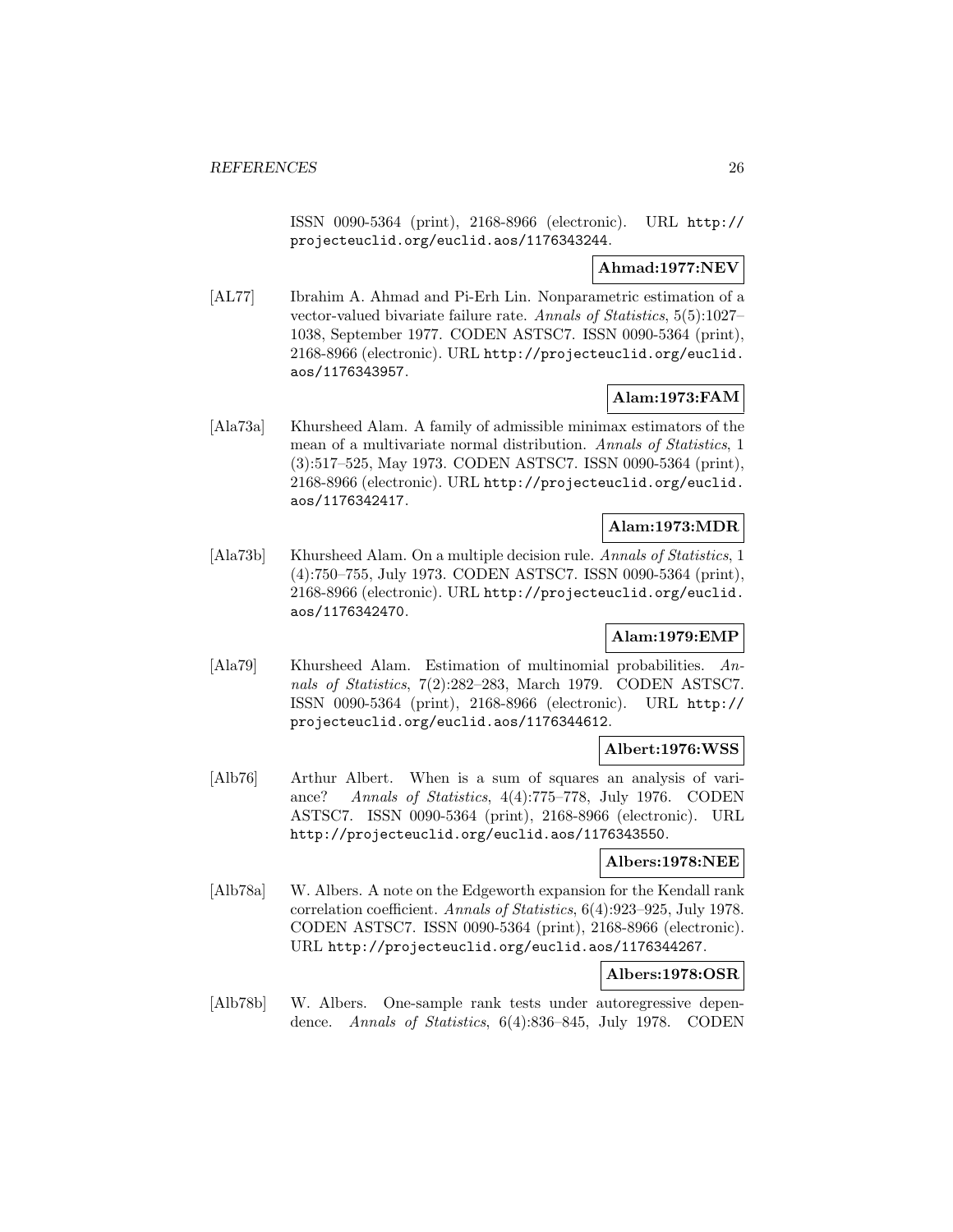ASTSC7. ISSN 0090-5364 (print), 2168-8966 (electronic). URL http://projecteuclid.org/euclid.aos/1176344257.

# **Albers:1978:TMN**

[Alb78c] W. Albers. Testing the mean of a normal population under dependence. Annals of Statistics, 6(6):1337–1344, November 1978. CODEN ASTSC7. ISSN 0090-5364 (print), 2168-8966 (electronic). URL http://projecteuclid.org/euclid.aos/1176344378.

## **Albers:1979:ADO**

[Alb79] W. Albers. Asymptotic deficiencies of one-sample rank tests under restricted adaptation. Annals of Statistics, 7(5):944–954, September 1979. CODEN ASTSC7. ISSN 0090-5364 (print), 2168- 8966 (electronic). URL http://projecteuclid.org/euclid.aos/ 1176344780.

# **Alvo:1977:BSE**

[Alv77] Mayer Alvo. Bayesian sequential estimation. Annals of Statistics, 5(5):955–968, September 1977. CODEN ASTSC7. ISSN 0090-5364 (print), 2168-8966 (electronic). URL http://projecteuclid.org/ euclid.aos/1176343951.

# **Arnold:1975:CDS**

[AM75] Barry C. Arnold and Glen Meeden. Characterization of distributions by sets of moments of order statistics. Annals of Statistics, 3(3): 754–758, May 1975. CODEN ASTSC7. ISSN 0090-5364 (print), 2168-8966 (electronic). URL http://projecteuclid.org/euclid. aos/1176343141.

## **Anbar:1973:OEM**

[Anb73] Dan Anbar. On optimal estimation methods using stochastic approximation procedures. Annals of Statistics, 1(6):1175–1184, November 1973. CODEN ASTSC7. ISSN 0090-5364 (print), 2168- 8966 (electronic). URL http://projecteuclid.org/euclid.aos/ 1176342565.

# **Anbar:1976:ATR**

[Anb76] Dan Anbar. An application of a theorem of Robbins and Siegmund. Annals of Statistics, 4(5):1018–1021, September 1976. CODEN ASTSC7. ISSN 0090-5364 (print), 2168-8966 (electronic). URL http://projecteuclid.org/euclid.aos/1176343602.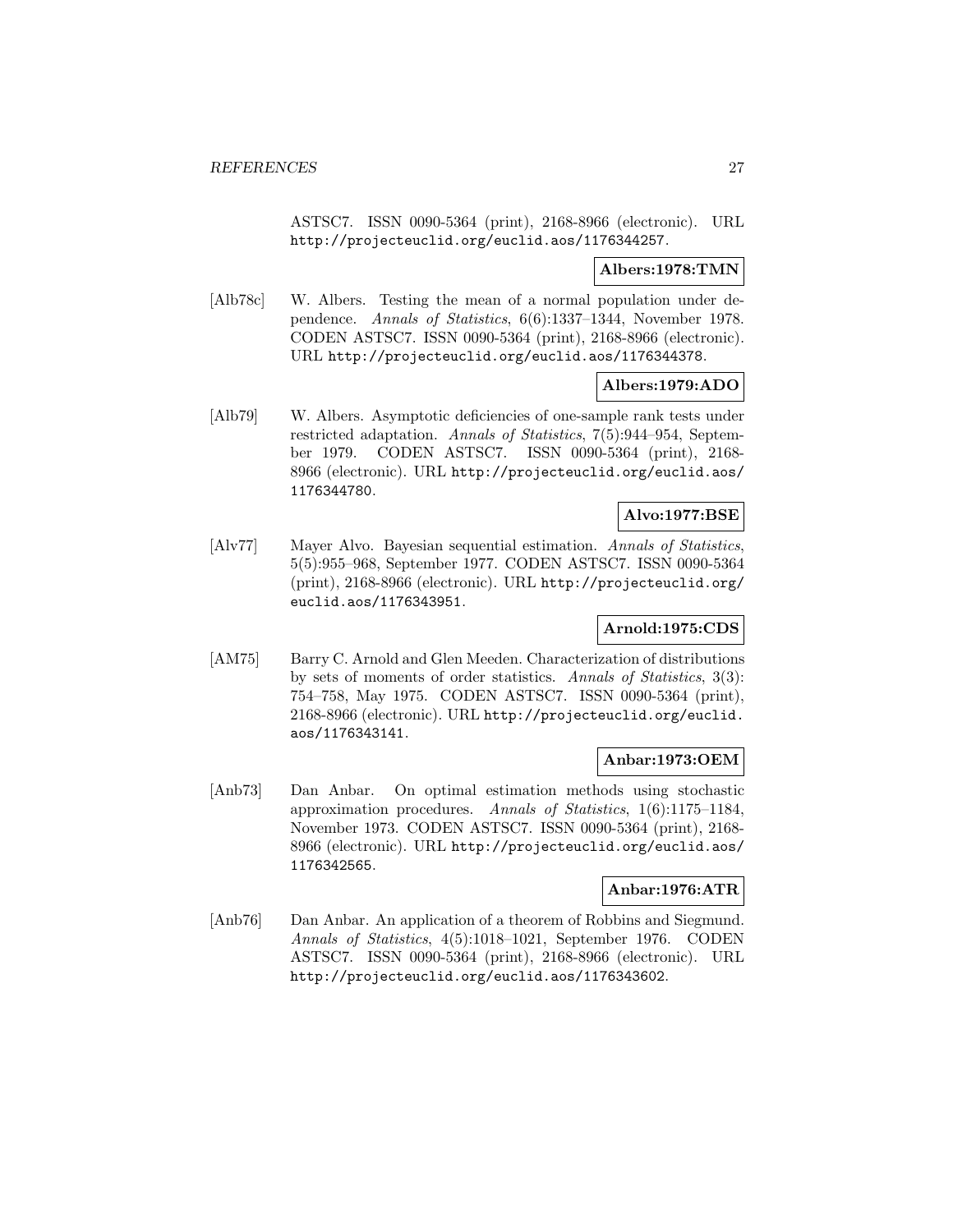# **Anbar:1977:MRM**

[Anb77] Dan Anbar. A modified Robbins–Monro procedure approximating the zero of a regression function from below. Annals of Statistics, 5(1):229–234, January 1977. CODEN ASTSC7. ISSN 0090-5364 (print), 2168-8966 (electronic). URL http://projecteuclid.org/ euclid.aos/1176343758.

#### **Anderson:1973:AED**

[And73a] T. W. Anderson. An asymptotic expansion of the distribution of the studentized classification statistic  $W<sup>1</sup>$ . Annals of Statistics, 1 (5):964–972, September 1973. CODEN ASTSC7. ISSN 0090-5364 (print), 2168-8966 (electronic). URL http://projecteuclid.org/ euclid.aos/1176342518.

# **Anderson:1973:AEE**

[And73b] T. W. Anderson. Asymptotically efficient estimation of covariance matrices with linear structure. Annals of Statistics, 1(1):135–141, January 1973. CODEN ASTSC7. ISSN 0090-5364 (print), 2168- 8966 (electronic). URL http://projecteuclid.org/euclid.aos/ 1193342389.

# **Andrews:1973:GMA**

[And73c] D. F. Andrews. A general method for the approximation of tail areas. Annals of Statistics, 1(2):367–372, March 1973. CODEN ASTSC7. ISSN 0090-5364 (print), 2168-8966 (electronic). URL http://projecteuclid.org/euclid.aos/1176342376.

## **Anderson:1975:MLE**

[And75a] T. W. Anderson. Maximum likelihood estimation of parameters of autoregressive processes with moving average residuals and other covariance matrices with linear structure. Annals of Statistics, 3 (6):1283–1304, November 1975. CODEN ASTSC7. ISSN 0090-5364 (print), 2168-8966 (electronic). URL http://projecteuclid.org/ euclid.aos/1176343285.

## **Andersson:1975:INM**

[And75b] Steen Andersson. Invariant normal models. Annals of Statistics, 3(1):132–154, January 1975. CODEN ASTSC7. ISSN 0090-5364 (print), 2168-8966 (electronic). URL http://projecteuclid.org/ euclid.aos/1176343004.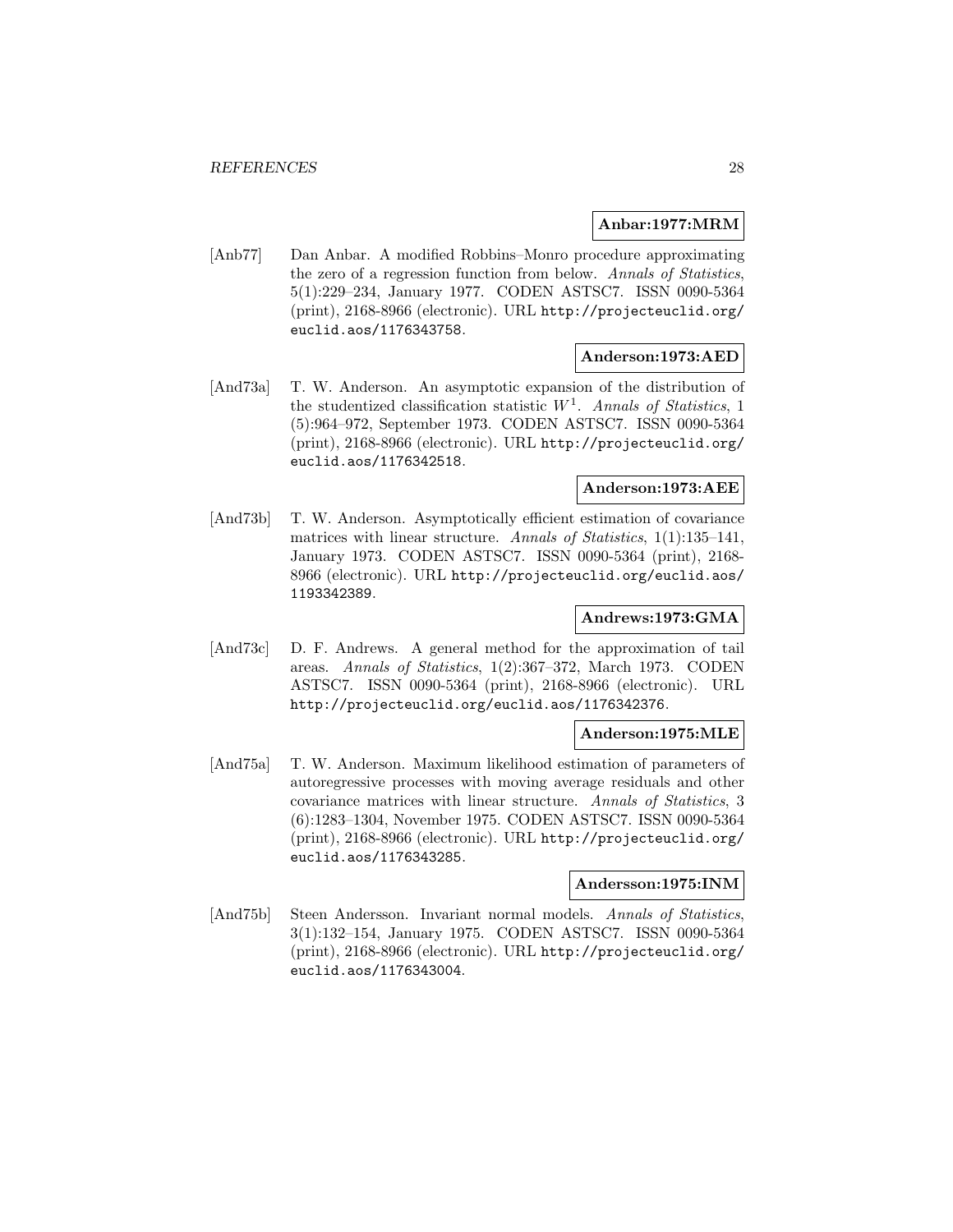#### **Anderson:1977:EAM**

[And77] T. W. Anderson. Estimation for autoregressive moving average models in the time and frequency domains. Annals of Statistics, 5(5):842–865, September 1977. CODEN ASTSC7. ISSN 0090-5364 (print), 2168-8966 (electronic). URL http://projecteuclid.org/ euclid.aos/1176343942.

#### **Anderson:1979:HWM**

[And79] T. W. Anderson. Hsu's work in multivariate analysis. Annals of Statistics, 7(3):474–478, May 1979. CODEN ASTSC7. ISSN 0090- 5364 (print), 2168-8966 (electronic). URL http://projecteuclid. org/euclid.aos/1176344668.

# **Anonymous:1976:CNC**

[Ano76] Anonymous. Correction note: Correction to "Contents of Volume 2". Annals of Statistics, 4(2):440, March 1976. CODEN ASTSC7. ISSN 0090-5364 (print), 2168-8966 (electronic). URL http://projecteuclid.org/euclid.aos/1176343423.

# **Anonymous:1977:RDC**

[Ano77] Anonymous. Reply to discussion: Consistent nonparametric regression. Annals of Statistics, 5(4):640–645, July 1977. CO-DEN ASTSC7. ISSN 0090-5364 (print), 2168-8966 (electronic). URL http://projecteuclid.org/euclid.aos/1176343888. See [Sto77].

## **Antille:1974:LVH**

[Ant74a] Andre Antille. A linearized version of the Hodges–Lehmann estimator. Annals of Statistics, 2(6):1308–1313, November 1974. CODEN ASTSC7. ISSN 0090-5364 (print), 2168-8966 (electronic). URL http://projecteuclid.org/euclid.aos/1176342883.

#### **Antoniak:1974:MDP**

[Ant74b] Charles E. Antoniak. Mixtures of Dirichlet processes with applications to Bayesian nonparametric problems. Annals of Statistics, 2 (6):1152–1174, November 1974. CODEN ASTSC7. ISSN 0090-5364 (print), 2168-8966 (electronic). URL http://projecteuclid.org/ euclid.aos/1176342871.

#### **Antille:1976:ALW**

[Ant76] Andre Antille. Asymptotic linearity of Wilcoxon signed-rank statistics. Annals of Statistics, 4(1):175–186, January 1976. CODEN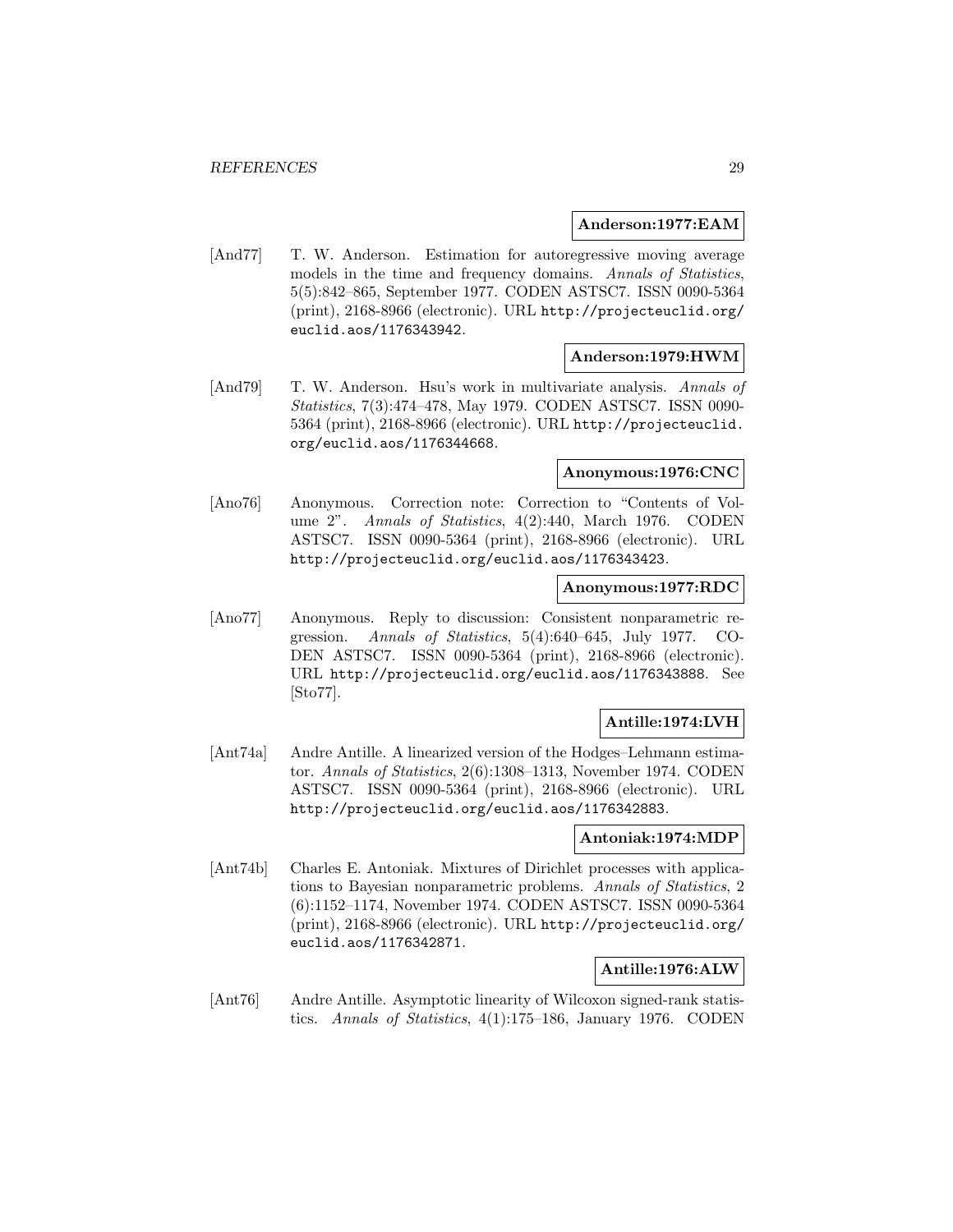ASTSC7. ISSN 0090-5364 (print), 2168-8966 (electronic). URL http://projecteuclid.org/euclid.aos/1176343352.

# **Arnold:1973:ATP**

[Arn73] Steven F. Arnold. Application of the theory of products of problems to certain patterned covariance matrices. Annals of Statistics, 1(4): 682–699, July 1973. CODEN ASTSC7. ISSN 0090-5364 (print), 2168-8966 (electronic). URL http://projecteuclid.org/euclid. aos/1176342463.

# **Arnold:1976:APG**

[Arn76] Steven F. Arnold. Applications of products to the generalized compound symmetry problem. Annals of Statistics, 4(1):227–233, January 1976. CODEN ASTSC7. ISSN 0090-5364 (print), 2168- 8966 (electronic). URL http://projecteuclid.org/euclid.aos/ 1176343357.

# **Arnold:1977:GGT**

[Arn77] Steven F. Arnold. Generalized group testing procedures. Annals of Statistics, 5(6):1170–1182, November 1977. CODEN ASTSC7. ISSN 0090-5364 (print), 2168-8966 (electronic). URL http:// projecteuclid.org/euclid.aos/1176344002.

# **Arnold:1979:CFA**

[Arn79] Steven F. Arnold. A coordinate-free approach to finding optimal procedures for repeated measures designs. Annals of Statistics, 7 (4):812–822, July 1979. CODEN ASTSC7. ISSN 0090-5364 (print), 2168-8966 (electronic). URL http://projecteuclid.org/euclid. aos/1176344731.

## **Aroian:1941:CFI**

[Aro41] Leo A. Aroian. Continued fractions for the incomplete beta function. Annals of Mathematical Statistics, 12(2):218–223, June 1941. CODEN AASTAD. ISSN 0003-4851 (print), 2168-8990 (electronic). URL http://projecteuclid.org/euclid.aoms/1177731751. See additions and corrections [Aro59, TW79].

## **Aroian:1959:CNC**

[Aro59] Leo A. Aroian. Correction notes: Corrections to "Continued Fractions for the Incomplete Beta Function". Annals of Mathematical Statistics, 30(4):1265, December 1959. CODEN AASTAD. ISSN 0003-4851 (print), 2168-8990 (electronic). URL http:// projecteuclid.org/euclid.aoms/1177706114. See [Aro41].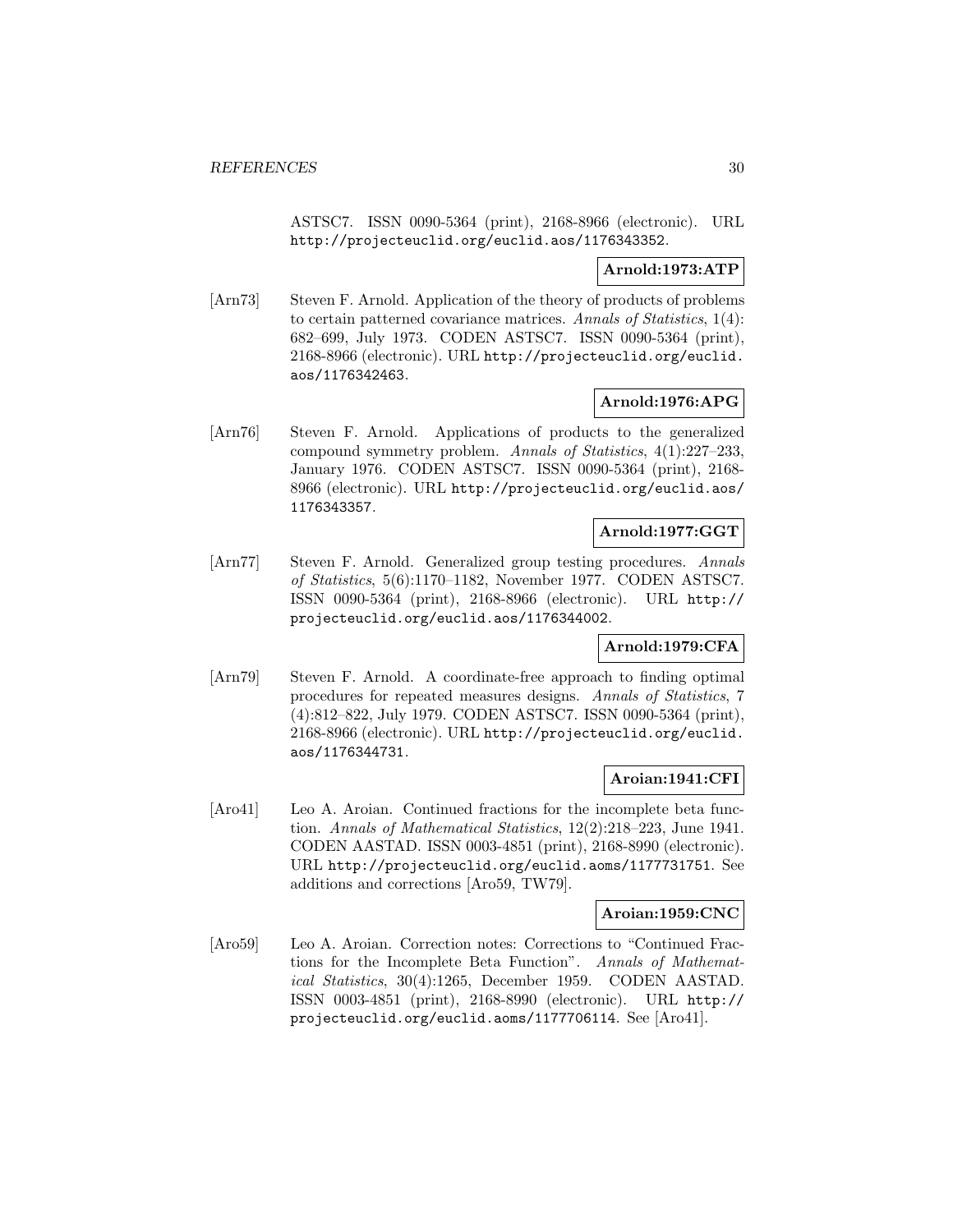# **Alam:1976:SLM**

[ARS76] Khursheed Alam, M. Haseeb Rizvi, and Herbert Solomon. Selection of largest multiple correlation coefficients: Exact sample size case. Annals of Statistics, 4(3):614–620, May 1976. CODEN ASTSC7. ISSN 0090-5364 (print), 2168-8966 (electronic). URL http://projecteuclid.org/euclid.aos/1176343467.

# **Alalouf:1979:CEG**

[AS79] I. S. Alalouf and G. P. H. Styan. Characterizations of estimability in the general linear model. Annals of Statistics, 7(1):194–200, January 1979. CODEN ASTSC7. ISSN 0090-5364 (print), 2168- 8966 (electronic). URL http://projecteuclid.org/euclid.aos/ 1176344564.

# **Anderson:1976:SCL**

[AT76] T. W. Anderson and John B. Taylor. Strong consistency of least squares estimates in normal linear regression. Annals of Statistics, 4 (4):788–790, July 1976. CODEN ASTSC7. ISSN 0090-5364 (print), 2168-8966 (electronic). URL http://projecteuclid.org/euclid. aos/1176343552.

# **Anderson:1979:SCL**

[AT79] T. W. Anderson and John B. Taylor. Strong consistency of least squares estimates in dynamic models. Annals of Statistics, 7(3): 484–489, May 1979. CODEN ASTSC7. ISSN 0090-5364 (print), 2168-8966 (electronic). URL http://projecteuclid.org/euclid. aos/1176344670.

# **Atwood:1973:SCO**

[Atw73] Corwin L. Atwood. Sequences converging to D-optimal designs of experiments. Annals of Statistics, 1(2):342–352, March 1973. CODEN ASTSC7. ISSN 0090-5364 (print), 2168-8966 (electronic). URL http://projecteuclid.org/euclid.aos/1176342371.

# **Atwood:1976:CDS**

[Atw76] Corwin L. Atwood. Convergent design sequences, for sufficiently regular optimality criteria. Annals of Statistics, 4(6):1124–1138, November 1976. CODEN ASTSC7. ISSN 0090-5364 (print), 2168- 8966 (electronic). URL http://projecteuclid.org/euclid.aos/ 1176343647.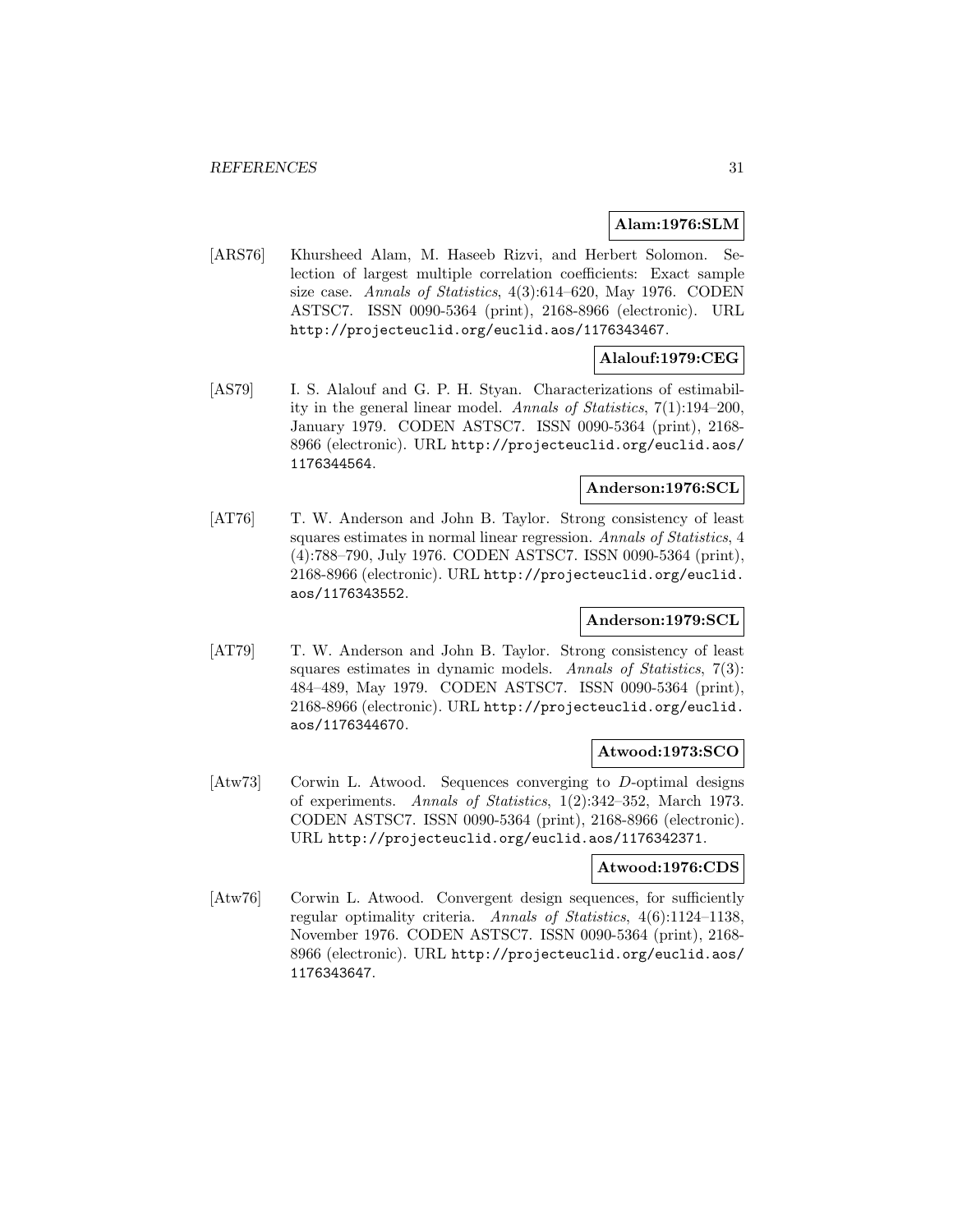#### **Aumann:1976:AD**

[Aum76] Robert J. Aumann. Agreeing to disagree. Annals of Statistics, 4 (6):1236–1239, November 1976. CODEN ASTSC7. ISSN 0090-5364 (print), 2168-8966 (electronic). URL http://projecteuclid.org/ euclid.aos/1176343654.

# **Bai:1975:EET**

[Bai75] Do Sun Bai. Efficient estimation of transition probabilities in a Markov chain. Annals of Statistics, 3(6):1305–1317, November 1975. CODEN ASTSC7. ISSN 0090-5364 (print), 2168-8966 (electronic). URL http://projecteuclid.org/euclid.aos/1176343286.

#### **Baranchik:1973:IML**

[Bar73] A. J. Baranchik. Inadmissibility of maximum likelihood estimators in some multiple regression problems with three or more independent variables. Annals of Statistics, 1(2):312–321, March 1973. CODEN ASTSC7. ISSN 0090-5364 (print), 2168-8966 (electronic). URL http://projecteuclid.org/euclid.aos/1176342368.

# **Basar:1977:OFI**

[Bas77] Tamer Basar. Optimum Fisherian information for multivariate distributions. Annals of Statistics, 5(6):1240–1244, November 1977. CODEN ASTSC7. ISSN 0090-5364 (print), 2168-8966 (electronic). URL http://projecteuclid.org/euclid.aos/1176344009.

# **Berger:1976:CIN**

[BB76] James O. Berger and M. E. Bock. Combining independent normal mean estimation problems with unknown variances. Annals of Statistics, 4(3):642–648, May 1976. CODEN ASTSC7. ISSN 0090- 5364 (print), 2168-8966 (electronic). URL http://projecteuclid. org/euclid.aos/1176343472.

# **Berk:1978:SBE**

[BB78] Robert H. Berk and L. D. Brown. Sequential Bahadur efficiency. Annals of Statistics, 6(3):567–581, May 1978. CODEN ASTSC7. ISSN 0090-5364 (print), 2168-8966 (electronic). URL http:// projecteuclid.org/euclid.aos/1176344201.

#### **Berger:1977:MEN**

[BBB<sup>+</sup>77] J. Berger, M. E. Bock, L. D. Brown, G. Casella, and L. Gleser. Minimax estimation of a normal mean vector for arbitrary quadratic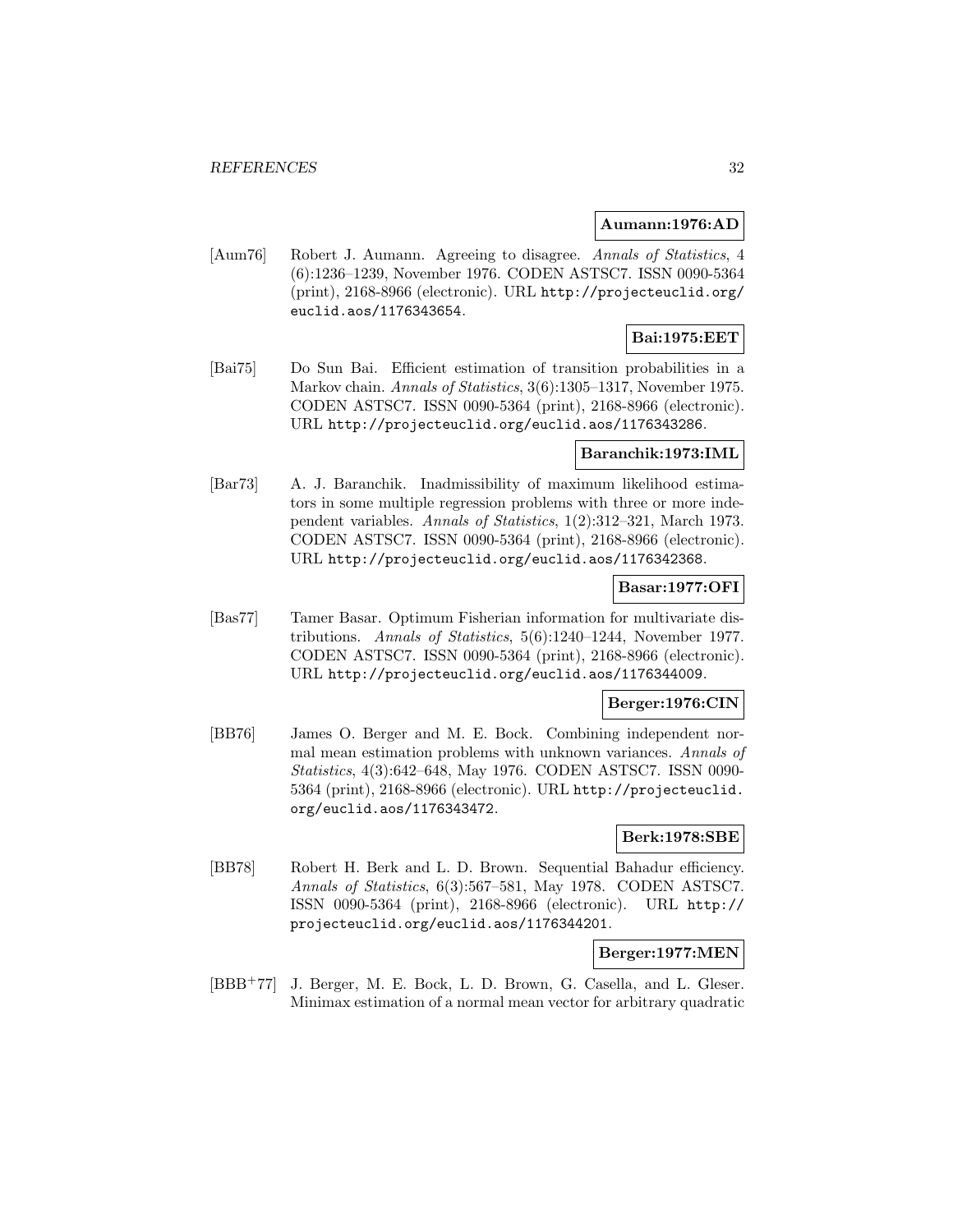loss and unknown covariance matrix. Annals of Statistics, 5(4):763– 771, July 1977. CODEN ASTSC7. ISSN 0090-5364 (print), 2168- 8966 (electronic). URL http://projecteuclid.org/euclid.aos/ 1176343898.

**Breslow:1974:LSS**

[BC74a] N. Breslow and J. Crowley. A large sample study of the life table and product limit estimates under random censorship. Annals of Statistics, 2(3):437–453, May 1974. CODEN ASTSC7. ISSN 0090- 5364 (print), 2168-8966 (electronic). URL http://projecteuclid. org/euclid.aos/1176342705.

# **Brown:1974:PCE**

[BC74b] L. D. Brown and Arthur Cohen. Point and confidence estimation of a common mean and recovery of interblock information. Annals of Statistics, 2(5):963–976, September 1974. CODEN ASTSC7. ISSN 0090-5364 (print), 2168-8966 (electronic). URL http:// projecteuclid.org/euclid.aos/1176342817.

# **Berry:1979:EBE**

[BC79] Donald A. Berry and Ronald Christensen. Empirical Bayes estimation of a binomial parameter via mixtures of Dirichlet processes. Annals of Statistics, 7(3):558–568, May 1979. CODEN ASTSC7. ISSN 0090-5364 (print), 2168-8966 (electronic). URL http://projecteuclid.org/euclid.aos/1176344677.

# **Brown:1976:CCT**

[BCS76] L. D. Brown, Arthur Cohen, and W. E. Strawderman. A complete class theorem for strict monotone likelihood ratio with applications. Annals of Statistics, 4(4):712–722, July 1976. CODEN ASTSC7. ISSN 0090-5364 (print), 2168-8966 (electronic). URL http://projecteuclid.org/euclid.aos/1176343543.

#### **Brown:1979:MBS**

[BCS79a] L. D. Brown, Arthur Cohen, and W. E. Strawderman. Monotonicity of Bayes sequential tests. Annals of Statistics, 7(6):1222–1230, November 1979. CODEN ASTSC7. ISSN 0090-5364 (print), 2168- 8966 (electronic). URL http://projecteuclid.org/euclid.aos/ 1176344841.

## **Brown:1979:AIF**

[BCS79b] L. D. Brown, Arthur Cohen, and W. E. Strawderman. On the admissibility or inadmissibility of fixed sample size tests in a sequential setting. Annals of Statistics, 7(3):569–578, May 1979. CODEN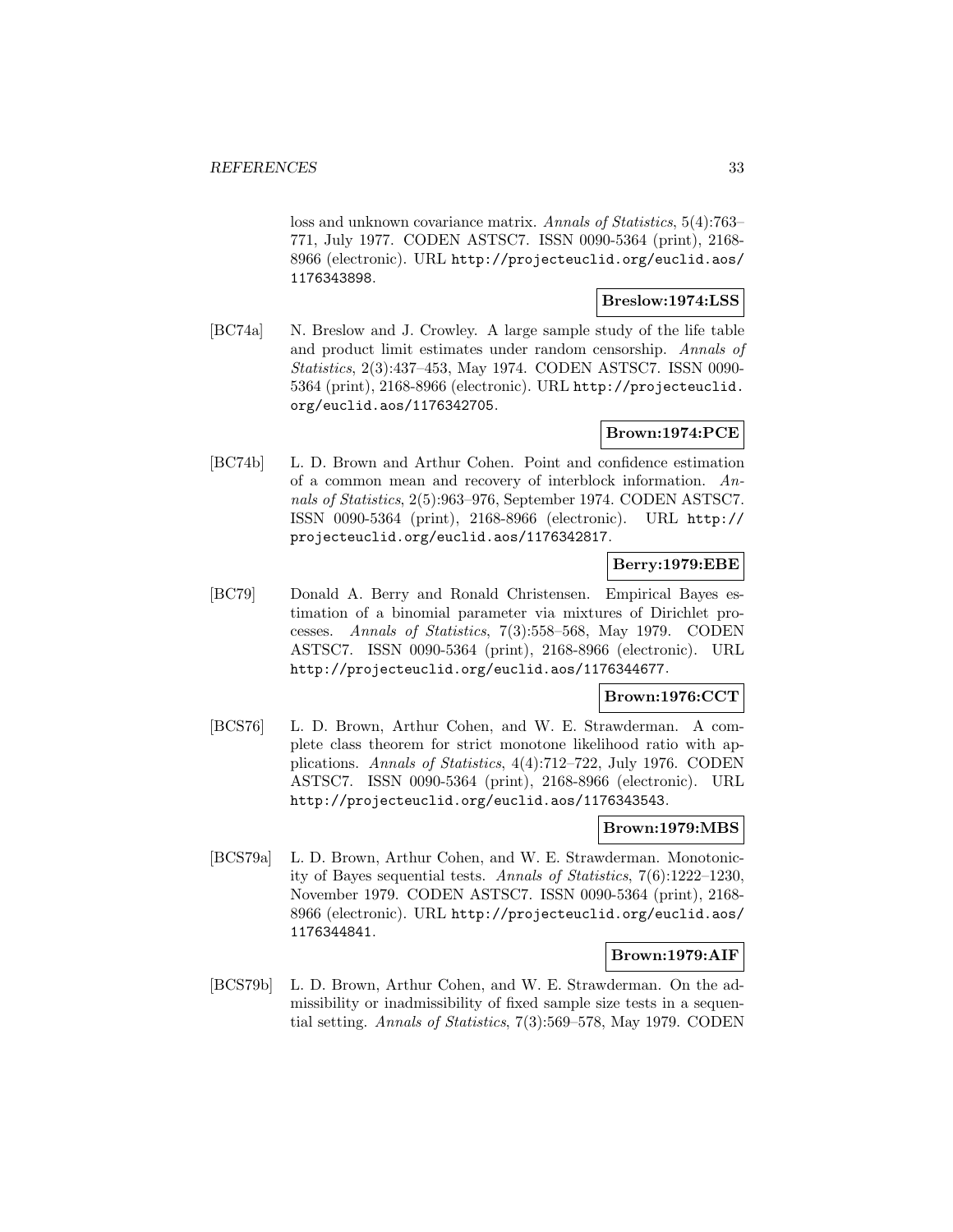ASTSC7. ISSN 0090-5364 (print), 2168-8966 (electronic). URL http://projecteuclid.org/euclid.aos/1176344678.

# **Birkes:1976:SSE**

[BDS76] David Birkes, Yadolah Dodge, and Justus Seely. Spanning sets for estimable contrasts in classification models. Annals of Statistics, 4(1):86–107, January 1976. CODEN ASTSC7. ISSN 0090-5364 (print), 2168-8966 (electronic). URL http://projecteuclid.org/ euclid.aos/1176343349.

# **Behnen:1976:ACR**

[Beh76] Konrad Behnen. Asymptotic comparison of rank tests for the regression problem when ties are present. Annals of Statistics, 4(1): 157–174, January 1976. CODEN ASTSC7. ISSN 0090-5364 (print), 2168-8966 (electronic). URL http://projecteuclid.org/euclid. aos/1176343351.

# **Berk:1972:CAN**

[Ber72] Robert H. Berk. Consistency and asymptotic normality of MLE's for exponential models. Annals of Mathematical Statistics, 43(1):193– 204, February 1972. CODEN AASTAD. ISSN 0003-4851 (print), 2168-8990 (electronic). URL http://projecteuclid.org/euclid. aoms/1177692713. See acknowledgement of priority and correction [Ber73a].

# **Berk:1973:NAP**

[Ber73a] Robert H. Berk. Notes: Acknowledgement of priority and correction to "Consistency and Asymptotic Normality of MLE's for Exponential Models". Annals of Statistics, 1(3):593, May 1973. CODEN ASTSC7. ISSN 0090-5364 (print), 2168-8966 (electronic). URL http://projecteuclid.org/euclid.aos/1176342432. See [Ber72].

# **Berk:1973:SAA**

[Ber73b] Robert H. Berk. Some asymptotic aspects of sequential analysis. Annals of Statistics, 1(6):1126–1138, November 1973. CODEN ASTSC7. ISSN 0090-5364 (print), 2168-8966 (electronic). URL http://projecteuclid.org/euclid.aos/1176342561.

# **Beran:1974:AEA**

[Ber74a] Rudolf Beran. Asymptotically efficient adaptive rank estimates in location models. Annals of Statistics, 2(1):63–74, January 1974.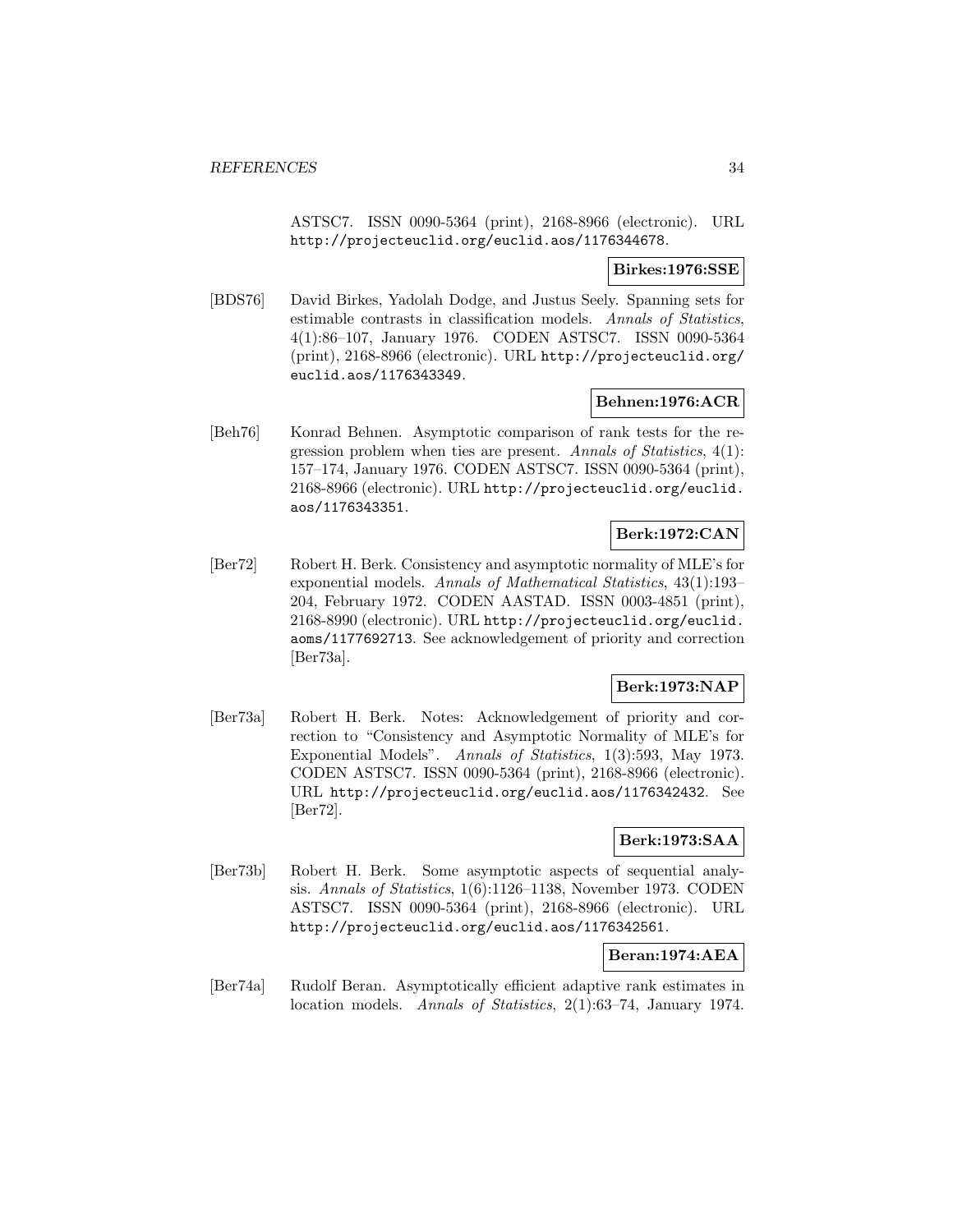CODEN ASTSC7. ISSN 0090-5364 (print), 2168-8966 (electronic). URL http://projecteuclid.org/euclid.aos/1176342613.

#### **Berk:1974:CAS**

[Ber74b] Kenneth N. Berk. Consistent autoregressive spectral estimates. Annals of Statistics, 2(3):489–502, May 1974. CODEN ASTSC7. ISSN 0090-5364 (print), 2168-8966 (electronic). URL http:// projecteuclid.org/euclid.aos/1176342709.

# **Beran:1975:LAP**

[Ber75a] Rudolf Beran. Local asymptotic power of quadratic rank tests for trend. Annals of Statistics, 3(2):401–412, March 1975. CODEN ASTSC7. ISSN 0090-5364 (print), 2168-8966 (electronic). URL http://projecteuclid.org/euclid.aos/1176343065.

#### **Beran:1975:TPN**

[Ber75b] Rudolf Beran. Tail probabilities of noncentral quadratic forms. Annals of Statistics, 3(4):969–974, July 1975. CODEN ASTSC7. ISSN 0090-5364 (print), 2168-8966 (electronic). URL http:// projecteuclid.org/euclid.aos/1176343199.

# **Berger:1975:MEL**

[Ber75c] James Berger. Minimax estimation of location vectors for a wide class of densities. Annals of Statistics, 3(6):1318–1328, November 1975. CODEN ASTSC7. ISSN 0090-5364 (print), 2168- 8966 (electronic). URL http://projecteuclid.org/euclid.aos/ 1176343287.

# **Berk:1975:CSN**

[Ber75d] Robert H. Berk. Comparing sequential and non-sequential tests. Annals of Statistics, 3(4):991–998, July 1975. CODEN ASTSC7. ISSN 0090-5364 (print), 2168-8966 (electronic). URL http:// projecteuclid.org/euclid.aos/1176343202.

## **Berk:1975:LMP**

[Ber75e] Robert H. Berk. Locally most powerful sequential tests. Annals of Statistics, 3(2):373–381, March 1975. CODEN ASTSC7. ISSN 0090- 5364 (print), 2168-8966 (electronic). URL http://projecteuclid. org/euclid.aos/1176343063.

# **Berger:1976:ARG**

[Ber76a] James O. Berger. Admissibility results for generalized Bayes estimators of coordinates of a location vector. Annals of Statistics, 4(2):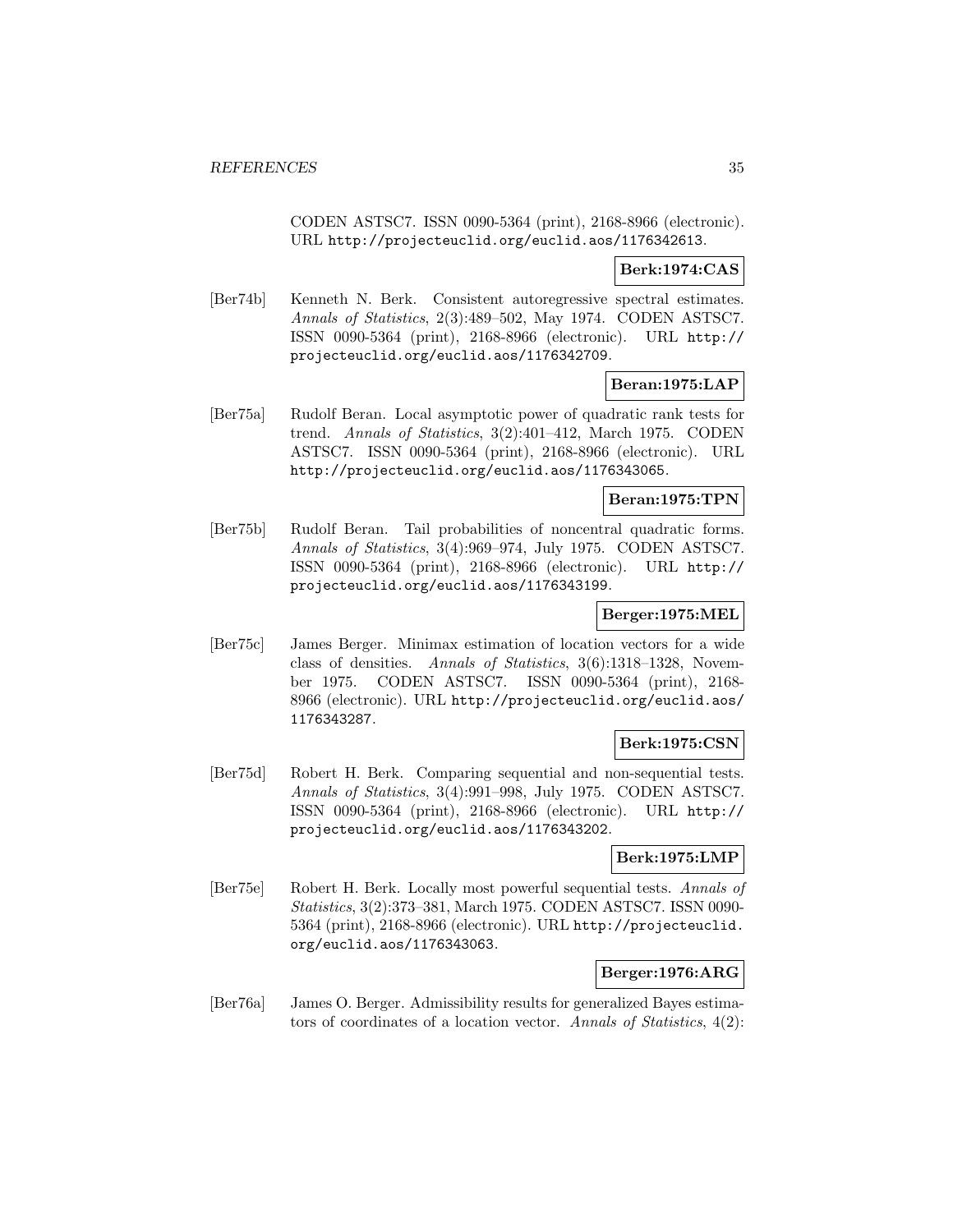334–356, March 1976. CODEN ASTSC7. ISSN 0090-5364 (print), 2168-8966 (electronic). URL http://projecteuclid.org/euclid. aos/1176343410.

# **Berger:1976:AME**

[Ber76b] James O. Berger. Admissible minimax estimation of a multivariate normal mean with arbitrary quadratic loss. Annals of Statistics, 4(1):223–226, January 1976. CODEN ASTSC7. ISSN 0090-5364 (print), 2168-8966 (electronic). URL http://projecteuclid.org/ euclid.aos/1176343356.

# **Berger:1976:IRG**

[Ber76c] James O. Berger. Inadmissibility results for generalized Bayes estimators of coordinates of a location vector. Annals of Statistics, 4(2): 302–333, March 1976. CODEN ASTSC7. ISSN 0090-5364 (print), 2168-8966 (electronic). URL http://projecteuclid.org/euclid. aos/1176343409.

# **Berger:1976:IRB**

[Ber76d] James O. Berger. Inadmissibility results for the best invariant estimator of two coordinates of a location vector. Annals of Statistics, 4 (6):1065–1076, November 1976. CODEN ASTSC7. ISSN 0090-5364 (print), 2168-8966 (electronic). URL http://projecteuclid.org/ euclid.aos/1176343642.

# **Berger:1976:TML**

[Ber76e] James O. Berger. Tail minimaxity in location vector problems and its applications. Annals of Statistics, 4(1):33–50, January 1976. CODEN ASTSC7. ISSN 0090-5364 (print), 2168-8966 (electronic). URL http://projecteuclid.org/euclid.aos/1176343346.

## **Berk:1976:AES**

[Ber76f] Robert H. Berk. Asymptotic efficiencies of sequential tests. Annals of Statistics, 4(5):891–911, September 1976. CODEN ASTSC7. ISSN 0090-5364 (print), 2168-8966 (electronic). URL http:// projecteuclid.org/euclid.aos/1176343587.

## **Beran:1977:EDF**

[Ber77a] Rudolf Beran. Estimating a distribution function. Annals of Statistics, 5(2):400–404, March 1977. CODEN ASTSC7. ISSN 0090-5364 (print), 2168-8966 (electronic). URL http://projecteuclid.org/ euclid.aos/1176343806.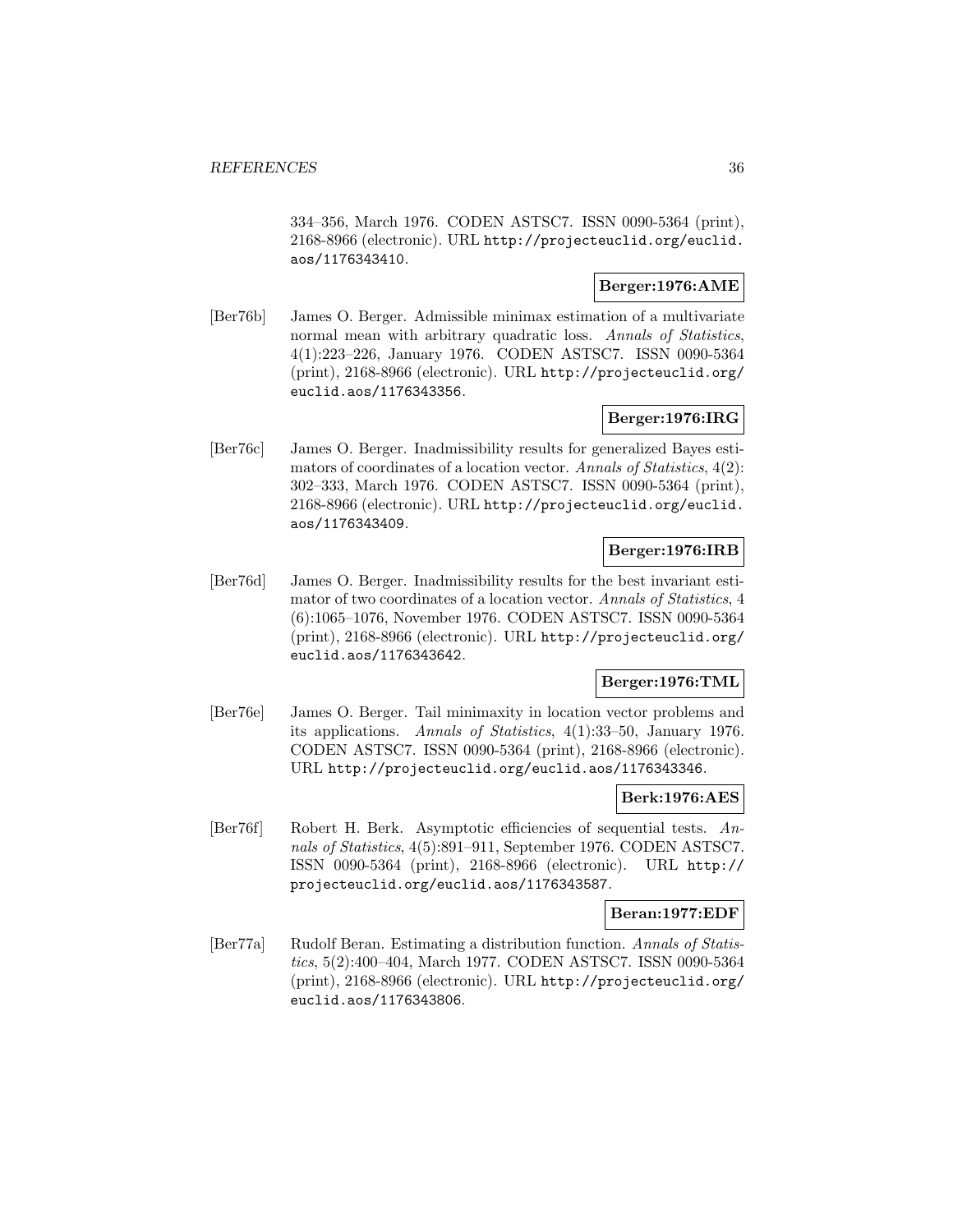#### **Beran:1977:MHD**

[Ber77b] Rudolf Beran. Minimum Hellinger distance estimates for parametric models. Annals of Statistics, 5(3):445–463, May 1977. CODEN ASTSC7. ISSN 0090-5364 (print), 2168-8966 (electronic). URL http://projecteuclid.org/euclid.aos/1176343842.

### **Beran:1977:RLE**

[Ber77c] Rudolf Beran. Robust location estimates. Annals of Statistics, 5 (3):431–444, May 1977. CODEN ASTSC7. ISSN 0090-5364 (print), 2168-8966 (electronic). URL http://projecteuclid.org/euclid. aos/1176343841.

### **Beran:1978:ERA**

[Ber78a] Rudolf Beran. An efficient and robust adaptive estimator of location. Annals of Statistics, 6(2):292–313, March 1978. CODEN ASTSC7. ISSN 0090-5364 (print), 2168-8966 (electronic). URL http://projecteuclid.org/euclid.aos/1176344125.

### **Berk:1978:AES**

[Ber78b] Robert H. Berk. Asymptotic efficiencies of sequential tests II. Annals of Statistics, 6(4):813–819, July 1978. CODEN ASTSC7. ISSN 0090-5364 (print), 2168-8966 (electronic). URL http:// projecteuclid.org/euclid.aos/1176344254.

### **Beran:1979:EMD**

[Ber79a] Rudolf Beran. Exponential models for directional data. Annals of Statistics, 7(6):1162–1178, November 1979. CODEN ASTSC7. ISSN 0090-5364 (print), 2168-8966 (electronic). URL http:// projecteuclid.org/euclid.aos/1176344838.

#### **Beran:1979:TES**

[Ber79b] Rudolf Beran. Testing for ellipsoidal symmetry of a multivariate density. Annals of Statistics, 7(1):150–162, January 1979. CODEN ASTSC7. ISSN 0090-5364 (print), 2168-8966 (electronic). URL http://projecteuclid.org/euclid.aos/1176344561.

#### **Berger:1979:MSS**

[Ber79c] Roger L. Berger. Minimax subset selection for loss measured by subset size. Annals of Statistics, 7(6):1333–1338, November 1979. CODEN ASTSC7. ISSN 0090-5364 (print), 2168-8966 (electronic). URL http://projecteuclid.org/euclid.aos/1176344851.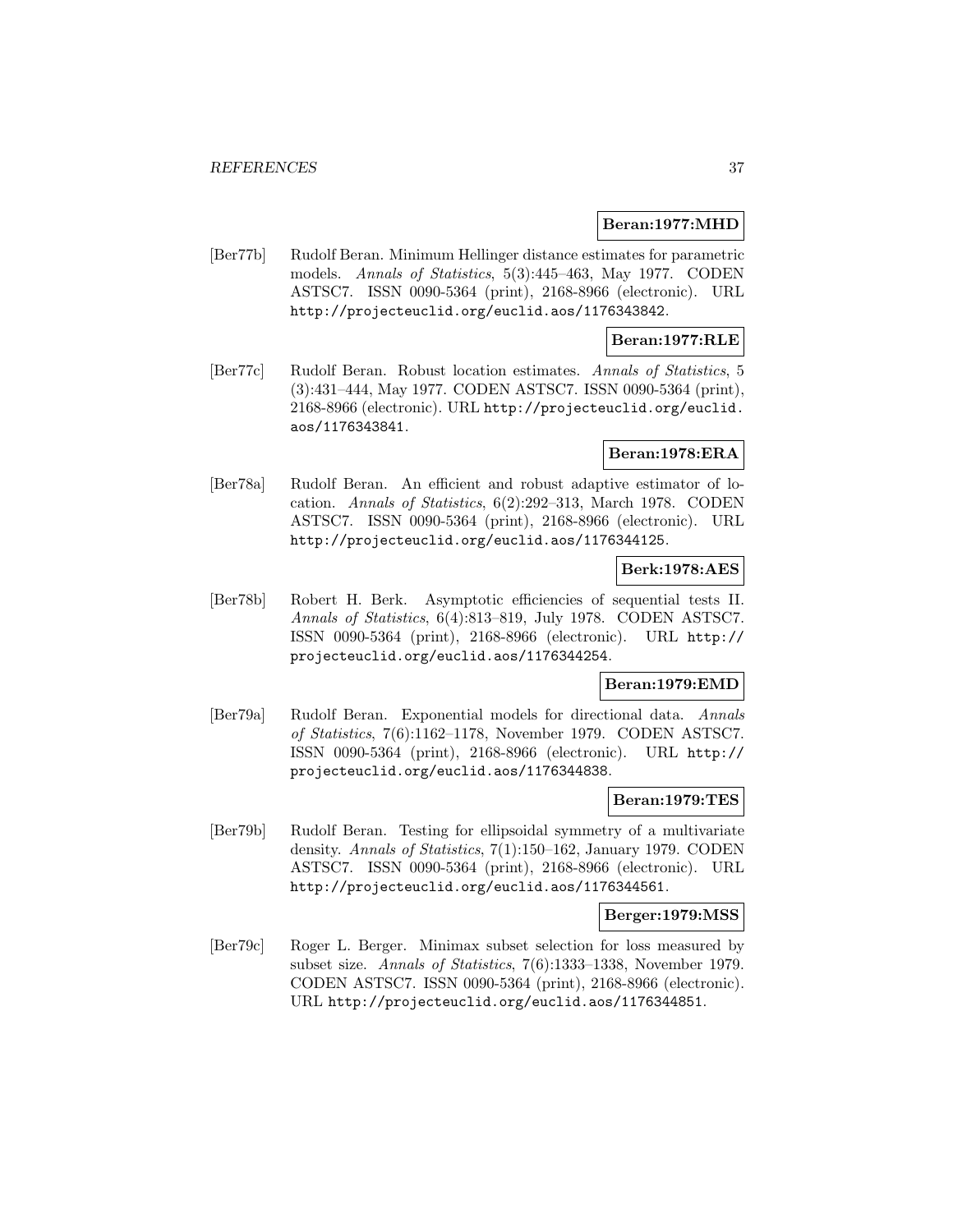#### **Bernardo:1979:EIE**

[Ber79d] Jose M. Bernardo. Expected information as expected utility. Annals of Statistics, 7(3):686–690, May 1979. CODEN ASTSC7. ISSN 0090-5364 (print), 2168-8966 (electronic). URL http:// projecteuclid.org/euclid.aos/1176344689.

## **Brown:1974:ASP**

[BF74a] Lawrence D. Brown and Martin Fox. Admissibility in statistical problems involving a location or scale parameter. Annals of Statistics, 2(4):807–814, July 1974. CODEN ASTSC7. ISSN 0090-5364 (print), 2168-8966 (electronic). URL http://projecteuclid.org/ euclid.aos/1176342768.

# **Brown:1974:APT**

[BF74b] Lawrence D. Brown and Martin Fox. Admissibility of procedures in two-dimensional location parameter problems. Annals of Statistics, 2(2):248–266, March 1974. CODEN ASTSC7. ISSN 0090-5364 (print), 2168-8966 (electronic). URL http://projecteuclid.org/ euclid.aos/1176342661.

## **Berry:1979:BOA**

[BF79] Donald A. Berry and Bert Fristedt. Bernoulli one-armed bandits — arbitrary discount sequences. Annals of Statistics, 7(5):1086– 1105, September 1979. CODEN ASTSC7. ISSN 0090-5364 (print), 2168-8966 (electronic). URL http://projecteuclid.org/euclid. aos/1176344792.

### **Bhattacharya:1978:VFE**

[BG78] R. N. Bhattacharya and J. K. Ghosh. On the validity of the formal Edgeworth expansion. Annals of Statistics, 6(2):434–451, March 1978. CODEN ASTSC7. ISSN 0090-5364 (print), 2168- 8966 (electronic). URL http://projecteuclid.org/euclid.aos/ 1176344134. See correction [BG80].

### **Bhattacharya:1980:CVF**

[BG80] R. N. Bhattacharya and J. K. Ghosh. Correction to "On the Validity of the Formal Edgeworth Expansion". Annals of Statistics, 8(6): 1399, November 1980. CODEN ASTSC7. ISSN 0090-5364 (print), 2168-8966 (electronic). URL http://projecteuclid.org/euclid. aos/1176345213. See [BG78].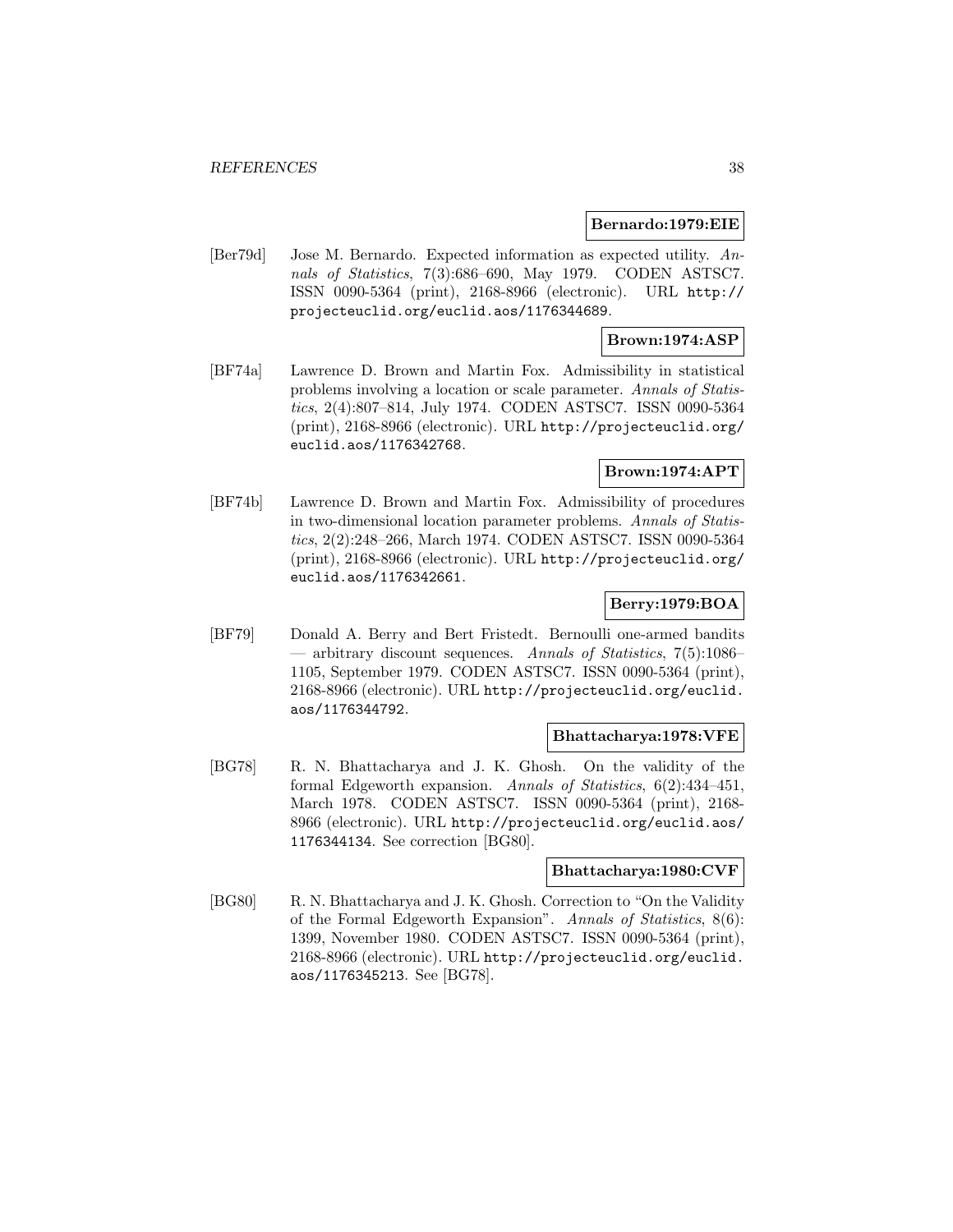### **Bickel:1979:RDA**

[BH79] P. J. Bickel and Agnes M. Herzberg. Robustness of design against autocorrelation in time i: Asymptotic theory, optimality for location and linear regression. Annals of Statistics, 7(1):77–95, January 1979. CODEN ASTSC7. ISSN 0090-5364 (print), 2168-8966 (electronic). URL http://projecteuclid.org/euclid.aos/1176344556.

### **Bhattacharya:1974:CSP**

[Bha74] P. K. Bhattacharya. Convergence of sample paths of normalized sums of induced order statistics. Annals of Statistics, 2(5):1034– 1039, September 1974. CODEN ASTSC7. ISSN 0090-5364 (print), 2168-8966 (electronic). URL http://projecteuclid.org/euclid. aos/1176342823.

#### **Bhattacharya:1976:IPR**

[Bha76] P. K. Bhattacharya. An invariance principle in regression analysis. Annals of Statistics, 4(3):621–624, May 1976. CODEN ASTSC7. ISSN 0090-5364 (print), 2168-8966 (electronic). URL http:// projecteuclid.org/euclid.aos/1176343468.

#### **Bhansali:1978:LPA**

[Bha78] R. J. Bhansali. Linear prediction by autoregressive model fitting in the time domain. Annals of Statistics, 6(1):224–231, January 1978. CODEN ASTSC7. ISSN 0090-5364 (print), 2168-8966 (electronic). URL http://projecteuclid.org/euclid.aos/1176344081.

### **Bickel:1977:DCN**

[BHO<sup>+</sup>77] Peter J. Bickel, Frank Hampel, Richard A. Olshen, Emanuel Parzen, M. Rosenblatt, Jerome Sacks, Grace Wahba, Leo Breiman, David R. Brillinger, H. D. Brunk, Donald A. Pierce, Herman Chernoff, Thomas M. Cover, D. R. Cox, and William F. Eddy. Discussion: Consistent nonparametric regression. Annals of Statistics, 5(4):620– 640, July 1977. CODEN ASTSC7. ISSN 0090-5364 (print), 2168- 8966 (electronic). URL http://projecteuclid.org/euclid.aos/ 1176343887. See [Sto77].

### **Berry:1974:RBU**

[BHS74] Donald A. Berry, David C. Heath, and William D. Sudderth. Redand-black with unknown win probability. Annals of Statistics, 2 (3):602–608, May 1974. CODEN ASTSC7. ISSN 0090-5364 (print), 2168-8966 (electronic). URL http://projecteuclid.org/euclid. aos/1176342724.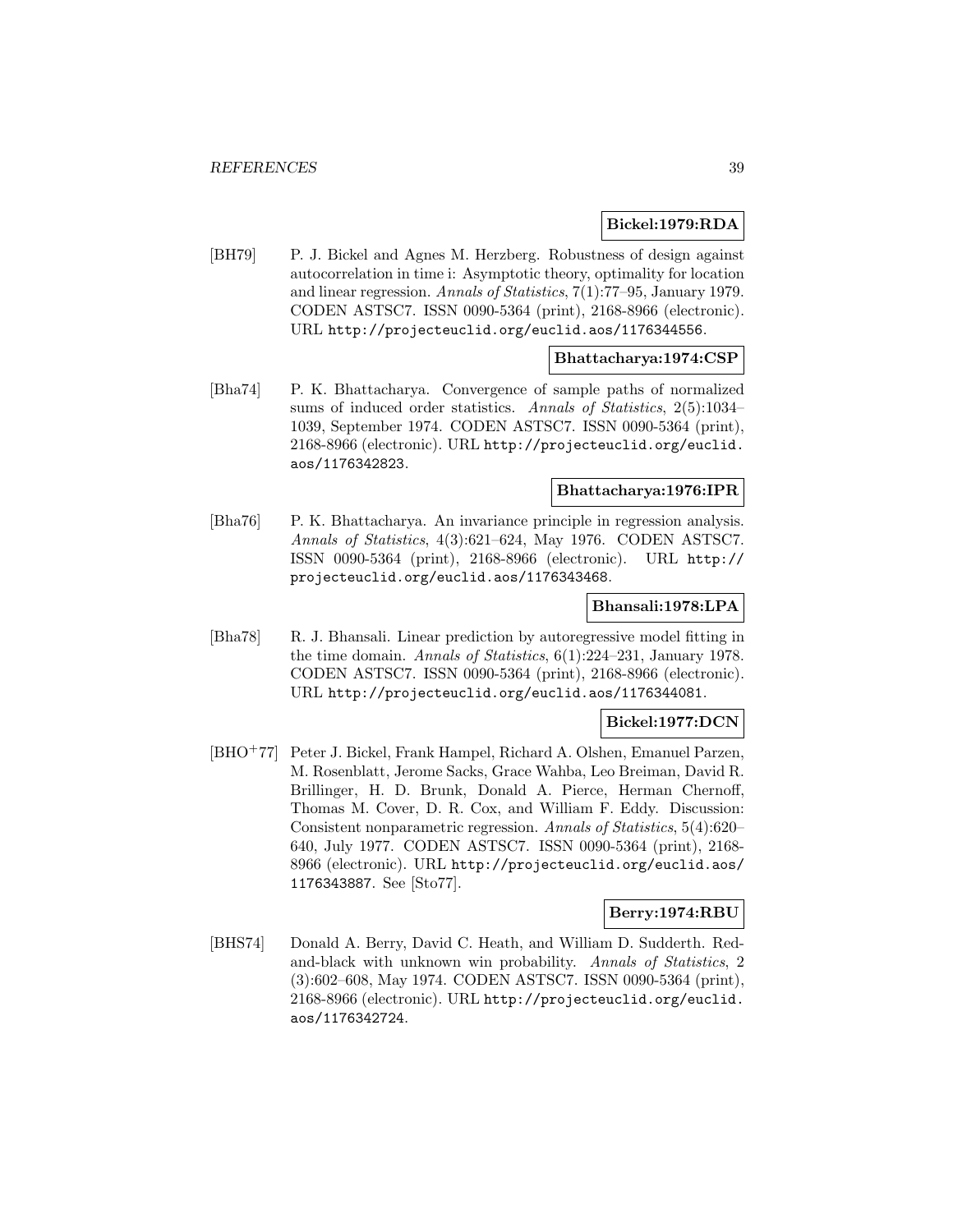### **Bickel:1973:SAL**

[Bic73a] P. J. Bickel. On some analogues to linear combinations of order statistics in the linear model. Annals of Statistics, 1(4):597– 616, July 1973. CODEN ASTSC7. ISSN 0090-5364 (print), 2168- 8966 (electronic). URL http://projecteuclid.org/euclid.aos/ 1176342457.

# **Bickel:1973:ASB**

[Bic73b] P. J. Bickel. On the asymptotic shape of Bayesian sequential tests of  $\theta \leq 0$  versus  $\theta > 0$  for exponential families. Annals of Statistics, 1(2):231–240, March 1973. CODEN ASTSC7. ISSN 0090-5364 (print), 2168-8966 (electronic). URL http://projecteuclid.org/ euclid.aos/1176342361.

# **Bickel:1974:EEN**

[Bic74] P. J. Bickel. Edgeworth expansions in nonparametric statistics. Annals of Statistics, 2(1):1–20, January 1974. CODEN ASTSC7. ISSN 0090-5364 (print), 2168-8966 (electronic). URL http:// projecteuclid.org/euclid.aos/1176342609.

# **Bickel:1978:URR**

[Bic78] P. J. Bickel. Using residuals robustly i: Tests for heteroscedasticity, nonlinearity. Annals of Statistics, 6(2):266–291, March 1978. CODEN ASTSC7. ISSN 0090-5364 (print), 2168-8966 (electronic). URL http://projecteuclid.org/euclid.aos/1176344124.

### **Bingham:1974:ASD**

[Bin74] Christopher Bingham. An antipodally symmetric distribution on the sphere. Annals of Statistics, 2(6):1201–1225, November 1974. CODEN ASTSC7. ISSN 0090-5364 (print), 2168-8966 (electronic). URL http://projecteuclid.org/euclid.aos/1176342874.

### **Bjerve:1977:EBL**

[Bje77] Steinar Bjerve. Error bounds for linear combinations of order statistics. Annals of Statistics, 5(2):357–369, March 1977. CODEN ASTSC7. ISSN 0090-5364 (print), 2168-8966 (electronic). URL http://projecteuclid.org/euclid.aos/1176343800.

#### **Bhattacharyya:1977:CMS**

[BJM77] G. K. Bhattacharyya, Richard A. Johnson, and K. G. Mehrotra. On the completeness of minimal sufficient statistics with censored observations. Annals of Statistics, 5(3):547–553, May 1977. CODEN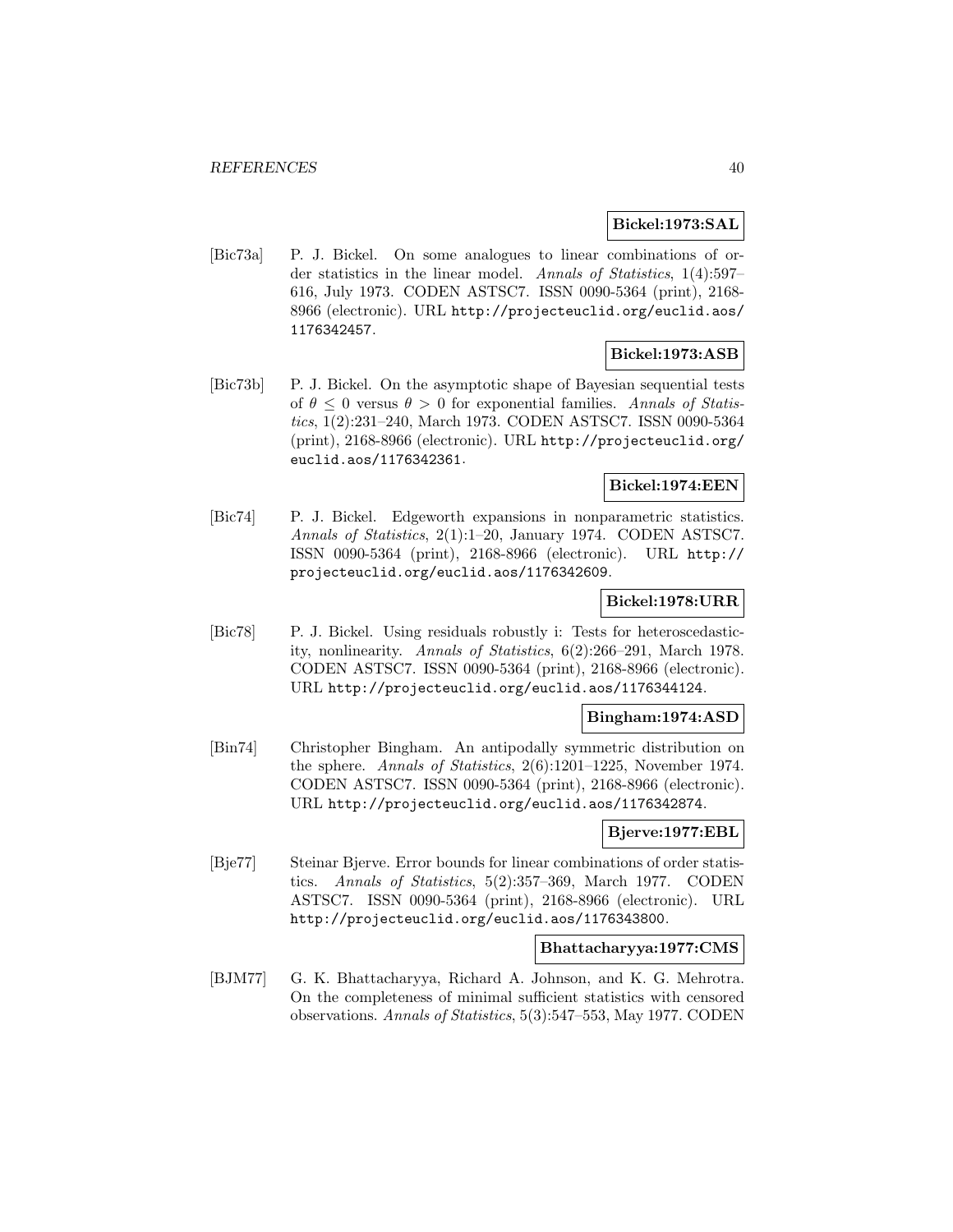ASTSC7. ISSN 0090-5364 (print), 2168-8966 (electronic). URL http://projecteuclid.org/euclid.aos/1176343854.

#### **Baksalary:1976:EME**

[BK76] J. K. Baksalary and R. Kala. Extensions of Milliken's estimability criterion. Annals of Statistics, 4(3):639–641, May 1976. CODEN ASTSC7. ISSN 0090-5364 (print), 2168-8966 (electronic). URL http://projecteuclid.org/euclid.aos/1176343471.

### **Bonner:1977:NCW**

[BK77] N. Bonner and H.-P. Kirschner. Note on conditions for weak convergence of von Mises' differentiable statistical functions. Annals of Statistics, 5(2):405–407, March 1977. CODEN ASTSC7. ISSN 0090- 5364 (print), 2168-8966 (electronic). URL http://projecteuclid. org/euclid.aos/1176343807.

### **Baksalary:1978:BEN**

[BK78a] J. K. Baksalary and R. Kala. A bound for the Euclidean norm of the difference between the least squares and the best linear unbiased estimators. Annals of Statistics, 6(6):1390–1393, November 1978. CODEN ASTSC7. ISSN 0090-5364 (print), 2168-8966 (electronic). URL http://projecteuclid.org/euclid.aos/1176344383.

### **Brown:1978:RSH**

[BK78b] B. M. Brown and D. G. Kildea. Reduced U-statistics and the Hodges–Lehmann estimator. Annals of Statistics, 6(4):828–835, July 1978. CODEN ASTSC7. ISSN 0090-5364 (print), 2168- 8966 (electronic). URL http://projecteuclid.org/euclid.aos/ 1176344256.

# **Bevan:1979:ACM**

[BKR79] Stuart Bevan, Richard Kullberg, and John Rice. An analysis of Cell membrane noise. Annals of Statistics, 7(2):237–257, March 1979. CODEN ASTSC7. ISSN 0090-5364 (print), 2168-8966 (electronic). URL http://projecteuclid.org/euclid.aos/1176344609.

### **Bickel:1975:DSNa**

[BL75a] P. J. Bickel and E. L. Lehmann. Descriptive statistics for nonparametric models I. Introduction. Annals of Statistics, 3(5):1038–1044, September 1975. CODEN ASTSC7. ISSN 0090-5364 (print), 2168- 8966 (electronic). URL http://projecteuclid.org/euclid.aos/ 1176343239.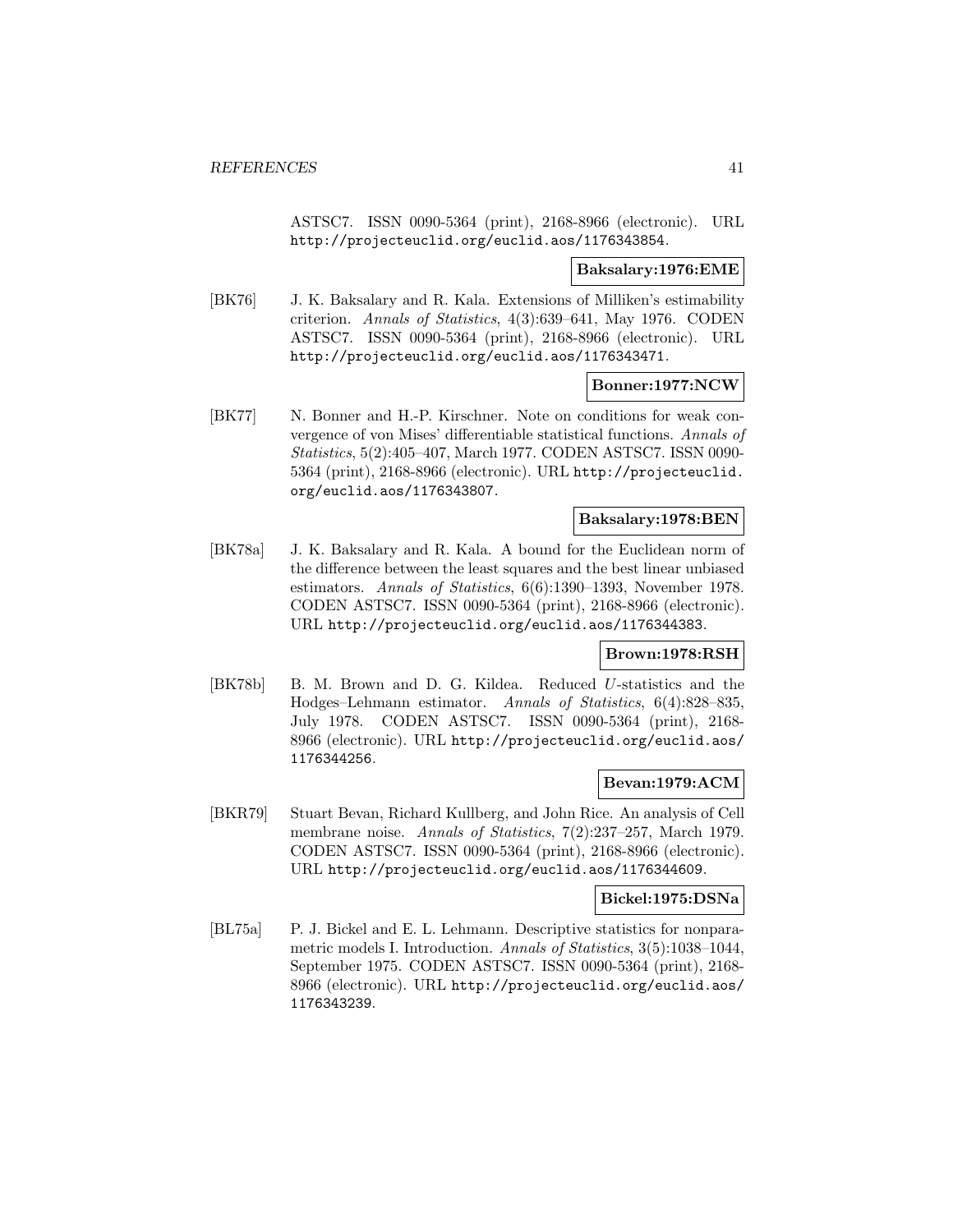#### **Bickel:1975:DSNb**

[BL75b] P. J. Bickel and E. L. Lehmann. Descriptive statistics for nonparametric models II. location. Annals of Statistics, 3(5):1045–1069, September 1975. CODEN ASTSC7. ISSN 0090-5364 (print), 2168- 8966 (electronic). URL http://projecteuclid.org/euclid.aos/ 1176343240.

### **Bickel:1976:DSN**

[BL76] P. J. Bickel and E. L. Lehmann. Descriptive statistics for nonparametric models. III. dispersion. Annals of Statistics, 4(6):1139–1158, November 1976. CODEN ASTSC7. ISSN 0090-5364 (print), 2168- 8966 (electronic). URL http://projecteuclid.org/euclid.aos/ 1176343648.

#### **Brockett:1977:CR**

[BL77] Patrick L. Brockett and Arnold Levine. On a characterization of Ridits. Annals of Statistics, 5(6):1245–1248, November 1977. CO-DEN ASTSC7. ISSN 0090-5364 (print), 2168-8966 (electronic). URL http://projecteuclid.org/euclid.aos/1176344010.

### **Blackwell:1973:DFS**

[Bla73] David Blackwell. Discreteness of Ferguson selections. Annals of Statistics, 1(2):356–358, March 1973. CODEN ASTSC7. ISSN 0090- 5364 (print), 2168-8966 (electronic). URL http://projecteuclid. org/euclid.aos/1176342373.

## **Blackwell:1976:SPB**

[Bla76] David Blackwell. The stochastic processes of Borel gambling and dynamic programming. Annals of Statistics, 4(2):370–374, March 1976. CODEN ASTSC7. ISSN 0090-5364 (print), 2168- 8966 (electronic). URL http://projecteuclid.org/euclid.aos/ 1176343412.

### **Blaesild:1979:CCS**

[Bla79] P. Blaesild. Conditioning with conic sections in the two-dimensional normal distribution. Annals of Statistics, 7(3):659–670, May 1979. CODEN ASTSC7. ISSN 0090-5364 (print), 2168-8966 (electronic). URL http://projecteuclid.org/euclid.aos/1176344686.

### **Block:1977:CBE**

[Blo77] Henry W. Block. A characterization of a bivariate exponential distribution. Annals of Statistics, 5(4):808–812, July 1977. CODEN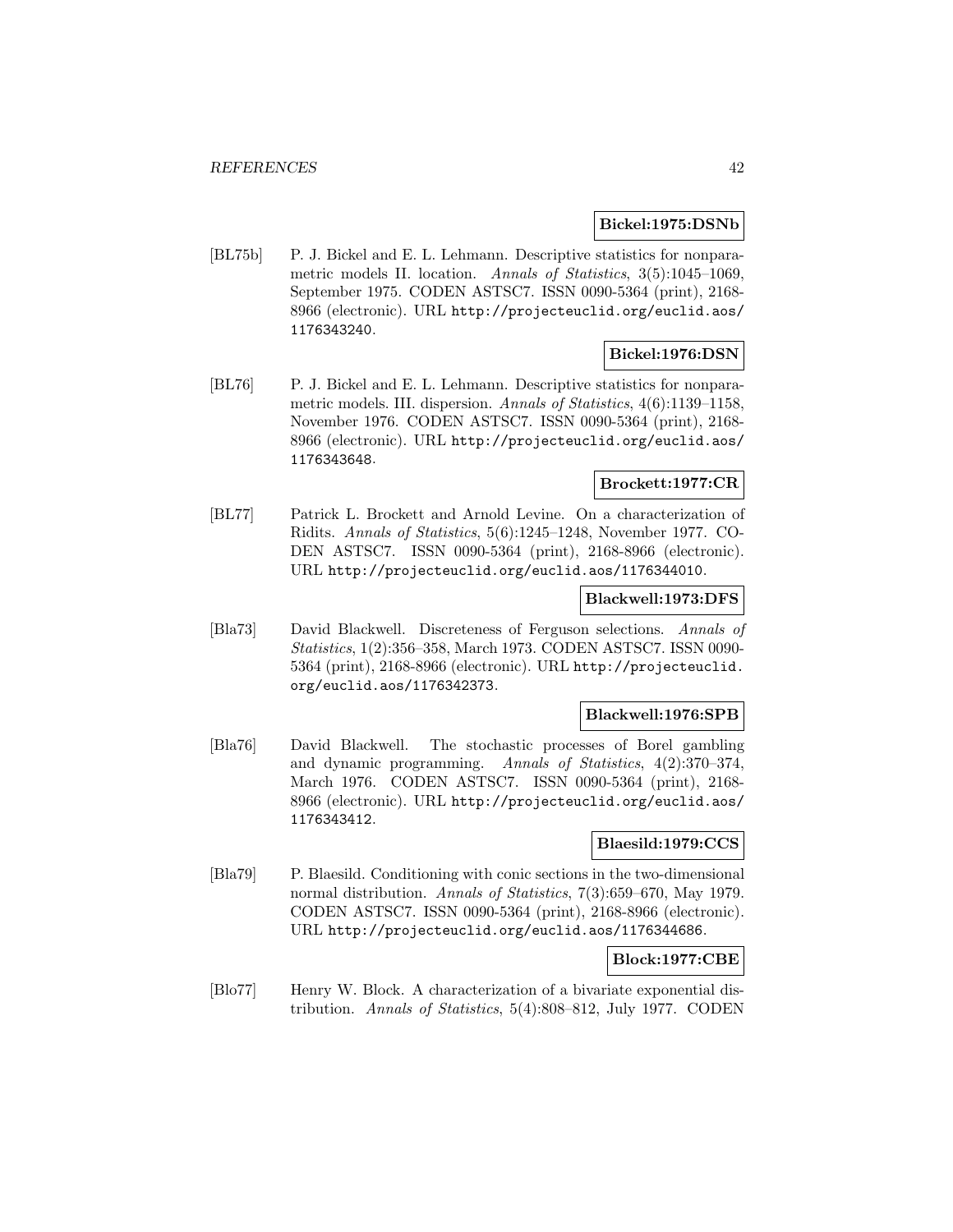ASTSC7. ISSN 0090-5364 (print), 2168-8966 (electronic). URL http://projecteuclid.org/euclid.aos/1176343905.

### **Blumenthal:1974:ATI**

[Blu74] Saul Blumenthal. Admissibility of translation invariant tolerance intervals in the location parameter case. Annals of Statistics, 2 (4):694–702, July 1974. CODEN ASTSC7. ISSN 0090-5364 (print), 2168-8966 (electronic). URL http://projecteuclid.org/euclid. aos/1176342757.

### **Blumenthal:1976:SEL**

[Blu76] Saul Blumenthal. Sequential estimation of the largest normal mean when the variance is known. Annals of Statistics,  $4(6):1077-1087$ , November 1976. CODEN ASTSC7. ISSN 0090-5364 (print), 2168- 8966 (electronic). URL http://projecteuclid.org/euclid.aos/ 1176343643.

# **Blyth:1974:NSC**

[Bly74] Colin R. Blyth. Necessary and sufficient conditions for inequalities of Cram´er–Rao type. Annals of Statistics, 2(3):464–473, May 1974. CODEN ASTSC7. ISSN 0090-5364 (print), 2168-8966 (electronic). URL http://projecteuclid.org/euclid.aos/1176342707.

### **Basar:1973:MEM**

[BM73a] Tamer Basar and Max Mintz. On a minimax estimate for the mean of a normal random vector under a generalized quadratic loss function. Annals of Statistics, 1(1):127–134, January 1973. CODEN ASTSC7. ISSN 0090-5364 (print), 2168-8966 (electronic). URL http://projecteuclid.org/euclid.aos/1193342388.

### **Bhattacharya:1973:ANS**

[BM73b] P. K. Bhattacharya and Ashim Mallik. Asymptotic normality of the stopping times of some sequential procedures. Annals of Statistics, 1 (6):1203–1211, November 1973. CODEN ASTSC7. ISSN 0090-5364 (print), 2168-8966 (electronic). URL http://projecteuclid.org/ euclid.aos/1176342570.

#### **Blackwell:1973:FDP**

[BM73c] David Blackwell and James B. MacQueen. Ferguson distributions via Pólya urn schemes. Annals of Statistics,  $1(2):353-355$ , March 1973. CODEN ASTSC7. ISSN 0090-5364 (print), 2168- 8966 (electronic). URL http://projecteuclid.org/euclid.aos/ 1176342372.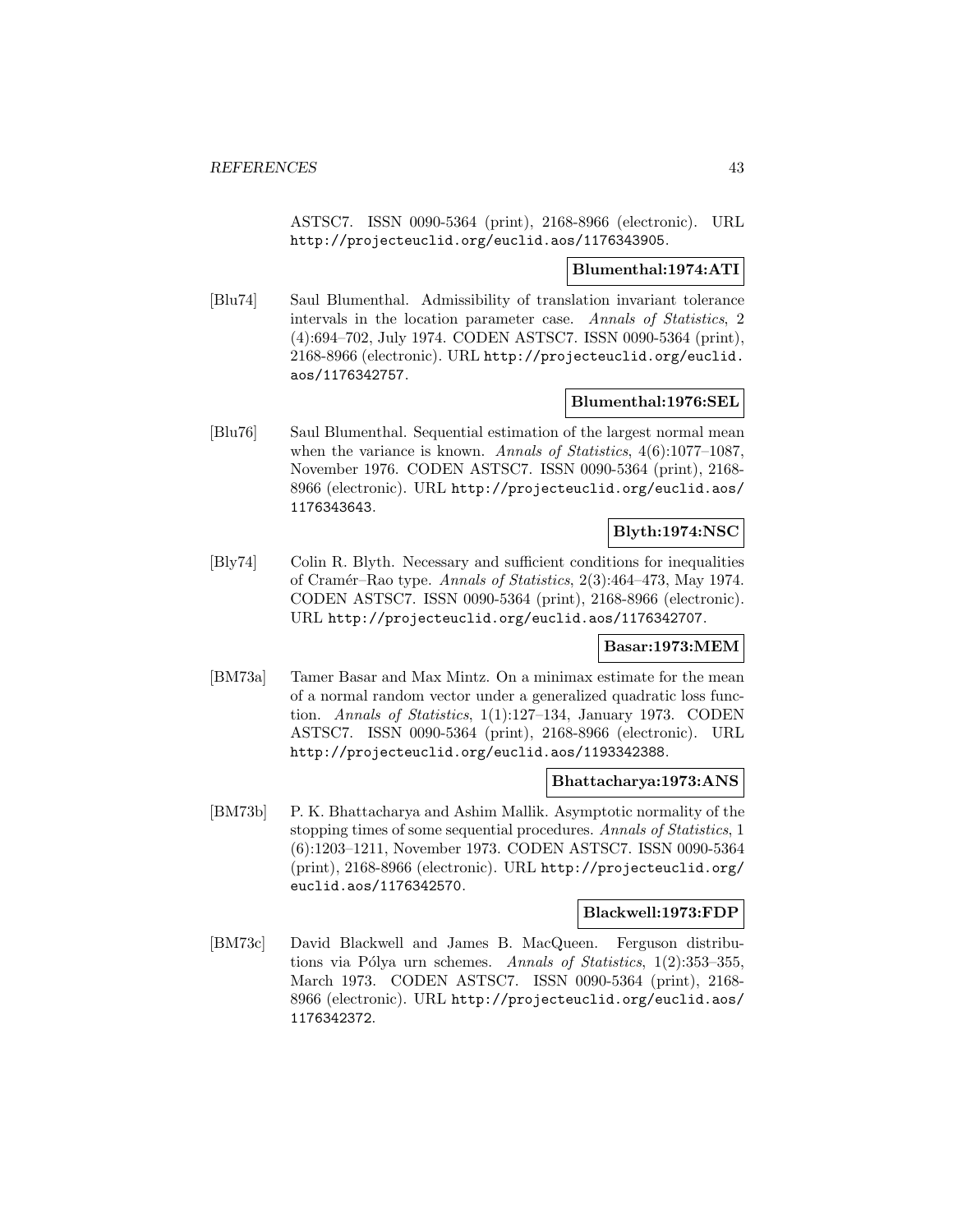### **Behnen:1975:CLT**

[BN75] K. Behnen and G. Neuhaus. A central limit theorem under contiguous alternatives. Annals of Statistics, 3(6):1349–1353, November 1975. CODEN ASTSC7. ISSN 0090-5364 (print), 2168- 8966 (electronic). URL http://projecteuclid.org/euclid.aos/ 1176343289.

## **Bock:1975:MEM**

[Boc75] M. E. Bock. Minimax estimators of the mean of a multivariate normal distribution. Annals of Statistics, 3(1):209–218, January 1975. CODEN ASTSC7. ISSN 0090-5364 (print), 2168-8966 (electronic). URL http://projecteuclid.org/euclid.aos/1176343009.

# **Bohrer:1973:OPS**

[Boh73] Robert Bohrer. An optimality property of scheffe bounds. Annals of Statistics, 1(4):766–772, July 1973. CODEN ASTSC7. ISSN 0090- 5364 (print), 2168-8966 (electronic). URL http://projecteuclid. org/euclid.aos/1176342473.

### **Bondesson:1975:UMV**

[Bon75] Lennart Bondesson. Uniformly minimum variance estimation in location parameter families. Annals of Statistics, 3(3):637–660, May 1975. CODEN ASTSC7. ISSN 0090-5364 (print), 2168- 8966 (electronic). URL http://projecteuclid.org/euclid.aos/ 1176343127.

### **Bondar:1976:BCS**

[Bon76a] James V. Bondar. Borel cross-sections and maximal invariants. Annals of Statistics, 4(5):866–877, September 1976. CODEN ASTSC7. ISSN 0090-5364 (print), 2168-8966 (electronic). URL http:// projecteuclid.org/euclid.aos/1176343585.

### **Bondesson:1976:WMS**

[Bon76b] Lennart Bondesson. When are the mean and the studentized differences independent? Annals of Statistics, 4(3):668–672, May 1976. CODEN ASTSC7. ISSN 0090-5364 (print), 2168-8966 (electronic). URL http://projecteuclid.org/euclid.aos/1176343477.

### **Bondar:1977:CCP**

[Bon77] James V. Bondar. A conditional confidence principle. Annals of Statistics, 5(5):881–891, September 1977. CODEN ASTSC7. ISSN 0090-5364 (print), 2168-8966 (electronic). URL http:// projecteuclid.org/euclid.aos/1176343944.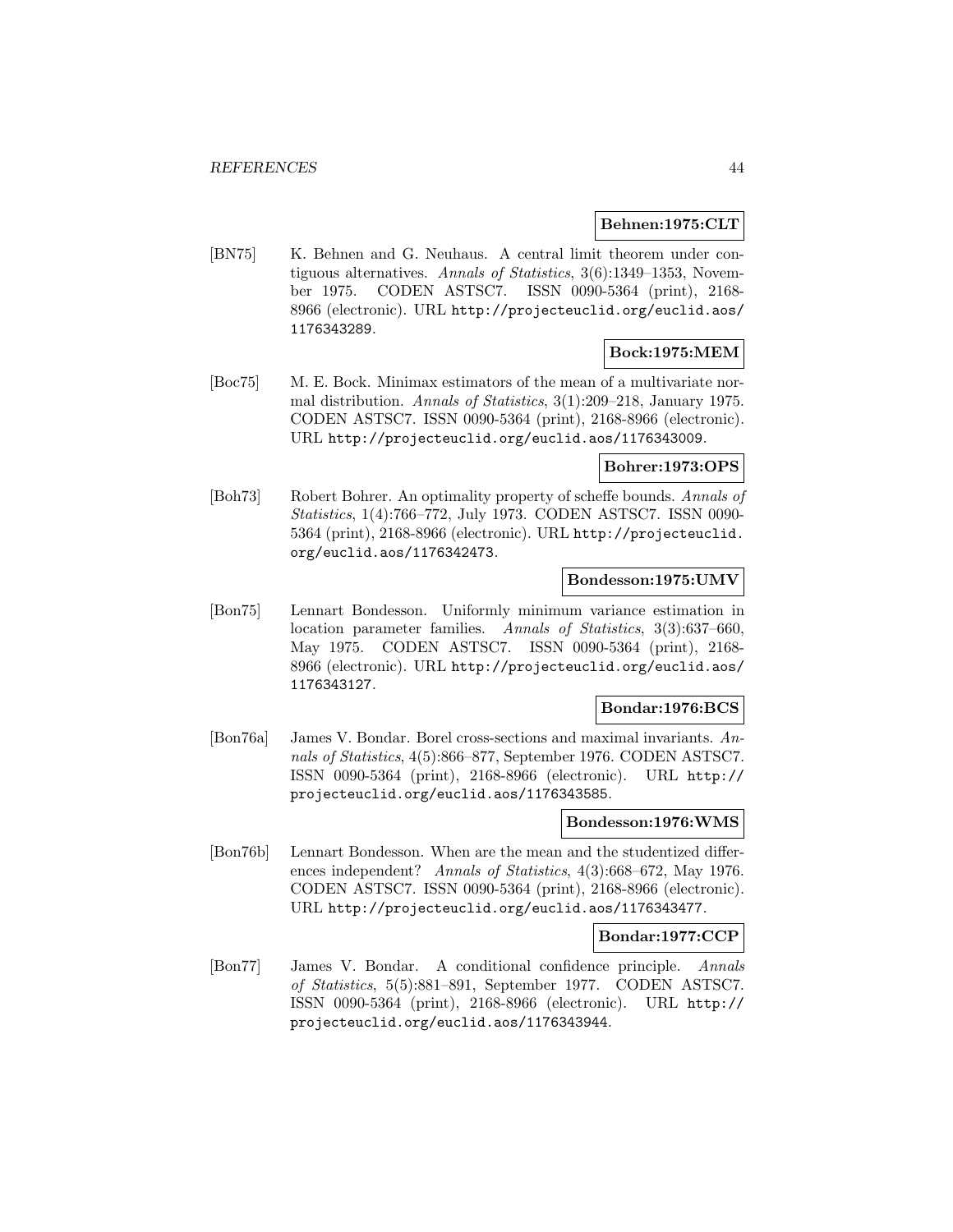# **Boos:1979:DS**

[Boo79] Dennis D. Boos. A differential for L-statistics. Annals of Statistics, 7(5):955–959, September 1979. CODEN ASTSC7. ISSN 0090-5364 (print), 2168-8966 (electronic). URL http://projecteuclid.org/ euclid.aos/1176344781.

### **Brown:1973:MSE**

[BP73] L. D. Brown and R. Purves. Measurable selections of extrema. Annals of Statistics, 1(5):902–912, September 1973. CODEN ASTSC7. ISSN 0090-5364 (print), 2168-8966 (electronic). URL http:// projecteuclid.org/euclid.aos/1176342510.

### **Bergstrom:1977:CRT**

[BP77] Harald Bergström and Madan L. Puri. Convergence and remainder terms in linear rank statistics. Annals of Statistics, 5(4):671– 680, July 1977. CODEN ASTSC7. ISSN 0090-5364 (print), 2168- 8966 (electronic). URL http://projecteuclid.org/euclid.aos/ 1176343891.

### **Bickel:1973:SGM**

[BR73] P. J. Bickel and M. Rosenblatt. On some global measures of the deviations of density function estimates. Annals of Statistics, 1(6): 1071–1095, November 1973. CODEN ASTSC7. ISSN 0090-5364 (print), 2168-8966 (electronic). URL http://projecteuclid.org/ euclid.aos/1176342558. See corrections [BR75].

# **Bickel:1975:NCS**

[BR75] P. J. Bickel and M. Rosenblatt. Notes: Corrections to "On Some Global Measures of the Deviations of Density Function Estimates". Annals of Statistics, 3(6):1370, November 1975. CODEN ASTSC7. ISSN 0090-5364 (print), 2168-8966 (electronic). URL http:// projecteuclid.org/euclid.aos/1176343293. See [BR73].

### **Barr:1977:IPD**

[BR77] D. R. Barr and F. R. Richards. Induced priors in decision problems. Annals of Statistics, 5(1):182–184, January 1977. CODEN ASTSC7. ISSN 0090-5364 (print), 2168-8966 (electronic). URL http://projecteuclid.org/euclid.aos/1176343751.

### **Braun:1976:WCS**

[Bra76] Henry I. Braun. Weak convergence of sequential linear rank statistics. Annals of Statistics, 4(3):554–575, May 1976. CODEN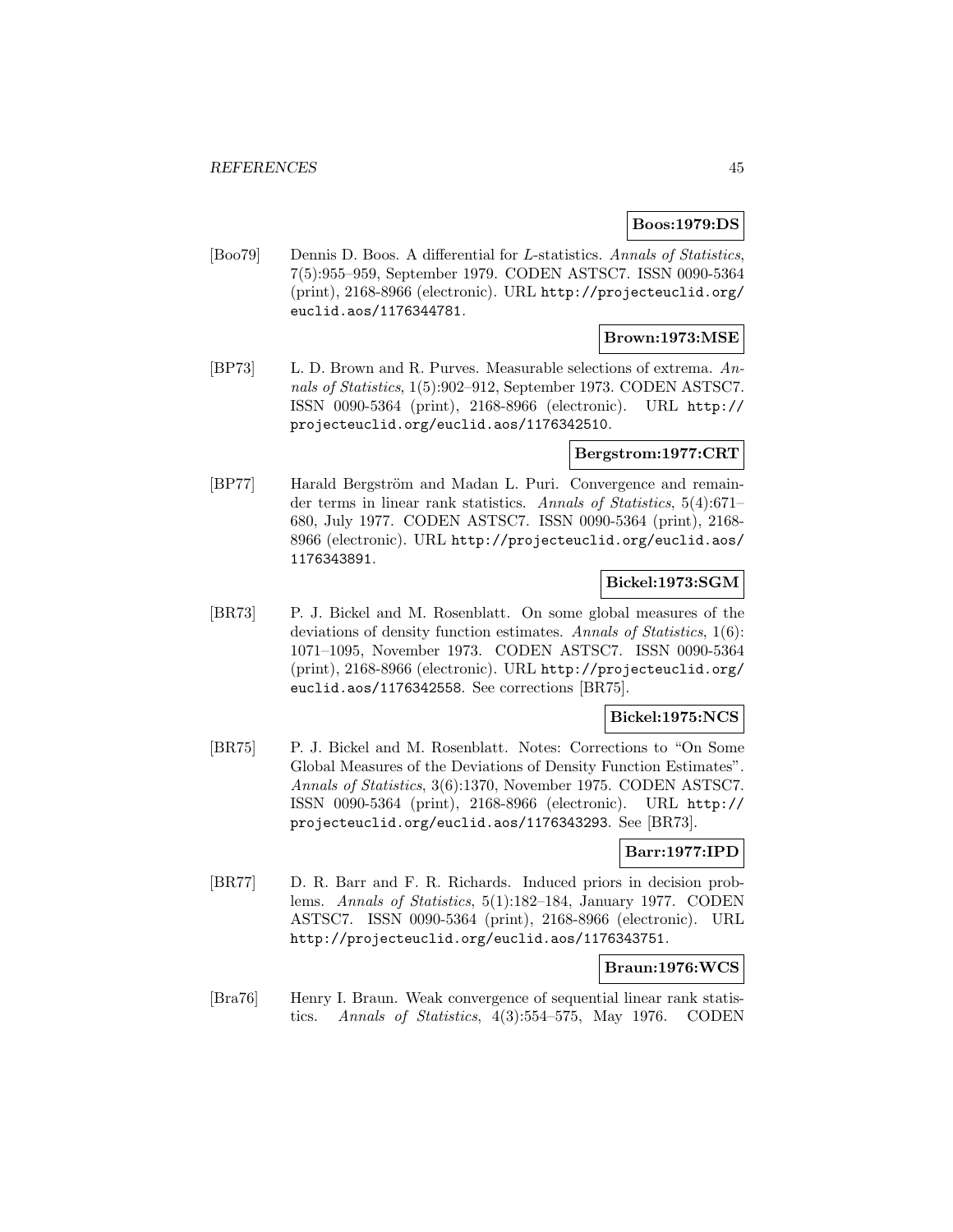ASTSC7. ISSN 0090-5364 (print), 2168-8966 (electronic). URL http://projecteuclid.org/euclid.aos/1176343461.

### **Brewster:1974:AES**

[Bre74] J. F. Brewster. Alternative estimators for the scale parameter of the exponential distribution with unknown location. Annals of Statistics, 2(3):553–557, May 1974. CODEN ASTSC7. ISSN 0090-5364 (print), 2168-8966 (electronic). URL http://projecteuclid.org/ euclid.aos/1176342715.

## **Breth:1978:BCB**

[Bre78] M. Breth. Bayesian confidence bands for a distribution function. Annals of Statistics, 6(3):649–657, May 1978. CODEN ASTSC7. ISSN 0090-5364 (print), 2168-8966 (electronic). URL http:// projecteuclid.org/euclid.aos/1176344209.

## **Brooks:1973:CVP**

[Bro73a] R. J. Brooks. The choice of variables for prediction in curvilinear multiple regression. Annals of Statistics, 1(3):506–516, May 1973. CODEN ASTSC7. ISSN 0090-5364 (print), 2168-8966 (electronic). URL http://projecteuclid.org/euclid.aos/1176342416.

### **Brown:1973:NCA**

[Bro73b] L. D. Brown. Notes: Correction to admissible estimators, recurrent diffusions, and insoluble boundary value problems. Annals of Statistics, 1(3):594–596, May 1973. CODEN ASTSC7. ISSN 0090-5364 (print), 2168-8966 (electronic). URL http://projecteuclid.org/ euclid.aos/1176342433.

### **Brown:1975:TMC**

[Bro75] L. Brown. On a theorem of Morimoto concerning sufficiency for discrete distributions. Annals of Statistics, 3(5):1180–1182, September 1975. CODEN ASTSC7. ISSN 0090-5364 (print), 2168- 8966 (electronic). URL http://projecteuclid.org/euclid.aos/ 1176343249.

#### **Brown:1976:ABM**

[Bro76] K. G. Brown. Asymptotic behavior of Minque-type estimators of variance components. Annals of Statistics, 4(4):746–754, July 1976. CODEN ASTSC7. ISSN 0090-5364 (print), 2168-8966 (electronic). URL http://projecteuclid.org/euclid.aos/1176343546.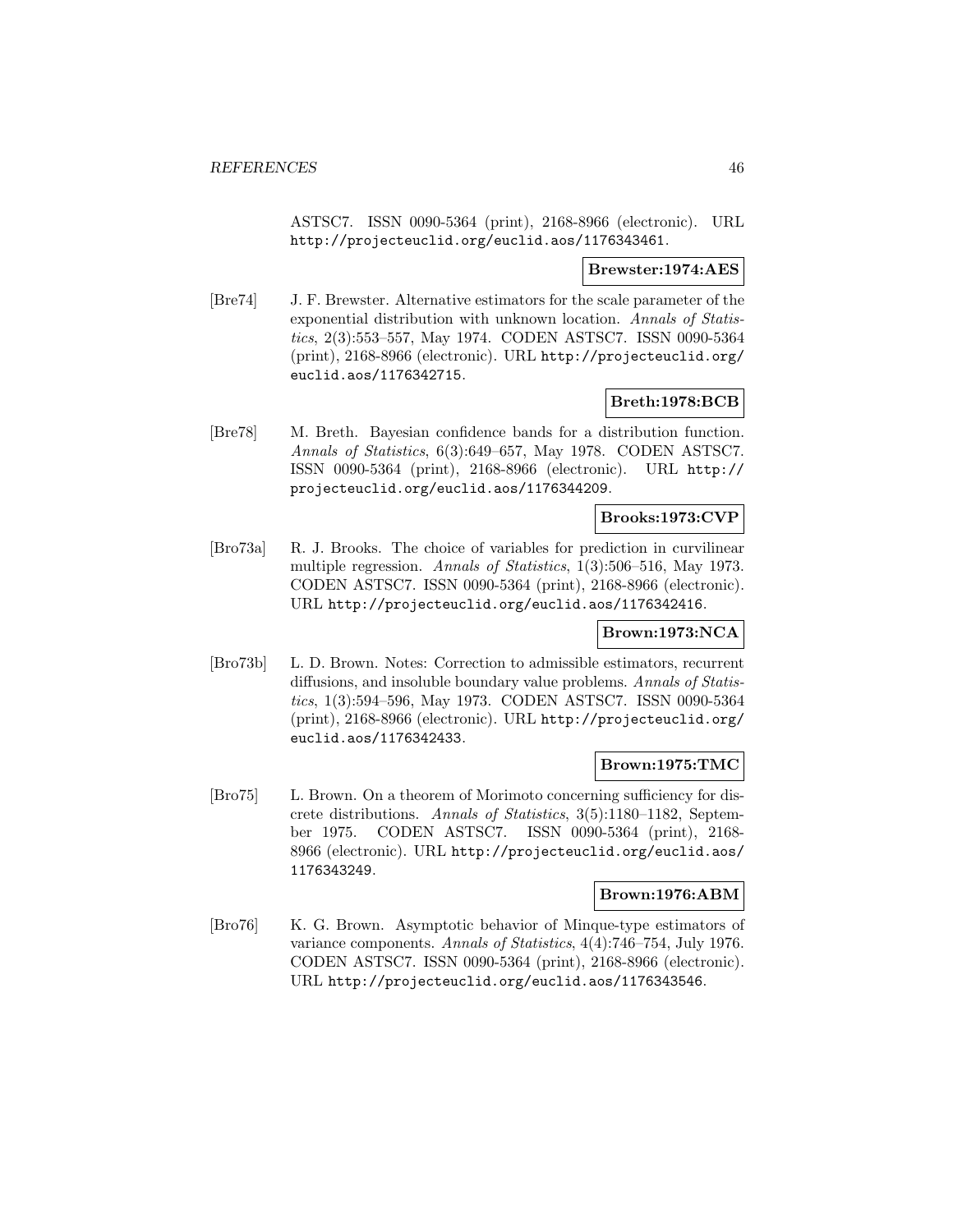#### **Brown:1978:CKT**

[Bro78] Lawrence D. Brown. A contribution to Kiefer's theory of conditional confidence procedures. Annals of Statistics, 6(1):59–71, January 1978. CODEN ASTSC7. ISSN 0090-5364 (print), 2168- 8966 (electronic). URL http://projecteuclid.org/euclid.aos/ 1176344065.

### **Brown:1979:HMD**

[Bro79] Lawrence D. Brown. A heuristic method for determining admissibility of estimators–with applications. Annals of Statistics, 7(5):960– 994, September 1979. CODEN ASTSC7. ISSN 0090-5364 (print), 2168-8966 (electronic). URL http://projecteuclid.org/euclid. aos/1176344782.

# **Berger:1978:GBE**

[BS78a] James O. Berger and C. Srinivasan. Generalized Bayes estimators in multivariate problems. Annals of Statistics, 6(4):783–801, July 1978. CODEN ASTSC7. ISSN 0090-5364 (print), 2168-8966 (electronic). URL http://projecteuclid.org/euclid.aos/1176344252.

### **Boyd:1978:LBN**

[BS78b] David W. Boyd and J. Michael Steele. Lower bounds for nonparametric density estimation rates. Annals of Statistics, 6(4):932– 934, July 1978. CODEN ASTSC7. ISSN 0090-5364 (print), 2168- 8966 (electronic). URL http://projecteuclid.org/euclid.aos/ 1176344269.

#### **Brandwein:1978:MEL**

[BS78c] Ann R. Cohen Brandwein and William E. Strawderman. Minimax estimation of location parameters for spherically symmetric unimodal distributions under quadratic loss. Annals of Statistics, 6(2): 377–416, March 1978. CODEN ASTSC7. ISSN 0090-5364 (print), 2168-8966 (electronic). URL http://projecteuclid.org/euclid. aos/1176344131.

#### **Block:1979:SEL**

[BS79a] Henry W. Block and Thomas H. Savits. Systems with exponential life and IFRA component lives. Annals of Statistics, 7(4):911– 916, July 1979. CODEN ASTSC7. ISSN 0090-5364 (print), 2168- 8966 (electronic). URL http://projecteuclid.org/euclid.aos/ 1176344740.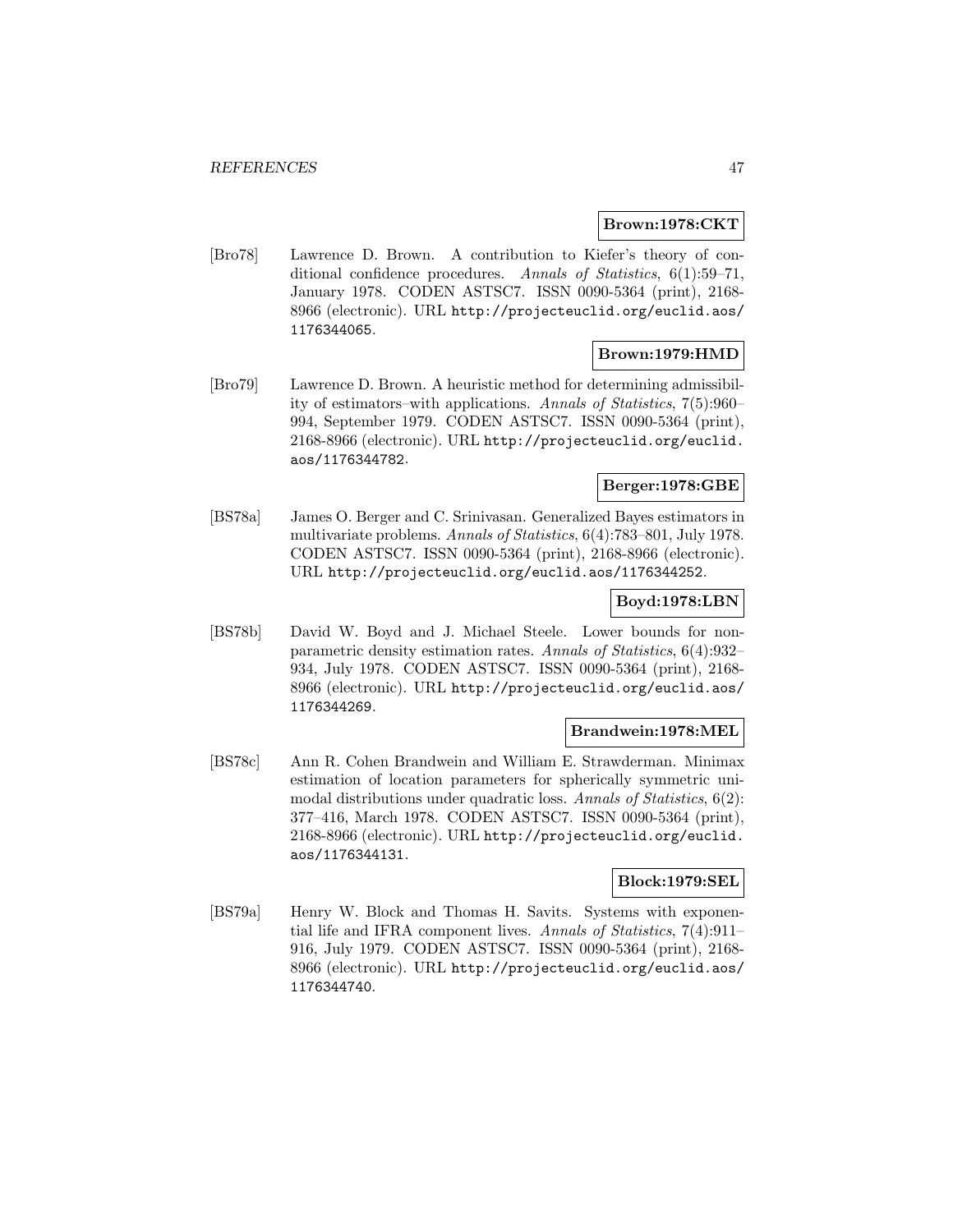#### **Brown:1979:CPN**

[BS79b] Mark Brown and Herbert Solomon. On combining pseudorandom number generators. Annals of Statistics, 7(3):691–695, May 1979. CODEN ASTSC7. ISSN 0090-5364 (print), 2168- 8966 (electronic). URL http://projecteuclid.org/euclid.aos/ 1176344690; http://www.jstor.org/stable/2958754.

# **Buehler:1976:CP**

[Bue76] Robert J. Buehler. Coherent preferences. Annals of Statistics, 4 (6):1051–1064, November 1976. CODEN ASTSC7. ISSN 0090-5364 (print), 2168-8966 (electronic). URL http://projecteuclid.org/ euclid.aos/1176343641.

# **Burdick:1973:BST**

[Bur73] David L. Burdick. A best sequential test for symmetry when the probability of termination is not one. Annals of Statistics, 1(6): 1195–1199, November 1973. CODEN ASTSC7. ISSN 0090-5364 (print), 2168-8966 (electronic). URL http://projecteuclid.org/ euclid.aos/1176342568.

## **Butcher:1977:ESD**

[But77] A. C. Butcher. An estimator for the spectral density of a stationary time sequence. Annals of Statistics, 5(3):541–543, May 1977. CODEN ASTSC7. ISSN 0090-5364 (print), 2168-8966 (electronic). URL http://projecteuclid.org/euclid.aos/1176343852.

#### **Birnbaum:1973:LDS**

[BV73] Z. W. Birnbaum and I. Vincze. Limiting distributions of statistics similar to Student's t. Annals of Statistics, 1(5):958–963, September 1973. CODEN ASTSC7. ISSN 0090-5364 (print), 2168- 8966 (electronic). URL http://projecteuclid.org/euclid.aos/ 1176342517.

#### **Bickel:1978:AEP**

[BvZ78] P. J. Bickel and W. R. van Zwet. Asymptotic expansions for the power of distribution-free tests in the two-sample problem. Annals of Statistics, 6(5):937–1004, September 1978. CODEN ASTSC7. ISSN 0090-5364 (print), 2168-8966 (electronic). URL http:// projecteuclid.org/euclid.aos/1176344305.

### **Berry:1977:NIS**

[BY77] Donald A. Berry and D. H. Young. A note on inverse sampling procedures for selecting the best binomial population. Annals of Statis-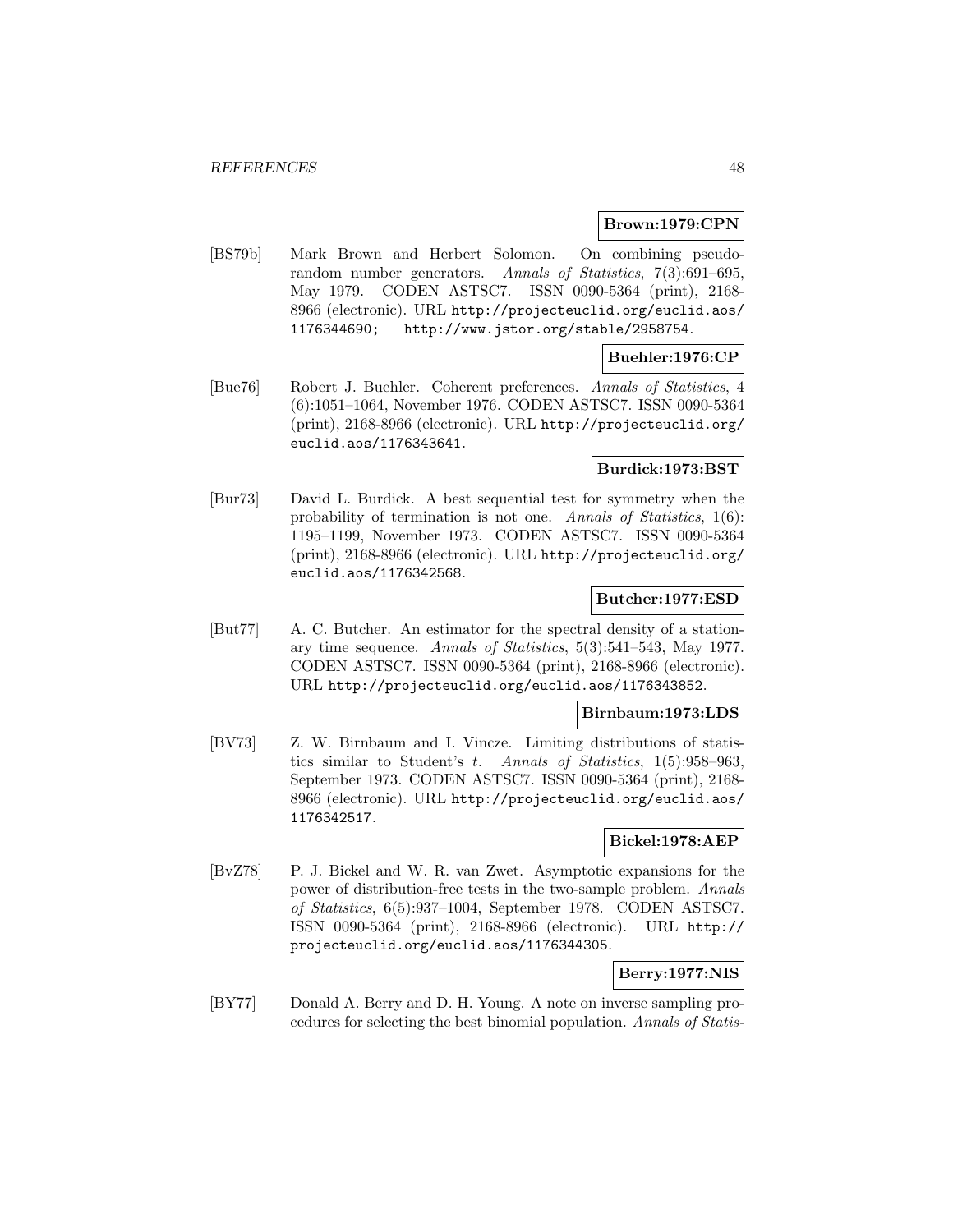tics, 5(1):235–236, January 1977. CODEN ASTSC7. ISSN 0090- 5364 (print), 2168-8966 (electronic). URL http://projecteuclid. org/euclid.aos/1176343759.

## **Brewster:1974:IEE**

[BZ74] J. F. Brewster and J. V. Zidek. Improving on equivariant estimators. Annals of Statistics, 2(1):21–38, January 1974. CODEN ASTSC7. ISSN 0090-5364 (print), 2168-8966 (electronic). URL http://projecteuclid.org/euclid.aos/1176342610.

### **Cabilio:1977:SEB**

[Cab77] Paul Cabilio. Sequential estimation in Bernoulli trials. Annals of Statistics, 5(2):342–356, March 1977. CODEN ASTSC7. ISSN 0090- 5364 (print), 2168-8966 (electronic). URL http://projecteuclid. org/euclid.aos/1176343799.

#### **Caines:1975:NCM**

[Cai75] P. E. Caines. A note on the consistency of maximum likelihood estimates for finite families of stochastic processes. Annals of Statistics, 3(2):539–546, March 1975. CODEN ASTSC7. ISSN 0090-5364 (print), 2168-8966 (electronic). URL http://projecteuclid.org/ euclid.aos/1176343086.

### **Cane:1979:NRS**

[Can79] Gwenda J. Cane. Note on a result of Seeger in partitioning normal populations. Annals of Statistics, 7(4):917–919, July 1979. CODEN ASTSC7. ISSN 0090-5364 (print), 2168-8966 (electronic). URL http://projecteuclid.org/euclid.aos/1176344741.

### **Carroll:1977:USP**

[Car77] Raymond J. Carroll. On the uniformity of sequential procedures. Annals of Statistics, 5(5):1039–1046, September 1977. CODEN ASTSC7. ISSN 0090-5364 (print), 2168-8966 (electronic). URL http://projecteuclid.org/euclid.aos/1176343958.

#### **Carroll:1978:ASE**

[Car78] Raymond J. Carroll. On almost sure expansions for M-estimates. Annals of Statistics, 6(2):314–318, March 1978. CODEN ASTSC7. ISSN 0090-5364 (print), 2168-8966 (electronic). URL http:// projecteuclid.org/euclid.aos/1176344126.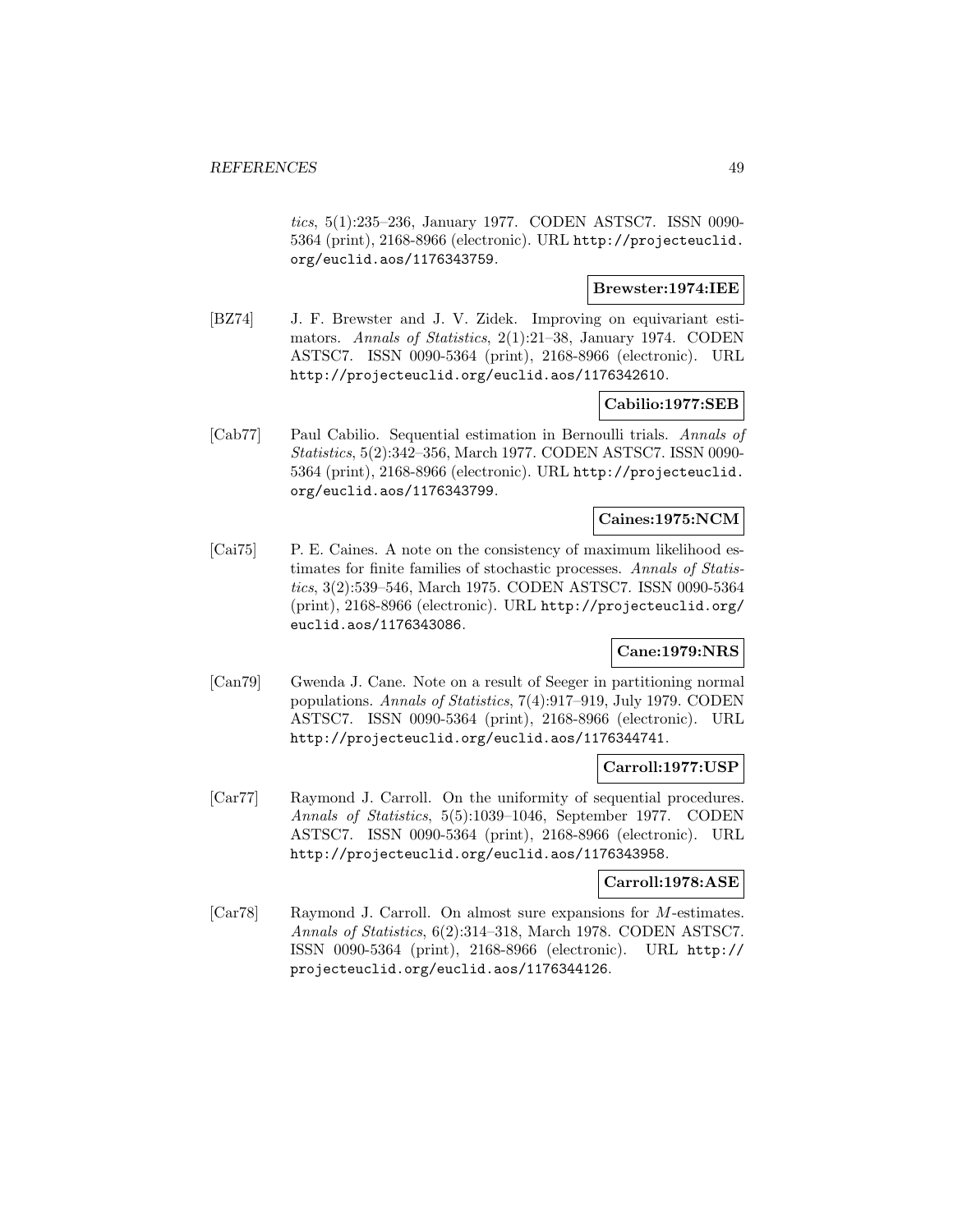### **Causey:1975:NCS**

[Cau75a] B. Causey. Note: Correction to "Upper Confidence and Fiducial Limits to the Range of Several Means". Annals of Statistics, 3(5): 1188, September 1975. CODEN ASTSC7. ISSN 0090-5364 (print), 2168-8966 (electronic). URL http://projecteuclid.org/euclid. aos/1176343251. See [Cau75b].

#### **Causey:1975:UCF**

[Cau75b] B. Causey. Upper confidence and fiducial limits to the range of several means. Annals of Statistics, 3(2):473–477, March 1975. CO-DEN ASTSC7. ISSN 0090-5364 (print), 2168-8966 (electronic). URL http://projecteuclid.org/euclid.aos/1176343074. See correction [Cau75a].

### **Casady:1976:MPR**

[CC76] Robert J. Casady and Jonathan D. Cryer. Monotone percentile regression. Annals of Statistics, 4(3):532–541, May 1976. CODEN ASTSC7. ISSN 0090-5364 (print), 2168-8966 (electronic). URL http://projecteuclid.org/euclid.aos/1176343459.

### **Cogburn:1974:PSS**

[CD74] Robert Cogburn and Herbert T. Davis. Periodic splines and spectral estimation. Annals of Statistics, 2(6):1108–1126, November 1974. CODEN ASTSC7. ISSN 0090-5364 (print), 2168-8966 (electronic). URL http://projecteuclid.org/euclid.aos/1176342868.

## **Campbell:1978:ROE**

[CH78] Gregory Campbell and Myles Hollander. Rank order estimation with the Dirichlet prior. Annals of Statistics, 6(1):142–153, January 1978. CODEN ASTSC7. ISSN 0090-5364 (print), 2168- 8966 (electronic). URL http://projecteuclid.org/euclid.aos/ 1176344073.

#### **Christopeit:1979:CTR**

[CH79] N. Christopeit and K. Helmes. A convergence theorem for random linear combinations of independent normal random variables. Annals of Statistics, 7(4):795–800, July 1979. CODEN ASTSC7. ISSN 0090-5364 (print), 2168-8966 (electronic). URL http:// projecteuclid.org/euclid.aos/1176344729.

# **Chew:1973:POD**

[Che73] Milton C. Chew. On pairing observations from a distribution with monotone likelihood ratio. Annals of Statistics, 1(3):433–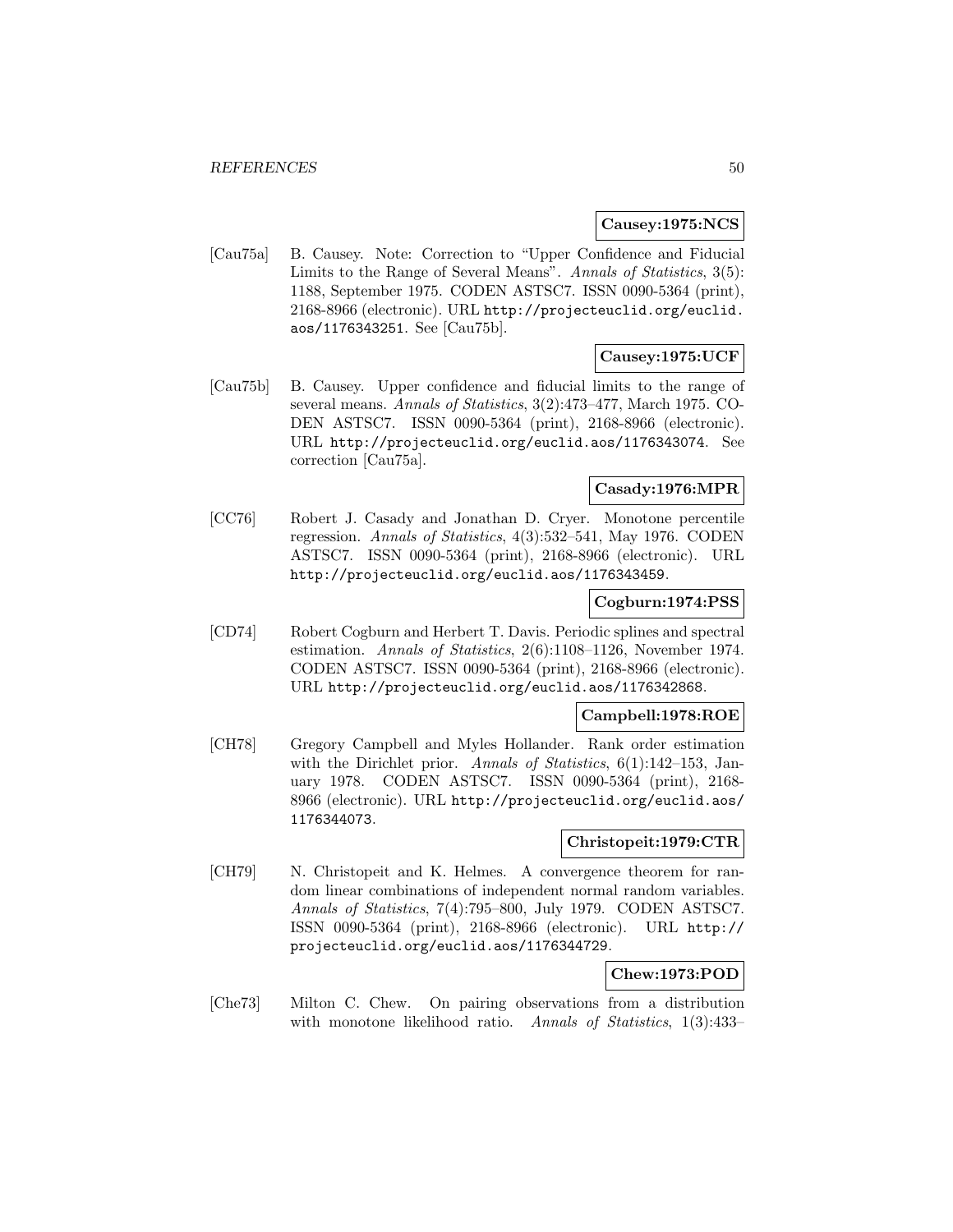445, May 1973. CODEN ASTSC7. ISSN 0090-5364 (print), 2168- 8966 (electronic). URL http://projecteuclid.org/euclid.aos/ 1176342409.

# **Cheng:1978:ODE**

[Che78a] Ching-Shui Cheng. Optimal designs for the elimination of multi-way heterogeneity. Annals of Statistics,  $6(6)$ :1262–1272, November 1978. CODEN ASTSC7. ISSN 0090-5364 (print), 2168-8966 (electronic). URL http://projecteuclid.org/euclid.aos/1176344372.

## **Cheng:1978:OCA**

[Che78b] Ching-Shui Cheng. Optimality of certain asymmetrical experimental designs. Annals of Statistics, 6(6):1239–1261, November 1978. CODEN ASTSC7. ISSN 0090-5364 (print), 2168-8966 (electronic). URL http://projecteuclid.org/euclid.aos/1176344371.

#### **Chung:1979:HWP**

[Chu79] K. L. Chung. Hsu's work in probability. Annals of Statistics, 7 (3):479–483, May 1979. CODEN ASTSC7. ISSN 0090-5364 (print), 2168-8966 (electronic). URL http://projecteuclid.org/euclid. aos/1176344669.

# **Callaert:1978:BET**

[CJ78] Herman Callaert and Paul Janssen. The Berry–Esseen theorem for U-statistics. Annals of Statistics, 6(2):417–421, March 1978. CODEN ASTSC7. ISSN 0090-5364 (print), 2168-8966 (electronic). URL http://projecteuclid.org/euclid.aos/1176344132.

### **Crain:1975:ANP**

[CM75] Bradford R. Crain and Ronnie L. Morgan. Asymptotic normality of the posterior distribution for exponential models. Annals of Statistics, 3(1):223–227, January 1975. CODEN ASTSC7. ISSN 0090- 5364 (print), 2168-8966 (electronic). URL http://projecteuclid. org/euclid.aos/1176343011.

### **Cobb:1975:NSR**

[Cob75] E. Benton Cobb. A note on sampling with replacement. Annals of Statistics, 3(2):500–503, March 1975. CODEN ASTSC7. ISSN 0090- 5364 (print), 2168-8966 (electronic). URL http://projecteuclid. org/euclid.aos/1176343079.

## **Collins:1976:REL**

[Col76] John R. Collins. Robust estimation of a location parameter in the presence of asymmetry. Annals of Statistics, 4(1):68–85, Jan-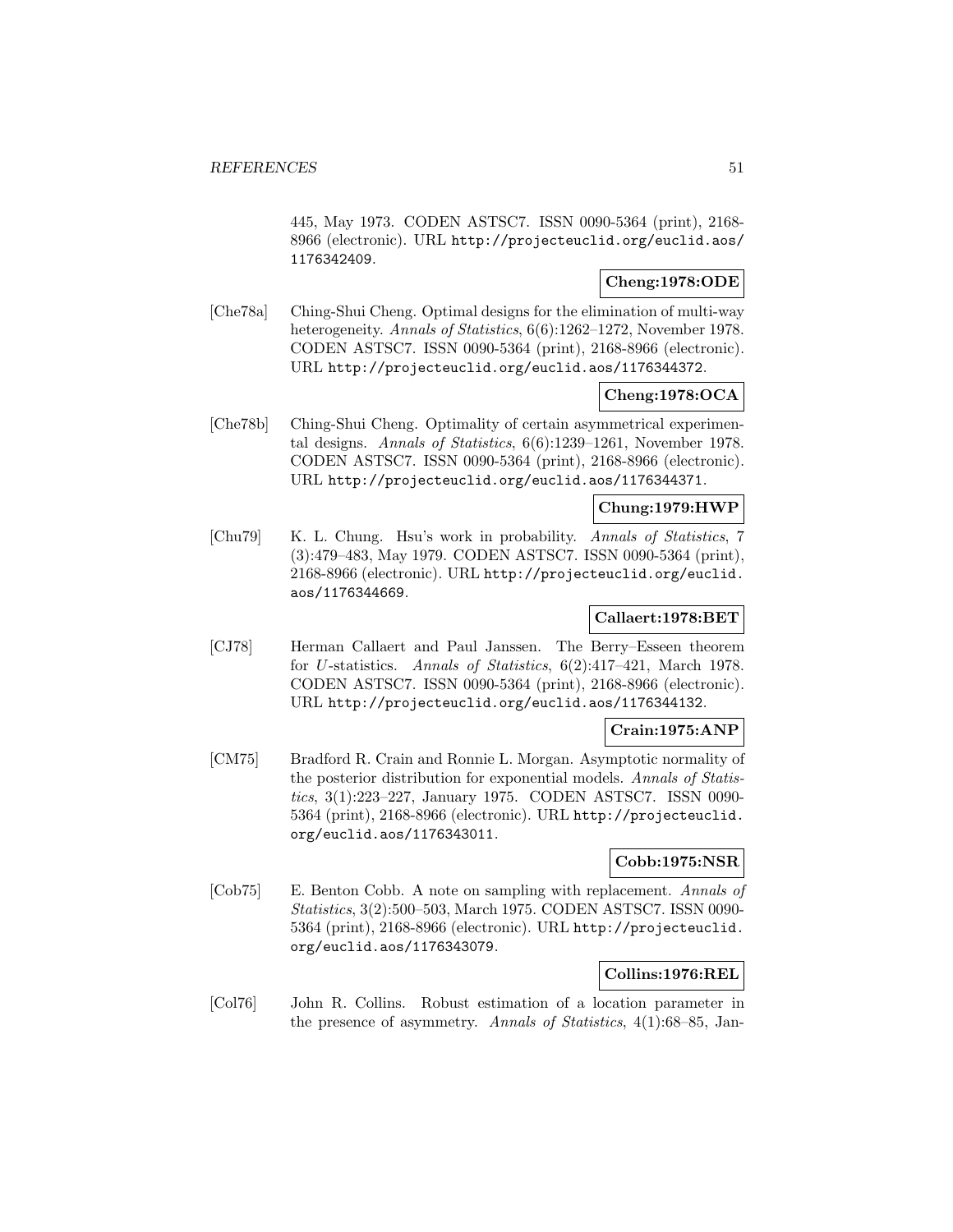uary 1976. CODEN ASTSC7. ISSN 0090-5364 (print), 2168- 8966 (electronic). URL http://projecteuclid.org/euclid.aos/ 1176343348.

## **Collins:1977:UBA**

[Col77] John R. Collins. Upper bounds on asymptotic variances of Mestimators of location. Annals of Statistics, 5(4):646–657, July 1977. CODEN ASTSC7. ISSN 0090-5364 (print), 2168-8966 (electronic). URL http://projecteuclid.org/euclid.aos/1176343889.

#### **Conover:1973:RTO**

[Con73] W. J. Conover. Rank tests for one sample, two samples, and k samples without the assumption of a continuous distribution function. Annals of Statistics, 1(6):1105–1125, November 1973. CODEN ASTSC7. ISSN 0090-5364 (print), 2168-8966 (electronic). URL http://projecteuclid.org/euclid.aos/1176342560.

# **Copas:1974:SCD**

[Cop74] J. B. Copas. On symmetric compound decision rules for dichotomies. Annals of Statistics, 2(1):199–204, January 1974. CO-DEN ASTSC7. ISSN 0090-5364 (print), 2168-8966 (electronic). URL http://projecteuclid.org/euclid.aos/1176342626.

#### **Cover:1973:DIM**

[Cov73] Thomas M. Cover. On determining the irrationality of the mean of a random variable. Annals of Statistics, 1(5):862–871, September 1973. CODEN ASTSC7. ISSN 0090-5364 (print), 2168- 8966 (electronic). URL http://projecteuclid.org/euclid.aos/ 1176342507.

### **Chattopadhyay:1976:MIM**

[CPL76] A. K. Chattopadhyay, K. C. S. Pillai, and Hung C. Li. Maximization of an integral of a matrix function and asymptotic expansions of distributions of latent roots of two matrices. Annals of Statistics, 4 (4):796–806, July 1976. CODEN ASTSC7. ISSN 0090-5364 (print), 2168-8966 (electronic). URL http://projecteuclid.org/euclid. aos/1176343554.

### **Csorgo:1978:SAQ**

[CR78] Miklós Csörgő and Pal Revesz. Strong approximations of the quantile process. Annals of Statistics, 6(4):882–894, July 1978. CODEN ASTSC7. ISSN 0090-5364 (print), 2168-8966 (electronic). URL http://projecteuclid.org/euclid.aos/1176344261.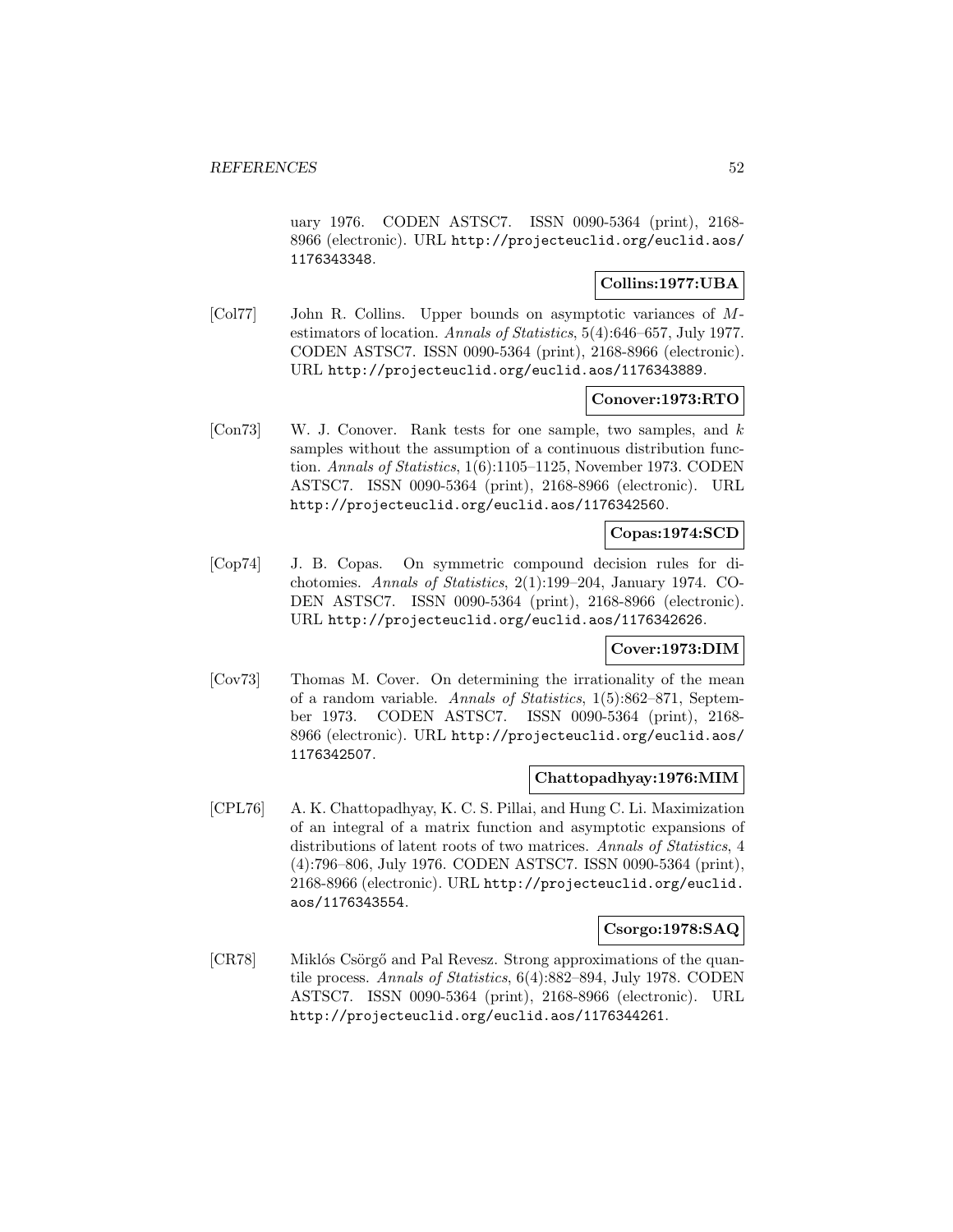## **Crain:1974:EDU**

[Cra74] Bradford R. Crain. Estimation of distributions using orthogonal expansions. Annals of Statistics, 2(3):454–463, May 1974. CODEN ASTSC7. ISSN 0090-5364 (print), 2168-8966 (electronic). URL http://projecteuclid.org/euclid.aos/1176342706.

### **Craig:1978:HCC**

[Cra78] Cecil C. Craig. Harry C. Carver, 1890–1977. Annals of Statistics, 6 (1):1–4, January 1978. CODEN ASTSC7. ISSN 0090-5364 (print), 2168-8966 (electronic). URL http://projecteuclid.org/euclid. aos/1176344062.

# **Cohen:1973:AID**

[CS73a] Arthur Cohen and William E. Strawderman. Admissibility implications for different criteria in confidence estimation. Annals of Statistics, 1(2):363–366, March 1973. CODEN ASTSC7. ISSN 0090-5364 (print), 2168-8966 (electronic). URL http://projecteuclid.org/ euclid.aos/1176342375.

# **Cohen:1973:ACI**

[CS73b] Arthur Cohen and William E. Strawderman. Admissible confidence interval and point estimation for translation or scale parameters. Annals of Statistics, 1(3):545–550, May 1973. CODEN ASTSC7. ISSN 0090-5364 (print), 2168-8966 (electronic). URL http://projecteuclid.org/euclid.aos/1176342421.

### **Cohen:1974:ECM**

[CS74] Arthur Cohen and Harold B. Sackrowitz. On estimating the common mean of two normal distributions. Annals of Statistics, 2(6): 1274–1282, November 1974. CODEN ASTSC7. ISSN 0090-5364 (print), 2168-8966 (electronic). URL http://projecteuclid.org/ euclid.aos/1176342878. See correction [CS76].

### **Cohen:1975:UCS**

[CS75] Arthur Cohen and H. B. Sackrowitz. Unbiasedness of the chisquare, likelihood ratio, and other goodness of fit tests for the equal Cell case. Annals of Statistics, 3(4):959–964, July 1975. CODEN ASTSC7. ISSN 0090-5364 (print), 2168-8966 (electronic). URL http://projecteuclid.org/euclid.aos/1176343197.

# **Cohen:1976:NCE**

[CS76] Arthur Cohen and Harold B. Sackrowitz. Notes: Correction to "On Estimating the Common Mean of Two Normal Distributions". An-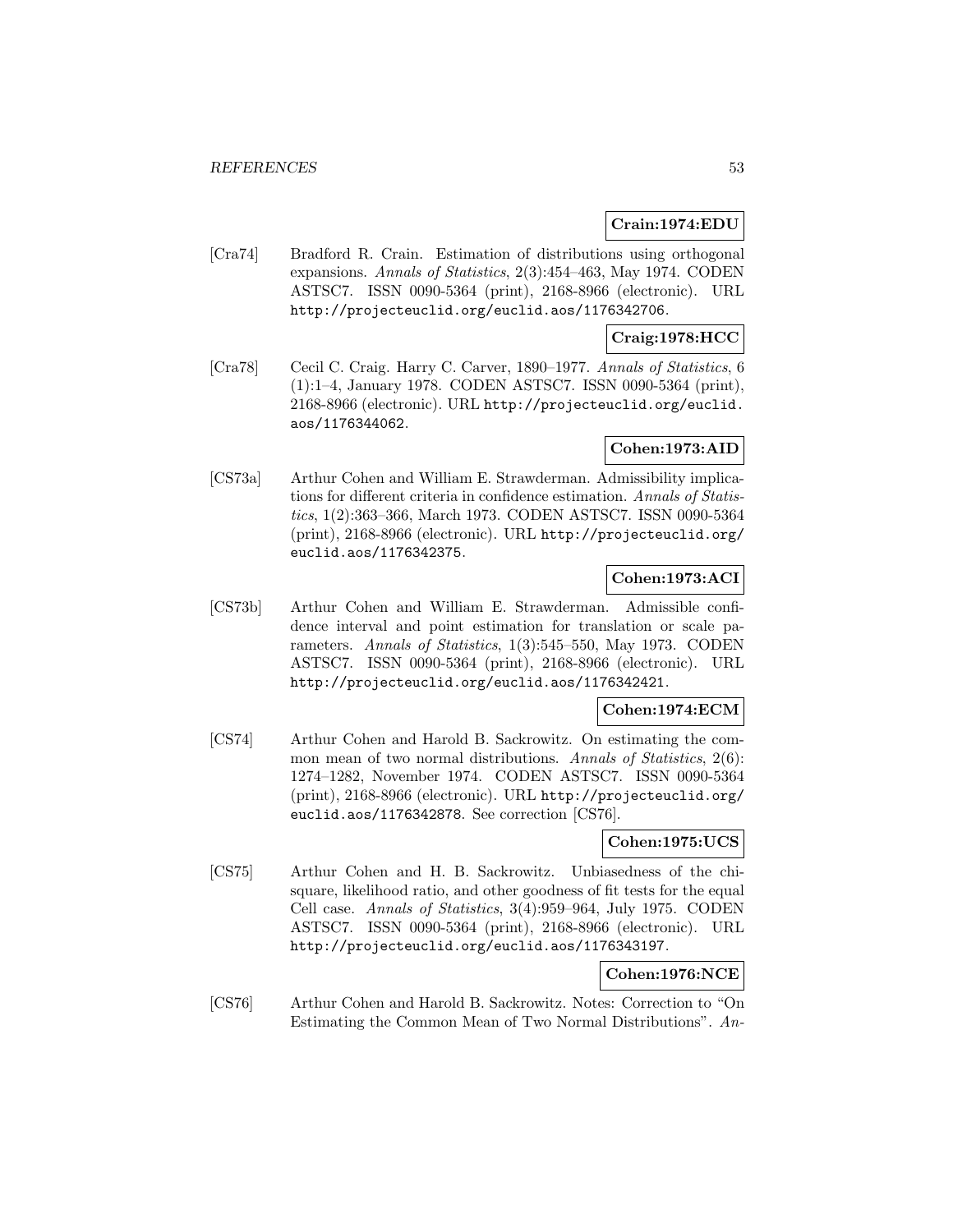nals of Statistics, 4(6):1294, November 1976. CODEN ASTSC7. ISSN 0090-5364 (print), 2168-8966 (electronic). URL http:// projecteuclid.org/euclid.aos/1176343662. See [CS74].

## **Cohen:1977:HTC**

[CS77] Arthur Cohen and H. B. Sackrowitz. Hypotheses testing for the common mean and for balanced incomplete blocks designs. Annals of Statistics, 5(6):1195–1211, November 1977. CODEN ASTSC7. ISSN 0090-5364 (print), 2168-8966 (electronic). URL http:// projecteuclid.org/euclid.aos/1176344004.

# **Csorgo:1979:ERL**

[Cso79] Sandor Csorgo. Erd˝os–R´enyi laws. Annals of Statistics, 7(4):772– 787, July 1979. CODEN ASTSC7. ISSN 0090-5364 (print), 2168- 8966 (electronic). URL http://projecteuclid.org/euclid.aos/ 1176344727.

## **Clinger:1976:UST**

[CV76] William Clinger and John W. Van Ness. On unequally spaced time points in time series. Annals of Statistics, 4(4):736–745, July 1976. CODEN ASTSC7. ISSN 0090-5364 (print), 2168-8966 (electronic). URL http://projecteuclid.org/euclid.aos/1176343545.

### **Chang:1980:CDO**

[CW80] Der-Shin Chang and Chi Song Wong. Correction to "Design of Optimal Control for a Regression Problem". Annals of Statistics, 8(6): 1402, November 1980. CODEN ASTSC7. ISSN 0090-5364 (print), 2168-8966 (electronic). URL http://projecteuclid.org/euclid. aos/1176345216. See [sC79].

# **Darst:1974:RMS**

[Dar74] R. B. Darst. Remarks on measurable selections. Annals of Statistics, 2(4):845–847, July 1974. CODEN ASTSC7. ISSN 0090-5364 (print), 2168-8966 (electronic). URL http://projecteuclid.org/euclid. aos/1176342775.

# **Davis:1975:MSE**

[Dav75] Kathryn Bullock Davis. Mean square error properties of density estimates. Annals of Statistics, 3(4):1025–1030, July 1975. CODEN ASTSC7. ISSN 0090-5364 (print), 2168-8966 (electronic). URL http://projecteuclid.org/euclid.aos/1176343207.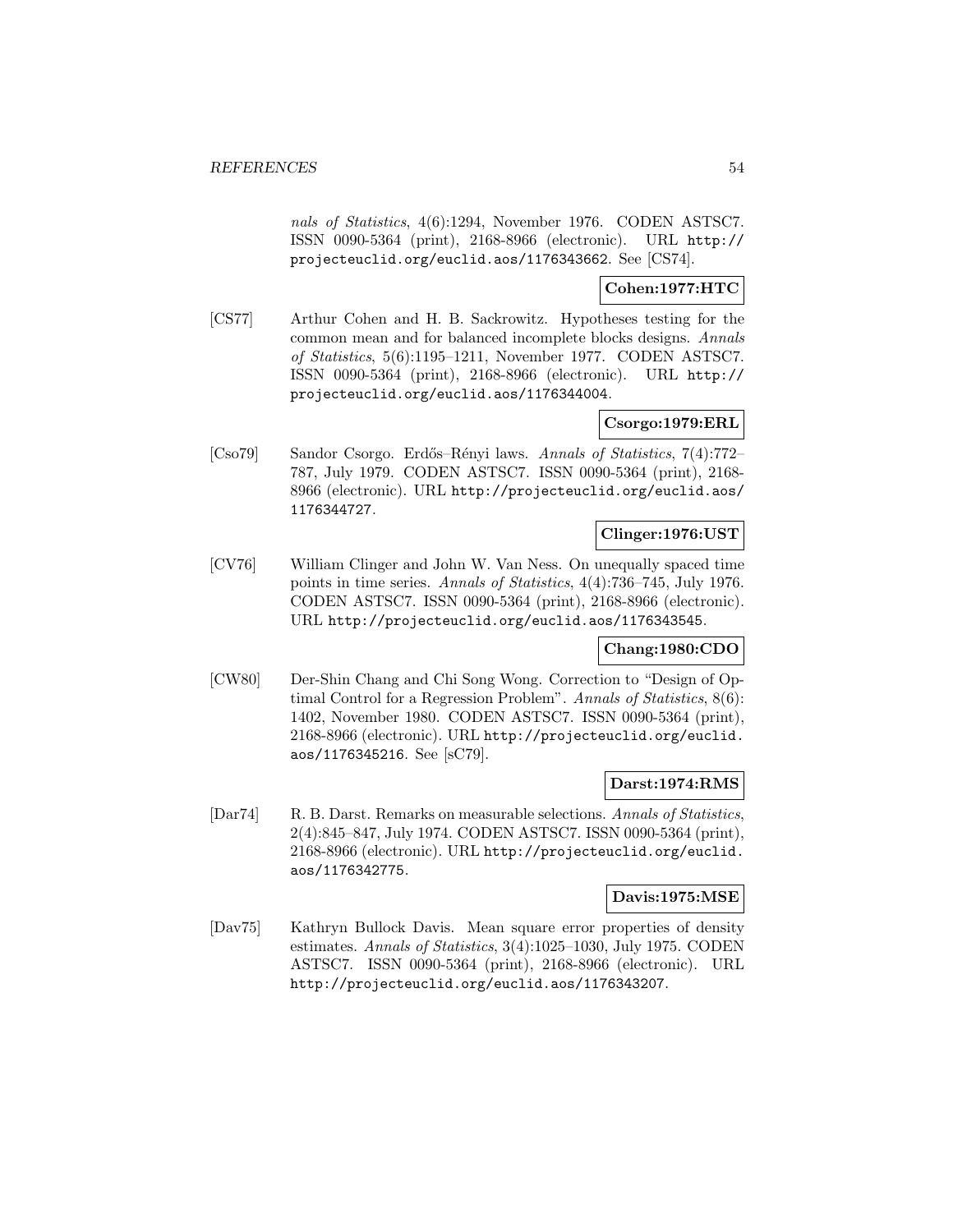### **Davis:1977:MIS**

[Dav77a] Kathryn Bullock Davis. Mean integrated square error properties of density estimates. Annals of Statistics, 5(3):530–535, May 1977. CODEN ASTSC7. ISSN 0090-5364 (print), 2168-8966 (electronic). URL http://projecteuclid.org/euclid.aos/1176343850.

### **Davis:1977:RIE**

[Dav77b] William W. Davis. Robust interval estimation of the innovation variance of an ARMA model. Annals of Statistics, 5(4):700–708, July 1977. CODEN ASTSC7. ISSN 0090-5364 (print), 2168- 8966 (electronic). URL http://projecteuclid.org/euclid.aos/ 1176343893.

## **Dawid:1977:FCS**

[Daw77] A. P. Dawid. Further comments on some comments on a paper by Bradley Efron. Annals of Statistics, 5(6):1249, November 1977. CODEN ASTSC7. ISSN 0090-5364 (print), 2168-8966 (electronic). URL http://projecteuclid.org/euclid.aos/1176344011.

### **DeHaan:1974:SQR**

[De 74] Laurens De Haan. On sample quantiles from a regularly varying distribution function. Annals of Statistics, 2(4):815–818, July 1974. CODEN ASTSC7. ISSN 0090-5364 (print), 2168-8966 (electronic). URL http://projecteuclid.org/euclid.aos/1176342769.

## **Dion:1979:EPB**

[DE79] J. P. Dion and W. W. Esty. Estimation problems in branching processes with random environments. Annals of Statistics, 7(3): 680–685, May 1979. CODEN ASTSC7. ISSN 0090-5364 (print), 2168-8966 (electronic). URL http://projecteuclid.org/euclid. aos/1176344688.

# **Deo:1973:SLT**

[Deo73] Chandrakant M. Deo. Some limit theorems for maxima of nonstationary Gaussian processes. Annals of Statistics, 1(5):981–984, September 1973. CODEN ASTSC7. ISSN 0090-5364 (print), 2168- 8966 (electronic). URL http://projecteuclid.org/euclid.aos/ 1176342520.

# **Devore:1976:NEP**

[Dev76] Jay L. Devore. A note on the estimation of parameters in a Bernoulli model with dependence. Annals of Statistics, 4(5):990– 992, September 1976. CODEN ASTSC7. ISSN 0090-5364 (print),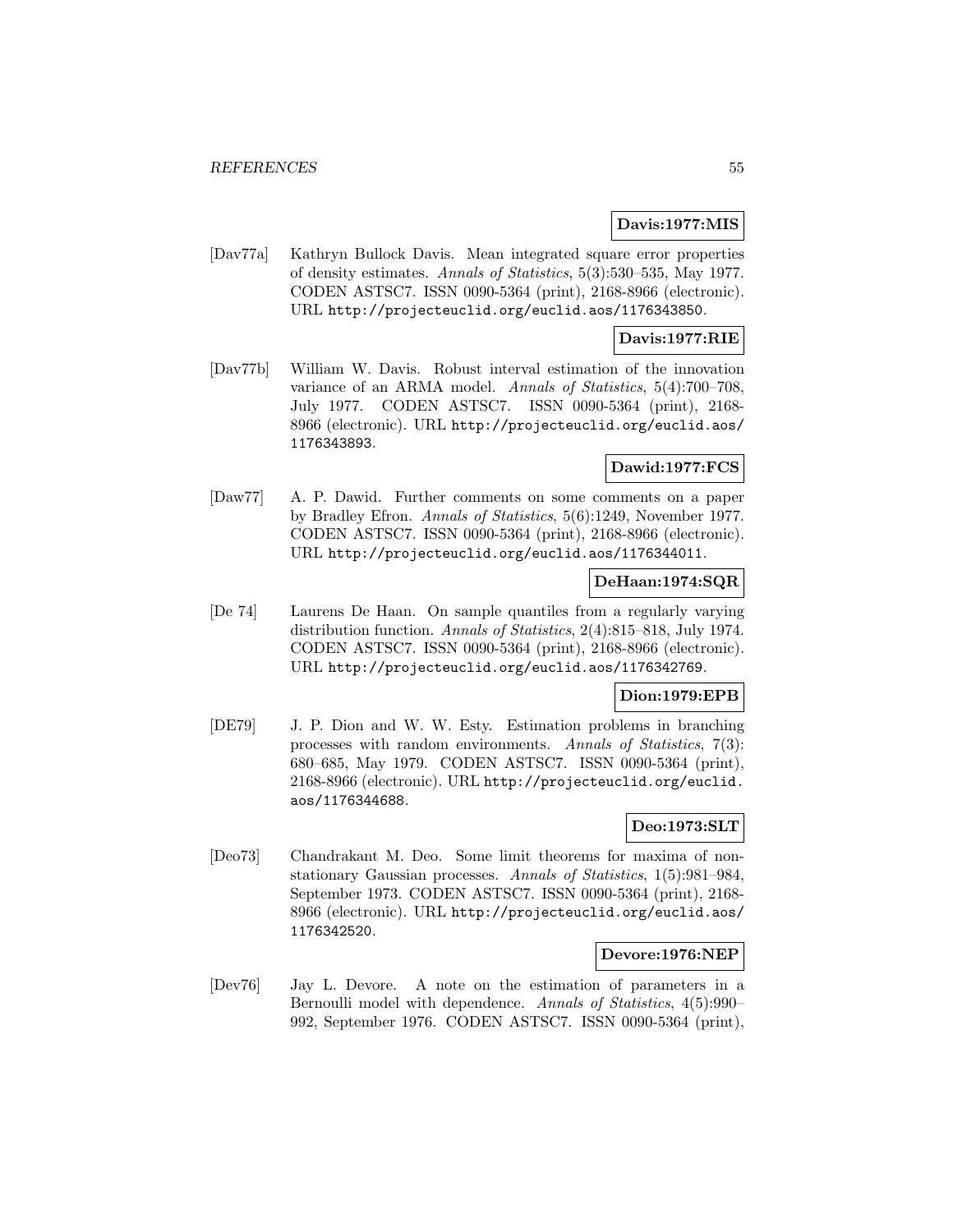2168-8966 (electronic). URL http://projecteuclid.org/euclid. aos/1176343597.

## **Dykstra:1978:PDR**

[DH78] Richard L. Dykstra and John E. Hewett. Positive dependence of the roots of a Wishart matrix. Annals of Statistics, 6(1):235–238, January 1978. CODEN ASTSC7. ISSN 0090-5364 (print), 2168- 8966 (electronic). URL http://projecteuclid.org/euclid.aos/ 1176344083.

# **Dalal:1979:MER**

[DH79] S. R. Dalal and W. J. Hall. Most economical robust selection procedures for location parameters. Annals of Statistics, 7(6):1321–1328, November 1979. CODEN ASTSC7. ISSN 0090-5364 (print), 2168- 8966 (electronic). URL http://projecteuclid.org/euclid.aos/ 1176344849.

# **Dykstra:1973:EWA**

[DHT73] R. L. Dykstra, John E. Hewett, and W. A. Thompson. Events which are almost independent. Annals of Statistics, 1(4):674-681, July 1973. CODEN ASTSC7. ISSN 0090-5364 (print), 2168- 8966 (electronic). URL http://projecteuclid.org/euclid.aos/ 1176342462.

# **Dion:1975:EVB**

[Dio75] Jean-Pierre Dion. Estimation of the variance of a branching process. Annals of Statistics, 3(5):1183–1187, September 1975. CODEN ASTSC7. ISSN 0090-5364 (print), 2168-8966 (electronic). URL http://projecteuclid.org/euclid.aos/1176343250.

# **Divgi:1979:CUB**

[Div79] D. R. Divgi. Calculation of univariate and bivariate normal probability functions. Annals of Statistics, 7(4):903–910, July 1979. CODEN ASTSC7. ISSN 0090-5364 (print), 2168-8966 (electronic). URL http://projecteuclid.org/euclid.aos/1176344739.

### **Dharmadhikari:1976:MU**

[DJ76] S. W. Dharmadhikari and Kumar Jogdeo. Multivariate unimodality. Annals of Statistics, 4(3):607–613, May 1976. CODEN ASTSC7. ISSN 0090-5364 (print), 2168-8966 (electronic). URL http:// projecteuclid.org/euclid.aos/1176343466.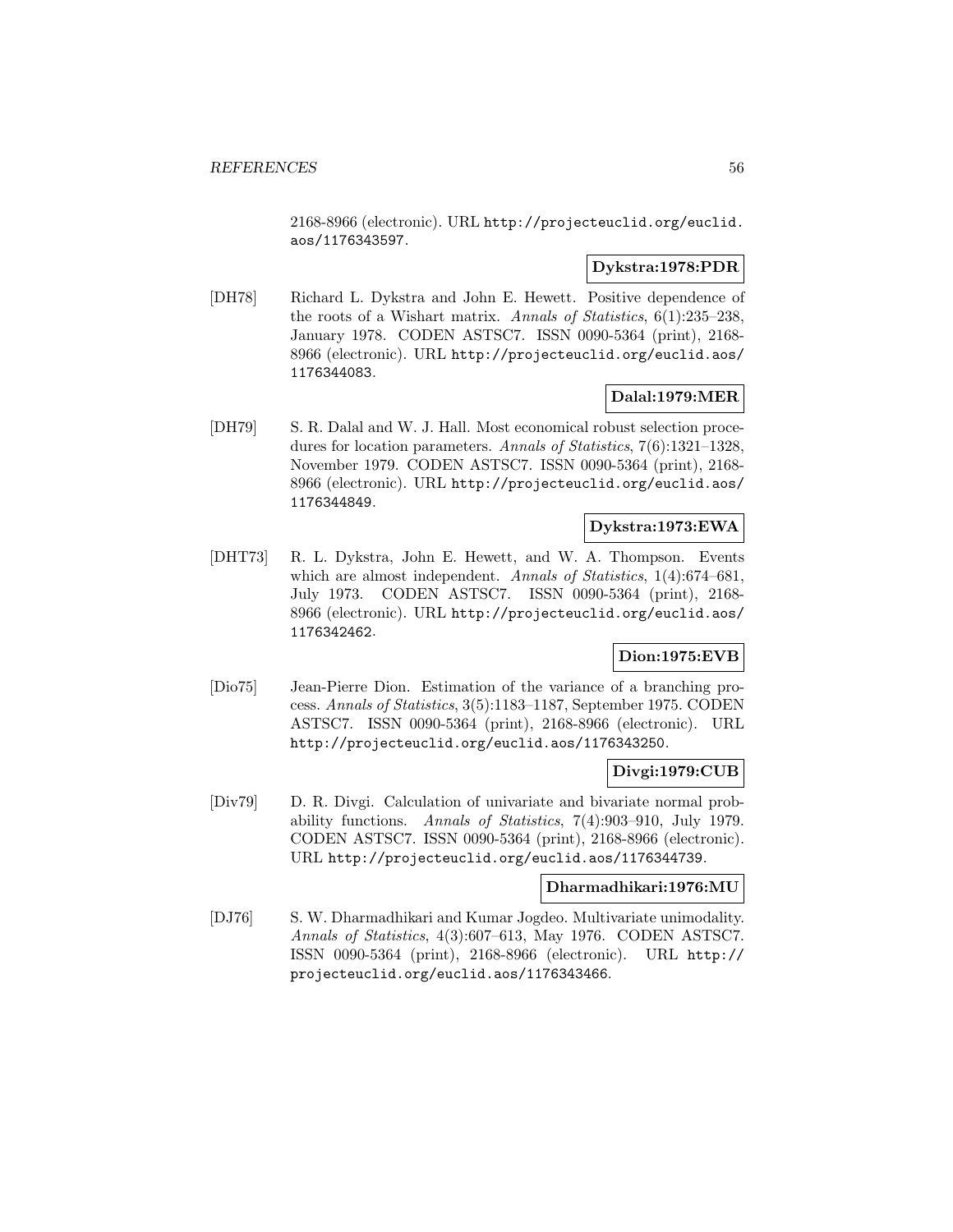#### **Daniel:1979:HS**

[DL79] C. Daniel and E. L. Lehmann. Henry Scheffe 1907–1977. Annals of Statistics, 7(6):1149–1161, November 1979. CODEN ASTSC7. ISSN 0090-5364 (print), 2168-8966 (electronic). URL http:// projecteuclid.org/euclid.aos/1176344837.

## **deMontricher:1975:NML**

[dMTT75] G. F. de Montricher, R. A. Tapia, and J. R. Thompson. Nonparametric maximum likelihood estimation of probability densities by penalty function methods. Annals of Statistics, 3(6):1329–1348, November 1975. CODEN ASTSC7. ISSN 0090-5364 (print), 2168- 8966 (electronic). URL http://projecteuclid.org/euclid.aos/ 1176343288.

# **Diaconis:1977:RMK**

[DOG77] P. Diaconis, I. Olkin, and S. G. Ghurye. Review: A. M. Kagan, Yu. V. Linnik, C. Radhakrishna Rao, B. Ramachandran, Characterization Problems in Mathematical Statistics. Annals of Statistics, 5 (3):583–592, May 1977. CODEN ASTSC7. ISSN 0090-5364 (print), 2168-8966 (electronic). URL http://projecteuclid.org/euclid. aos/1176343861.

### **Doksum:1974:EPP**

[Dok74] Kjell Doksum. Empirical probability plots and statistical inference for nonlinear models in the two-sample case. Annals of Statistics, 2(2):267–277, March 1974. CODEN ASTSC7. ISSN 0090-5364 (print), 2168-8966 (electronic). URL http://projecteuclid.org/ euclid.aos/1176342662.

### **Doshi:1976:CTC**

[Dos76] Bharat T. Doshi. Continuous time control of Markov processes on an arbitrary state space: Discounted rewards. Annals of Statistics, 4 (6):1219–1235, November 1976. CODEN ASTSC7. ISSN 0090-5364 (print), 2168-8966 (electronic). URL http://projecteuclid.org/ euclid.aos/1176343653.

### **David:1977:DEV**

[DOY77] H. A. David, M. J. O'Connell, and S. S. Yang. Distribution and expected value of the rank of a concomitant of an order statistic. Annals of Statistics, 5(1):216–223, January 1977. CODEN ASTSC7. ISSN 0090-5364 (print), 2168-8966 (electronic). URL http://projecteuclid.org/euclid.aos/1176343756.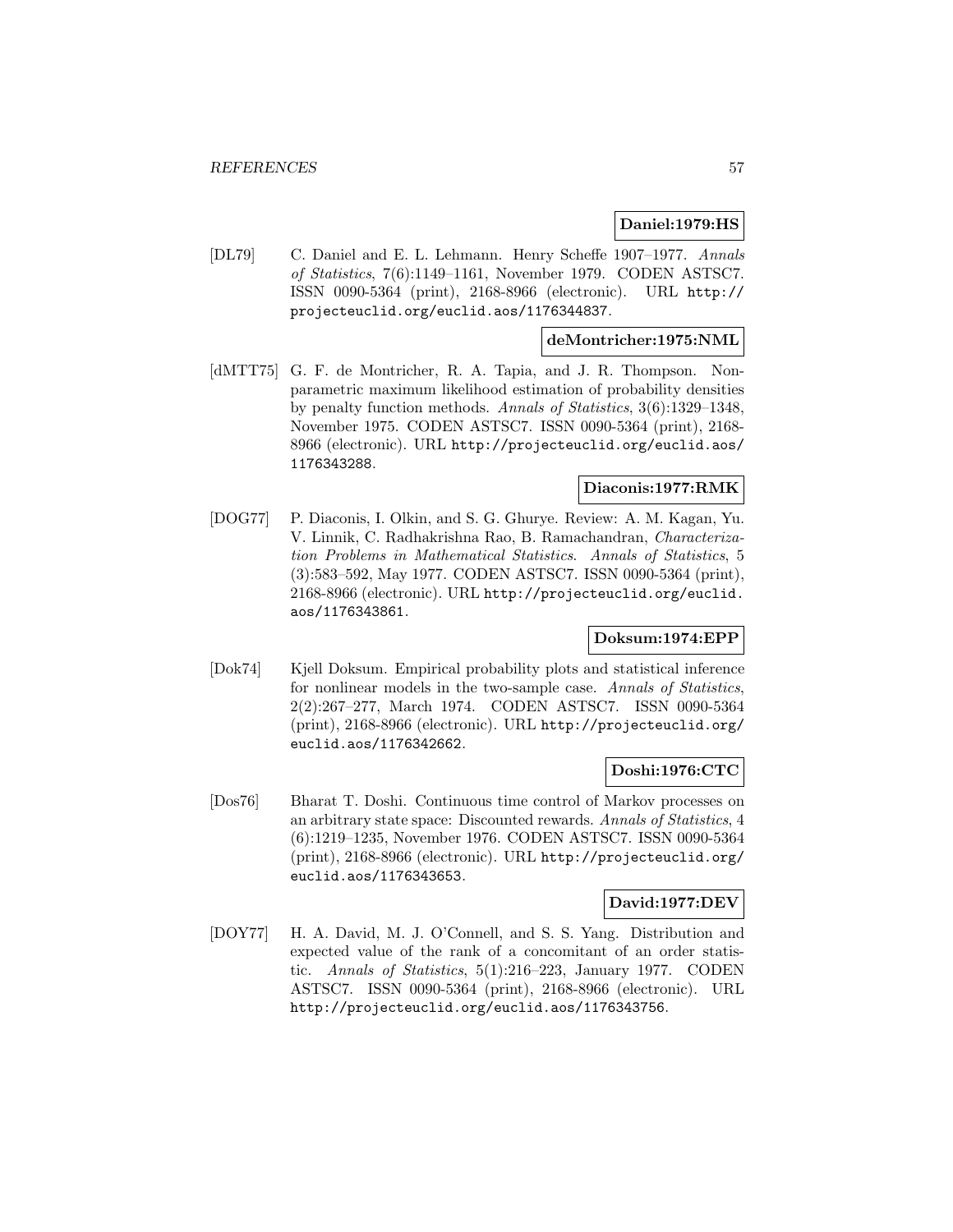#### **delPino:1979:ADS**

[dP79] Guido E. del Pino. On the asymptotic distribution of  $k$ -spacings with applications to goodness-of-fit tests. Annals of Statistics, 7(5): 1058–1065, September 1979. CODEN ASTSC7. ISSN 0090-5364 (print), 2168-8966 (electronic). URL http://projecteuclid.org/ euclid.aos/1176344789.

### **Drygas:1976:GME**

[Dry76] Hilmar Drygas. Gauss–Markov estimation for multivariate linear models with missing observations. Annals of Statistics, 4(4):779– 787, July 1976. CODEN ASTSC7. ISSN 0090-5364 (print), 2168- 8966 (electronic). URL http://projecteuclid.org/euclid.aos/ 1176343551.

# **Dawid:1973:ECG**

[DS73] A. P. Dawid and M. Stone. Expectation consistency and generalized Bayes inference. Annals of Statistics, 1(3):478–485, May 1973. CODEN ASTSC7. ISSN 0090-5364 (print), 2168-8966 (electronic). URL http://projecteuclid.org/euclid.aos/1176342413.

#### **DuMouchel:1973:ANM**

[DuM73] William H. DuMouchel. On the asymptotic normality of the maximum-likelihood estimate when sampling from a stable distribution. Annals of Statistics, 1(5):948–957, September 1973. CODEN ASTSC7. ISSN 0090-5364 (print), 2168-8966 (electronic). URL http://projecteuclid.org/euclid.aos/1176342516.

### **Dunsmuir:1979:CLT**

[Dun79] W. Dunsmuir. A central limit theorem for parameter estimation in stationary vector time series and its application to models for a signal observed with noise. Annals of Statistics, 7(3):490–506, May 1979. CODEN ASTSC7. ISSN 0090-5364 (print), 2168- 8966 (electronic). URL http://projecteuclid.org/euclid.aos/ 1176344671.

### **Dupac:1975:JH**

[Dup75] Vaclav Dupac. Jaroslav Hajek, 1926–1974. Annals of Statistics, 3 (5):1031–1037, September 1975. CODEN ASTSC7. ISSN 0090-5364 (print), 2168-8966 (electronic). URL http://projecteuclid.org/ euclid.aos/1176343238.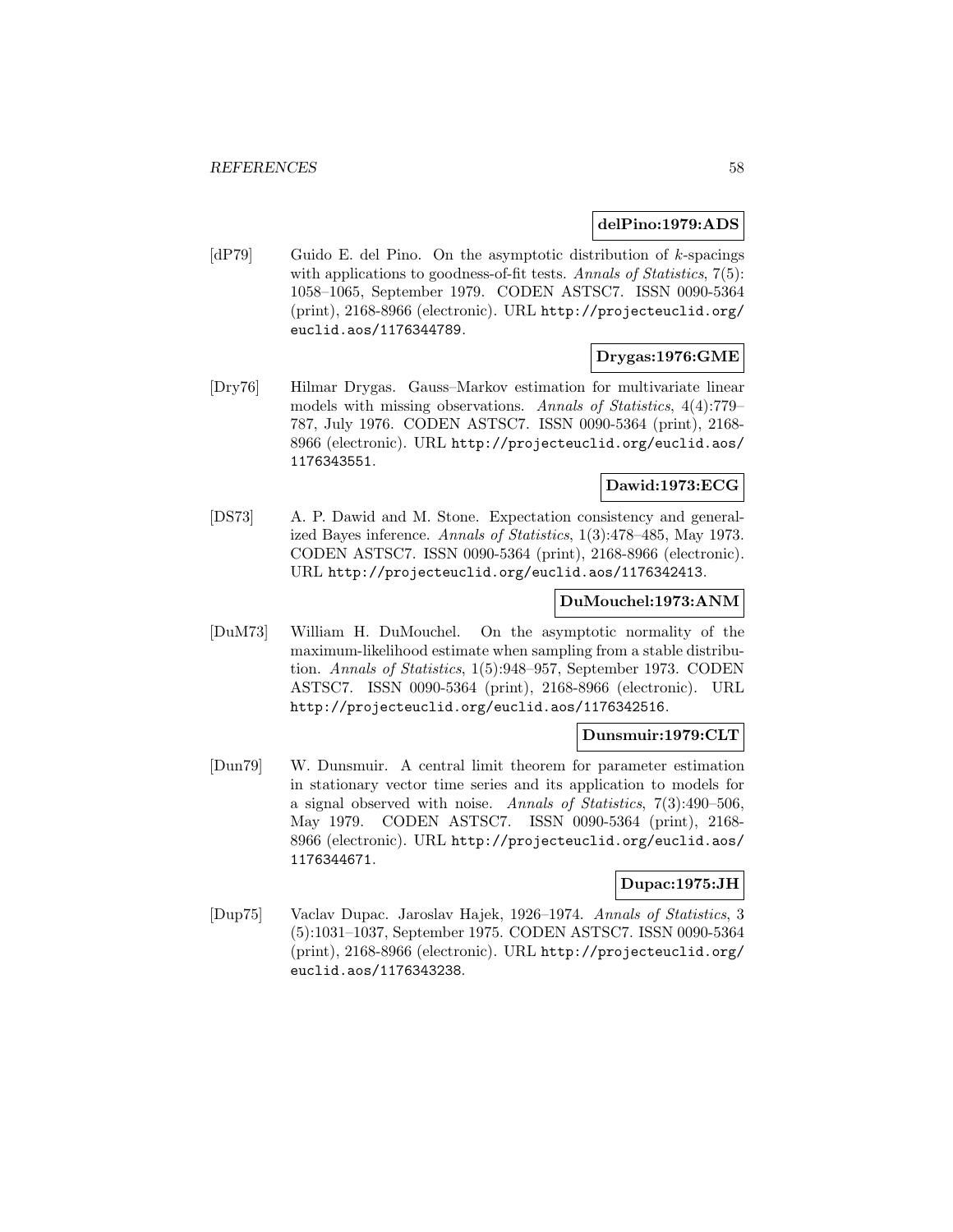### **Durbin:1973:WCS**

[Dur73] J. Durbin. Weak convergence of the sample distribution function when parameters are estimated. Annals of Statistics,  $1(2):279-290$ , March 1973. CODEN ASTSC7. ISSN 0090-5364 (print), 2168- 8966 (electronic). URL http://projecteuclid.org/euclid.aos/ 1176342365.

#### **Duttweiler:1973:MSE**

[Dut73] D. L. Duttweiler. The mean-square error of Bahadur's order-statistic approximation. Annals of Statistics, 1(3):446–453, May 1973. CO-DEN ASTSC7. ISSN 0090-5364 (print), 2168-8966 (electronic). URL http://projecteuclid.org/euclid.aos/1176342410.

### **Devroye:1977:SUC**

[DW77] Luc P. Devroye and T. J. Wagner. The strong uniform consistency of nearest neighbor density estimates. Annals of Statistics, 5(3): 536–540, May 1977. CODEN ASTSC7. ISSN 0090-5364 (print), 2168-8966 (electronic). URL http://projecteuclid.org/euclid. aos/1176343851.

## **Devroye:1978:NAS**

[DW78] L. P. Devroye and T. J. Wagner. Note: Addendum to "The Strong Uniform Consistency of Nearest Neighbor Density Estimates". Annals of Statistics, 6(4):935, July 1978. CODEN ASTSC7. ISSN 0090-5364 (print), 2168-8966 (electronic). URL http:// projecteuclid.org/euclid.aos/1176344270.

# **Devroye:1979:CKD**

[DW79] L. P. Devroye and T. J. Wagner. The  $L_1$  convergence of kernel density estimates. Annals of Statistics, 7(5):1136–1139, September 1979. CODEN ASTSC7. ISSN 0090-5364 (print), 2168- 8966 (electronic). URL http://projecteuclid.org/euclid.aos/ 1176344796.

### **deWet:1973:ADQ**

[dWV73] T. de Wet and J. H. Venter. Asymptotic distributions for quadratic forms with applications to tests of fit. Annals of Statistics, 1(2): 380–387, March 1973. CODEN ASTSC7. ISSN 0090-5364 (print), 2168-8966 (electronic). URL http://projecteuclid.org/euclid. aos/1176342378.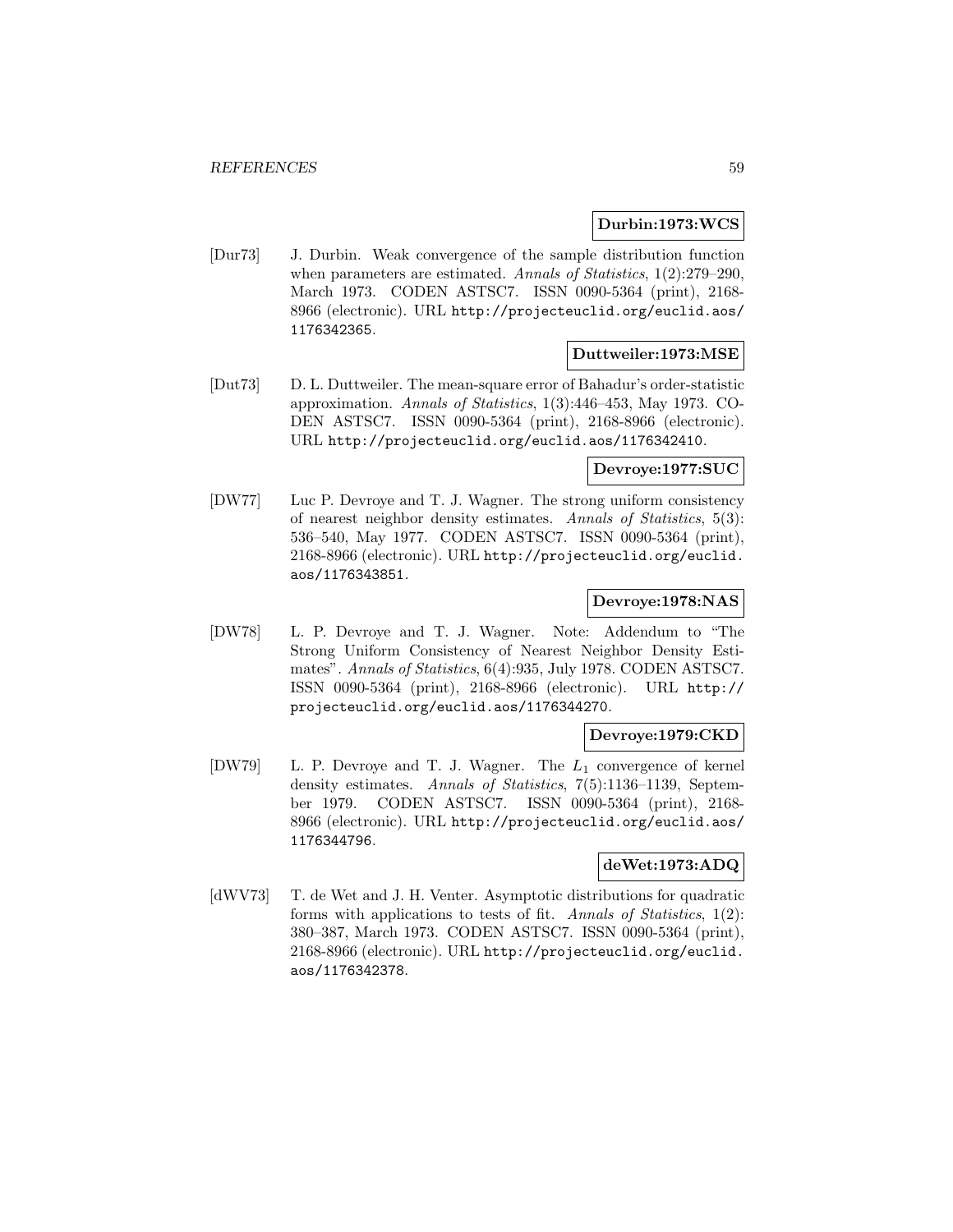#### **Diaconis:1979:CPE**

[DY79] Persi Diaconis and Donald Ylvisaker. Conjugate priors for exponential families. Annals of Statistics, 7(2):269–281, March 1979. CODEN ASTSC7. ISSN 0090-5364 (print), 2168-8966 (electronic). URL http://projecteuclid.org/euclid.aos/1176344611.

### **Dykstra:1979:DTS**

[Dyk79] Richard L. Dykstra. On dependent tests of significance in the multivariate analysis of variance. Annals of Statistics, 7(2):459–461, March 1979. CODEN ASTSC7. ISSN 0090-5364 (print), 2168- 8966 (electronic). URL http://projecteuclid.org/euclid.aos/ 1176344628.

# **Deely:1976:AOE**

[DZ76] J. J. Deely and W. J. Zimmer. Asymptotic optimality of the empirical Bayes procedure. Annals of Statistics, 4(3):576–580, May 1976. CODEN ASTSC7. ISSN 0090-5364 (print), 2168-8966 (electronic). URL http://projecteuclid.org/euclid.aos/1176343462.

#### **Eaton:1974:PIL**

[Eat74] Morris L. Eaton. A probability inequality for linear combinations of bounded random variables. Annals of Statistics, 2(3):609–614, May 1974. CODEN ASTSC7. ISSN 0090-5364 (print), 2168- 8966 (electronic). URL http://projecteuclid.org/euclid.aos/ 1176342725.

## **Eaton:1978:CCT**

[Eat78] Morris L. Eaton. Complete class theorems derived from conditional complete class theorems. Annals of Statistics, 6(4):820– 827, July 1978. CODEN ASTSC7. ISSN 0090-5364 (print), 2168- 8966 (electronic). URL http://projecteuclid.org/euclid.aos/ 1176344255.

### **Efron:1975:DCS**

[Efr75] Bradley Efron. Defining the curvature of a statistical problem (with applications to second order efficiency). Annals of Statistics, 3(6): 1189–1242, November 1975. CODEN ASTSC7. ISSN 0090-5364 (print), 2168-8966 (electronic). URL http://projecteuclid.org/ euclid.aos/1176343282.

### **Efron:1978:GEF**

[Efr78] Bradley Efron. The geometry of exponential families. Annals of Statistics, 6(2):362–376, March 1978. CODEN ASTSC7. ISSN 0090-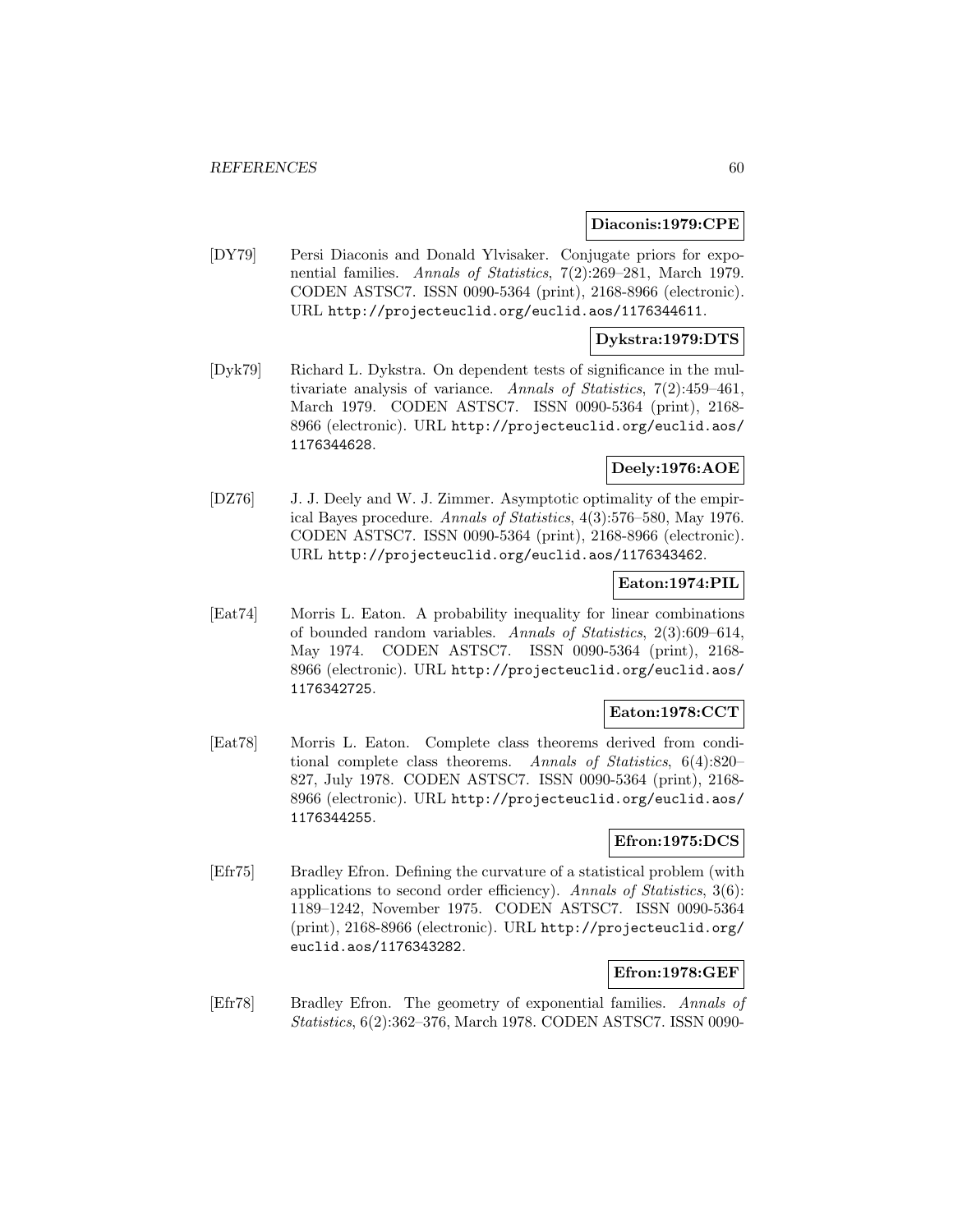5364 (print), 2168-8966 (electronic). URL http://projecteuclid. org/euclid.aos/1176344130.

# **Efron:1979:RLB**

[Efr79] B. Efron. The 1977 Rietz Lecture: Bootstrap methods: Another look at the jackknife. Annals of Statistics, 7(1):1–26, January 1979. CODEN ASTSC7. ISSN 0090-5364 (print), 2168-8966 (electronic). URL http://www.jstor.org/stable/2958830; http: //projecteuclid.org/euclid.aos/1176344552. See [Que49, Que56, Tuk58, Mil74a].

# **Enis:1974:OPL**

[EG74] Peter Enis and Seymour Geisser. Optimal predictive linear discriminants. Annals of Statistics, 2(2):403–410, March 1974. CODEN ASTSC7. ISSN 0090-5364 (print), 2168-8966 (electronic). URL http://projecteuclid.org/euclid.aos/1176342677.

## **Eisenberg:1976:PGS**

[EGS76] Bennett Eisenberg, B. K. Ghosh, and Gordon Simons. Properties of generalized sequential probability ratio tests. Annals of Statistics, 4(2):237–251, March 1976. CODEN ASTSC7. ISSN 0090-5364 (print), 2168-8966 (electronic). URL http://projecteuclid.org/ euclid.aos/1176343404.

### **Eccleston:1974:TCD**

[EH74] J. A. Eccleston and A. Hedayat. On the theory of connected designs: Characterization and optimality. Annals of Statistics, 2(6):1238– 1255, November 1974. CODEN ASTSC7. ISSN 0090-5364 (print), 2168-8966 (electronic). URL http://projecteuclid.org/euclid. aos/1176342876.

# **Eddy:1977:UCE**

[EH77] W. F. Eddy and J. A. Hartigan. Uniform convergence of the empirical distribution function over convex sets. Annals of Statistics, 5(2): 370–374, March 1977. CODEN ASTSC7. ISSN 0090-5364 (print), 2168-8966 (electronic). URL http://projecteuclid.org/euclid. aos/1176343801.

### **Eicker:1979:ADS**

[Eic79] F. Eicker. The asymptotic distribution of the suprema of the standardized empirical processes. Annals of Statistics, 7(1):116-138, January 1979. CODEN ASTSC7. ISSN 0090-5364 (print), 2168- 8966 (electronic). URL http://projecteuclid.org/euclid.aos/ 1176344559.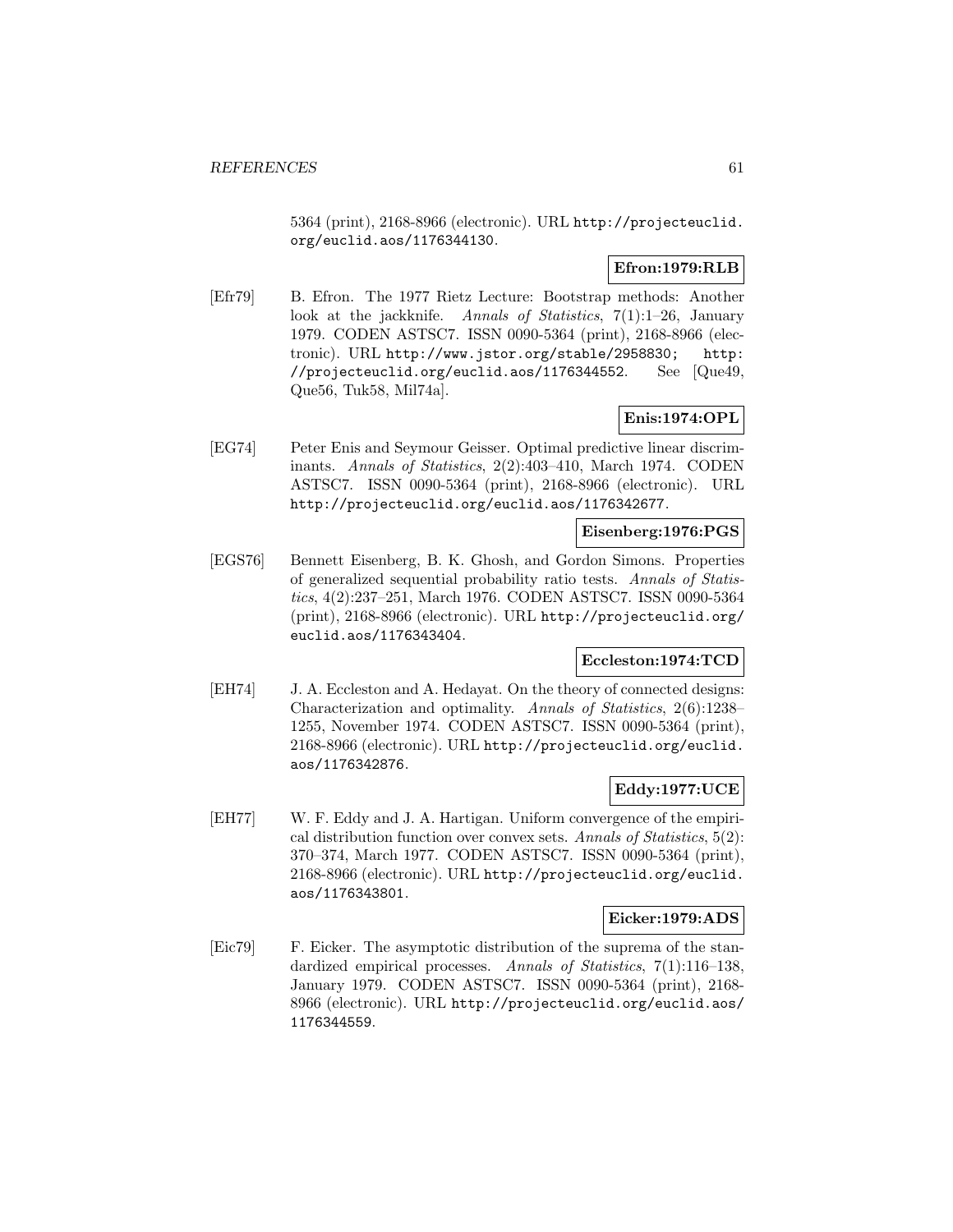#### **Erickson:1976:RCL**

[EK76] R. V. Erickson and H. L. Koul.  $L_1$  rates of convergence for linear rank statistics. Annals of Statistics, 4(4):771–774, July 1976. CODEN ASTSC7. ISSN 0090-5364 (print), 2168-8966 (electronic). URL http://projecteuclid.org/euclid.aos/1176343549.

### **Esary:1974:MDE**

[EM74] James D. Esary and Albert W. Marshall. Multivariate distributions with exponential minimums. Annals of Statistics, 2(1):84–98, January 1974. CODEN ASTSC7. ISSN 0090-5364 (print), 2168- 8966 (electronic). URL http://projecteuclid.org/euclid.aos/ 1176342615.

## **Efron:1976:FME**

[EM76a] Bradley Efron and Carl Morris. Families of minimax estimators of the mean of a multivariate normal distribution. Annals of Statistics, 4(1):11–21, January 1976. CODEN ASTSC7. ISSN 0090-5364 (print), 2168-8966 (electronic). URL http://projecteuclid.org/ euclid.aos/1176343344.

#### **Efron:1976:MEB**

[EM76b] Bradley Efron and Carl Morris. Multivariate empirical Bayes and estimation of covariance matrices. Annals of Statistics, 4(1):22–32, January 1976. CODEN ASTSC7. ISSN 0090-5364 (print), 2168- 8966 (electronic). URL http://projecteuclid.org/euclid.aos/ 1176343345.

### **Enns:1970:DPM**

[Enn70] E. G. Enns. The decision process for maximizing the probability of obtaining the random variable nearest to an arbitrary real number. Annals of Mathematical Statistics, 41(5):1466–1471, October 1970. CODEN AASTAD. ISSN 0003-4851 (print), 2168-8990 (electronic). URL http://projecteuclid.org/euclid.aoms/1177696792. See correction [Enn73].

# **Enns:1973:CNC**

[Enn73] E. G. Enns. Correction notes: Correction to "The Optimum Strategy for Maximising the Probability of Obtaining the Random Variable Nearest to an Arbitrary Real Number". Annals of Statistics, 1(2):400, March 1973. CODEN ASTSC7. ISSN 0090-5364 (print), 2168-8966 (electronic). URL http://projecteuclid.org/euclid. aos/1176342382. See [Enn70].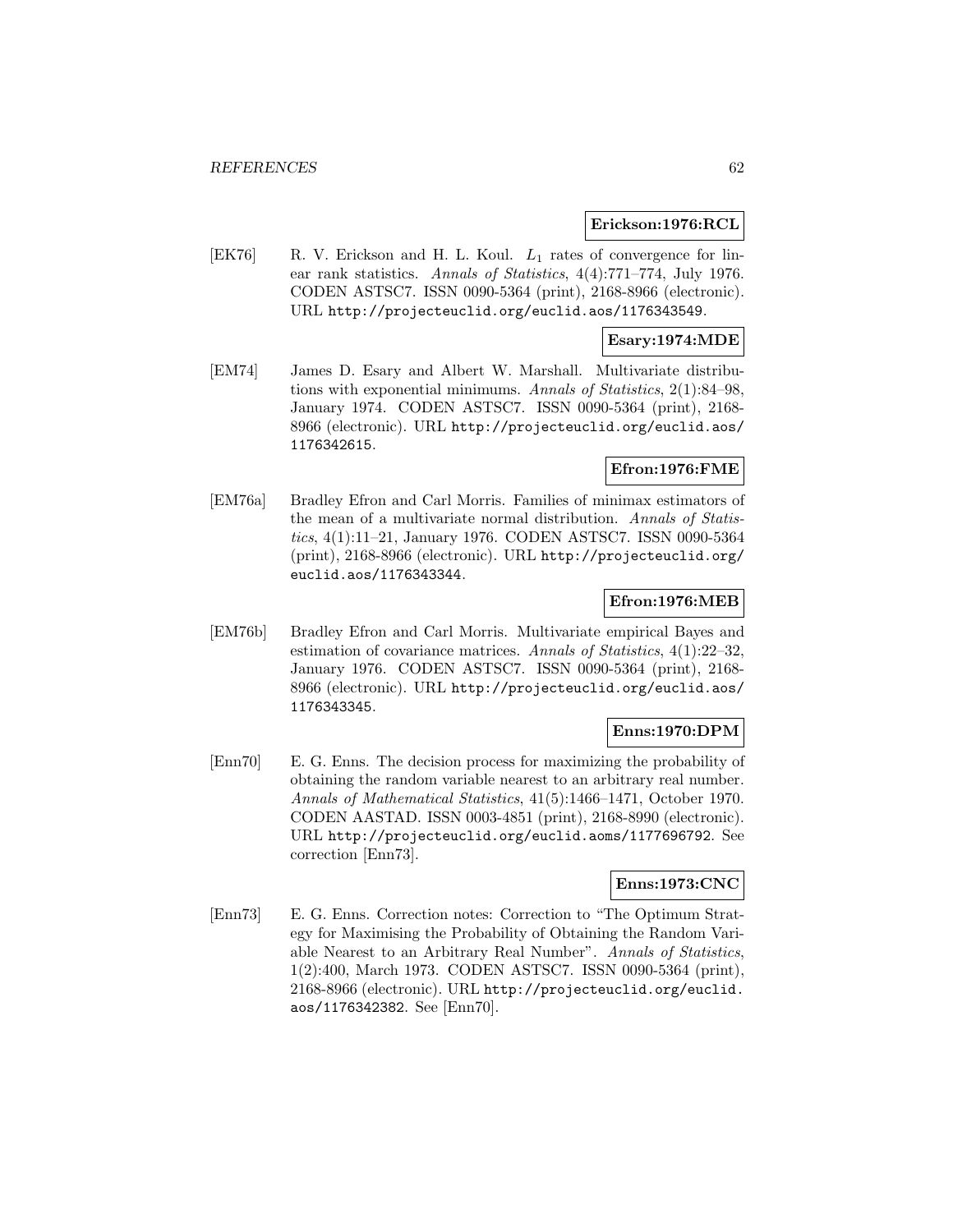### **Efron:1978:HBC**

[EO78] Bradley Efron and Richard A. Olshen. How broad is the class of normal scale mixtures? Annals of Statistics, 6(5):1159–1164, September 1978. CODEN ASTSC7. ISSN 0090-5364 (print), 2168- 8966 (electronic). URL http://projecteuclid.org/euclid.aos/ 1176344318.

# **Eaton:1973:NSG**

[EP73] Morris L. Eaton and Michael D. Perlman. The non-singularity of generalized sample covariance matrices. Annals of Statistics, 1(4): 710–717, July 1973. CODEN ASTSC7. ISSN 0090-5364 (print), 2168-8966 (electronic). URL http://projecteuclid.org/euclid. aos/1176342465.

### **Eaton:1974:MPP**

[EP74] Morris L. Eaton and Michael D. Perlman. A monotonicity property of the power functions of some invariant tests for MANOVA. Annals of Statistics, 2(5):1022–1028, September 1974. CODEN ASTSC7. ISSN 0090-5364 (print), 2168-8966 (electronic). URL http://projecteuclid.org/euclid.aos/1176342821.

## **Eplett:1979:SSD**

[Epl79] W. J. R. Eplett. The small sample distribution of a Mann–Whitney type statistic for circular data. Annals of Statistics, 7(2):446–453, March 1979. CODEN ASTSC7. ISSN 0090-5364 (print), 2168- 8966 (electronic). URL http://projecteuclid.org/euclid.aos/ 1176344626.

### **Eisenberg:1978:WAT**

[ES78] Bennett Eisenberg and Gordon Simons. On weak admissibility of tests. Annals of Statistics, 6(2):319–332, March 1978. CODEN ASTSC7. ISSN 0090-5364 (print), 2168-8966 (electronic). URL http://projecteuclid.org/euclid.aos/1176344127.

#### **Fabian:1973:AES**

[Fab73a] Vaclav Fabian. Asymptotically efficient stochastic approximation; the RM case. Annals of Statistics, 1(3):486–495, May 1973. CODEN ASTSC7. ISSN 0090-5364 (print), 2168-8966 (electronic). URL http://projecteuclid.org/euclid.aos/1176342414.

## **Fabian:1973:EDL**

[Fab73b] Vaclav Fabian. Estimation of the derivative of the logarithm of a density. Annals of Statistics, 1(3):557–561, May 1973. CODEN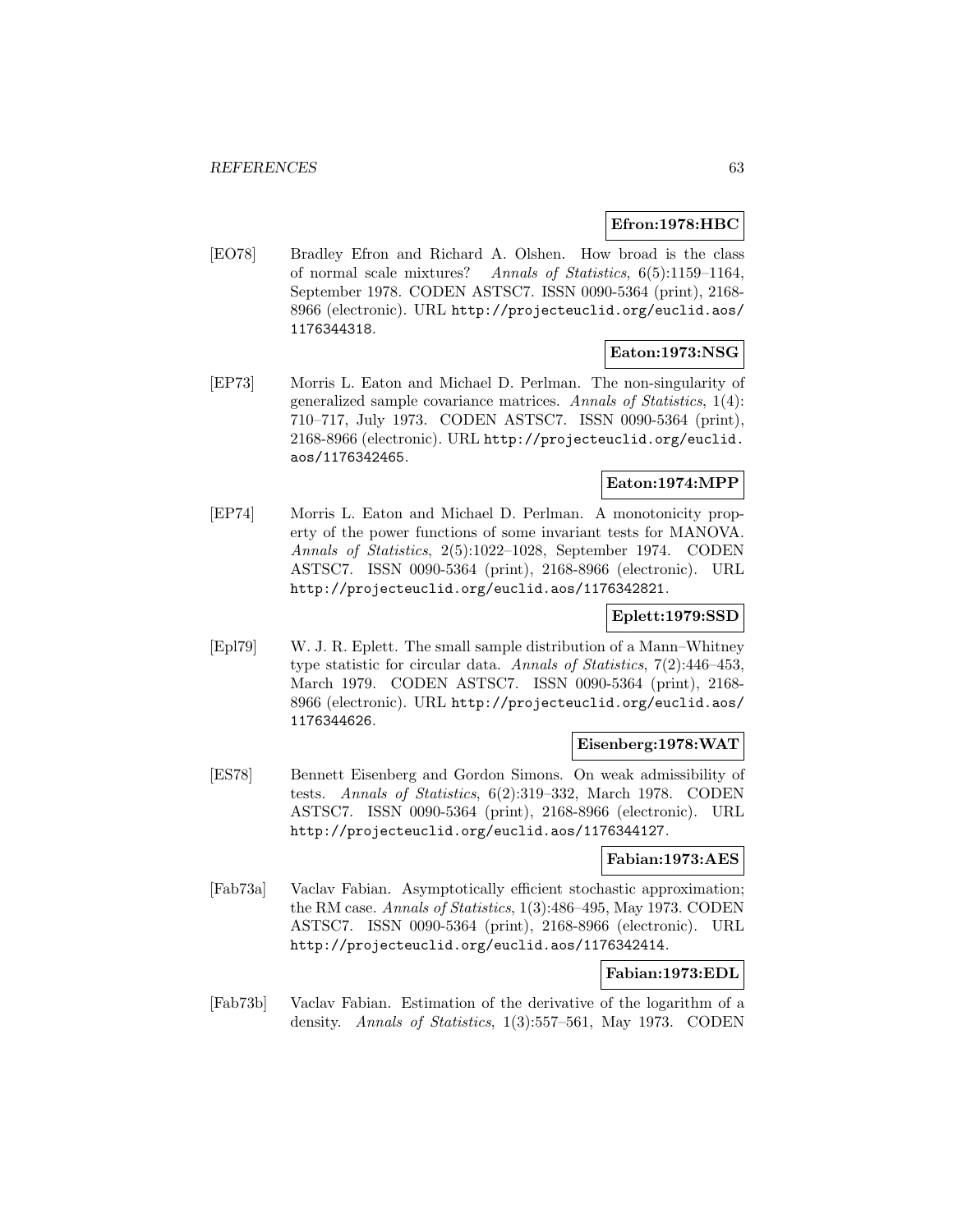ASTSC7. ISSN 0090-5364 (print), 2168-8966 (electronic). URL http://projecteuclid.org/euclid.aos/1176342424.

## **Fabius:1973:TCD**

[Fab73c] J. Fabius. Two characterizations of the Dirichlet distribution. Annals of Statistics, 1(3):583–587, May 1973. CODEN ASTSC7. ISSN 0090-5364 (print), 2168-8966 (electronic). URL http: //projecteuclid.org/euclid.aos/1176342429. See correction [Fab81].

# **Fabian:1974:NAP**

[Fab74a] Vaclav Fabian. Note: Acknowledgment of priority to "Note on Anderson's Sequential Procedures with Triangular Boundary". Annals of Statistics, 2(5):1063, September 1974. CODEN ASTSC7. ISSN 0090-5364 (print), 2168-8966 (electronic). URL http:// projecteuclid.org/euclid.aos/1176342828.

# **Fabian:1974:NAS**

[Fab74b] Vaclav Fabian. Note on Anderson's sequential procedures with triangular boundary. Annals of Statistics, 2(1):170–176, January 1974. CODEN ASTSC7. ISSN 0090-5364 (print), 2168-8966 (electronic). URL http://projecteuclid.org/euclid.aos/1176342622.

### **Fabian:1978:AER**

[Fab78] Vaclav Fabian. On asymptotically efficient recursive estimation. Annals of Statistics, 6(4):854–866, July 1978. CODEN ASTSC7. ISSN 0090-5364 (print), 2168-8966 (electronic). URL http:// projecteuclid.org/euclid.aos/1176344259.

# **Fabius:1981:CTC**

[Fab81] J. Fabius. Correction to "Two Characterizations of the Dirichlet Distribution". Annals of Statistics, 9(1):234, January 1981. CO-DEN ASTSC7. ISSN 0090-5364 (print), 2168-8966 (electronic). URL http://projecteuclid.org/euclid.aos/1176345356. See [Fab73c].

# **Francis:1974:CES**

[FC74] Ivor Francis and Samprit Chatterjee. Classification and estimation of several multiple regressions. Annals of Statistics, 2(3):558– 561, May 1974. CODEN ASTSC7. ISSN 0090-5364 (print), 2168- 8966 (electronic). URL http://projecteuclid.org/euclid.aos/ 1176342716.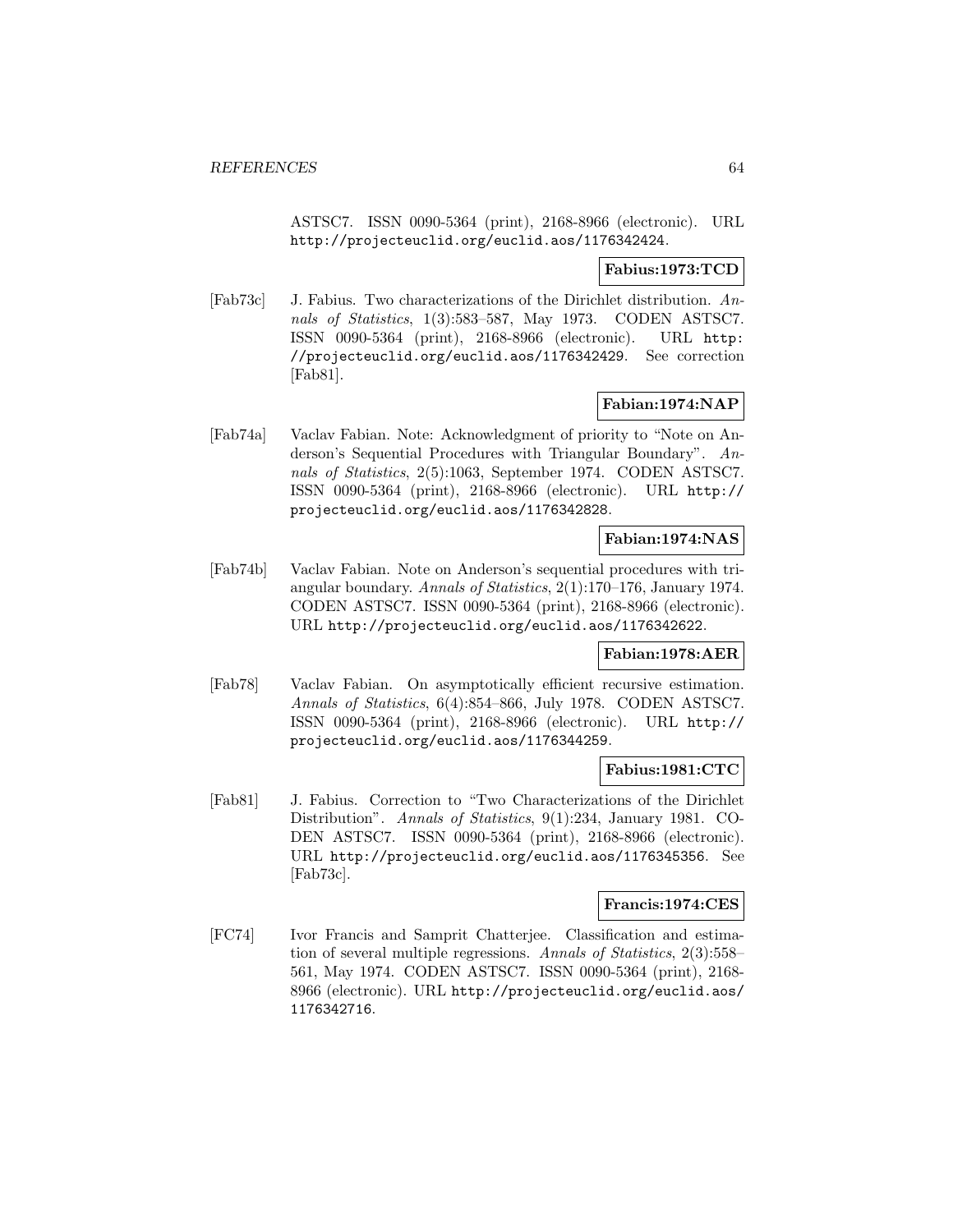#### **Feder:1975:LLR**

[Fed75a] Paul I. Feder. The log likelihood ratio in segmented regression. Annals of Statistics, 3(1):84–97, January 1975. CODEN ASTSC7. ISSN 0090-5364 (print), 2168-8966 (electronic). URL http:// projecteuclid.org/euclid.aos/1176343000.

## **Feder:1975:ADT**

[Fed75b] Paul I. Feder. On asymptotic distribution theory in segmented regression problems– identified case. Annals of Statistics, 3(1):49–83, January 1975. CODEN ASTSC7. ISSN 0090-5364 (print), 2168- 8966 (electronic). URL http://projecteuclid.org/euclid.aos/ 1176342999.

## **Federer:1977:ECC**

[Fed77] Walter T. Federer. On the existence and construction of a complete set of orthogonal  $F(4t; 2t, 2t)$ -squares design. Annals of Statistics, 5 (3):561–564, May 1977. CODEN ASTSC7. ISSN 0090-5364 (print), 2168-8966 (electronic). URL http://projecteuclid.org/euclid. aos/1176343856.

### **Fenech:1976:AEE**

[Fen76] Alan Paul Fenech. Asymptotically efficient estimation of location for a symmetric stable law. Annals of Statistics, 4(6):1088–1100, November 1976. CODEN ASTSC7. ISSN 0090-5364 (print), 2168- 8966 (electronic). URL http://projecteuclid.org/euclid.aos/ 1176343644.

#### **Ferguson:1973:BAS**

[Fer73] Thomas S. Ferguson. A Bayesian analysis of some nonparametric problems. Annals of Statistics, 1(2):209–230, March 1973. CODEN ASTSC7. ISSN 0090-5364 (print), 2168-8966 (electronic). URL http://projecteuclid.org/euclid.aos/1176342360.

### **Ferguson:1974:PDS**

[Fer74] Thomas S. Ferguson. Prior distributions on spaces of probability measures. Annals of Statistics, 2(4):615–629, July 1974. CODEN ASTSC7. ISSN 0090-5364 (print), 2168-8966 (electronic). URL http://projecteuclid.org/euclid.aos/1176342752.

#### **Ferguson:1976:SSD**

[Fer76] Thomas S. Ferguson. Stopping a sum during a success run. Annals of Statistics, 4(2):252–264, March 1976. CODEN ASTSC7. ISSN 0090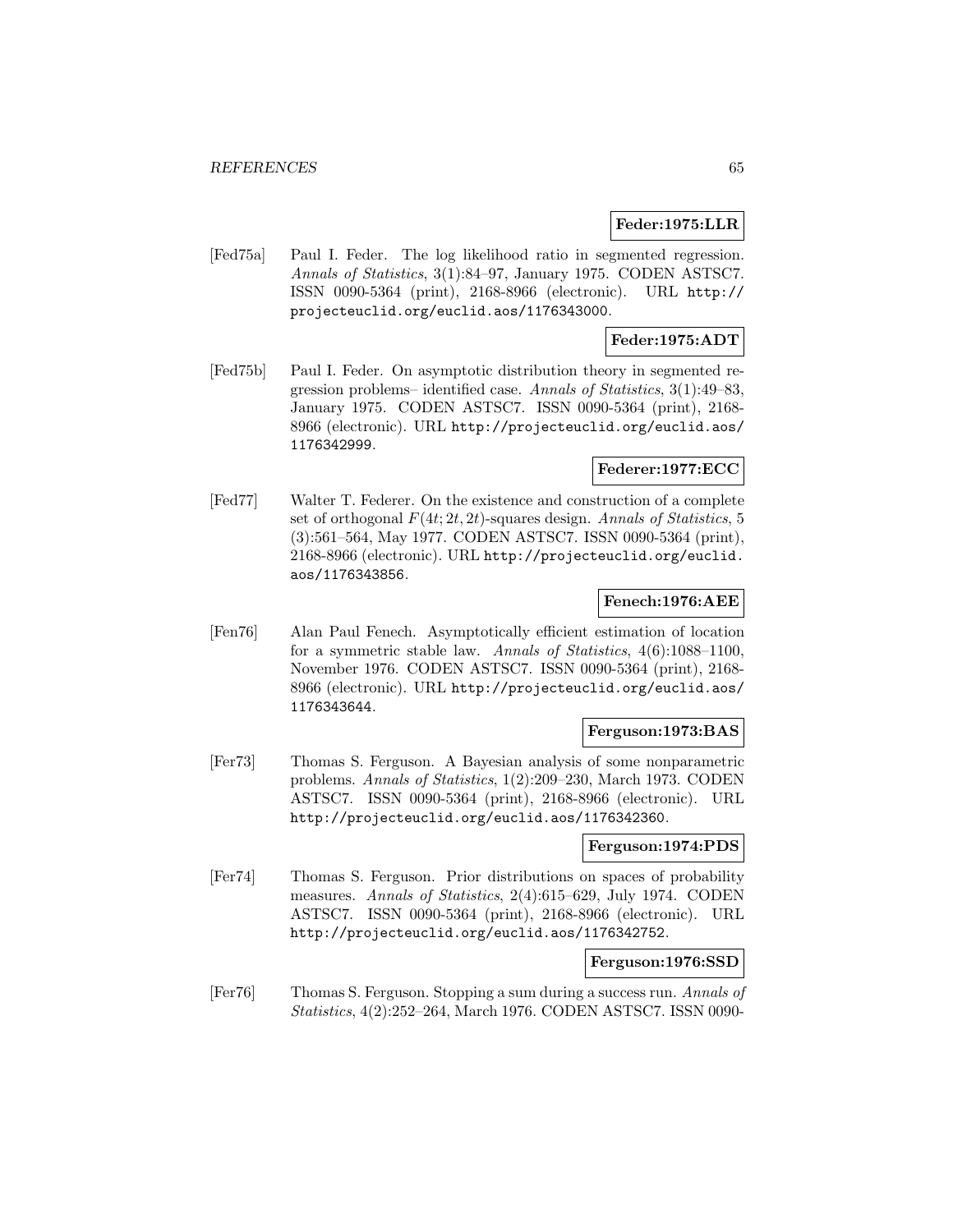5364 (print), 2168-8966 (electronic). URL http://projecteuclid. org/euclid.aos/1176343405.

# **Fabian:1977:CRI**

[FH77a] Vaclav Fabian and James Hannan. On the Cramér–Rao inequality. Annals of Statistics, 5(1):197–205, January 1977. CODEN ASTSC7. ISSN 0090-5364 (print), 2168-8966 (electronic). URL http://projecteuclid.org/euclid.aos/1176343754.

## **Foody:1977:TAB**

[FH77b] W. Foody and A. Hedayat. On theory and applications of BIB designs with repeated blocks. Annals of Statistics, 5(5):932–945, September 1977. CODEN ASTSC7. ISSN 0090-5364 (print), 2168- 8966 (electronic). URL http://projecteuclid.org/euclid.aos/ 1176343949. See correction [FH79].

## **Foody:1979:NCT**

[FH79] W. Foody and A. Hedayat. Note: Correction to "On Theory and Application of BIB Designs with Repeated Blocks". Annals of Statistics, 7(4):925, July 1979. CODEN ASTSC7. ISSN 0090-5364 (print), 2168-8966 (electronic). URL http://projecteuclid.org/euclid. aos/1176344743. See [FH77b].

# **Findeisen:1978:SPC**

[Fin78] Peter Findeisen. A simple proof of a classical theorem which characterizes the gamma distribution. Annals of Statistics, 6(5):1165– 1167, September 1978. CODEN ASTSC7. ISSN 0090-5364 (print), 2168-8966 (electronic). URL http://projecteuclid.org/euclid. aos/1176344319.

### **Fishburn:1975:UEU**

[Fis75] Peter C. Fishburn. Unbounded expected utility. Annals of Statistics, 3(4):884–896, July 1975. CODEN ASTSC7. ISSN 0090-5364 (print), 2168-8966 (electronic). URL http://projecteuclid.org/euclid. aos/1176343189.

# **Flueck:1975:GAM**

[FK75] John A. Flueck and James F. Korsh. A generalized approach to maximum likelihood paired comparison ranking. Annals of Statistics, 3(4):846–861, July 1975. CODEN ASTSC7. ISSN 0090-5364 (print), 2168-8966 (electronic). URL http://projecteuclid.org/ euclid.aos/1176343186.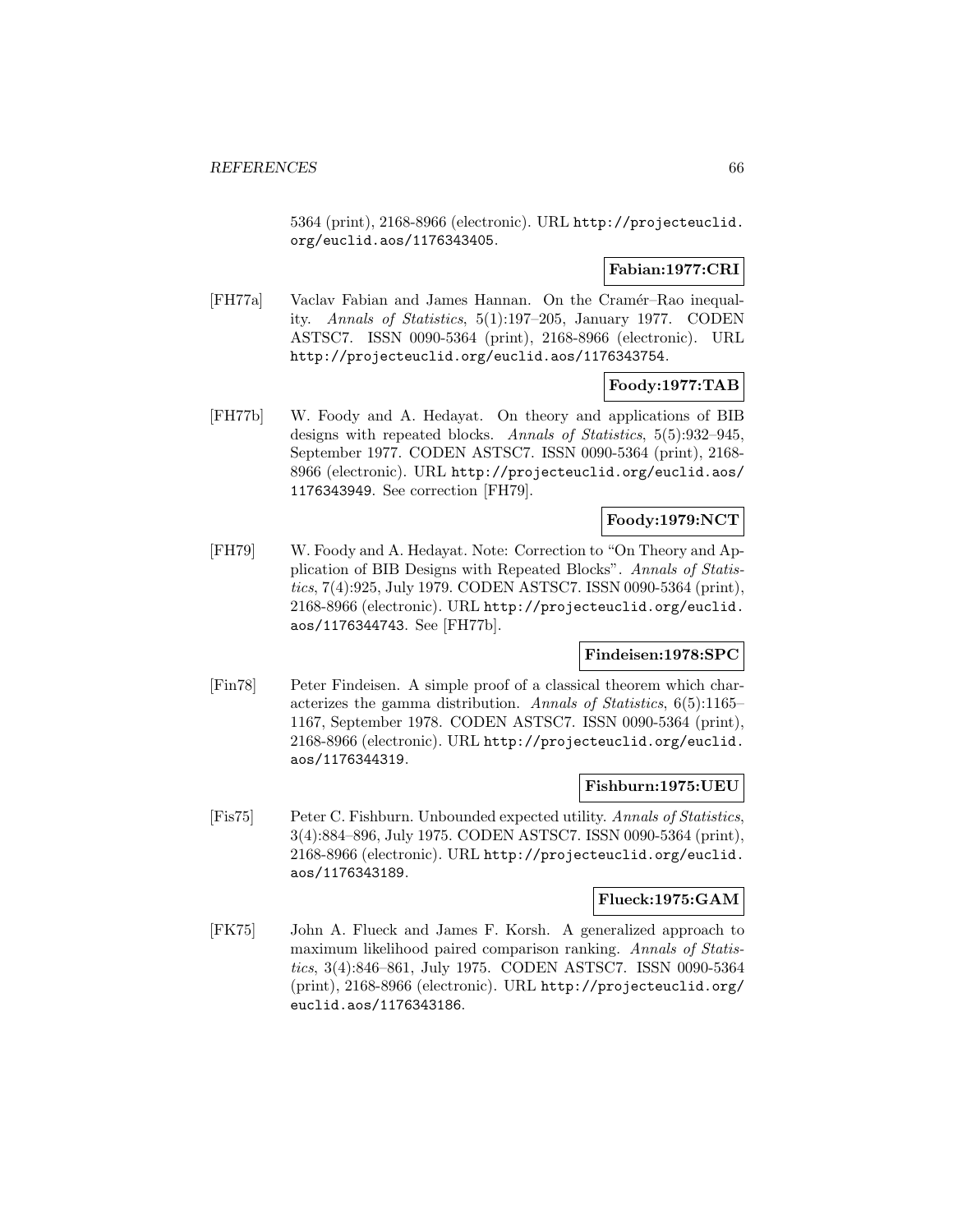### **Fleming:1978:ADR**

[Fle78a] Thomas R. Fleming. Asymptotic distribution results in competing risks estimation. Annals of Statistics, 6(5):1071–1079, September 1978. CODEN ASTSC7. ISSN 0090-5364 (print), 2168- 8966 (electronic). URL http://projecteuclid.org/euclid.aos/ 1176344311.

## **Fleming:1978:NEN**

[Fle78b] Thomas R. Fleming. Nonparametric estimation for nonhomogeneous Markov processes in the problem of competing risks. Annals of Statistics, 6(5):1057–1070, September 1978. CODEN ASTSC7. ISSN 0090-5364 (print), 2168-8966 (electronic). URL http:// projecteuclid.org/euclid.aos/1176344310.

# **Flynn:1974:AVD**

[Fly74] James Flynn. Averaging vs. discounting in dynamic programming: a counterexample. Annals of Statistics, 2(2):411–413, March 1974. CODEN ASTSC7. ISSN 0090-5364 (print), 2168-8966 (electronic). URL http://projecteuclid.org/euclid.aos/1176342678.

### **Flynn:1976:CEO**

[Fly76] James Flynn. Conditions for the equivalence of optimality criteria in dynamic programming. Annals of Statistics, 4(5):936–953, September 1976. CODEN ASTSC7. ISSN 0090-5364 (print), 2168- 8966 (electronic). URL http://projecteuclid.org/euclid.aos/ 1176343590.

### **Fears:1974:WCT**

[FM74] Thomas R. Fears and K. L. Mehra. Weak convergence of a twosample empirical process and a Chernoff–Savage theorem for  $\phi$ mixing sequences. Annals of Statistics, 2(3):586–596, May 1974. CODEN ASTSC7. ISSN 0090-5364 (print), 2168-8966 (electronic). URL http://projecteuclid.org/euclid.aos/1176342721.

## **Fraser:1975:PFI**

[FM75] D. A. S. Fraser and Jock MacKay. Parameter factorization and inference based on significance, likelihood, and objective posterior. Annals of Statistics, 3(3):559–572, May 1975. CODEN ASTSC7. ISSN 0090-5364 (print), 2168-8966 (electronic). URL http:// projecteuclid.org/euclid.aos/1176343122.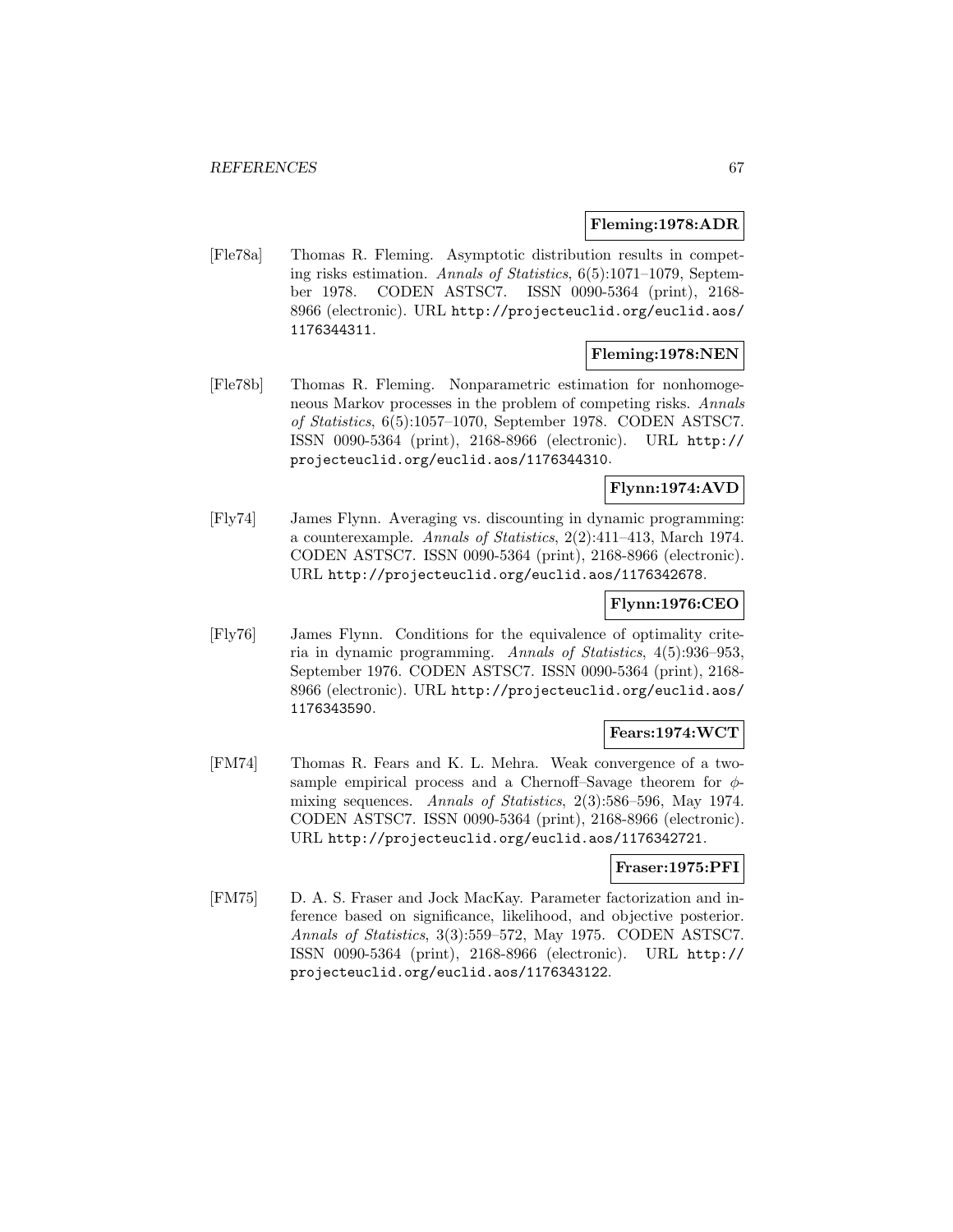#### **Feuerverger:1977:ECF**

[FM77] Andrey Feuerverger and Roman A. Mureika. The empirical characteristic function and its applications. Annals of Statistics, 5(1): 88–97, January 1977. CODEN ASTSC7. ISSN 0090-5364 (print), 2168-8966 (electronic). URL http://projecteuclid.org/euclid. aos/1176343742.

### **Fortus:1979:ABS**

[For79] Robert Fortus. Approximations to Bayesian sequential tests of composite hypotheses. Annals of Statistics, 7(3):579–591, May 1979. CODEN ASTSC7. ISSN 0090-5364 (print), 2168-8966 (electronic). URL http://projecteuclid.org/euclid.aos/1176344679.

## **Fox:1978:SEB**

[Fox78] Richard J. Fox. Solutions to empirical Bayes squared error loss estimation problems. Annals of Statistics, 6(4):846–853, July 1978. CODEN ASTSC7. ISSN 0090-5364 (print), 2168-8966 (electronic). URL http://projecteuclid.org/euclid.aos/1176344258.

# **Ferguson:1979:BNE**

[FP79] Thomas S. Ferguson and Eswar G. Phadia. Bayesian nonparametric estimation based on censored data. Annals of Statistics, 7(1):163– 186, January 1979. CODEN ASTSC7. ISSN 0090-5364 (print), 2168-8966 (electronic). URL http://projecteuclid.org/euclid. aos/1176344562.

# **Fox:1973:APM**

[FR73] Bennett L. Fox and John E. Rolph. Adaptive policies for Markov renewal programs. Annals of Statistics, 1(2):334–341, March 1973. CODEN ASTSC7. ISSN 0090-5364 (print), 2168-8966 (electronic). URL http://projecteuclid.org/euclid.aos/1176342370.

### **Fuller:1978:ELR**

[FR78] Wayne A. Fuller and J. N. K. Rao. Estimation for a linear regression model with unknown diagonal covariance matrix. Annals of Statistics, 6(5):1149–1158, September 1978. CODEN ASTSC7. ISSN 0090-5364 (print), 2168-8966 (electronic). URL http:// projecteuclid.org/euclid.aos/1176344317.

#### **Friedman:1979:MGW**

[FR79] Jerome H. Friedman and Lawrence C. Rafsky. Multivariate generalizations of the Wald–Wolfowitz and Smirnov two-sample tests.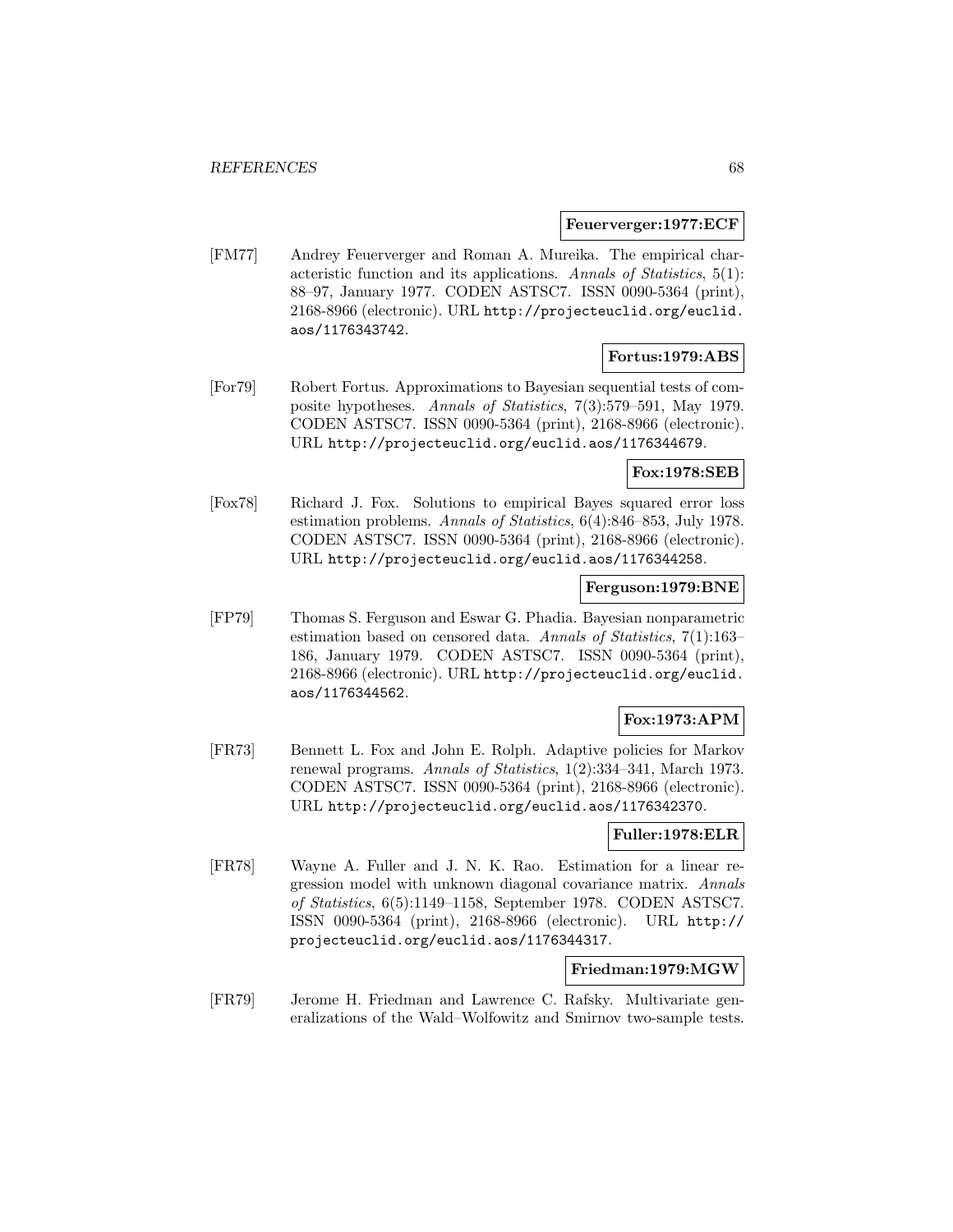Annals of Statistics, 7(4):697–717, July 1979. CODEN ASTSC7. ISSN 0090-5364 (print), 2168-8966 (electronic). URL http:// projecteuclid.org/euclid.aos/1176344722.

# **Fraser:1977:CPP**

[Fra77] D. A. S. Fraser. Confidence, posterior probability, and the Buehler example. Annals of Statistics, 5(5):892–898, September 1977. CO-DEN ASTSC7. ISSN 0090-5364 (print), 2168-8966 (electronic). URL http://projecteuclid.org/euclid.aos/1176343945.

# **Foutz:1977:PLR**

[FS77] Robert V. Foutz and R. C. Srivastava. The performance of the likelihood ratio test when the model is incorrect. Annals of Statistics, 5 (6):1183–1194, November 1977. CODEN ASTSC7. ISSN 0090-5364 (print), 2168-8966 (electronic). URL http://projecteuclid.org/ euclid.aos/1176344003.

# **Fu:1973:TBR**

[Fu73] James C. Fu. On a theorem of Bahadur on the rate of convergence of point estimators. Annals of Statistics, 1(4):745–749, July 1973. CODEN ASTSC7. ISSN 0090-5364 (print), 2168-8966 (electronic). URL http://projecteuclid.org/euclid.aos/1176342469.

### **Fu:1975:RCC**

[Fu75] James C. Fu. The rate of convergence of consistent point estimators. Annals of Statistics, 3(1):234–240, January 1975. CODEN ASTSC7. ISSN 0090-5364 (print), 2168-8966 (electronic). URL http://projecteuclid.org/euclid.aos/1176343013.

# **Fujikoshi:1973:MPF**

[Fuj73] Yasunori Fujikoshi. Monotonicity of the power functions of some tests in general manova models. Annals of Statistics, 1(2):388–391, March 1973. CODEN ASTSC7. ISSN 0090-5364 (print), 2168- 8966 (electronic). URL http://projecteuclid.org/euclid.aos/ 1176342379.

# **Fujii:1976:UBR**

[Fuj76] Yoshio Fujii. An upper bound of resolution in symmetrical fractional factorial designs. Annals of Statistics, 4(3):662–667, May 1976. CODEN ASTSC7. ISSN 0090-5364 (print), 2168-8966 (electronic). URL http://projecteuclid.org/euclid.aos/1176343476.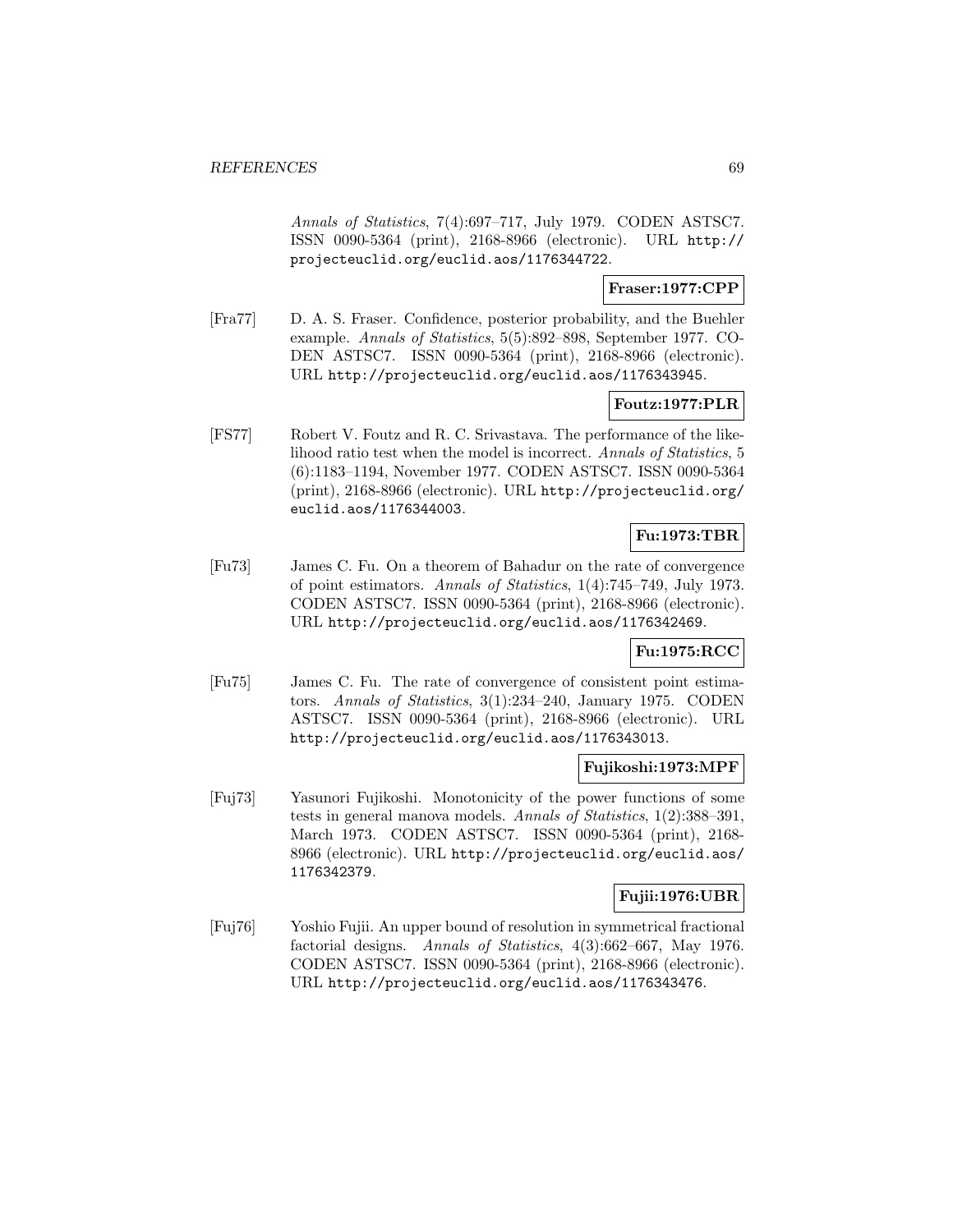#### **Guess:1978:MLE**

[GC78] H. A. Guess and K. S. Crump. Maximum likelihood estimation of dose-response functions subject to absolutely monotonic constraints. Annals of Statistics, 6(1):101–111, January 1978. CODEN ASTSC7. ISSN 0090-5364 (print), 2168-8966 (electronic). URL http://projecteuclid.org/euclid.aos/1176344069.

# **Gray:1975:EEU**

[GCL75] H. L. Gray, W. A. Coberly, and T. O. Lewis. On Edgeworth expansions with unknown cumulants. Annals of Statistics, 3(3):741– 746, May 1975. CODEN ASTSC7. ISSN 0090-5364 (print), 2168- 8966 (electronic). URL http://projecteuclid.org/euclid.aos/ 1176343139.

# **Goel:1979:CEI**

[GD79] Prem K. Goel and Morris H. DeGroot. Comparison of experiments and information measures. Annals of Statistics, 7(5):1066–1077, September 1979. CODEN ASTSC7. ISSN 0090-5364 (print), 2168- 8966 (electronic). URL http://projecteuclid.org/euclid.aos/ 1176344790.

# **Gillespie:1979:CBK**

[GF79] Mary Jo Gillespie and Lloyd Fisher. Confidence bands for the Kaplan–Meier survival curve estimate. Annals of Statistics, 7(4): 920–924, July 1979. CODEN ASTSC7. ISSN 0090-5364 (print), 2168-8966 (electronic). URL http://projecteuclid.org/euclid. aos/1176344742.

# **Gupta:1973:PTC**

[GG73] S. Das Gupta and N. Giri. Properties of tests concerning covariance matrices of normal distributions. Annals of Statistics, 1(6):1222– 1224, November 1973. CODEN ASTSC7. ISSN 0090-5364 (print), 2168-8966 (electronic). URL http://projecteuclid.org/euclid. aos/1176342572.

### **Gilliland:1977:IRE**

[GH77a] Dennis C. Gilliland and James Hannan. Improved rates in the empirical Bayes monotone multiple decision problem MLR family. Annals of Statistics, 5(3):516–521, May 1977. CODEN ASTSC7. ISSN 0090-5364 (print), 2168-8966 (electronic). URL http:// projecteuclid.org/euclid.aos/1176343848.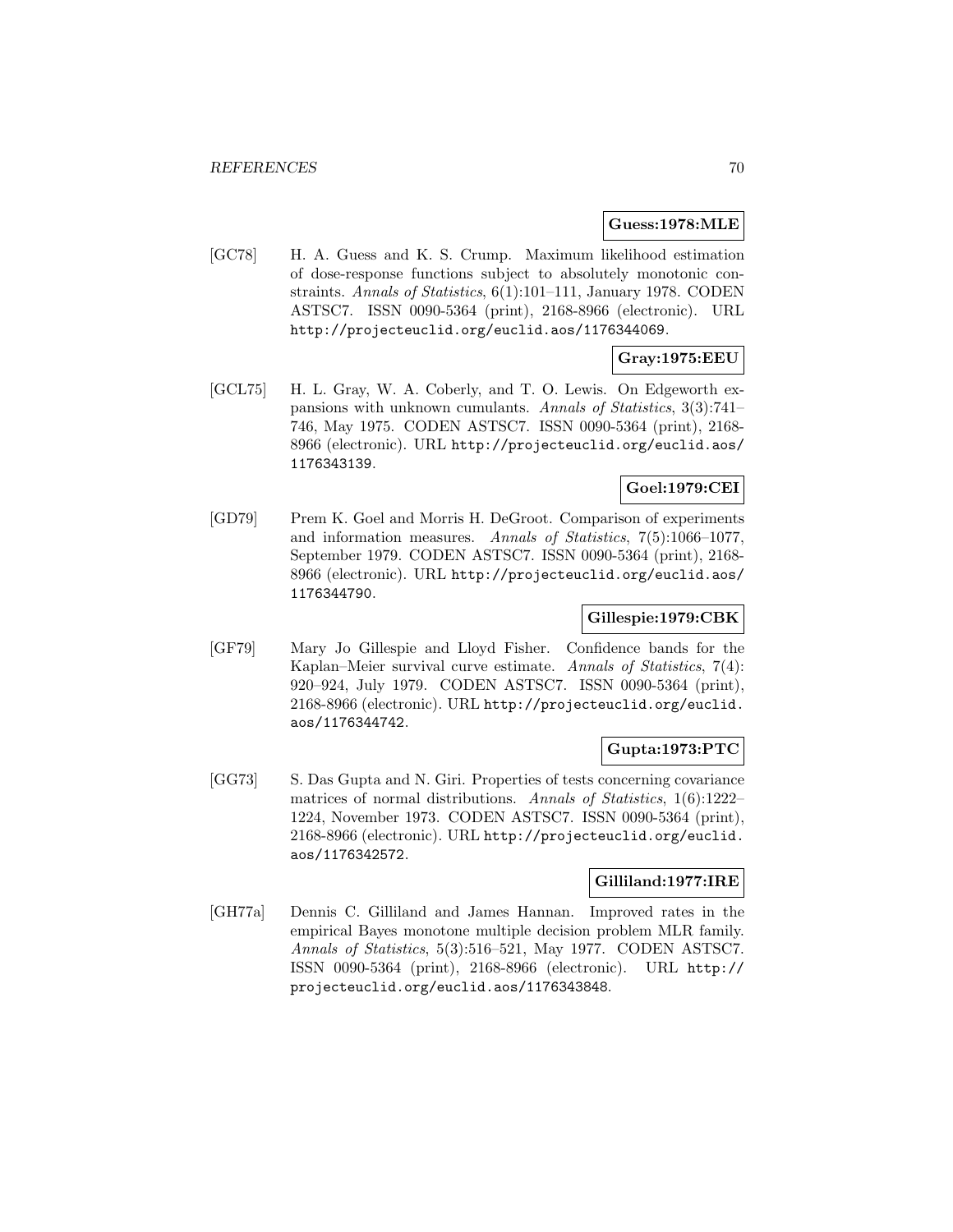#### **Gordon:1977:CMD**

[GH77b] Louis Gordon and Malcolm Hudson. A characterization of the von Mises distribution. Annals of Statistics, 5(4):813–814, July 1977. CODEN ASTSC7. ISSN 0090-5364 (print), 2168-8966 (electronic). URL http://projecteuclid.org/euclid.aos/1176343906.

### **Gross:1978:ATA**

[GH78] Alan J. Gross and David W. Hosmer. Approximating tail areas of probability distributions. Annals of Statistics, 6(6):1352–1359, November 1978. CODEN ASTSC7. ISSN 0090-5364 (print), 2168- 8966 (electronic). URL http://projecteuclid.org/euclid.aos/ 1176344380.

# **Gordon:1979:APC**

[GH79] Louis Gordon and Malcolm Hudson. Acknowledgment of priority to "A Characterization of the von Mises Distribution". Annals of Statistics, 7(4):927, July 1979. CODEN ASTSC7. ISSN 0090-5364 (print), 2168-8966 (electronic). URL http://projecteuclid.org/ euclid.aos/1176344745.

## **Gilliland:1976:AST**

[GHH76] Dennis C. Gilliland, James Hannan, and J. S. Huang. Asymptotic solutions to the two state component compound decision problem, Bayes versus diffuse priors on proportions. Annals of Statistics, 4 (6):1101–1112, November 1976. CODEN ASTSC7. ISSN 0090-5364 (print), 2168-8966 (electronic). URL http://projecteuclid.org/ euclid.aos/1176343645.

### **Ghosh:1973:NSP**

[Gho73] Malay Ghosh. Nonparametric selection procedures for symmetric location parameter populations. Annals of Statistics, 1(4):773– 779, July 1973. CODEN ASTSC7. ISSN 0090-5364 (print), 2168- 8966 (electronic). URL http://projecteuclid.org/euclid.aos/ 1176342474.

### **Gilliland:1977:NOP**

[Gil77] Dennis C. Gilliland. A note on orthogonal partitions and some wellknown structures in design of experiments. Annals of Statistics, 5 (3):565–570, May 1977. CODEN ASTSC7. ISSN 0090-5364 (print), 2168-8966 (electronic). URL http://projecteuclid.org/euclid. aos/1176343857.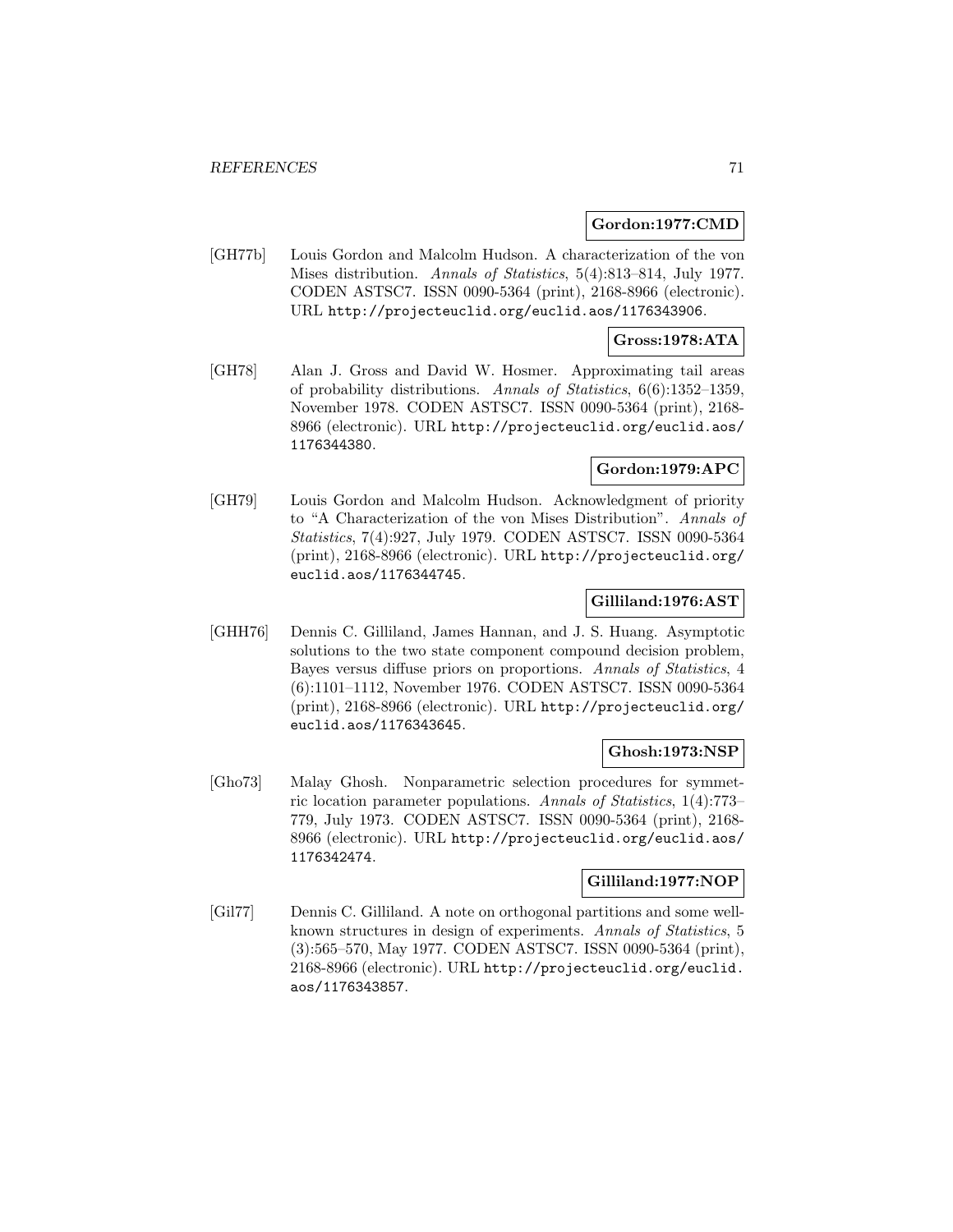## **Gleser:1976:AOS**

[GK76] Leon Jay Gleser and Sudhakar Kunte. On asymptotically optimal sequential Bayes interval estimation procedures. Annals of Statistics, 4(4):685–711, July 1976. CODEN ASTSC7. ISSN 0090-5364 (print), 2168-8966 (electronic). URL http://projecteuclid.org/ euclid.aos/1176343542.

## **Gleser:1979:MEN**

[Gle79] Leon Jay Gleser. Minimax estimation of a normal mean vector when the covariance matrix is unknown. Annals of Statistics, 7 (4):838–846, July 1979. CODEN ASTSC7. ISSN 0090-5364 (print), 2168-8966 (electronic). URL http://projecteuclid.org/euclid. aos/1176344733.

# **Ghosh:1977:ALE**

[GM77] Malay Ghosh and Glen Meeden. Admissibility of linear estimators in the one parameter exponential family. Annals of Statistics, 5 (4):772–778, July 1977. CODEN ASTSC7. ISSN 0090-5364 (print), 2168-8966 (electronic). URL http://projecteuclid.org/euclid. aos/1176343899.

# **Gordon:1978:AES**

[GO78] Louis Gordon and Richard A. Olshen. Asymptotically efficient solutions to the classification problem. Annals of Statistics, 6(3):515– 533, May 1978. CODEN ASTSC7. ISSN 0090-5364 (print), 2168- 8966 (electronic). URL http://projecteuclid.org/euclid.aos/ 1176344197.

# **Goel:1975:RPO**

[Goe75] Prem K. Goel. On re-pairing observations in a broken random sample. Annals of Statistics, 3(6):1364–1369, November 1975. CODEN ASTSC7. ISSN 0090-5364 (print), 2168-8966 (electronic). URL http://projecteuclid.org/euclid.aos/1176343292.

# **Goldstein:1975:ABS**

[Gol75a] M. Goldstein. Approximate Bayes solutions to some nonparametric problems. Annals of Statistics, 3(2):512–517, March 1975. CODEN ASTSC7. ISSN 0090-5364 (print), 2168-8966 (electronic). URL http://projecteuclid.org/euclid.aos/1176343081.

# **Goldstein:1975:NSB**

[Gol75b] M. Goldstein. A note on some Bayesian nonparametric estimates. Annals of Statistics, 3(3):736–740, May 1975. CODEN ASTSC7.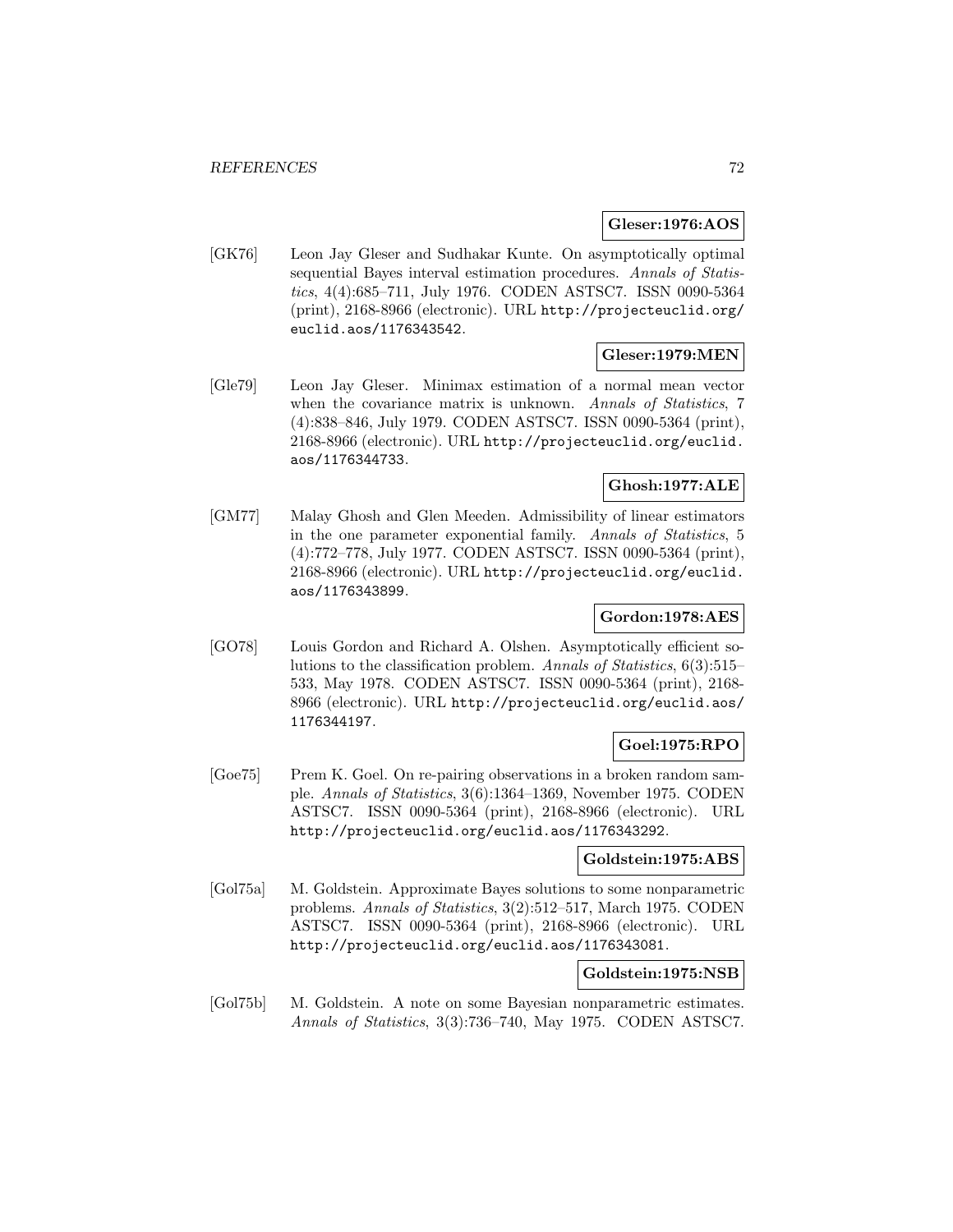ISSN 0090-5364 (print), 2168-8966 (electronic). URL http:// projecteuclid.org/euclid.aos/1176343138.

#### **Goldstein:1977:CBE**

[Gol77] Michael Goldstein. On contractions of Bayes estimators for exponential family distributions. Annals of Statistics, 5(6):1235–1239, November 1977. CODEN ASTSC7. ISSN 0090-5364 (print), 2168- 8966 (electronic). URL http://projecteuclid.org/euclid.aos/ 1176344008.

### **Goodman:1964:SCI**

[Goo64] Leo A. Goodman. Simultaneous confidence intervals for contrasts among multinomial populations. Annals of Mathematical Statistics, 35(2):716–725, June 1964. CODEN AASTAD. ISSN 0003-4851 (print), 2168-8990 (electronic). URL http://projecteuclid.org/ euclid.aoms/1177703569. See correction [Goo76b].

# **Good:1973:JPG**

[Goo73] I. J. Good. The joint probability generating function for run-lengths in regenerative binary Markov chains, with applications. Annals of Statistics, 1(5):933–939, September 1973. CODEN ASTSC7. ISSN 0090-5364 (print), 2168-8966 (electronic). URL http:// projecteuclid.org/euclid.aos/1176342513.

### **Good:1975:BFA**

[Goo75] I. J. Good. The Bayes factor against equiprobability of a multinomial population assuming a symmetric Dirichlet prior. Annals of Statistics, 3(1):246–250, January 1975. CODEN ASTSC7. ISSN 0090-5364 (print), 2168-8966 (electronic). URL http:// projecteuclid.org/euclid.aos/1176343015.

### **Good:1976:ASD**

[Goo76a] I. J. Good. On the application of symmetric Dirichlet distributions and their mixtures to contingency tables. Annals of Statistics, 4 (6):1159–1189, November 1976. CODEN ASTSC7. ISSN 0090-5364 (print), 2168-8966 (electronic). URL http://projecteuclid.org/ euclid.aos/1176343649.

#### **Goodman:1976:NCS**

[Goo76b] Leo A. Goodman. Notes: Correction to "Simultaneous Confidence Intervals for Contrasts Among Multinomial Populations". Annals of Statistics, 4(4):821, July 1976. CODEN ASTSC7. ISSN 0090-5364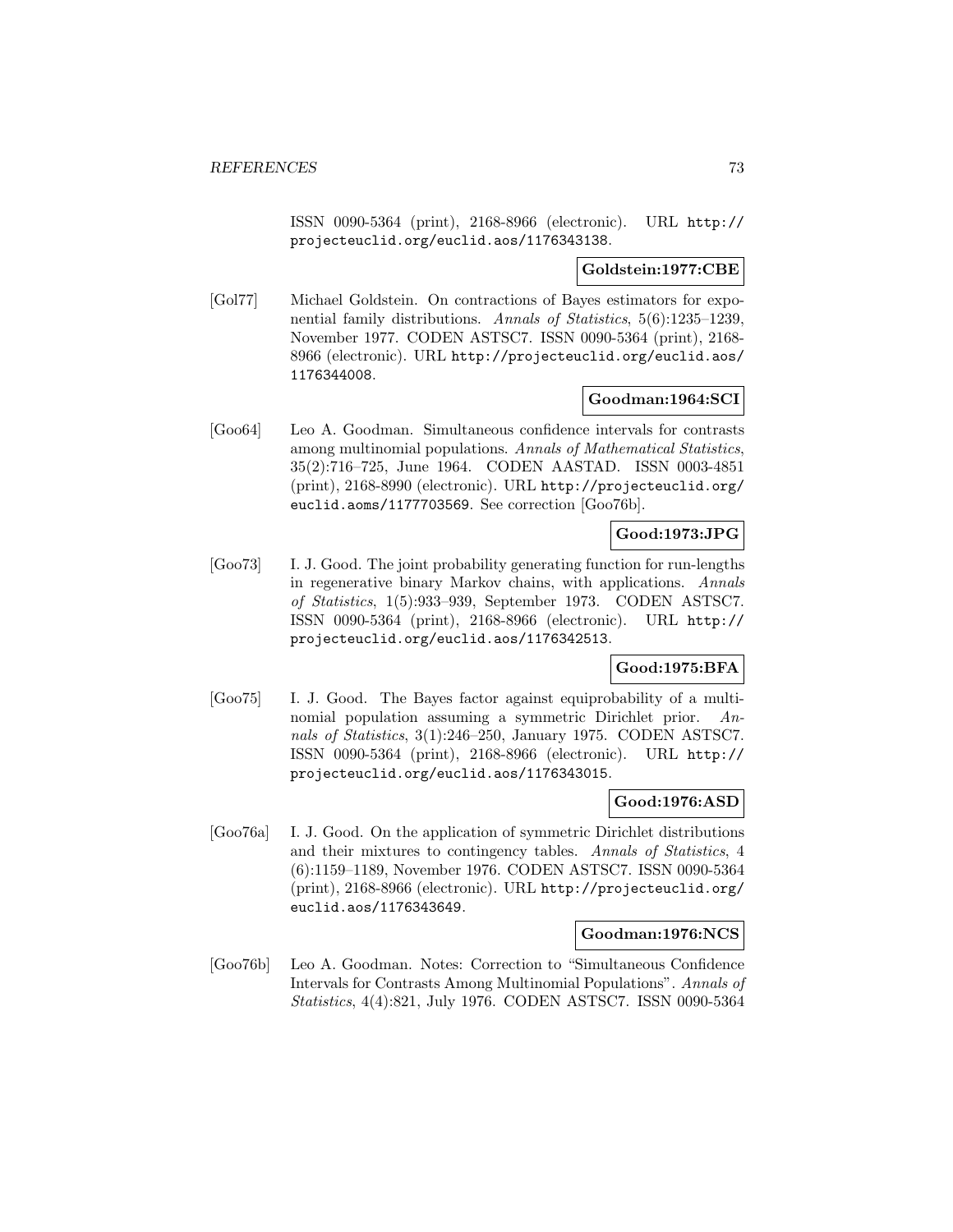(print), 2168-8966 (electronic). URL http://projecteuclid.org/ euclid.aos/1176343558. See [Goo64].

### **Good:1977:NFS**

[Goo77] I. J. Good. A new formula for k-statistics. Annals of Statistics, 5(1):224–228, January 1977. CODEN ASTSC7. ISSN 0090-5364 (print), 2168-8966 (electronic). URL http://projecteuclid.org/ euclid.aos/1176343757.

# **Gordon:1973:CPU**

[Gor73] F. S. Gordon. Characterizations of populations using regression properties. Annals of Statistics, 1(1):114–126, January 1973. CO-DEN ASTSC7. ISSN 0090-5364 (print), 2168-8966 (electronic). URL http://projecteuclid.org/euclid.aos/1193342387.

#### **Gordon:1974:CSG**

[Gor74a] Louis Gordon. Completely separating groups in subsampling. Annals of Statistics, 2(3):572–578, May 1974. CODEN ASTSC7. ISSN 0090-5364 (print), 2168-8966 (electronic). URL http:// projecteuclid.org/euclid.aos/1176342719.

# **Gordon:1974:ES**

[Gor74b] Louis Gordon. Efficiency in subsampling. Annals of Statistics, 2 (4):739–750, July 1974. CODEN ASTSC7. ISSN 0090-5364 (print), 2168-8966 (electronic). URL http://projecteuclid.org/euclid. aos/1176342761.

# **Gleser:1973:ACQ**

[GP73] Leon Jay Gleser and Marcello Pagano. Approximating circulant quadratic forms in jointly stationary Gaussian time series. Annals of Statistics, 1(2):322–333, March 1973. CODEN ASTSC7. ISSN 0090- 5364 (print), 2168-8966 (electronic). URL http://projecteuclid. org/euclid.aos/1176342369.

#### **Guseman:1975:MPM**

[GPW75] L. F. Guseman, B. Charles Peters, and Homer F. Walker. On minimizing the probability of misclassification for linear feature selection. Annals of Statistics, 3(3):661–668, May 1975. CODEN ASTSC7. ISSN 0090-5364 (print), 2168-8966 (electronic). URL http://projecteuclid.org/euclid.aos/1176343128.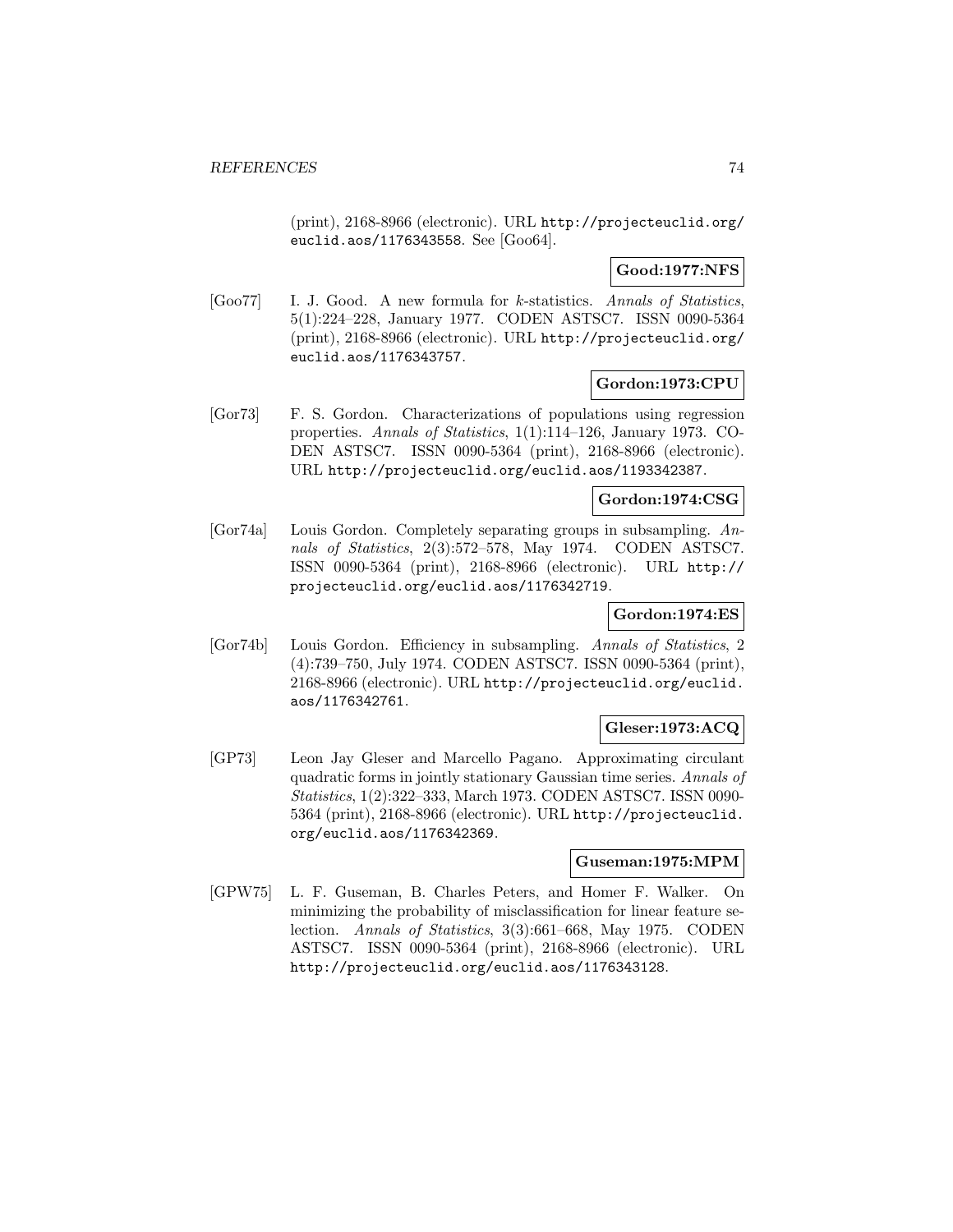#### **Gastwirth:1975:ADT**

[GR75a] Joseph L. Gastwirth and Herman Rubin. The asymptotic distribution theory of the empiric CDF for mixing stochastic processes. Annals of Statistics, 3(4):809–824, July 1975. CODEN ASTSC7. ISSN 0090-5364 (print), 2168-8966 (electronic). URL http://projecteuclid.org/euclid.aos/1176343184.

#### **Gastwirth:1975:BRE**

[GR75b] Joseph L. Gastwirth and Herman Rubin. The behavior of robust estimators on dependent data. Annals of Statistics, 3(5):1070–1100, September 1975. CODEN ASTSC7. ISSN 0090-5364 (print), 2168- 8966 (electronic). URL http://projecteuclid.org/euclid.aos/ 1176343241.

# **Goel:1977:SSC**

[GR77] Prem K. Goel and Herman Rubin. On selecting a subset containing the best population — a Bayesian approach. Annals of Statistics, 5(5):969–983, September 1977. CODEN ASTSC7. ISSN 0090-5364 (print), 2168-8966 (electronic). URL http://projecteuclid.org/ euclid.aos/1176343952.

# **Green:1974:NOP**

[Gre74a] Richard F. Green. A note on outlier-prone families of distributions. Annals of Statistics, 2(6):1293–1295, November 1974. CO-DEN ASTSC7. ISSN 0090-5364 (print), 2168-8966 (electronic). URL http://projecteuclid.org/euclid.aos/1176342880.

#### **Grenander:1974:LSD**

[Gre74b] Ulf Grenander. Large sample discrimination between two Gaussian processes with different spectra. Annals of Statistics, 2(2):347–352, March 1974. CODEN ASTSC7. ISSN 0090-5364 (print), 2168- 8966 (electronic). URL http://projecteuclid.org/euclid.aos/ 1176342668.

# **Gregory:1977:LST**

[Gre77] Gavin G. Gregory. Large sample theory for U-statistics and tests of fit. Annals of Statistics, 5(1):110–123, January 1977. CODEN ASTSC7. ISSN 0090-5364 (print), 2168-8966 (electronic). URL http://projecteuclid.org/euclid.aos/1176343744.

### **Grams:1973:CRS**

[GS73] William F. Grams and R. J. Serfling. Convergence rates for Ustatistics and related statistics. Annals of Statistics, 1(1):153–160,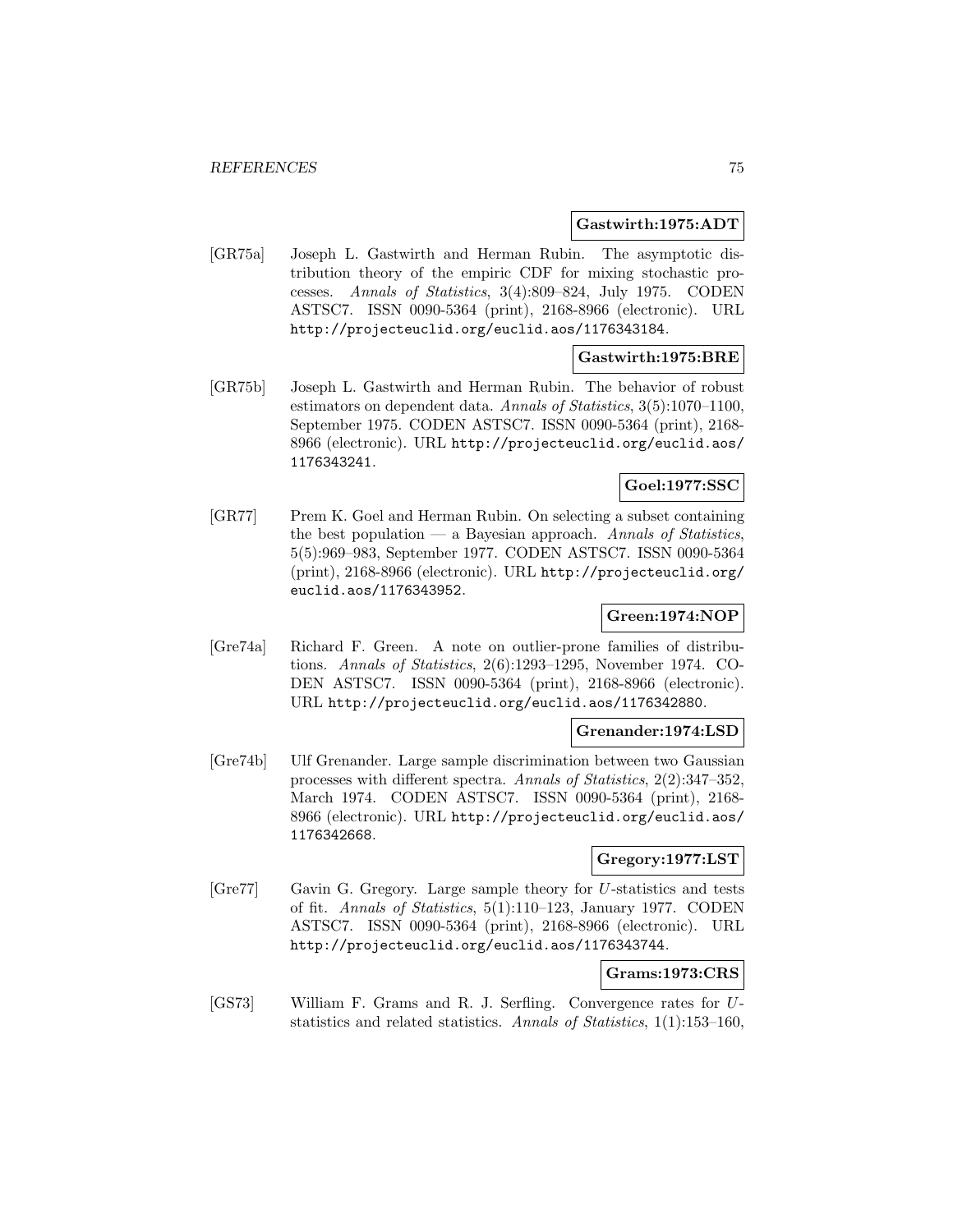January 1973. CODEN ASTSC7. ISSN 0090-5364 (print), 2168- 8966 (electronic). URL http://projecteuclid.org/euclid.aos/ 1193342392.

### **Godambe:1973:EST**

[GT73] V. P. Godambe and M. E. Thompson. Estimation in sampling theory with exchangeable prior distributions. Annals of Statistics, 1 (6):1212–1221, November 1973. CODEN ASTSC7. ISSN 0090-5364 (print), 2168-8966 (electronic). URL http://projecteuclid.org/ euclid.aos/1176342571.

# **Godambe:1974:EEP**

[GT74a] V. P. Godambe and M. E. Thompson. Estimating equations in the presence of a nuisance parameter. Annals of Statistics, 2(3): 568–571, May 1974. CODEN ASTSC7. ISSN 0090-5364 (print), 2168-8966 (electronic). URL http://projecteuclid.org/euclid. aos/1176342718.

# **Guttman:1974:IVM**

[GT74b] Irwin Guttman and W. Y. Tan. Inconsistencies in the Villegas method of determining a prior distribution. Annals of Statistics, 2(2):383–386, March 1974. CODEN ASTSC7. ISSN 0090-5364 (print), 2168-8966 (electronic). URL http://projecteuclid.org/ euclid.aos/1176342674.

# **Gupta:1974:PIE**

[Gup74] Somesh Das Gupta. Probability inequalities and errors in classification. Annals of Statistics, 2(4):751–762, July 1974. CODEN ASTSC7. ISSN 0090-5364 (print), 2168-8966 (electronic). URL http://projecteuclid.org/euclid.aos/1176342762.

#### **Hedayat:1978:RMD**

[HA78] A. Hedayat and K. Afsarinejad. Repeated measurements designs, II. Annals of Statistics, 6(3):619–628, May 1978. CODEN ASTSC7. ISSN 0090-5364 (print), 2168-8966 (electronic). URL http:// projecteuclid.org/euclid.aos/1176344206.

#### **Haberman:1973:LLM**

[Hab73] Shelby J. Haberman. Log-linear models for frequency data: Sufficient statistics and likelihood equations. Annals of Statistics, 1 (4):617–632, July 1973. CODEN ASTSC7. ISSN 0090-5364 (print), 2168-8966 (electronic). URL http://projecteuclid.org/euclid. aos/1176342458.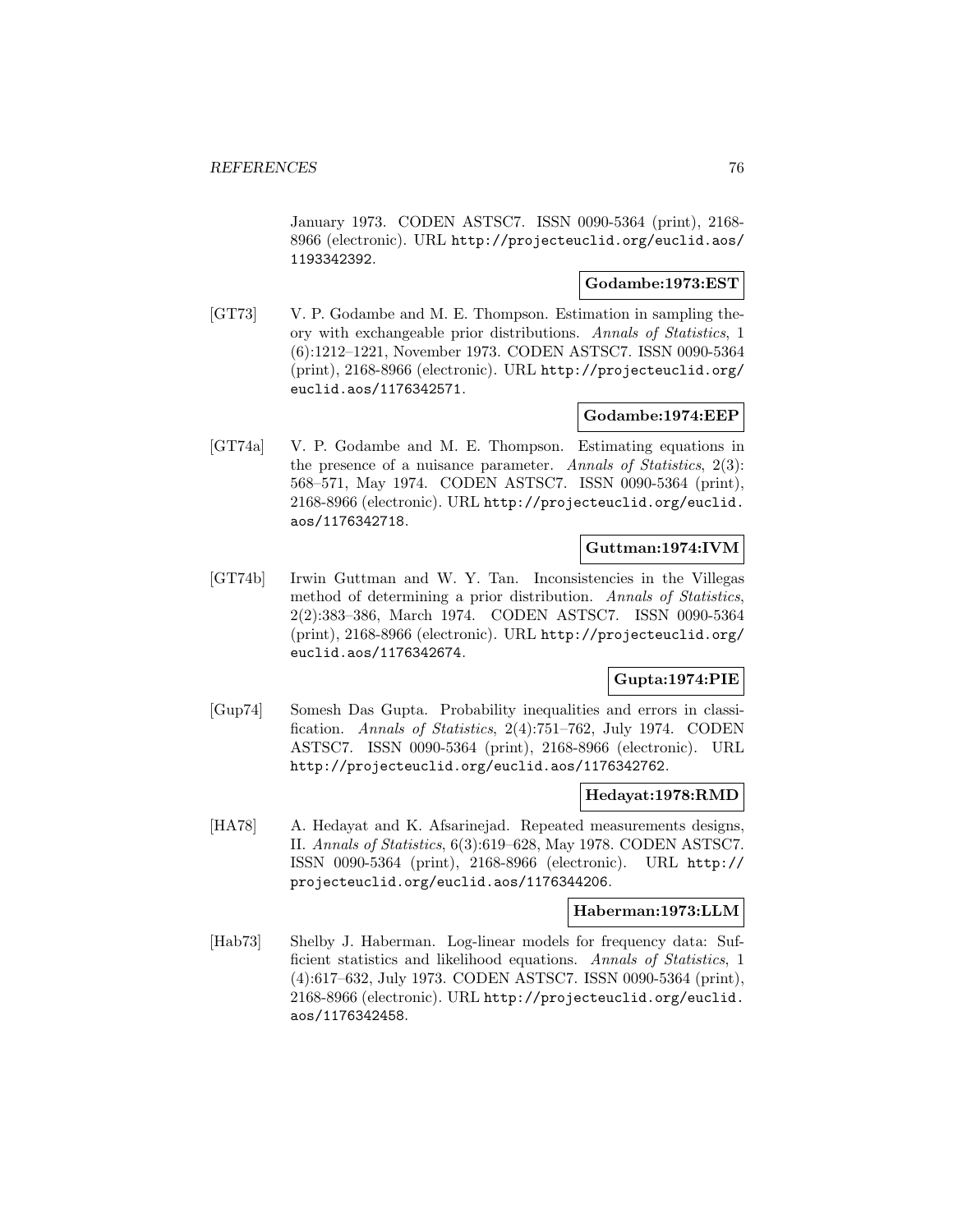#### **Haberman:1974:LLM**

[Hab74] Shelby J. Haberman. Log-linear models for frequency tables derived by indirect observation: Maximum likelihood equations. Annals of Statistics, 2(5):911–924, September 1974. CODEN ASTSC7. ISSN 0090-5364 (print), 2168-8966 (electronic). URL http:// projecteuclid.org/euclid.aos/1176342813.

### **Haberman:1975:DPL**

[Hab75a] Shelby J. Haberman. Direct products and linear models for complete factorial tables. Annals of Statistics, 3(2):314–333, March 1975. CODEN ASTSC7. ISSN 0090-5364 (print), 2168-8966 (electronic). URL http://projecteuclid.org/euclid.aos/1176343059.

#### **Haberman:1975:HMD**

[Hab75b] Shelby J. Haberman. How much do Gauss–Markov and least square estimates differ? A coordinate-free approach. Annals of Statistics, 3 (4):982–990, July 1975. CODEN ASTSC7. ISSN 0090-5364 (print), 2168-8966 (electronic). URL http://projecteuclid.org/euclid. aos/1176343201.

#### **Haberman:1976:RMM**

[Hab76] Shelby J. Haberman. Review: Y. M. M. Bishop, S. E. Fienberg, P. W. Holland, Discrete Multivariate Analysis: Theory and Practice. Annals of Statistics, 4(4):817–820, July 1976. CODEN ASTSC7. ISSN 0090-5364 (print), 2168-8966 (electronic). URL http://projecteuclid.org/euclid.aos/1176343556.

#### **Haberman:1977:LLM**

[Hab77a] Shelby J. Haberman. Log-linear models and frequency tables with small expected Cell counts. Annals of Statistics, 5(6):1148-1169, November 1977. CODEN ASTSC7. ISSN 0090-5364 (print), 2168- 8966 (electronic). URL http://projecteuclid.org/euclid.aos/ 1176344001.

#### **Haberman:1977:MLE**

[Hab77b] Shelby J. Haberman. Maximum likelihood estimates in exponential response models. Annals of Statistics, 5(5):815–841, September 1977. CODEN ASTSC7. ISSN 0090-5364 (print), 2168- 8966 (electronic). URL http://projecteuclid.org/euclid.aos/ 1176343941.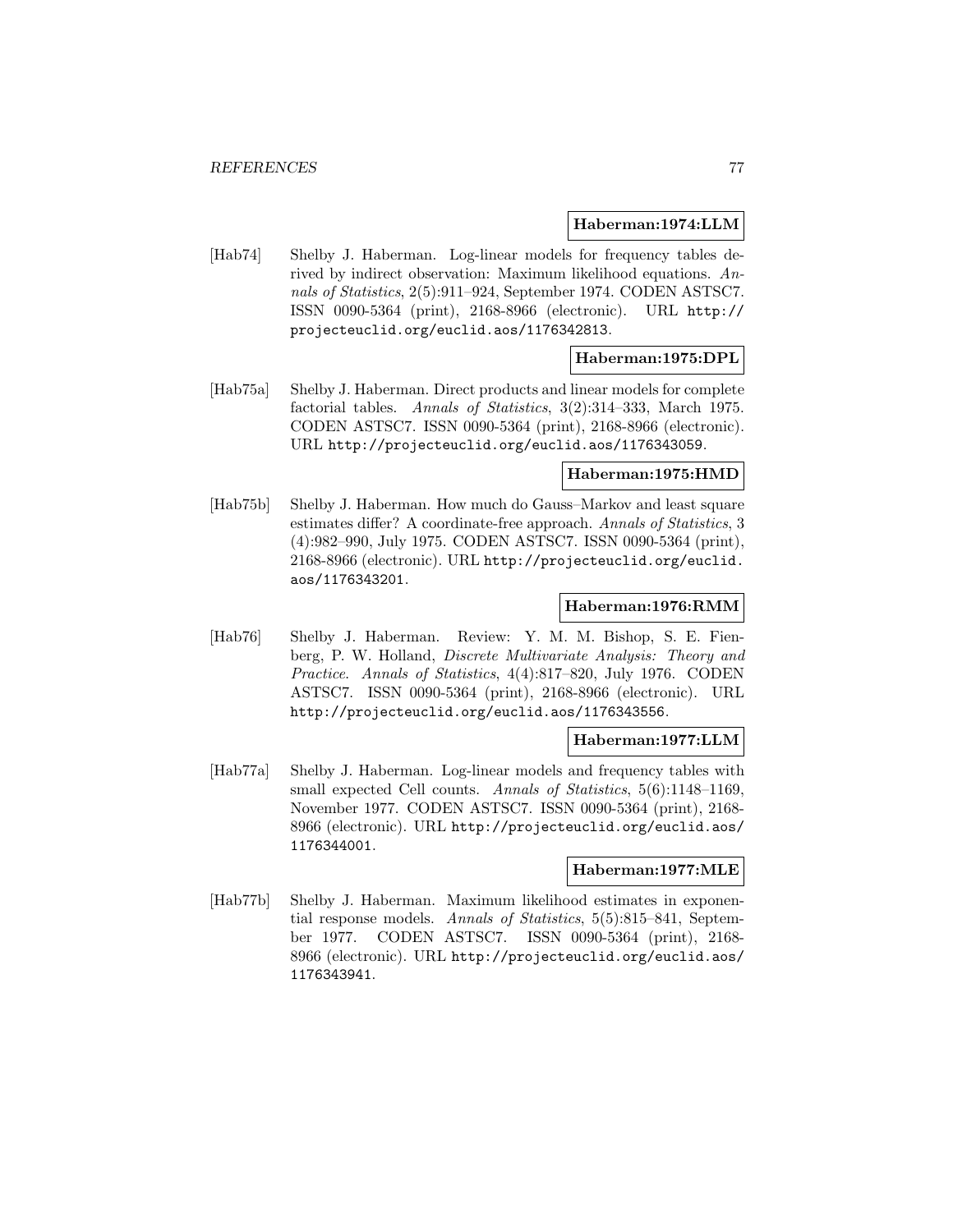#### **Haberman:1977:PMF**

[Hab77c] Shelby J. Haberman. Product models for frequency tables involving indirect observation. Annals of Statistics, 5(6):1124–1147, November 1977. CODEN ASTSC7. ISSN 0090-5364 (print), 2168- 8966 (electronic). URL http://projecteuclid.org/euclid.aos/ 1176344000.

# **Haff:1979:EIC**

[Haf79] L. R. Haff. Estimation of the inverse covariance matrix: Random mixtures of the inverse Wishart matrix and the identity. Annals of Statistics, 7(6):1264–1276, November 1979. CODEN ASTSC7. ISSN 0090-5364 (print), 2168-8966 (electronic). URL http://projecteuclid.org/euclid.aos/1176344845. See correction [Haf81].

# **Haff:1981:CEI**

[Haf81] L. R. Haff. Corrections to "Estimation of the Inverse Covariance Matrix: Random Mixtures of the Inverse Wishart Matrix and the Identity". Annals of Statistics, 9(5):1132, September 1981. CO-DEN ASTSC7. ISSN 0090-5364 (print), 2168-8966 (electronic). URL http://projecteuclid.org/euclid.aos/1176345596. See [Haf79].

# **Hajek:1974:ASV**

[Haj74] Jaroslav Hajek. Asymptotic sufficiency of the vector of ranks in the Bahadur sense. Annals of Statistics, 2(1):75–83, January 1974. CODEN ASTSC7. ISSN 0090-5364 (print), 2168-8966 (electronic). URL http://projecteuclid.org/euclid.aos/1176342614.

# **Halpern:1974:PCC**

[Hal74] Elkan F. Halpern. Posterior consistency for coefficient estimation and model selection in the general linear hypothesis. Annals of Statistics, 2(4):703–712, July 1974. CODEN ASTSC7. ISSN 0090- 5364 (print), 2168-8966 (electronic). URL http://projecteuclid. org/euclid.aos/1176342758.

#### **Hall:1976:SSR**

[Hal76] Gaineford J. Hall. Sequential search with random overlook probabilities. Annals of Statistics, 4(4):807–816, July 1976. CODEN ASTSC7. ISSN 0090-5364 (print), 2168-8966 (electronic). URL http://projecteuclid.org/euclid.aos/1176343555.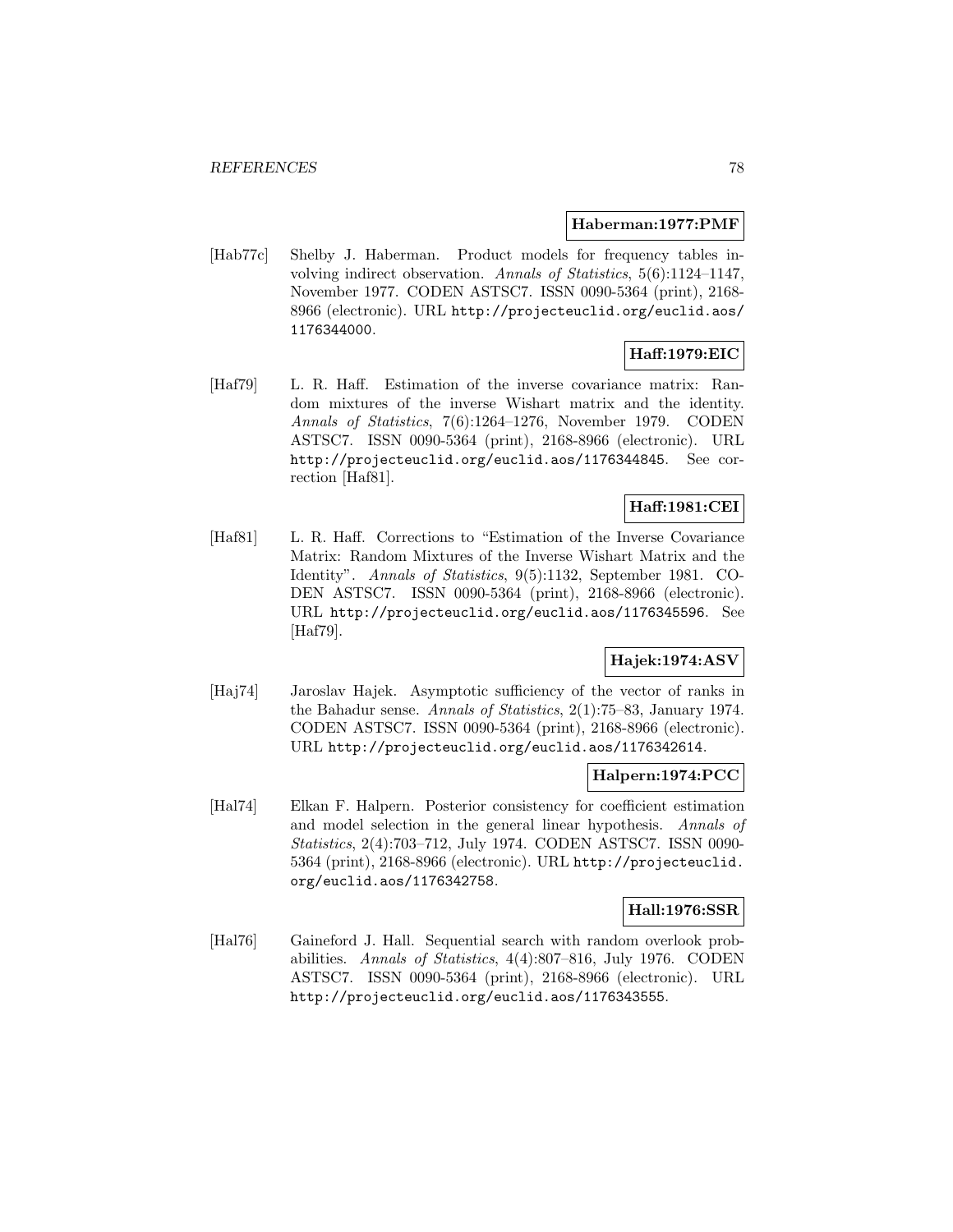# **Hall:1977:SOP**

[Hal77] Gaineford J. Hall. Strongly optimal policies in sequential search with random overlook probabilities. Annals of Statistics, 5(1):124– 135, January 1977. CODEN ASTSC7. ISSN 0090-5364 (print), 2168-8966 (electronic). URL http://projecteuclid.org/euclid. aos/1176343745.

#### **Hamada:1974:GMC**

[Ham74] Noboru Hamada. On a geometrical method of construction of group divisible incomplete block designs. Annals of Statistics, 2(6):1351– 1356, November 1974. CODEN ASTSC7. ISSN 0090-5364 (print), 2168-8966 (electronic). URL http://projecteuclid.org/euclid. aos/1176342890.

#### **Hannan:1974:UCA**

[Han74] E. J. Hannan. The uniform convergence of autocovariances. Annals of Statistics, 2(4):803–806, July 1974. CODEN ASTSC7. ISSN 0090-5364 (print), 2168-8966 (electronic). URL http:// projecteuclid.org/euclid.aos/1176342767.

### **Hannan:1975:EAM**

[Han75] E. J. Hannan. The estimation of ARMA models. Annals of Statistics, 3(4):975–981, July 1975. CODEN ASTSC7. ISSN 0090-5364 (print), 2168-8966 (electronic). URL http://projecteuclid.org/ euclid.aos/1176343200. See correction [Han81].

#### **Hannan:1976:ADS**

[Han76a] E. J. Hannan. The asymptotic distribution of serial covariances. Annals of Statistics, 4(2):396–399, March 1976. CODEN ASTSC7. ISSN 0090-5364 (print), 2168-8966 (electronic). URL http:// projecteuclid.org/euclid.aos/1176343415.

#### **Hannan:1976:CSR**

[Han76b] E. J. Hannan. The convergence of some recursions. Annals of Statistics, 4(6):1258–1270, November 1976. CODEN ASTSC7. ISSN 0090-5364 (print), 2168-8966 (electronic). URL http:// projecteuclid.org/euclid.aos/1176343658.

### **Hannan:1981:CEA**

[Han81] E. J. Hannan. Correction to "The Estimation of ARMA Models". Annals of Statistics, 9(1):233, January 1981. CODEN ASTSC7. ISSN 0090-5364 (print), 2168-8966 (electronic). URL http:// projecteuclid.org/euclid.aos/1176345355. See [Han75].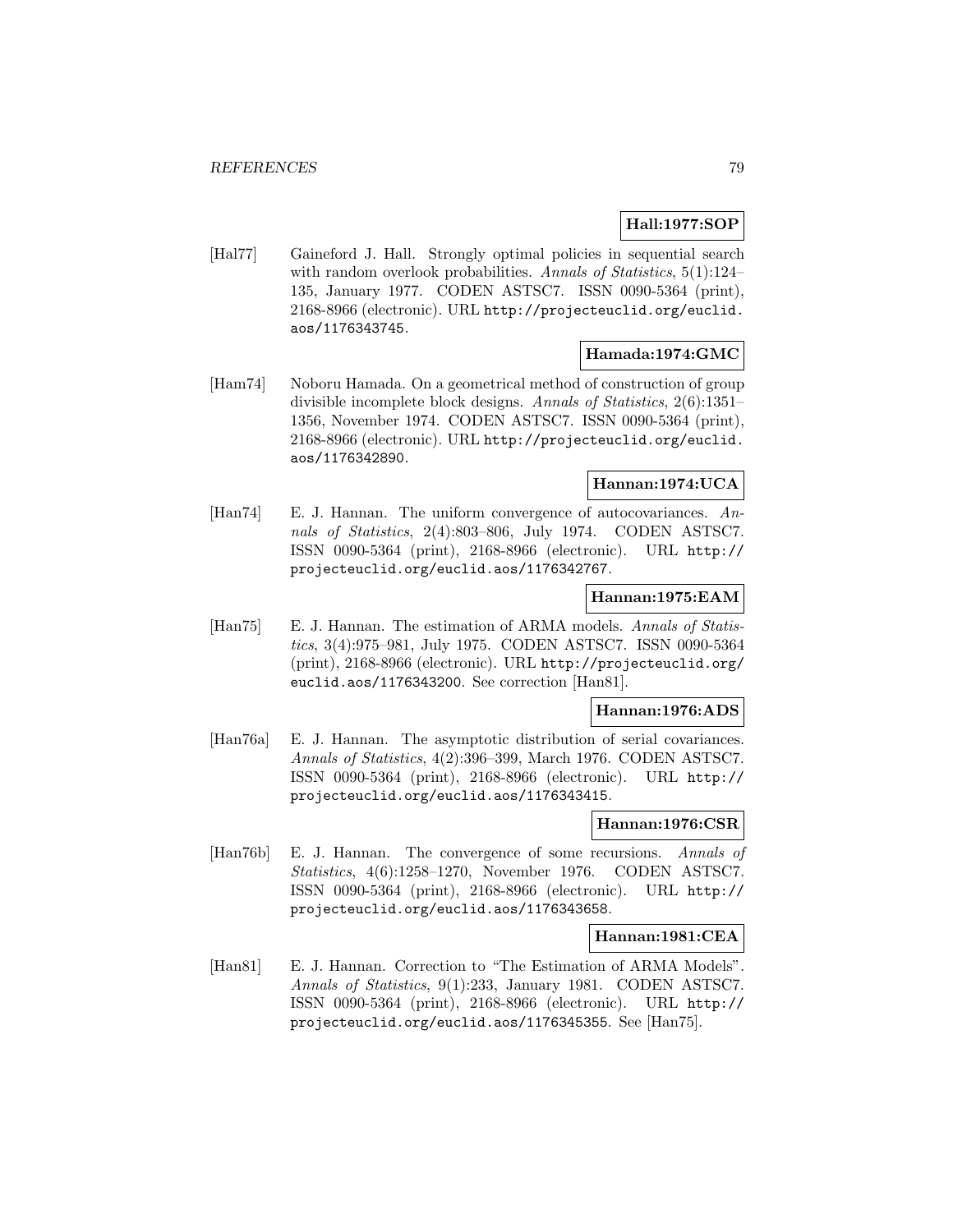#### **Hartigan:1975:NSC**

[Har75] J. A. Hartigan. Necessary and sufficient conditions for asymptotic joint normality of a statistic and its subsample values. Annals of Statistics, 3(3):573–580, May 1975. CODEN ASTSC7. ISSN 0090- 5364 (print), 2168-8966 (electronic). URL http://projecteuclid. org/euclid.aos/1176343123.

### **Harville:1976:EGM**

[Har76] David Harville. Extension of the Gauss–Markov Theorem to include the estimation of random effects. Annals of Statistics, 4(2):384–395, March 1976. CODEN ASTSC7. ISSN 0090-5364 (print), 2168- 8966 (electronic). URL http://projecteuclid.org/euclid.aos/ 1176343414.

### **Hartigan:1978:ADC**

[Har78] J. A. Hartigan. Asymptotic distributions for clustering criteria. Annals of Statistics, 6(1):117-131, January 1978. CODEN ASTSC7. ISSN 0090-5364 (print), 2168-8966 (electronic). URL http:// projecteuclid.org/euclid.aos/1176344071.

# **Hirschler:1975:FMT**

[HC75] Patrick Hirschler and Thomas M. Cover. A finite memory test of the irrationality of the parameter of a coin. Annals of Statistics, 3 (4):939–946, July 1975. CODEN ASTSC7. ISSN 0090-5364 (print), 2168-8966 (electronic). URL http://projecteuclid.org/euclid. aos/1176343194.

#### **Hecker:1976:CAN**

[Hec76] H. Hecker. A characterization of the asymptotic normality of linear combinations of order statistics from the uniform distribution. Annals of Statistics, 4(6):1244–1246, November 1976. CODEN ASTSC7. ISSN 0090-5364 (print), 2168-8966 (electronic). URL http://projecteuclid.org/euclid.aos/1176343656.

### **Hedayat:1975:NKV**

[HF75] A. Hedayat and W. T. Federer. On the nonexistence of Knut Vik designs for all even orders. Annals of Statistics, 3(2):445–447, March 1975. CODEN ASTSC7. ISSN 0090-5364 (print), 2168- 8966 (electronic). URL http://projecteuclid.org/euclid.aos/ 1176343068.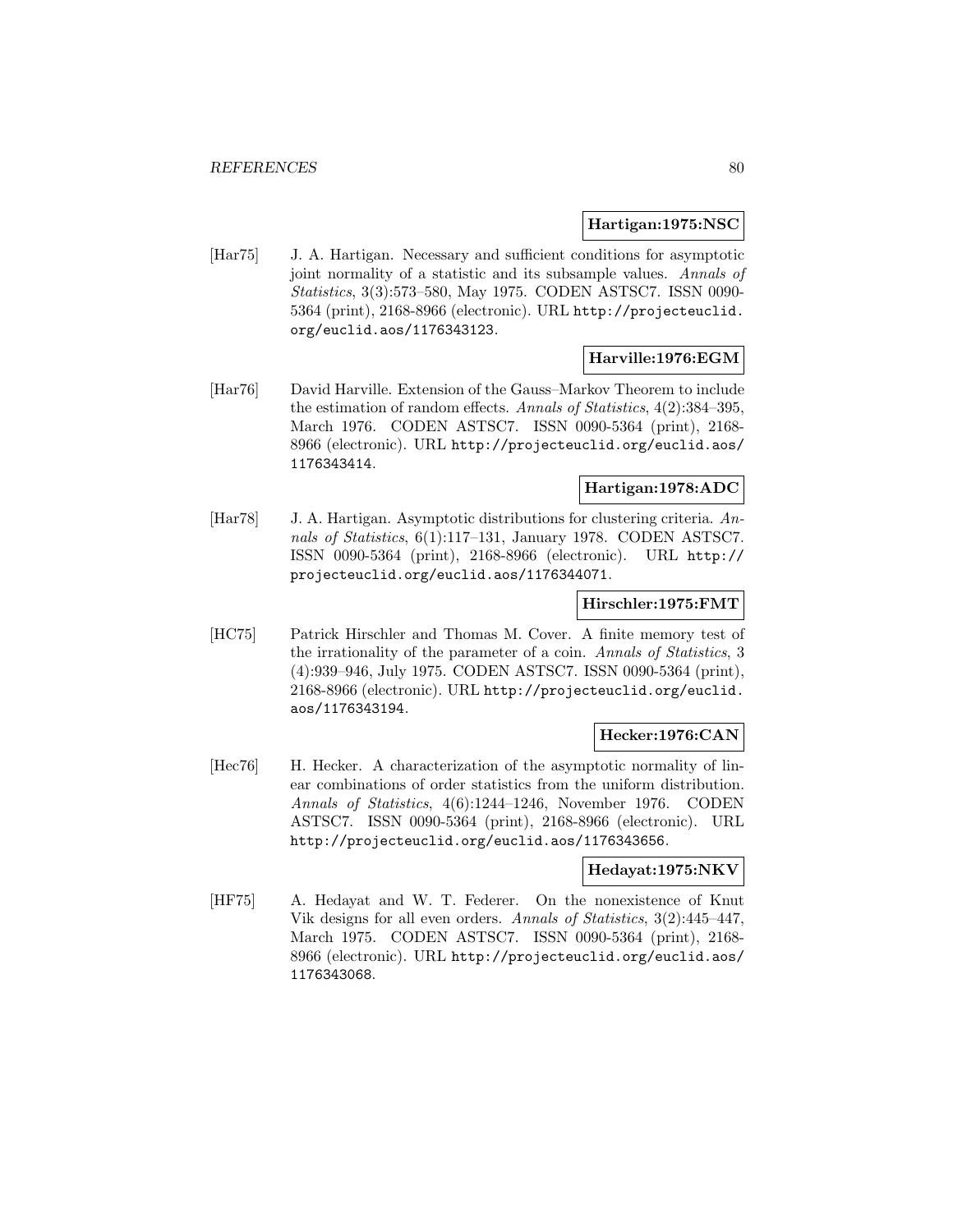### **Hasza:1979:EAP**

[HF79] David P. Hasza and Wayne A. Fuller. Estimation for autoregressive processes with unit roots. Annals of Statistics, 7(5):1106–1120, September 1979. CODEN ASTSC7. ISSN 0090-5364 (print), 2168- 8966 (electronic). URL http://projecteuclid.org/euclid.aos/ 1176344793.

### **Hasminskii:1975:LBM**

[HI75] R. Z. Hasminskii and I. A. Ibragimov. On a lower bound for moments of point estimators. Annals of Statistics, 3(1):228–233, January 1975. CODEN ASTSC7. ISSN 0090-5364 (print), 2168- 8966 (electronic). URL http://projecteuclid.org/euclid.aos/ 1176343012.

# **Hill:1975:SGA**

[Hil75] Bruce M. Hill. A simple general approach to inference about the tail of a distribution. Annals of Statistics, 3(5):1163–1174, September 1975. CODEN ASTSC7. ISSN 0090-5364 (print), 2168- 8966 (electronic). URL http://projecteuclid.org/euclid.aos/ 1176343247.

# **Hinkley:1979:PL**

[Hin79] David Hinkley. Predictive likelihood. Annals of Statistics, 7(4): 718–728, July 1979. CODEN ASTSC7. ISSN 0090-5364 (print), 2168-8966 (electronic). URL http://projecteuclid.org/euclid. aos/1176344723. See correction [Hin80].

#### **Hinkley:1980:NCP**

[Hin80] David V. Hinkley. Note: Correction to "Predictive Likelihood". Annals of Statistics, 8(3):694, May 1980. CODEN ASTSC7. ISSN 0090-5364 (print), 2168-8966 (electronic). URL http:// projecteuclid.org/euclid.aos/1176345022. See [Hin79].

### **Hipp:1974:SSE**

[Hip74] Christian Hipp. Sufficient statistics and exponential families. Annals of Statistics, 2(6):1283–1292, November 1974. CODEN ASTSC7. ISSN 0090-5364 (print), 2168-8966 (electronic). URL http:// projecteuclid.org/euclid.aos/1176342879.

### **Hipp:1975:NPT**

[Hip75] C. Hipp. Note on the paper "Transformation Groups and Sufficient Statistics" by J. Pfanzagl. Annals of Statistics, 3(2):478–482,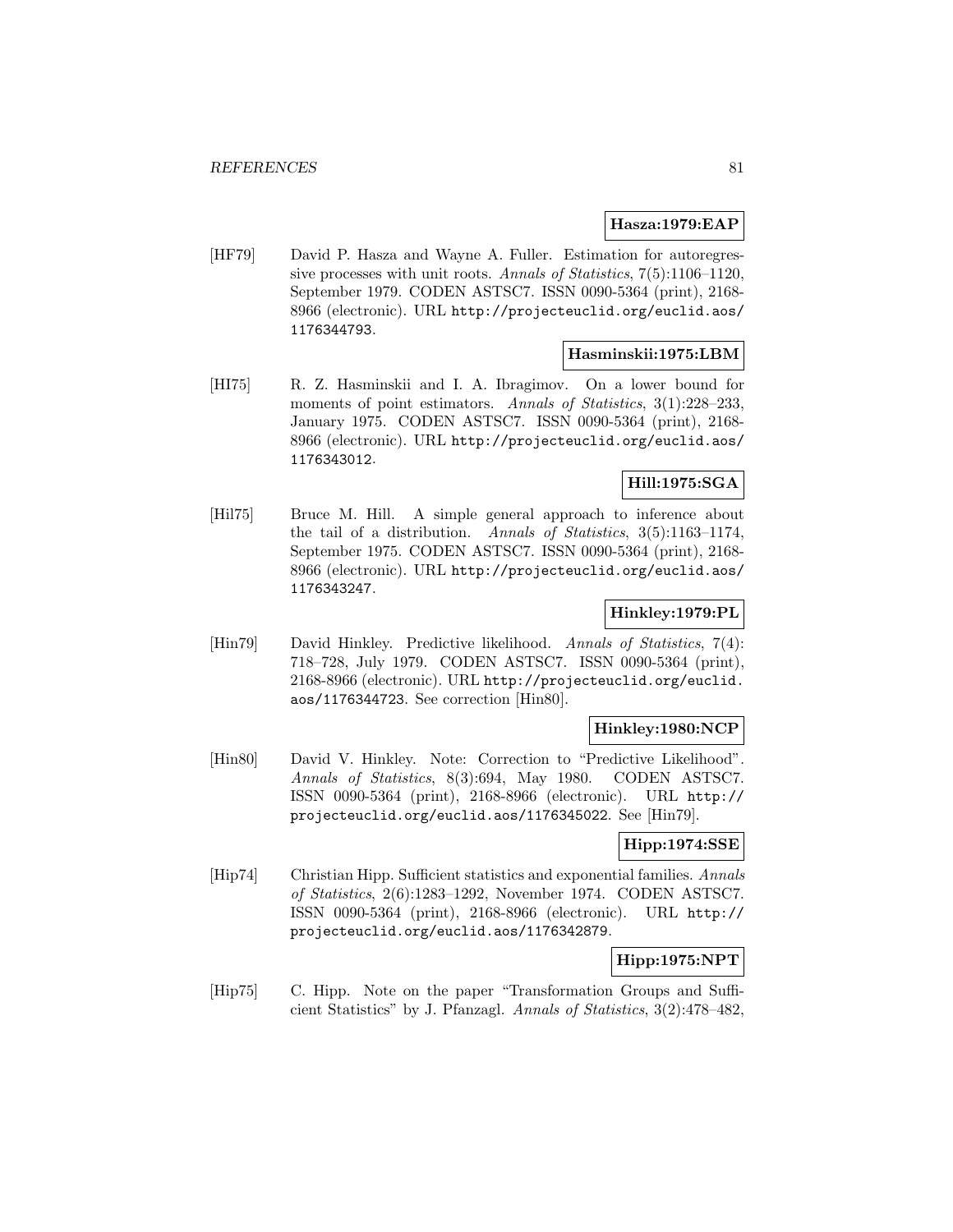March 1975. CODEN ASTSC7. ISSN 0090-5364 (print), 2168- 8966 (electronic). URL http://projecteuclid.org/euclid.aos/ 1176343075.

### **Hirakawa:1973:MOS**

[Hir73] Kosaburo Hirakawa. Moments of order statistics. Annals of Statistics, 1(2):392–394, March 1973. CODEN ASTSC7. ISSN 0090-5364 (print), 2168-8966 (electronic). URL http://projecteuclid.org/ euclid.aos/1176342380.

### **Hedayat:1974:RSB**

[HJ74] A. Hedayat and P. W. M. John. Resistant and susceptible BIB designs. Annals of Statistics, 2(1):148–158, January 1974. CODEN ASTSC7. ISSN 0090-5364 (print), 2168-8966 (electronic). URL http://projecteuclid.org/euclid.aos/1176342620.

# **Hajek:1974:RDA**

[HK74a] Jaroslav Hajek and George Kimeldorf. Regression designs in autoregressive stochastic processes. Annals of Statistics, 2(3):520– 527, May 1974. CODEN ASTSC7. ISSN 0090-5364 (print), 2168- 8966 (electronic). URL http://projecteuclid.org/euclid.aos/ 1176342711.

### **Hettmansperger:1974:NSC**

[HK74b] Thomas P. Hettmansperger and Lawrence A. Klimko. A note on the strong convergence of distributions. Annals of Statistics, 2(3): 597–598, May 1974. CODEN ASTSC7. ISSN 0090-5364 (print), 2168-8966 (electronic). URL http://projecteuclid.org/euclid. aos/1176342722.

## **Hwang:1975:BEL**

[HK75] T. Y. Hwang and J. H. Klotz. Bahadur efficiency of linear rank statistics for scale alternatives. Annals of Statistics, 3(4):947–954, July 1975. CODEN ASTSC7. ISSN 0090-5364 (print), 2168- 8966 (electronic). URL http://projecteuclid.org/euclid.aos/ 1176343195.

### **Hall:1977:WCP**

[HL77] W. J. Hall and R. M. Loynes. Weak convergence of processes related to likelihood ratios. Annals of Statistics, 5(2):330–341, March 1977. CODEN ASTSC7. ISSN 0090-5364 (print), 2168-8966 (electronic). URL http://projecteuclid.org/euclid.aos/1176343798.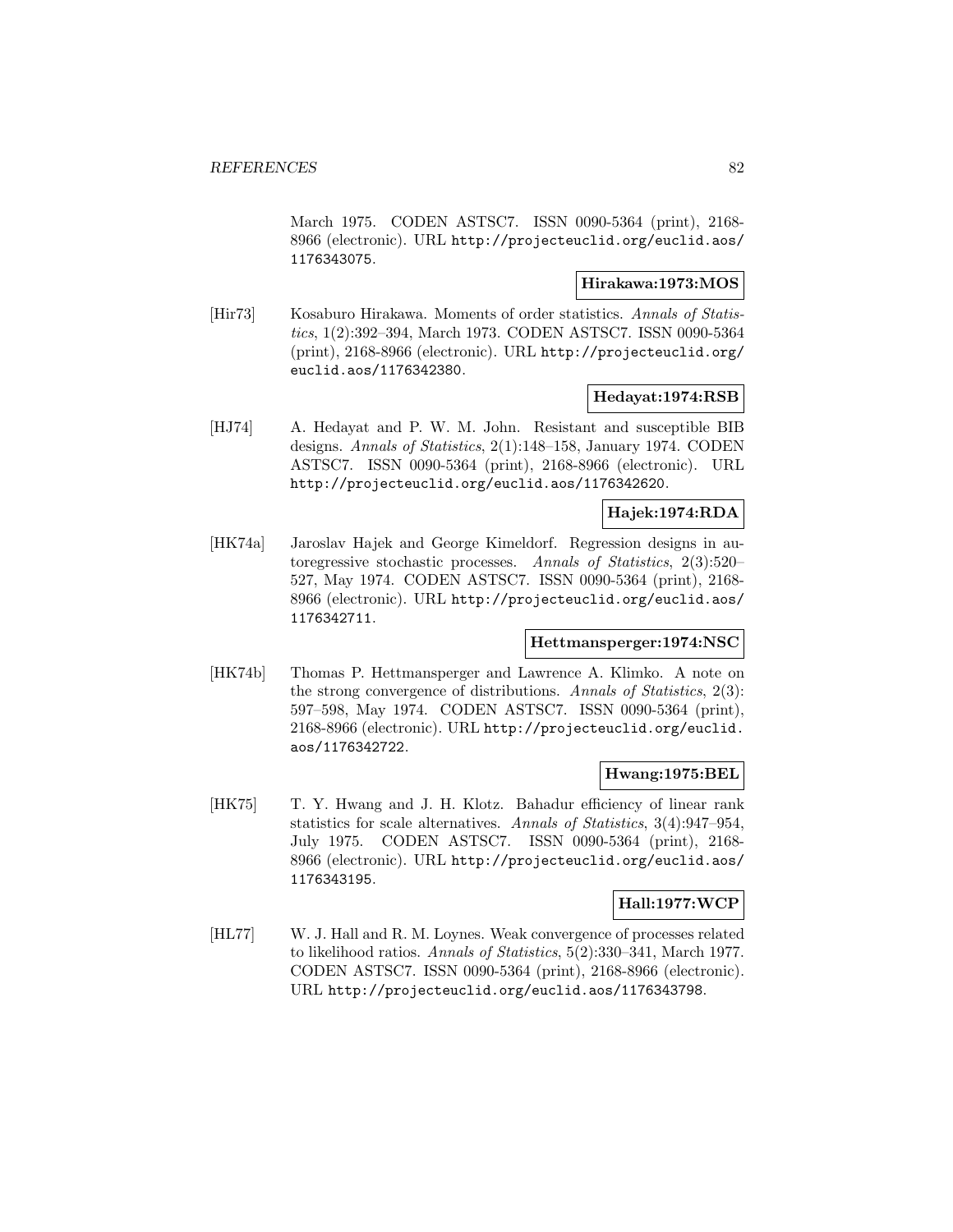#### **Hedayat:1979:TMC**

[HL79] A. Hedayat and Shuo-Yen Robert Li. The trade-off method in the construction of BIB designs with variable support sizes. Annals of Statistics, 7(6):1277–1287, November 1979. CODEN ASTSC7. ISSN 0090-5364 (print), 2168-8966 (electronic). URL http:// projecteuclid.org/euclid.aos/1176344846.

# **Hipp:1976:BMA**

[HM76] C. Hipp and R. Michel. On the Bernstein–von Mises approximation of posterior distributions. Annals of Statistics, 4(5):972–980, September 1976. CODEN ASTSC7. ISSN 0090-5364 (print), 2168- 8966 (electronic). URL http://projecteuclid.org/euclid.aos/ 1176343595.

### **Hoeffding:1973:CSL**

[Hoe73] Wassily Hoeffding. On the centering of a simple linear rank statistic. Annals of Statistics, 1(1):54–66, January 1973. CODEN ASTSC7. ISSN 0090-5364 (print), 2168-8966 (electronic). URL http:// projecteuclid.org/euclid.aos/1193342381.

#### **Hoeffding:1977:SIB**

[Hoe77] Wassily Hoeffding. Some incomplete and boundedly complete families of distributions. Annals of Statistics, 5(2):278–291, March 1977. CODEN ASTSC7. ISSN 0090-5364 (print), 2168-8966 (electronic). URL http://projecteuclid.org/euclid.aos/1176343795.

# **Hoke:1975:CPI**

[Hok75] Albert T. Hoke. The characteristic polynomial of the information matrix for second-order models. Annals of Statistics, 3(3): 780–786, May 1975. CODEN ASTSC7. ISSN 0090-5364 (print), 2168-8966 (electronic). URL http://projecteuclid.org/euclid. aos/1176343145.

### **Holland:1973:CST**

[Hol73a] Paul W. Holland. Covariance stabilizing transformations. Annals of Statistics, 1(1):84–92, January 1973. CODEN ASTSC7. ISSN 0090- 5364 (print), 2168-8966 (electronic). URL http://projecteuclid. org/euclid.aos/1193342384.

### **Holm:1973:AMC**

[Hol73b] Sture Holm. The asymptotic minimax character of sequential binomial and sign tests. Annals of Statistics, 1(6):1139–1148, Novem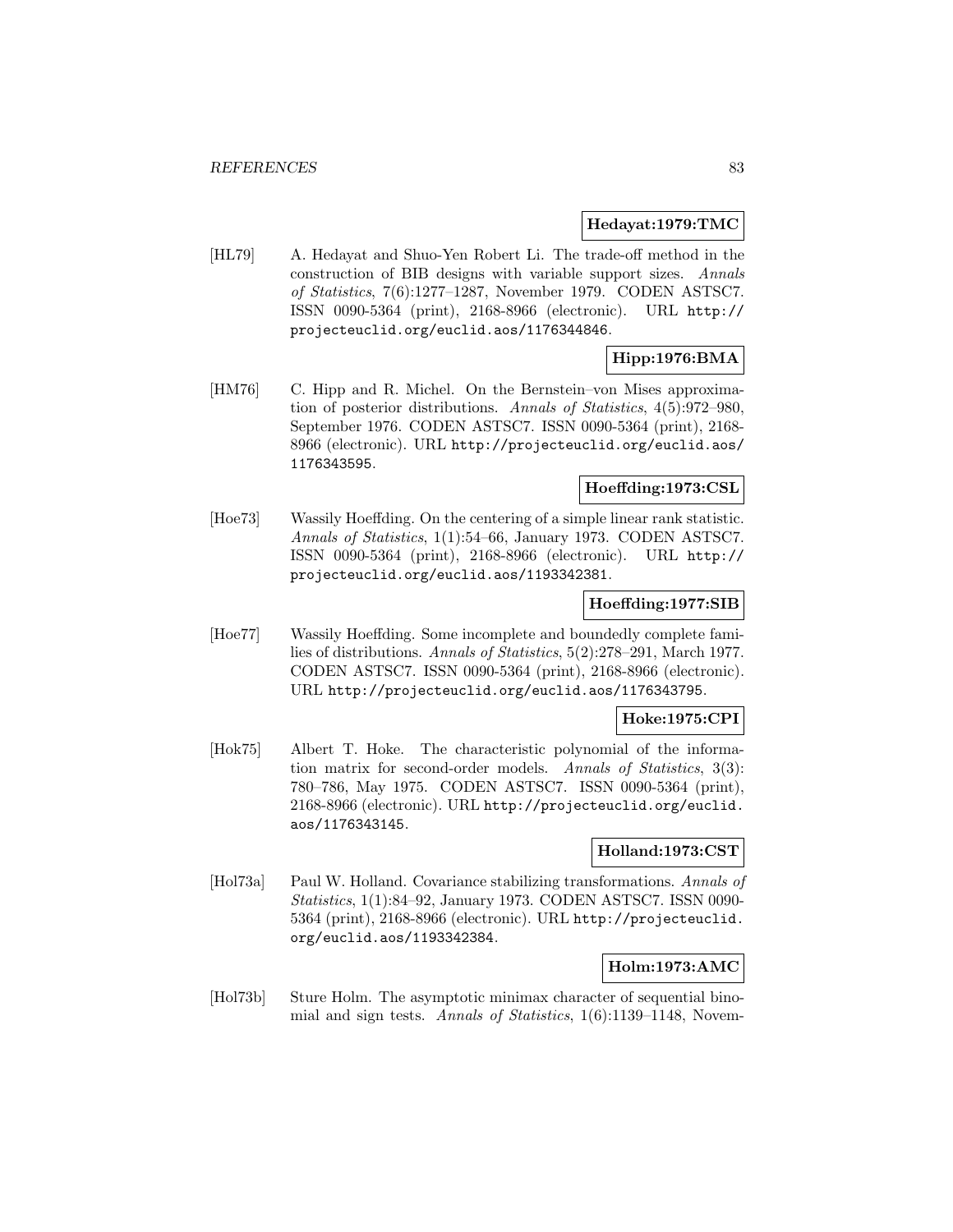ber 1973. CODEN ASTSC7. ISSN 0090-5364 (print), 2168- 8966 (electronic). URL http://projecteuclid.org/euclid.aos/ 1176342562.

### **Holst:1973:SLT**

[Hol73c] Lars Holst. Some limit theorems with applications in sampling theory. Annals of Statistics, 1(4):644–658, July 1973. CODEN ASTSC7. ISSN 0090-5364 (print), 2168-8966 (electronic). URL http://projecteuclid.org/euclid.aos/1176342460.

# **Holm:1977:CAL**

[Hol77] Sture Holm. On a conjecture about the limiting minimal efficiency of sequential tests. Annals of Statistics, 5(2):375–378, March 1977. CODEN ASTSC7. ISSN 0090-5364 (print), 2168-8966 (electronic). URL http://projecteuclid.org/euclid.aos/1176343802.

### **Holst:1979:TCL**

[Hol79] Lars Holst. Two conditional limit theorems with applications. Annals of Statistics, 7(3):551–557, May 1979. CODEN ASTSC7. ISSN 0090-5364 (print), 2168-8966 (electronic). URL http:// projecteuclid.org/euclid.aos/1176344676.

# **Horn:1975:OCC**

[Hor75] Susan D. Horn. On the optimality criterion in compound decision problems. Annals of Statistics, 3(3):767–772, May 1975. CODEN ASTSC7. ISSN 0090-5364 (print), 2168-8966 (electronic). URL http://projecteuclid.org/euclid.aos/1176343143.

#### **Hosoya:1979:HOE**

[Hos79] Yuzo Hosoya. High-order efficiency in the estimation of linear processes. Annals of Statistics, 7(3):516–530, May 1979. CODEN ASTSC7. ISSN 0090-5364 (print), 2168-8966 (electronic). URL http://projecteuclid.org/euclid.aos/1176344673.

#### **Hoyle:1975:EGF**

[Hoy75] M. H. Hoyle. Estimating generating functions. Annals of Statistics, 3(6):1361–1363, November 1975. CODEN ASTSC7. ISSN 0090-5364 (print), 2168-8966 (electronic). URL http://projecteuclid.org/ euclid.aos/1176343291.

#### **Hasegawa:1974:EMS**

[HP74] Minoru Hasegawa and Michael D. Perlman. On the existence of a minimal sufficient subfield. Annals of Statistics, 2(5):1049–1055,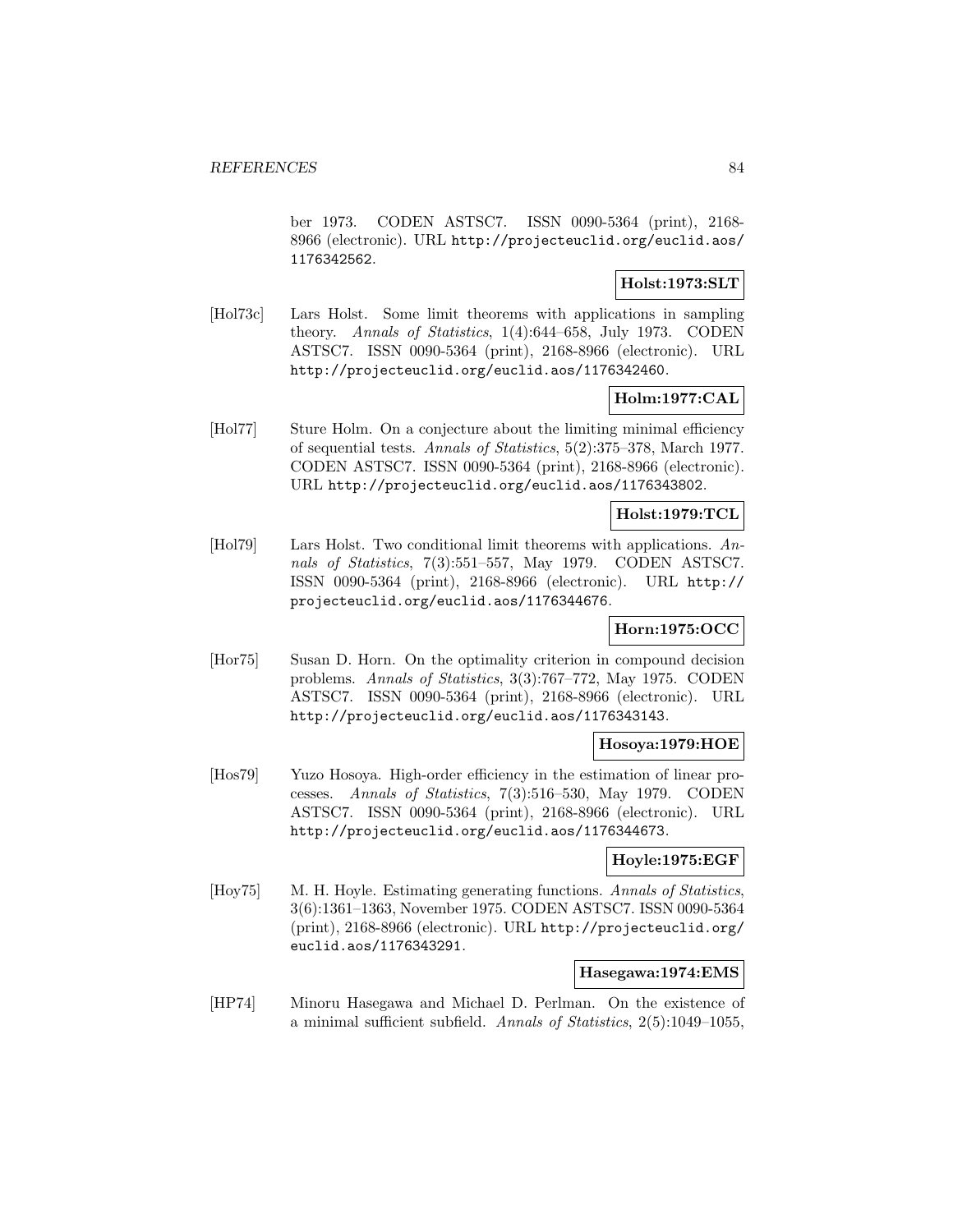September 1974. CODEN ASTSC7. ISSN 0090-5364 (print), 2168- 8966 (electronic). URL http://projecteuclid.org/euclid.aos/ 1176342826. See correction [HP75].

### **Hasegawa:1975:NCE**

[HP75] Minoru Hasegawa and Michael D. Perlman. Notes: Correction to "On the Existence of a Minimal Sufficient Subfield". Annals of Statistics, 3(6):1371–1372, November 1975. CODEN ASTSC7. ISSN 0090-5364 (print), 2168-8966 (electronic). URL http:// projecteuclid.org/euclid.aos/1176343294. See [HP74].

### **Hanson:1976:CCR**

[HP76] D. L. Hanson and Gordon Pledger. Consistency in concave regression. Annals of Statistics, 4(6):1038–1050, November 1976. CODEN ASTSC7. ISSN 0090-5364 (print), 2168-8966 (electronic). URL http://projecteuclid.org/euclid.aos/1176343640.

# **Hollander:1974:RWT**

[HPL74] Myles Hollander, Gordon Pledger, and Pi-Erh Lin. Robustness of the Wilcoxon test to a certain dependency between samples. Annals of Statistics, 2(1):177–181, January 1974. CODEN ASTSC7. ISSN 0090-5364 (print), 2168-8966 (electronic). URL http:// projecteuclid.org/euclid.aos/1176342623.

### **Hollander:1977:FDT**

[HPS77] Myles Hollander, Frank Proschan, and Jayaram Sethuraman. Functions decreasing in transposition and their applications in ranking problems. Annals of Statistics, 5(4):722–733, July 1977. CODEN ASTSC7. ISSN 0090-5364 (print), 2168-8966 (electronic). URL http://projecteuclid.org/euclid.aos/1176343895.

#### **Hanson:1973:CMR**

[HPW73] D. L. Hanson, Gordon Pledger, and F. T. Wright. On consistency in monotonic regression. Annals of Statistics, 1(3):401-421, May 1973. CODEN ASTSC7. ISSN 0090-5364 (print), 2168-8966 (electronic). URL http://projecteuclid.org/euclid.aos/1176342407.

#### **Hedayat:1974:MAD**

[HRF74] A. Hedayat, B. L. Raktoe, and W. T. Federer. On a measure of aliasing due to fitting an incomplete model. Annals of Statistics, 2 (4):650–660, July 1974. CODEN ASTSC7. ISSN 0090-5364 (print), 2168-8966 (electronic). URL http://projecteuclid.org/euclid. aos/1176342754.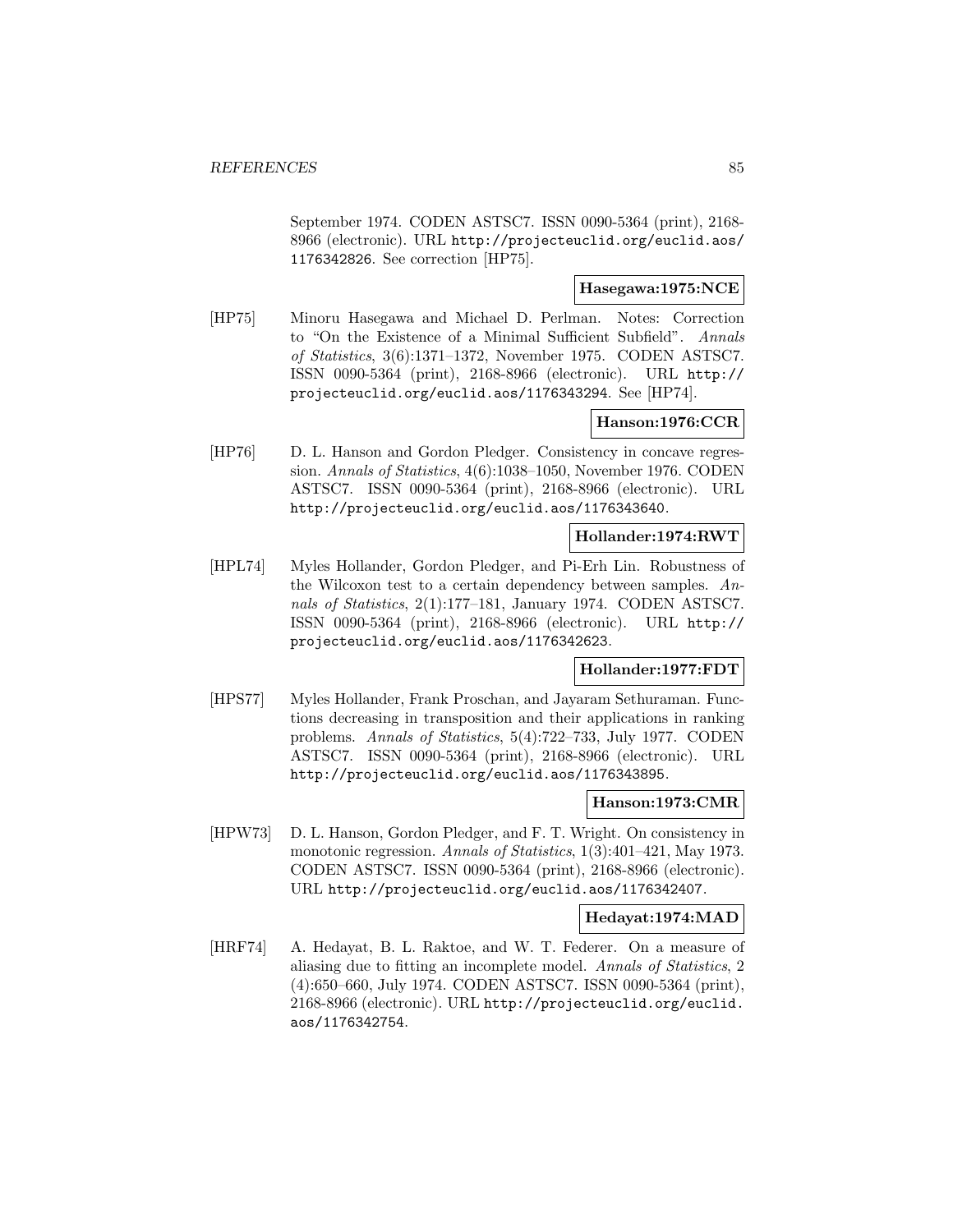### **Hedayat:1975:FCT**

[HRS75] A. Hedayat, D. Raghavarao, and E. Seiden. Further contributions to the theory of F-squares design. Annals of Statistics, 3(3):712– 716, May 1975. CODEN ASTSC7. ISSN 0090-5364 (print), 2168- 8966 (electronic). URL http://projecteuclid.org/euclid.aos/ 1176343134.

### **Huber:1973:MTN**

[HS73] Peter J. Huber and Volker Strassen. Minimax tests and the Neyman–Pearson lemma for capacities. Annals of Statistics, 1(2): 251–263, March 1973. CODEN ASTSC7. ISSN 0090-5364 (print), 2168-8966 (electronic). URL http://projecteuclid.org/euclid. aos/1176342363. See correction [HS74].

### **Huber:1974:NCM**

[HS74] Peter J. Huber and Volker Strassen. Note: Correction to minimax tests and the Neyman–Pearson lemma for capacities. Annals of Statistics, 2(1):223–224, January 1974. CODEN ASTSC7. ISSN 0090-5364 (print), 2168-8966 (electronic). URL http:// projecteuclid.org/euclid.aos/1176342630. See [HS73].

### **Heath:1978:FAP**

[HS78] David Heath and William Sudderth. On finitely additive priors, coherence, and extended admissibility. Annals of Statistics, 6(2): 333–345, March 1978. CODEN ASTSC7. ISSN 0090-5364 (print), 2168-8966 (electronic). URL http://projecteuclid.org/euclid. aos/1176344128.

## **Hooper:1979:DES**

[HS79] Jeffrey H. Hooper and Thomas J. Santner. Design of experiments for selection from ordered families of distributions. Annals of Statistics, 7(3):615–643, May 1979. CODEN ASTSC7. ISSN 0090-5364 (print), 2168-8966 (electronic). URL http://projecteuclid.org/euclid. aos/1176344683.

#### **Hsieh:1979:EBE**

[Hsi79a] H. K. Hsieh. Exact Bahadur efficiencies for tests of the multivariate linear hypothesis. Annals of Statistics, 7(6):1231–1245, November 1979. CODEN ASTSC7. ISSN 0090-5364 (print), 2168- 8966 (electronic). URL http://projecteuclid.org/euclid.aos/ 1176344842.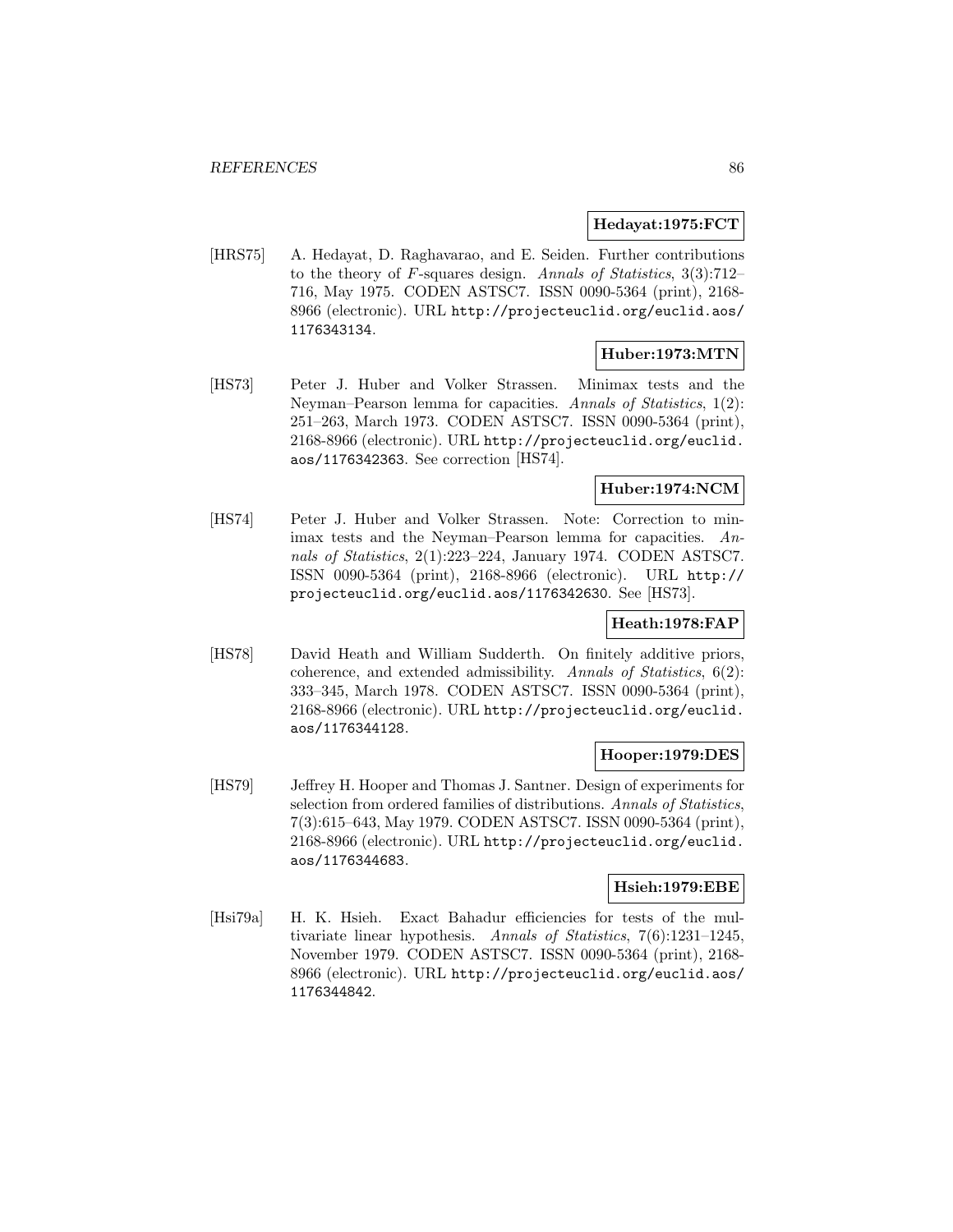# **Hsieh:1979:AOL**

[Hsi79b] H. K. Hsieh. On asymptotic optimality of likelihood ratio tests for multivariate normal distributions. Annals of Statistics, 7(3):592– 598, May 1979. CODEN ASTSC7. ISSN 0090-5364 (print), 2168- 8966 (electronic). URL http://projecteuclid.org/euclid.aos/ 1176344680.

### **Hsuan:1979:SBP**

[Hsu79] Francis C. Hsuan. A stepwise Bayesian procedure. Annals of Statistics, 7(4):860–868, July 1979. CODEN ASTSC7. ISSN 0090-5364 (print), 2168-8966 (electronic). URL http://projecteuclid.org/ euclid.aos/1176344735.

### **Hansen:1974:CLN**

[HT74] Ole Havard Hansen and Erik N. Torgersen. Comparison of linear normal experiments. Annals of Statistics, 2(2):367–373, March 1974. CODEN ASTSC7. ISSN 0090-5364 (print), 2168-8966 (electronic). URL http://projecteuclid.org/euclid.aos/1176342672.

#### **Hamada:1975:DBI**

[HT75a] Noboru Hamada and Fumikazu Tamari. Duals of balanced incomplete block designs derived from an affine geometry. Annals of Statistics, 3(4):926–938, July 1975. CODEN ASTSC7. ISSN 0090- 5364 (print), 2168-8966 (electronic). URL http://projecteuclid. org/euclid.aos/1176343193.

# **Hordijk:1975:MFI**

[HT75b] Arie Hordijk and Henk Tijms. A modified form of the iterative method of dynamic programming. Annals of Statistics, 3(1):203– 208, January 1975. CODEN ASTSC7. ISSN 0090-5364 (print), 2168-8966 (electronic). URL http://projecteuclid.org/euclid. aos/1176343008.

#### **Huber:1973:RRA**

[Hub73] Peter J. Huber. Robust regression: Asymptotics, conjectures and Monte Carlo. Annals of Statistics, 1(5):799–821, September 1973. CODEN ASTSC7. ISSN 0090-5364 (print), 2168-8966 (electronic). URL http://projecteuclid.org/euclid.aos/1176342503.

### **Huber:1974:FIS**

[Hub74] Peter J. Huber. Fisher information and spline interpolation. Annals of Statistics, 2(5):1029–1033, September 1974. CODEN ASTSC7.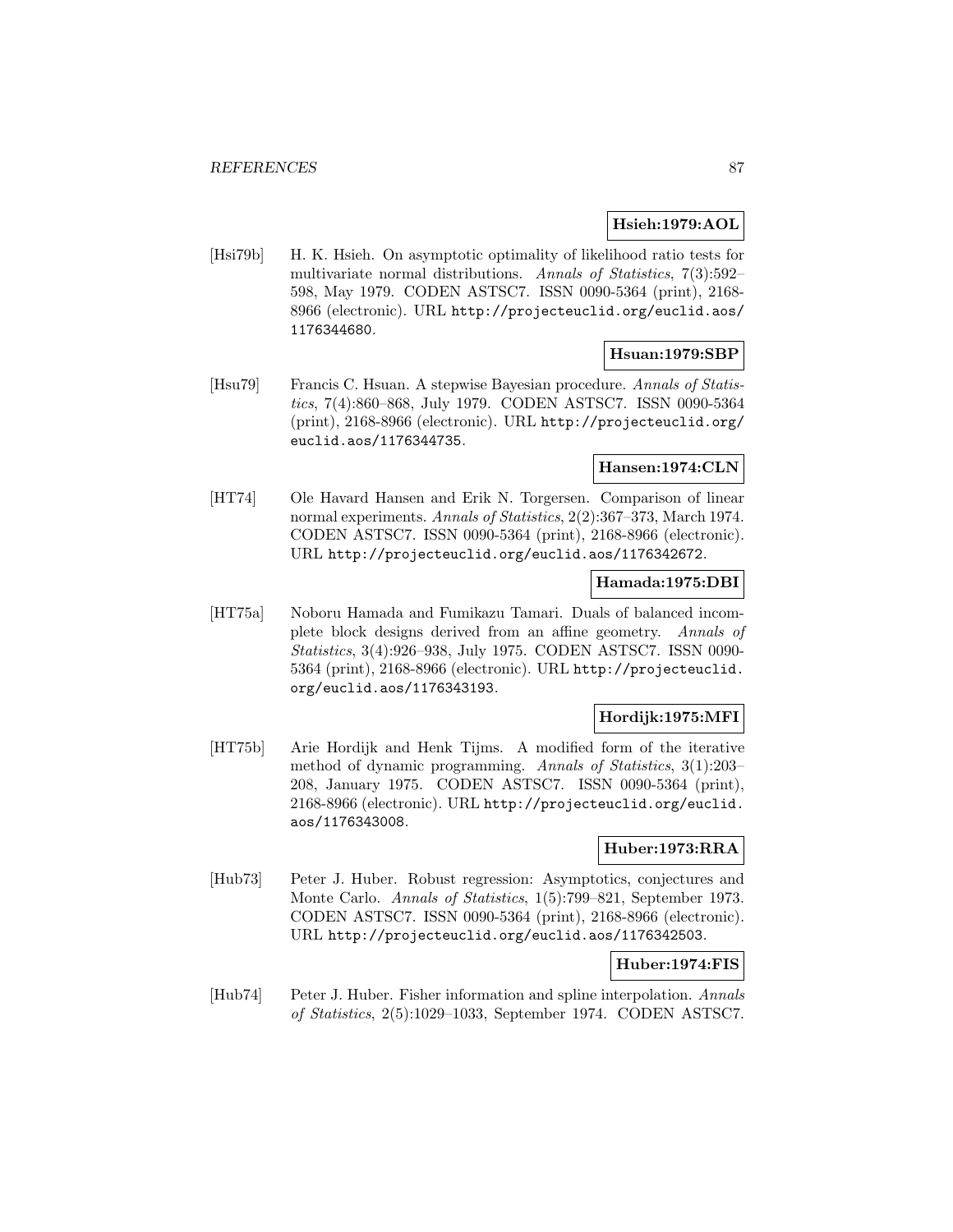ISSN 0090-5364 (print), 2168-8966 (electronic). URL http:// projecteuclid.org/euclid.aos/1176342822.

### **Hudson:1978:NIE**

[Hud78] H. M. Hudson. A natural identity for exponential families with applications in multiparameter estimation. Annals of Statistics, 6 (3):473–484, May 1978. CODEN ASTSC7. ISSN 0090-5364 (print), 2168-8966 (electronic). URL http://projecteuclid.org/euclid. aos/1176344194.

### **Huskova:1977:RCS**

[Hus77] Marie Huskova. The rate of convergence of simple linear rank statistics under hypothesis and alternatives. Annals of Statistics, 5(4): 658–670, July 1977. CODEN ASTSC7. ISSN 0090-5364 (print), 2168-8966 (electronic). URL http://projecteuclid.org/euclid. aos/1176343890.

#### **Hedayat:1978:HMT**

[HW78] A. Hedayat and W. D. Wallis. Hadamard matrices and their applications. Annals of Statistics, 6(6):1184–1238, November 1978. CODEN ASTSC7. ISSN 0090-5364 (print), 2168-8966 (electronic). URL http://projecteuclid.org/euclid.aos/1176344370.

#### **Hwang:1973:CSC**

[Hwa73] F. K. Hwang. Constructions for some classes of neighbor designs. Annals of Statistics, 1(4):786–790, July 1973. CODEN ASTSC7. ISSN 0090-5364 (print), 2168-8966 (electronic). URL http:// projecteuclid.org/euclid.aos/1176342476.

#### **Pickands:1975:SIU**

[III75] James Pickands III. Statistical inference using extreme order statistics. Annals of Statistics, 3(1):119–131, January 1975. CODEN ASTSC7. ISSN 0090-5364 (print), 2168-8966 (electronic). URL http://projecteuclid.org/euclid.aos/1176343003.

#### **Inglis:1979:ADR**

[Ing79] James Inglis. Admissible decision rules for the compound decision problem: The two-action two-state case. Annals of Statistics, 7(5): 1127–1135, September 1979. CODEN ASTSC7. ISSN 0090-5364 (print), 2168-8966 (electronic). URL http://projecteuclid.org/ euclid.aos/1176344795.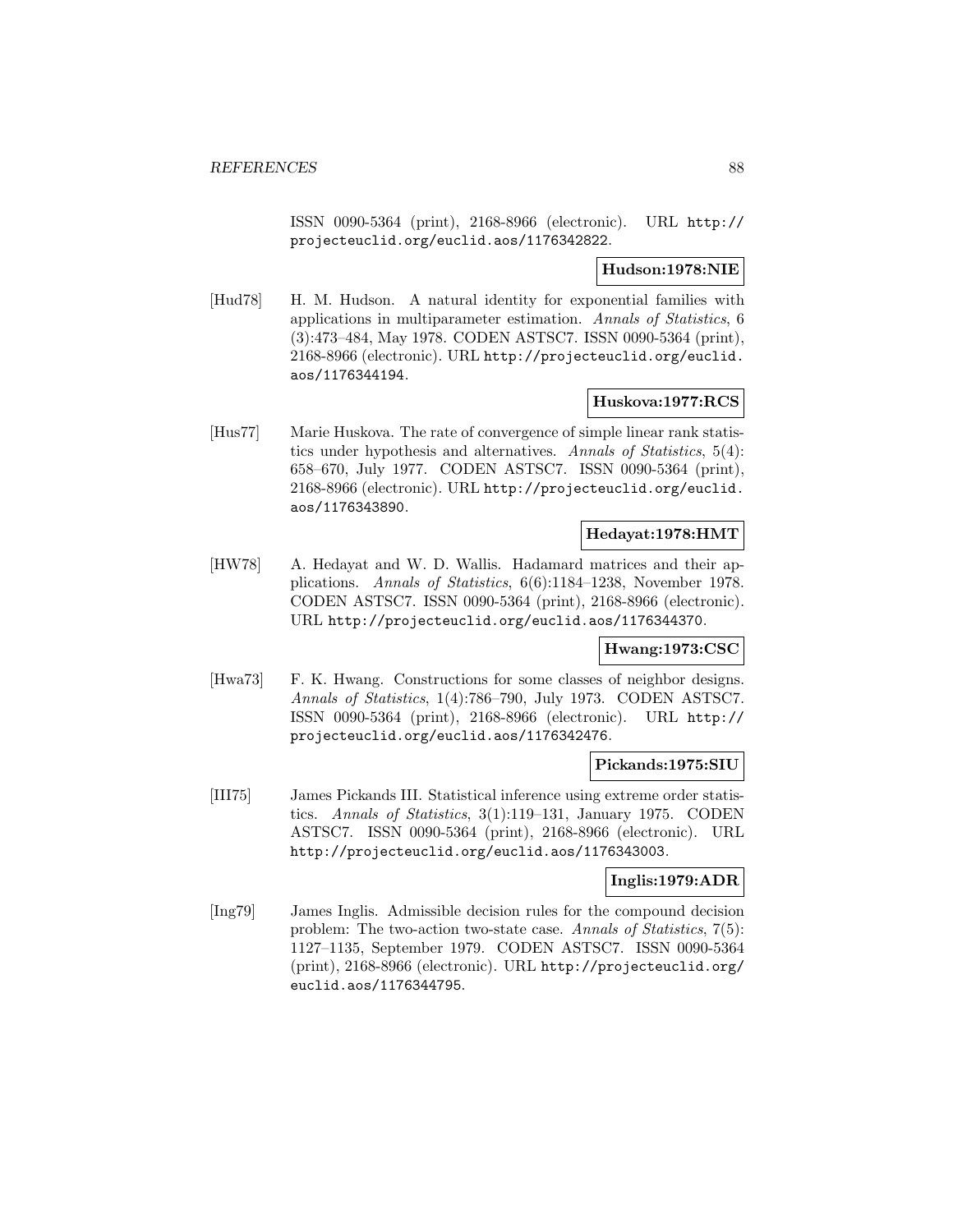# **Isii:1978:BCE**

[IT78] K. Isii and Y. Taga. Bound on the classification error for discriminating between multivariate populations with specified means and covariance matrices. Annals of Statistics, 6(1):132–141, January 1978. CODEN ASTSC7. ISSN 0090-5364 (print), 2168-8966 (electronic). URL http://projecteuclid.org/euclid.aos/1176344072.

### **Jacroux:1978:PPO**

[Jac78] Michael A. Jacroux. On the properties of proper  $(M, S)$  optimal block designs. Annals of Statistics, 6(6):1302–1309, November 1978. CODEN ASTSC7. ISSN 0090-5364 (print), 2168-8966 (electronic). URL http://projecteuclid.org/euclid.aos/1176344375.

#### **Jaeschke:1979:ADS**

[Jae79] D. Jaeschke. The asymptotic distribution of the supremum of the standardized empirical distribution function on subintervals. Annals of Statistics, 7(1):108–115, January 1979. CODEN ASTSC7. ISSN 0090-5364 (print), 2168-8966 (electronic). URL http:// projecteuclid.org/euclid.aos/1176344558.

#### **James:1979:CFD**

[Jam79] Ian R. James. Characterization of a family of distributions by the independence of size and shape variables. Annals of Statistics, 7 (4):869–881, July 1979. CODEN ASTSC7. ISSN 0090-5364 (print), 2168-8966 (electronic). URL http://projecteuclid.org/euclid. aos/1176344736.

### **Jaquette:1973:MDP**

[Jaq73] Stratton C. Jaquette. Markov decision processes with a new optimality criterion: Discrete time. Annals of Statistics, 1(3):496– 505, May 1973. CODEN ASTSC7. ISSN 0090-5364 (print), 2168- 8966 (electronic). URL http://projecteuclid.org/euclid.aos/ 1176342415.

#### **Jaquette:1975:MDP**

[Jaq75] Stratton C. Jaquette. Markov decision processes with a new optimality criterion: Continuous time. Annals of Statistics, 3(2):547– 553, March 1975. CODEN ASTSC7. ISSN 0090-5364 (print), 2168- 8966 (electronic). URL http://projecteuclid.org/euclid.aos/ 1176343087.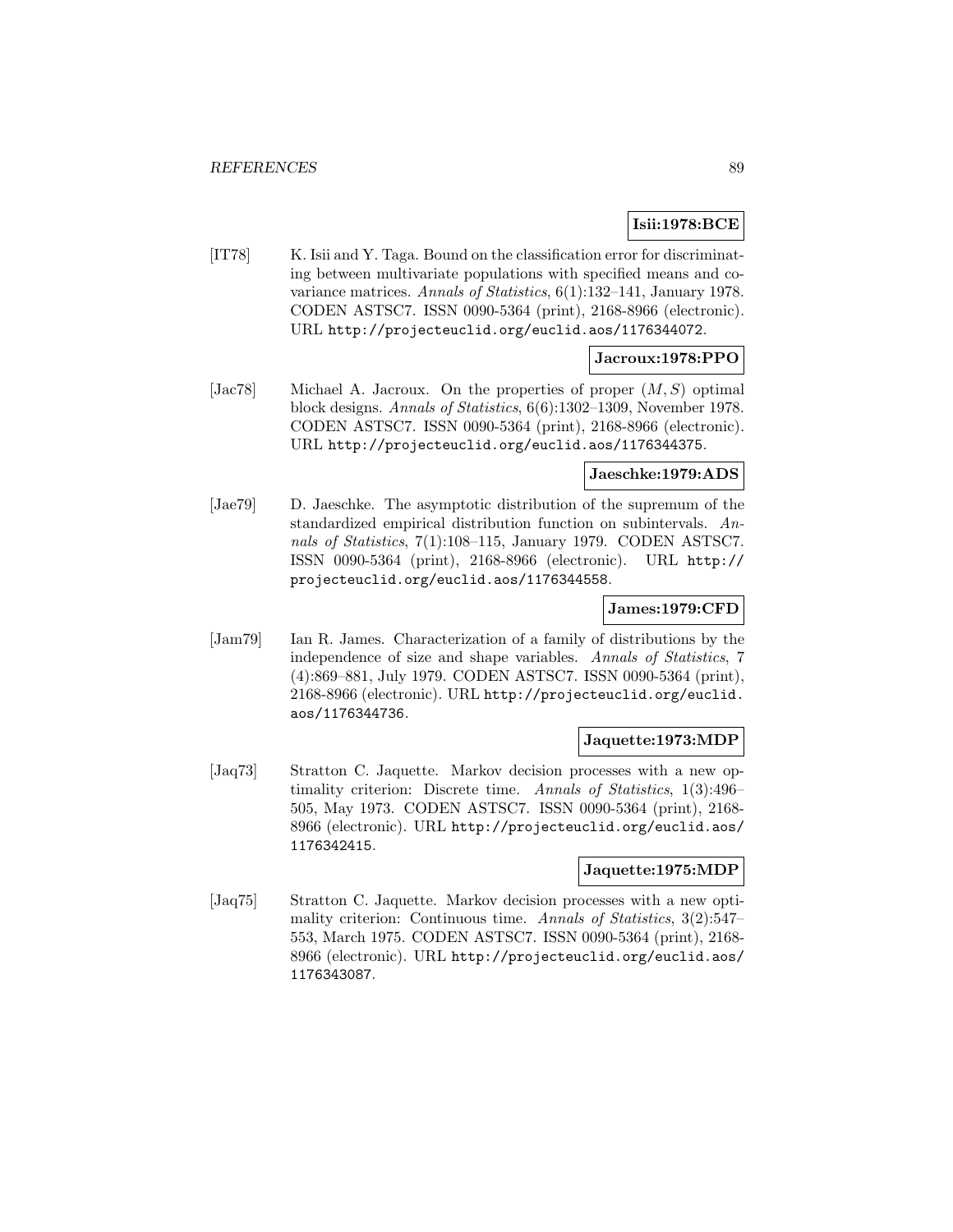#### **Jensen:1974:JDF**

[Jen74] D. R. Jensen. On the joint distribution of Friedman's  $\chi^2_r$  statistics. Annals of Statistics, 2(2):311–322, March 1974. CODEN ASTSC7. ISSN 0090-5364 (print), 2168-8966 (electronic). URL http://projecteuclid.org/euclid.aos/1176342665.

# **Jirina:1976:ANK**

[Jir76] Miloslav Jirina. On the asymptotic normality of Kendall's rank correlation statistic. Annals of Statistics, 4(1):214–215, January 1976. CODEN ASTSC7. ISSN 0090-5364 (print), 2168-8966 (electronic). URL http://projecteuclid.org/euclid.aos/1176343354.

### **Johnson:1979:DRO**

[JLL79] Richard A. Johnson, J. Ladalla, and S. T. Liu. Differential relations, in the original parameters, which determine the first two moments of the multiparameter exponential family. Annals of Statistics, 7(1): 232–235, January 1979. CODEN ASTSC7. ISSN 0090-5364 (print), 2168-8966 (electronic). URL http://projecteuclid.org/euclid. aos/1176344569.

#### **Jensen:1975:NTA**

[JM75] D. R. Jensen and L. S. Mayer. Normal-theory approximations to tests for linear hypotheses. Annals of Statistics, 3(2):429–444, March 1975. CODEN ASTSC7. ISSN 0090-5364 (print), 2168- 8966 (electronic). URL http://projecteuclid.org/euclid.aos/ 1176343067.

#### **Jensen:1977:SVR**

[JM77] D. R. Jensen and L. S. Mayer. Some variational results and their applications in multiple inference. Annals of Statistics, 5(5):922– 931, September 1977. CODEN ASTSC7. ISSN 0090-5364 (print), 2168-8966 (electronic). URL http://projecteuclid.org/euclid. aos/1176343948.

### **Jupp:1979:MLE**

[JM79] P. E. Jupp and K. V. Mardia. Maximum likelihood estimators for the matrix von Mises–Fisher and Bingham distributions. Annals of Statistics, 7(3):599–606, May 1979. CODEN ASTSC7. ISSN 0090- 5364 (print), 2168-8966 (electronic). URL http://projecteuclid. org/euclid.aos/1176344681.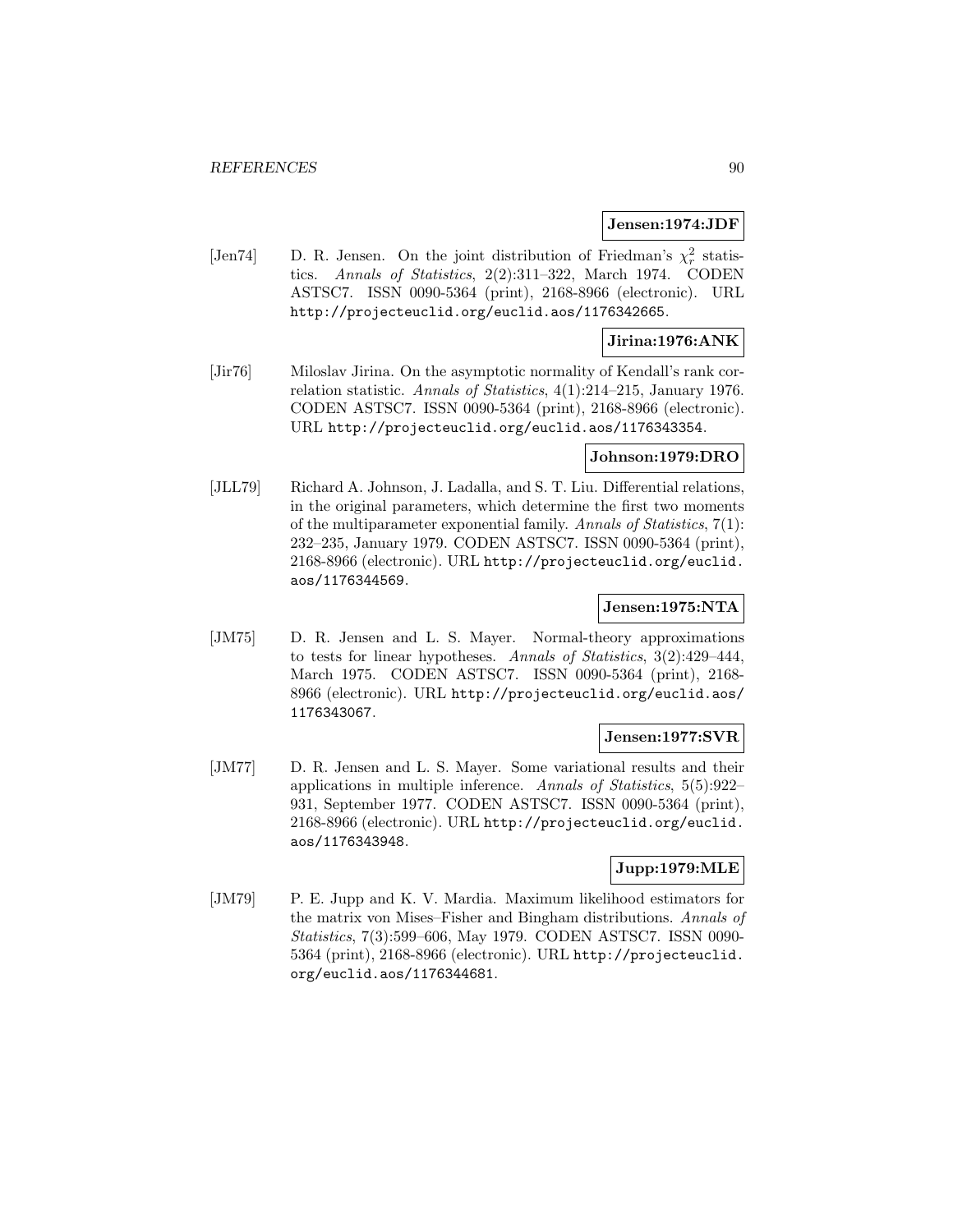### **Jogdeo:1977:API**

[Jog77] Kumar Jogdeo. Association and probability inequalities. Annals of Statistics, 5(3):495–504, May 1977. CODEN ASTSC7. ISSN 0090- 5364 (print), 2168-8966 (electronic). URL http://projecteuclid. org/euclid.aos/1176343846.

# **Jogdeo:1978:PBM**

[Jog78] Kumar Jogdeo. On a probability bound of Marshall and Olkin. Annals of Statistics, 6(1):232–234, January 1978. CODEN ASTSC7. ISSN 0090-5364 (print), 2168-8966 (electronic). URL http:// projecteuclid.org/euclid.aos/1176344082.

# **John:1973:FEC**

[Joh73] J. A. John. Factorial experiments in cyclic designs. Annals of Statistics, 1(1):188–194, January 1973. CODEN ASTSC7. ISSN 0090- 5364 (print), 2168-8966 (electronic). URL http://projecteuclid. org/euclid.aos/1193342399.

# **Johnson:1974:ARI**

[Joh74] Richard A. Johnson. Asymptotic results for inference procedures based on the r smallest observations. Annals of Statistics,  $2(6)$ : 1138–1151, November 1974. CODEN ASTSC7. ISSN 0090-5364 (print), 2168-8966 (electronic). URL http://projecteuclid.org/ euclid.aos/1176342870.

# **John:1975:ID**

[Joh75a] Peter W. M. John. Isomorphic  $L_2(7)$  designs. Annals of Statistics, 3 (3):728–729, May 1975. CODEN ASTSC7. ISSN 0090-5364 (print), 2168-8966 (electronic). URL http://projecteuclid.org/euclid. aos/1176343136.

#### **Johnson:1975:BVU**

[Joh75b] Bruce McK. Johnson. Bounds on the variance of the U-statistic for symmetric distributions with shift alternatives. Annals of Statistics, 3(4):955–958, July 1975. CODEN ASTSC7. ISSN 0090-5364 (print), 2168-8966 (electronic). URL http://projecteuclid.org/euclid. aos/1176343196.

# **John:1976:ISG**

[Joh76a] Peter W. M. John. Inequalities for semiregular group divisible designs. Annals of Statistics, 4(5):956–959, September 1976. CODEN ASTSC7. ISSN 0090-5364 (print), 2168-8966 (electronic). URL http://projecteuclid.org/euclid.aos/1176343592.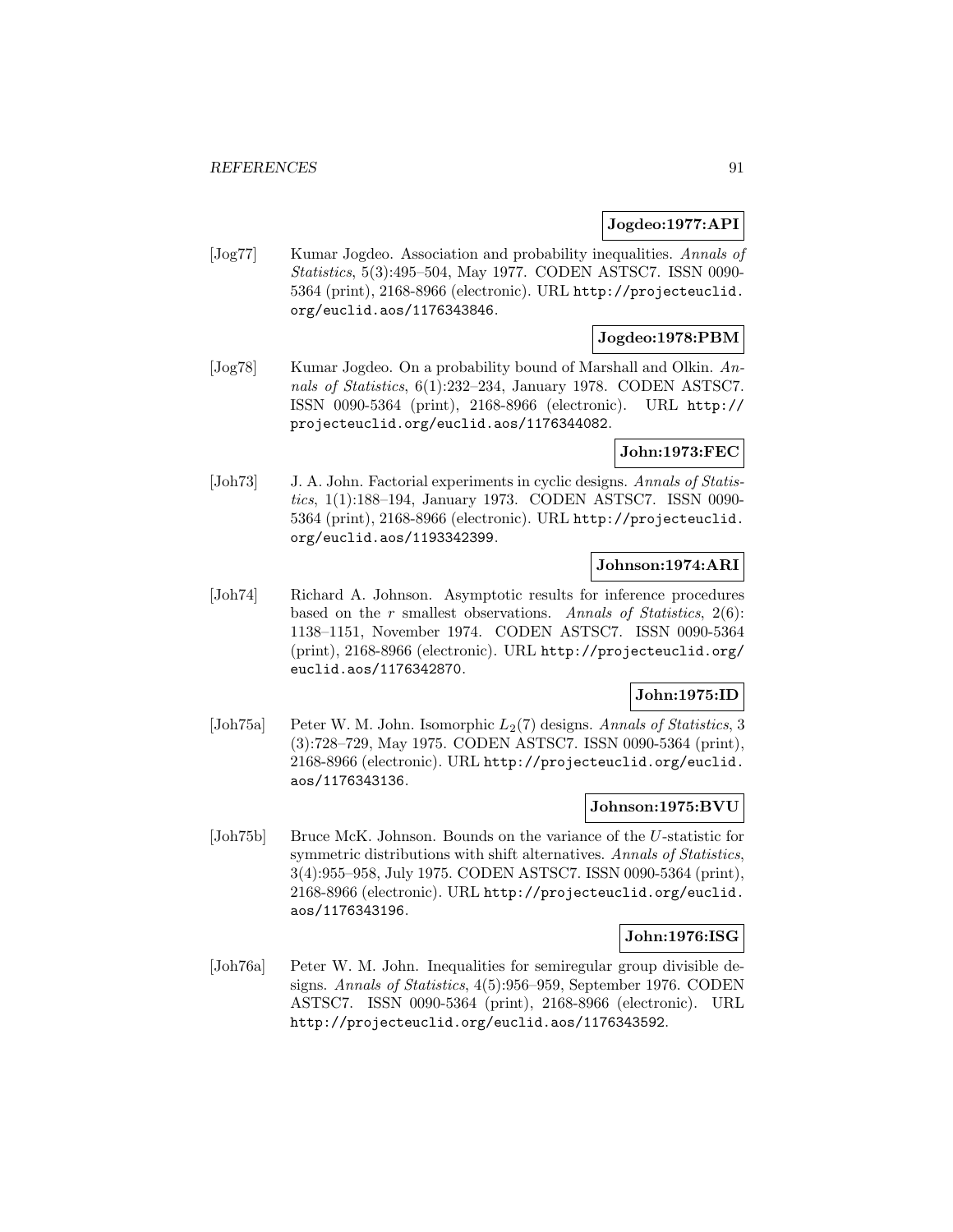### **John:1976:RBI**

[Joh76b] Peter W. M. John. Robustness of balanced incomplete block designs. Annals of Statistics, 4(5):960–962, September 1976. CODEN ASTSC7. ISSN 0090-5364 (print), 2168-8966 (electronic). URL http://projecteuclid.org/euclid.aos/1176343593.

#### **John:1978:NFP**

[Joh78] Peter W. M. John. A note on a finite population plan. Annals of Statistics, 6(3):697–699, May 1978. CODEN ASTSC7. ISSN 0090- 5364 (print), 2168-8966 (electronic). URL http://projecteuclid. org/euclid.aos/1176344213.

### **Joshi:1975:CBR**

[Jos75a] V. M. Joshi. A conjecture of Berry regarding a Bernoulli twoarmed bandit. Annals of Statistics, 3(1):189–202, January 1975. CODEN ASTSC7. ISSN 0090-5364 (print), 2168-8966 (electronic). URL http://projecteuclid.org/euclid.aos/1176343007. See correction [Jos85].

### **Joshi:1975:MER**

[Jos75b] V. M. Joshi. On the minimax estimation of a random probability with known first N moments. Annals of Statistics, 3(3):680– 687, May 1975. CODEN ASTSC7. ISSN 0090-5364 (print), 2168- 8966 (electronic). URL http://projecteuclid.org/euclid.aos/ 1176343130.

### **Joshi:1975:SAS**

[Jos75c] V. M. Joshi. Strong admissibility of a set of confidence intervals for the mean of a finite population. Annals of Statistics, 3(2):483–488, March 1975. CODEN ASTSC7. ISSN 0090-5364 (print), 2168- 8966 (electronic). URL http://projecteuclid.org/euclid.aos/ 1176343076.

#### **Joshi:1976:CIL**

[Jos76a] V. M. Joshi. Confidence intervals for linear functions of the normal parameters. Annals of Statistics, 4(2):413–418, March 1976. CODEN ASTSC7. ISSN 0090-5364 (print), 2168-8966 (electronic). URL http://projecteuclid.org/euclid.aos/1176343419.

### **Joshi:1976:ACR**

[Jos76b] V. M. Joshi. On the attainment of the Cramér–Rao lower bound. Annals of Statistics, 4(5):998–1002, September 1976. CODEN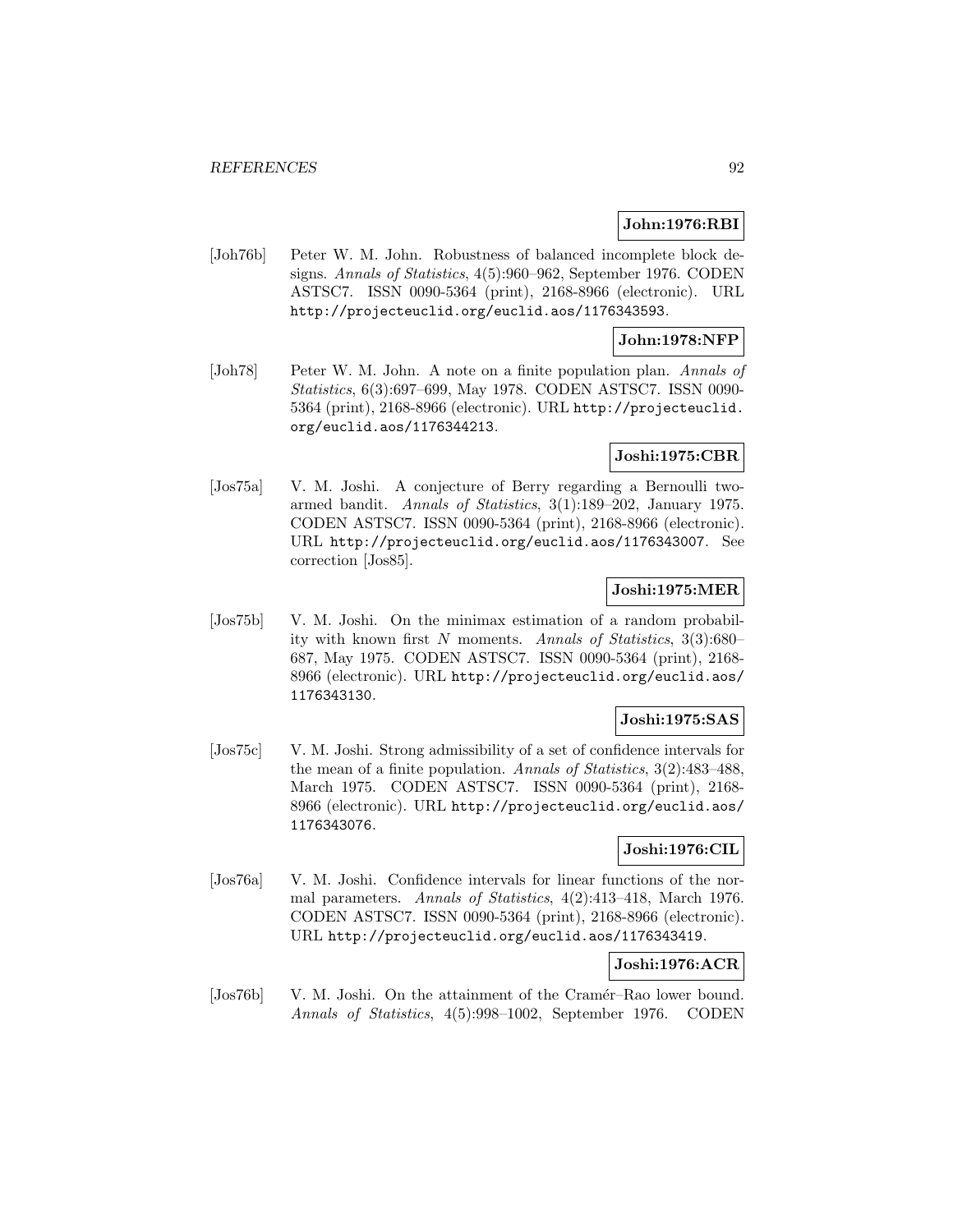ASTSC7. ISSN 0090-5364 (print), 2168-8966 (electronic). URL http://projecteuclid.org/euclid.aos/1176343599.

### **Joshi:1977:NEF**

[Jos77] V. M. Joshi. A note on estimators in finite populations. Annals of Statistics, 5(5):1051–1053, September 1977. CODEN ASTSC7. ISSN 0090-5364 (print), 2168-8966 (electronic). URL http:// projecteuclid.org/euclid.aos/1176343960.

#### **Joshi:1979:BSE**

[Jos79a] V. M. Joshi. The best strategy for estimating the mean of a finite population. Annals of Statistics, 7(3):531–536, May 1979. CODEN ASTSC7. ISSN 0090-5364 (print), 2168-8966 (electronic). URL http://projecteuclid.org/euclid.aos/1176344674.

### **Joshi:1979:JAS**

[Jos79b] V. M. Joshi. Joint admissibility of the sample means as estimators of the means of finite populations. Annals of Statistics, 7(5):995– 1002, September 1979. CODEN ASTSC7. ISSN 0090-5364 (print), 2168-8966 (electronic). URL http://projecteuclid.org/euclid. aos/1176344783.

# **Joshi:1985:CCB**

[Jos85] V. M. Joshi. Correction: "A Conjecture of Berry Regarding a Bernoulli Two-Armed Bandit". Annals of Statistics, 13(3):1249, September 1985. CODEN ASTSC7. ISSN 0090-5364 (print), 2168- 8966 (electronic). URL http://projecteuclid.org/euclid.aos/ 1176349670. See [Jos75a].

#### **Jones:1978:BES**

[JS78] Douglas H. Jones and J. Sethuraman. Bahadur efficiencies of the Student's t-tests. Annals of Statistics, 6(3):559–566, May 1978. CODEN ASTSC7. ISSN 0090-5364 (print), 2168-8966 (electronic). URL http://projecteuclid.org/euclid.aos/1176344200.

#### **Johnson:1974:ABB**

[JT74] B. R. Johnson and D. R. Truax. Asymptotic behavior of Bayes tests and Bayes risk. Annals of Statistics, 2(2):278–294, March 1974. CODEN ASTSC7. ISSN 0090-5364 (print), 2168-8966 (electronic). URL http://projecteuclid.org/euclid.aos/1176342663.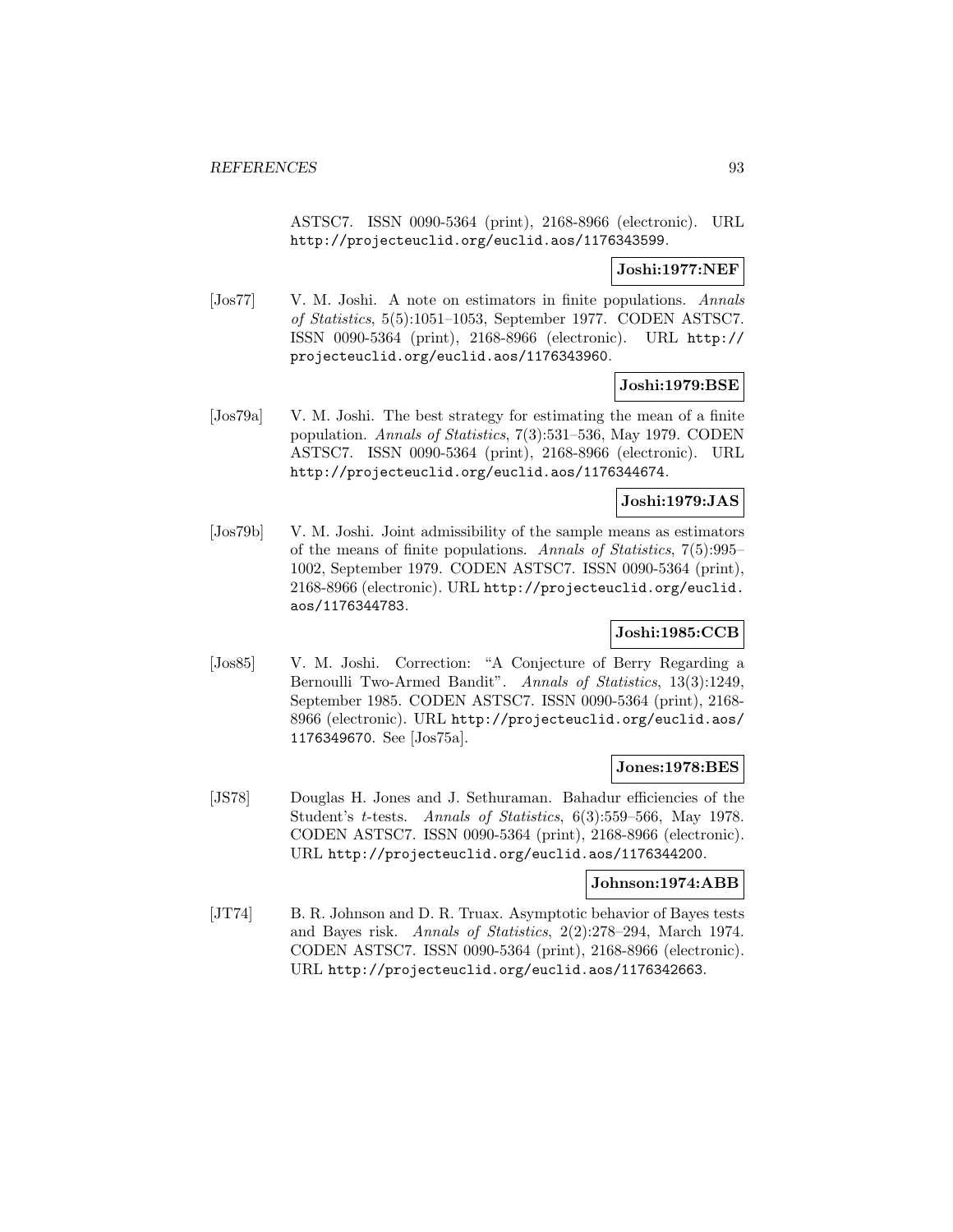#### **Johnson:1978:ABB**

[JT78] B. R. Johnson and D. R. Traux. Asymptotic behavior of Bayes procedures for testing simple hypotheses in multiparameter exponential families. Annals of Statistics, 6(2):346–361, March 1978. CODEN ASTSC7. ISSN 0090-5364 (print), 2168-8966 (electronic). URL http://projecteuclid.org/euclid.aos/1176344129.

#### **Jureckova:1973:CLT**

[Jur73] Jana Jureckova. Central limit theorem for Wilcoxon rank statistics process. Annals of Statistics, 1(6):1046–1060, November 1973. CODEN ASTSC7. ISSN 0090-5364 (print), 2168-8966 (electronic). URL http://projecteuclid.org/euclid.aos/1176342556.

#### **Jureckova:1977:ARE**

[Jur77] Jana Jureckova. Asymptotic relations of M-estimates and Restimates in linear regression model. Annals of Statistics, 5(3): 464–472, May 1977. CODEN ASTSC7. ISSN 0090-5364 (print), 2168-8966 (electronic). URL http://projecteuclid.org/euclid. aos/1176343843.

#### **Kadane:1971:MPO**

[Kad71] Joseph B. Kadane. A moment problem for order statistics. Annals of Mathematical Statistics, 42(2):745–751, April 1971. CODEN AAS-TAD. ISSN 0003-4851 (print), 2168-8990 (electronic). URL http: //projecteuclid.org/euclid.aoms/1177693423. See correction [Kad73].

#### **Kadane:1973:CNC**

[Kad73] Joseph B. Kadane. Correction note: Correction to "A Moment Problem for Order Statistics". Annals of Statistics, 1(4):797, July 1973. CODEN ASTSC7. ISSN 0090-5364 (print), 2168- 8966 (electronic). URL http://projecteuclid.org/euclid.aos/ 1176342478. See [Kad71].

#### **Kageyama:1973:RAR**

[Kag73a] Sanpei Kageyama. On µ-resolvable and affine µ-resolvable balanced incomplete block designs. Annals of Statistics, 1(1):195–203, January 1973. CODEN ASTSC7. ISSN 0090-5364 (print), 2168- 8966 (electronic). URL http://projecteuclid.org/euclid.aos/ 1193342400.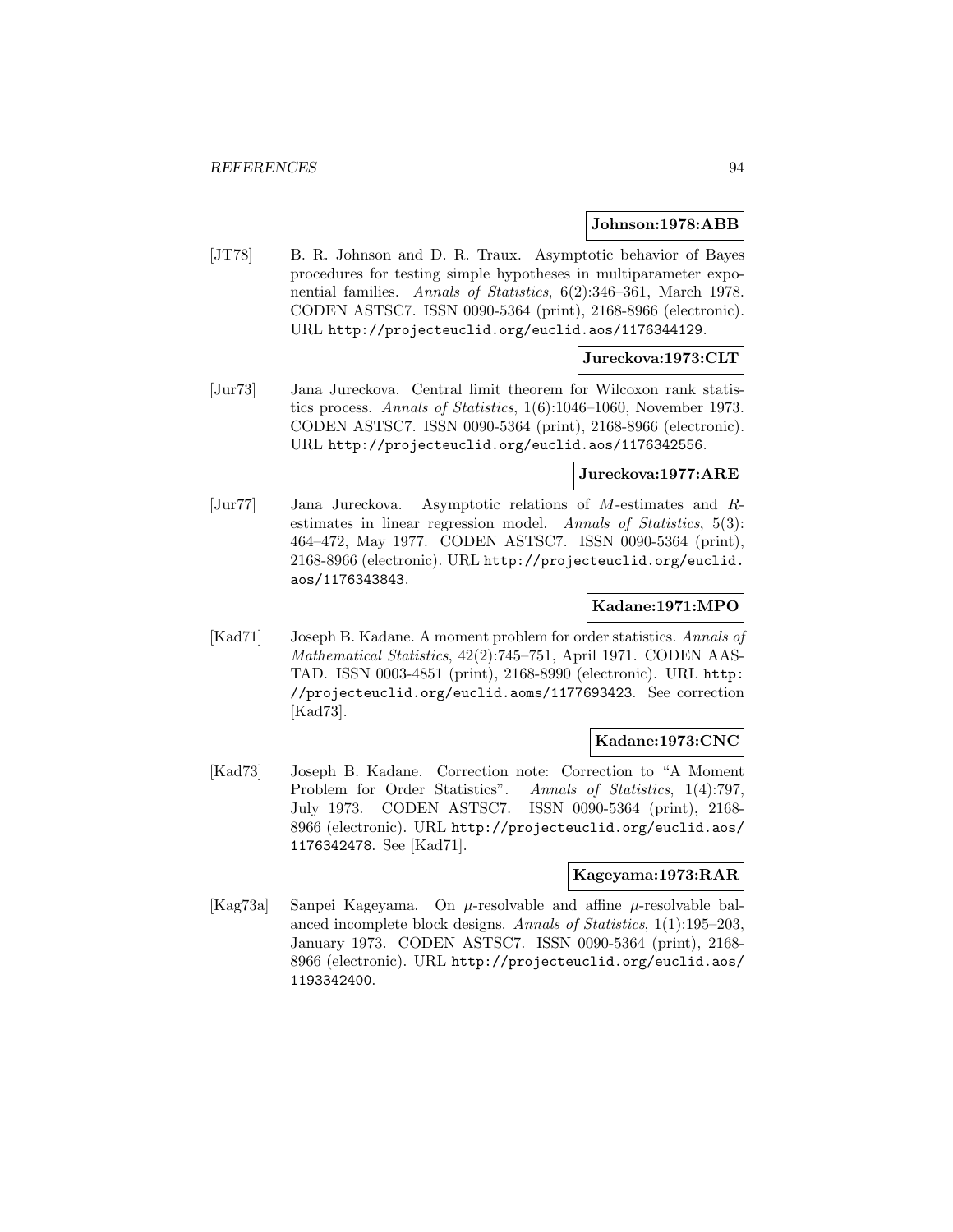#### **Kageyama:1973:IBS**

[Kag73b] Sanpei Kageyama. On the inequality for BIBDs with special parameters. Annals of Statistics, 1(1):204–207, January 1973. CODEN ASTSC7. ISSN 0090-5364 (print), 2168-8966 (electronic). URL http://projecteuclid.org/euclid.aos/1193342401.

#### **Kageyama:1974:RAC**

[Kag74] Sanpei Kageyama. On the reduction of associate classes for the PBIB design of a certain generalized type. Annals of Statistics, 2 (6):1346–1350, November 1974. CODEN ASTSC7. ISSN 0090-5364 (print), 2168-8966 (electronic). URL http://projecteuclid.org/ euclid.aos/1176342889.

#### **Kageyama:1976:RBD**

[Kag76] Sanpei Kageyama. Resolvability of block designs. Annals of Statistics, 4(3):655–661, May 1976. CODEN ASTSC7. ISSN 0090-5364 (print), 2168-8966 (electronic). URL http://projecteuclid.org/ euclid.aos/1176343475.

#### **Kallenberg:1974:NAE**

[Kal74] Olav Kallenberg. A note on the asymptotic equivalence of sampling with and without replacement. Annals of Statistics, 2(4): 819–821, July 1974. CODEN ASTSC7. ISSN 0090-5364 (print), 2168-8966 (electronic). URL http://projecteuclid.org/euclid. aos/1176342770.

# **Kao:1978:TEL**

[Kao78] Chung-Siung Kao. On the time and the excess of linear boundary crossings of sample sums. Annals of Statistics, 6(1):191–199, January 1978. CODEN ASTSC7. ISSN 0090-5364 (print), 2168- 8966 (electronic). URL http://projecteuclid.org/euclid.aos/ 1176344078.

### **Karlin:1974:ISS**

[Kar74] Samuel Karlin. Inequalities for symmetric sampling plans I. Annals of Statistics, 2(6):1065–1094, November 1974. CODEN ASTSC7. ISSN 0090-5364 (print), 2168-8966 (electronic). URL http:// projecteuclid.org/euclid.aos/1176342866.

### **Kariya:1977:RPT**

[Kar77] Takeaki Kariya. A robustness property of the tests for serial correlation. Annals of Statistics, 5(6):1212–1220, November 1977. CODEN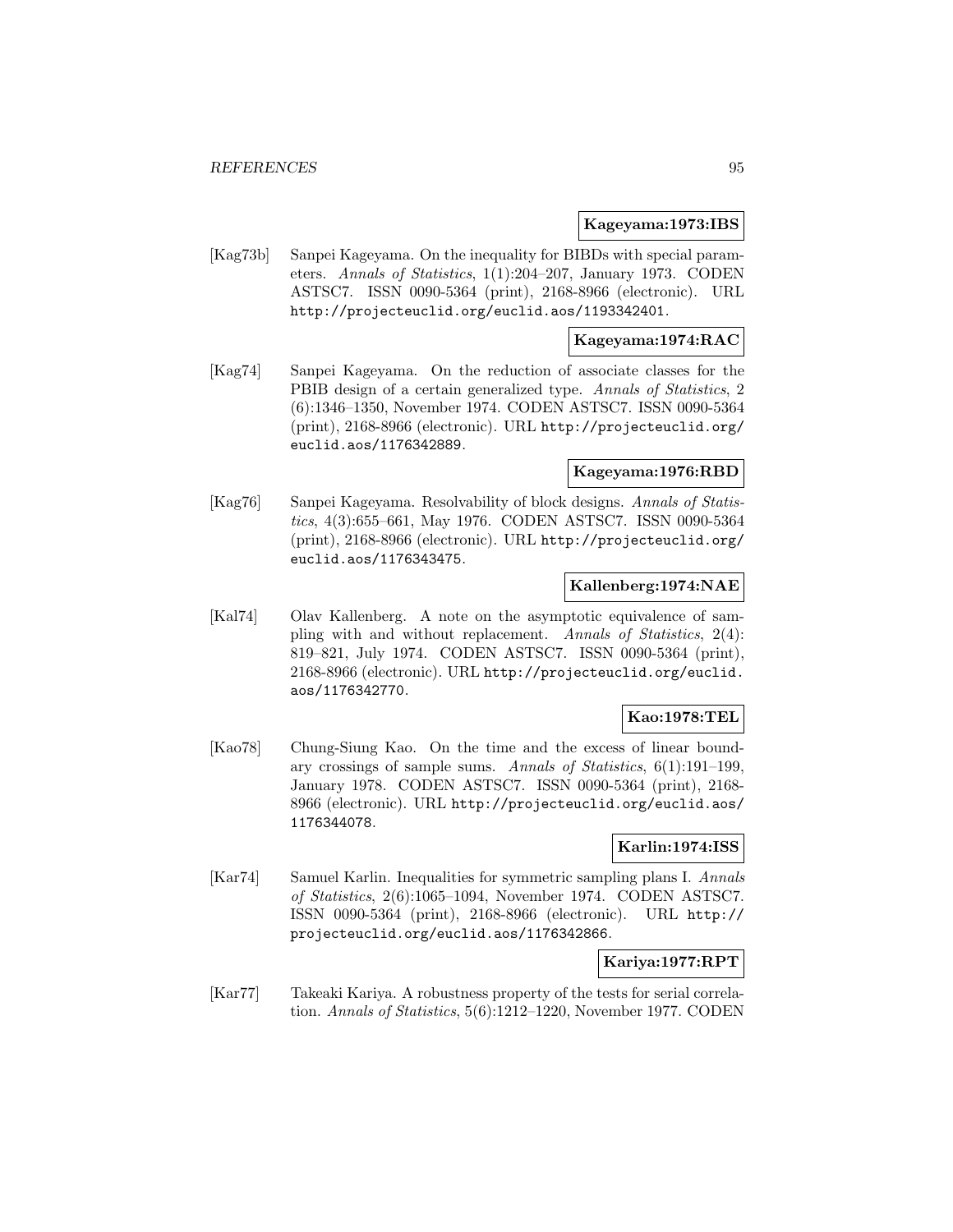ASTSC7. ISSN 0090-5364 (print), 2168-8966 (electronic). URL http://projecteuclid.org/euclid.aos/1176344005.

### **Kariya:1978:GMP**

[Kar78] Takeaki Kariya. The general MANOVA problem. Annals of Statistics, 6(1):200–214, January 1978. CODEN ASTSC7. ISSN 0090- 5364 (print), 2168-8966 (electronic). URL http://projecteuclid. org/euclid.aos/1176344079.

#### **Kadane:1978:SDP**

[KC78] Joseph B. Kadane and David T. Chuang. Stable decision problems. Annals of Statistics, 6(5):1095–1110, September 1978. CODEN ASTSC7. ISSN 0090-5364 (print), 2168-8966 (electronic). URL http://projecteuclid.org/euclid.aos/1176344313.

#### **Kariya:1977:RTS**

[KE77] Takeaki Kariya and Morris L. Eaton. Robust tests for spherical symmetry. Annals of Statistics, 5(1):206–215, January 1977. CODEN ASTSC7. ISSN 0090-5364 (print), 2168-8966 (electronic). URL http://projecteuclid.org/euclid.aos/1176343755.

# **Keiding:1975:MLE**

[Kei75] Niels Keiding. Maximum likelihood estimation in the birth-anddeath process. Annals of Statistics, 3(2):363–372, March 1975. CO-DEN ASTSC7. ISSN 0090-5364 (print), 2168-8966 (electronic). URL http://projecteuclid.org/euclid.aos/1176343062. See correction [Kei78].

# **Keiding:1978:NCM**

[Kei78] Niels Keiding. Note: Correction to "Maximum Likelihood Estimation in the Birth-and-Death Process". Annals of Statistics, 6 (2):472, March 1978. CODEN ASTSC7. ISSN 0090-5364 (print), 2168-8966 (electronic). URL http://projecteuclid.org/euclid. aos/1176344139. See [Kei75].

#### **Kelley:1974:NBT**

[Kel74] Thomas A. Kelley. A note on the Bernoulli two-armed bandit problem. Annals of Statistics, 2(5):1056–1062, September 1974. CODEN ASTSC7. ISSN 0090-5364 (print), 2168-8966 (electronic). URL http://projecteuclid.org/euclid.aos/1176342827.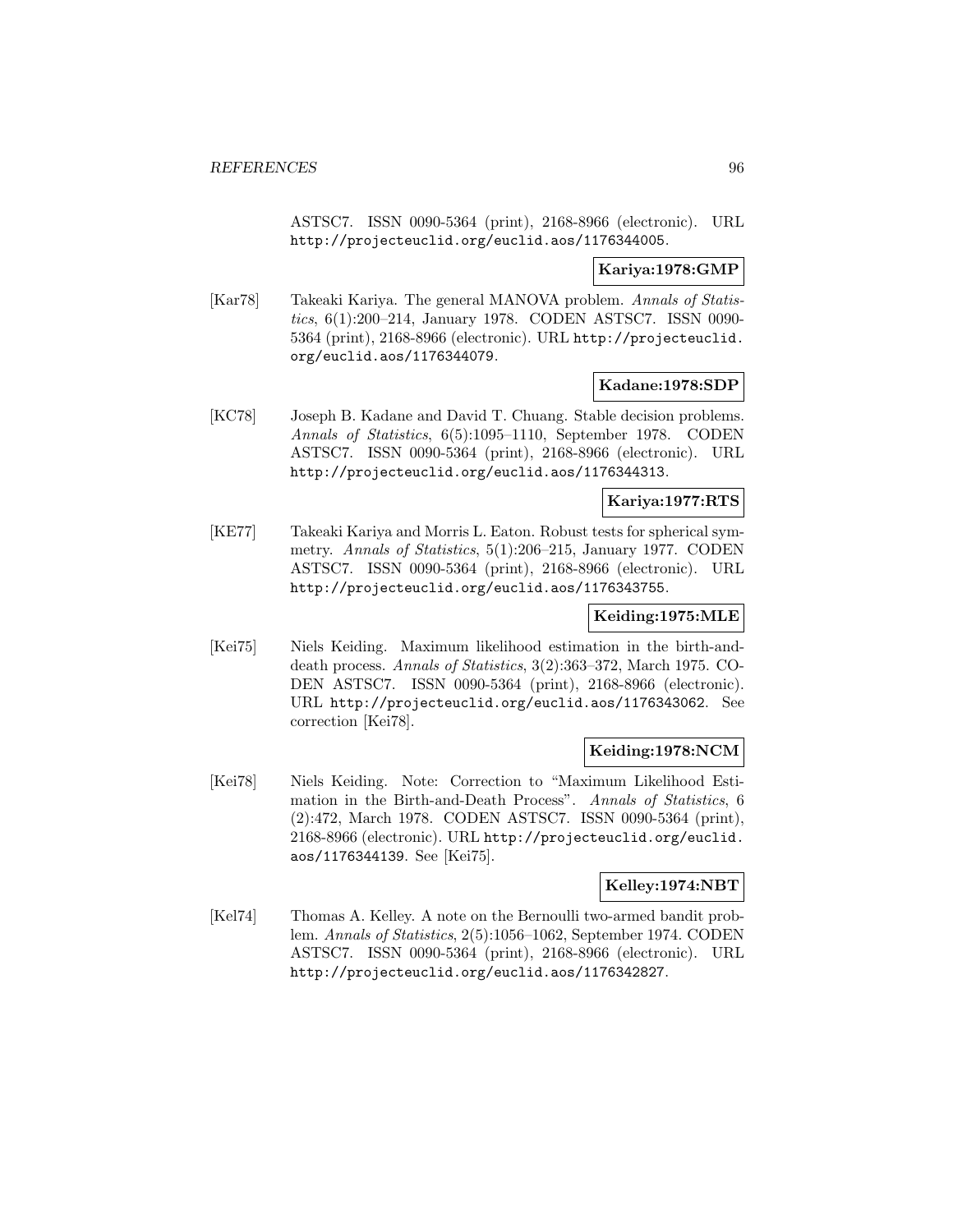### **Kelley:1977:SBE**

[Kel77] Thomas A. Kelley. Sequential Bayes estimation of the difference between means. Annals of Statistics, 5(2):379–384, March 1977. CODEN ASTSC7. ISSN 0090-5364 (print), 2168-8966 (electronic). URL http://projecteuclid.org/euclid.aos/1176343803.

# **Kushner:1973:EKA**

[KG73] H. J. Kushner and T. Gavin. Extensions of Kesten's adaptive stochastic approximation method. Annals of Statistics, 1(5):851– 861, September 1973. CODEN ASTSC7. ISSN 0090-5364 (print), 2168-8966 (electronic). URL http://projecteuclid.org/euclid. aos/1176342506.

### **Korwar:1976:EBE**

[KH76] Ramesh M. Korwar and Myles Hollander. Empirical Bayes estimation of a distribution function. Annals of Statistics, 4(3):581– 588, May 1976. CODEN ASTSC7. ISSN 0090-5364 (print), 2168- 8966 (electronic). URL http://projecteuclid.org/euclid.aos/ 1176343463.

# **Khatri:1962:CWI**

[Kha62] C. G. Khatri. Conditions for Wishartness and independence of second degree polynomials in a normal vector. Annals of Mathematical Statistics, 33(3):1002–1007, September 1962. CODEN AAS-TAD. ISSN 0003-4851 (print), 2168-8990 (electronic). URL http: //projecteuclid.org/euclid.aoms/1177704467. See corrections [Kha73c].

# **Khan:1973:SD**

[Kha73a] Rasul A. Khan. On sequential distinguishability. Annals of Statistics, 1(5):838–850, September 1973. CODEN ASTSC7. ISSN 0090- 5364 (print), 2168-8966 (electronic). URL http://projecteuclid. org/euclid.aos/1176342505.

# **Khan:1973:SPH**

[Kha73b] Rasul A. Khan. On some properties of Hammersley's estimator of an integer mean. Annals of Statistics, 1(4):756–762, July 1973. CODEN ASTSC7. ISSN 0090-5364 (print), 2168-8966 (electronic). URL http://projecteuclid.org/euclid.aos/1176342471.

# **Khatri:1973:NCC**

[Kha73c] C. G. Khatri. Note: Corrections to "Conditions for Wishartness and Independence of Second Degree Polynomials in Normal Vector".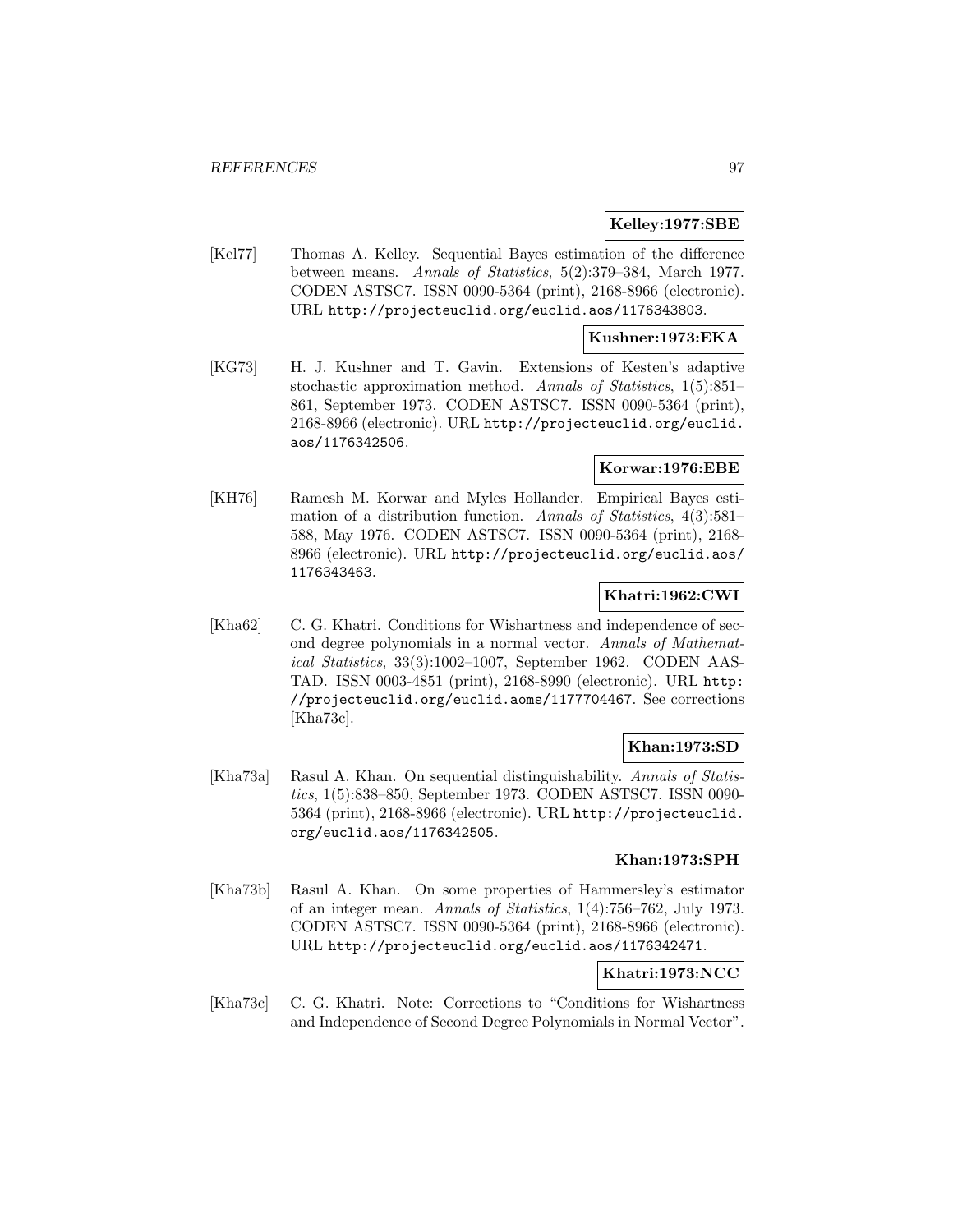Annals of Statistics, 1(5):991, September 1973. CODEN ASTSC7. ISSN 0090-5364 (print), 2168-8966 (electronic). URL http:// projecteuclid.org/euclid.aos/1176342522. See [Kha62].

### **Khatri:1973:NCF**

[Kha73d] C. G. Khatri. Note: Corrections to "Further Contributions to Wishartness and Independence of Second Degree Polynomials in Normal Vectors". Annals of Statistics, 1(5):991, September 1973. CODEN ASTSC7. ISSN 0090-5364 (print), 2168-8966 (electronic). URL http://projecteuclid.org/euclid.aos/1176342523.

# **Killeen:1972:ETP**

[KHS72] Timothy J. Killeen, Thomas P. Hettmansperger, and Gerald L. Sievers. An elementary theorem on the probability of large deviations. Annals of Mathematical Statistics, 43(1):181–192, February 1972. CODEN AASTAD. ISSN 0003-4851 (print), 2168-8990 (electronic). URL http://projecteuclid.org/euclid.aoms/1177692712. See correction [KHS74].

### **Killeen:1974:NCE**

[KHS74] Timothy J. Killeen, Thomas P. Hettmansperger, and Gerald Sievers. Notes: Correction to "An Elementary Theorem on the Probability of Large Deviations". Annals of Statistics, 2(6):1357, November 1974. CODEN ASTSC7. ISSN 0090-5364 (print), 2168- 8966 (electronic). URL http://projecteuclid.org/euclid.aos/ 1176342891. See [KHS72].

# **Kiefer:1974:GET**

[Kie74] J. Kiefer. General equivalence theory for optimum designs (approximate theory). Annals of Statistics, 2(5):849–879, September 1974. CODEN ASTSC7. ISSN 0090-5364 (print), 2168-8966 (electronic). URL http://projecteuclid.org/euclid.aos/1176342810.

### **Kiefer:1975:BBD**

[Kie75] J. Kiefer. Balanced block designs and generalized Youden designs, I. Construction (patchwork). Annals of Statistics, 3(1):109–118, January 1975. CODEN ASTSC7. ISSN 0090-5364 (print), 2168- 8966 (electronic). URL http://projecteuclid.org/euclid.aos/ 1176343002.

# **Kiefer:1976:ACC**

[Kie76] J. Kiefer. Admissibility of conditional confidence procedures. Annals of Statistics, 4(5):836–865, September 1976. CODEN ASTSC7.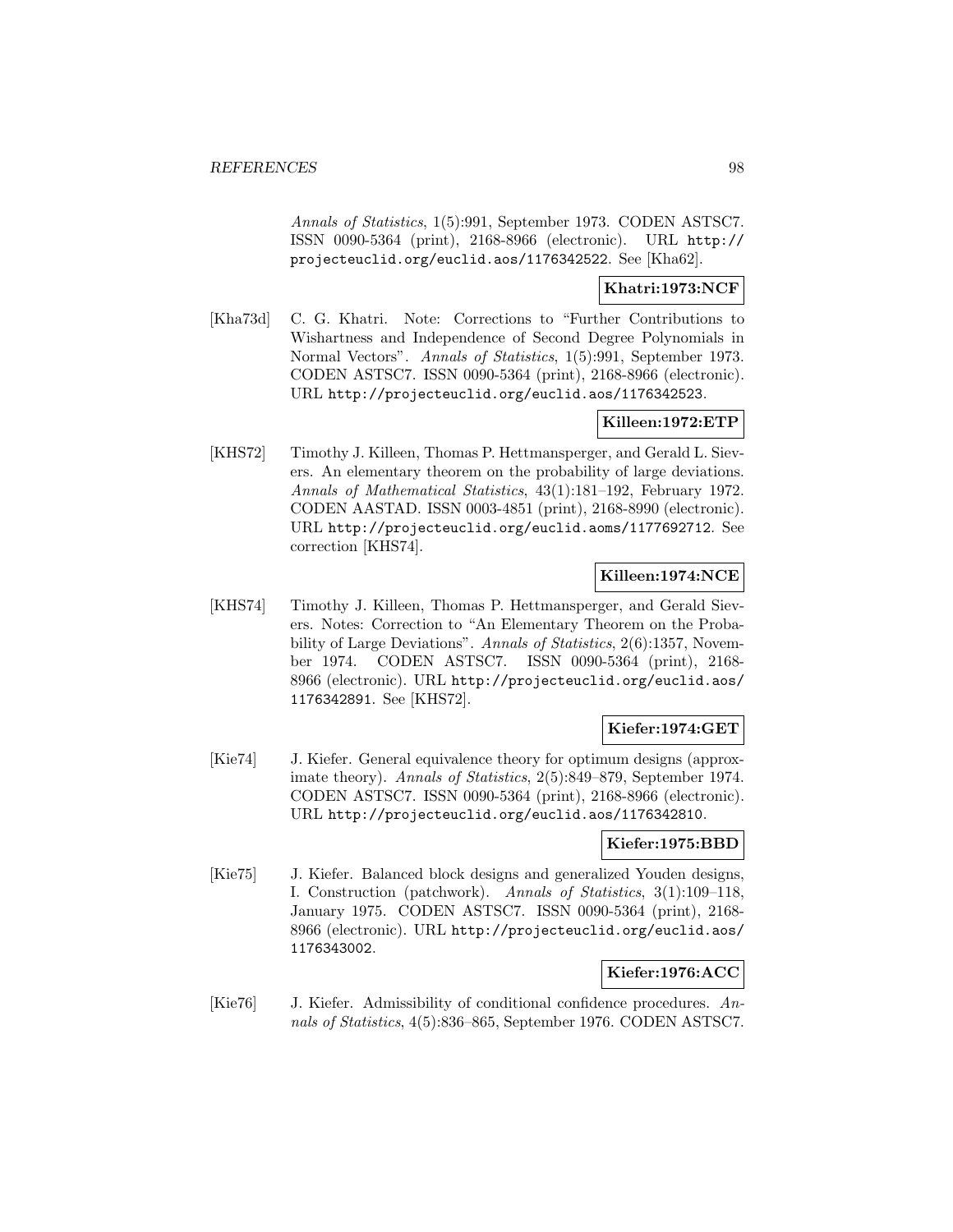ISSN 0090-5364 (print), 2168-8966 (electronic). URL http:// projecteuclid.org/euclid.aos/1176343584.

#### **Kimelfeld:1974:EKN**

[Kim74] Benjamin Kimelfeld. Estimating the kernels of nonlinear orthogonal polynomial functionals. Annals of Statistics, 2(2):353–358, March 1974. CODEN ASTSC7. ISSN 0090-5364 (print), 2168- 8966 (electronic). URL http://projecteuclid.org/euclid.aos/ 1176342669.

#### **Kowalczyk:1979:SMD**

[KKMP79] T. Kowalczyk, A. Kowalski, A. Matuszewski, and E. Pleszczynska. Screening and monotonic dependence functions in the multivariate case. Annals of Statistics, 7(3):607–614, May 1979. CODEN ASTSC7. ISSN 0090-5364 (print), 2168-8966 (electronic). URL http://projecteuclid.org/euclid.aos/1176344682.

# **Kleyle:1975:ULP**

[Kle75] Robert Kleyle. Upper and lower posterior probabilities for discrete distributions. Annals of Statistics, 3(2):504–511, March 1975. CODEN ASTSC7. ISSN 0090-5364 (print), 2168-8966 (electronic). URL http://projecteuclid.org/euclid.aos/1176343080.

#### **Klotz:1973:SIB**

[Klo73] Jerome Klotz. Statistical inference in Bernoulli trials with dependence. Annals of Statistics, 1(2):373–379, March 1973. CODEN ASTSC7. ISSN 0090-5364 (print), 2168-8966 (electronic). URL http://projecteuclid.org/euclid.aos/1176342377.

# **Klotz:1978:TLC**

[Klo78] Jerome H. Klotz. Testing a linear constraint for multinomial Cell frequencies and disease screening. Annals of Statistics, 6(4):904– 909, July 1978. CODEN ASTSC7. ISSN 0090-5364 (print), 2168- 8966 (electronic). URL http://projecteuclid.org/euclid.aos/ 1176344263.

#### **Klugman:1977:DRS**

[Klu77] Stuart Klugman. Discounted and rapid subfair red-and-black. Annals of Statistics, 5(4):734–745, July 1977. CODEN ASTSC7. ISSN 0090-5364 (print), 2168-8966 (electronic). URL http:// projecteuclid.org/euclid.aos/1176343896.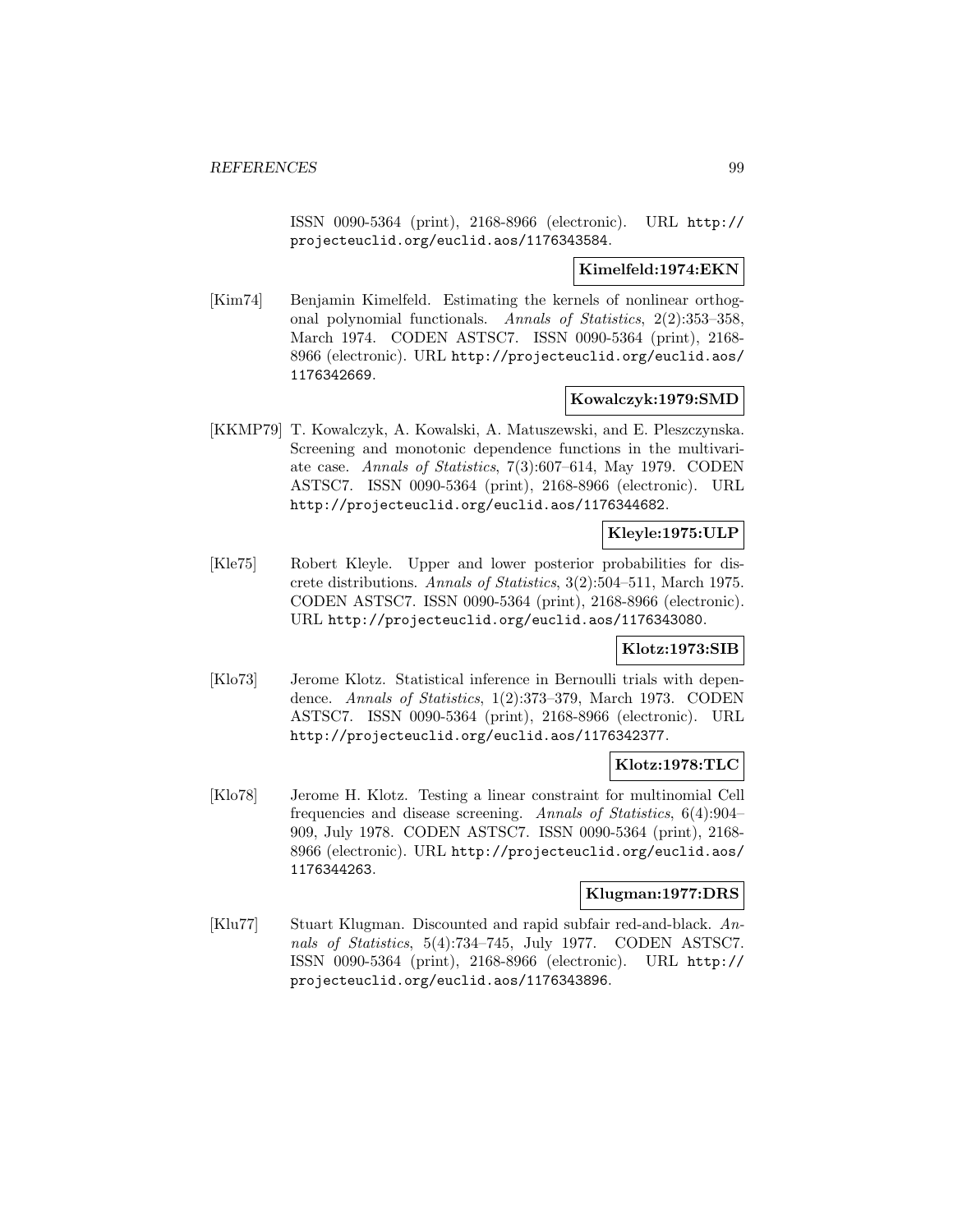### **Kent:1979:CUD**

[KMR79] J. T. Kent, K. V. Mardia, and J. S. Rao. A characterization of the uniform distribution on the circle. Annals of Statistics, 7(4): 882–889, July 1979. CODEN ASTSC7. ISSN 0090-5364 (print), 2168-8966 (electronic). URL http://projecteuclid.org/euclid. aos/1176344737.

#### **Klimko:1978:CLS**

[KN78] Lawrence A. Klimko and Paul I. Nelson. On conditional least squares estimation for stochastic processes. Annals of Statistics, 6 (3):629–642, May 1978. CODEN ASTSC7. ISSN 0090-5364 (print), 2168-8966 (electronic). URL http://projecteuclid.org/euclid. aos/1176344207.

# **Kohlberg:1974:RGA**

[Koh74] Elon Kohlberg. Repeated games with absorbing states. Annals of Statistics, 2(4):724–738, July 1974. CODEN ASTSC7. ISSN 0090- 5364 (print), 2168-8966 (electronic). URL http://projecteuclid. org/euclid.aos/1176342760.

### **Koul:1977:BRE**

[Kou77] Hira L. Koul. Behavior of robust estimators in the regression model with dependent errors. Annals of Statistics, 5(4):681–699, July 1977. CODEN ASTSC7. ISSN 0090-5364 (print), 2168-8966 (electronic). URL http://projecteuclid.org/euclid.aos/1176343892.

### **Koziol:1978:ESC**

[Koz78] James A. Koziol. Exact slopes of certain multivariate tests of hypotheses. Annals of Statistics, 6(3):546–558, May 1978. CODEN ASTSC7. ISSN 0090-5364 (print), 2168-8966 (electronic). URL http://projecteuclid.org/euclid.aos/1176344199.

#### **Kowalczyk:1977:MDF**

[KP77] T. Kowalczyk and E. Pleszczynska. Monotonic dependence functions of bivariate distributions. Annals of Statistics, 5(6):1221–1227, November 1977. CODEN ASTSC7. ISSN 0090-5364 (print), 2168- 8966 (electronic). URL http://projecteuclid.org/euclid.aos/ 1176344006.

# **Koziol:1977:AET**

[KR77] James A. Koziol and Nancy Reid. On the asymptotic equivalence of two ranking methods for K-sample linear rank statistics. Annals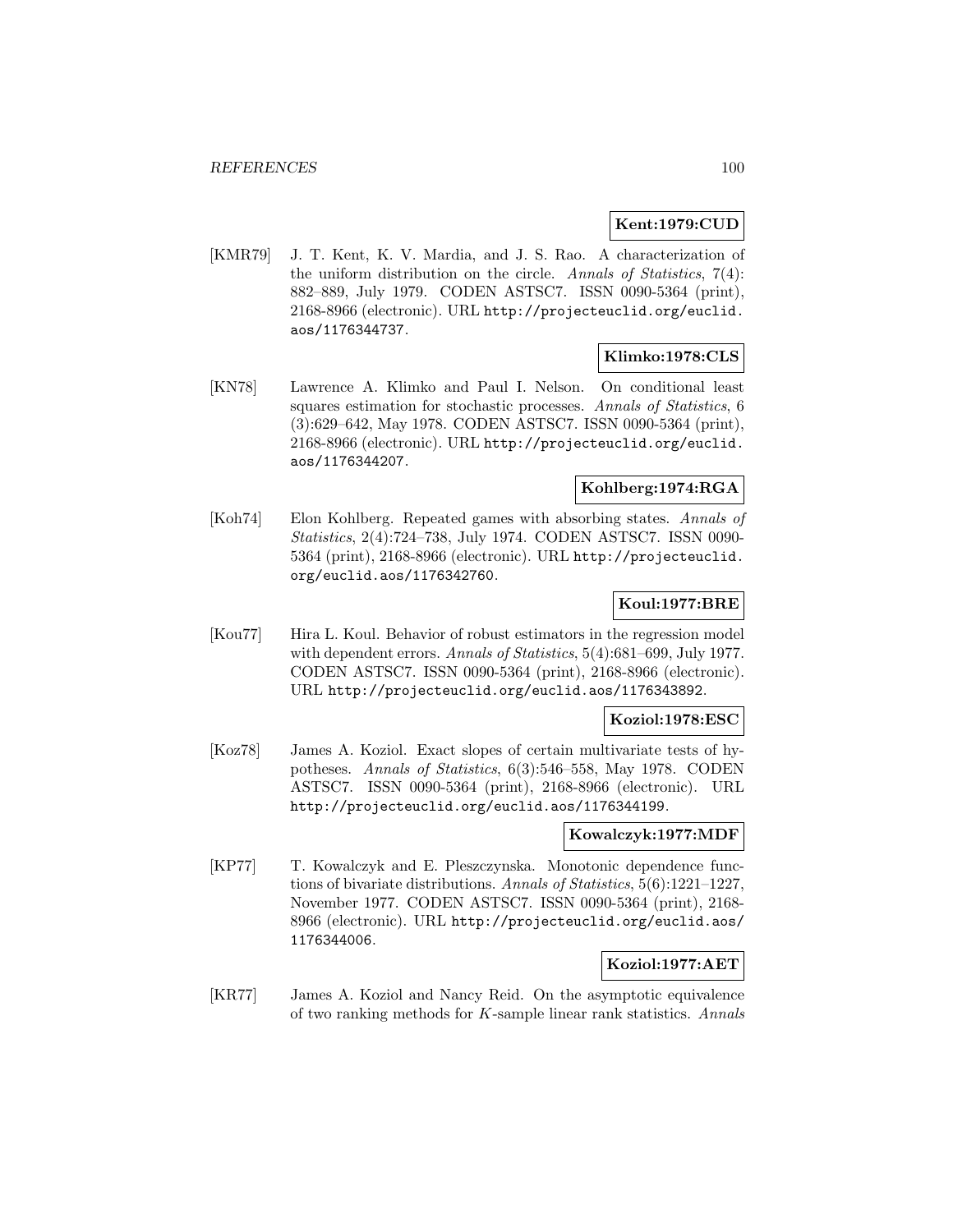of Statistics, 5(6):1099–1106, November 1977. CODEN ASTSC7. ISSN 0090-5364 (print), 2168-8966 (electronic). URL http:// projecteuclid.org/euclid.aos/1176343998.

**Krauth:1973:AUS**

[Kra73] J. Krauth. An asymptotic UMP sign test in the presence of ties. Annals of Statistics, 1(1):166–169, January 1973. CODEN ASTSC7. ISSN 0090-5364 (print), 2168-8966 (electronic). URL http:// projecteuclid.org/euclid.aos/1193342394.

### **Kremer:1979:ALB**

[Kre79] Erhard Kremer. Approximate and local Bahadur efficiency of linear rank tests in the two-sample problem. Annals of Statistics, 7(6): 1246–1255, November 1979. CODEN ASTSC7. ISSN 0090-5364 (print), 2168-8966 (electronic). URL http://projecteuclid.org/ euclid.aos/1176344843.

### **Khatri:1974:AEN**

[KS74] C. G. Khatri and M. S. Srivastava. Asymptotic expansions of the non-null distributions of likelihood ratio criteria for covariance matrices. Annals of Statistics, 2(1):109–117, January 1974. CODEN ASTSC7. ISSN 0090-5364 (print), 2168-8966 (electronic). URL http://projecteuclid.org/euclid.aos/1176342617.

#### **Kiefer:1976:ODL**

[KS76a] J. Kiefer and W. J. Studden. Optimal designs for large degree polynomial regression. Annals of Statistics, 4(6):1113–1123, November 1976. CODEN ASTSC7. ISSN 0090-5364 (print), 2168- 8966 (electronic). URL http://projecteuclid.org/euclid.aos/ 1176343646.

# **Koul:1976:PBS**

[KS76b] Hira Lal Koul and R. G. Staudte. Power bounds for a Smirnov statistic in testing the hypothesis of symmetry. Annals of Statistics, 4(5):924–935, September 1976. CODEN ASTSC7. ISSN 0090-5364 (print), 2168-8966 (electronic). URL http://projecteuclid.org/ euclid.aos/1176343589.

#### **Kadane:1977:OSC**

[KS77] Joseph B. Kadane and Herbert A. Simon. Optimal strategies for a class of constrained sequential problems. Annals of Statistics, 5(2): 237–255, March 1977. CODEN ASTSC7. ISSN 0090-5364 (print), 2168-8966 (electronic). URL http://projecteuclid.org/euclid. aos/1176343791. See correction [KS83].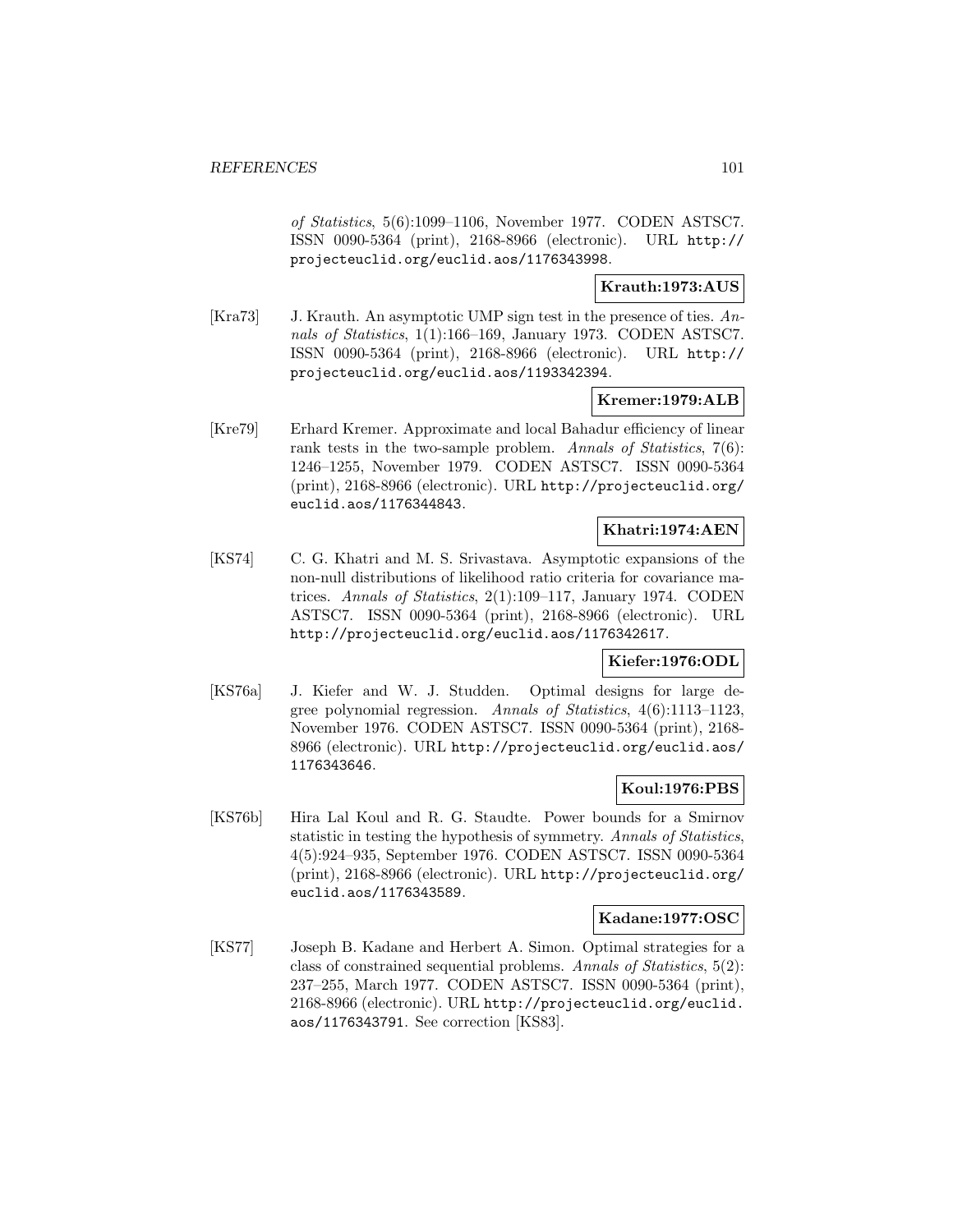#### **Kimeldorf:1978:MD**

[KS78] George Kimeldorf and Allan R. Sampson. Monotone dependence. Annals of Statistics, 6(4):895–903, July 1978. CODEN ASTSC7. ISSN 0090-5364 (print), 2168-8966 (electronic). URL http:// projecteuclid.org/euclid.aos/1176344262.

#### **Kadane:1983:COS**

[KS83] Joseph B. Kadane and Herbert A. Simon. Corrections: "Optimal Strategies for a Class of Constrained Sequential Problems". Annals of Statistics, 11(1):346, March 1983. CODEN ASTSC7. ISSN 0090- 5364 (print), 2168-8966 (electronic). URL http://projecteuclid. org/euclid.aos/1176346087. See [KS77].

#### **Kulldorff:1973:NOS**

[Kul73] Gunnar Kulldorff. A note on the optimum spacing of sample quantiles from the six extreme value distributions. Annals of Statistics, 1 (3):562–567, May 1973. CODEN ASTSC7. ISSN 0090-5364 (print), 2168-8966 (electronic). URL http://projecteuclid.org/euclid. aos/1176342425.

### **Kushner:1974:SAA**

[Kus74] Harold J. Kushner. Stochastic approximation algorithms for constrained optimization problems. Annals of Statistics, 2(4):713– 723, July 1974. CODEN ASTSC7. ISSN 0090-5364 (print), 2168- 8966 (electronic). URL http://projecteuclid.org/euclid.aos/ 1176342759.

## **Kohlberg:1974:RGI**

[KZ74] Elon Kohlberg and Shmuel Zamir. Repeated games of incomplete information: The symmetric case. Annals of Statistics, 2(5):1040– 1041, September 1974. CODEN ASTSC7. ISSN 0090-5364 (print), 2168-8966 (electronic). URL http://projecteuclid.org/euclid. aos/1176342824.

# **Lai:1973:OSS**

[Lai73] Tze Leung Lai. Optimal stopping and sequential tests which minimize the maximum expected sample size. Annals of Statistics, 1 (4):659–673, July 1973. CODEN ASTSC7. ISSN 0090-5364 (print), 2168-8966 (electronic). URL http://projecteuclid.org/euclid. aos/1176342461.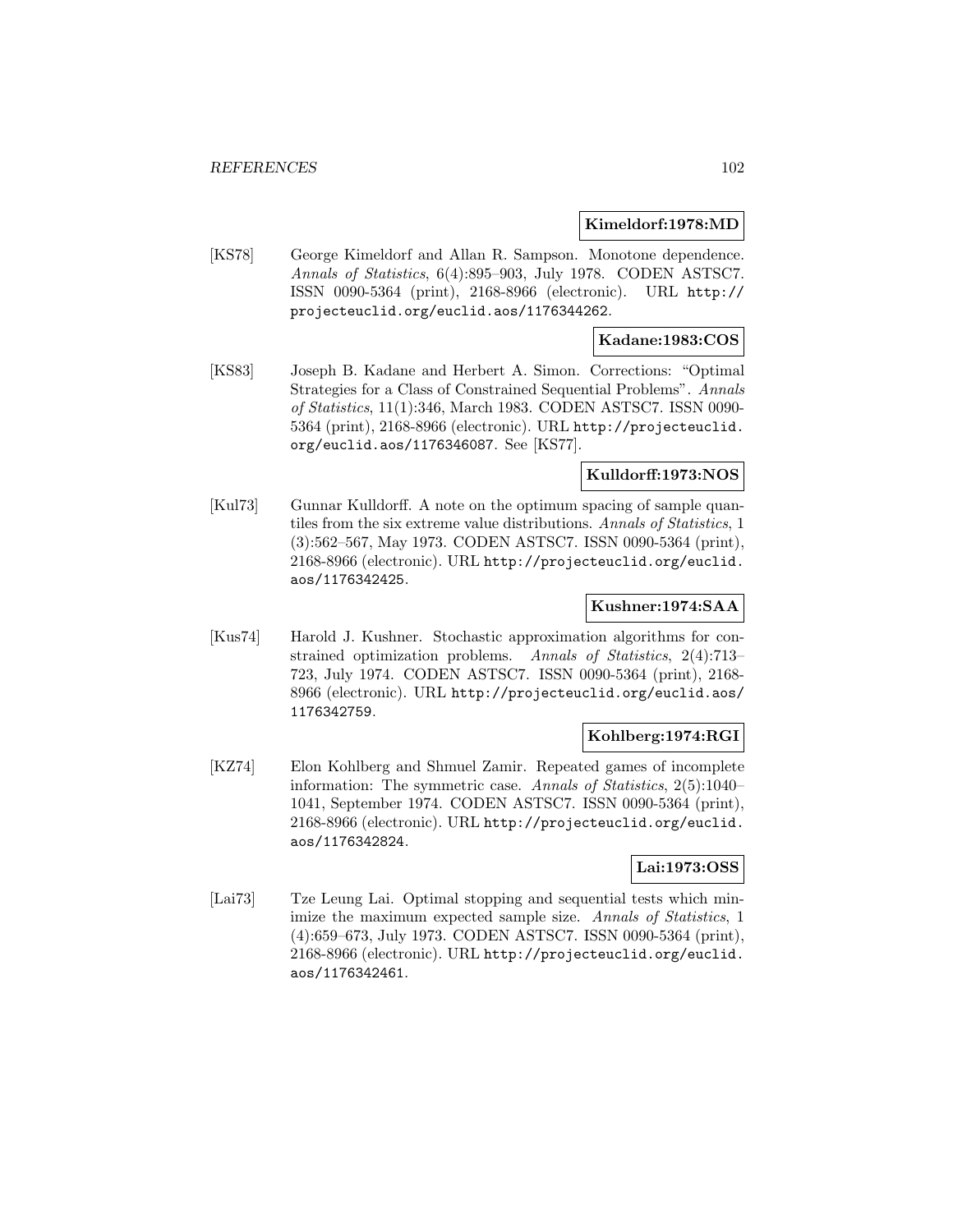# **Lai:1974:CCB**

[Lai74] Tze Leung Lai. Control charts based on weighted sums. Annals of Statistics, 2(1):134–147, January 1974. CODEN ASTSC7. ISSN 0090-5364 (print), 2168-8966 (electronic). URL http:// projecteuclid.org/euclid.aos/1176342619.

# **Lai:1975:NFE**

[Lai75a] Tze Leung Lai. A note on first exit times with applications to sequential analysis. Annals of Statistics, 3(4):999–1005, July 1975. CODEN ASTSC7. ISSN 0090-5364 (print), 2168-8966 (electronic). URL http://projecteuclid.org/euclid.aos/1176343203.

#### **Lai:1975:CSS**

[Lai75b] Tze Leung Lai. On Chernoff–Savage statistics and sequential rank tests. Annals of Statistics, 3(4):825–845, July 1975. CODEN ASTSC7. ISSN 0090-5364 (print), 2168-8966 (electronic). URL http://projecteuclid.org/euclid.aos/1176343185.

# **Lai:1975:TME**

[Lai75c] Tze Leung Lai. Termination, moments and exponential boundedness of the stopping rule for certain invariant sequential probability ratio tests. Annals of Statistics, 3(3):581–598, May 1975. CODEN ASTSC7. ISSN 0090-5364 (print), 2168-8966 (electronic). URL http://projecteuclid.org/euclid.aos/1176343124.

### **Lai:1976:CS**

[Lai76] Tze Leung Lai. On confidence sequences. Annals of Statistics, 4(2): 265–280, March 1976. CODEN ASTSC7. ISSN 0090-5364 (print), 2168-8966 (electronic). URL http://projecteuclid.org/euclid. aos/1176343406.

#### **Lai:1977:POT**

[Lai77] Tze Leung Lai. Power-one tests based on sample sums. Annals of Statistics, 5(5):866–880, September 1977. CODEN ASTSC7. ISSN 0090-5364 (print), 2168-8966 (electronic). URL http:// projecteuclid.org/euclid.aos/1176343943.

#### **Lai:1978:PES**

[Lai78] Tze Leung Lai. Pitman efficiencies of sequential tests and uniform limit theorems in nonparametric statistics. Annals of Statistics, 6 (5):1027–1047, September 1978. CODEN ASTSC7. ISSN 0090-5364 (print), 2168-8966 (electronic). URL http://projecteuclid.org/ euclid.aos/1176344308.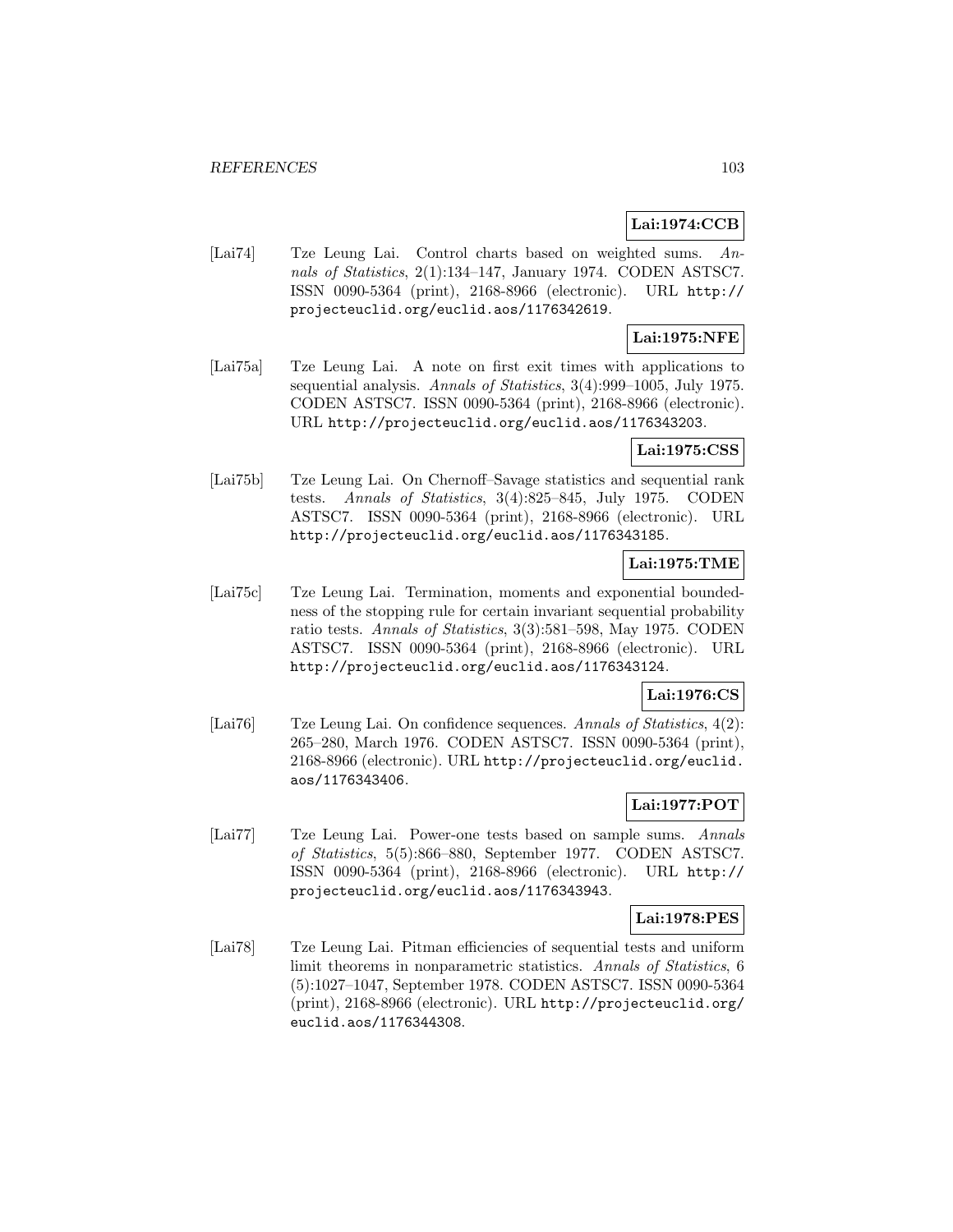# **Lai:1979:STH**

[Lai79] Tze Leung Lai. Sequential tests for hypergeometric distributions and finite populations. Annals of Statistics, 7(1):46–59, January 1979. CODEN ASTSC7. ISSN 0090-5364 (print), 2168- 8966 (electronic). URL http://projecteuclid.org/euclid.aos/ 1176344554.

# **LaMotte:1977:CFG**

[LaM77] Lynn Roy LaMotte. A canonical form for the general linear model. Annals of Statistics, 5(4):787–789, July 1977. CODEN ASTSC7. ISSN 0090-5364 (print), 2168-8966 (electronic). URL http:// projecteuclid.org/euclid.aos/1176343901.

### **Landers:1974:MSS**

[Lan74] D. Landers. Minimal sufficient statistics for families of product measures. Annals of Statistics, 2(6):1335–1339, November 1974. CODEN ASTSC7. ISSN 0090-5364 (print), 2168-8966 (electronic). URL http://projecteuclid.org/euclid.aos/1176342887.

### **Latta:1979:CRP**

[Lat79] Robert B. Latta. Composition rules for probabilities from paired comparisons. Annals of Statistics, 7(2):349–371, March 1979. CO-DEN ASTSC7. ISSN 0090-5364 (print), 2168-8966 (electronic). URL http://projecteuclid.org/euclid.aos/1176344619.

### **Laurent:1974:IRS**

[Lau74] Andre G. Laurent. The intersection of random spheres and the noncentral radial error distribution for spherical models. Annals of Statistics, 2(1):182–189, January 1974. CODEN ASTSC7. ISSN 0090-5364 (print), 2168-8966 (electronic). URL http:// projecteuclid.org/euclid.aos/1176342624.

#### **Lawrence:1975:IOD**

[Law75] M. J. Lawrence. Inequalities of s-ordered distributions. Annals of Statistics, 3(2):413–428, March 1975. CODEN ASTSC7. ISSN 0090- 5364 (print), 2168-8966 (electronic). URL http://projecteuclid. org/euclid.aos/1176343066.

#### **LeCam:1974:ICA**

[Le 74] Lucien Le Cam. On the information contained in additional observations. Annals of Statistics, 2(4):630–649, July 1974. CODEN ASTSC7. ISSN 0090-5364 (print), 2168-8966 (electronic). URL http://projecteuclid.org/euclid.aos/1176342753.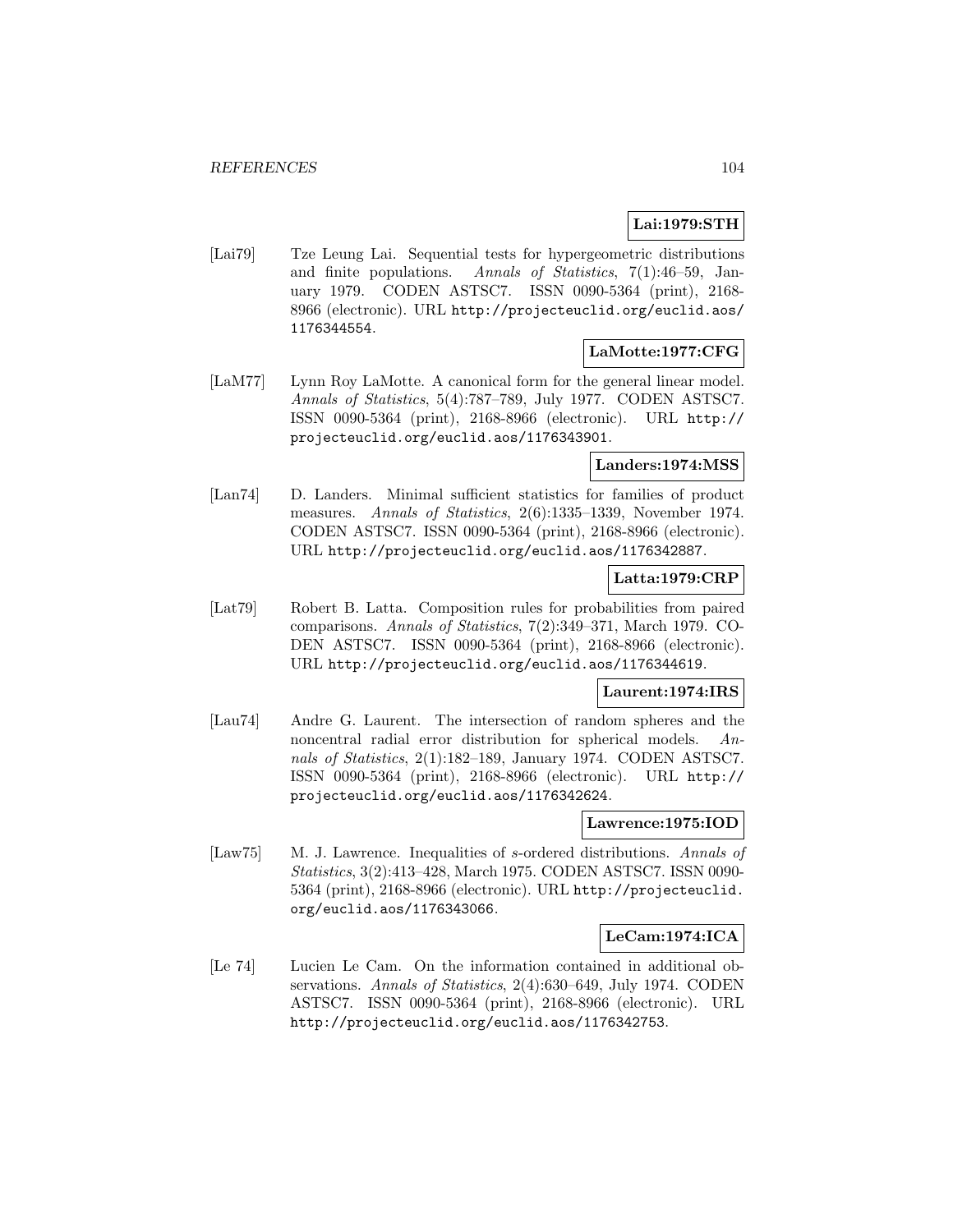### **LeCam:1979:RTC**

[Le 79] L. Le Cam. A reduction theorem for certain sequential experiments. II. Annals of Statistics, 7(4):847–859, July 1979. CODEN ASTSC7. ISSN 0090-5364 (print), 2168-8966 (electronic). URL http://projecteuclid.org/euclid.aos/1176344734.

# **LeCam:1973:CEU**

[LeC73] L. LeCam. Convergence of estimates under dimensionality restrictions. Annals of Statistics, 1(1):38–53, January 1973. CODEN ASTSC7. ISSN 0090-5364 (print), 2168-8966 (electronic). URL http://projecteuclid.org/euclid.aos/1193342380.

#### **Lehmann:1979:HWI**

[Leh79] E. L. Lehmann. Hsu's work on inference. Annals of Statistics, 7 (3):471–473, May 1979. CODEN ASTSC7. ISSN 0090-5364 (print), 2168-8966 (electronic). URL http://projecteuclid.org/euclid. aos/1176344667.

### **Lembersky:1974:MRO**

[Lem74] Mark R. Lembersky. On maximal rewards and  $\varepsilon$ -optimal policies in continuous time Markov decision chains. Annals of Statistics, 2(1): 159–169, January 1974. CODEN ASTSC7. ISSN 0090-5364 (print), 2168-8966 (electronic). URL http://projecteuclid.org/euclid. aos/1176342621.

### **Lee:1977:OST**

[LG77] Austin F. S. Lee and John Gurland. One-sample t-test when sampling from a mixture of normal distributions. Annals of Statistics, 5 (4):803–807, July 1977. CODEN ASTSC7. ISSN 0090-5364 (print), 2168-8966 (electronic). URL http://projecteuclid.org/euclid. aos/1176343904.

### **Liggett:1977:TSC**

[Lig77] Walter S. Liggett. A test for serial correlation in multivariate data. Annals of Statistics, 5(2):408–413, March 1977. CODEN ASTSC7. ISSN 0090-5364 (print), 2168-8966 (electronic). URL http://projecteuclid.org/euclid.aos/1176343808.

#### **Lii:1978:GMS**

[Lii78] Keh-Shin Lii. A global measure of a spline density estimate. Annals of Statistics, 6(5):1138–1148, September 1978. CODEN ASTSC7. ISSN 0090-5364 (print), 2168-8966 (electronic). URL http:// projecteuclid.org/euclid.aos/1176344316.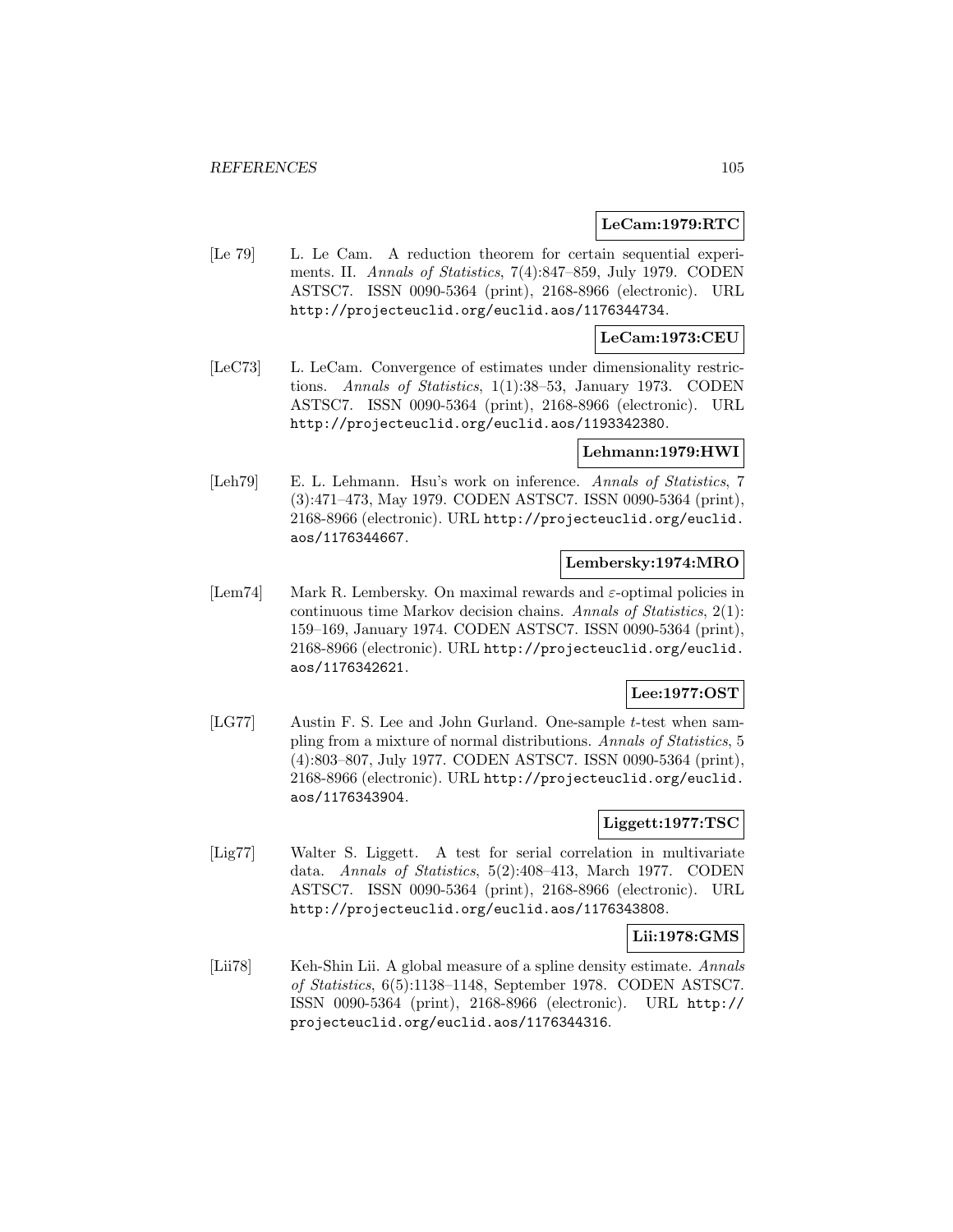### **Ling:1974:TMP**

[Lin74] Kang Ling. On two-move prediction games. Annals of Statistics, 2 (5):988–999, September 1974. CODEN ASTSC7. ISSN 0090-5364 (print), 2168-8966 (electronic). URL http://projecteuclid.org/ euclid.aos/1176342819.

# **Lin:1975:RCE**

[Lin75] Pi-Erh Lin. Rates of convergence in empirical Bayes estimation problems: Continuous case. Annals of Statistics, 3(1):155–164, January 1975. CODEN ASTSC7. ISSN 0090-5364 (print), 2168- 8966 (electronic). URL http://projecteuclid.org/euclid.aos/ 1176343005.

# **Lindley:1976:CUF**

[Lin76] D. V. Lindley. A class of utility functions. Annals of Statistics, 4 (1):1–10, January 1976. CODEN ASTSC7. ISSN 0090-5364 (print), 2168-8966 (electronic). URL http://projecteuclid.org/euclid. aos/1176343343.

# **Land:1973:NTS**

[LJJ73] C. E. Land, B. R. Johnson, and V. M. Joshi. A note on twosided confidence intervals for linear functions of the normal mean and variance. Annals of Statistics, 1(5):940–943, September 1973. CODEN ASTSC7. ISSN 0090-5364 (print), 2168-8966 (electronic). URL http://projecteuclid.org/euclid.aos/1176342514.

#### **Ljung:1978:SCS**

[Lju78] Lennart Ljung. Strong convergence of a stochastic approximation algorithm. Annals of Statistics, 6(3):680–696, May 1978. CODEN ASTSC7. ISSN 0090-5364 (print), 2168-8966 (electronic). URL http://projecteuclid.org/euclid.aos/1176344212.

#### **Lecam:1974:JNO**

[LL74] L. Lecam and E. L. Lehmann. J. Neyman: On the occasion of his 80th birthday. Annals of Statistics, 2(3):??, May 1974. CODEN ASTSC7. ISSN 0090-5364 (print), 2168-8966 (electronic). URL http://projecteuclid.org/euclid.aos/1176342703.

# **Lorden:1973:OET**

[Lor73] Gary Lorden. Open-ended tests for Koopman–Darmois families. Annals of Statistics, 1(4):633–643, July 1973. CODEN ASTSC7. ISSN 0090-5364 (print), 2168-8966 (electronic). URL http:// projecteuclid.org/euclid.aos/1176342459.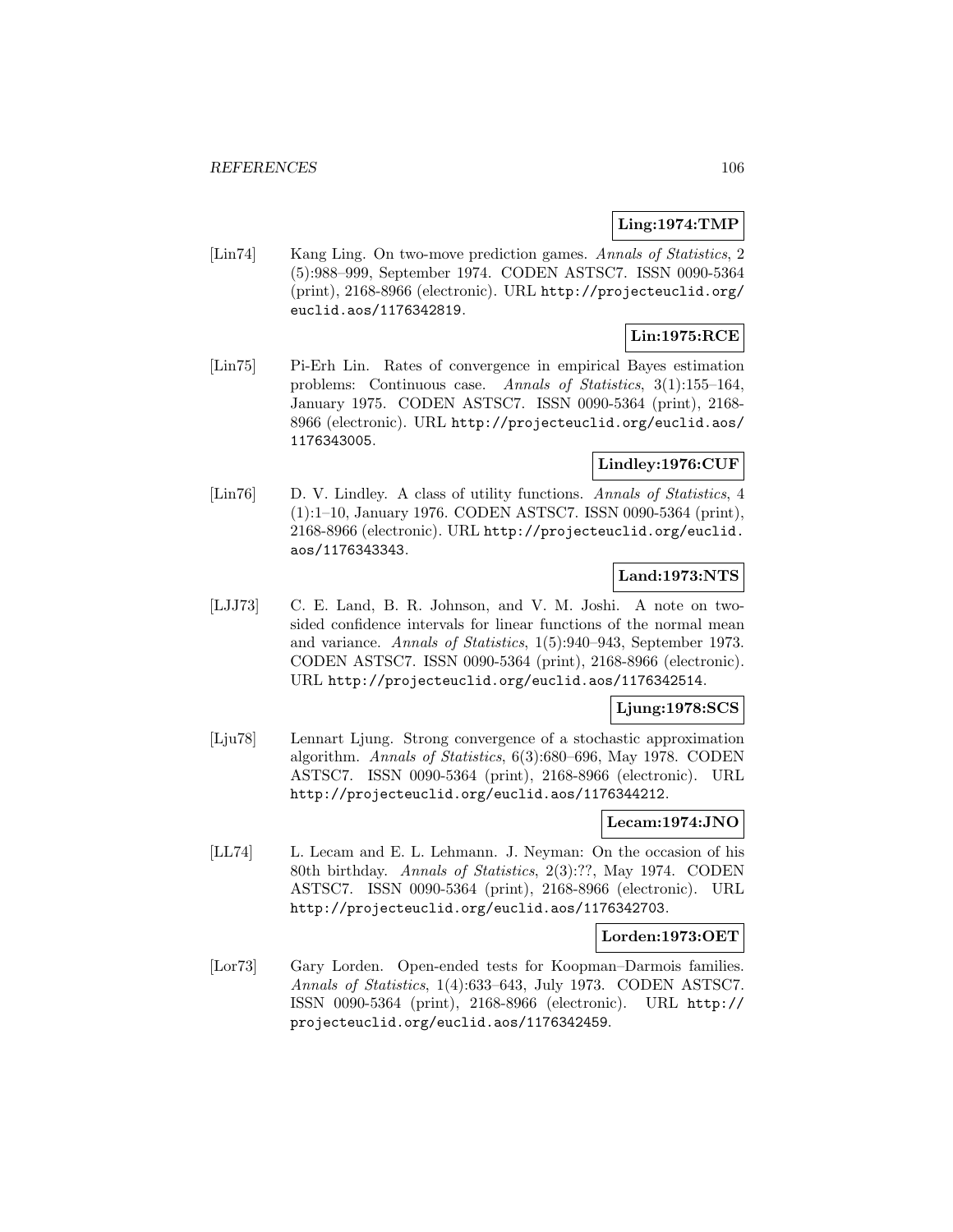#### **Lorden:1976:SMK**

[Lor76] Gary Lorden. 2-SPRT'S and the modified Kiefer–Weiss problem of minimizing an expected sample size. Annals of Statistics, 4(2): 281–291, March 1976. CODEN ASTSC7. ISSN 0090-5364 (print), 2168-8966 (electronic). URL http://projecteuclid.org/euclid. aos/1176343407.

#### **Lorden:1977:NOS**

[Lor77] Gary Lorden. Nearly-optimal sequential tests for finitely many parameter values. Annals of Statistics, 5(1):1–21, January 1977. CODEN ASTSC7. ISSN 0090-5364 (print), 2168-8966 (electronic). URL http://projecteuclid.org/euclid.aos/1176343737.

#### **Landers:1973:SI**

[LR73] D. Landers and L. Rogge. On sufficiency and invariance. Annals of Statistics, 1(3):543–544, May 1973. CODEN ASTSC7. ISSN 0090- 5364 (print), 2168-8966 (electronic). URL http://projecteuclid. org/euclid.aos/1176342420.

### **Lanke:1974:HSS**

[LR74] Jan Lanke and M. K. Ramakrishnan. Hyperadmissibility in survey sampling. Annals of Statistics, 2(1):205–215, January 1974. CODEN ASTSC7. ISSN 0090-5364 (print), 2168-8966 (electronic). URL http://projecteuclid.org/euclid.aos/1176342627.

#### **Levin:1977:CML**

[LR77] Bruce Levin and James Reeds. Compound multinomial likelihood functions are unimodal: Proof of a conjecture of I. J. Good. Annals of Statistics, 5(1):79–87, January 1977. CODEN ASTSC7. ISSN 0090-5364 (print), 2168-8966 (electronic). URL http:// projecteuclid.org/euclid.aos/1176343741.

# **Lai:1979:ADS**

[LR79] T. L. Lai and Herbert Robbins. Adaptive design and stochastic approximation. Annals of Statistics, 7(6):1196–1221, November 1979. CODEN ASTSC7. ISSN 0090-5364 (print), 2168-8966 (electronic). URL http://projecteuclid.org/euclid.aos/1176344840.

#### **Lai:1977:NRT**

[LS77] T. L. Lai and D. Siegmund. A nonlinear renewal theory with applications to sequential analysis I. Annals of Statistics, 5(5):946–954,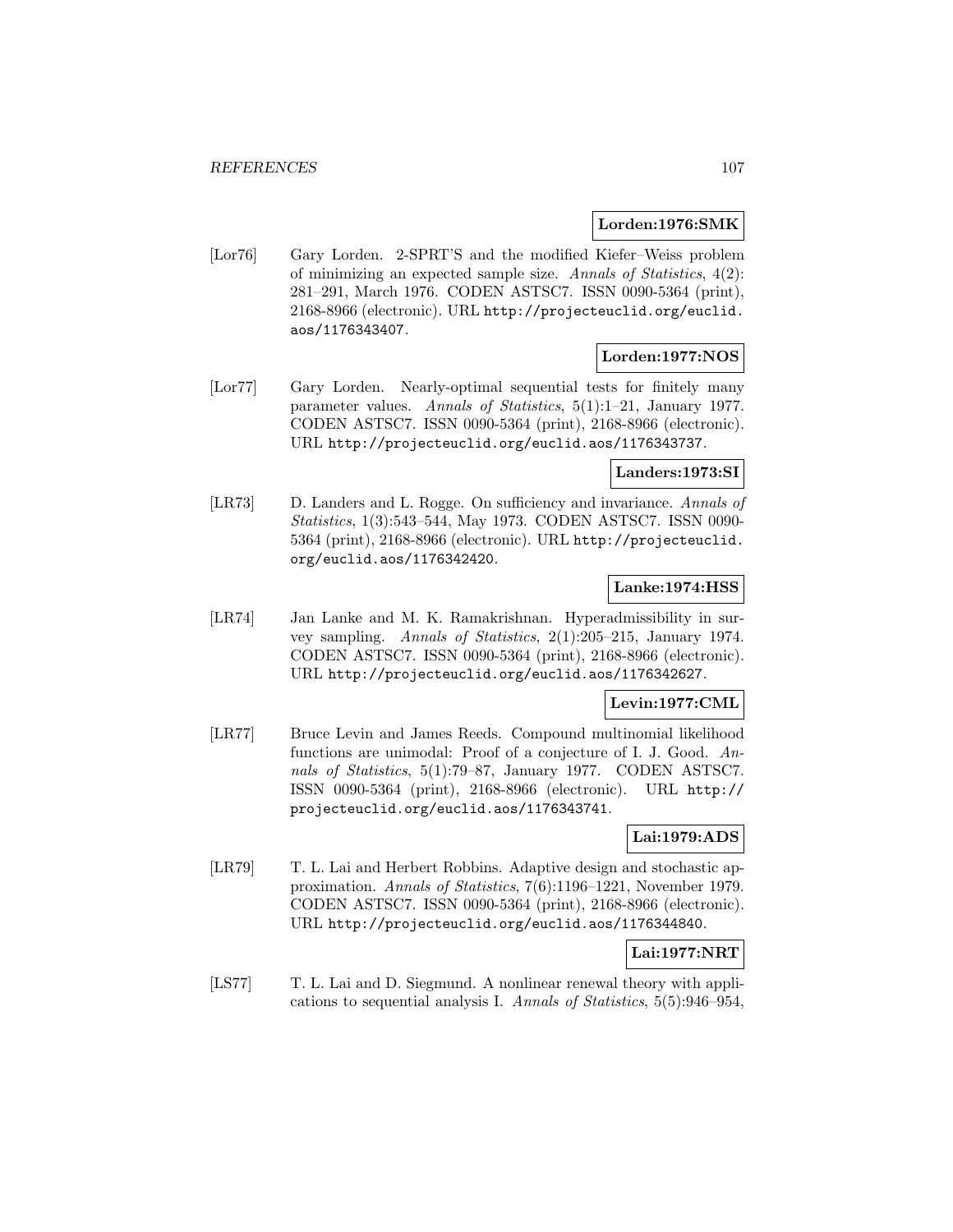September 1977. CODEN ASTSC7. ISSN 0090-5364 (print), 2168- 8966 (electronic). URL http://projecteuclid.org/euclid.aos/ 1176343950.

### **Lane:1978:DMS**

[LS78] David A. Lane and William D. Sudderth. Diffuse models for sampling and predictive inference. Annals of Statistics, 6(6):1318–1336, November 1978. CODEN ASTSC7. ISSN 0090-5364 (print), 2168- 8966 (electronic). URL http://projecteuclid.org/euclid.aos/ 1176344377.

# **Lai:1979:NRT**

[LS79a] T. L. Lai and D. Siegmund. A nonlinear renewal theory with applications to sequential analysis II. Annals of Statistics, 7(1):60–76, January 1979. CODEN ASTSC7. ISSN 0090-5364 (print), 2168- 8966 (electronic). URL http://projecteuclid.org/euclid.aos/ 1176344555.

# **Lehmann:1979:OSL**

[LS79b] E. L. Lehmann and Juliet Popper Shaffer. Optimum significance levels for multistage comparison procedures. Annals of Statistics, 7(1): 27–45, January 1979. CODEN ASTSC7. ISSN 0090-5364 (print), 2168-8966 (electronic). URL http://projecteuclid.org/euclid. aos/1176344553.

# **Lin:1973:GBM**

[LT73] Pi-Erh Lin and Hui-Liang Tsai. Generalized Bayes minimax estimators of the multivariate normal mean with unknown covariance matrix. Annals of Statistics, 1(1):142–145, January 1973. CODEN ASTSC7. ISSN 0090-5364 (print), 2168-8966 (electronic). URL http://projecteuclid.org/euclid.aos/1193342390.

### **M:1975:ITU**

[M.75] Evarist Gine M. Invariant tests for uniformity on compact Riemannian manifolds based on Sobolev norms. Annals of Statistics, 3(6): 1243–1266, November 1975. CODEN ASTSC7. ISSN 0090-5364 (print), 2168-8966 (electronic). URL http://projecteuclid.org/ euclid.aos/1176343283.

#### **Malik:1973:MLD**

[MA73] Henrick J. Malik and Bovas Abraham. Multivariate logistic distributions. Annals of Statistics, 1(3):588–590, May 1973. CODEN ASTSC7. ISSN 0090-5364 (print), 2168-8966 (electronic). URL http://projecteuclid.org/euclid.aos/1176342430.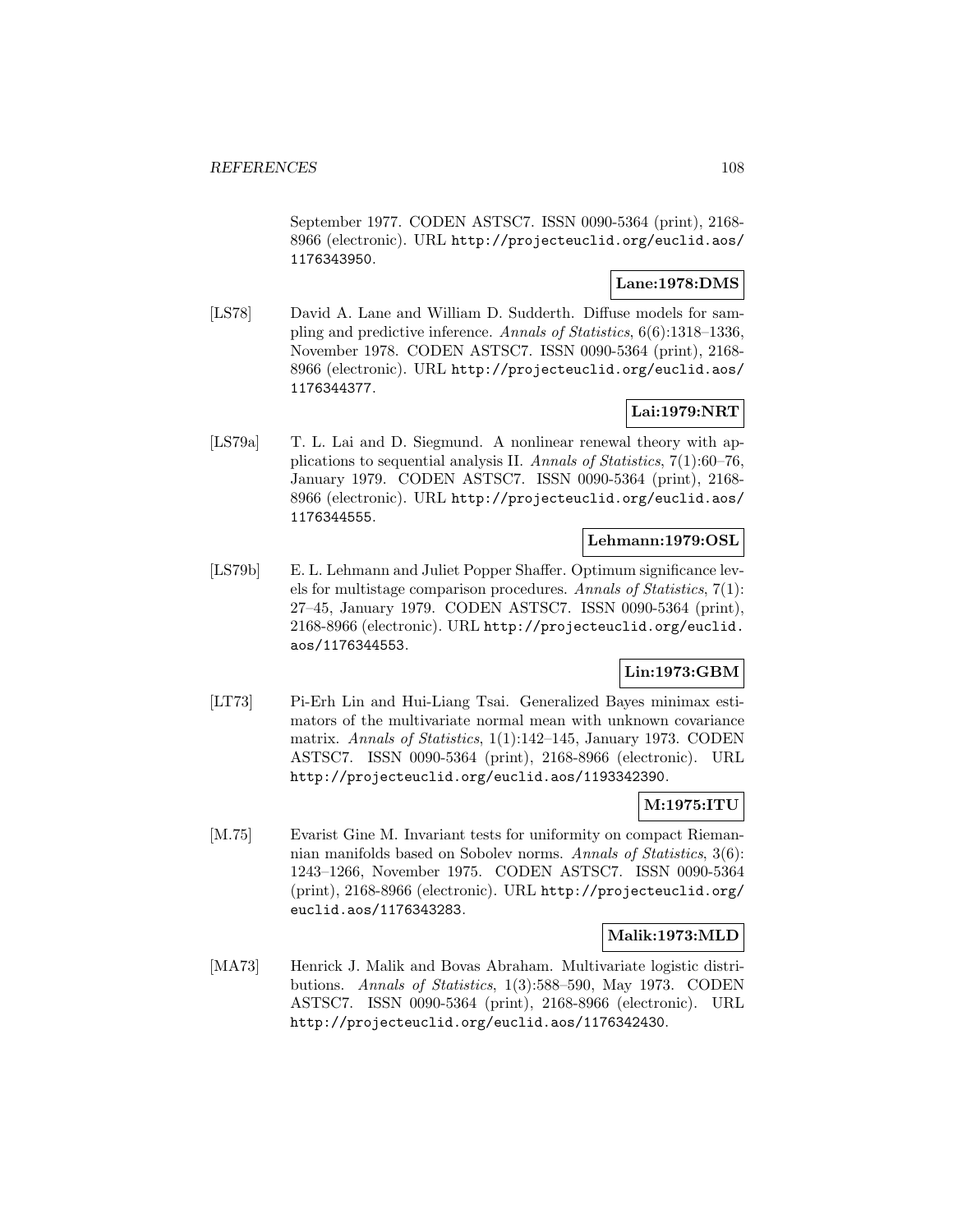### **Maag:1973:AED**

[Maa73] Urs R. Maag. The asymptotic expansion of the distribution of the goodness of fit statistic  $V_{NN}$ . Annals of Statistics, 1(6):1185–1188, November 1973. CODEN ASTSC7. ISSN 0090-5364 (print), 2168- 8966 (electronic). URL http://projecteuclid.org/euclid.aos/ 1176342566.

### **MacNeill:1974:TCP**

[Mac74a] Ian B. MacNeill. Tests for change of parameter at unknown times and distributions of some related functionals on Brownian motion. Annals of Statistics, 2(5):950–962, September 1974. CODEN ASTSC7. ISSN 0090-5364 (print), 2168-8966 (electronic). URL http://projecteuclid.org/euclid.aos/1176342816.

## **MacRae:1974:MDA**

[Mac74b] Elizabeth Chase MacRae. Matrix derivatives with an application to an adaptive linear decision problem. Annals of Statistics, 2(2): 337–346, March 1974. CODEN ASTSC7. ISSN 0090-5364 (print), 2168-8966 (electronic). URL http://projecteuclid.org/euclid. aos/1176342667.

## **MacNeill:1978:PSP**

[Mac78] Ian B. MacNeill. Properties of sequences of partial sums of polynomial regression residuals with applications to tests for change of regression at unknown times. Annals of Statistics, 6(2):422–433, March 1978. CODEN ASTSC7. ISSN 0090-5364 (print), 2168- 8966 (electronic). URL http://projecteuclid.org/euclid.aos/ 1176344133.

## **Makowski:1973:LIL**

[Mak73] Gary G. Makowski. Laws of the iterated logarithm for permuted random variables and regression applications. Annals of Statistics, 1(5):872–887, September 1973. CODEN ASTSC7. ISSN 0090-5364 (print), 2168-8966 (electronic). URL http://projecteuclid.org/ euclid.aos/1176342508.

### **Makowski:1974:RCD**

[Mak74] Gary Makowski. A rate of convergence of a distribution connected with integral regression function estimation. Annals of Statistics, 2 (4):829–832, July 1974. CODEN ASTSC7. ISSN 0090-5364 (print), 2168-8966 (electronic). URL http://projecteuclid.org/euclid. aos/1176342772.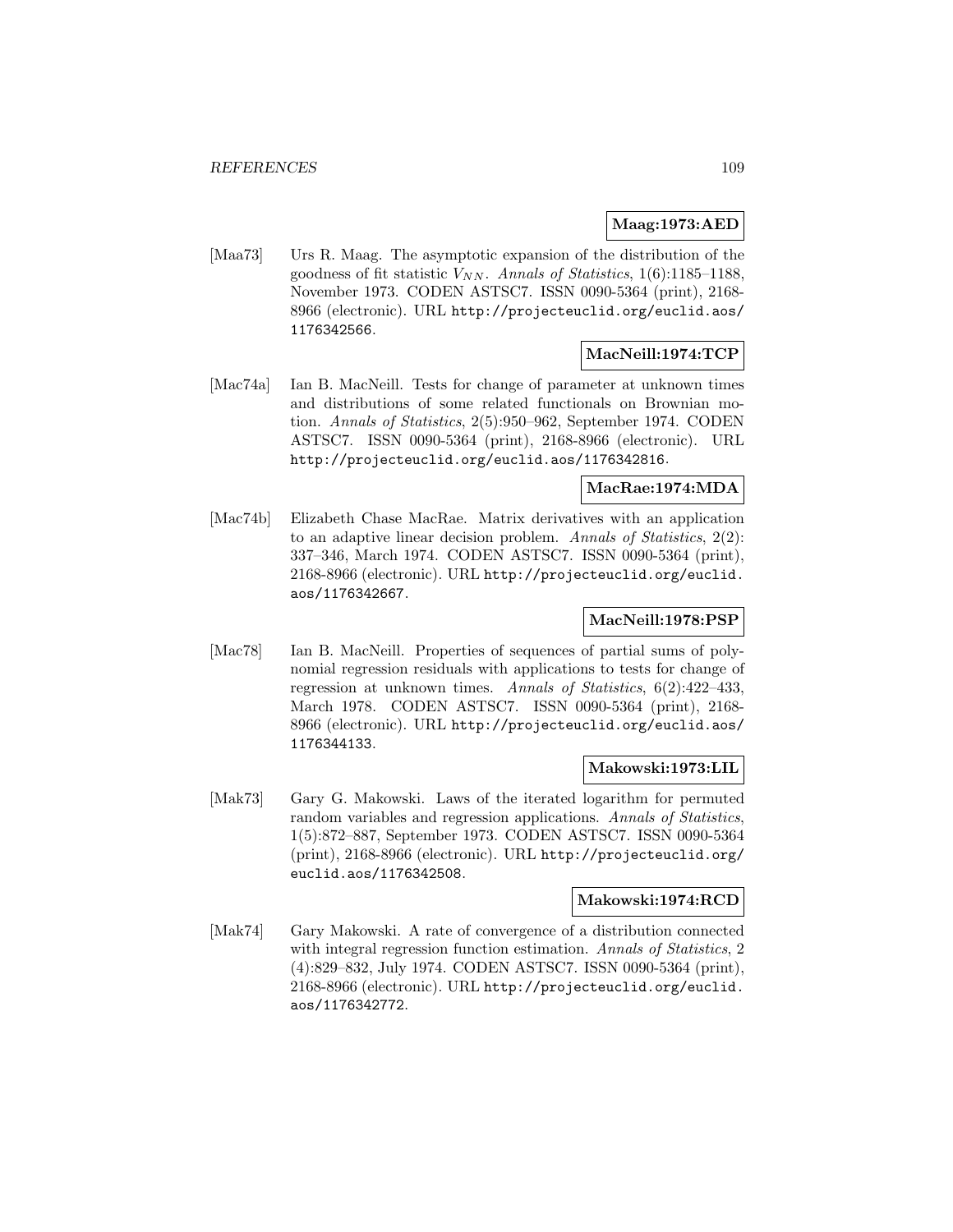### **Makani:1977:PA**

[Mak77] Sherali Mavjibhai Makani. A paradox in admissibility. Annals of Statistics, 5(3):544–546, May 1977. CODEN ASTSC7. ISSN 0090- 5364 (print), 2168-8966 (electronic). URL http://projecteuclid. org/euclid.aos/1176343853.

## **Maltz:1974:EDD**

[Mal74] Carl Maltz. Estimation of the k th derivative of a distribution function. Annals of Statistics, 2(2):359–361, March 1974. CODEN ASTSC7. ISSN 0090-5364 (print), 2168-8966 (electronic). URL http://projecteuclid.org/euclid.aos/1176342670.

#### **Manoussakis:1977:RSP**

[Man77] E. Manoussakis. Repeated sampling with partial replacement of units. Annals of Statistics, 5(4):795–802, July 1977. CODEN ASTSC7. ISSN 0090-5364 (print), 2168-8966 (electronic). URL http://projecteuclid.org/euclid.aos/1176343903.

# **Marsaglia:1974:APRb**

[Mar74a] George Marsaglia. Acknowledgement of priority to: "Random variables with independent binary digits" (Ann. Math. Statist. **42** (1971), 1922–1929). Annals of Statistics, 2(4):848, 1974. CODEN ASTSC7. ISSN 0090-5364 (print), 2168-8966 (electronic). URL http://projecteuclid.org/euclid.aos/1176342776.

# **Marsaglia:1974:NAP**

[Mar74b] George Marsaglia. Note: Acknowledgment of priority to "Random Variables with Independent Binary Digits". Annals of Statistics, 2(4):848, July 1974. CODEN ASTSC7. ISSN 0090-5364 (print), 2168-8966 (electronic). URL http://projecteuclid.org/euclid. aos/1176342776.

#### **Maronna:1976:REM**

[Mar76] Ricardo Antonio Maronna. Robust M-estimators of multivariate location and scatter. Annals of Statistics, 4(1):51–67, January 1976. CODEN ASTSC7. ISSN 0090-5364 (print), 2168-8966 (electronic). URL http://projecteuclid.org/euclid.aos/1176343347.

#### **Maurer:1975:MET**

[Mau75] Willi Maurer. On most effective tournament plans with fewer games than competitors. Annals of Statistics, 3(3):717–727, May 1975. CODEN ASTSC7. ISSN 0090-5364 (print), 2168-8966 (electronic). URL http://projecteuclid.org/euclid.aos/1176343135.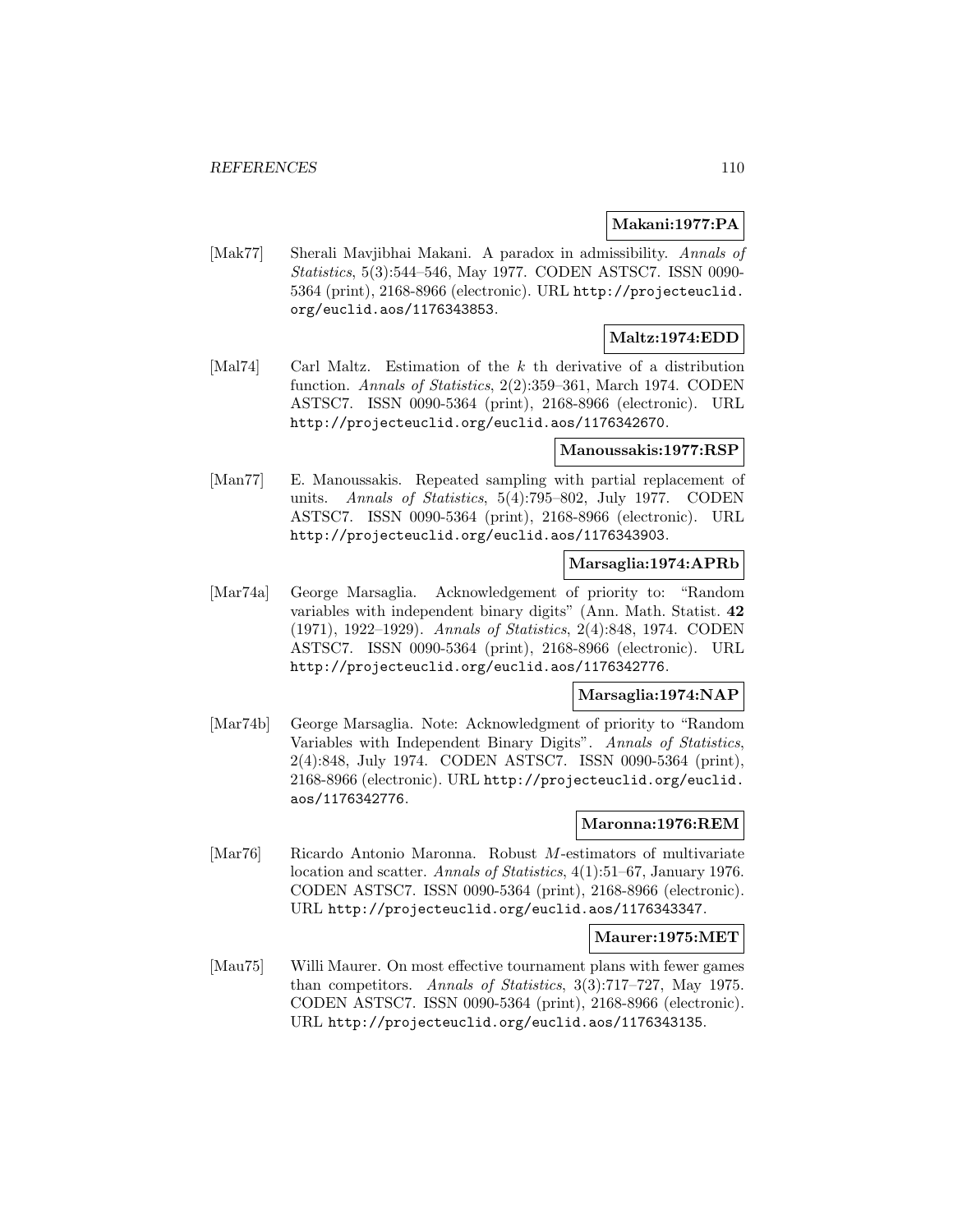#### **Moore:1978:REO**

[MB78] Terry Moore and Richard J. Brook. Risk estimate optimality of James–Stein estimators. Annals of Statistics, 6(4):917–919, July 1978. CODEN ASTSC7. ISSN 0090-5364 (print), 2168- 8966 (electronic). URL http://projecteuclid.org/euclid.aos/ 1176344265.

# **Mann:1979:BST**

[MB79] J. E. Mann and T. L. Bratcher. On Bayes sequential tests regarding two Koopman–Darmois distributions: Bounds on the maximum sample size. Annals of Statistics, 7(6):1339–1344, November 1979. CODEN ASTSC7. ISSN 0090-5364 (print), 2168-8966 (electronic). URL http://projecteuclid.org/euclid.aos/1176344852.

## **Mead:1975:PAV**

[MBH75] Ronald Mead, T. A. Bancroft, and Chien-Pai Han. Power of analysis of variance test procedures for incompletely specified fixed models. Annals of Statistics, 3(4):797–808, July 1975. CODEN ASTSC7. ISSN 0090-5364 (print), 2168-8966 (electronic). URL http://projecteuclid.org/euclid.aos/1176343183.

## **Muirhead:1975:AEJ**

[MC75] R. J. Muirhead and Y. Chikuse. Asymptotic expansions for the joint and marginal distributions of the latent roots of the covariance matrix. Annals of Statistics, 3(4):1011–1017, July 1975. CODEN ASTSC7. ISSN 0090-5364 (print), 2168-8966 (electronic). URL http://projecteuclid.org/euclid.aos/1176343205.

### **McDonald:1975:TGL**

[McD75] Lyman McDonald. Tests for the general linear hypothesis under the multiple design multivariate linear model. Annals of Statistics, 3(2): 461–466, March 1975. CODEN ASTSC7. ISSN 0090-5364 (print), 2168-8966 (electronic). URL http://projecteuclid.org/euclid. aos/1176343072.

### **Meeden:1976:SPL**

[Mee76] Glen Meeden. A special property of linear estimates of the normal mean. Annals of Statistics, 4(3):649–650, May 1976. CODEN ASTSC7. ISSN 0090-5364 (print), 2168-8966 (electronic). URL http://projecteuclid.org/euclid.aos/1176343473.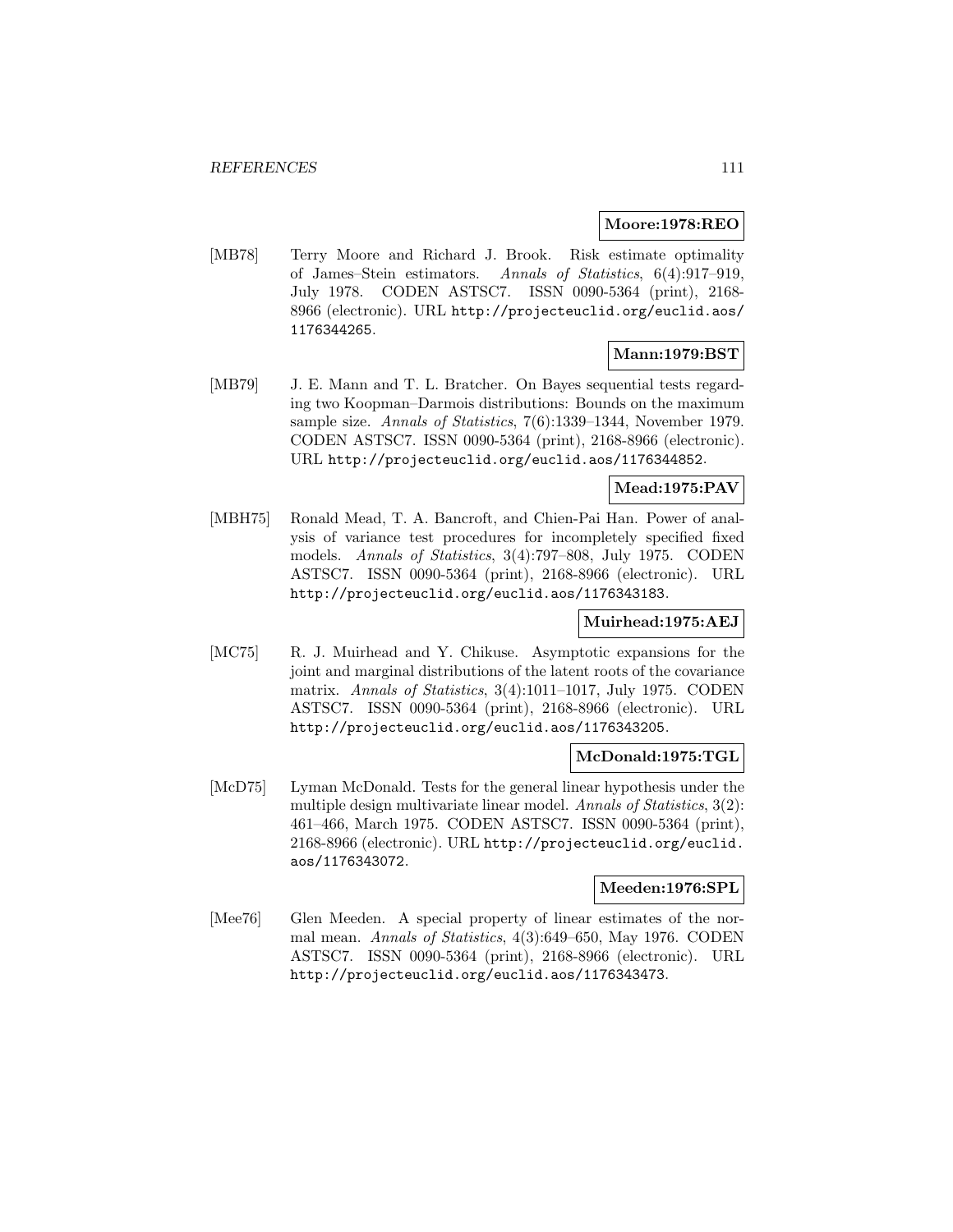#### **Mehran:1975:RBU**

[Meh75] Farhad Mehran. Relationships between the UMVU estimators of the mean and median of a function of a normal distribution. Annals of Statistics, 3(2):457–460, March 1975. CODEN ASTSC7. ISSN 0090- 5364 (print), 2168-8966 (electronic). URL http://projecteuclid. org/euclid.aos/1176343071.

## **Mentz:1977:EFO**

[Men77] Raul Pedro Mentz. Estimation in the first order moving average model based on sample autocorrelations. Annals of Statistics, 5(6): 1250–1257, November 1977. CODEN ASTSC7. ISSN 0090-5364 (print), 2168-8966 (electronic). URL http://projecteuclid.org/ euclid.aos/1176344012.

## **Meyer:1977:BED**

[Mey77a] Terry G. Meyer. Bounds for estimation of density functions and their derivatives. Annals of Statistics, 5(1):136–142, January 1977. CODEN ASTSC7. ISSN 0090-5364 (print), 2168-8966 (electronic). URL http://projecteuclid.org/euclid.aos/1176343746.

#### **Meyer:1977:FSR**

[Mey77b] Terry G. Meyer. On fixed or scaled radii confidence sets: The fixed sample size case. Annals of Statistics, 5(1):65–78, January 1977. CODEN ASTSC7. ISSN 0090-5364 (print), 2168-8966 (electronic). URL http://projecteuclid.org/euclid.aos/1176343740.

## **Meeden:1977:ABP**

[MI77] Glen Meeden and Dean Isaacson. Approximate behavior of the posterior distribution for a large observation. Annals of Statistics, 5(5):899–908, September 1977. CODEN ASTSC7. ISSN 0090-5364 (print), 2168-8966 (electronic). URL http://projecteuclid.org/ euclid.aos/1176343946.

### **Michel:1978:AES**

[Mic78] R. Michel. On the asymptotic efficiency of strongly asymptotically median unbiased estimators. Annals of Statistics, 6(4):920– 922, July 1978. CODEN ASTSC7. ISSN 0090-5364 (print), 2168- 8966 (electronic). URL http://projecteuclid.org/euclid.aos/ 1176344266.

## **Michel:1979:AEC**

[Mic79] R. Michel. On the asymptotic efficiency of conditional tests for exponential families. Annals of Statistics, 7(6):1256–1263, Novem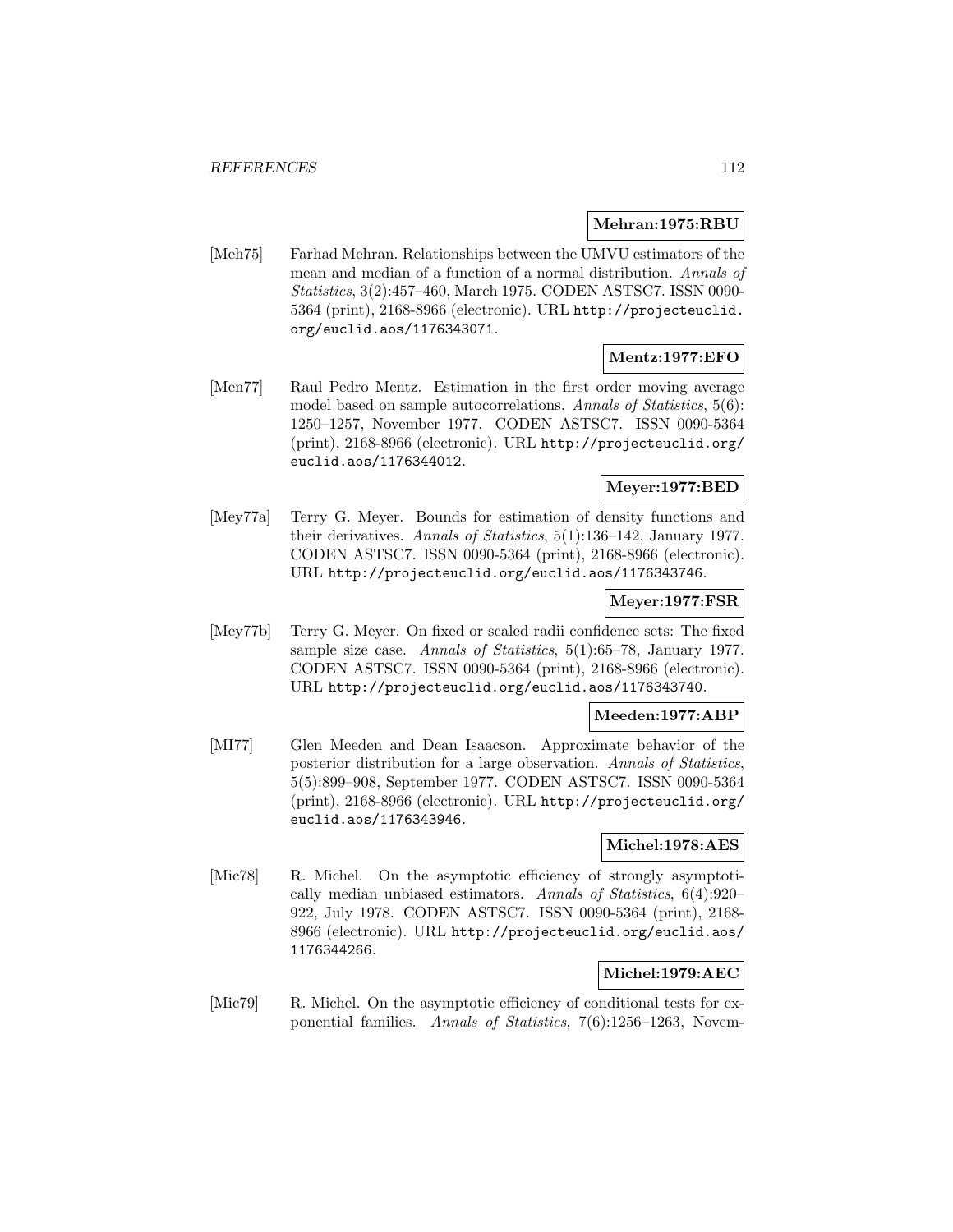ber 1979. CODEN ASTSC7. ISSN 0090-5364 (print), 2168- 8966 (electronic). URL http://projecteuclid.org/euclid.aos/ 1176344844.

### **Miescke:1979:ISP**

[Mie79] Klaus J. Miescke. Identification and selection procedures based on tests. Annals of Statistics, 7(1):207–219, January 1979. CODEN ASTSC7. ISSN 0090-5364 (print), 2168-8966 (electronic). URL http://projecteuclid.org/euclid.aos/1176344566.

### **Miller:1974:JR**

[Mil74a] Rupert G. Miller. The jackknife — a review. *Biometrika*, 61(1):1–15, April 1974. CODEN BIOKAX. ISSN 0006-3444 (print), 1464-3510 (electronic). URL http://www.jstor.org/stable/2334280. See [Que49, Que56, Efr79].

## **Miller:1974:UJ**

[Mil74b] Rupert G. Miller. An unbalanced jackknife. Annals of Statistics, 2 (5):880–891, September 1974. CODEN ASTSC7. ISSN 0090-5364 (print), 2168-8966 (electronic). URL http://projecteuclid.org/ euclid.aos/1176342811.

# **Miller:1977:NIM**

[Mil77a] Douglas R. Miller. A note on independence of multivariate lifetimes in competing risks models. Annals of Statistics, 5(3):576– 579, May 1977. CODEN ASTSC7. ISSN 0090-5364 (print), 2168- 8966 (electronic). URL http://projecteuclid.org/euclid.aos/ 1176343859.

## **Miller:1977:APM**

[Mil77b] John J. Miller. Asymptotic properties of maximum likelihood estimates in the mixed model of the analysis of variance. Annals of Statistics, 5(4):746–762, July 1977. CODEN ASTSC7. ISSN 0090- 5364 (print), 2168-8966 (electronic). URL http://projecteuclid. org/euclid.aos/1176343897.

### **Mehrotra:1976:ASA**

[MJ76] K. G. Mehrotra and Richard A. Johnson. Asymptotic sufficiency and asymptotically most powerful tests for the two sample censored situation. Annals of Statistics, 4(3):589–596, May 1976. CODEN ASTSC7. ISSN 0090-5364 (print), 2168-8966 (electronic). URL http://projecteuclid.org/euclid.aos/1176343464.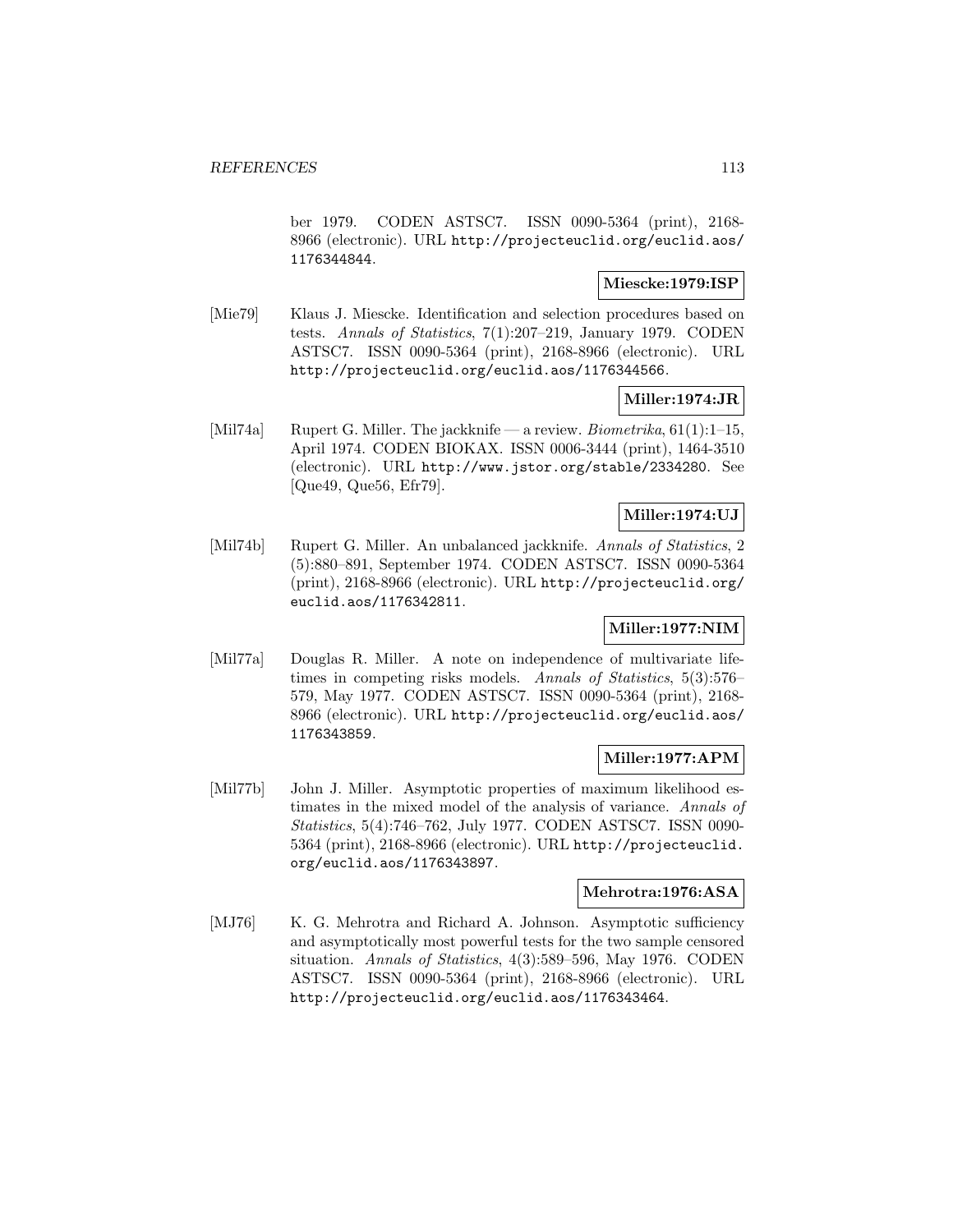#### **Maurer:1976:MIE**

[MM76] Willi Maurer and Barry H. Margolin. The multivariate inclusionexclusion formula and order statistics from dependent variates. Annals of Statistics, 4(6):1190–1199, November 1976. CODEN ASTSC7. ISSN 0090-5364 (print), 2168-8966 (electronic). URL http://projecteuclid.org/euclid.aos/1176343650.

### **Magnus:1979:CMS**

[MN79] Jan R. Magnus and Heinz Neudecker. The commutation matrix: Some properties and applications. Annals of Statistics, 7(2):381– 394, March 1979. CODEN ASTSC7. ISSN 0090-5364 (print), 2168- 8966 (electronic). URL http://projecteuclid.org/euclid.aos/ 1176344621.

### **Marshall:1974:MMD**

[MO74] Albert W. Marshall and Ingram Olkin. Majorization in multivariate distributions. Annals of Statistics, 2(6):1189–1200, November 1974. CODEN ASTSC7. ISSN 0090-5364 (print), 2168-8966 (electronic). URL http://projecteuclid.org/euclid.aos/1176342873.

### **Mohanty:1977:NAP**

[Moh77] S. G. Mohanty. Note: Acknowledgement of priority to "A Short Proof of Steck's Result on Two-Sample Smirnov Statistics". Annals of Statistics, 5(2):429, March 1977. CODEN ASTSC7. ISSN 0090- 5364 (print), 2168-8966 (electronic). URL http://projecteuclid. org/euclid.aos/1176343811.

#### **Moore:1974:BRP**

[Moo74] Marc Moore. Bayesian reconstructions of m, n-patterns. Annals of Statistics, 2(6):1226–1237, November 1974. CODEN ASTSC7. ISSN 0090-5364 (print), 2168-8966 (electronic). URL http:// projecteuclid.org/euclid.aos/1176342875.

#### **Morris:1975:CLT**

[Mor75] Carl Morris. Central limit theorems for multinomial sums. Annals of Statistics, 3(1):165–188, January 1975. CODEN ASTSC7. ISSN 0090-5364 (print), 2168-8966 (electronic). URL http:// projecteuclid.org/euclid.aos/1176343006.

#### **Most:1975:RBI**

[Mos75] Bernard M. Most. Resistance of balanced incomplete block designs. Annals of Statistics, 3(5):1149–1162, September 1975. CODEN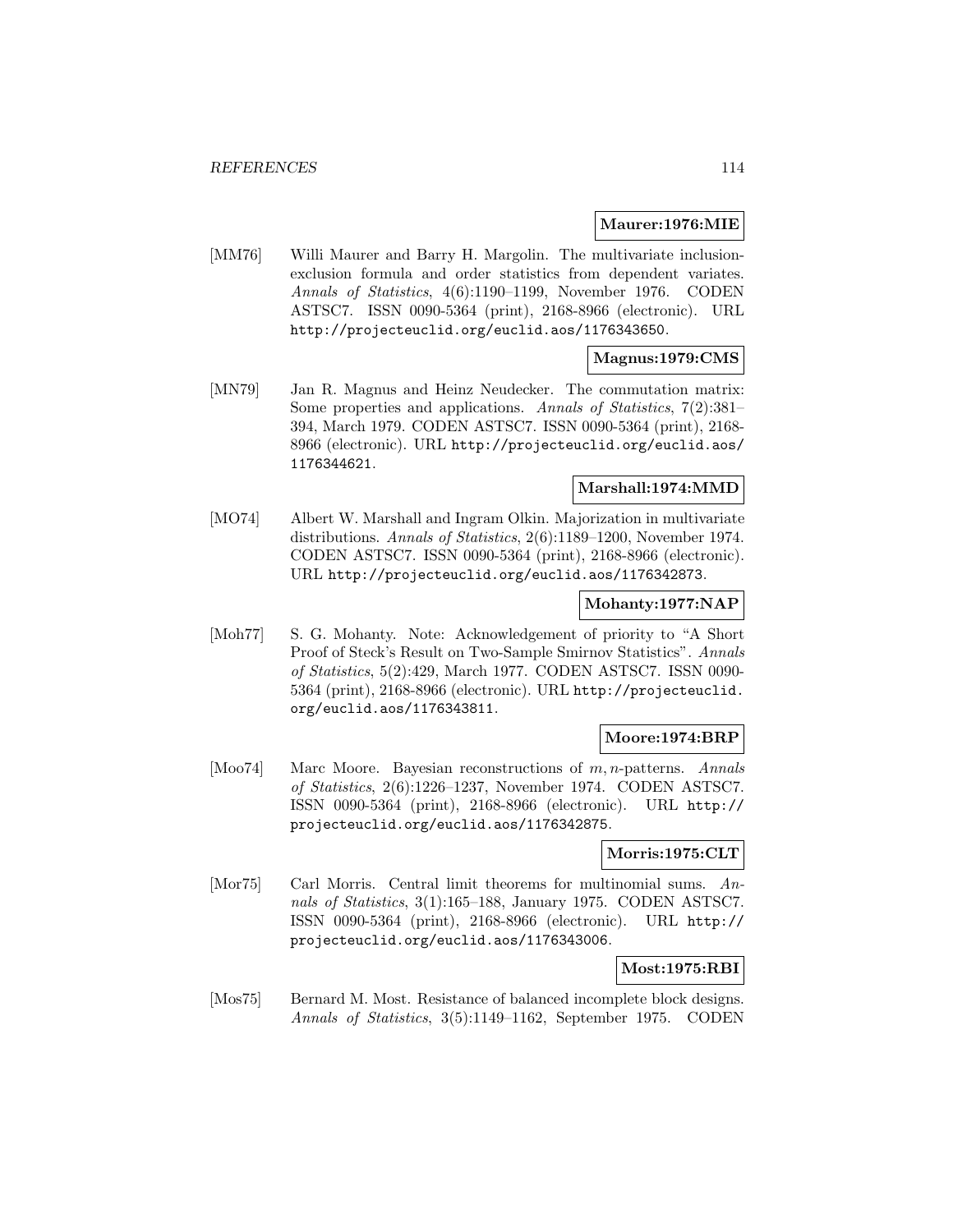ASTSC7. ISSN 0090-5364 (print), 2168-8966 (electronic). URL http://projecteuclid.org/euclid.aos/1176343246.

### **McEliece:1973:HCC**

[MP73] Robert J. McEliece and Edward C. Posner. Hiding and covering in a compact metric space. Annals of Statistics, 1(4):729–739, July 1973. CODEN ASTSC7. ISSN 0090-5364 (print), 2168-8966 (electronic). URL http://projecteuclid.org/euclid.aos/1176342467.

#### **Mehra:1975:FOS**

[MR75] K. L. Mehra and M. Sudhakara Rao. On functions of order statistics for mixing processes. Annals of Statistics, 3(4):874–883, July 1975. CODEN ASTSC7. ISSN 0090-5364 (print), 2168-8966 (electronic). URL http://projecteuclid.org/euclid.aos/1176343188.

### **Moore:1975:ULS**

[MS75] David S. Moore and M. C. Spruill. Unified large-sample theory of general chi-squared statistics for tests of fit. Annals of Statistics, 3 (3):599–616, May 1975. CODEN ASTSC7. ISSN 0090-5364 (print), 2168-8966 (electronic). URL http://projecteuclid.org/euclid. aos/1176343125.

## **Mucci:1973:DEO**

[Muc73] Anthony G. Mucci. Differential equations and optimal choice problems. Annals of Statistics, 1(1):104–113, January 1973. CODEN ASTSC7. ISSN 0090-5364 (print), 2168-8966 (electronic). URL http://projecteuclid.org/euclid.aos/1193342386.

#### **Muirhead:1978:LRM**

[Mui78] Robb J. Muirhead. Latent roots and matrix variates: A review of some asymptotic results. Annals of Statistics, 6(1):5–33, January 1978. CODEN ASTSC7. ISSN 0090-5364 (print), 2168- 8966 (electronic). URL http://projecteuclid.org/euclid.aos/ 1176344063.

## **Morf:1978:CCP**

[MVK78] M. Morf, A. Vieira, and T. Kailath. Covariance characterization by partial autocorrelation matrices. Annals of Statistics, 6(3):643– 648, May 1978. CODEN ASTSC7. ISSN 0090-5364 (print), 2168- 8966 (electronic). URL http://projecteuclid.org/euclid.aos/ 1176344208.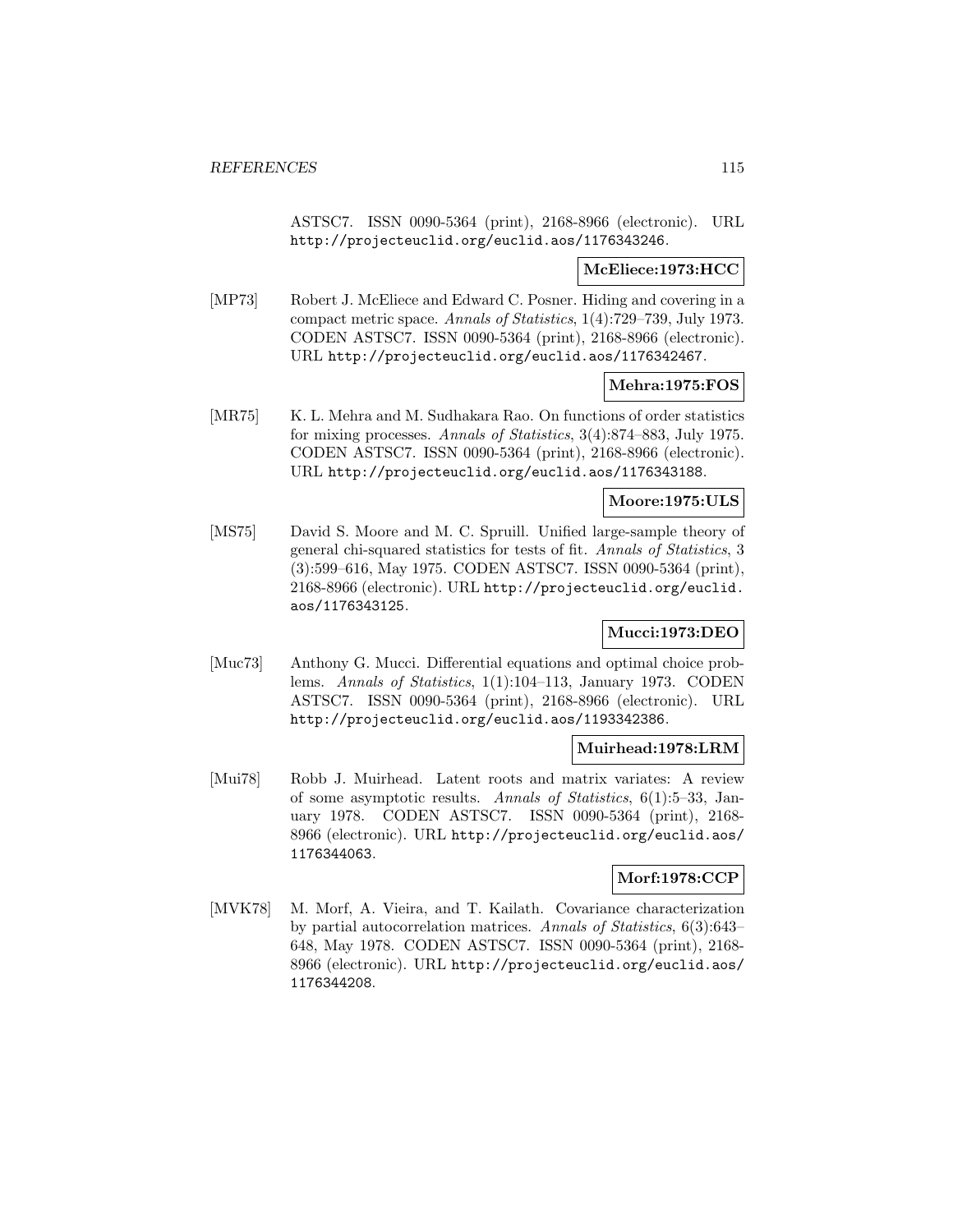#### **Maritz:1977:LEB**

[MWS77] J. S. Maritz, Margaret Wu, and R. G. Stuadte. A location estimator based on a U-statistic. Annals of Statistics, 5(4):779–786, July 1977. CODEN ASTSC7. ISSN 0090-5364 (print), 2168-8966 (electronic). URL http://projecteuclid.org/euclid.aos/1176343900.

#### **Moore:1977:CPN**

[MY77] David S. Moore and James W. Yackel. Consistency properties of nearest neighbor density function estimators. Annals of Statistics, 5(1):143–154, January 1977. CODEN ASTSC7. ISSN 0090-5364 (print), 2168-8966 (electronic). URL http://projecteuclid.org/ euclid.aos/1176343747.

# **Nagao:1973:STC**

[Nag73] Hisao Nagao. On some test criteria for covariance matrix. Annals of Statistics, 1(4):700–709, July 1973. CODEN ASTSC7. ISSN 0090- 5364 (print), 2168-8966 (electronic). URL http://projecteuclid. org/euclid.aos/1176342464.

### **Neuhaus:1975:CRE**

[Neu75] Georg Neuhaus. Convergence of the reduced empirical process for non-I.I.D. random vectors. Annals of Statistics, 3(2):528–531, March 1975. CODEN ASTSC7. ISSN 0090-5364 (print), 2168- 8966 (electronic). URL http://projecteuclid.org/euclid.aos/ 1176343084.

## **Nguyen:1979:DEC**

[Ngu79] Hung T. Nguyen. Density estimation in a continuous-time stationary Markov process. Annals of Statistics, 7(2):341–348, March 1979. CODEN ASTSC7. ISSN 0090-5364 (print), 2168-8966 (electronic). URL http://projecteuclid.org/euclid.aos/1176344618.

#### **Norwood:1977:ECM**

[NH77] Thomas E. Norwood and Klaus Hinkelmann. Estimating the common mean of several normal populations. Annals of Statistics, 5(5): 1047–1050, September 1977. CODEN ASTSC7. ISSN 0090-5364 (print), 2168-8966 (electronic). URL http://projecteuclid.org/ euclid.aos/1176343959.

### **Nigam:1970:BDM**

[Nig70] A. K. Nigam. Block designs for mixture experiments. Annals of Mathematical Statistics, 41(6):1861–1869, December 1970. CODEN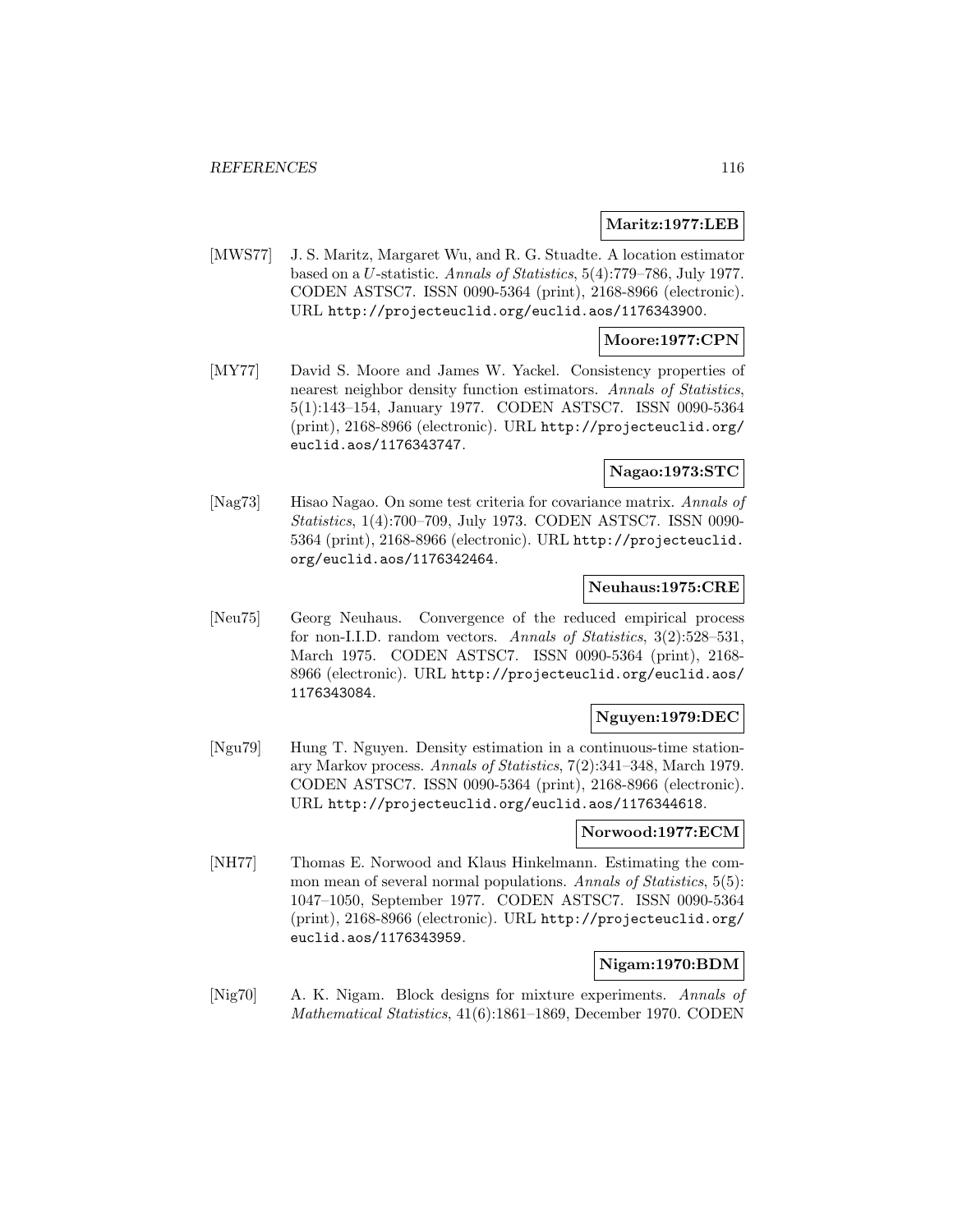AASTAD. ISSN 0003-4851 (print), 2168-8990 (electronic). URL http://projecteuclid.org/euclid.aoms/1177696687. See correction [Nig76].

### **Nigam:1976:NCB**

[Nig76] A. K. Nigam. Notes: Correction to "Block Designs for Mixture Experiments". Annals of Statistics, 4(6):1294–1295, November 1976. CODEN ASTSC7. ISSN 0090-5364 (print), 2168-8966 (electronic). URL http://projecteuclid.org/euclid.aos/1176343663. See [Nig70].

### **Nordbrock:1974:RDC**

[Nor74] Earl Nordbrock. A rational decision criterion, the iterated minimax regret criterion. Annals of Statistics, 2(4):775–786, July 1974. CODEN ASTSC7. ISSN 0090-5364 (print), 2168-8966 (electronic). URL http://projecteuclid.org/euclid.aos/1176342764.

## **Nevius:1977:SFS**

[NPS77] S. E. Nevius, F. Proschan, and J. Sethuraman. Schur functions in statistics II. stochastic majorization. Annals of Statistics, 5(2): 263–273, March 1977. CODEN ASTSC7. ISSN 0090-5364 (print), 2168-8966 (electronic). URL http://projecteuclid.org/euclid. aos/1176343793.

### **OBryan:1976:SEB**

[O'B76] Thomas E. O'Bryan. Some empirical Bayes results in the case of component problems with varying sample sizes for discrete exponential families. Annals of Statistics, 4(6):1290–1293, November 1976. CODEN ASTSC7. ISSN 0090-5364 (print), 2168-8966 (electronic). URL http://projecteuclid.org/euclid.aos/1176343661.

#### **Obenchain:1978:GOR**

[Obe78] R. L. Obenchain. Good and optimal ridge estimators. Annals of Statistics, 6(5):1111–1121, September 1978. CODEN ASTSC7. ISSN 0090-5364 (print), 2168-8966 (electronic). URL http:// projecteuclid.org/euclid.aos/1176344314.

#### **OReilly:1980:CCS**

[OD80] Federico J. O'Reilly and Joaquin Diaz. Correction to "On a Criterion for Simultaneous Extrapolation in Nonfull Rank Normal Regression". Annals of Statistics, 8(5):1177–1178, September 1980. CODEN ASTSC7. ISSN 0090-5364 (print), 2168-8966 (electronic).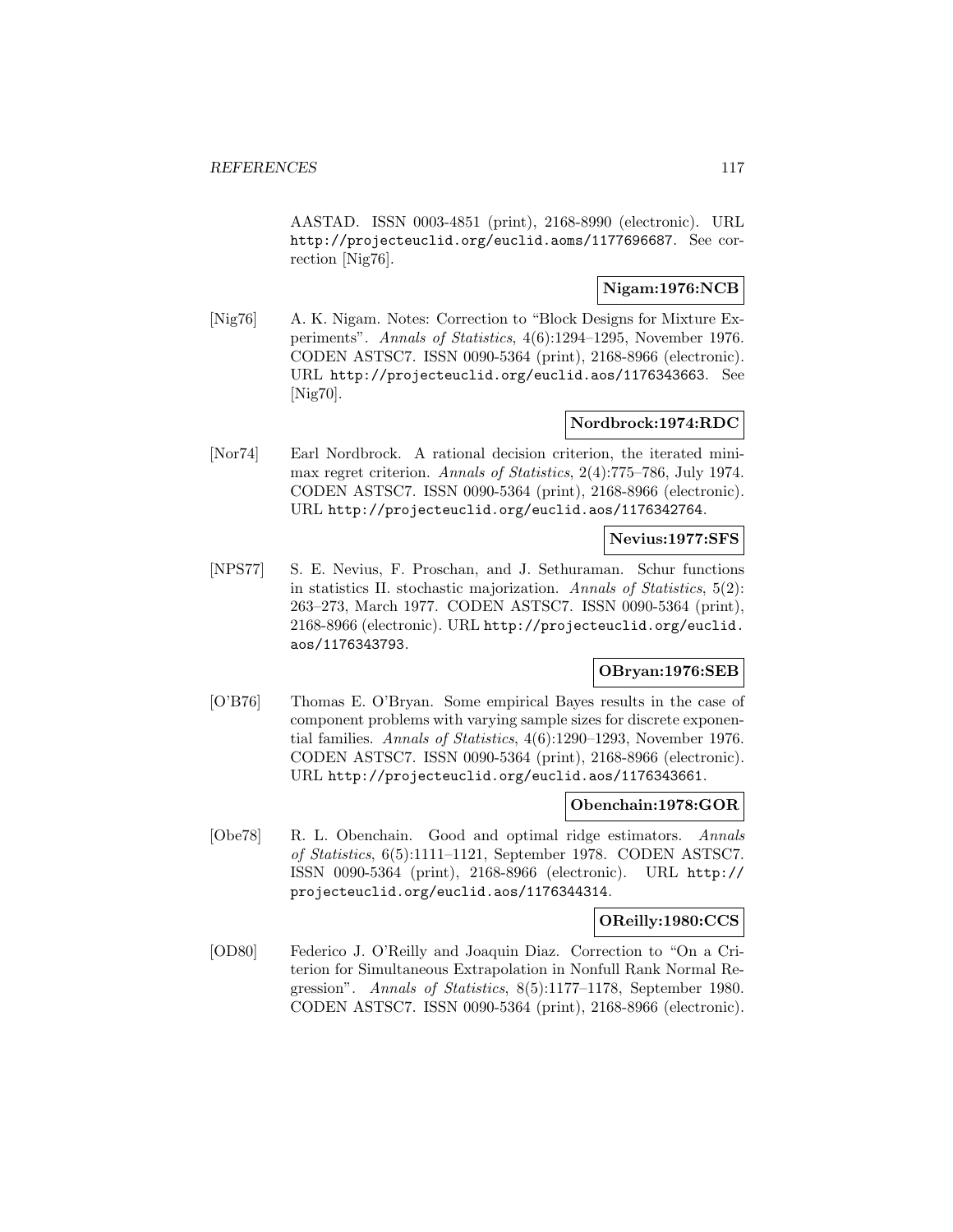URL http://projecteuclid.org/euclid.aos/1176345158. See [O'R76].

### **Okamoto:1973:DEQ**

[Oka73] Masashi Okamoto. Distinctness of the eigenvalues of a quadratic form in a multivariate sample. Annals of Statistics, 1(4):763– 765, July 1973. CODEN ASTSC7. ISSN 0090-5364 (print), 2168- 8966 (electronic). URL http://projecteuclid.org/euclid.aos/ 1176342472.

# **OReilly:1973:CPI**

[OQ73] Federico J. O'Reilly and C. P. Quesenberry. The conditional probability integral transformation and applications to obtain composite chi-square goodness-of-fit tests. Annals of Statistics, 1(1):74–83, January 1973. CODEN ASTSC7. ISSN 0090-5364 (print), 2168- 8966 (electronic). URL http://projecteuclid.org/euclid.aos/ 1193342383.

# **OReilly:1975:CEN**

[O'R75] Federico J. O'Reilly. On a criterion for extrapolation in normal regression. Annals of Statistics, 3(1):219–222, January 1975. CODEN ASTSC7. ISSN 0090-5364 (print), 2168-8966 (electronic). URL http://projecteuclid.org/euclid.aos/1176343010.

# **OReilly:1976:CSE**

[O'R76] Federico J. O'Reilly. On a criterion for simultaneous extrapolation in nonfull rank normal regression. Annals of Statistics, 4(3):625– 628, May 1976. CODEN ASTSC7. ISSN 0090-5364 (print), 2168- 8966 (electronic). URL http://projecteuclid.org/euclid.aos/ 1176343469. See correction [OD80].

## **Orkin:1974:SPG**

 $[Ork74]$  Michael Orkin. On stationary policies — the general case. Annals of Statistics, 2(1):219–222, January 1974. CODEN ASTSC7. ISSN 0090-5364 (print), 2168-8966 (electronic). URL http:// projecteuclid.org/euclid.aos/1176342629.

#### **Olkin:1979:AME**

[OS79] Ingram Olkin and Milton Sobel. Admissible and minimax estimation for the multinomial distribution and for K independent binomial distributions. Annals of Statistics, 7(2):284–290, March 1979. CODEN ASTSC7. ISSN 0090-5364 (print), 2168-8966 (electronic). URL http://projecteuclid.org/euclid.aos/1176344613.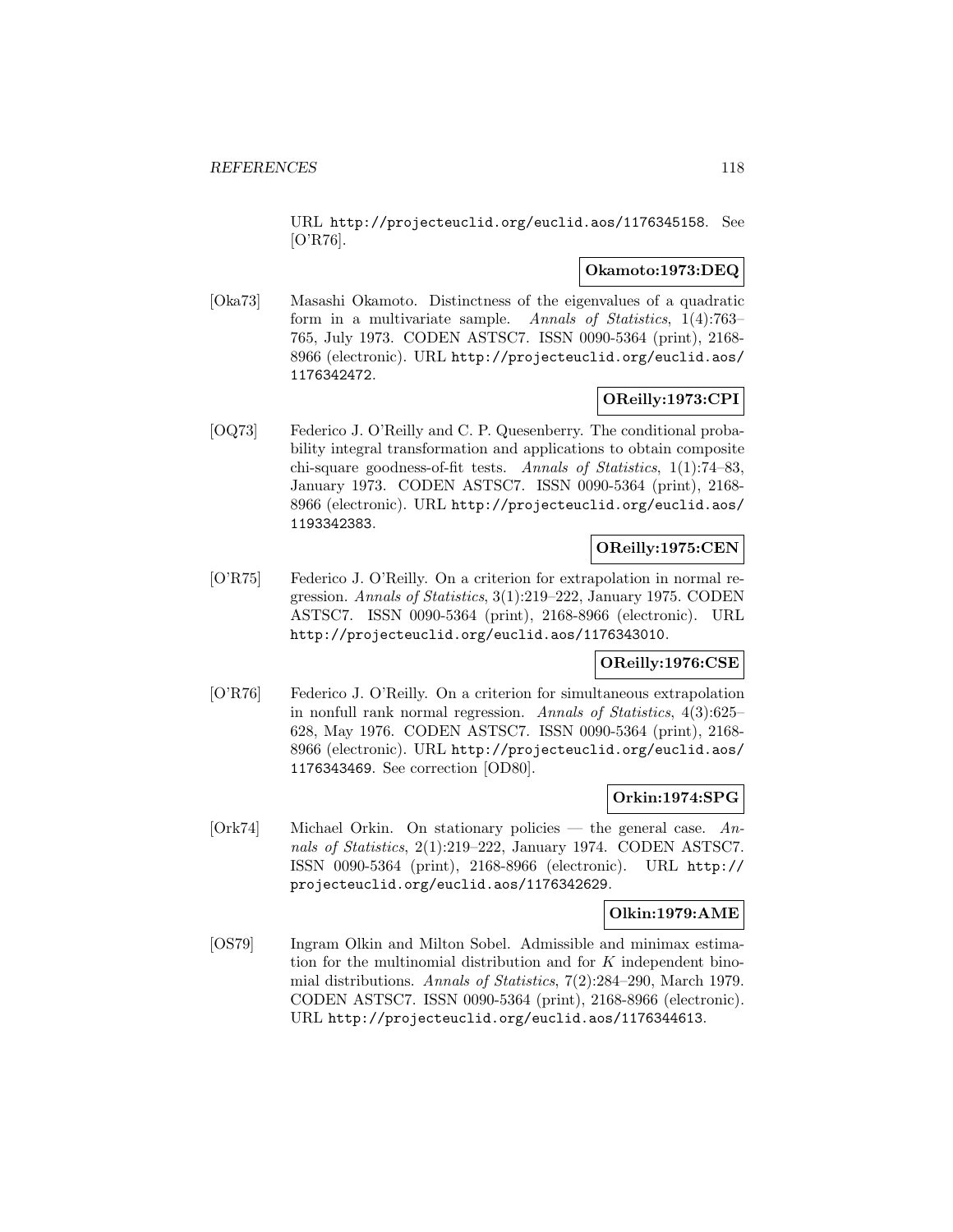### **Olsen:1976:IQU**

[OSB76] Anthony Olsen, Justus Seely, and David Birkes. Invariant quadratic unbiased estimation for two variance components. Annals of Statistics, 4(5):878–890, September 1976. CODEN ASTSC7. ISSN 0090- 5364 (print), 2168-8966 (electronic). URL http://projecteuclid. org/euclid.aos/1176343586.

## **Oden:1975:AFP**

[OW75] Anders Oden and Hans Wedel. Arguments for Fisher's permutation test. Annals of Statistics, 3(2):518–520, March 1975. CODEN ASTSC7. ISSN 0090-5364 (print), 2168-8966 (electronic). URL http://projecteuclid.org/euclid.aos/1176343082.

## **Pagano:1974:EMA**

[Pag74] Marcello Pagano. Estimation of models of autoregressive signal plus white noise. Annals of Statistics, 2(1):99–108, January 1974. CODEN ASTSC7. ISSN 0090-5364 (print), 2168-8966 (electronic). URL http://projecteuclid.org/euclid.aos/1176342616.

#### **Pagano:1978:PMA**

[Pag78] Marcello Pagano. On periodic and multiple autoregressions. Annals of Statistics, 6(6):1310–1317, November 1978. CODEN ASTSC7. ISSN 0090-5364 (print), 2168-8966 (electronic). URL http:// projecteuclid.org/euclid.aos/1176344376.

### **Park:1973:PSD**

[Par73] C. J. Park. The power series distribution with unknown truncation parameter. Annals of Statistics, 1(2):395–399, March 1973. CODEN ASTSC7. ISSN 0090-5364 (print), 2168-8966 (electronic). URL http://projecteuclid.org/euclid.aos/1176342381.

#### **Parsons:1979:NED**

[Par79] Van L. Parsons. A note on the exact distribution of a nonparametric test statistic for ordered alternatives. Annals of Statistics, 7(2): 454–458, March 1979. CODEN ASTSC7. ISSN 0090-5364 (print), 2168-8966 (electronic). URL http://projecteuclid.org/euclid. aos/1176344627.

#### **Pathak:1976:UEF**

[Pat76] P. K. Pathak. Unbiased estimation in fixed cost sequential sampling schemes. Annals of Statistics, 4(5):1012–1017, September 1976. CODEN ASTSC7. ISSN 0090-5364 (print), 2168-8966 (electronic). URL http://projecteuclid.org/euclid.aos/1176343601.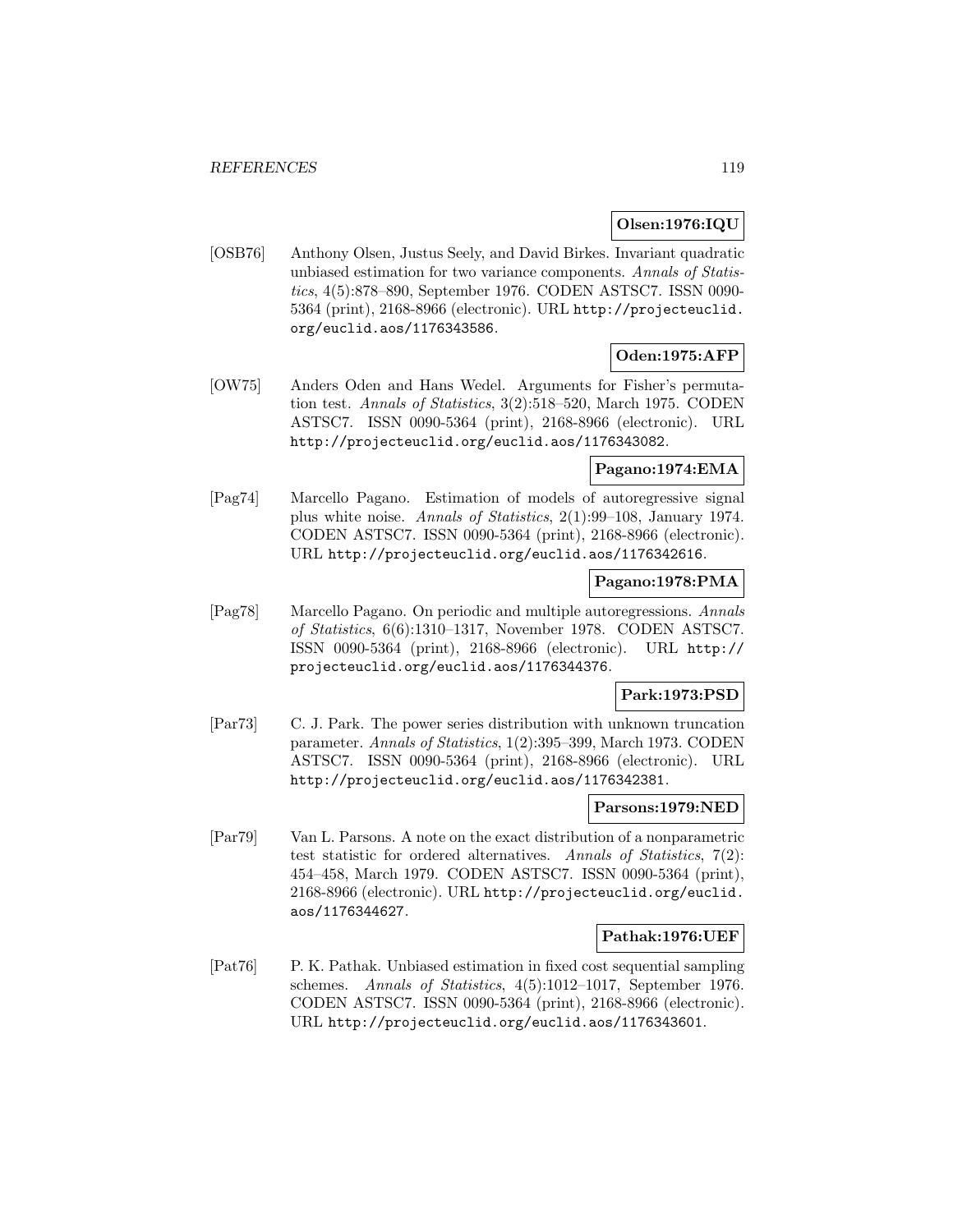#### **Pazman:1974:CTT**

[Paz74] A. Pazman. A convergence theorem in the theory of D-optimum experimental designs. Annals of Statistics, 2(1):216–218, January 1974. CODEN ASTSC7. ISSN 0090-5364 (print), 2168- 8966 (electronic). URL http://projecteuclid.org/euclid.aos/ 1176342628.

#### **Pazman:1978:COD**

[Paz78] Andrej Pazman. Computation of the optimum designs under singular information matrices. Annals of Statistics, 6(2):465–467, March 1978. CODEN ASTSC7. ISSN 0090-5364 (print), 2168- 8966 (electronic). URL http://projecteuclid.org/euclid.aos/ 1176344137.

### **Pham-Dinh:1978:EPA**

[PD78] Tuan Pham-Dinh. Estimation of parameters in the ARMA model when the characteristic polynomial of the MA operator has a unit zero. Annals of Statistics, 6(6):1369–1389, November 1978. CODEN ASTSC7. ISSN 0090-5364 (print), 2168-8966 (electronic). URL http://projecteuclid.org/euclid.aos/1176344382.

# **Perng:1977:SET**

[Per77] S.-S. Perng. Some extensions of a theorem of Stein on cumulative sums. Annals of Statistics, 5(1):98–109, January 1977. CODEN ASTSC7. ISSN 0090-5364 (print), 2168-8966 (electronic). URL http://projecteuclid.org/euclid.aos/1176343743.

### **Perng:1978:EBS**

[Per78a] S.-S. Perng. Exponentially bounded stopping times of invariant SPRT's in general linear models: Finite mgf case. Annals of Statistics, 6(1):85–91, January 1978. CODEN ASTSC7. ISSN 0090-5364 (print), 2168-8966 (electronic). URL http://projecteuclid.org/ euclid.aos/1176344067.

## **Perng:1978:RCE**

[Per78b] S.-S. Perng. Rate of convergence of estimators based on sample mean. Annals of Statistics, 6(5):1048–1056, September 1978. CO-DEN ASTSC7. ISSN 0090-5364 (print), 2168-8966 (electronic). URL http://projecteuclid.org/euclid.aos/1176344309.

# **Paik:1974:ANW**

[PF74] U. B. Paik and W. T. Federer. Analysis of nonorthogonal n-way classifications. Annals of Statistics, 2(5):1000–1021, September 1974.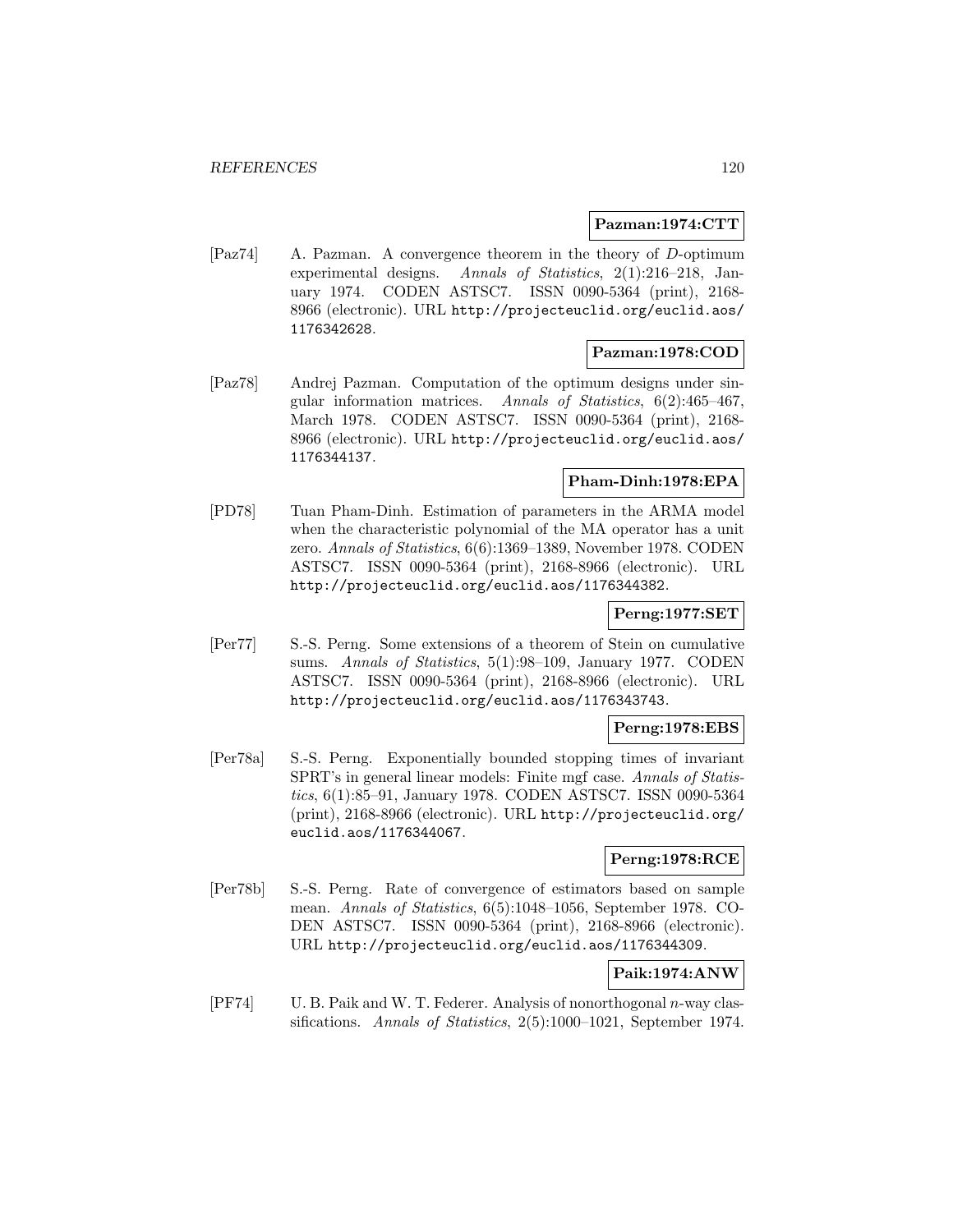CODEN ASTSC7. ISSN 0090-5364 (print), 2168-8966 (electronic). URL http://projecteuclid.org/euclid.aos/1176342820.

### **Pfanzagl:1973:AER**

[Pfa73] J. Pfanzagl. Asymptotic expansions related to minimum contrast estimators. Annals of Statistics, 1(6):993–1026, November 1973. CODEN ASTSC7. ISSN 0090-5364 (print), 2168-8966 (electronic). URL http://projecteuclid.org/euclid.aos/1176342554. See corrections [Pfa74].

# **Pfanzagl:1974:NCA**

[Pfa74] J. Pfanzagl. Notes: Corrections to "Asymptotic Expansions Related to Minimum Contrast Estimators". Annals of Statistics, 2(6):1357– 1358, November 1974. CODEN ASTSC7. ISSN 0090-5364 (print), 2168-8966 (electronic). URL http://projecteuclid.org/euclid. aos/1176342892. See [Pfa73].

### **Pfanzagl:1979:OMU**

[Pfa79] J. Pfanzagl. On optimal median unbiased estimators in the presence of nuisance parameters. Annals of Statistics, 7(1):187–193, January 1979. CODEN ASTSC7. ISSN 0090-5364 (print), 2168- 8966 (electronic). URL http://projecteuclid.org/euclid.aos/ 1176344563.

## **Phadia:1973:MEC**

[Pha73] E. G. Phadia. Minimax estimation of a cumulative distribution function. Annals of Statistics, 1(6):1149–1157, November 1973. CODEN ASTSC7. ISSN 0090-5364 (print), 2168-8966 (electronic). URL http://projecteuclid.org/euclid.aos/1176342563.

#### **Pierce:1973:SDF**

[Pie73] Donald A. Pierce. On some difficulties in a frequency theory of inference. Annals of Statistics, 1(2):241–250, March 1973. CODEN ASTSC7. ISSN 0090-5364 (print), 2168-8966 (electronic). URL http://projecteuclid.org/euclid.aos/1176342362.

### **Pierce:1975:NTF**

[Pie75] David A. Pierce. Noninvertible transfer functions and their forecasts. Annals of Statistics, 3(6):1354–1360, November 1975. CO-DEN ASTSC7. ISSN 0090-5364 (print), 2168-8966 (electronic). URL http://projecteuclid.org/euclid.aos/1176343290.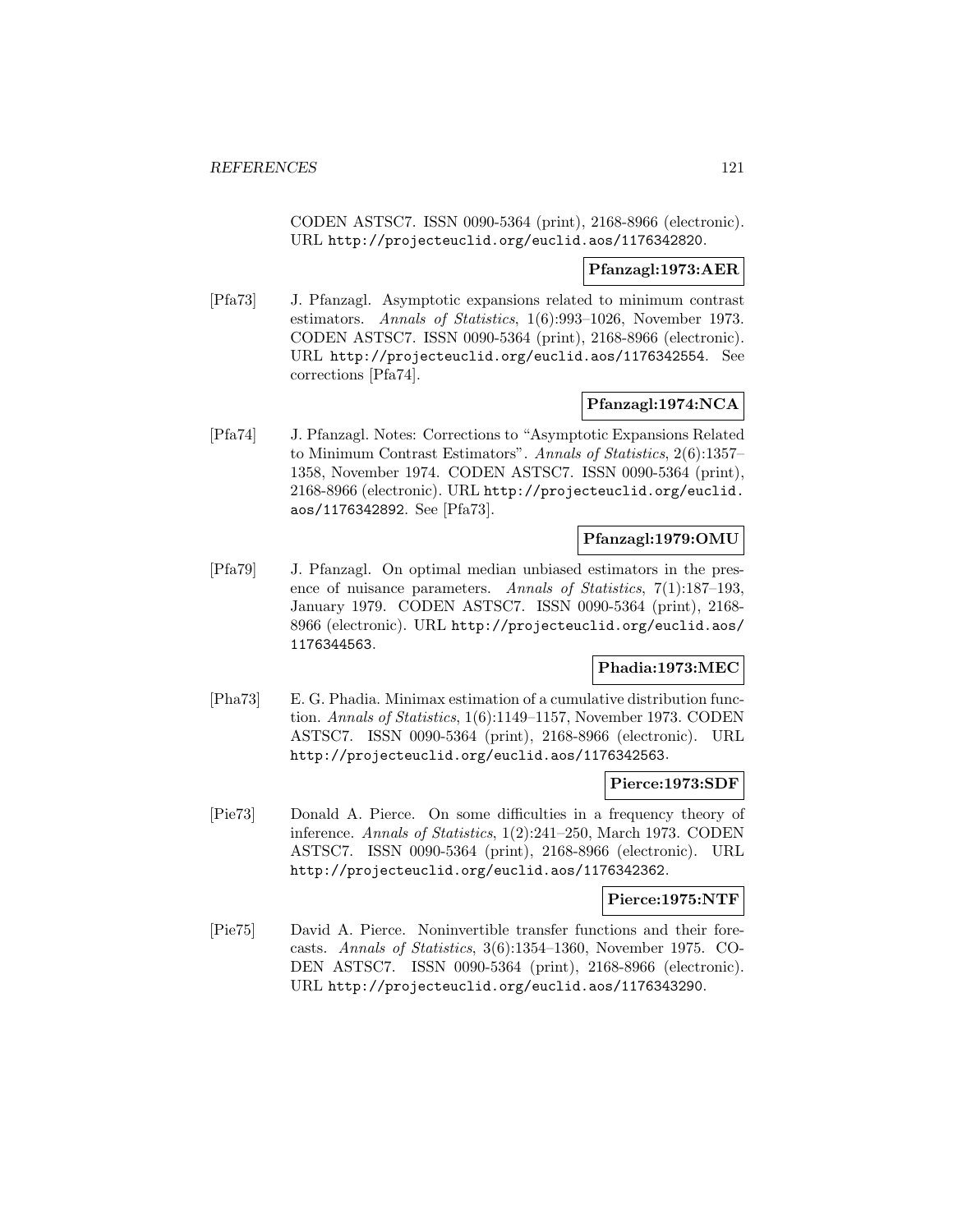### **Pierce:1979:SEE**

[Pie79] David A. Pierce. Signal extraction error in nonstationary time series. Annals of Statistics, 7(6):1303–1320, November 1979. CODEN ASTSC7. ISSN 0090-5364 (print), 2168-8966 (electronic). URL http://projecteuclid.org/euclid.aos/1176344848.

### **Pillai:1975:DCR**

[Pil75] K. C. S. Pillai. The distribution of the characteristic roots of  $S_1S_2^{-1}$ under violations. Annals of Statistics, 3(3):773–779, May 1975. CODEN ASTSC7. ISSN 0090-5364 (print), 2168-8966 (electronic). URL http://projecteuclid.org/euclid.aos/1176343144.

#### **Pirie:1974:CRT**

[Pir74] Walter R. Pirie. Comparing rank tests for ordered alternatives in randomized blocks. Annals of Statistics, 2(2):374–382, March 1974. CODEN ASTSC7. ISSN 0090-5364 (print), 2168-8966 (electronic). URL http://projecteuclid.org/euclid.aos/1176342673. See correction [Pir75].

### **Pirie:1975:NCC**

[Pir75] Walter R. Pirie. Notes: Correction to "Comparing Rank Tests for Ordered Alternatives in Randomized Blocks". Annals of Statistics, 3(3):796, May 1975. CODEN ASTSC7. ISSN 0090-5364 (print), 2168-8966 (electronic). URL http://projecteuclid.org/euclid. aos/1176343149. See [Pir74].

## **Peele:1977:PFM**

[PK77] Lawrence Peele and George Kimeldorf. Prediction functions and mean-estimation functions for a time series. Annals of Statistics, 5 (4):709–721, July 1977. CODEN ASTSC7. ISSN 0090-5364 (print), 2168-8966 (electronic). URL http://projecteuclid.org/euclid. aos/1176343894.

### **Peele:1979:TSP**

[PK79] Lawrence Peele and George Kimeldorf. Time series prediction functions based on imprecise observations. Annals of Statistics, 7(4): 801–811, July 1979. CODEN ASTSC7. ISSN 0090-5364 (print), 2168-8966 (electronic). URL http://projecteuclid.org/euclid. aos/1176344730.

## **Pledger:1976:CIR**

[Ple76] Gordon Pledger. Consistency in integral regression estimation with a triangular array of observation points. Annals of Statistics, 4(1):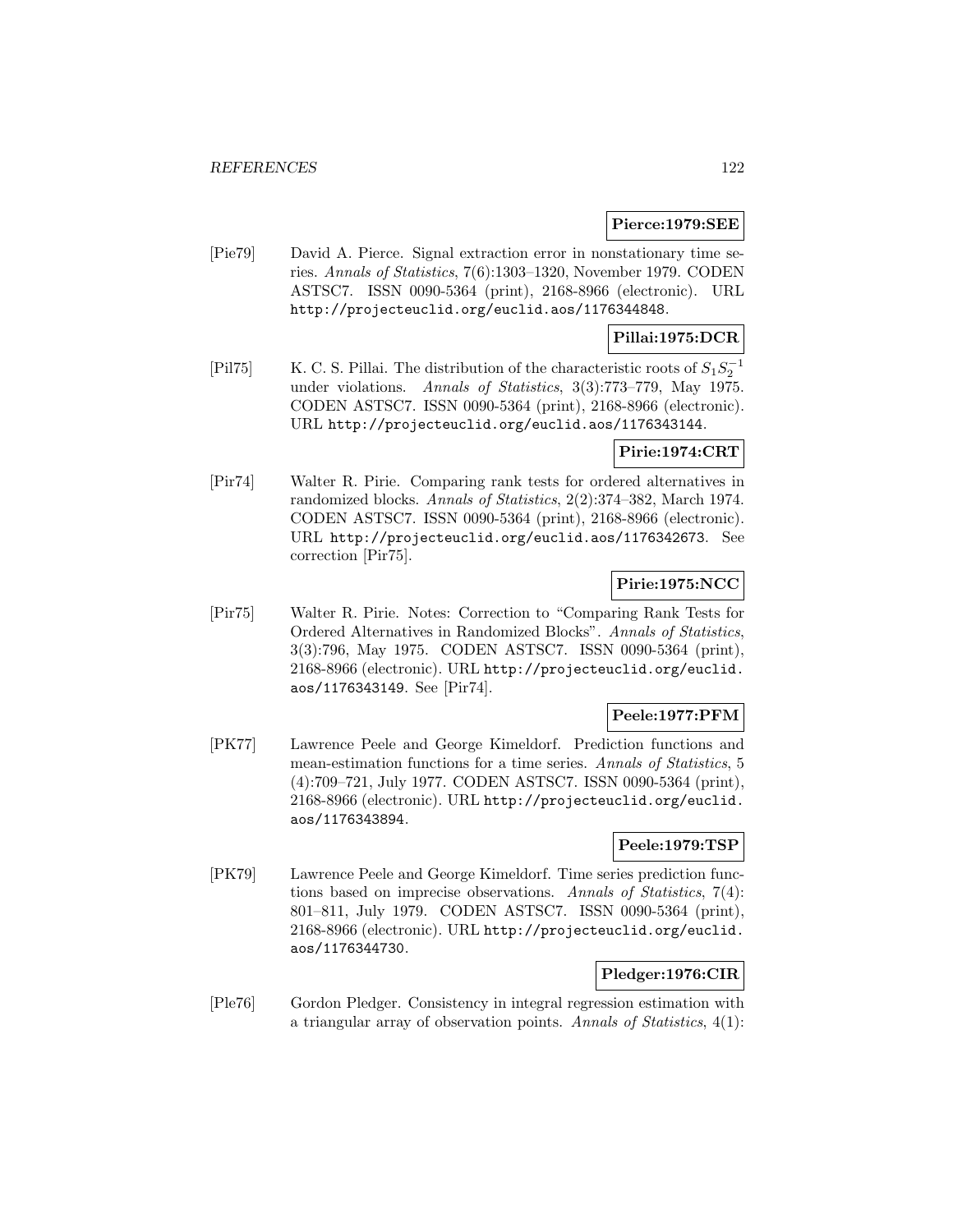234–236, January 1976. CODEN ASTSC7. ISSN 0090-5364 (print), 2168-8966 (electronic). URL http://projecteuclid.org/euclid. aos/1176343358.

### **Pollak:1973:ED**

[Pol73] Moshe Pollak. On equal distributions. Annals of Statistics, 1(1): 180–182, January 1973. CODEN ASTSC7. ISSN 0090-5364 (print), 2168-8966 (electronic). URL http://projecteuclid.org/euclid. aos/1193342397.

#### **Pollak:1978:OAO**

[Pol78] Moshe Pollak. Optimality and almost optimality of mixture stopping rules. Annals of Statistics, 6(4):910–916, July 1978. CODEN ASTSC7. ISSN 0090-5364 (print), 2168-8966 (electronic). URL http://projecteuclid.org/euclid.aos/1176344264.

### **Portnoy:1975:ABI**

[Por75] Stephen L. Portnoy. Admissibility of the best invariant estimator of one co-ordinate of a location vector. Annals of Statistics, 3(2): 448–450, March 1975. CODEN ASTSC7. ISSN 0090-5364 (print), 2168-8966 (electronic). URL http://projecteuclid.org/euclid. aos/1176343069.

## **Portnoy:1977:AEM**

[Por77a] Stephen Portnoy. Asymptotic efficiency of minimum variance unbiased estimators. Annals of Statistics, 5(3):522–529, May 1977. CODEN ASTSC7. ISSN 0090-5364 (print), 2168-8966 (electronic). URL http://projecteuclid.org/euclid.aos/1176343849.

#### **Portnoy:1977:RED**

[Por77b] Stephen L. Portnoy. Robust estimation in dependent situations. Annals of Statistics, 5(1):22–43, January 1977. CO-DEN ASTSC7. ISSN 0090-5364 (print), 2168-8966 (electronic). URL http://projecteuclid.org/euclid.aos/1176343738. See remarks [Por79].

# **Portnoy:1979:FRR**

[Por79] Stephen L. Portnoy. Further remarks on robust estimation in dependent situations. Annals of Statistics, 7(1):224–231, January 1979. CODEN ASTSC7. ISSN 0090-5364 (print), 2168-8966 (electronic). URL http://projecteuclid.org/euclid.aos/1176344568. See [Por77b].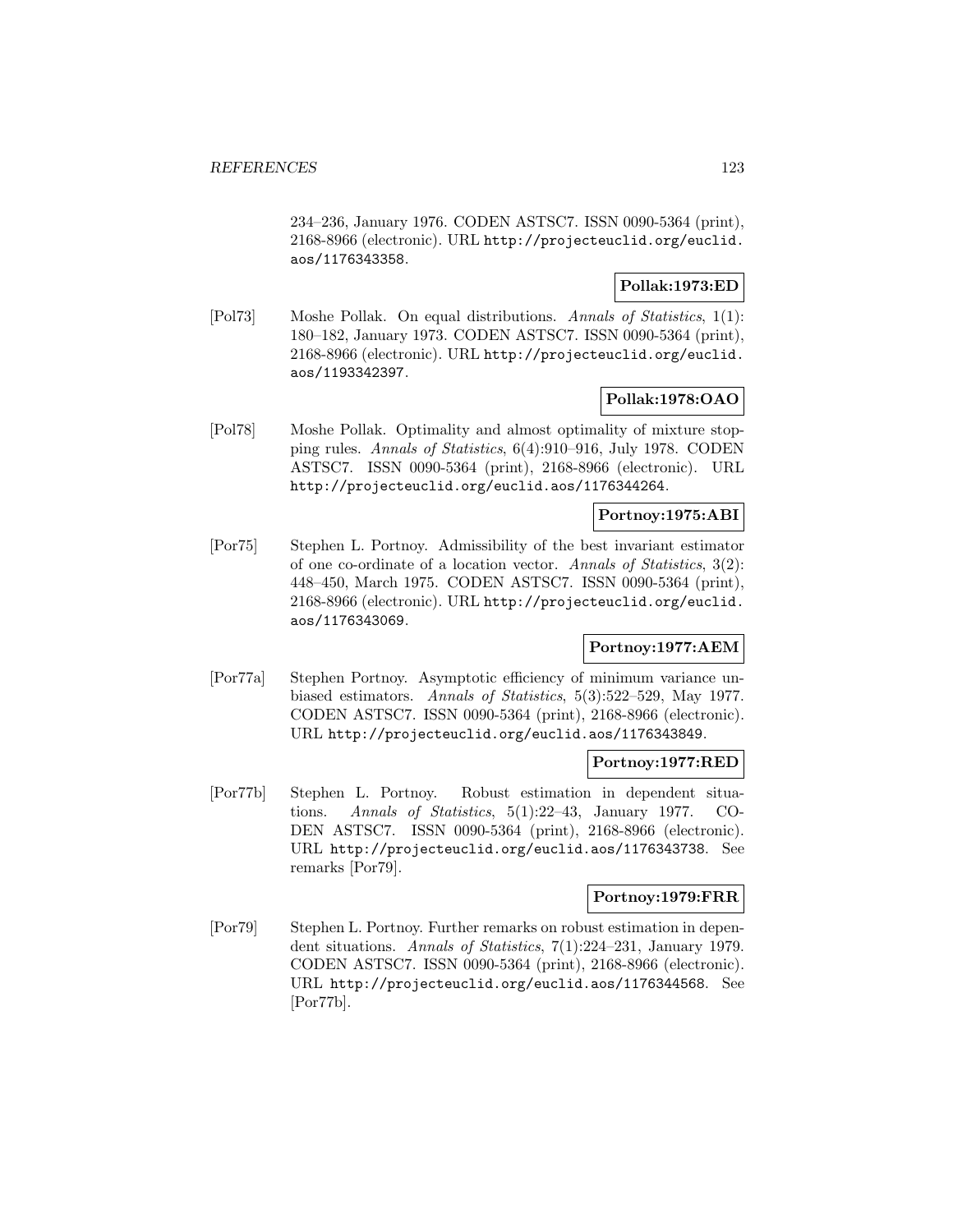### **Potthoff:1974:NPT**

[Pot74] Richard F. Potthoff. A non-parametric test of whether two simple regression lines are parallel. Annals of Statistics, 2(2):295–310, March 1974. CODEN ASTSC7. ISSN 0090-5364 (print), 2168- 8966 (electronic). URL http://projecteuclid.org/euclid.aos/ 1176342664.

### **Philippou:1973:ADL**

[PR73] A. N. Philippou and G. G. Roussas. Asymptotic distribution of the likelihood function in the independent not identically distributed case. Annals of Statistics, 1(3):454–471, May 1973. CODEN ASTSC7. ISSN 0090-5364 (print), 2168-8966 (electronic). URL http://projecteuclid.org/euclid.aos/1176342411.

## **Paranjape:1975:SCD**

[PR75] S. R. Paranjape and Herman Rubin. Special case of the distribution of the median. Annals of Statistics, 3(1):251–256, January 1975. CODEN ASTSC7. ISSN 0090-5364 (print), 2168-8966 (electronic). URL http://projecteuclid.org/euclid.aos/1176343016.

#### **Pratt:1976:FER**

[Pra76] John W. Pratt. F. Y. Edgeworth and R. A. Fisher on the efficiency of maximum likelihood estimation. Annals of Statistics, 4(3):501– 514, May 1976. CODEN ASTSC7. ISSN 0090-5364 (print), 2168- 8966 (electronic). URL http://projecteuclid.org/euclid.aos/ 1176343457.

#### **Prentice:1978:ITU**

[Pre78] M. J. Prentice. On invariant tests of uniformity for directions and orientations. Annals of Statistics, 6(1):169–176, January 1978. CO-DEN ASTSC7. ISSN 0090-5364 (print), 2168-8966 (electronic). URL http://projecteuclid.org/euclid.aos/1176344075. See correction [Pre79].

#### **Prentice:1979:NCI**

[Pre79] M. J. Prentice. Note: Correction to "On Invariant Tests of Uniformity for Directions and Orientations". Annals of Statistics, 7(4): 926, July 1979. CODEN ASTSC7. ISSN 0090-5364 (print), 2168- 8966 (electronic). URL http://projecteuclid.org/euclid.aos/ 1176344744. See [Pre78].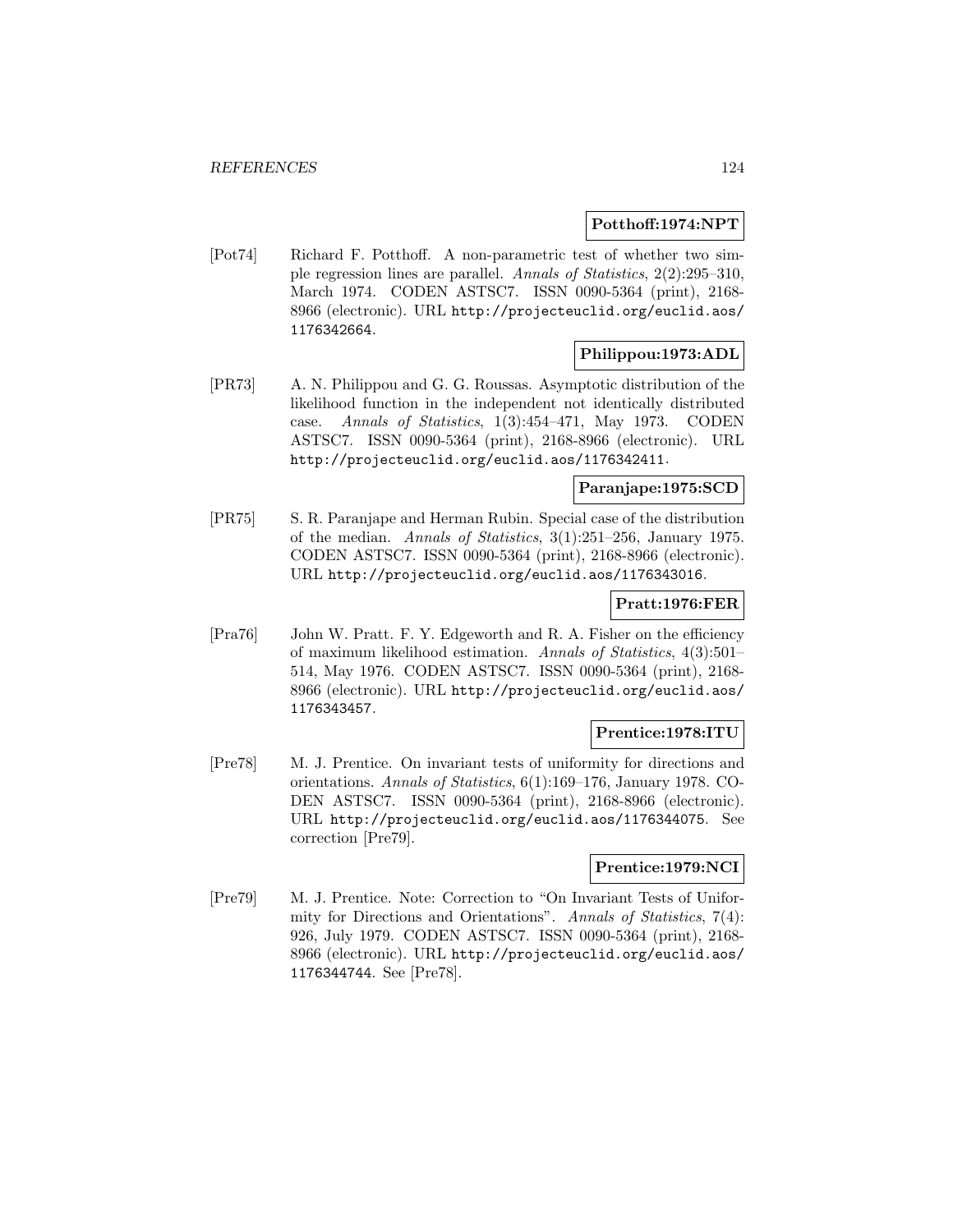### **Puri:1973:NAD**

[PS73] M. L. Puri and P. K. Sen. A note on asymptotically distribution free tests for subhypotheses in multiple linear regression. Annals of Statistics, 1(3):553–556, May 1973. CODEN ASTSC7. ISSN 0090- 5364 (print), 2168-8966 (electronic). URL http://projecteuclid. org/euclid.aos/1176342423.

# **Port:1974:FIP**

[PS74] Sidney C. Port and Charles J. Stone. Fisher information and the Pitman estimator of a location parameter. Annals of Statistics, 2(2): 225–247, March 1974. CODEN ASTSC7. ISSN 0090-5364 (print), 2168-8966 (electronic). URL http://projecteuclid.org/euclid. aos/1176342660.

### **Pillai:1975:ERS**

[PS75a] K. C. S. Pillai and Sudjana. Exact robustness studies of tests of two multivariate hypotheses based on four criteria and their distribution problems under violations. Annals of Statistics, 3(3):617– 636, May 1975. CODEN ASTSC7. ISSN 0090-5364 (print), 2168- 8966 (electronic). URL http://projecteuclid.org/euclid.aos/ 1176343126.

## **Pollak:1975:AES**

[PS75b] M. Pollak and D. Siegmund. Approximations to the expected sample size of certain sequential tests. Annals of Statistics, 3(6):1267–1282, November 1975. CODEN ASTSC7. ISSN 0090-5364 (print), 2168- 8966 (electronic). URL http://projecteuclid.org/euclid.aos/ 1176343284.

#### **Proschan:1977:SFS**

[PS77] F. Proschan and J. Sethuraman. Schur functions in statistics I. The preservation theorem. Annals of Statistics, 5(2):256–262, March 1977. CODEN ASTSC7. ISSN 0090-5364 (print), 2168- 8966 (electronic). URL http://projecteuclid.org/euclid.aos/ 1176343792.

# **Perng:1974:SSI**

[PT74] S. K. Perng and Yung Liang Tong. A sequential solution to the inverse linear regression problem. Annals of Statistics, 2(3):535– 539, May 1974. CODEN ASTSC7. ISSN 0090-5364 (print), 2168- 8966 (electronic). URL http://projecteuclid.org/euclid.aos/ 1176342713.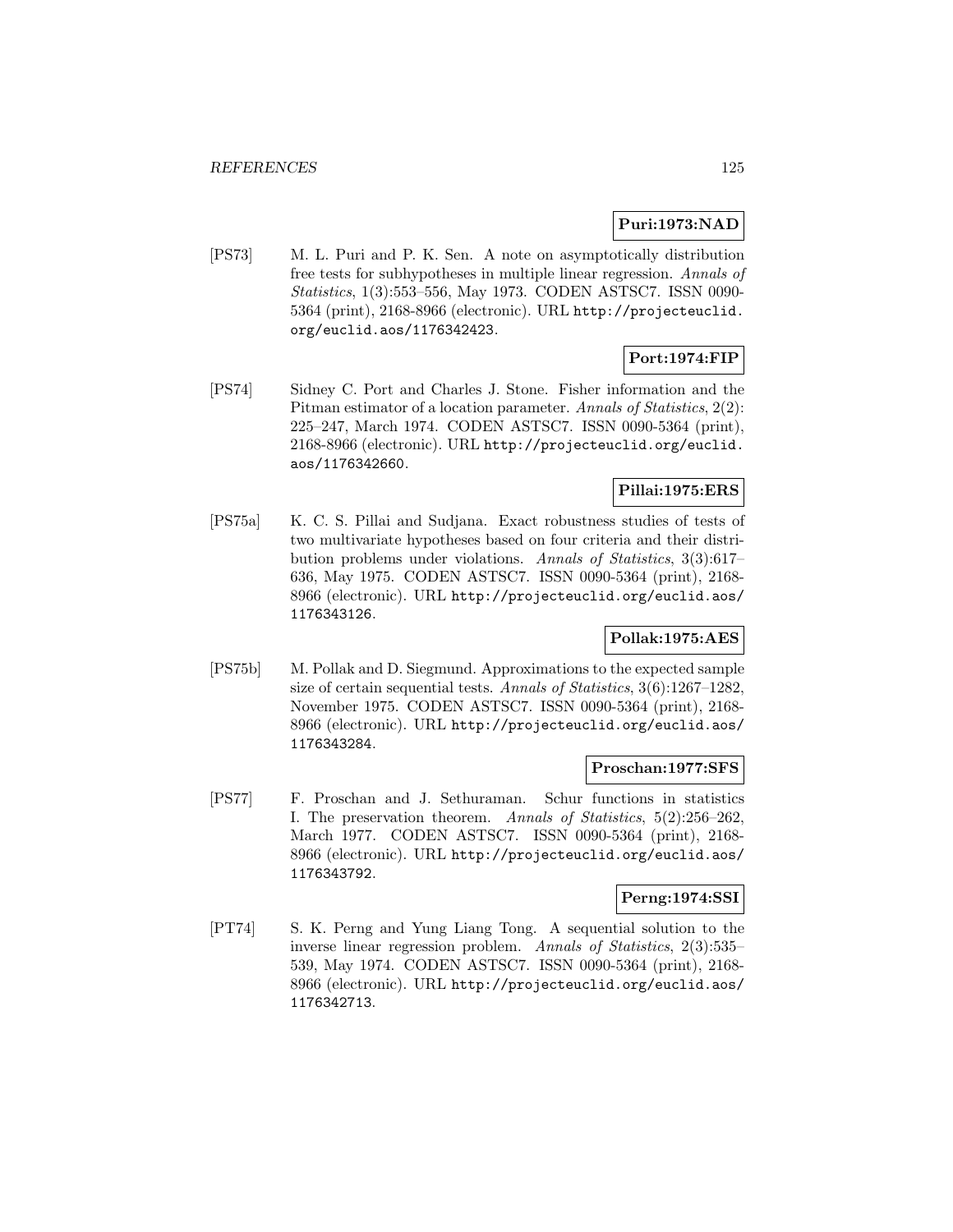### **Perng:1977:OAO**

[PT77] S. K. Perng and Y. L. Tong. Optimal allocation of observations in inverse linear regression. Annals of Statistics, 5(1):191–196, January 1977. CODEN ASTSC7. ISSN 0090-5364 (print), 2168- 8966 (electronic). URL http://projecteuclid.org/euclid.aos/ 1176343753.

#### **Praskova-Vizkova:1976:AEL**

[PV76] Zuzana Praskova-Vizkova. Asymptotic expansion and a local limit theorem for a function of the Kendall rank correlation coefficient. Annals of Statistics, 4(3):597–606, May 1976. CODEN ASTSC7. ISSN 0090-5364 (print), 2168-8966 (electronic). URL http:// projecteuclid.org/euclid.aos/1176343465.

## **Pfanzagl:1973:NOS**

[PW73] J. Pfanzagl and J. Weber. Nonlinear operators and sufficiency. Annals of Statistics, 1(1):183–187, January 1973. CODEN ASTSC7. ISSN 0090-5364 (print), 2168-8966 (electronic). URL http:// projecteuclid.org/euclid.aos/1193342398.

## **Perlman:1975:NSC**

[PW75] Michael D. Perlman and Michael J. Wichura. A note on substitution in conditional distribution. Annals of Statistics, 3(5):1175–1179, September 1975. CODEN ASTSC7. ISSN 0090-5364 (print), 2168- 8966 (electronic). URL http://projecteuclid.org/euclid.aos/ 1176343248.

#### **Quenouille:1949:ATC**

[Que49] M. H. Quenouille. Approximate tests of correlation in time-series. Journal of the Royal Statistical Society. Series B (Methodological), 11(1):68–84, ???? 1949. CODEN JSTBAJ. ISSN 0035-9246. URL http://www.jstor.org/stable/2983696. See extension in [Que56, Tuk58], and reviews [Mil74a, Efr79].

#### **Quenouille:1956:NBE**

[Que56] M. H. Quenouille. Notes on bias in estimation. Biometrika, 43 (3–4):353–360, December 1956. CODEN BIOKAX. ISSN 0006- 3444 (print), 1464-3510 (electronic). URL http://www.jstor.org/ stable/2332914. This extends earlier work [Que49, Tuk58] on what is now known as the Quenouille–Tukey jacknife technique. See reviews [Mil74a, Efr79].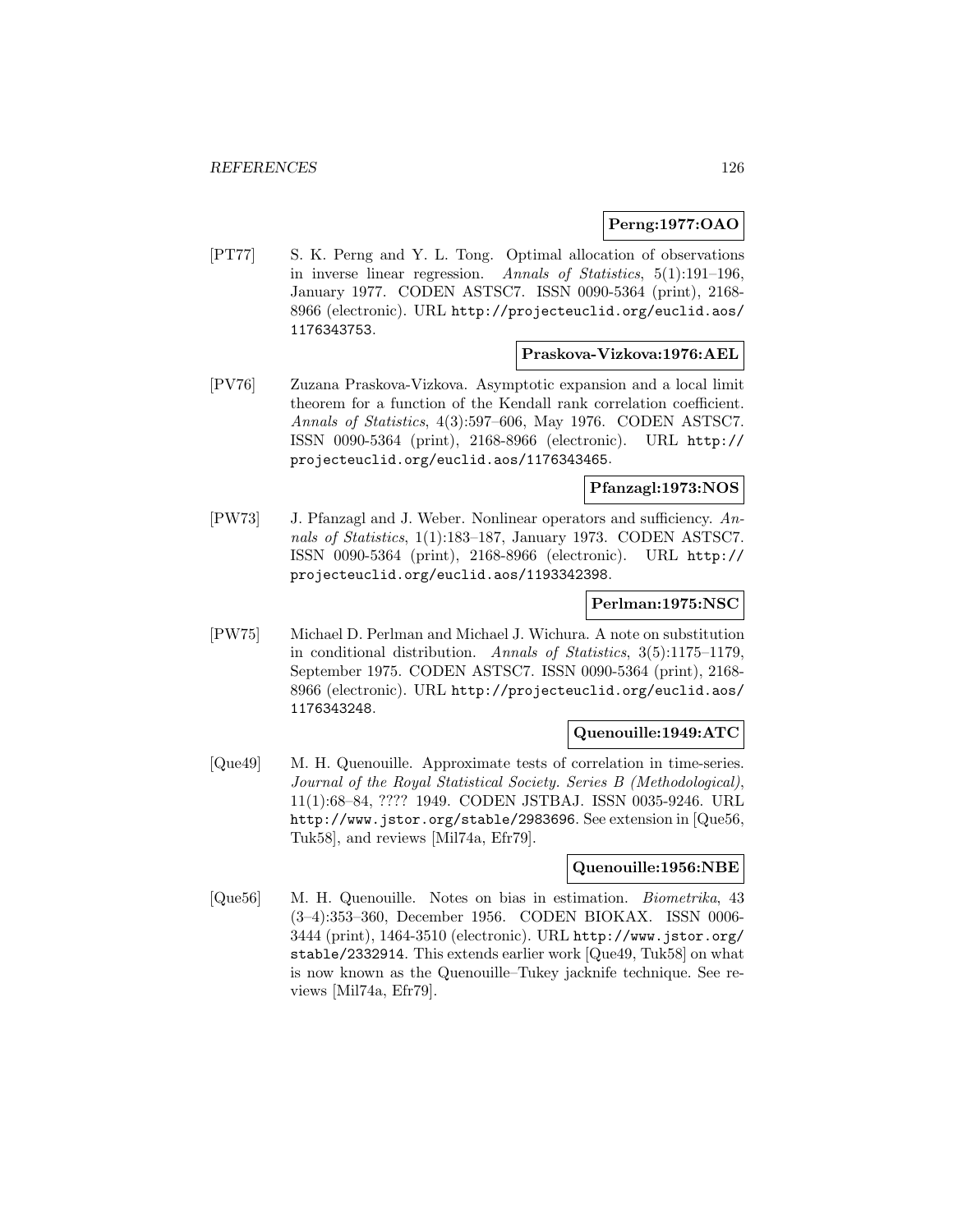#### **Raghavachari:1973:LDK**

[Rag73a] M. Raghavachari. Limiting distributions of Kolmogorov–Smirnov type statistics under the alternative. Annals of Statistics, 1(1):67– 73, January 1973. CODEN ASTSC7. ISSN 0090-5364 (print), 2168- 8966 (electronic). URL http://projecteuclid.org/euclid.aos/ 1193342382.

#### **Raghavarao:1973:MDC**

[Rag73b] Damaraju Raghavarao. Method of differences in the construction of  $L_2(s)$  designs. Annals of Statistics, 1(3):591-592, May 1973. CODEN ASTSC7. ISSN 0090-5364 (print), 2168-8966 (electronic). URL http://projecteuclid.org/euclid.aos/1176342431.

### **Ramakrishnan:1973:APA**

[Ram73] M. K. Ramakrishnan. An alternative proof of the admissibility of the Horvitz–Thompson estimator. Annals of Statistics, 1(3):577– 579, May 1973. CODEN ASTSC7. ISSN 0090-5364 (print), 2168- 8966 (electronic). URL http://projecteuclid.org/euclid.aos/ 1176342427.

### **Ramsey:1974:CPA**

[Ram74] Fred L. Ramsey. Characterization of the partial autocorrelation function. Annals of Statistics, 2(6):1296–1301, November 1974. CODEN ASTSC7. ISSN 0090-5364 (print), 2168-8966 (electronic). URL http://projecteuclid.org/euclid.aos/1176342881.

### **Ramakrishnan:1975:COS**

[Ram75] M. K. Ramakrishnan. Choice of an optimum sampling strategy-1. Annals of Statistics, 3(3):669–679, May 1975. CODEN ASTSC7. ISSN 0090-5364 (print), 2168-8966 (electronic). URL http:// projecteuclid.org/euclid.aos/1176343129.

#### **Rao:1976:CPD**

[Rao76a] C. Radhakrishna Rao. Characterization of prior distributions and solution to a compound decision problem. Annals of Statistics, 4 (5):823–835, September 1976. CODEN ASTSC7. ISSN 0090-5364 (print), 2168-8966 (electronic). URL http://projecteuclid.org/ euclid.aos/1176343583.

## **Rao:1976:EPL**

[Rao76b] C. Radhakrishna Rao. Estimation of parameters in a linear model. Annals of Statistics, 4(6):1023–1037, November 1976. CODEN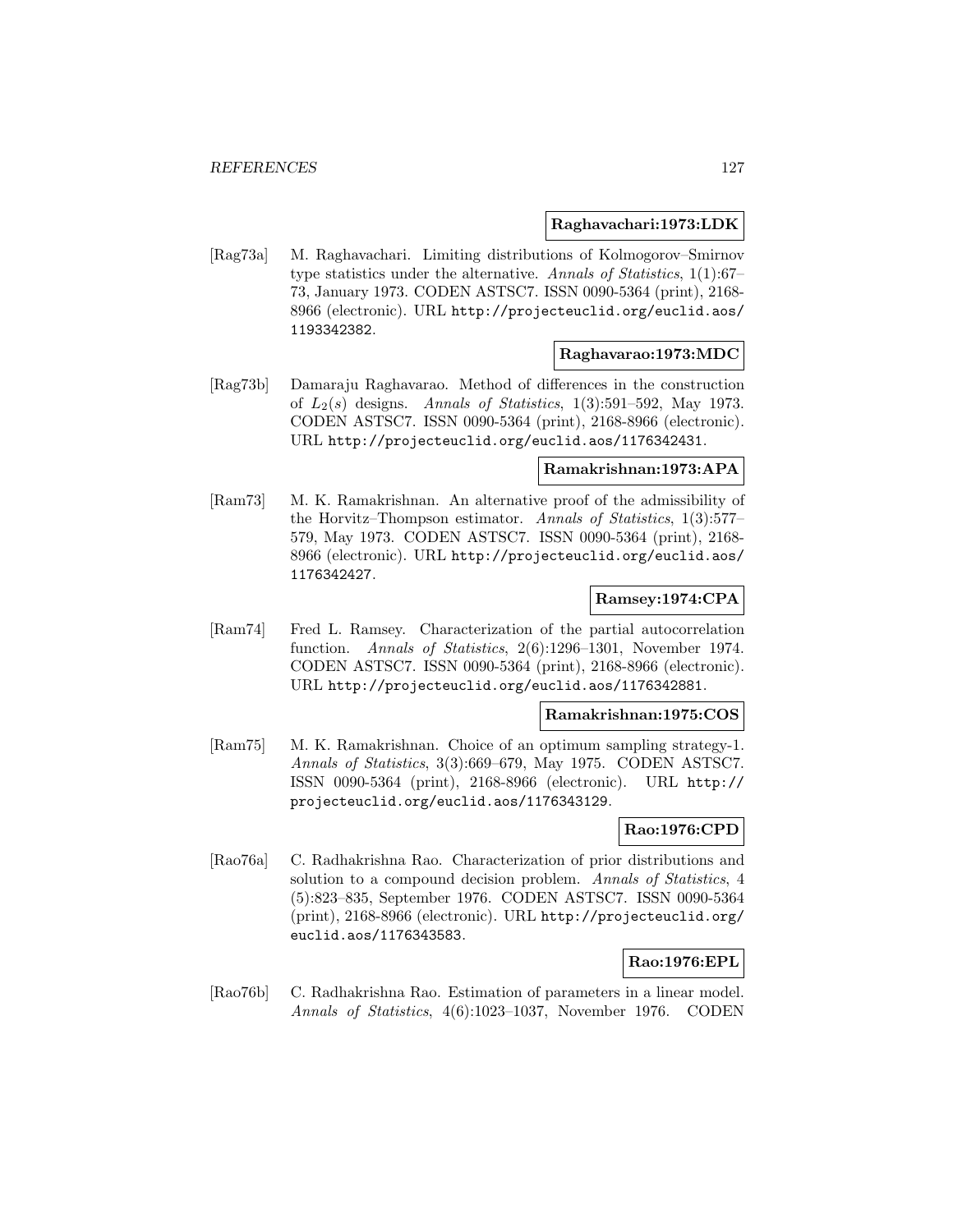ASTSC7. ISSN 0090-5364 (print), 2168-8966 (electronic). URL http://projecteuclid.org/euclid.aos/1176343639. See correction [Rao79].

## **Rao:1978:ADE**

[Rao78] M. M. Rao. Asymptotic distribution of an estimator of the boundary parameter of an unstable process. Annals of Statistics, 6(1):185– 190, January 1978. CODEN ASTSC7. ISSN 0090-5364 (print), 2168-8966 (electronic). URL http://projecteuclid.org/euclid. aos/1176344077. See correction [Rao80].

# **Rao:1979:CEP**

[Rao79] C. Radhakrishna Rao. Correction to "Estimation of Parameters in a Linear Model". Annals of Statistics, 7(3):696, May 1979. CO-DEN ASTSC7. ISSN 0090-5364 (print), 2168-8966 (electronic). URL http://projecteuclid.org/euclid.aos/1176344691. See [Rao76b].

## **Rao:1980:CAD**

[Rao80] M. M. Rao. Correction to "Asymptotic Distribution of an Estimator of the Boundary Parameter of an Unstable Process". Annals of Statistics, 8(6):1403, November 1980. CODEN ASTSC7. ISSN 0090- 5364 (print), 2168-8966 (electronic). URL http://projecteuclid. org/euclid.aos/1176345217. See [Rao78].

## **Ray:1974:MTA**

[Ray74] Rose M. Ray. Maxmin  $C(\alpha)$  tests against two-sided alternatives. Annals of Statistics, 2(6):1175–1188, November 1974. CODEN ASTSC7. ISSN 0090-5364 (print), 2168-8966 (electronic). URL http://projecteuclid.org/euclid.aos/1176342872.

#### **Rissanen:1979:SCM**

[RC79] J. Rissanen and P. E. Caines. The strong consistency of maximum likelihood estimators for ARMA processes. Annals of Statistics, 7(2):297–315, March 1979. CODEN ASTSC7. ISSN 0090-5364 (print), 2168-8966 (electronic). URL http://projecteuclid.org/ euclid.aos/1176344615.

#### **Rechtschaffen:1975:WCE**

[Rec75] R. Rechtschaffen. Weak convergence of the empiric process for independent random variables. Annals of Statistics, 3(3):787–792,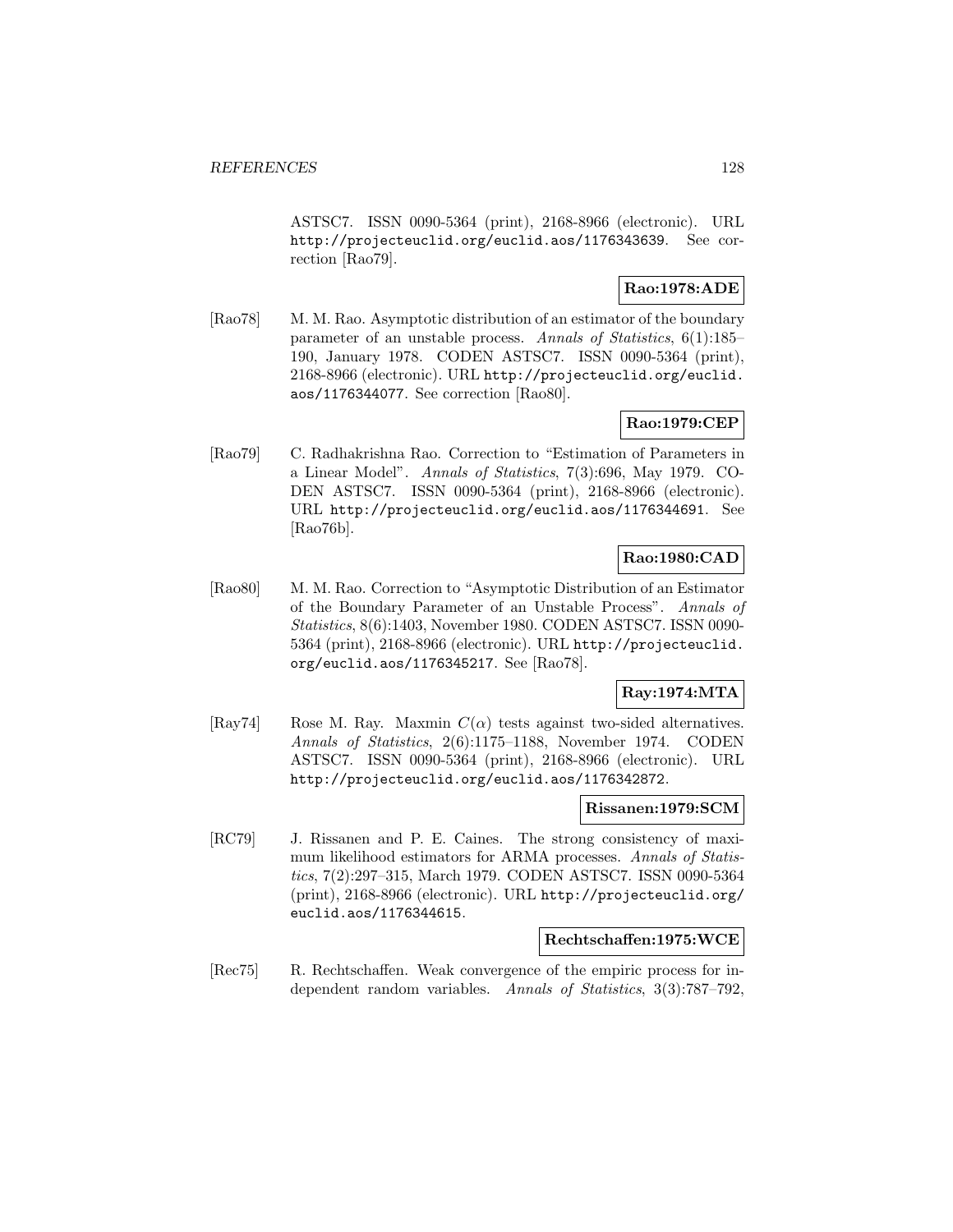May 1975. CODEN ASTSC7. ISSN 0090-5364 (print), 2168- 8966 (electronic). URL http://projecteuclid.org/euclid.aos/ 1176343146.

### **Reeds:1978:JML**

[Ree78] James A. Reeds. Jackknifing maximum likelihood estimates. Annals of Statistics, 6(4):727–739, July 1978. CODEN ASTSC7. ISSN 0090-5364 (print), 2168-8966 (electronic). URL http:// projecteuclid.org/euclid.aos/1176344248.

### **Reiss:1973:MCM**

[Rei73] Rolf-Dieter Reiss. On the measurability and consistency of maximum likelihood estimates for unimodal densities. Annals of Statistics, 1(5):888–901, September 1973. CODEN ASTSC7. ISSN 0090- 5364 (print), 2168-8966 (electronic). URL http://projecteuclid. org/euclid.aos/1176342509.

#### **Reynolds:1975:SSR**

[Rey75] Marion R. Reynolds. A sequential signed-rank test for symmetry. Annals of Statistics, 3(2):382–400, March 1975. CODEN ASTSC7. ISSN 0090-5364 (print), 2168-8966 (electronic). URL http://projecteuclid.org/euclid.aos/1176343064.

### **Raktoe:1973:BOS**

[RF73] B. L. Raktoe and W. T. Federer. Balanced optimal saturated main effect plans of the  $2^n$  factorial and their relation to  $(v, k, \lambda)$  configurations. Annals of Statistics, 1(5):924–932, September 1973. CODEN ASTSC7. ISSN 0090-5364 (print), 2168-8966 (electronic). URL http://projecteuclid.org/euclid.aos/1176342512.

#### **Raghavarao:1975:CTW**

[RF75] D. Raghavarao and W. T. Federer. On connectedness in two-way elimination of heterogeneity designs. Annals of Statistics, 3(3):730– 735, May 1975. CODEN ASTSC7. ISSN 0090-5364 (print), 2168- 8966 (electronic). URL http://projecteuclid.org/euclid.aos/ 1176343137.

### **Rincon-Gallardo:1979:CPI**

[RGQO79] S. Rincon-Gallardo, C. P. Quesenberry, and Federico J. O'Reilly. Conditional probability integral transformations and goodness-of-fit tests for multivariate normal distributions. Annals of Statistics, 7 (5):1052–1057, September 1979. CODEN ASTSC7. ISSN 0090-5364 (print), 2168-8966 (electronic). URL http://projecteuclid.org/ euclid.aos/1176344788.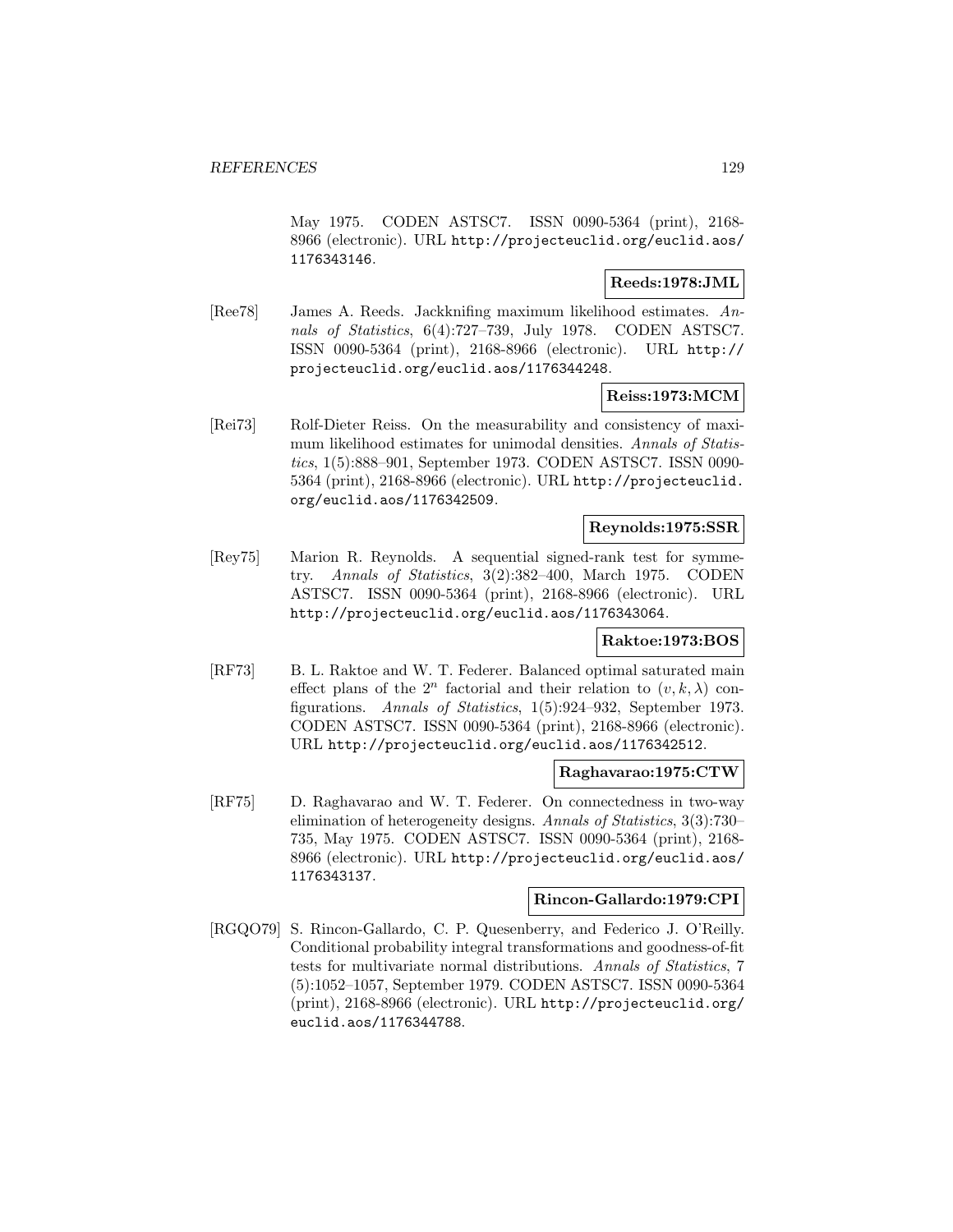#### **Rhenius:1974:IIM**

[Rhe74] Detlef Rhenius. Incomplete information in Markovian decision models. Annals of Statistics, 2(6):1327–1334, November 1974. CODEN ASTSC7. ISSN 0090-5364 (print), 2168-8966 (electronic). URL http://projecteuclid.org/euclid.aos/1176342886.

#### **Revankar:1974:CPD**

[RHP74] Nagesh S. Revankar, Michael J. Hartley, and Marcello Pagano. A characterization of the Pareto distribution. Annals of Statistics, 2 (3):599–601, May 1974. CODEN ASTSC7. ISSN 0090-5364 (print), 2168-8966 (electronic). URL http://projecteuclid.org/euclid. aos/1176342723.

#### **Rieder:1977:LFP**

[Rie77] Helmut Rieder. Least favorable pairs for special capacities. Annals of Statistics, 5(5):909–921, September 1977. CODEN ASTSC7. ISSN 0090-5364 (print), 2168-8966 (electronic). URL http:// projecteuclid.org/euclid.aos/1176343947.

### **Rieder:1978:RAT**

[Rie78] Helmut Rieder. A robust asymptotic testing model. Annals of Statistics, 6(5):1080–1094, September 1978. CODEN ASTSC7. ISSN 0090-5364 (print), 2168-8966 (electronic). URL http:// projecteuclid.org/euclid.aos/1176344312.

### **Robinson:1973:LSP**

[Rob73] J. Robinson. The large-sample power of permutation tests for randomization models. Annals of Statistics, 1(2):291–296, March 1973. CODEN ASTSC7. ISSN 0090-5364 (print), 2168-8966 (electronic). URL http://projecteuclid.org/euclid.aos/1176342366.

#### **Robinson:1975:CTR**

[Rob75] P. M. Robinson. Continuous time regressions with discrete data. Annals of Statistics, 3(3):688–697, May 1975. CODEN ASTSC7. ISSN 0090-5364 (print), 2168-8966 (electronic). URL http:// projecteuclid.org/euclid.aos/1176343131.

#### **Robinson:1976:PSB**

[Rob76] G. K. Robinson. Properties of Student's t and of the Behrens–Fisher solution to the two means problem. Annals of Statistics, 4(5):963– 971, September 1976. CODEN ASTSC7. ISSN 0090-5364 (print), 2168-8966 (electronic). URL http://projecteuclid.org/euclid. aos/1176343594. See correction [Rob82].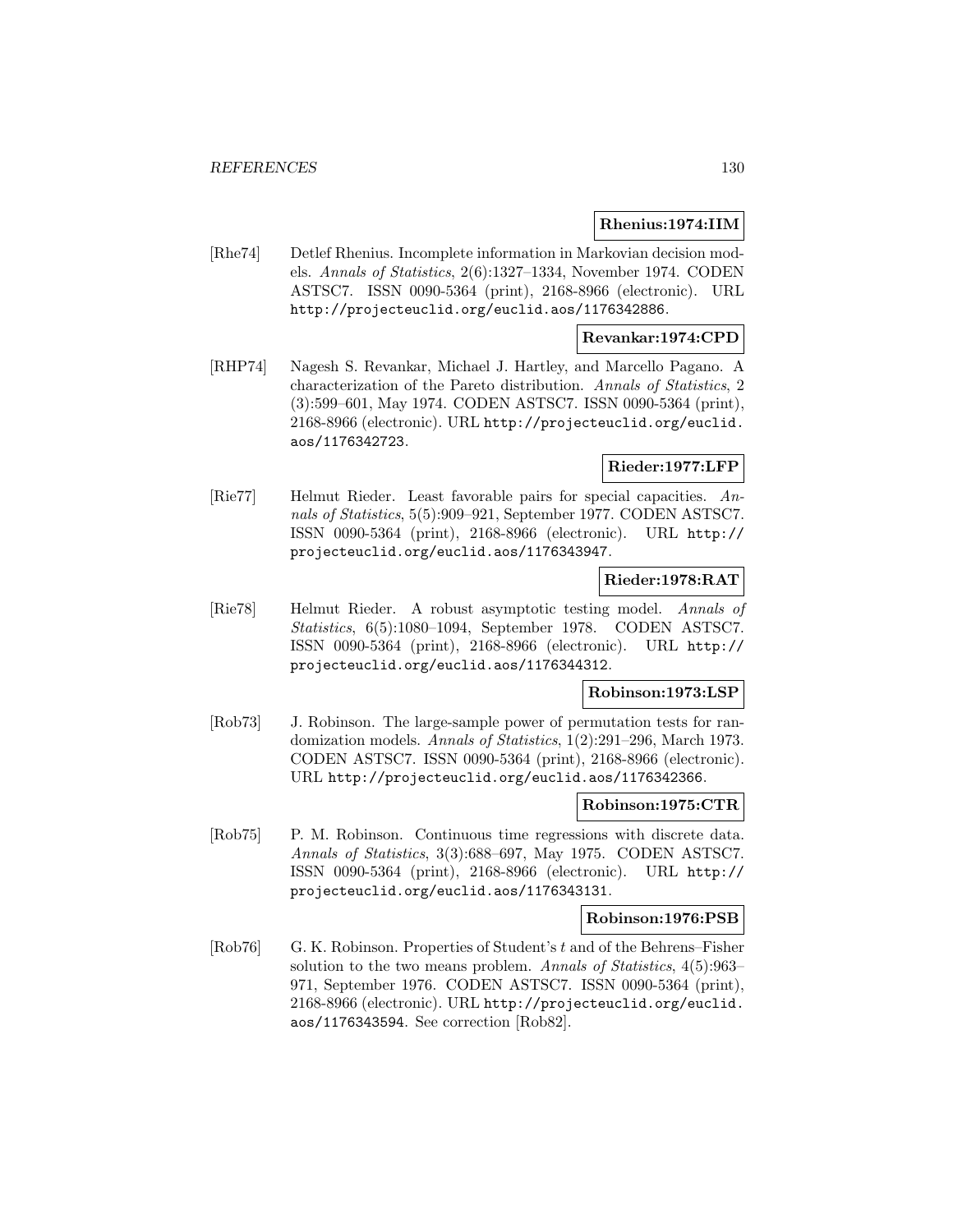#### **Robinson:1978:AES**

[Rob78a] J. Robinson. An asymptotic expansion for samples from a finite population. Annals of Statistics, 6(5):1005–1011, September 1978. CODEN ASTSC7. ISSN 0090-5364 (print), 2168-8966 (electronic). URL http://projecteuclid.org/euclid.aos/1176344306.

#### **Robinson:1978:CTS**

[Rob78b] P. M. Robinson. On consistency in time series analysis. Annals of Statistics, 6(1):215–223, January 1978. CODEN ASTSC7. ISSN 0090-5364 (print), 2168-8966 (electronic). URL http:// projecteuclid.org/euclid.aos/1176344080.

#### **Robinson:1979:CPSa**

[Rob79a] G. K. Robinson. Conditional properties of statistical procedures. Annals of Statistics, 7(4):742–755, July 1979. CODEN ASTSC7. ISSN 0090-5364 (print), 2168-8966 (electronic). URL http:// projecteuclid.org/euclid.aos/1176344725.

## **Robinson:1979:CPSb**

[Rob79b] G. K. Robinson. Conditional properties of statistical procedures for location and scale parameters. Annals of Statistics, 7(4):756– 771, July 1979. CODEN ASTSC7. ISSN 0090-5364 (print), 2168- 8966 (electronic). URL http://projecteuclid.org/euclid.aos/ 1176344726.

#### **Robinson:1979:DLA**

[Rob79c] P. M. Robinson. Distributed lag approximation to linear timeinvariant systems. Annals of Statistics, 7(3):507–515, May 1979. CODEN ASTSC7. ISSN 0090-5364 (print), 2168-8966 (electronic). URL http://projecteuclid.org/euclid.aos/1176344672.

#### **Robinson:1982:CPS**

[Rob82] G. K. Robinson. Corrections: "Properties of Student's t and of the Behrens–Fisher Solution to the Two Means Problem". Annals of Statistics, 10(1):321, March 1982. CODEN ASTSC7. ISSN 0090- 5364 (print), 2168-8966 (electronic). URL http://projecteuclid. org/euclid.aos/1176345718. See [Rob76].

#### **Rosenblatt:1975:QMD**

[Ros75a] M. Rosenblatt. A quadratic measure of deviation of two-dimensional density estimates and a test of independence. Annals of Statistics, 3 (1):1–14, January 1975. CODEN ASTSC7. ISSN 0090-5364 (print),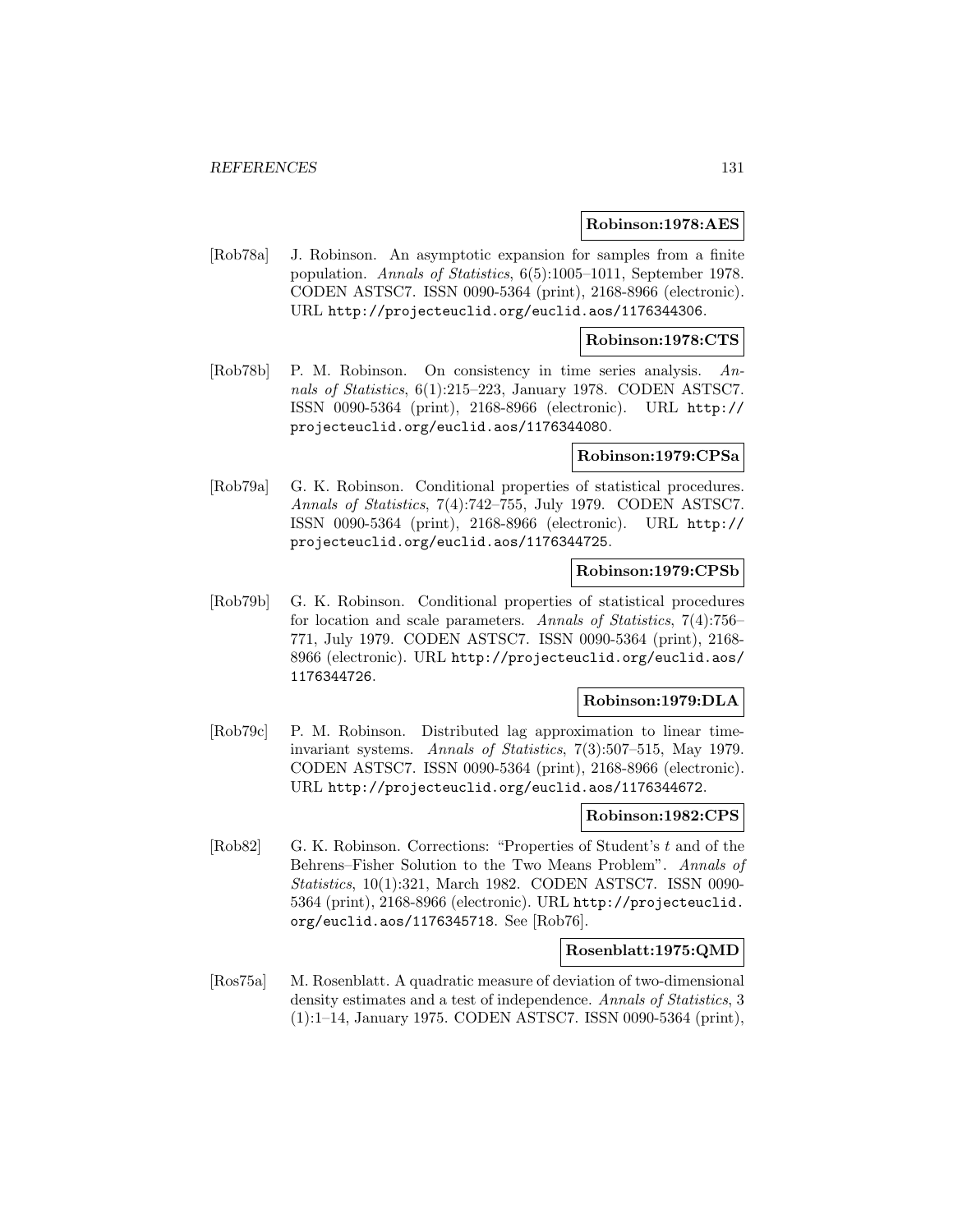2168-8966 (electronic). URL http://projecteuclid.org/euclid. aos/1176342996. See correction [Ros82].

**Ross:1975:NOS**

[Ros75b] Sheldon M. Ross. A note on optimal stopping for success runs. Annals of Statistics, 3(3):793–795, May 1975. CODEN ASTSC7. ISSN 0090-5364 (print), 2168-8966 (electronic). URL http:// projecteuclid.org/euclid.aos/1176343147.

## **Rosenblatt:1982:CQM**

[Ros82] M. Rosenblatt. Corrections: "A Quadratic Measure of Deviation of Two-Dimension Density Estimates and a Test of Independence". Annals of Statistics, 10(2):646, June 1982. CODEN ASTSC7. ISSN 0090-5364 (print), 2168-8966 (electronic). URL http:// projecteuclid.org/euclid.aos/1176345809. See [Ros75a].

## **Roy:1973:ECF**

[Roy73] Roch Roy. Estimation of the covariance function of a homogeneous process on the sphere. Annals of Statistics, 1(4):780–785, July 1973. CODEN ASTSC7. ISSN 0090-5364 (print), 2168-8966 (electronic). URL http://projecteuclid.org/euclid.aos/1176342475.

#### **Rafter:1974:CTC**

[RS74a] J. A. Rafter and E. Seiden. Contributions to the theory and construction of balanced arrays. Annals of Statistics, 2(6):1256–1273, November 1974. CODEN ASTSC7. ISSN 0090-5364 (print), 2168- 8966 (electronic). URL http://projecteuclid.org/euclid.aos/ 1176342877.

## **Rizvi:1974:IES**

[RS74b] M. Haseeb Rizvi and K. M. Lal Saxena. On interval estimation and simultaneous selection of ordered location or scale parameters. Annals of Statistics, 2(6):1340–1345, November 1974. CODEN ASTSC7. ISSN 0090-5364 (print), 2168-8966 (electronic). URL http://projecteuclid.org/euclid.aos/1176342888.

### **Robbins:1974:ESS**

[RS74c] H. Robbins and D. Siegmund. The expected sample size of some tests of power one. Annals of Statistics, 2(3):415–436, May 1974. CODEN ASTSC7. ISSN 0090-5364 (print), 2168-8966 (electronic). URL http://projecteuclid.org/euclid.aos/1176342704.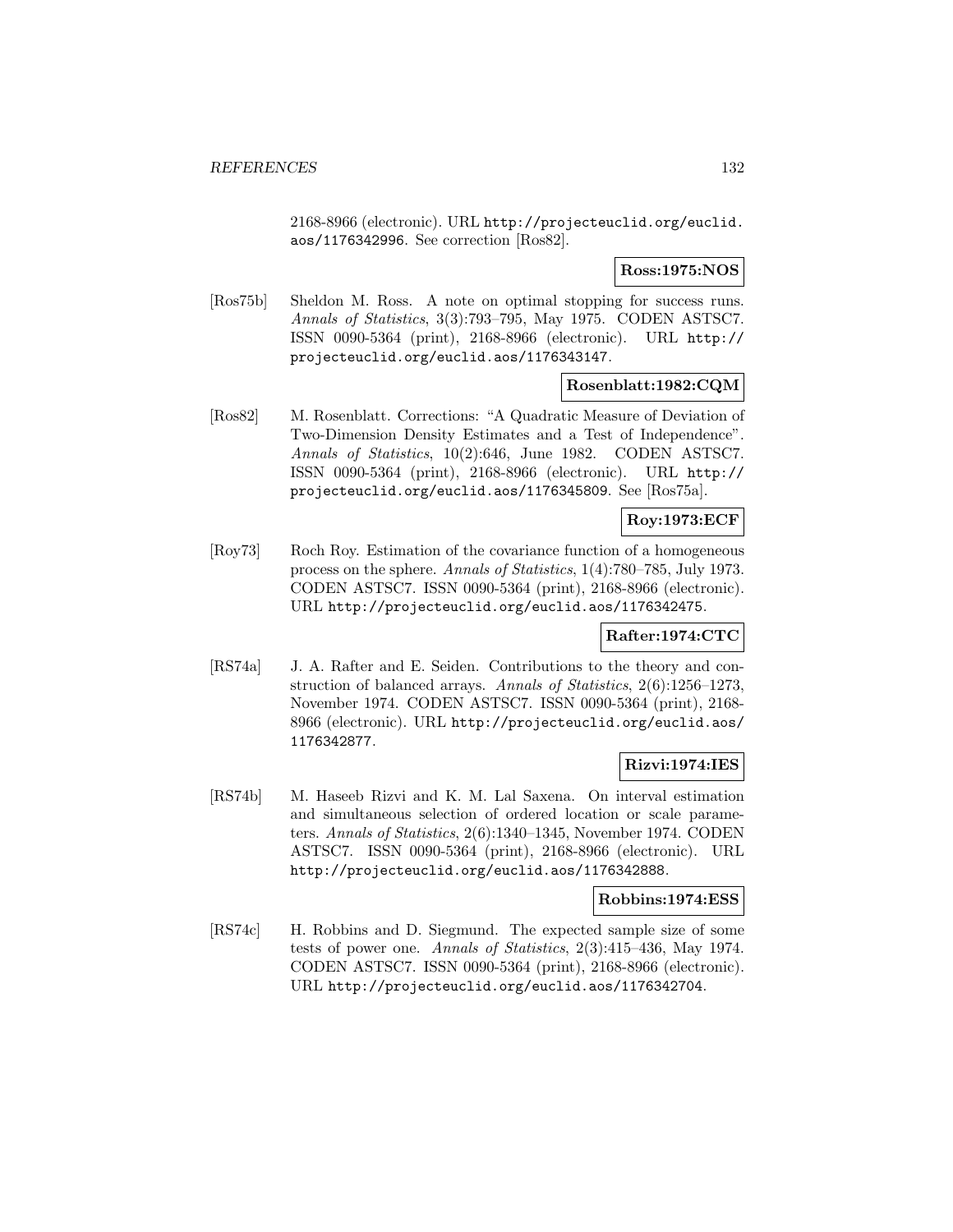## **Ruiz:1974:CSF**

[RS74d] Felipe Ruiz and Esther Seiden. On construction of some families of generalized Youden designs. Annals of Statistics, 2(3):503– 519, May 1974. CODEN ASTSC7. ISSN 0090-5364 (print), 2168- 8966 (electronic). URL http://projecteuclid.org/euclid.aos/ 1176342710.

## **Rao:1975:WCE**

[RS75] J. S. Rao and J. Sethuraman. Weak convergence of empirical distribution functions of random variables subject to perturbations and scale factors. Annals of Statistics, 3(2):299–313, March 1975. CODEN ASTSC7. ISSN 0090-5364 (print), 2168-8966 (electronic). URL http://projecteuclid.org/euclid.aos/1176343058.

### **Rinott:1977:IMN**

[RS77a] Yosef Rinott and Thomas J. Santner. An inequality for multivariate normal probabilities with application to a design problem. Annals of Statistics, 5(6):1228–1234, November 1977. CODEN ASTSC7. ISSN 0090-5364 (print), 2168-8966 (electronic). URL http://projecteuclid.org/euclid.aos/1176344007.

#### **Rootzen:1977:EBS**

[RS77b] Holger Rootzen and Gordon Simons. On the exponential boundedness of stopping times of invariant SPRT's. Annals of Statistics, 5 (3):571–575, May 1977. CODEN ASTSC7. ISSN 0090-5364 (print), 2168-8966 (electronic). URL http://projecteuclid.org/euclid. aos/1176343858.

## **Rao:1975:ESC**

[RSL75] P. V. Rao, Eugene F. Schuster, and Ramon C. Littell. Estimation of shift and center of symmetry based on Kolmogorov–Smirnov statistics. Annals of Statistics, 3(4):862–873, July 1975. CODEN ASTSC7. ISSN 0090-5364 (print), 2168-8966 (electronic). URL http://projecteuclid.org/euclid.aos/1176343187.

### **Rubin:1978:BIC**

[Rub78] Donald B. Rubin. Bayesian inference for causal effects: The role of randomization. Annals of Statistics, 6(1):34–58, January 1978. CODEN ASTSC7. ISSN 0090-5364 (print), 2168-8966 (electronic). URL http://projecteuclid.org/euclid.aos/1176344064.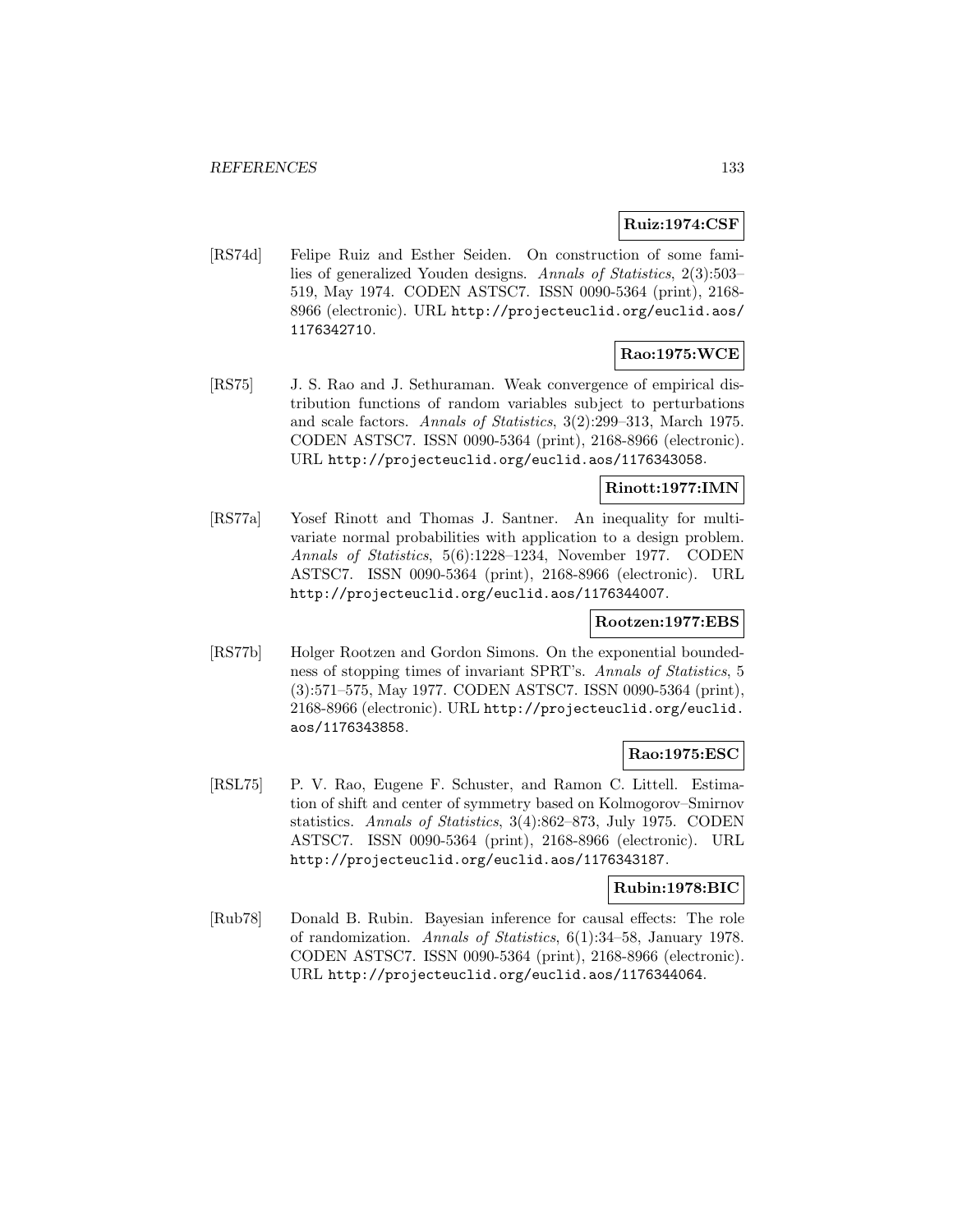#### **Rukhin:1978:UBE**

[Ruk78] A. L. Rukhin. Universal Bayes estimators. Annals of Statistics, 6 (6):1345–1351, November 1978. CODEN ASTSC7. ISSN 0090-5364 (print), 2168-8966 (electronic). URL http://projecteuclid.org/ euclid.aos/1176344379.

## **Ruppert:1979:NDS**

[Rup79] David Ruppert. A new dynamic stochastic approximation procedure. Annals of Statistics, 7(6):1179–1195, November 1979. CODEN ASTSC7. ISSN 0090-5364 (print), 2168-8966 (electronic). URL http://projecteuclid.org/euclid.aos/1176344839.

#### **Ruschendorf:1976:ADM**

[Rus76a] Ludger Ruschendorf. Asymptotic distributions of multivariate rank order statistics. Annals of Statistics, 4(5):912–923, September 1976. CODEN ASTSC7. ISSN 0090-5364 (print), 2168-8966 (electronic). URL http://projecteuclid.org/euclid.aos/1176343588. See correction [Rus82].

#### **Ruschendorf:1976:HGG**

[Rus76b] Ludger Ruschendorf. Hypotheses generating groups for testing multivariate symmetry. Annals of Statistics, 4(4):791–795, July 1976. CODEN ASTSC7. ISSN 0090-5364 (print), 2168-8966 (electronic). URL http://projecteuclid.org/euclid.aos/1176343553.

#### **Ruschendorf:1982:CAD**

[Rus82] L. Ruschendorf. Corrections: "Asymptotic Distributions of Multivariate Rank Order Statistics". Annals of Statistics, 10(4):1311, December 1982. CODEN ASTSC7. ISSN 0090-5364 (print), 2168- 8966 (electronic). URL http://projecteuclid.org/euclid.aos/ 1176345998. See [Rus76a].

#### **Ruymgaart:1974:ANN**

[Ruy74] F. H. Ruymgaart. Asymptotic normality of nonparametric tests for independence. Annals of Statistics, 2(5):892–910, September 1974. CODEN ASTSC7. ISSN 0090-5364 (print), 2168-8966 (electronic). URL http://projecteuclid.org/euclid.aos/1176342812.

#### **Ruymgaart:1975:NCS**

[Ruy75] F. H. Ruymgaart. A note on chi-square statistics with random Cell boundaries. Annals of Statistics, 3(4):965–968, July 1975. CODEN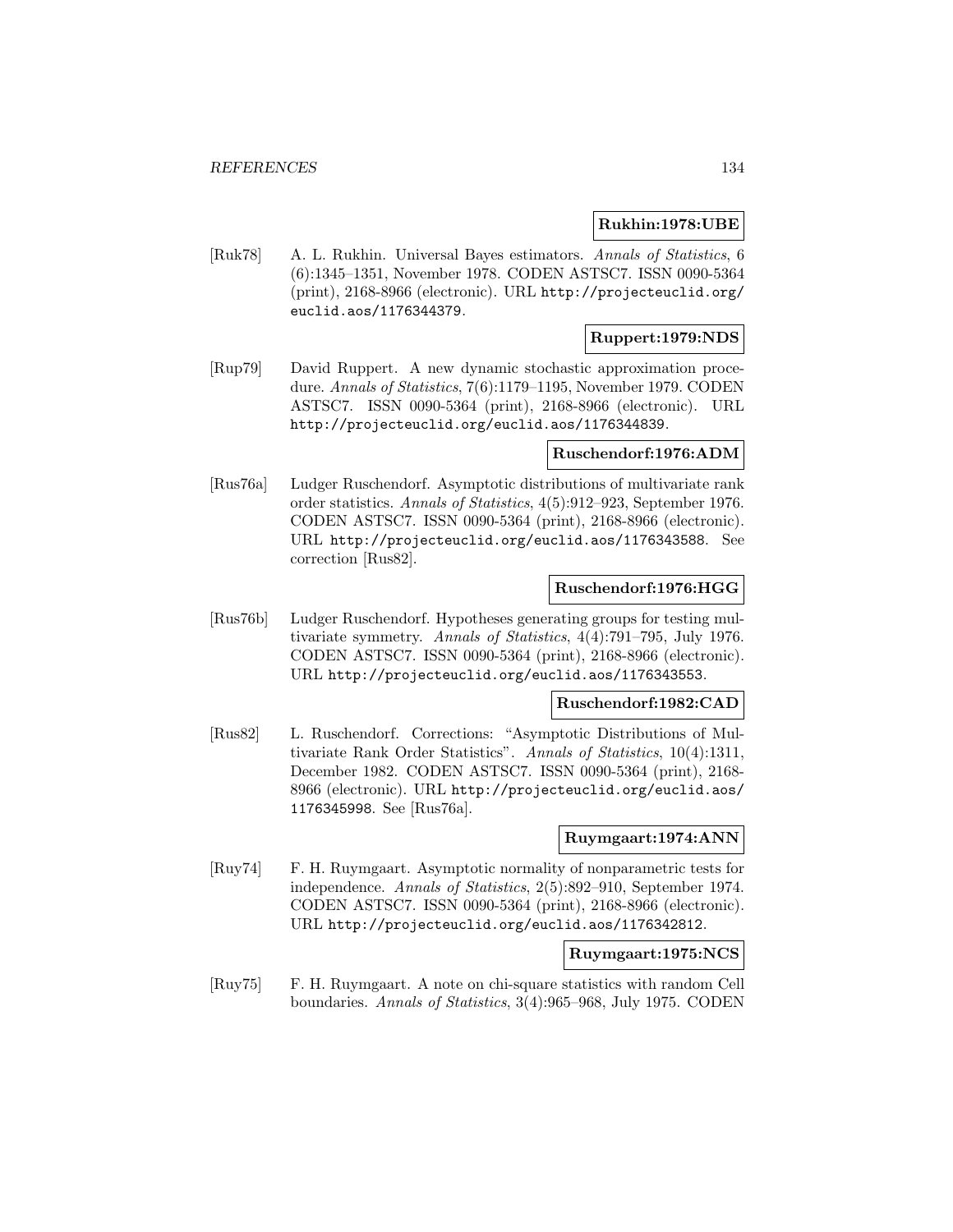ASTSC7. ISSN 0090-5364 (print), 2168-8966 (electronic). URL http://projecteuclid.org/euclid.aos/1176343198.

#### **Ruymgaart:1978:ANM**

[RvZ78] F. H. Ruymgaart and M. C. A. van Zuijlen. Asymptotic normality of multivariate linear rank statistics in the non-I.I.D. case. Annals of Statistics, 6(3):588–602, May 1978. CODEN ASTSC7. ISSN 0090- 5364 (print), 2168-8966 (electronic). URL http://projecteuclid. org/euclid.aos/1176344203.

#### **Robertson:1973:MIM**

[RW73] Tim Robertson and F. T. Wright. Multiple isotonic median regression. Annals of Statistics, 1(3):422–432, May 1973. CODEN ASTSC7. ISSN 0090-5364 (print), 2168-8966 (electronic). URL http://projecteuclid.org/euclid.aos/1176342408.

#### **Robertson:1974:NRP**

[RW74a] Tim Robertson and F. T. Wright. A norm reducing property for isotonized Cauchy mean value functions. Annals of Statistics, 2(6): 1302–1307, November 1974. CODEN ASTSC7. ISSN 0090-5364 (print), 2168-8966 (electronic). URL http://projecteuclid.org/ euclid.aos/1176342882.

#### **Robertson:1974:MLE**

[RW74b] Tim Robertson and F. T. Wright. On the maximum likelihood estimation of stochastically ordered random variates. Annals of Statistics, 2(3):528–534, May 1974. CODEN ASTSC7. ISSN 0090- 5364 (print), 2168-8966 (electronic). URL http://projecteuclid. org/euclid.aos/1176342712.

#### **Robertson:1975:CGI**

[RW75] Tim Robertson and F. T. Wright. Consistency in generalized isotonic regression. Annals of Statistics, 3(2):350–362, March 1975. CODEN ASTSC7. ISSN 0090-5364 (print), 2168-8966 (electronic). URL http://projecteuclid.org/euclid.aos/1176343061.

#### **Robertson:1978:LRT**

[RW78a] Tim Robertson and Edward J. Wegman. Likelihood ratio tests for order restrictions in exponential families. Annals of Statistics, 6 (3):485–505, May 1978. CODEN ASTSC7. ISSN 0090-5364 (print), 2168-8966 (electronic). URL http://projecteuclid.org/euclid. aos/1176344195.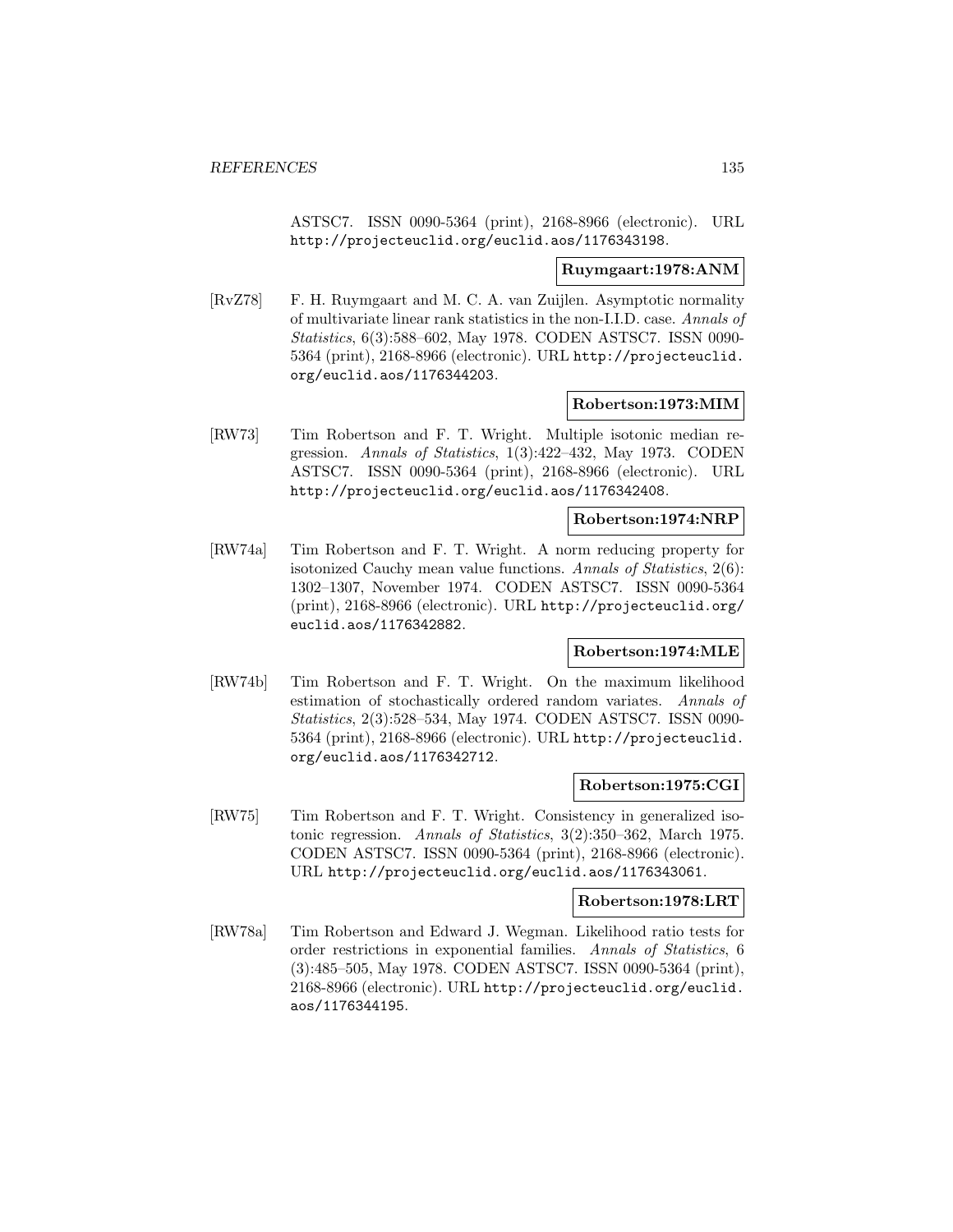#### **Rogers:1978:FSD**

[RW78b] W. H. Rogers and T. J. Wagner. A finite sample distribution-free performance bound for local discrimination rules. Annals of Statistics, 6(3):506–514, May 1978. CODEN ASTSC7. ISSN 0090-5364 (print), 2168-8966 (electronic). URL http://projecteuclid.org/ euclid.aos/1176344196.

#### **Sacks:1975:AES**

[Sac75] Jerome Sacks. An asymptotically efficient sequence of estimators of a location parameter. Annals of Statistics, 3(2):285–298, March 1975. CODEN ASTSC7. ISSN 0090-5364 (print), 2168- 8966 (electronic). URL http://projecteuclid.org/euclid.aos/ 1176343057.

### **Sager:1975:CNE**

[Sag75] Thomas W. Sager. Consistency in nonparametric estimation of the mode. Annals of Statistics, 3(3):698–706, May 1975. CODEN ASTSC7. ISSN 0090-5364 (print), 2168-8966 (electronic). URL http://projecteuclid.org/euclid.aos/1176343132.

### **Sager:1978:EMM**

[Sag78] Thomas W. Sager. Estimation of a multivariate mode. Annals of Statistics, 6(4):802–812, July 1978. CODEN ASTSC7. ISSN 0090- 5364 (print), 2168-8966 (electronic). URL http://projecteuclid. org/euclid.aos/1176344253.

### **Sampson:1975:CEF**

[Sam75] Allan R. Sampson. Characterizing exponential family distributions by moment generating functions. Annals of Statistics, 3(3):747– 753, May 1975. CODEN ASTSC7. ISSN 0090-5364 (print), 2168- 8966 (electronic). URL http://projecteuclid.org/euclid.aos/ 1176343140.

### **Santner:1975:RSS**

[San75] Thomas J. Santner. A restricted subset selection approach to ranking and selection problems. Annals of Statistics, 3(2):334–349, March 1975. CODEN ASTSC7. ISSN 0090-5364 (print), 2168- 8966 (electronic). URL http://projecteuclid.org/euclid.aos/ 1176343060.

#### **Sarndal:1976:UMV**

[Sär76] Carl Erik Särndal. On uniformly minimum variance estimation in finite populations. Annals of Statistics, 4(5):993–997, Septem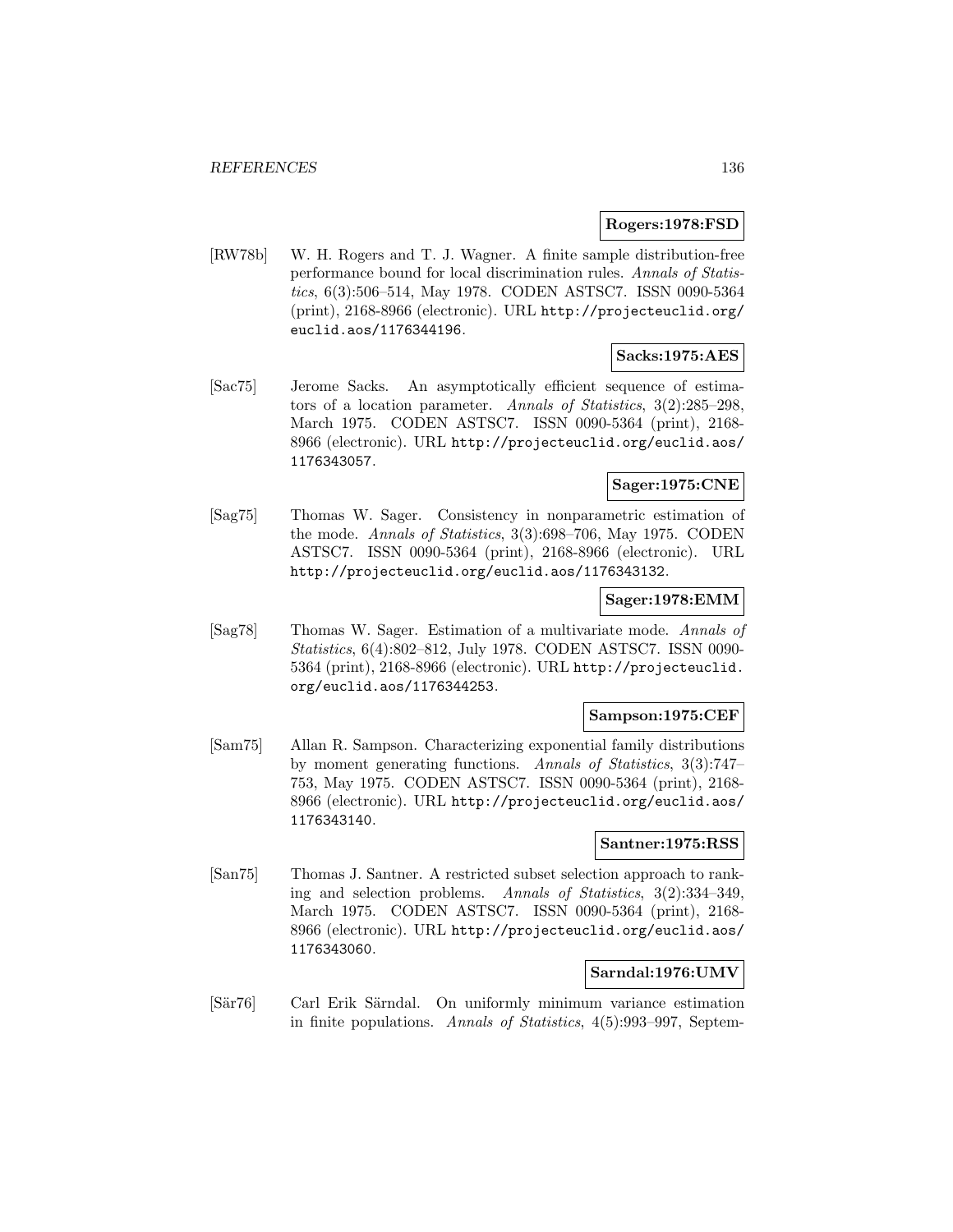ber 1976. CODEN ASTSC7. ISSN 0090-5364 (print), 2168- 8966 (electronic). URL http://projecteuclid.org/euclid.aos/ 1176343598.

## **Savage:1976:RRF**

[Sav76] Leonard J. Savage. On rereading R. A. Fisher. Annals of Statistics, 4(3):441–500, May 1976. CODEN ASTSC7. ISSN 0090-5364 (print), 2168-8966 (electronic). URL http://projecteuclid.org/euclid. aos/1176343456.

### **Saw:1973:EES**

[Saw73] John G. Saw. Expectation of elementary symmetric functions of a Wishart matrix. Annals of Statistics, 1(3):580–582, May 1973. CODEN ASTSC7. ISSN 0090-5364 (print), 2168-8966 (electronic). URL http://projecteuclid.org/euclid.aos/1176342428.

### **Saxena:1976:DFT**

[Sax76] K. M. Lal Saxena. Distribution-free tolerance intervals for stochastically ordered distributions. Annals of Statistics, 4(6):1210–1218, November 1976. CODEN ASTSC7. ISSN 0090-5364 (print), 2168- 8966 (electronic). URL http://projecteuclid.org/euclid.aos/ 1176343652.

# **Sen:1973:LBE**

[SBS73] P. K. Sen, B. B. Bhattacharyya, and M. W. Suh. Limiting behavior of the extremum of certain sample functions. Annals of Statistics, 1(2):297–311, March 1973. CODEN ASTSC7. ISSN 0090-5364 (print), 2168-8966 (electronic). URL http://projecteuclid.org/ euclid.aos/1176342367.

#### **Chang:1979:DOC**

[sC79] Der shin Chang. Design of optimal control for a regression problem. Annals of Statistics, 7(5):1078–1085, September 1979. CO-DEN ASTSC7. ISSN 0090-5364 (print), 2168-8966 (electronic). URL http://projecteuclid.org/euclid.aos/1176344791. See correction [CW80].

#### **Schaafsma:1973:PCO**

[Sch73a] Willem Schaafsma. Paired comparisons with order-effects. Annals of Statistics, 1(6):1027–1045, November 1973. CODEN ASTSC7. ISSN 0090-5364 (print), 2168-8966 (electronic). URL http:// projecteuclid.org/euclid.aos/1176342555.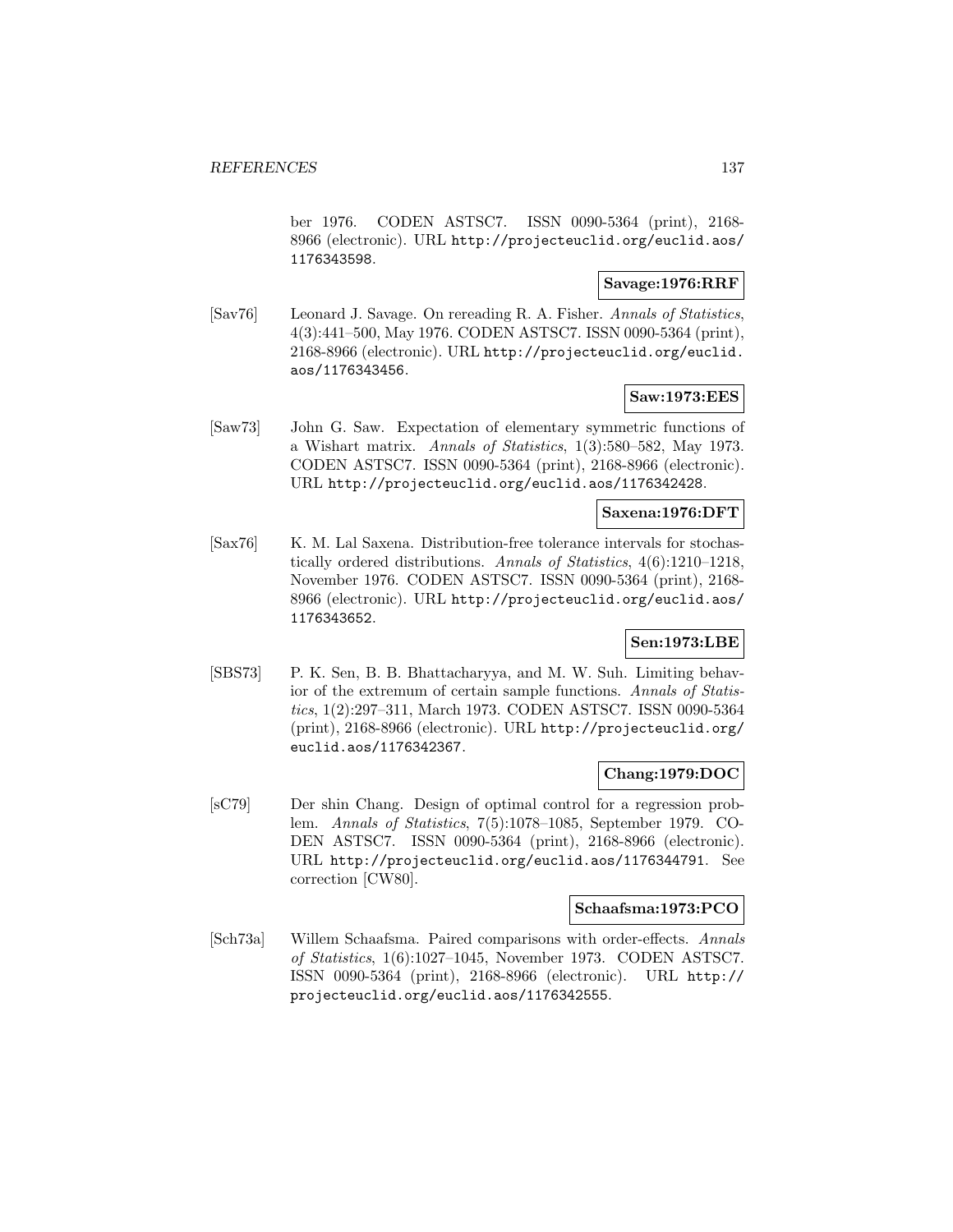#### **Scheffe:1973:STC**

[Sch73b] Henry Scheffe. A statistical theory of calibration. Annals of Statistics, 1(1):1–37, January 1973. CODEN ASTSC7. ISSN 0090-5364 (print), 2168-8966 (electronic). URL http://projecteuclid.org/ euclid.aos/1193342379.

### **Schwartz:1973:TEI**

[Sch73c] Richard Schwartz. Two examples of invariant Bayes procedures. Annals of Statistics, 1(3):551–552, May 1973. CODEN ASTSC7. ISSN 0090-5364 (print), 2168-8966 (electronic). URL http:// projecteuclid.org/euclid.aos/1176342422.

#### **Scholz:1974:CEL**

[Sch74] Friedrich-Wilhelm Scholz. A comparison of efficient location estimators. Annals of Statistics, 2(6):1323–1326, November 1974. CODEN ASTSC7. ISSN 0090-5364 (print), 2168-8966 (electronic). URL http://projecteuclid.org/euclid.aos/1176342885.

# **Schoenfeld:1977:APT**

[Sch77] David A. Schoenfeld. Asymptotic properties of tests based on linear combinations of the orthogonal components of the Cramér– von Mises statistic. Annals of Statistics, 5(5):1017–1026, September 1977. CODEN ASTSC7. ISSN 0090-5364 (print), 2168- 8966 (electronic). URL http://projecteuclid.org/euclid.aos/ 1176343956.

#### **Scholz:1978:WMR**

[Sch78a] Friedrich-Wilhelm Scholz. Weighted median regression estimates. Annals of Statistics, 6(3):603–609, May 1978. CODEN ASTSC7. ISSN 0090-5364 (print), 2168-8966 (electronic). URL http:// projecteuclid.org/euclid.aos/1176344204.

#### **Schwarz:1978:EDM**

[Sch78b] Gideon Schwarz. Estimating the dimension of a model. Annals of Statistics, 6(2):461–464, March 1978. CODEN ASTSC7. ISSN 0090- 5364 (print), 2168-8966 (electronic). URL http://projecteuclid. org/euclid.aos/1176344136.

#### **Schach:1979:AFT**

[Sch79a] S. Schach. An alternative to the Friedman test with certain optimality properties. Annals of Statistics, 7(3):537–550, May 1979. CODEN ASTSC7. ISSN 0090-5364 (print), 2168-8966 (electronic). URL http://projecteuclid.org/euclid.aos/1176344675.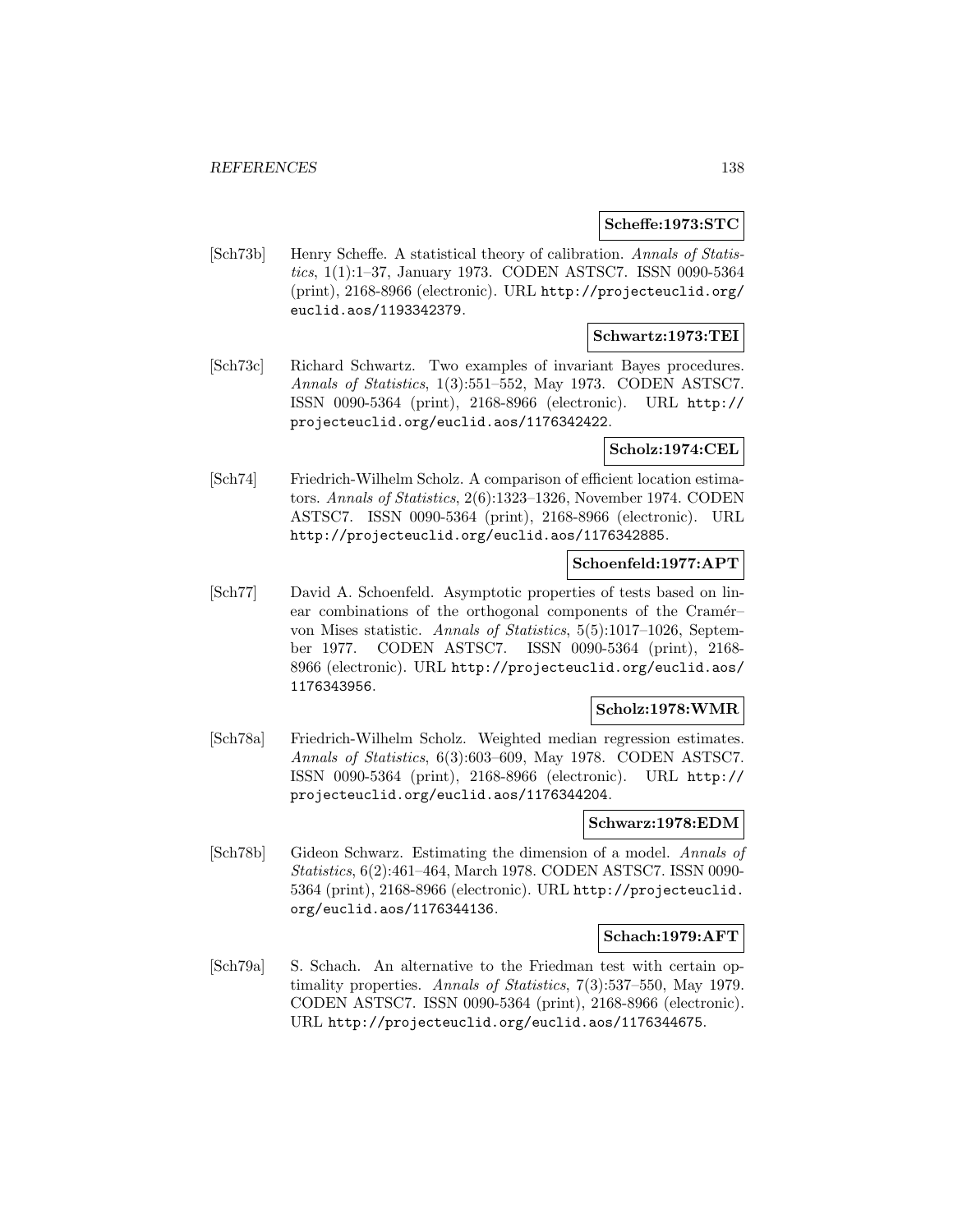#### **Schal:1979:DPS**

[Sch79b] Manfred Schal. On dynamic programming and statistical decision theory. Annals of Statistics, 7(2):432–445, March 1979. CODEN ASTSC7. ISSN 0090-5364 (print), 2168-8966 (electronic). URL http://projecteuclid.org/euclid.aos/1176344625.

### **Scott:1975:AUA**

[Sco75] A. J. Scott. On admissibility and uniform admissibility in finite population sampling. Annals of Statistics, 3(2):489–491, March 1975. CODEN ASTSC7. ISSN 0090-5364 (print), 2168-8966 (electronic). URL http://projecteuclid.org/euclid.aos/1176343077.

#### **Sedransk:1977:RHK**

[Sed77] J. Sedransk. Review: H. S. Konijn, Statistical Theory of Sample Survey Design and Analysis. Annals of Statistics, 5(2):419–428, March 1977. CODEN ASTSC7. ISSN 0090-5364 (print), 2168- 8966 (electronic). URL http://projecteuclid.org/euclid.aos/ 1176343810.

#### **Sen:1973:FSC**

[Sen73] Pranab Kumar Sen. On fixed size confidence bands for the bundle strength of filaments. Annals of Statistics, 1(3):526–537, May 1973. CODEN ASTSC7. ISSN 0090-5364 (print), 2168-8966 (electronic). URL http://projecteuclid.org/euclid.aos/1176342418.

#### **Sen:1974:ASB**

[Sen74a] Pranab Kumar Sen. Almost sure behaviour of U-statistics and von Mises' differentiable statistical functions. Annals of Statistics, 2(2): 387–395, March 1974. CODEN ASTSC7. ISSN 0090-5364 (print), 2168-8966 (electronic). URL http://projecteuclid.org/euclid. aos/1176342675.

## **Sen:1974:IPO**

[Sen74b] Pranab Kumar Sen. The invariance principle for one-sample rankorder statistics. Annals of Statistics, 2(1):49–62, January 1974. CODEN ASTSC7. ISSN 0090-5364 (print), 2168-8966 (electronic). URL http://projecteuclid.org/euclid.aos/1176342612. See correction [Sen74c].

# **Sen:1974:NCI**

[Sen74c] Pranab Kumar Sen. Notes: Correction to "The Invariance Principle for One-Sample Rank-Order Statistics". Annals of Statistics, 2(6):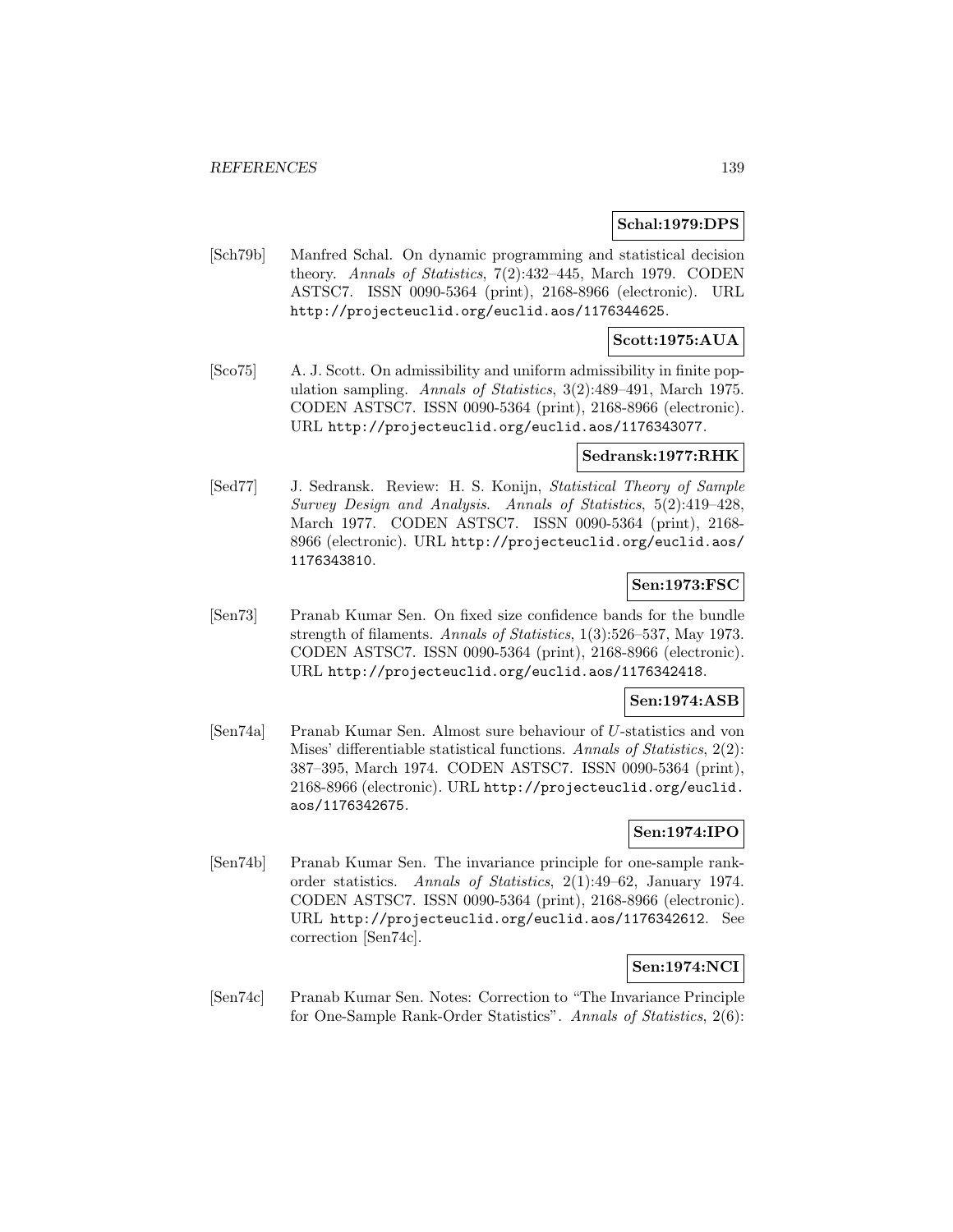1358, November 1974. CODEN ASTSC7. ISSN 0090-5364 (print), 2168-8966 (electronic). URL http://projecteuclid.org/euclid. aos/1176342893. See [Sen74b].

### **Sengupta:1975:LSS**

[Sen75] Sailes K. Sengupta. Lower semicontinuous stochastic games with imperfect information. Annals of Statistics, 3(2):554–558, March 1975. CODEN ASTSC7. ISSN 0090-5364 (print), 2168-8966 (electronic). URL http://projecteuclid.org/euclid.aos/1176343088.

# **Sen:1976:WCP**

[Sen76] Pranab Kumar Sen. Weak convergence of progressively censored likelihood ratio statistics and its role in asymptotic theory of life testing. Annals of Statistics, 4(6):1247–1257, November 1976. CO-DEN ASTSC7. ISSN 0090-5364 (print), 2168-8966 (electronic). URL http://projecteuclid.org/euclid.aos/1176343657.

## **Sen:1977:SIP**

[Sen77a] Pranab Kumar Sen. Some invariance principles relating to jackknifing and their role in sequential analysis. Annals of Statistics, 5(2): 316–329, March 1977. CODEN ASTSC7. ISSN 0090-5364 (print), 2168-8966 (electronic). URL http://projecteuclid.org/euclid. aos/1176343797.

### **Sen:1977:TWP**

[Sen77b] Pranab Kumar Sen. Tied-down Wiener process approximations for aligned rank order processes and some applications. Annals of Statistics, 5(6):1107–1123, November 1977. CODEN ASTSC7. ISSN 0090-5364 (print), 2168-8966 (electronic). URL http:// projecteuclid.org/euclid.aos/1176343999.

#### **Sen:1979:APM**

[Sen79a] Pranab Kumar Sen. Asymptotic properties of maximum likelihood estimators based on conditional specification. Annals of Statistics, 7 (5):1019–1033, September 1979. CODEN ASTSC7. ISSN 0090-5364 (print), 2168-8966 (electronic). URL http://projecteuclid.org/ euclid.aos/1176344785.

#### **Sen:1979:IPC**

[Sen79b] Pranab Kumar Sen. Invariance principles for the coupon Collector's problem: A martingale approach. Annals of Statistics, 7(2):372– 380, March 1979. CODEN ASTSC7. ISSN 0090-5364 (print), 2168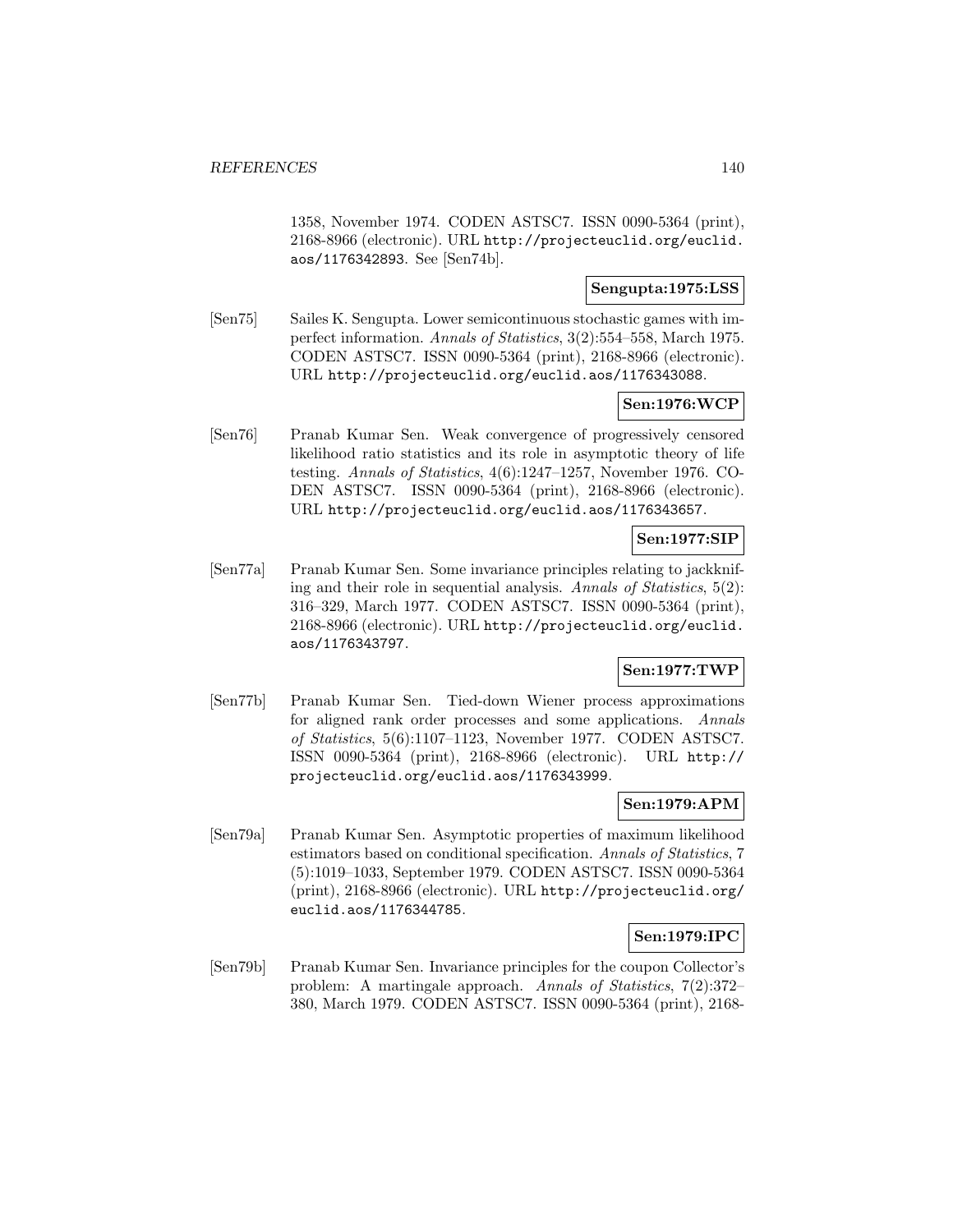8966 (electronic). URL http://projecteuclid.org/euclid.aos/ 1176344620.

### **Sen:1979:WCS**

[Sen79c] Pranab Kumar Sen. Weak convergence of some quantile processes arising in progressively censored tests. Annals of Statistics, 7(2): 414–431, March 1979. CODEN ASTSC7. ISSN 0090-5364 (print), 2168-8966 (electronic). URL http://projecteuclid.org/euclid. aos/1176344624.

## **Serfling:1974:PIS**

[Ser74] R. J. Serfling. Probability inequalities for the sum in sampling without replacement. Annals of Statistics, 2(1):39–48, January 1974. CODEN ASTSC7. ISSN 0090-5364 (print), 2168-8966 (electronic). URL http://projecteuclid.org/euclid.aos/1176342611.

## **Sen:1973:LIL**

[SG73] Pranab Kumar Sen and Malay Ghosh. A law of iterated logarithm for one-sample rank order statistics and an application. Annals of Statistics, 1(3):568–576, May 1973. CODEN ASTSC7. ISSN 0090- 5364 (print), 2168-8966 (electronic). URL http://projecteuclid. org/euclid.aos/1176342426.

### **Sen:1974:SRT**

[SG74] Pranab Kumar Sen and Malay Ghosh. Sequential rank tests for location. Annals of Statistics, 2(3):540–552, May 1974. CODEN ASTSC7. ISSN 0090-5364 (print), 2168-8966 (electronic). URL http://projecteuclid.org/euclid.aos/1176342714. See correction [SG76b].

## **Sen:1976:CSB**

[SG76a] P. K. Sen and B. K. Ghosh. Comparison of some bounds in estimation theory. Annals of Statistics, 4(4):755–765, July 1976. CO-DEN ASTSC7. ISSN 0090-5364 (print), 2168-8966 (electronic). URL http://projecteuclid.org/euclid.aos/1176343547. See correction [SG77].

### **Sen:1976:NCS**

[SG76b] Pranab Kumar Sen and Malay Ghosh. Notes: Correction to "Sequential Rank Tests for Location". Annals of Statistics, 4(4):821, July 1976. CODEN ASTSC7. ISSN 0090-5364 (print), 2168- 8966 (electronic). URL http://projecteuclid.org/euclid.aos/ 1176343557. See [SG74].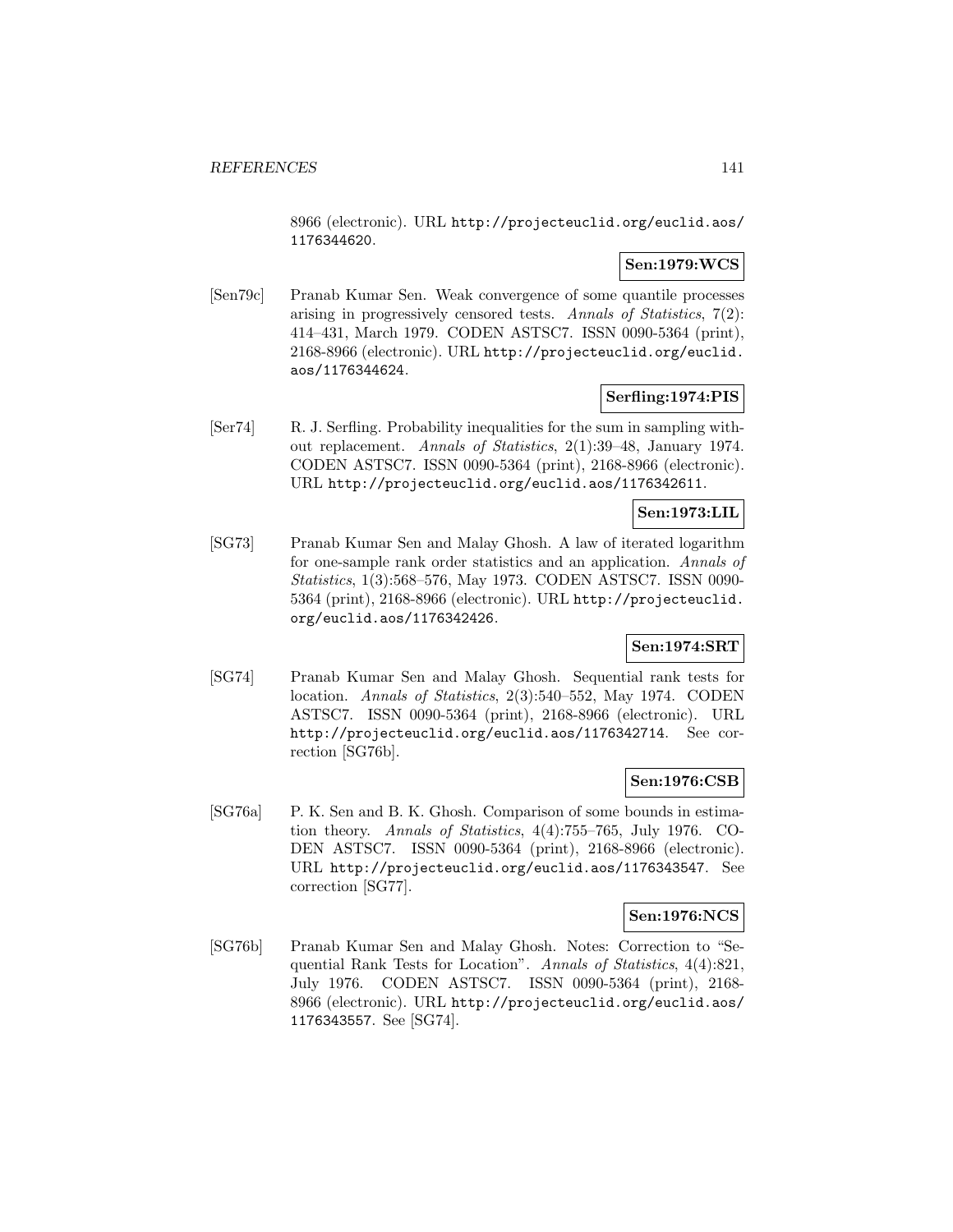### **Sen:1977:NCC**

[SG77] P. K. Sen and B. K. Ghosh. Note: Correction to "Comparison of Some Bounds in Estimation Theory". Annals of Statistics, 5(3): 593, May 1977. CODEN ASTSC7. ISSN 0090-5364 (print), 2168- 8966 (electronic). URL http://projecteuclid.org/euclid.aos/ 1176343862. See [SG76a].

### **Shapiro:1979:ANP**

[SH79] C. P. Shapiro and Lawrence Hubert. Asymptotic normality of permutation statistics derived from weighted sums of bivariate functions. Annals of Statistics, 7(4):788–794, July 1979. CODEN ASTSC7. ISSN 0090-5364 (print), 2168-8966 (electronic). URL http://projecteuclid.org/euclid.aos/1176344728.

### **Sharma:1973:AET**

[Sha73] Divakar Sharma. Asymptotic equivalence of two estimators for an exponential family. Annals of Statistics, 1(5):973–980, September 1973. CODEN ASTSC7. ISSN 0090-5364 (print), 2168- 8966 (electronic). URL http://projecteuclid.org/euclid.aos/ 1176342519.

## **Shapiro:1974:BCA**

[Sha74] C. P. Shapiro. Bayesian classification: Asymptotic results. Annals of Statistics, 2(4):763–774, July 1974. CODEN ASTSC7. ISSN 0090- 5364 (print), 2168-8966 (electronic). URL http://projecteuclid. org/euclid.aos/1176342763.

#### **Shaman:1975:AIC**

[Sha75] Paul Shaman. An approximate inverse for the covariance matrix of moving average and autoregressive processes. Annals of Statistics, 3(2):532–538, March 1975. CODEN ASTSC7. ISSN 0090-5364 (print), 2168-8966 (electronic). URL http://projecteuclid.org/ euclid.aos/1176343085.

#### **Shaman:1976:ASC**

[Sha76] Paul Shaman. Approximations for stationary covariance matrices and their inverses with application to ARMA models. Annals of Statistics, 4(2):292–301, March 1976. CODEN ASTSC7. ISSN 0090- 5364 (print), 2168-8966 (electronic). URL http://projecteuclid. org/euclid.aos/1176343408.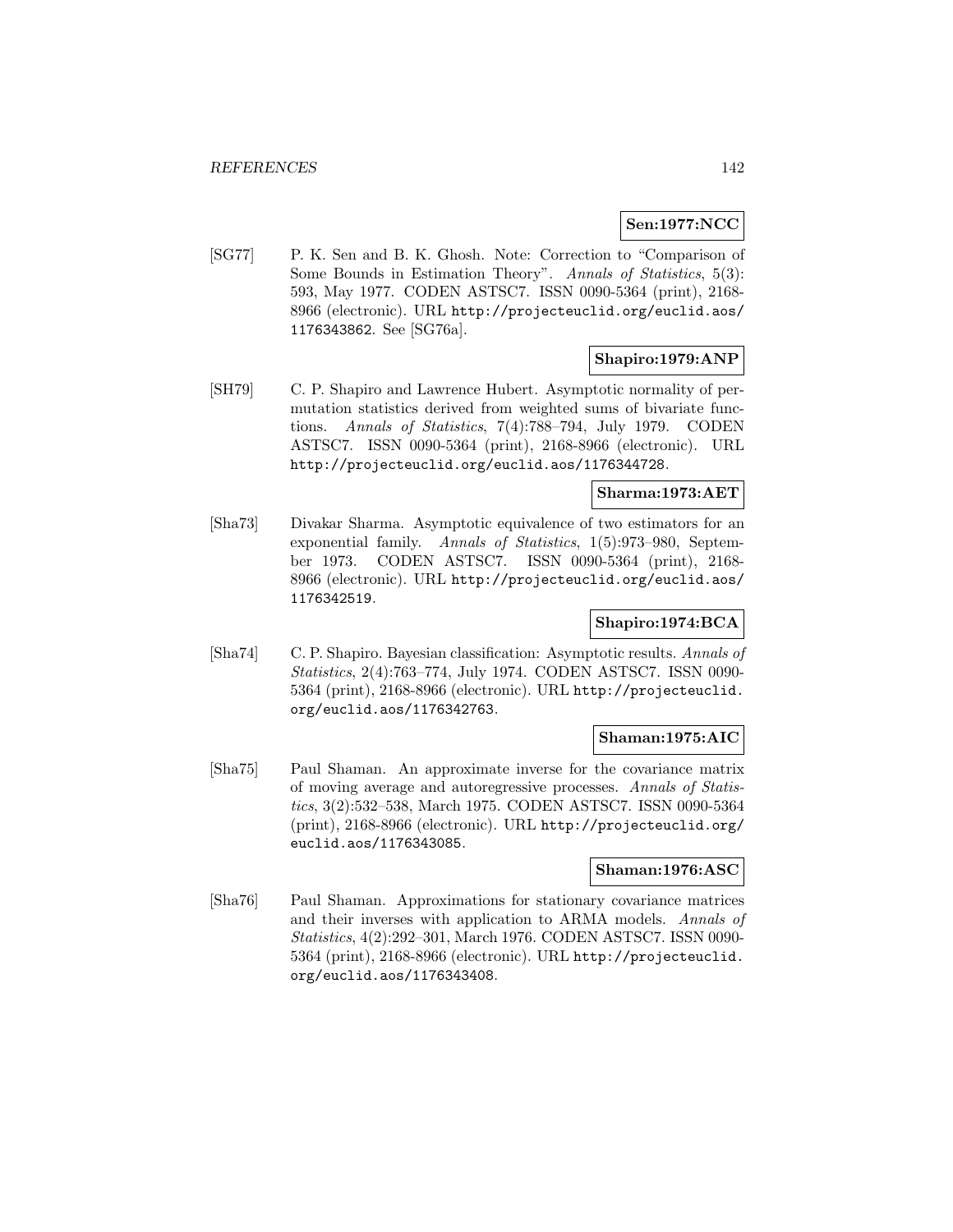#### **Shaked:1977:CPD**

[Sha77a] Moshe Shaked. A concept of positive dependence for exchangeable random variables. Annals of Statistics, 5(3):505–515, May 1977. CODEN ASTSC7. ISSN 0090-5364 (print), 2168-8966 (electronic). URL http://projecteuclid.org/euclid.aos/1176343847.

#### **Shapiro:1977:CMP**

[Sha77b] C. P. Shapiro. Classification by maximum posterior probability. Annals of Statistics, 5(1):185–190, January 1977. CODEN ASTSC7. ISSN 0090-5364 (print), 2168-8966 (electronic). URL http:// projecteuclid.org/euclid.aos/1176343752.

#### **Shah:1978:RAR**

[Sha78] S. M. Shah. On  $\alpha$ -resolvability and affine  $\alpha$ -resolvability of incomplete block designs. Annals of Statistics, 6(2):468–471, March 1978. CODEN ASTSC7. ISSN 0090-5364 (print), 2168-8966 (electronic). URL http://projecteuclid.org/euclid.aos/1176344138.

#### **Shaked:1979:ESS**

[Sha79a] Moshe Shaked. Estimation of starshaped sequences of Poisson and normal means. Annals of Statistics, 7(4):729–741, July 1979. CO-DEN ASTSC7. ISSN 0090-5364 (print), 2168-8966 (electronic). URL http://projecteuclid.org/euclid.aos/1176344724.

#### **Shapiro:1979:CEU**

[Sha79b] Leonard Shapiro. Conditions for expected utility maximization: The finite case. Annals of Statistics, 7(6):1288–1302, November 1979. CODEN ASTSC7. ISSN 0090-5364 (print), 2168-8966 (electronic). URL http://projecteuclid.org/euclid.aos/1176344847.

#### **Shea:1979:MRC**

[She79] Gerald Shea. Monotone regression and covariance structure. Annals of Statistics, 7(5):1121–1126, September 1979. CODEN ASTSC7. ISSN 0090-5364 (print), 2168-8966 (electronic). URL http:// projecteuclid.org/euclid.aos/1176344794.

#### **Shirahata:1975:LMP**

[Shi75] Shingo Shirahata. Locally most powerful rank tests for independence with censored data. Annals of Statistics, 3(1):241–245, January 1975. CODEN ASTSC7. ISSN 0090-5364 (print), 2168- 8966 (electronic). URL http://projecteuclid.org/euclid.aos/ 1176343014.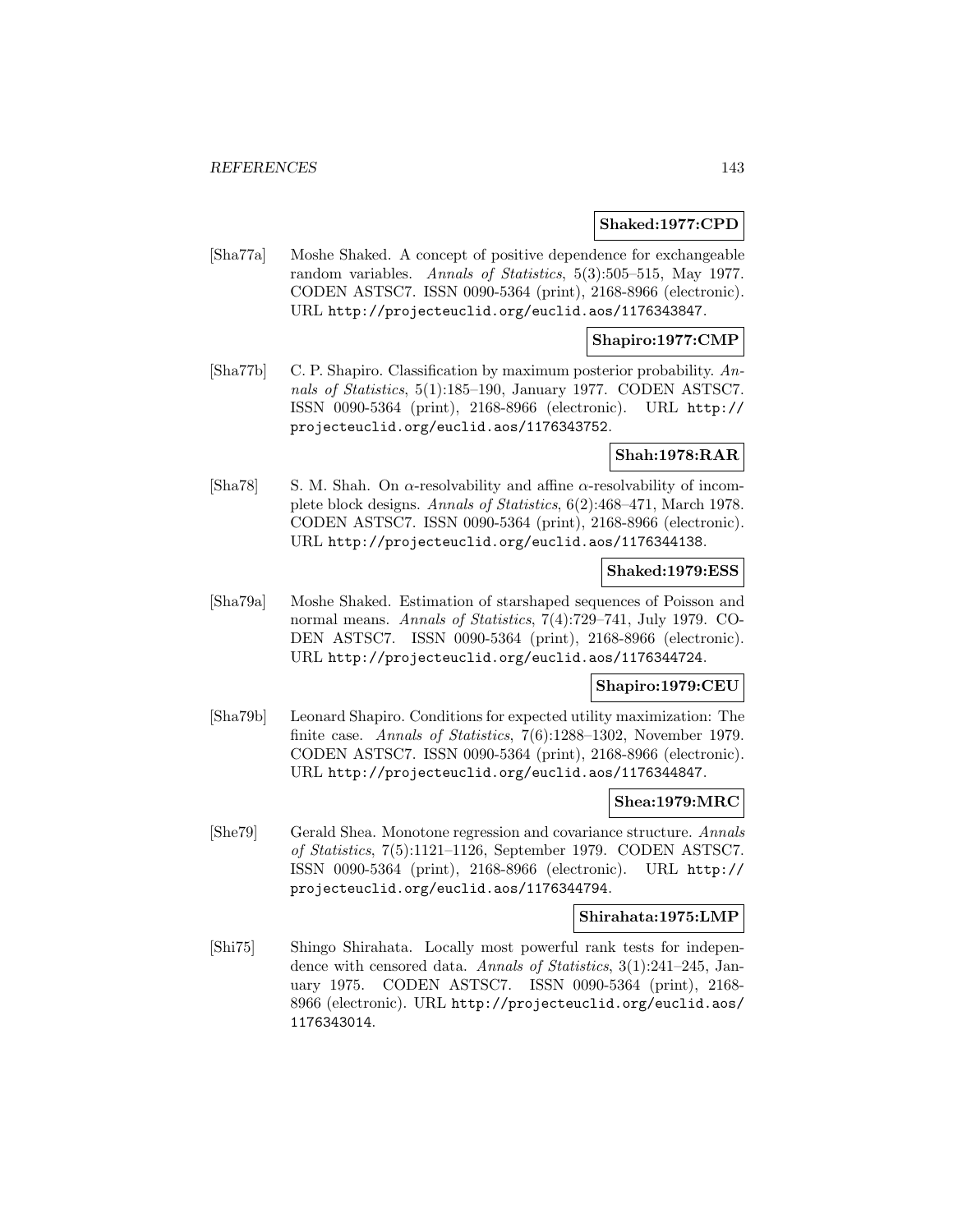### **Shirahata:1976:ANR**

[Shi76a] Shingo Shirahata. On the asymptotic normality of rank statistics for the two-sample problem. Annals of Statistics, 4(2):400–405, March 1976. CODEN ASTSC7. ISSN 0090-5364 (print), 2168- 8966 (electronic). URL http://projecteuclid.org/euclid.aos/ 1176343416.

### **Shirahata:1976:TII**

[Shi76b] Shingo Shirahata. Tests for independence in infinite contingency tables. Annals of Statistics, 4(3):542–553, May 1976. CODEN ASTSC7. ISSN 0090-5364 (print), 2168-8966 (electronic). URL http://projecteuclid.org/euclid.aos/1176343460.

### **Shirakura:1976:BFF**

[Shi76c] Teruhiro Shirakura. Balanced fractional  $2<sup>m</sup>$  factorial designs of even resolution obtained from balanced arrays of strength 2l with index  $\mu_l = 0$ . Annals of Statistics, 4(4):723–735, July 1976. CODEN ASTSC7. ISSN 0090-5364 (print), 2168-8966 (electronic). URL http://projecteuclid.org/euclid.aos/1176343544.

#### **Shirakura:1976:OBF**

[Shi76d] Teruhiro Shirakura. Optimal balanced fractional  $2<sup>m</sup>$  factorial designs of resolution VII,  $6 \leq m \leq 8$ . Annals of Statistics, 4(3): 515–531, May 1976. CODEN ASTSC7. ISSN 0090-5364 (print), 2168-8966 (electronic). URL http://projecteuclid.org/euclid. aos/1176343458.

### **Shorack:1973:CRE**

[Sho73] Galen R. Shorack. Convergence of reduced empirical and quantile processes with application to functions of order statistics in the non-I.I.D. case. Annals of Statistics, 1(1):146–152, January 1973. CODEN ASTSC7. ISSN 0090-5364 (print), 2168-8966 (electronic). URL http://projecteuclid.org/euclid.aos/1193342391.

#### **Shorack:1974:RM**

[Sho74] Galen R. Shorack. Random means. Annals of Statistics, 2(4):661– 675, July 1974. CODEN ASTSC7. ISSN 0090-5364 (print), 2168- 8966 (electronic). URL http://projecteuclid.org/euclid.aos/ 1176342755.

## **Sievers:1975:MPL**

[Sie75] Gerald L. Sievers. Multivariate probabilities of large deviations. Annals of Statistics, 3(4):897–905, July 1975. CODEN ASTSC7.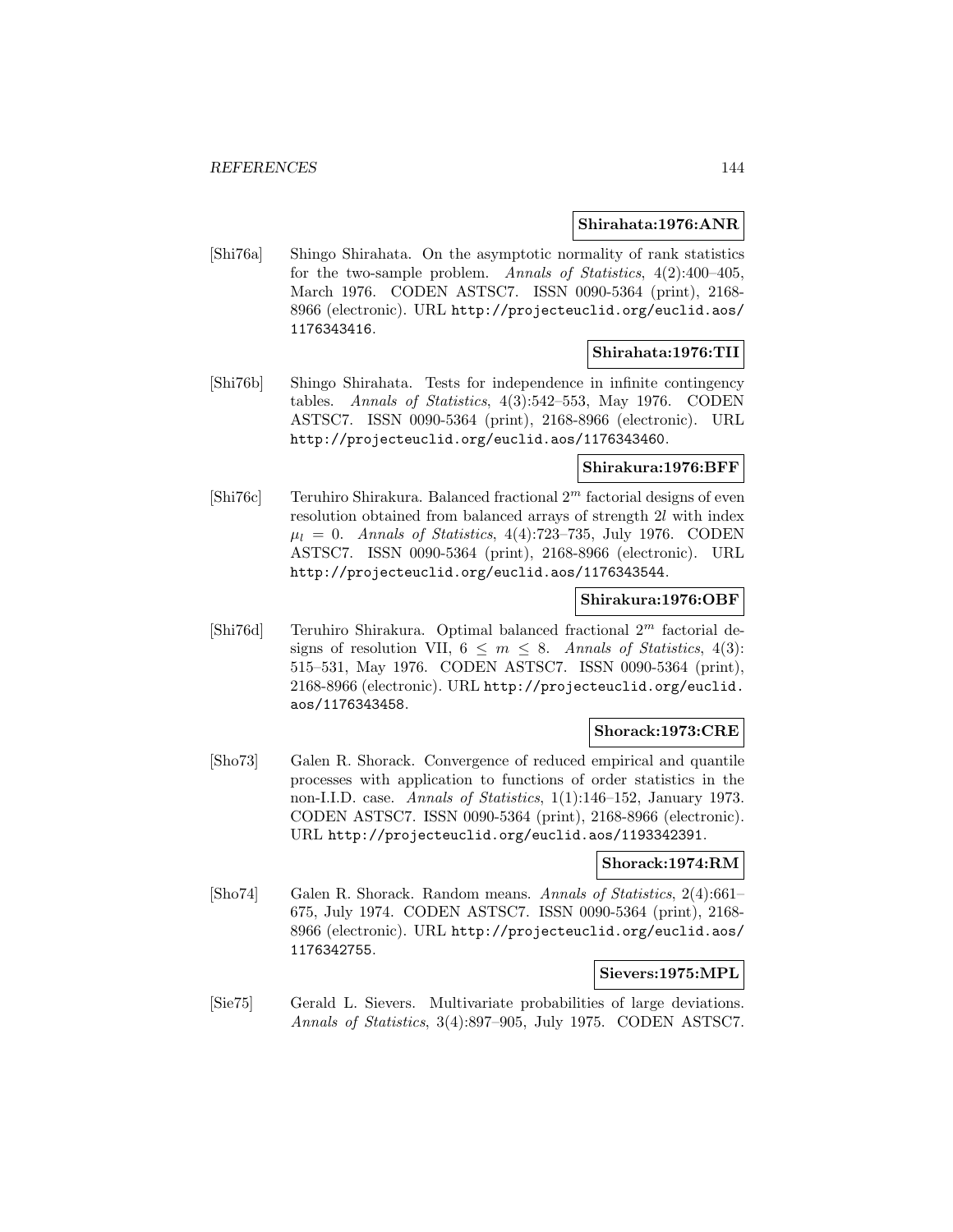ISSN 0090-5364 (print), 2168-8966 (electronic). URL http:// projecteuclid.org/euclid.aos/1176343190.

## **Siegmund:1976:ISM**

[Sie76a] D. Siegmund. Importance sampling in the Monte Carlo study of sequential tests. Annals of Statistics, 4(4):673–684, July 1976. CO-DEN ASTSC7. ISSN 0090-5364 (print), 2168-8966 (electronic). URL http://projecteuclid.org/euclid.aos/1176343541.

### **Sievers:1976:PLD**

[Sie76b] Gerald L. Sievers. Probabilities of large deviations for empirical measures. Annals of Statistics, 4(4):766–770, July 1976. CODEN ASTSC7. ISSN 0090-5364 (print), 2168-8966 (electronic). URL http://projecteuclid.org/euclid.aos/1176343548.

## **Sievers:1978:ELL**

[Sie78] Gerald L. Sievers. Estimates of location: A large deviation comparison. Annals of Statistics, 6(3):610–618, May 1978. CODEN ASTSC7. ISSN 0090-5364 (print), 2168-8966 (electronic). URL http://projecteuclid.org/euclid.aos/1176344205.

## **Silverman:1978:WSU**

[Sil78] Bernard W. Silverman. Weak and strong uniform consistency of the kernel estimate of a density and its derivatives. Annals of Statistics, 6(1):177–184, January 1978. CODEN ASTSC7. ISSN 0090-5364 (print), 2168-8966 (electronic). URL http://projecteuclid.org/ euclid.aos/1176344076.

# **Simar:1976:MLE**

[Sim76a] Leopold Simar. Maximum likelihood estimation of a compound Poisson process. Annals of Statistics, 4(6):1200-1209, November 1976. CODEN ASTSC7. ISSN 0090-5364 (print), 2168- 8966 (electronic). URL http://projecteuclid.org/euclid.aos/ 1176343651.

### **Simons:1976:ISO**

[Sim76b] Gordon Simons. An improved statement of optimality for sequential probability ratio tests. Annals of Statistics, 4(6):1240–1243, November 1976. CODEN ASTSC7. ISSN 0090-5364 (print), 2168- 8966 (electronic). URL http://projecteuclid.org/euclid.aos/ 1176343655.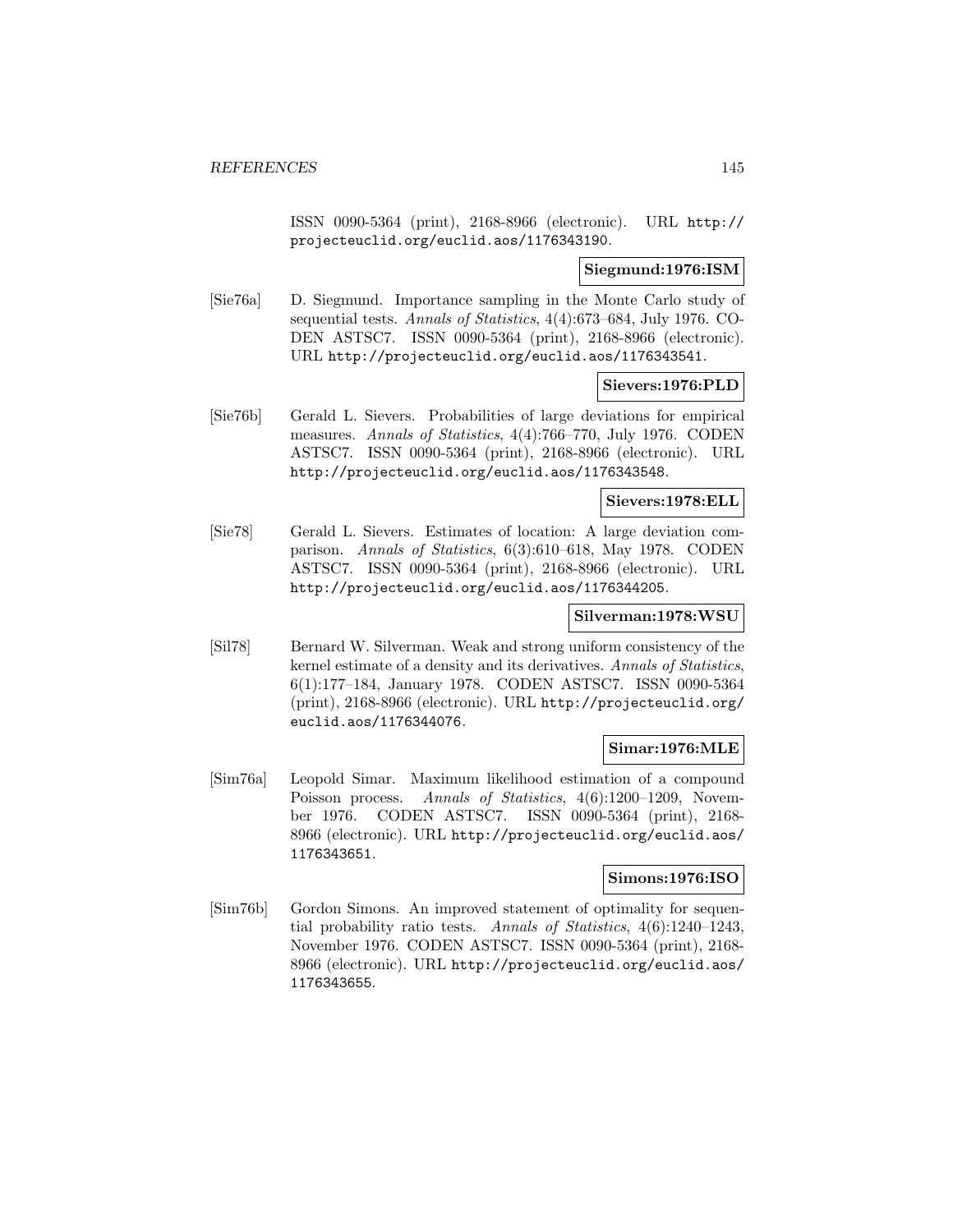### **Singh:1976:NPC**

[Sin76a] Jagbir Singh. A note on paired comparison rankings. Annals of Statistics, 4(3):651–654, May 1976. CODEN ASTSC7. ISSN 0090- 5364 (print), 2168-8966 (electronic). URL http://projecteuclid. org/euclid.aos/1176343474.

# **Singh:1976:EBE**

[Sin76b] R. S. Singh. Empirical Bayes estimation with convergence rates in noncontinuous Lebesgue exponential families. Annals of Statistics, 4(2):431–439, March 1976. CODEN ASTSC7. ISSN 0090-5364 (print), 2168-8966 (electronic). URL http://projecteuclid.org/ euclid.aos/1176343422.

## **Singh:1977:ISK**

[Sin77] R. S. Singh. Improvement on some known nonparametric uniformly consistent estimators of derivatives of a density. Annals of Statistics, 5(2):394–399, March 1977. CODEN ASTSC7. ISSN 0090-5364 (print), 2168-8966 (electronic). URL http://projecteuclid.org/ euclid.aos/1176343805.

## **Singh:1979:EBE**

[Sin79] R. S. Singh. Empirical Bayes estimation in Lebesgue-exponential families with rates near the best possible rate. Annals of Statistics, 7(4):890–902, July 1979. CODEN ASTSC7. ISSN 0090-5364 (print), 2168-8966 (electronic). URL http://projecteuclid.org/euclid. aos/1176344738.

# **Shah:1974:PCA**

[SK74] B. K. Shah and C. G. Khatri. Proof of conjectures about the expected values of the elementary symmetric functions of a noncentral Wishart matrix. Annals of Statistics, 2(4):833–836, July 1974. CODEN ASTSC7. ISSN 0090-5364 (print), 2168-8966 (electronic). URL http://projecteuclid.org/euclid.aos/1176342773.

# **Smith:1975:DSS**

[SK75] Furman H. Smith and George Kimeldorf. Discrete sequential search for one of many objects. Annals of Statistics, 3(4):906– 915, July 1975. CODEN ASTSC7. ISSN 0090-5364 (print), 2168- 8966 (electronic). URL http://projecteuclid.org/euclid.aos/ 1176343191.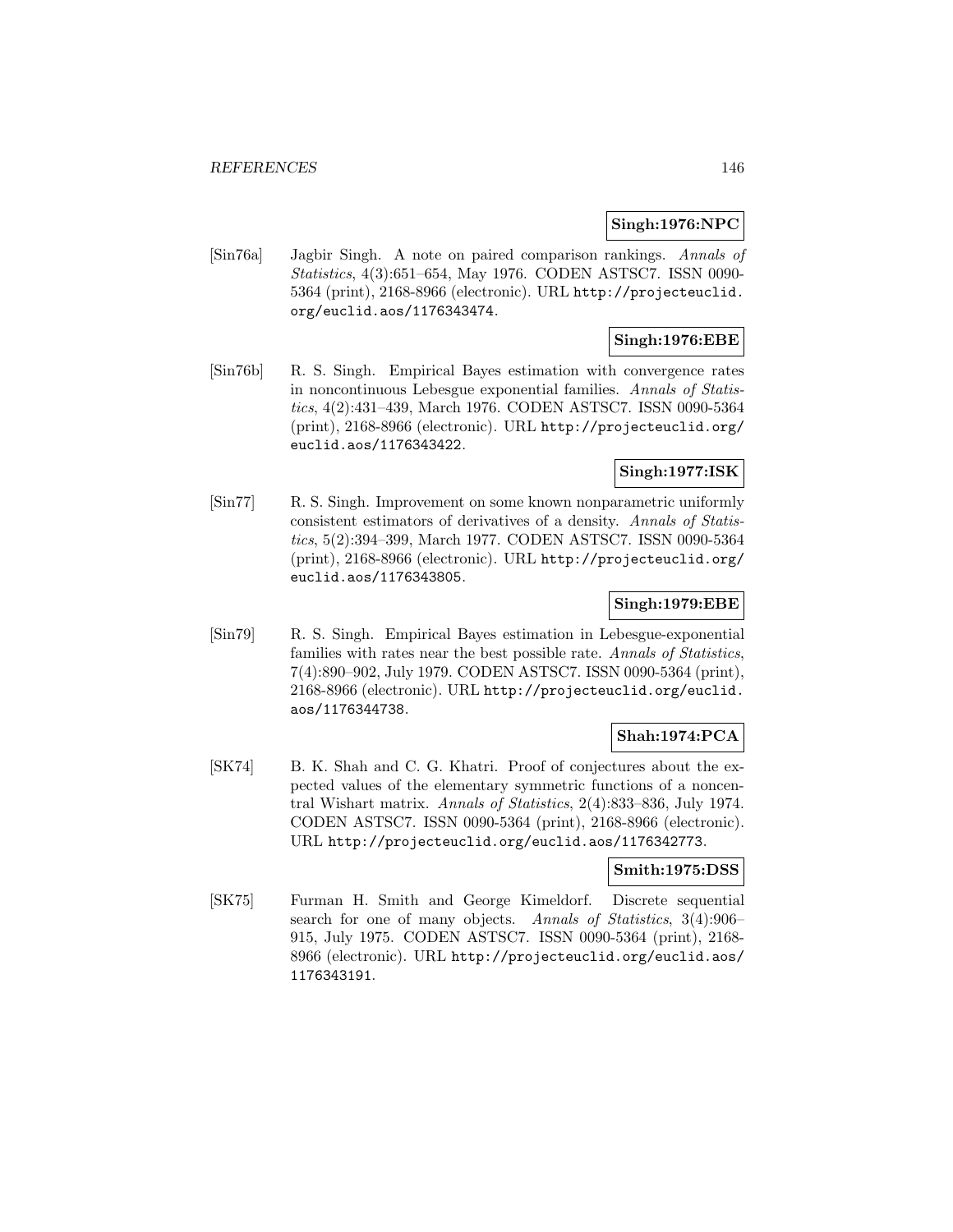### **Saha:1973:NTC**

[SKD73] G. M. Saha, A. C. Kulshreshtha, and A. Dey. On a new type of mclass cyclic association scheme and designs based on the scheme. Annals of Statistics, 1(5):985–990, September 1973. CODEN ASTSC7. ISSN 0090-5364 (print), 2168-8966 (electronic). URL http:// projecteuclid.org/euclid.aos/1176342521.

## **Skibinsky:1976:SUB**

[Ski76] Morris Skibinsky. Sharp upper bounds for probability on an interval when the first three moments are known. Annals of Statistics, 4(1): 187–213, January 1976. CODEN ASTSC7. ISSN 0090-5364 (print), 2168-8966 (electronic). URL http://projecteuclid.org/euclid. aos/1176343353.

#### **Smith:1978:HH**

[Smi78] Walter L. Smith. Harold Hotelling 1895–1973. Annals of Statistics, 6 (6):1173–1183, November 1978. CODEN ASTSC7. ISSN 0090-5364 (print), 2168-8966 (electronic). URL http://projecteuclid.org/ euclid.aos/1176344369.

### **Schuster:1973:NNE**

[SN73] E. F. Schuster and J. A. Narvarte. A new nonparametric estimator of the center of a symmetric distribution. Annals of Statistics, 1 (6):1096–1104, November 1973. CODEN ASTSC7. ISSN 0090-5364 (print), 2168-8966 (electronic). URL http://projecteuclid.org/ euclid.aos/1176342559.

### **Snijders:1977:CCT**

[Sni77] Tom Snijders. Complete class theorems for the simplest empirical Bayes decision problems. Annals of Statistics, 5(1):164–171, January 1977. CODEN ASTSC7. ISSN 0090-5364 (print), 2168- 8966 (electronic). URL http://projecteuclid.org/euclid.aos/ 1176343749.

#### **Spiegelman:1979:ESS**

[Spi79] Clifford Spiegelman. On estimating the slope of a straight line when both variables are subject to error. Annals of Statistics, 7(1):201– 206, January 1979. CODEN ASTSC7. ISSN 0090-5364 (print), 2168-8966 (electronic). URL http://projecteuclid.org/euclid. aos/1176344565.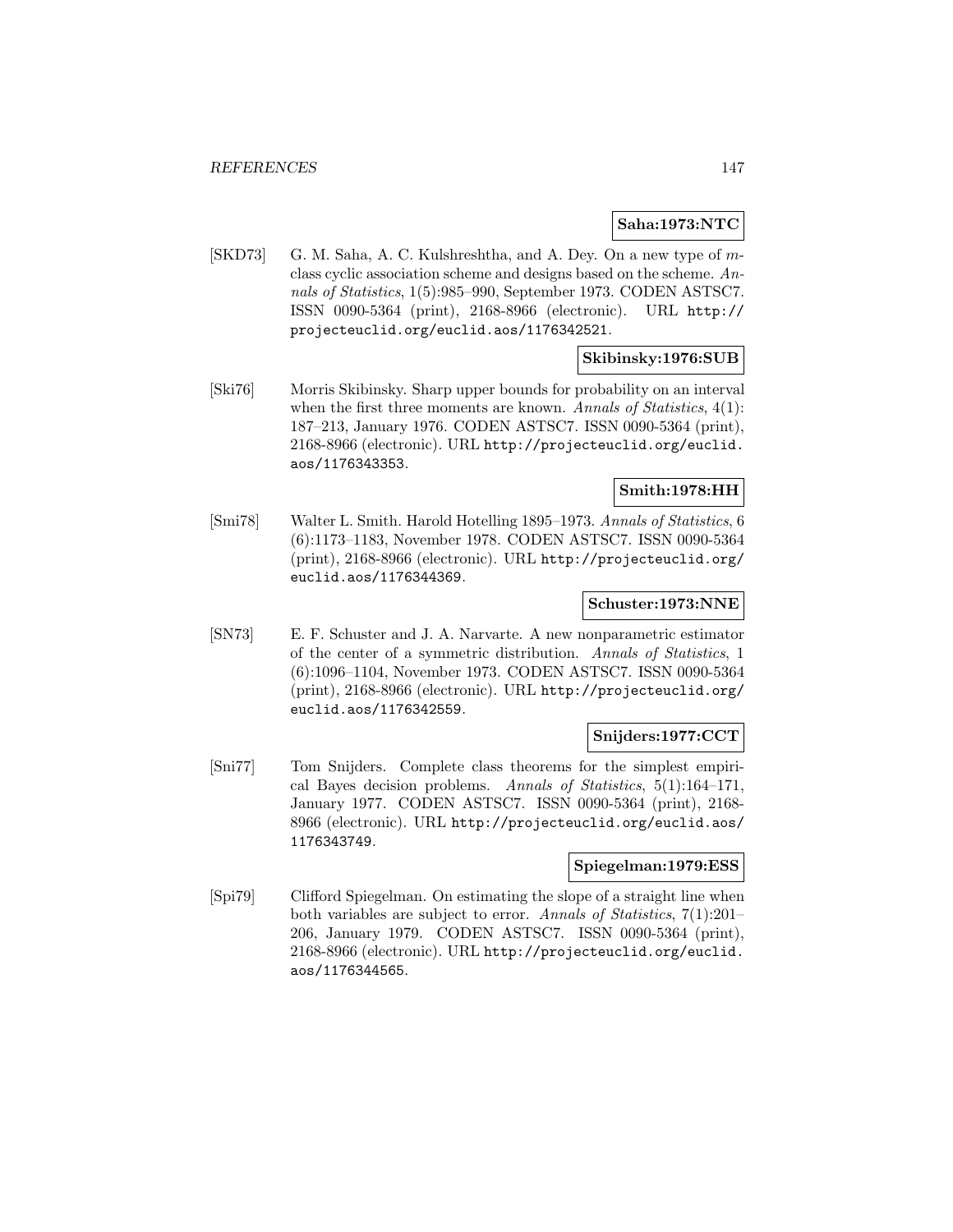### **Spruill:1976:CSC**

[Spr76a] M. C. Spruill. Cell selection in the Chernoff–Lehmann chi-square statistic. Annals of Statistics, 4(2):375–383, March 1976. CODEN ASTSC7. ISSN 0090-5364 (print), 2168-8966 (electronic). URL http://projecteuclid.org/euclid.aos/1176343413.

### **Spruill:1976:CCS**

[Spr76b] M. C. Spruill. A comparison of chi-square goodness-of-fit tests based on approximate Bahadur slope. Annals of Statistics, 4(2):409–412, March 1976. CODEN ASTSC7. ISSN 0090-5364 (print), 2168- 8966 (electronic). URL http://projecteuclid.org/euclid.aos/ 1176343418.

# **Shah:1976:OTT**

[SRK76] K. R. Shah, D. Raghavarao, and C. G. Khatri. Optimality of two and three factor designs. Annals of Statistics, 4(2):419–422, March 1976. CODEN ASTSC7. ISSN 0090-5364 (print), 2168- 8966 (electronic). URL http://projecteuclid.org/euclid.aos/ 1176343420.

## **Srivastava:1976:IRF**

[SRP76] J. N. Srivastava, B. L. Raktoe, and H. Pesotan. On invariance and randomization in fractional replication. Annals of Statistics, 4(2): 423–430, March 1976. CODEN ASTSC7. ISSN 0090-5364 (print), 2168-8966 (electronic). URL http://projecteuclid.org/euclid. aos/1176343421.

## **Srivastava:1973:SCI**

[SS73] M. S. Srivastava and A. K. Sen. On sequential confidence intervals based on Wilcoxon type estimates. Annals of Statistics, 1(6):1200– 1202, November 1973. CODEN ASTSC7. ISSN 0090-5364 (print), 2168-8966 (electronic). URL http://projecteuclid.org/euclid. aos/1176342569.

#### **Sackrowitz:1974:AMO**

[SS74] H. Sackrowitz and W. Strawderman. On the admissibility of the M.L.E. for ordered binomial parameters. Annals of Statistics, 2 (4):822–828, July 1974. CODEN ASTSC7. ISSN 0090-5364 (print), 2168-8966 (electronic). URL http://projecteuclid.org/euclid. aos/1176342771.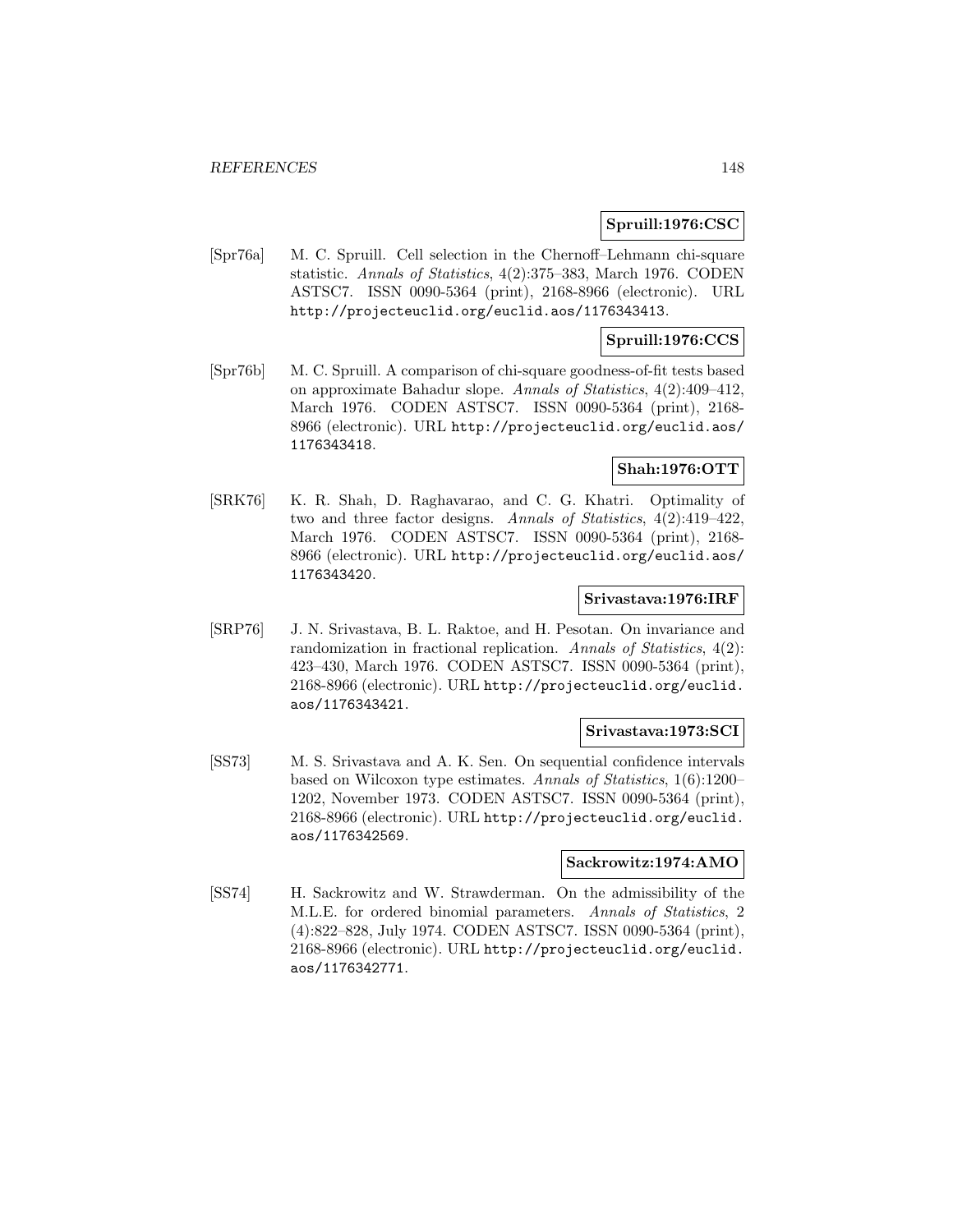### **Sen:1975:TDC**

[SS75] Ashish Sen and Muni S. Srivastava. On tests for detecting change in mean. Annals of Statistics, 3(1):98–108, January 1975. CODEN ASTSC7. ISSN 0090-5364 (print), 2168-8966 (electronic). URL http://projecteuclid.org/euclid.aos/1176343001.

## **Saleh:1978:NEL**

[SS78] A. K. Md. Ehsanes Saleh and Pranab Kumar Sen. Nonparametric estimation of location parameter after a preliminary test on regression. Annals of Statistics, 6(1):154–168, January 1978. CODEN ASTSC7. ISSN 0090-5364 (print), 2168-8966 (electronic). URL http://projecteuclid.org/euclid.aos/1176344074.

### **Spruill:1979:KWT**

[SS79] M. C. Spruill and W. J. Studden. A Kiefer–Wolfowitz theorem in a stochastic process setting. Annals of Statistics, 7(6):1329–1332, November 1979. CODEN ASTSC7. ISSN 0090-5364 (print), 2168- 8966 (electronic). URL http://projecteuclid.org/euclid.aos/ 1176344850.

### **Sakai:1979:RBF**

[SST79] Hideaki Sakai, Takashi Soeda, and Hidekatsu Tokumaru. On the relation between fitting autoregression and periodogram with applications. Annals of Statistics, 7(1):96–107, January 1979. CODEN ASTSC7. ISSN 0090-5364 (print), 2168-8966 (electronic). URL http://projecteuclid.org/euclid.aos/1176344557.

### **Schwaller:1975:MCR**

[ST75a] Richard L. Schwaller and Kenneth J. Tiahrt. A method of constrained randomization for  $p_1^{n_1}p_2^{n_2}\cdots p_k^{n_k}$  factorials. Annals of Statistics, 3(5):1135–1148, September 1975. CODEN ASTSC7. ISSN 0090-5364 (print), 2168-8966 (electronic). URL http:// projecteuclid.org/euclid.aos/1176343245.

## **Sekkappan:1975:CUA**

[ST75b] Rm. Sekkappan and M. E. Thompson. On a class of uniformly admissible estimators for finite populations. Annals of Statistics, 3(2): 492–499, March 1975. CODEN ASTSC7. ISSN 0090-5364 (print), 2168-8966 (electronic). URL http://projecteuclid.org/euclid. aos/1176343078.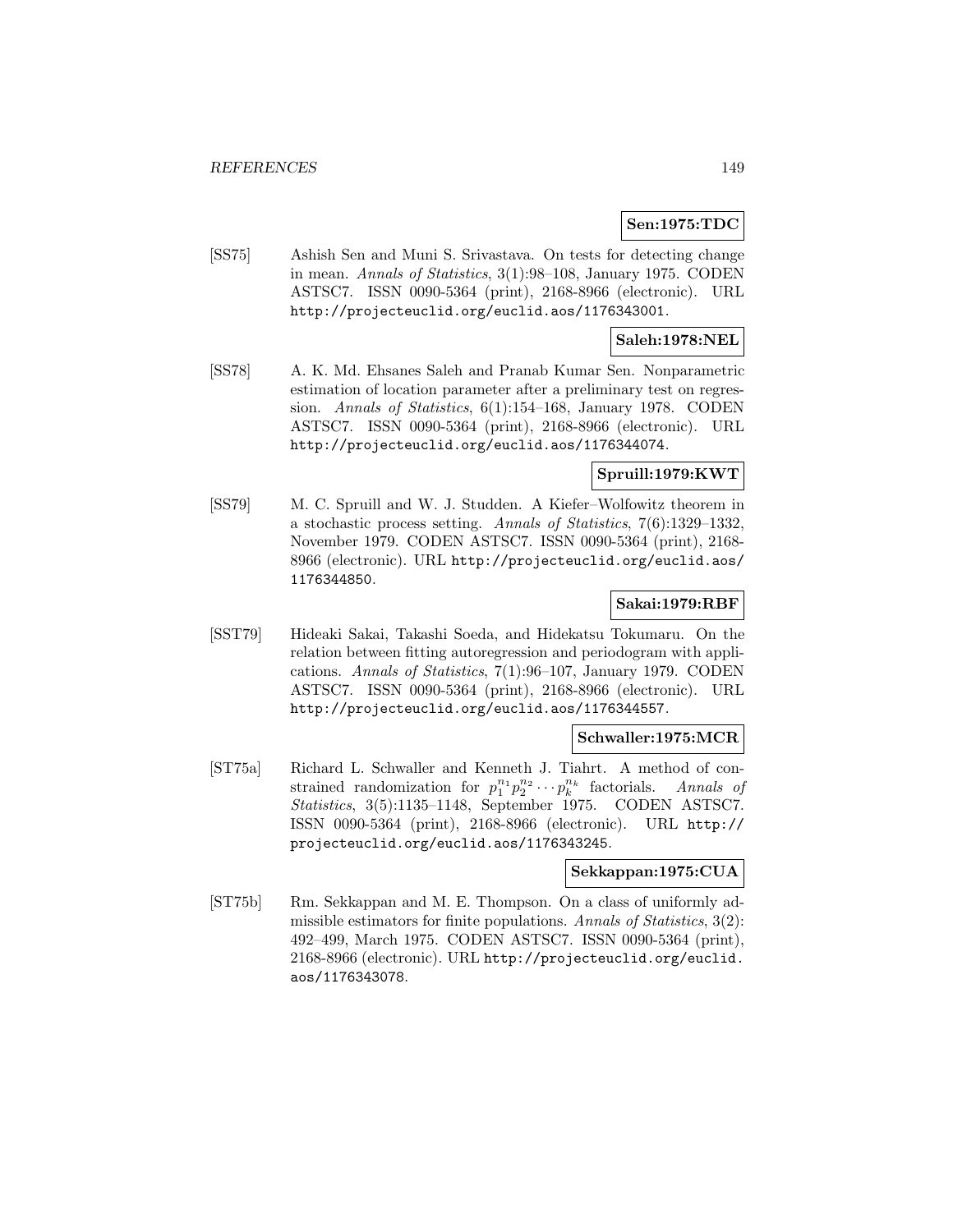### **Studden:1976:RPF**

[ST76] William J. Studden and Jia-Yeong Tsay. Remez's procedure for finding optimal designs. Annals of Statistics, 4(6):1271–1279, November 1976. CODEN ASTSC7. ISSN 0090-5364 (print), 2168- 8966 (electronic). URL http://projecteuclid.org/euclid.aos/ 1176343659.

## **Starr:1979:LEP**

[Sta79] Norman Starr. Linear estimation of the probability of discovering a new species. Annals of Statistics, 7(3):644–652, May 1979. CODEN ASTSC7. ISSN 0090-5364 (print), 2168-8966 (electronic). URL http://projecteuclid.org/euclid.aos/1176344684.

# **Steiger:1969:BPK**

[Ste69] W. L. Steiger. A best possible Kolmogoroff-type inequality for martingales and a characteristic property. Annals of Mathematical Statistics, 40(3):764–769, June 1969. CODEN AAS-TAD. ISSN 0003-4851 (print), 2168-8990 (electronic). URL http: //projecteuclid.org/euclid.aoms/1177697586. See erratum [Ste73].

# **Steiger:1973:CNC**

[Ste73] W. L. Steiger. Correction notes: Correction to "A Best Possible Kolmogoroff-Type Inequality for Martingales and a Characteristic Property". Annals of Statistics, 1(2):400, March 1973. CO-DEN ASTSC7. ISSN 0090-5364 (print), 2168-8966 (electronic). URL http://projecteuclid.org/euclid.aos/1176342383. See [Ste69].

### **Stephens:1976:ARG**

[Ste76] M. A. Stephens. Asymptotic results for goodness-of-fit statistics with unknown parameters. Annals of Statistics, 4(2):357–369, March 1976. CODEN ASTSC7. ISSN 0090-5364 (print), 2168- 8966 (electronic). URL http://projecteuclid.org/euclid.aos/ 1176343411.

### **Stenger:1979:MAR**

[Ste79] H. Stenger. A minimax approach to randomization and estimation in survey sampling. Annals of Statistics, 7(2):395–399, March 1979. CODEN ASTSC7. ISSN 0090-5364 (print), 2168-8966 (electronic). URL http://projecteuclid.org/euclid.aos/1176344622.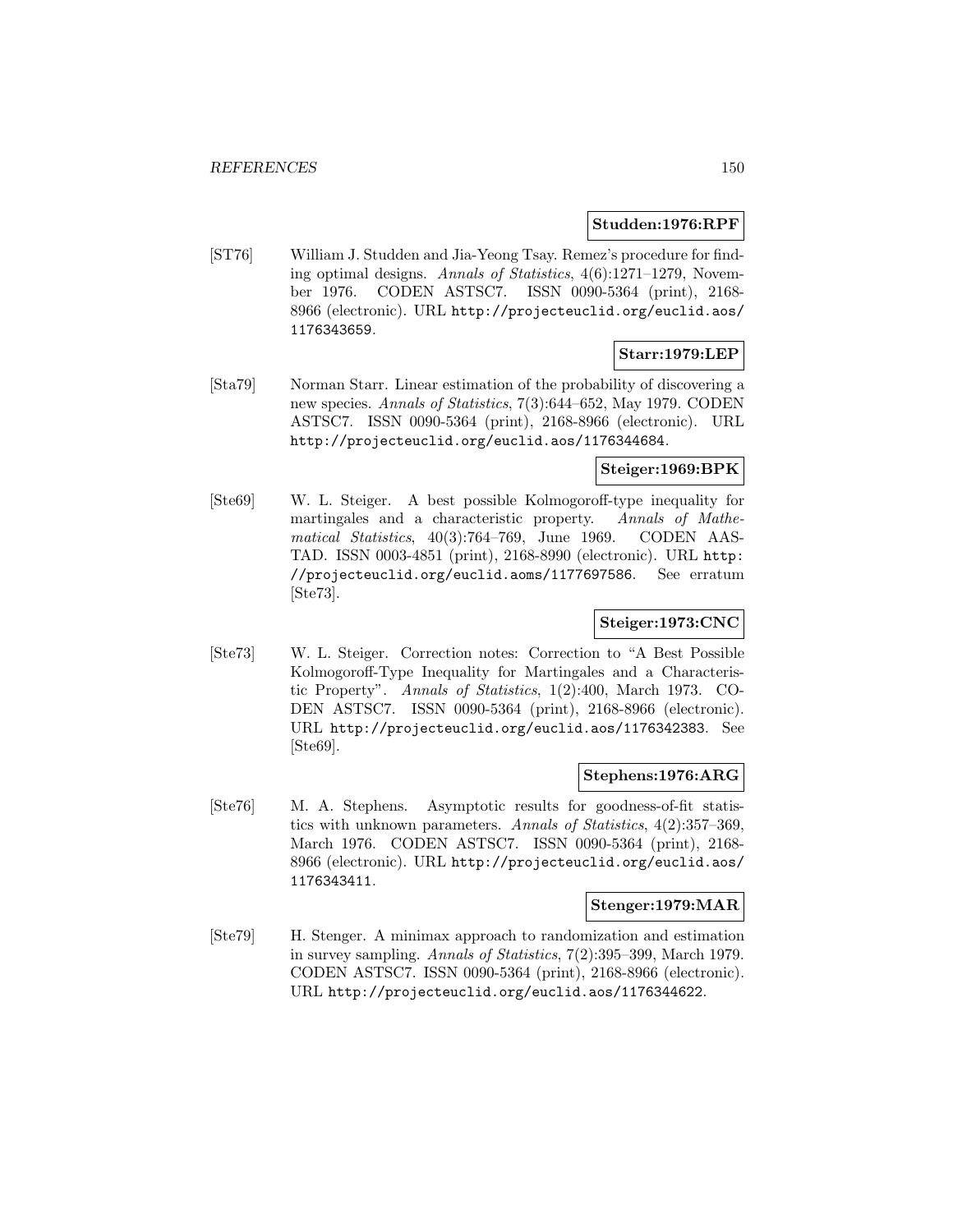### **Stigler:1973:ADT**

[Sti73] Stephen M. Stigler. The asymptotic distribution of the trimmed mean. Annals of Statistics, 1(3):472–477, May 1973. CODEN ASTSC7. ISSN 0090-5364 (print), 2168-8966 (electronic). URL http://projecteuclid.org/euclid.aos/1176342412.

# **Stigler:1974:LFO**

[Sti74] Stephen M. Stigler. Linear functions of order statistics with smooth weight functions. Annals of Statistics, 2(4):676–693, July 1974. CODEN ASTSC7. ISSN 0090-5364 (print), 2168-8966 (electronic). URL http://projecteuclid.org/euclid.aos/1176342756. See correction [Sti79].

## **Stigler:1976:CDR**

[Sti76] Stephen M. Stigler. Contribution to discussion of "On rereading R. A. Fisher. Annals of Statistics, 4(3):498–500, May 1976. CODEN ASTSC7. ISSN 0090-5364 (print), 2168-8966 (electronic). URL http://projecteuclid.org/euclid.aos/1176343456.

### **Stigler:1977:DRE**

[Sti77] Stephen M. Stigler. Do robust estimators work with real data? Annals of Statistics, 5(6):1055–1098, November 1977. CODEN ASTSC7. ISSN 0090-5364 (print), 2168-8966 (electronic). URL http://projecteuclid.org/euclid.aos/1176343997.

## **Stigler:1978:MSE**

[Sti78] Stephen M. Stigler. Mathematical statistics in the early states. Annals of Statistics, 6(2):239–265, March 1978. CODEN ASTSC7. ISSN 0090-5364 (print), 2168-8966 (electronic). URL http:// projecteuclid.org/euclid.aos/1176344123.

### **Stigler:1979:NCL**

[Sti79] Stephen M. Stigler. Note: Correction to linear functions of order statistics with smooth weight functions. Annals of Statistics, 7(2): 466, March 1979. CODEN ASTSC7. ISSN 0090-5364 (print), 2168- 8966 (electronic). URL http://projecteuclid.org/euclid.aos/ 1176344630. See [Sti74].

#### **Stone:1974:APE**

[Sto74a] Charles J. Stone. Asymptotic properties of estimators of a location parameter. Annals of Statistics, 2(6):1127–1137, November 1974.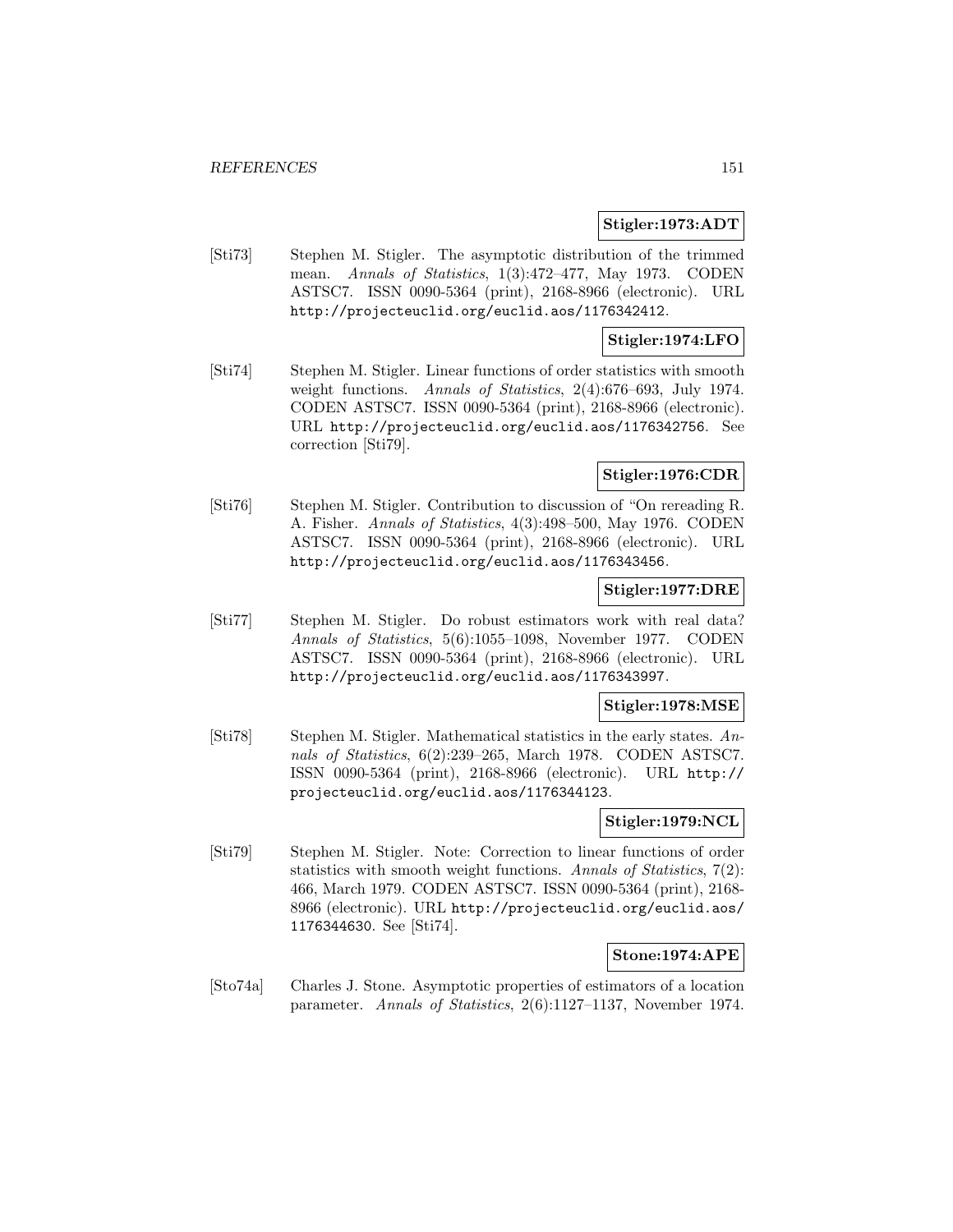CODEN ASTSC7. ISSN 0090-5364 (print), 2168-8966 (electronic). URL http://projecteuclid.org/euclid.aos/1176342869.

### **Stone:1974:LDE**

[Sto74b] M. Stone. Large deviations of empirical probability measures. Annals of Statistics, 2(2):362–366, March 1974. CODEN ASTSC7. ISSN 0090-5364 (print), 2168-8966 (electronic). URL http:// projecteuclid.org/euclid.aos/1176342671.

**Stone:1975:AML**

[Sto75] Charles J. Stone. Adaptive maximum likelihood estimators of a location parameter. Annals of Statistics, 3(2):267–284, March 1975. CODEN ASTSC7. ISSN 0090-5364 (print), 2168-8966 (electronic). URL http://projecteuclid.org/euclid.aos/1176343056.

### **Stone:1977:CNR**

[Sto77] Charles J. Stone. Consistent nonparametric regression. Annals of Statistics, 5(4):595–620, July 1977. CODEN ASTSC7. ISSN 0090- 5364 (print), 2168-8966 (electronic). URL http://projecteuclid. org/euclid.aos/1176343886. See discussion [BHO<sup>+</sup>77, Ano77].

# **Strawderman:1973:PBM**

[Str73a] William E. Strawderman. Proper Bayes minimax estimators of the multivariate normal mean vector for the case of common unknown variances. Annals of Statistics, 1(6):1189–1194, November 1973. CODEN ASTSC7. ISSN 0090-5364 (print), 2168-8966 (electronic). URL http://projecteuclid.org/euclid.aos/1176342567.

### **Stroud:1973:NCW**

[Str73b] T. W. F. Stroud. Noncentral convergence of Wald's large-sample test statistic in exponential families. Annals of Statistics, 1(1):161– 165, January 1973. CODEN ASTSC7. ISSN 0090-5364 (print), 2168-8966 (electronic). URL http://projecteuclid.org/euclid. aos/1193342393.

# **Strand:1974:CEC**

[Str74a] Otto Neall Strand. Coefficient errors caused by using the wrong covariance matrix in the general linear model. Annals of Statistics, 2(5):935–949, September 1974. CODEN ASTSC7. ISSN 0090-5364 (print), 2168-8966 (electronic). URL http://projecteuclid.org/ euclid.aos/1176342815.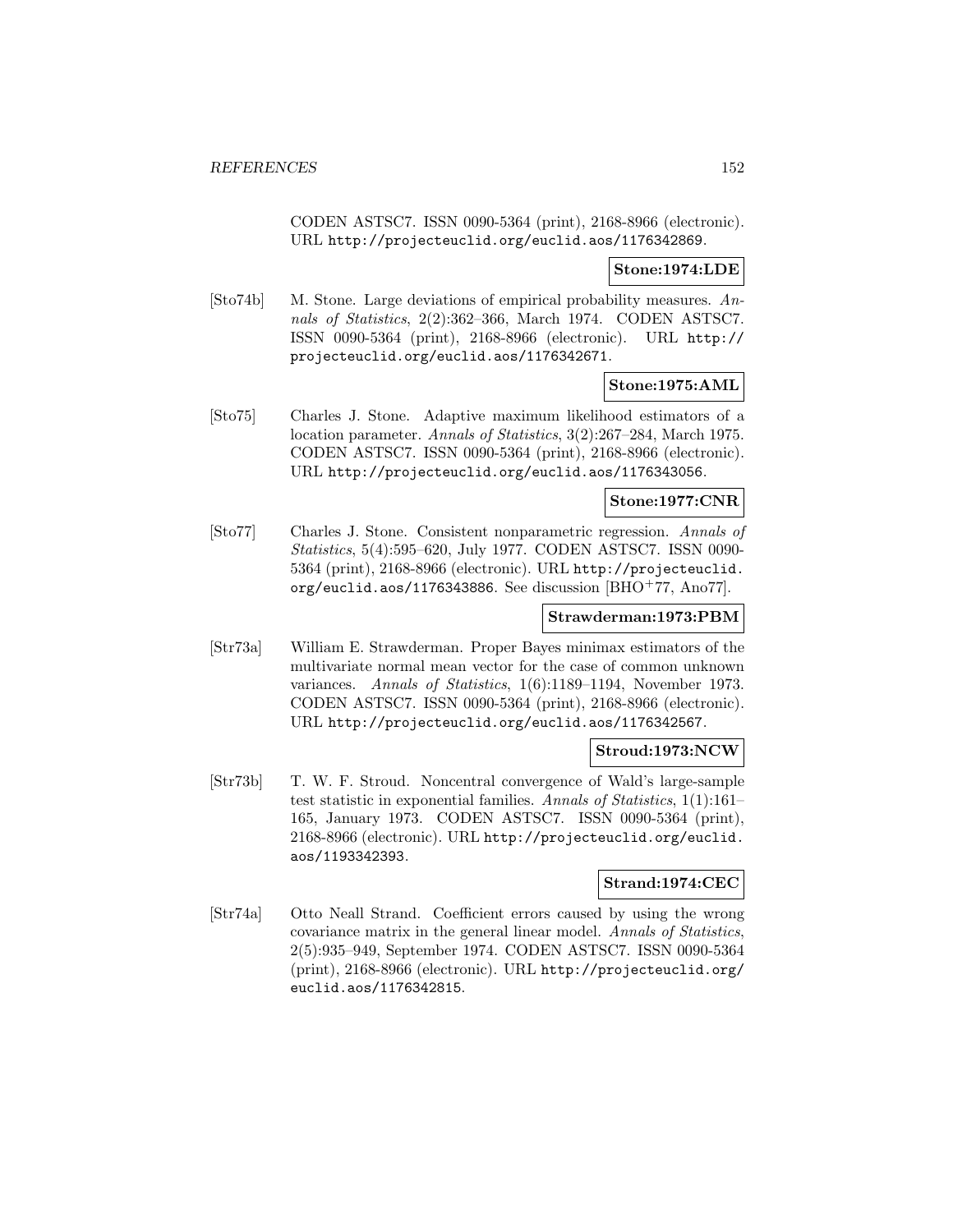#### **Strawderman:1974:MEP**

[Str74b] William E. Strawderman. Minimax estimation of powers of the variance of a normal population under squared error loss. Annals of Statistics, 2(1):190–198, January 1974. CODEN ASTSC7. ISSN 0090-5364 (print), 2168-8966 (electronic). URL http:// projecteuclid.org/euclid.aos/1176342625.

### **Strasser:1978:ARA**

[Str78] H. Strasser. Admissible representation of asymptotically optimal estimates. Annals of Statistics, 6(4):867–881, July 1978. CODEN ASTSC7. ISSN 0090-5364 (print), 2168-8966 (electronic). URL http://projecteuclid.org/euclid.aos/1176344260.

### **Sobel:1974:SCC**

[SU74] Milton Sobel and V. R. R. Uppuluri. Sparse and crowded cells and Dirichlet distributions. Annals of Statistics, 2(5):977–987, September 1974. CODEN ASTSC7. ISSN 0090-5364 (print), 2168- 8966 (electronic). URL http://projecteuclid.org/euclid.aos/ 1176342818.

### **Subrahmaniam:1975:ADS**

[Sub75] Kocherlakota Subrahmaniam. On the asymptotic distributions of some statistics used for testing  $\Sigma_1 = \Sigma_2$ . Annals of Statistics, 3 (4):916–925, July 1975. CODEN ASTSC7. ISSN 0090-5364 (print), 2168-8966 (electronic). URL http://projecteuclid.org/euclid. aos/1176343192.

## **Sugiura:1973:ANN**

[Sug73] Nariaki Sugiura. Asymptotic non-null distributions of the likelihood ratio criteria for covariance matrix under local alternatives. Annals of Statistics, 1(4):718–728, July 1973. CODEN ASTSC7. ISSN 0090-5364 (print), 2168-8966 (electronic). URL http:// projecteuclid.org/euclid.aos/1176342466.

#### **Susarla:1974:RCS**

[Sus74] V. Susarla. Rate of convergence in the sequence-compound squareddistance loss estimation problem for a family of m-variate normal distributions. Annals of Statistics, 2(1):118–133, January 1974. CO-DEN ASTSC7. ISSN 0090-5364 (print), 2168-8966 (electronic). URL http://projecteuclid.org/euclid.aos/1176342618.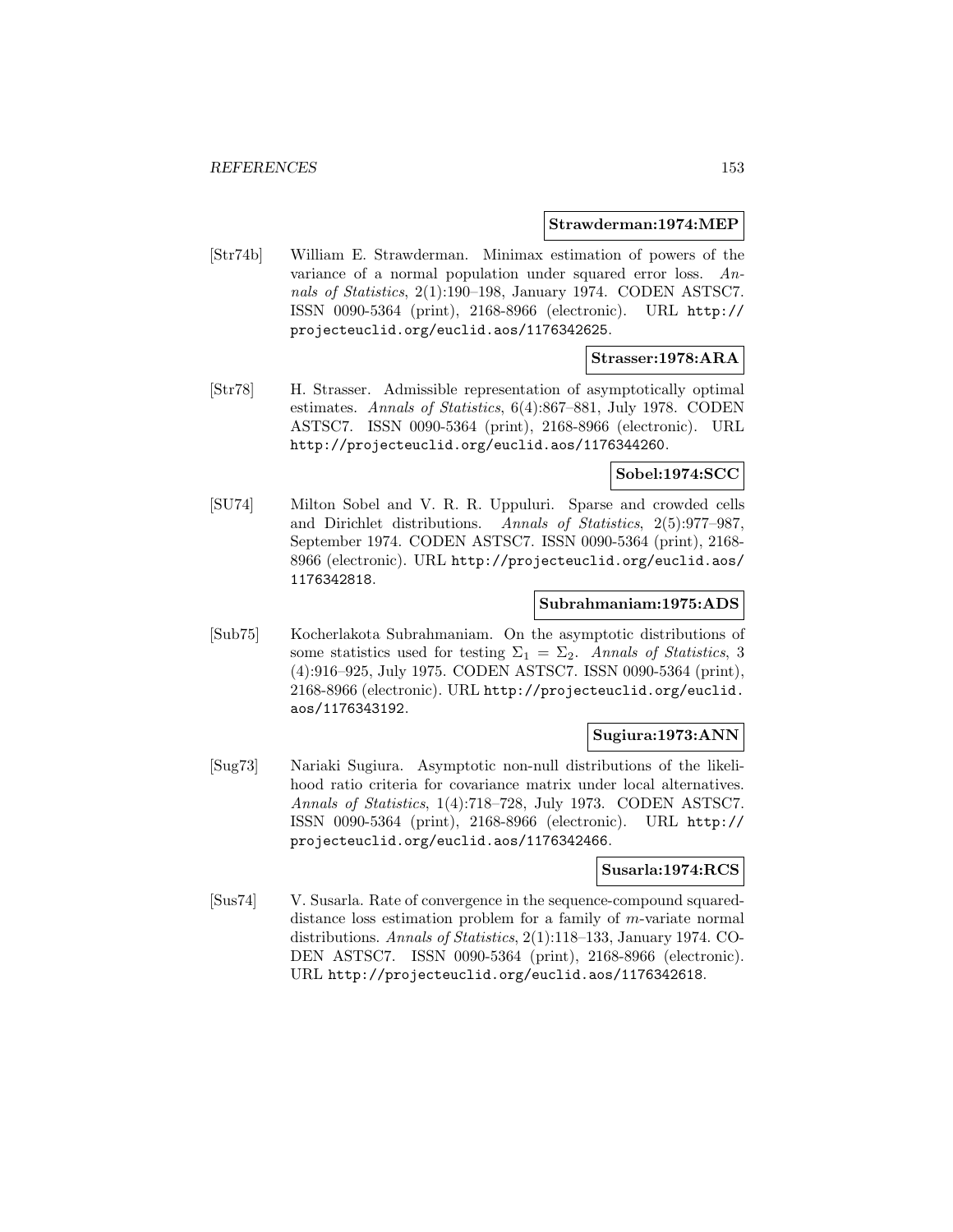#### **Susarla:1978:EBE**

[SV78a] V. Susarla and J. Van Ryzin. Empirical Bayes estimation of a distribution (survival) function from right censored observations. Annals of Statistics, 6(4):740–754, July 1978. CODEN ASTSC7. ISSN 0090-5364 (print), 2168-8966 (electronic). URL http:// projecteuclid.org/euclid.aos/1176344249.

# **Susarla:1978:LST**

[SV78b] V. Susarla and J. Van Ryzin. Large sample theory for a Bayesian nonparametric survival curve estimator based on censored samples. Annals of Statistics, 6(4):755–768, July 1978. CODEN ASTSC7. ISSN 0090-5364 (print), 2168-8966 (electronic). URL http:// projecteuclid.org/euclid.aos/1176344250.

# **Seiden:1978:GCG**

[SW78] Esther Seiden and Ching-Jung Wu. A geometric construction of generalized Youden designs for  $\nu$  a power of a prime. Annals of Statistics, 6(2):452–460, March 1978. CODEN ASTSC7. ISSN 0090- 5364 (print), 2168-8966 (electronic). URL http://projecteuclid. org/euclid.aos/1176344135.

# **Sacks:1978:LEA**

[SY78] Jerome Sacks and Donald Ylvisaker. Linear estimation for approximately linear models. Annals of Statistics, 6(5):1122–1137, September 1978. CODEN ASTSC7. ISSN 0090-5364 (print), 2168- 8966 (electronic). URL http://projecteuclid.org/euclid.aos/ 1176344315.

### **Schuster:1979:CTN**

[SY79] E. Schuster and S. Yakowitz. Contributions to the theory of nonparametric regression, with application to system identification. Annals of Statistics, 7(1):139–149, January 1979. CODEN ASTSC7. ISSN 0090-5364 (print), 2168-8966 (electronic). URL http:// projecteuclid.org/euclid.aos/1176344560.

### **Shorrock:1976:IEG**

[SZ76] R. W. Shorrock and J. V. Zidek. An improved estimator of the generalized variance. Annals of Statistics, 4(3):629–638, May 1976. CODEN ASTSC7. ISSN 0090-5364 (print), 2168-8966 (electronic). URL http://projecteuclid.org/euclid.aos/1176343470.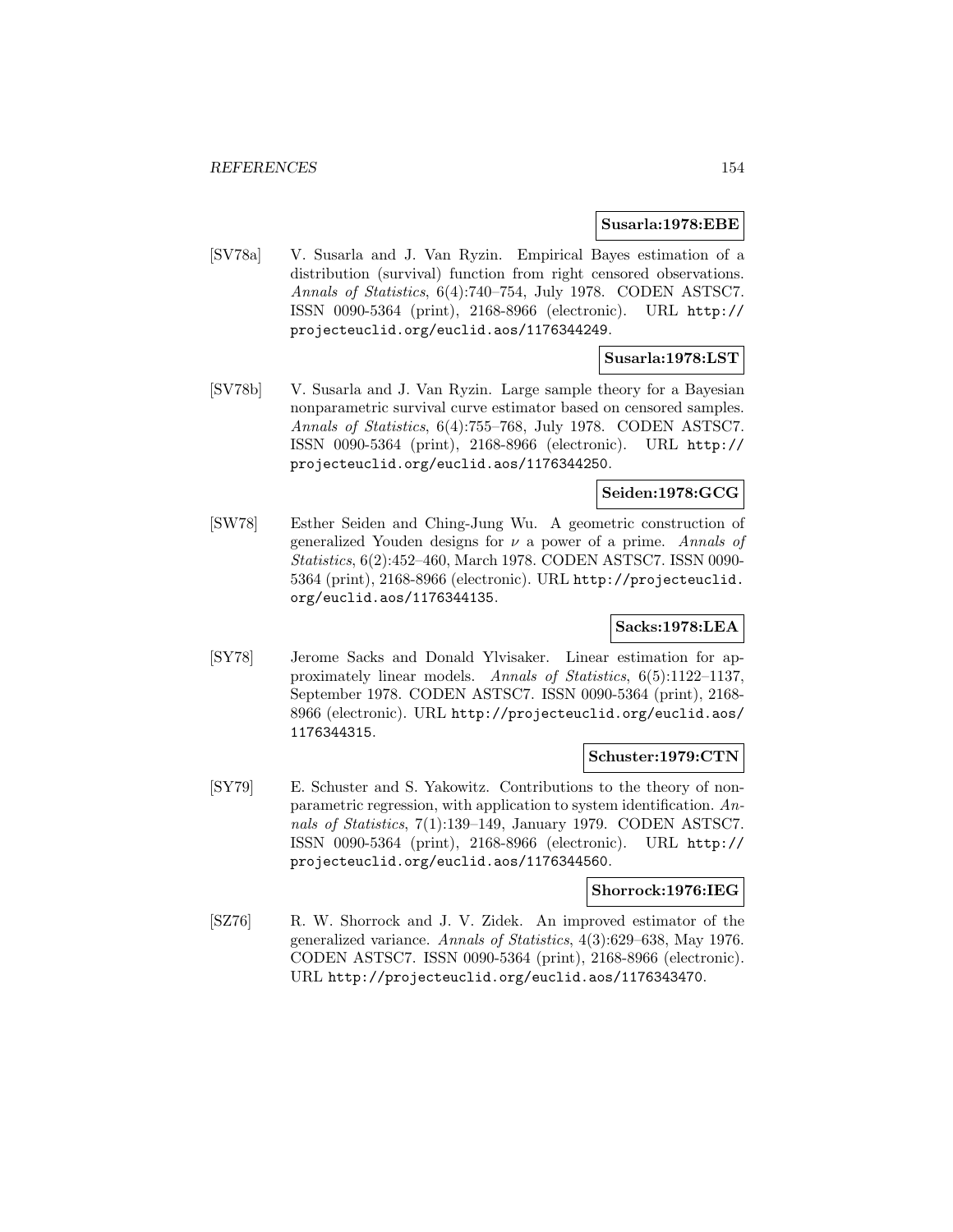### **Szatrowski:1979:AND**

[Sza79] Ted H. Szatrowski. Asymptotic nonnull distributions for likelihood ratio statistics in the multivariate normal patterned mean and covariance matrix testing problem. Annals of Statistics, 7(4):823– 837, July 1979. CODEN ASTSC7. ISSN 0090-5364 (print), 2168- 8966 (electronic). URL http://projecteuclid.org/euclid.aos/ 1176344732.

## **Szynal:1973:EHR**

[Szy73] Dominik Szynal. An extension of the Hajek–R´enyi inequality for one maximum of partial sums. Annals of Statistics, 1(4):740– 744, July 1973. CODEN ASTSC7. ISSN 0090-5364 (print), 2168- 8966 (electronic). URL http://projecteuclid.org/euclid.aos/ 1176342468.

### **Takeuchi:1975:CPS**

[TA75] Kei Takeuchi and Masafumi Akahira. Characterizations of prediction sufficiency (adequacy) in terms of risk functions. Annals of Statistics, 3(4):1018–1024, July 1975. CODEN ASTSC7. ISSN 0090- 5364 (print), 2168-8966 (electronic). URL http://projecteuclid. org/euclid.aos/1176343206.

### **Takada:1979:FME**

[Tak79] Y. Takada. A family of minimax estimators in some multiple regression problems. Annals of Statistics, 7(5):1144–1147, September 1979. CODEN ASTSC7. ISSN 0090-5364 (print), 2168- 8966 (electronic). URL http://projecteuclid.org/euclid.aos/ 1176344798.

# **Tyan:1976:TNC**

[TDT76] Shu-Gwei Tyan, Haluk Derin, and John B. Thomas. Two necessary conditions on the representation of bivariate distributions by polynomials. Annals of Statistics, 4(1):216–222, January 1976. CODEN ASTSC7. ISSN 0090-5364 (print), 2168-8966 (electronic). URL http://projecteuclid.org/euclid.aos/1176343355.

# **Tracy:1973:MPP**

[TG73] D. S. Tracy and B. C. Gupta. Multiple products of polykays using ordered partitions. Annals of Statistics, 1(5):913–923, September 1973. CODEN ASTSC7. ISSN 0090-5364 (print), 2168- 8966 (electronic). URL http://projecteuclid.org/euclid.aos/ 1176342511.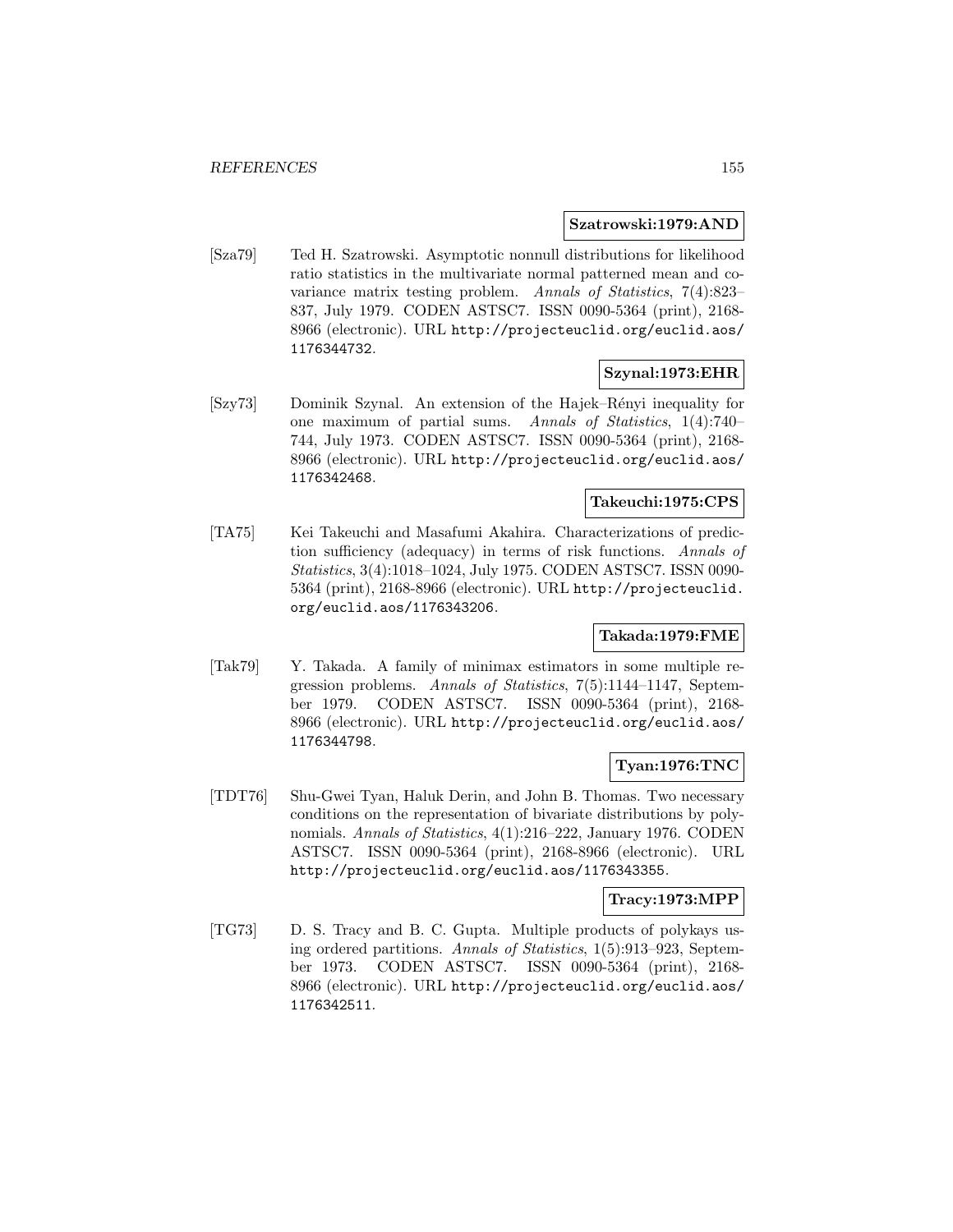## **Tracy:1974:GSO**

[TG74] D. S. Tracy and B. C. Gupta. Generalized h-statistics and other symmetric functions. Annals of Statistics, 2(4):837–844, July 1974. CODEN ASTSC7. ISSN 0090-5364 (print), 2168-8966 (electronic). URL http://projecteuclid.org/euclid.aos/1176342774.

### **Tryon:1973:CNP**

[TH73] Peter V. Tryon and Thomas P. Hettmansperger. A class of non-parametric tests for homogeneity against ordered alternatives. Annals of Statistics, 1(6):1061–1070, November 1973. CODEN ASTSC7. ISSN 0090-5364 (print), 2168-8966 (electronic). URL http://projecteuclid.org/euclid.aos/1176342557.

### **Thomas:1978:IEU**

[TH78] James D. Thomas and Robert A. Hultquist. Interval estimation for the unbalanced case of the one-way random effects model. Annals of Statistics, 6(3):582–587, May 1978. CODEN ASTSC7. ISSN 0090- 5364 (print), 2168-8966 (electronic). URL http://projecteuclid. org/euclid.aos/1176344202.

### **Thomsen:1975:THU**

[Tho75] Ib Thomsen. Testing hypotheses in unbalanced variance components models for two-way layouts. Annals of Statistics, 3(1):257– 265, January 1975. CODEN ASTSC7. ISSN 0090-5364 (print), 2168-8966 (electronic). URL http://projecteuclid.org/euclid. aos/1176343017.

#### **Thompson:1978:SSE**

[Tho78] M. E. Thompson. Stratified sampling with exchangeable prior distributions. Annals of Statistics, 6(5):1168–1169, September 1978. CODEN ASTSC7. ISSN 0090-5364 (print), 2168-8966 (electronic). URL http://projecteuclid.org/euclid.aos/1176344320.

## **Tong:1973:AOS**

[Ton73] Yung Liang Tong. An asymptotically optimal sequential procedure for the estimation of the largest mean. Annals of Statistics, 1(1): 175–179, January 1973. CODEN ASTSC7. ISSN 0090-5364 (print), 2168-8966 (electronic). URL http://projecteuclid.org/euclid. aos/1193342396.

# **Tong:1977:OTC**

[Ton77] Y. L. Tong. An ordering theorem for conditionally independent and identically distributed random variables. Annals of Statistics, 5(2):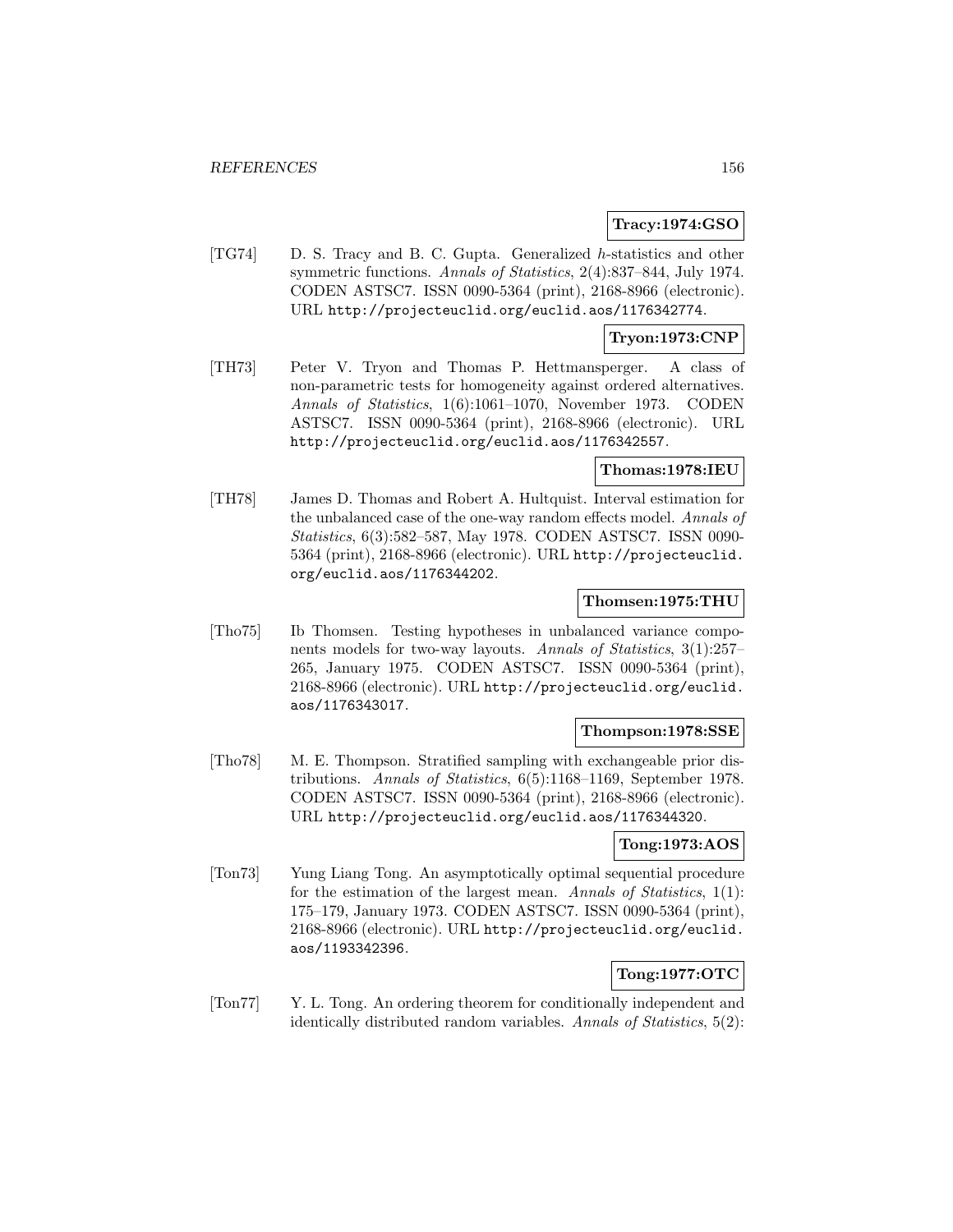274–277, March 1977. CODEN ASTSC7. ISSN 0090-5364 (print), 2168-8966 (electronic). URL http://projecteuclid.org/euclid. aos/1176343794.

## **Tong:1978:ASR**

[Ton78] Y. L. Tong. An adaptive solution to ranking and selection problems. Annals of Statistics, 6(3):658–672, May 1978. CODEN ASTSC7. ISSN 0090-5364 (print), 2168-8966 (electronic). URL http://projecteuclid.org/euclid.aos/1176344210.

### **Torgersen:1977:MPD**

[Tor77a] Erik N. Torgersen. Mixtures and products of dominated experiments. Annals of Statistics, 5(1):44–64, January 1977. CODEN ASTSC7. ISSN 0090-5364 (print), 2168-8966 (electronic). URL http://projecteuclid.org/euclid.aos/1176343739.

### **Torgersen:1977:PSW**

[Tor77b] Erik N. Torgersen. Prediction sufficiency when the loss function does not depend on the unknown parameter. Annals of Statistics, 5(1):155–163, January 1977. CODEN ASTSC7. ISSN 0090-5364 (print), 2168-8966 (electronic). URL http://projecteuclid.org/ euclid.aos/1176343748.

# **Tsay:1977:CTO**

[Tsa77] Jia-Yeong Tsay. A convergence theorem in L-optimal design theory. Annals of Statistics, 5(4):790–794, July 1977. CODEN ASTSC7. ISSN 0090-5364 (print), 2168-8966 (electronic). URL http:// projecteuclid.org/euclid.aos/1176343902.

### **Tukey:1958:BCQ**

[Tuk58] John W. Tukey. Bias and confidence in not-quite large samples (abstract). Annals of Mathematical Statistics, 29(2):614, June 1958. CODEN AASTAD. ISSN 0003-4851 (print), 2168- 8990 (electronic). URL http://projecteuclid.org/euclid. aoms/1177706647. This is the other half of the Quenouille–Tukey jackknife technique; see [Que49, Que56, Mil74a, Efr79].

#### **Tusnady:1977:AOT**

[Tus77] G. Tusnady. On asymptotically optimal tests. Annals of Statistics, 5(2):385–393, March 1977. CODEN ASTSC7. ISSN 0090-5364 (print), 2168-8966 (electronic). URL http://projecteuclid.org/ euclid.aos/1176343804.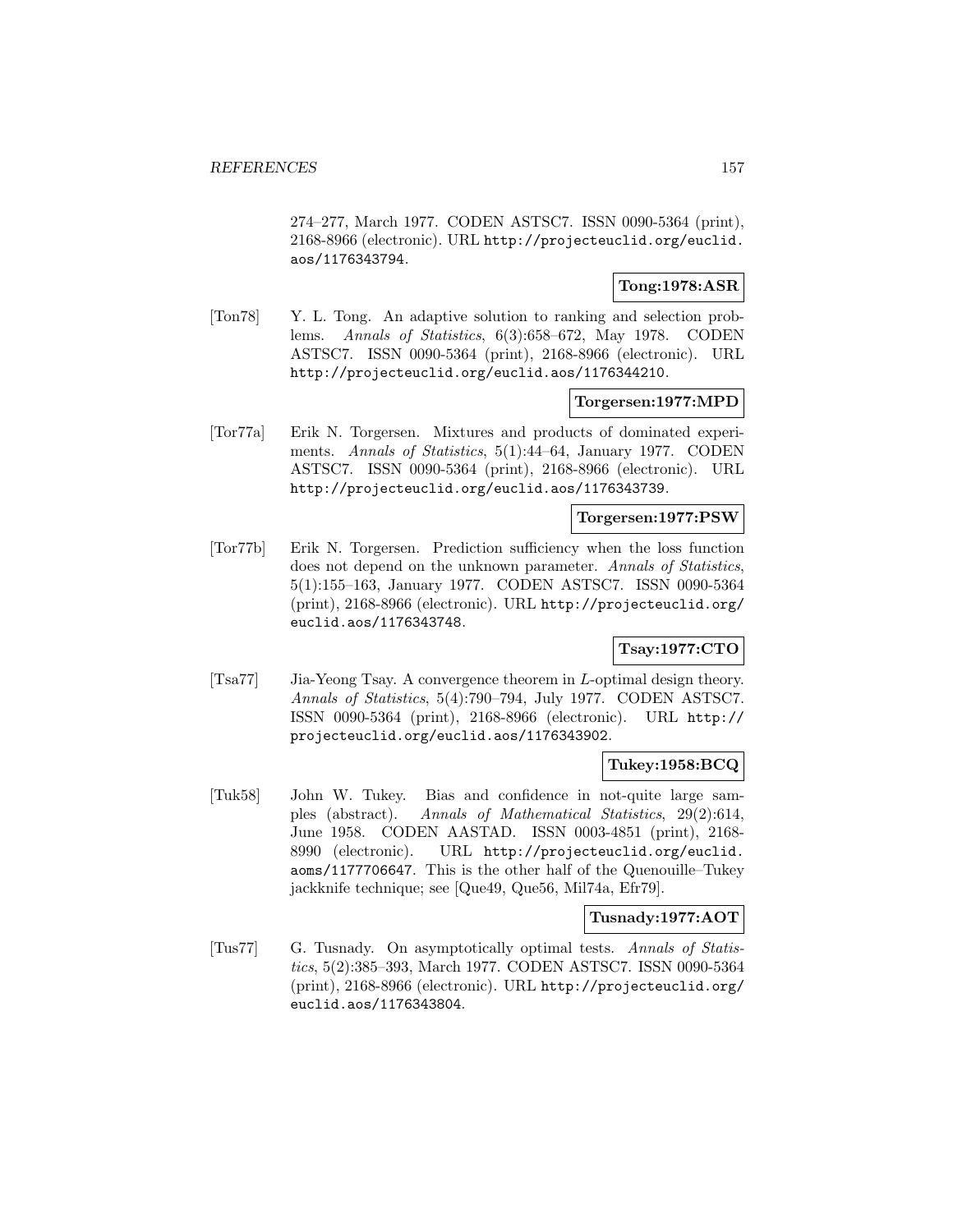### **Tretter:1975:CND**

[TW75] Marietta J. Tretter and G. William Walster. Central and noncentral distributions of Wilks' statistic in manova as mixtures of incomplete beta functions. Annals of Statistics, 3(2):467–472, March 1975. CODEN ASTSC7. ISSN 0090-5364 (print), 2168-8966 (electronic). URL http://projecteuclid.org/euclid.aos/1176343073.

# **Tretter:1979:CFI**

[TW79] Marietta J. Tretter and G. William Walster. Continued fractions for the incomplete beta function: Additions and corrections. Annals of Statistics, 7(2):462–465, March 1979. CODEN ASTSC7. ISSN 0090- 5364 (print), 2168-8966 (electronic). URL http://projecteuclid. org/euclid.aos/1176344629. See [Aro41].

# **Uosaki:1974:SGD**

[Uos74] Katsuji Uosaki. Some generalizations of dynamic stochastic approximation processes. Annals of Statistics, 2(5):1042–1048, September 1974. CODEN ASTSC7. ISSN 0090-5364 (print), 2168- 8966 (electronic). URL http://projecteuclid.org/euclid.aos/ 1176342825.

# **Uthoff:1973:MPS**

[Uth73] Vincent A. Uthoff. The most powerful scale and location invariant test of the normal versus the double exponential. Annals of Statistics, 1(1):170–174, January 1973. CODEN ASTSC7. ISSN 0090- 5364 (print), 2168-8966 (electronic). URL http://projecteuclid. org/euclid.aos/1193342395.

### **Vardeman:1978:ASF**

[Var78] Stephen B. Vardeman. Admissible solutions of finite state sequence compound decision problems. Annals of Statistics, 6(3):673–679, May 1978. CODEN ASTSC7. ISSN 0090-5364 (print), 2168- 8966 (electronic). URL http://projecteuclid.org/euclid.aos/ 1176344211.

# **Vardi:1979:AOS**

[Var79a] Y. Vardi. Asymptotic optimal sequential estimation: The Poisson case. Annals of Statistics, 7(5):1040–1051, September 1979. CODEN ASTSC7. ISSN 0090-5364 (print), 2168-8966 (electronic). URL http://projecteuclid.org/euclid.aos/1176344787.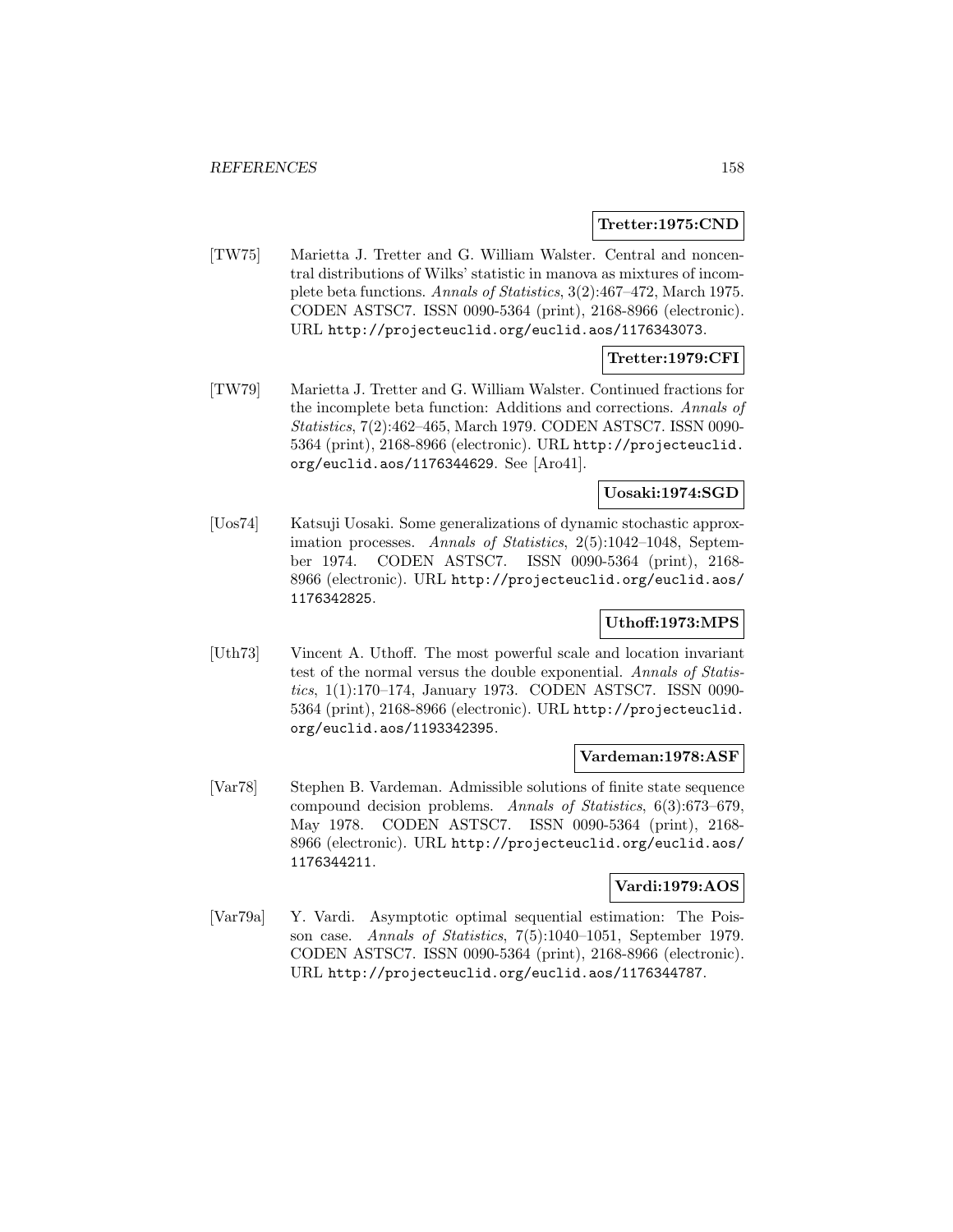## **Vardi:1979:AOC**

[Var79b] Y. Vardi. Asymptotic optimality of certain sequential estimators. Annals of Statistics, 7(5):1034–1039, September 1979. CODEN ASTSC7. ISSN 0090-5364 (print), 2168-8966 (electronic). URL http://projecteuclid.org/euclid.aos/1176344786.

### **vanHouwelingen:1976:MEB**

[vH76] J. C. van Houwelingen. Monotone empirical Bayes tests for the continuous one-parameter exponential family. Annals of Statistics, 4(5):981–989, September 1976. CODEN ASTSC7. ISSN 0090-5364 (print), 2168-8966 (electronic). URL http://projecteuclid.org/ euclid.aos/1176343596.

## **Vitale:1979:RGM**

[Vit79] Richard A. Vitale. Regression with given marginals. Annals of Statistics, 7(3):653–658, May 1979. CODEN ASTSC7. ISSN 0090- 5364 (print), 2168-8966 (electronic). URL http://projecteuclid. org/euclid.aos/1176344685.

### **VanRyzin:1977:EBA**

[VS77] J. Van Ryzin and V. Susarla. On the empirical Bayes approach to multiple decision problems. Annals of Statistics, 5(1):172–181, January 1977. CODEN ASTSC7. ISSN 0090-5364 (print), 2168- 8966 (electronic). URL http://projecteuclid.org/euclid.aos/ 1176343750.

# **vanZuylen:1976:SPE**

[vZ76] M. C. A. van Zuylen. Some properties of the empirical distribution function in the non-I.I.D. case. Annals of Statistics, 4(2):406–408, March 1976. CODEN ASTSC7. ISSN 0090-5364 (print), 2168- 8966 (electronic). URL http://projecteuclid.org/euclid.aos/ 1176343417.

# **Wagner:1973:DEB**

[Wag73] T. J. Wagner. Deleted estimates of the Bayes risk. Annals of Statistics, 1(2):359–362, March 1973. CODEN ASTSC7. ISSN 0090-5364 (print), 2168-8966 (electronic). URL http://projecteuclid.org/ euclid.aos/1176342374.

### **Wahba:1974:RDS**

[Wah74] Grace Wahba. Regression design for some equivalence classes of kernels. Annals of Statistics, 2(5):925–934, September 1974. CODEN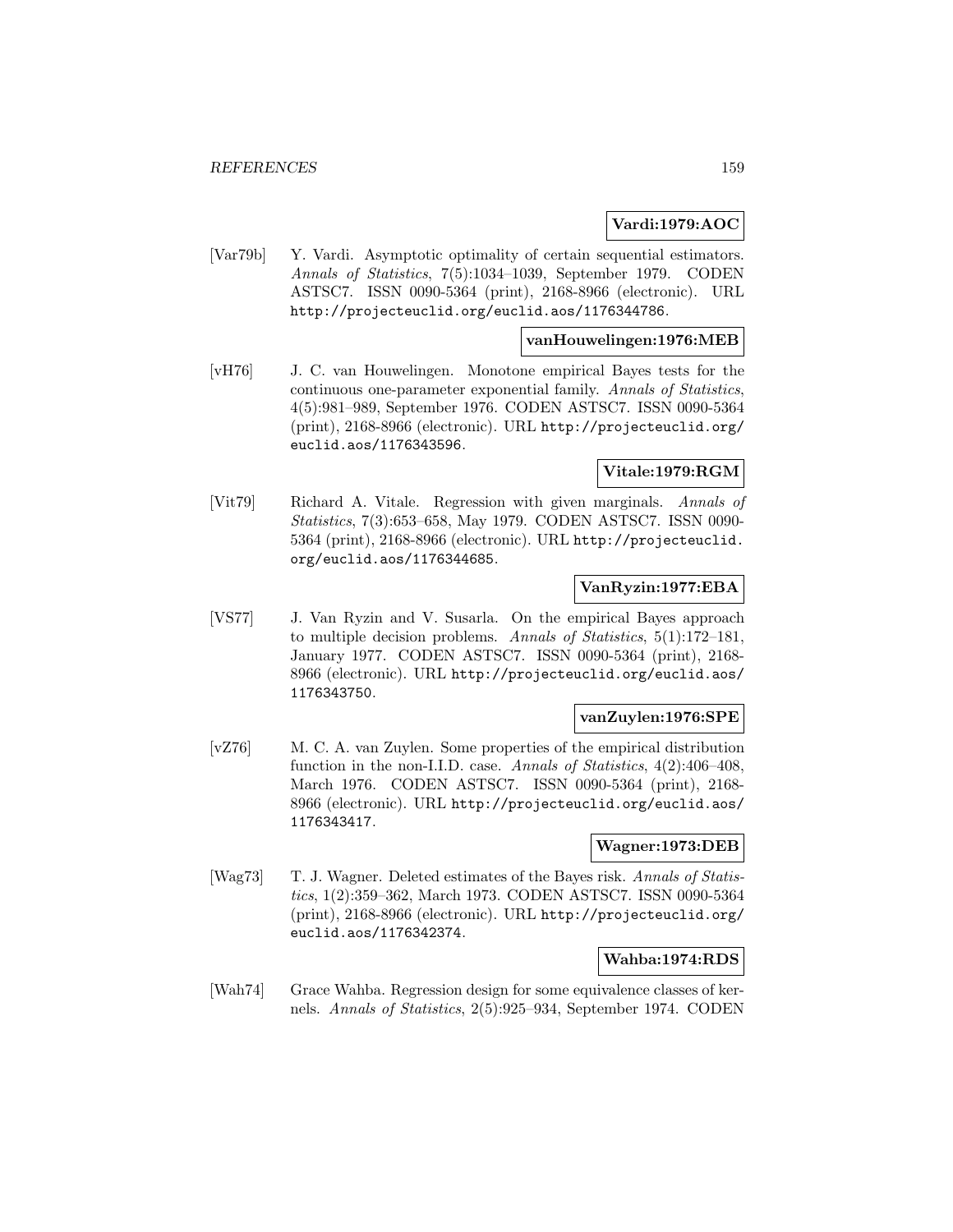ASTSC7. ISSN 0090-5364 (print), 2168-8966 (electronic). URL http://projecteuclid.org/euclid.aos/1176342814.

## **Wahba:1975:ISM**

[Wah75a] Grace Wahba. Interpolating spline methods for density estimation I. Equi-spaced knots. Annals of Statistics, 3(1):30–48, January 1975. CODEN ASTSC7. ISSN 0090-5364 (print), 2168-8966 (electronic). URL http://projecteuclid.org/euclid.aos/1176342998.

**Wahba:1975:OCP**

[Wah75b] Grace Wahba. Optimal convergence properties of variable knot, kernel, and orthogonal series methods for density estimation. Annals of Statistics, 3(1):15–29, January 1975. CODEN ASTSC7. ISSN 0090- 5364 (print), 2168-8966 (electronic). URL http://projecteuclid. org/euclid.aos/1176342997.

### **Walter:1977:PHS**

[Wal77] Gilbert G. Walter. Properties of Hermite series estimation of probability density. Annals of Statistics, 5(6):1258–1264, November 1977. CODEN ASTSC7. ISSN 0090-5364 (print), 2168-8966 (electronic). URL http://projecteuclid.org/euclid.aos/1176344013.

### **Worthley:1974:GAC**

[WB74] Reginald Worthley and K. S. Banerjee. A general approach to confounding plans in mixed factorial experiments when the number of levels of a factor is any positive integer. Annals of Statistics, 2 (3):579–585, May 1974. CODEN ASTSC7. ISSN 0090-5364 (print), 2168-8966 (electronic). URL http://projecteuclid.org/euclid. aos/1176342720.

### **Walter:1979:PDE**

[WB79] G. Walter and J. Blum. Probability density estimation using delta sequences. Annals of Statistics, 7(2):328–340, March 1979. CODEN ASTSC7. ISSN 0090-5364 (print), 2168-8966 (electronic). URL http://projecteuclid.org/euclid.aos/1176344617.

### **Weed:1974:STS**

[WBG74] Harrison D. Weed, Ralph A. Bradley, and Z. Govindarajulu. Stopping times of some one-sample sequential rank tests. Annals of Statistics, 2(6):1314–1322, November 1974. CODEN ASTSC7. ISSN 0090-5364 (print), 2168-8966 (electronic). URL http:// projecteuclid.org/euclid.aos/1176342884.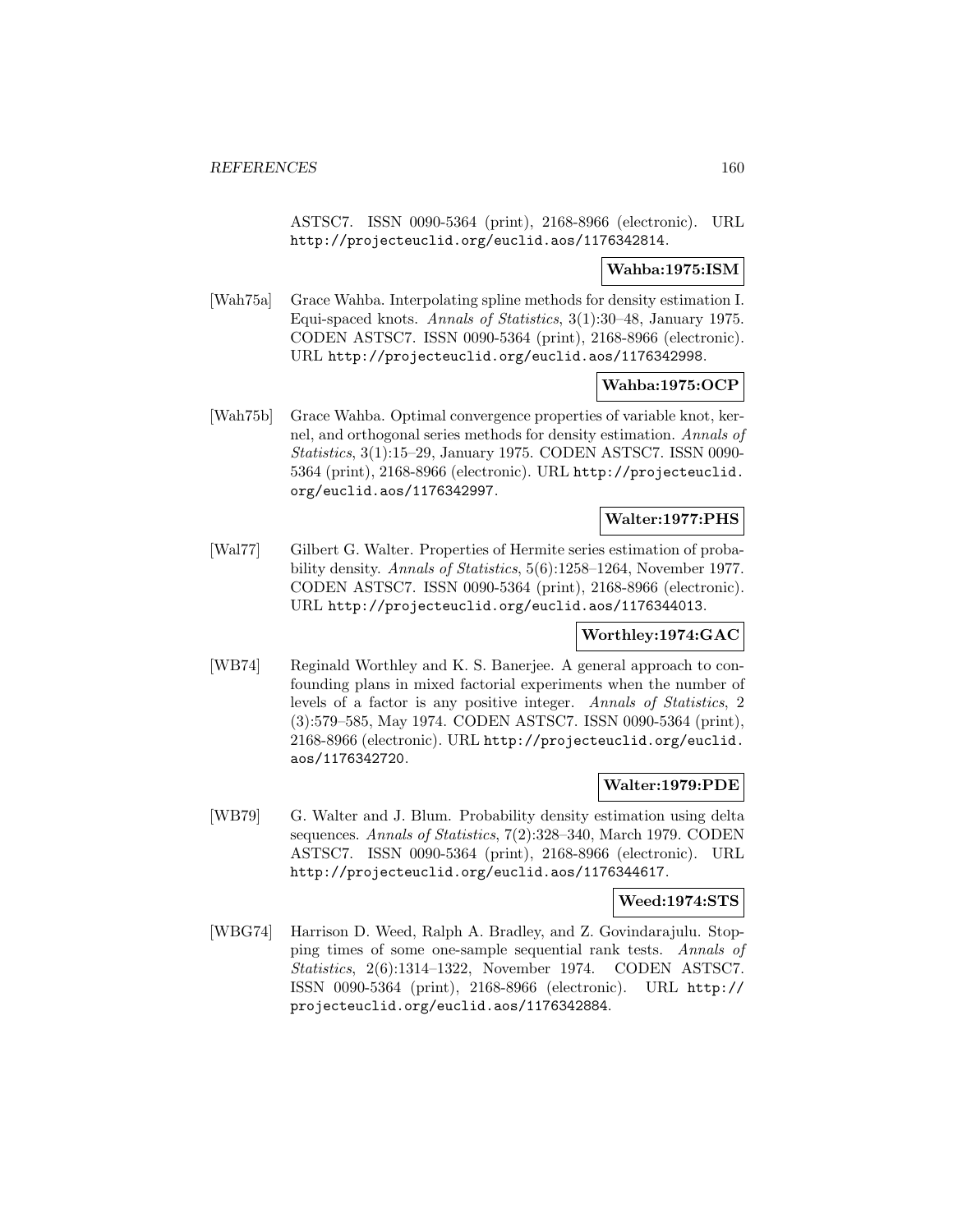### **Wegman:1979:RSR**

[WD79] Edward J. Wegman and H. I. Davies. Remarks on some recursive estimators of a probability density. Annals of Statistics, 7(2):316– 327, March 1979. CODEN ASTSC7. ISSN 0090-5364 (print), 2168- 8966 (electronic). URL http://projecteuclid.org/euclid.aos/ 1176344616.

### **Weiss:1974:ASR**

[Wei74] Lionel Weiss. The asymptotic sufficiency of a relatively small number of order statistics in tests of fit. Annals of Statistics, 2(4): 795–802, July 1974. CODEN ASTSC7. ISSN 0090-5364 (print), 2168-8966 (electronic). URL http://projecteuclid.org/euclid. aos/1176342766.

## **Wei:1978:ABC**

[Wei78] L. J. Wei. The adaptive biased coin design for sequential experiments. Annals of Statistics, 6(1):92–100, January 1978. CODEN ASTSC7. ISSN 0090-5364 (print), 2168-8966 (electronic). URL http://projecteuclid.org/euclid.aos/1176344068.

## **Wei:1979:GPU**

[Wei79] L. J. Wei. The generalized Pólya's urn design for sequential medical trials. Annals of Statistics, 7(2):291–296, March 1979. CODEN ASTSC7. ISSN 0090-5364 (print), 2168-8966 (electronic). URL http://projecteuclid.org/euclid.aos/1176344614.

### **Wellner:1977:DRL**

[Wel77a] Jon A. Wellner. Distributions related to linear bounds for the empirical distribution function. Annals of Statistics, 5(5):1003–1016, September 1977. CODEN ASTSC7. ISSN 0090-5364 (print), 2168- 8966 (electronic). URL http://projecteuclid.org/euclid.aos/ 1176343955.

### **Wellner:1977:GCT**

[Wel77b] Jon A. Wellner. A Glivenko–Cantelli theorem and strong laws of large numbers for functions of order statistics. Annals of Statistics, 5 (3):473–480, May 1977. CODEN ASTSC7. ISSN 0090-5364 (print), 2168-8966 (electronic). URL http://projecteuclid.org/euclid. aos/1176343844. See correction [Wel78a].

# **Wellner:1977:LIL**

[Wel77c] Jon A. Wellner. A law of the iterated logarithm for functions of order statistics. Annals of Statistics, 5(3):481–494, May 1977. CODEN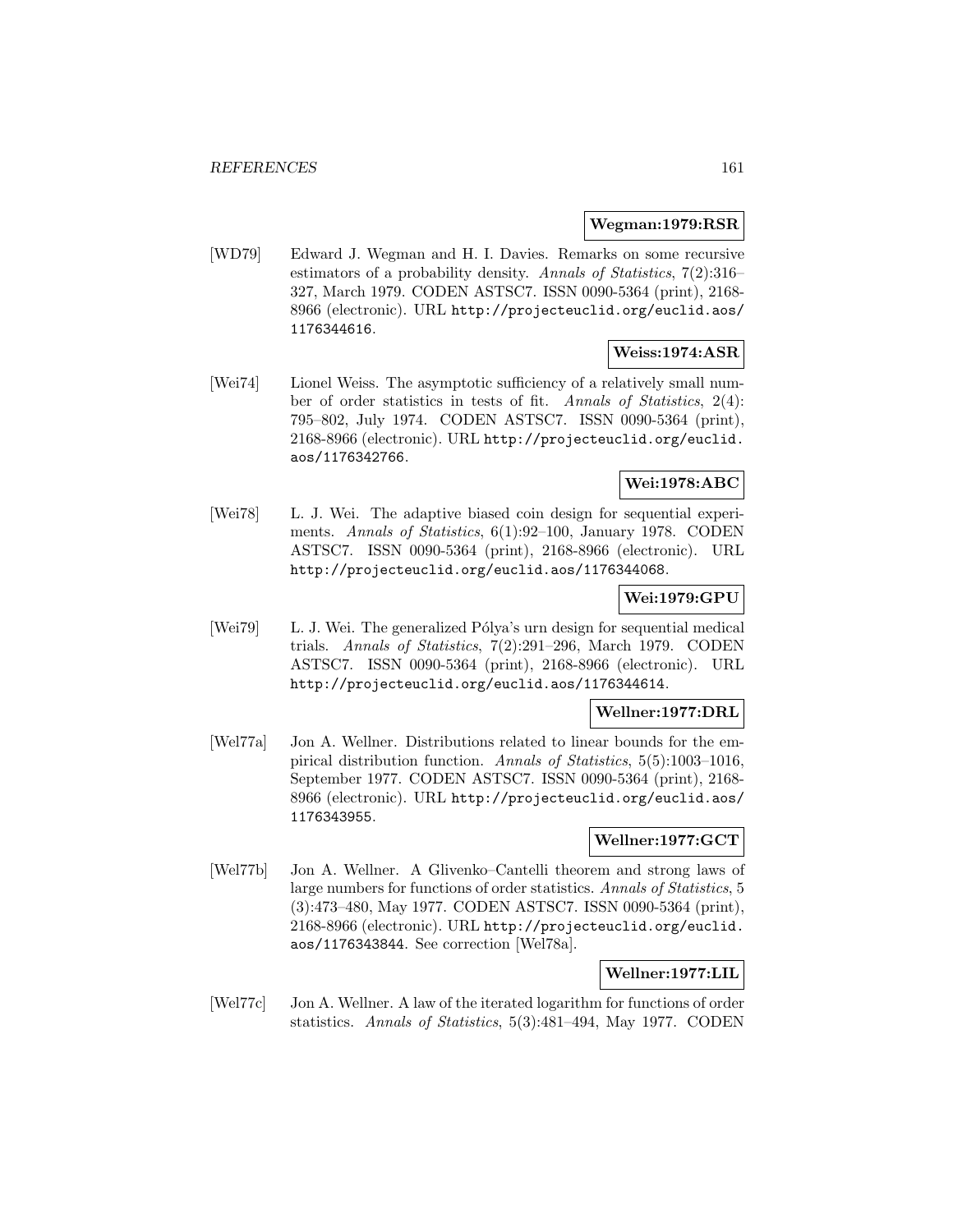ASTSC7. ISSN 0090-5364 (print), 2168-8966 (electronic). URL http://projecteuclid.org/euclid.aos/1176343845.

### **Wellner:1978:CGC**

[Wel78a] Jon A. Wellner. Correction to: A Glivenko–Cantelli theorem and strong laws of large numbers for functions of order statistics. Annals of Statistics, 6(6):1394, November 1978. CODEN ASTSC7. ISSN 0090-5364 (print), 2168-8966 (electronic). URL http:// projecteuclid.org/euclid.aos/1176344384. See [Wel77b].

## **Wells:1978:MUD**

[Wel78b] Daniel R. Wells. A monotone unimodal distribution which is not central convex unimodal. Annals of Statistics, 6(4):926–931, July 1978. CODEN ASTSC7. ISSN 0090-5364 (print), 2168- 8966 (electronic). URL http://projecteuclid.org/euclid.aos/ 1176344268.

### **Wellner:1979:PTD**

[Wel79] Jon A. Wellner. Permutation tests for directional data. Annals of Statistics, 7(5):929–943, September 1979. CODEN ASTSC7. ISSN 0090-5364 (print), 2168-8966 (electronic). URL http:// projecteuclid.org/euclid.aos/1176344779.

## **West:1979:ULP**

[Wes79] Sandra A. West. Upper and lower probability inferences for the logistic function. Annals of Statistics, 7(2):400–413, March 1979. CODEN ASTSC7. ISSN 0090-5364 (print), 2168-8966 (electronic). URL http://projecteuclid.org/euclid.aos/1176344623.

### **Whitt:1976:BDG**

[Whi76] Ward Whitt. Bivariate distributions with given marginals. Annals of Statistics, 4(6):1280–1289, November 1976. CODEN ASTSC7. ISSN 0090-5364 (print), 2168-8966 (electronic). URL http:// projecteuclid.org/euclid.aos/1176343660.

### **Wieand:1976:CUW**

[Wie76] Harry S. Wieand. A condition under which the Pitman and Bahadur approaches to efficiency coincide. Annals of Statistics, 4(5):1003– 1011, September 1976. CODEN ASTSC7. ISSN 0090-5364 (print), 2168-8966 (electronic). URL http://projecteuclid.org/euclid. aos/1176343600.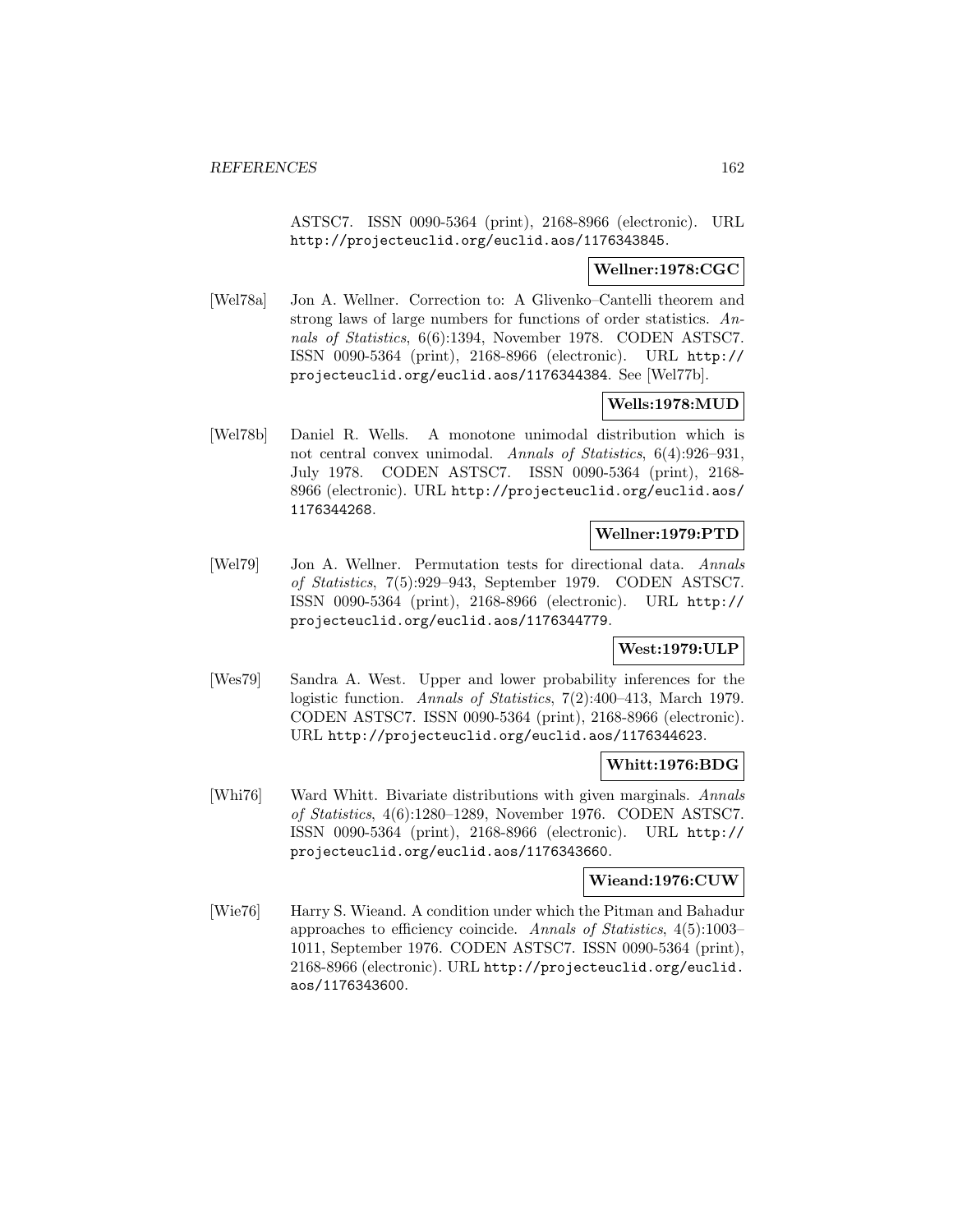### **Wijsman:1960:MPS**

[Wij60] Robert A. Wijsman. A monotonicity property of the sequential probability ratio test. Annals of Mathematical Statistics, 31(3):677– 684, September 1960. CODEN AASTAD. ISSN 0003-4851 (print), 2168-8990 (electronic). URL http://projecteuclid.org/euclid. aoms/1177705794. See correction [Wij75b].

# **Wijsman:1973:ACR**

[Wij73] R. A. Wijsman. On the attainment of the Cramér–Rao lower bound. Annals of Statistics, 1(3):538–542, May 1973. CODEN ASTSC7. ISSN 0090-5364 (print), 2168-8966 (electronic). URL http://projecteuclid.org/euclid.aos/1176342419.

### **Wijsman:1975:EBS**

[Wij75a] R. A. Wijsman. Exponentially bounded stopping time of the sequential t-test. Annals of Statistics, 3(4):1006–1010, July 1975. CODEN ASTSC7. ISSN 0090-5364 (print), 2168-8966 (electronic). URL http://projecteuclid.org/euclid.aos/1176343204.

# **Wijsman:1975:NCM**

[Wij75b] Robert A. Wijsman. Notes: Correction to "A Monotonicity Property of the Sequential Probability Ratio Test". Annals of Statistics, 3(3):796, May 1975. CODEN ASTSC7. ISSN 0090-5364 (print), 2168-8966 (electronic). URL http://projecteuclid.org/euclid. aos/1176343148. See [Wij60].

## **Wijsman:1977:GTA**

[Wij77] R. A. Wijsman. A general theorem with applications on exponentially bounded stopping time, without moment conditions. Annals of Statistics, 5(2):292–315, March 1977. CODEN ASTSC7. ISSN 0090-5364 (print), 2168-8966 (electronic). URL http:// projecteuclid.org/euclid.aos/1176343796.

# **Wijsman:1979:CAS**

[Wij79] Robert A. Wijsman. Constructing all smallest simultaneous confidence sets in a given class with applications to MANOVA. Annals of Statistics, 7(5):1003–1018, September 1979. CODEN ASTSC7. ISSN 0090-5364 (print), 2168-8966 (electronic). URL http:// projecteuclid.org/euclid.aos/1176344784.

# **Wind:1973:EBA**

[Win73] Serge L. Wind. An empirical Bayes approach to multiple linear regression. Annals of Statistics, 1(1):93–103, January 1973. CODEN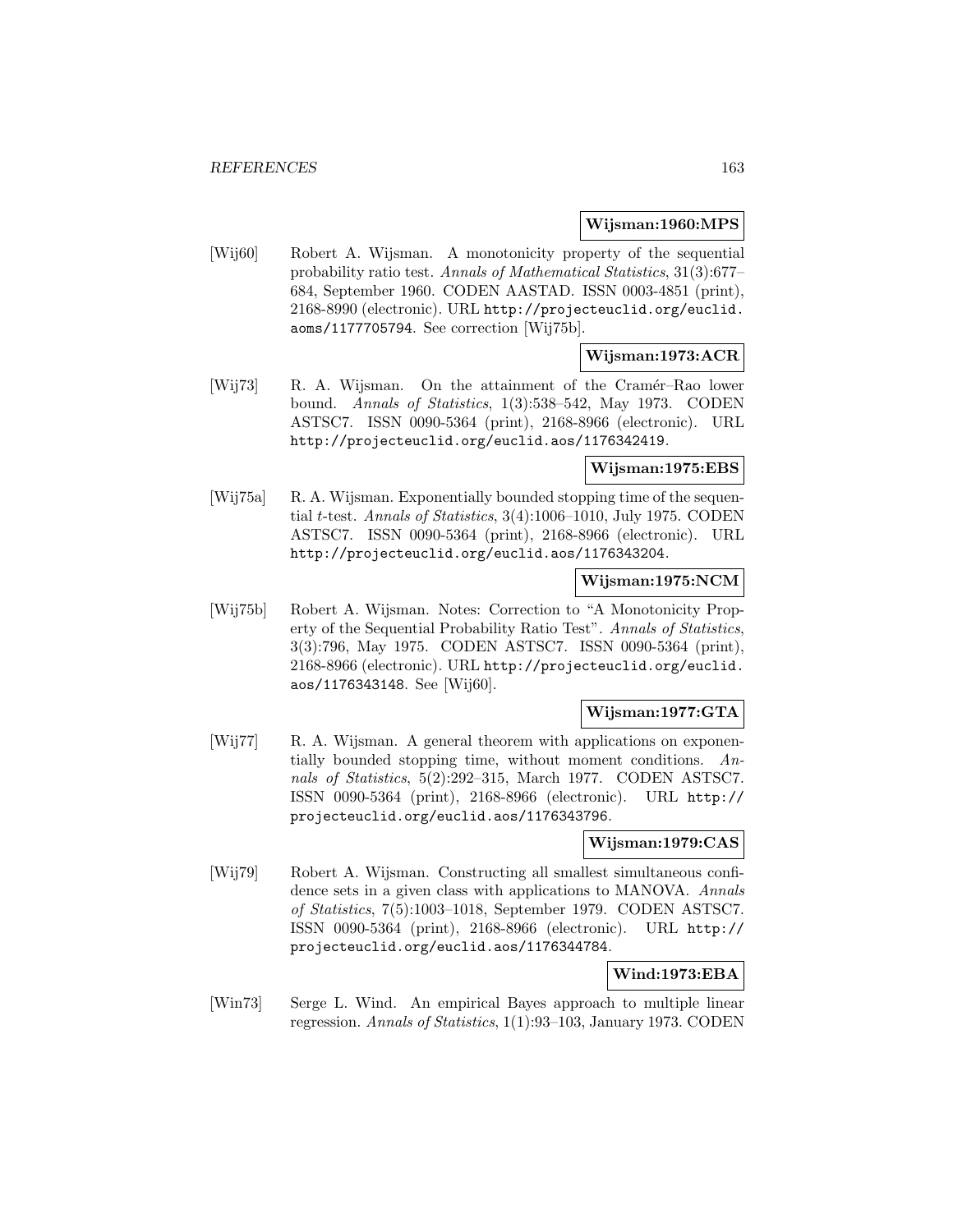ASTSC7. ISSN 0090-5364 (print), 2168-8966 (electronic). URL http://projecteuclid.org/euclid.aos/1193342385.

### **Winter:1975:RSC**

[Win75] B. B. Winter. Rate of strong consistency of two nonparametric density estimators. Annals of Statistics, 3(3):759–766, May 1975. CODEN ASTSC7. ISSN 0090-5364 (print), 2168-8966 (electronic). URL http://projecteuclid.org/euclid.aos/1176343142.

### **Withers:1975:CEP**

[Wit75] C. S. Withers. Convergence of empirical processes of mixing rv's on [0, 1]. Annals of Statistics, 3(5):1101–1108, September 1975. CODEN ASTSC7. ISSN 0090-5364 (print), 2168-8966 (electronic). URL http://projecteuclid.org/euclid.aos/1176343242.

### **Weinert:1974:SIR**

[WK74] Howard L. Weinert and Thomas Kailath. Stochastic interpretations and recursive algorithms for spline functions. Annals of Statistics, 2 (4):787–794, July 1974. CODEN ASTSC7. ISSN 0090-5364 (print), 2168-8966 (electronic). URL http://projecteuclid.org/euclid. aos/1176342765.

### **Woodroofe:1974:MLE**

[Woo74] Michael Woodroofe. Maximum likelihood estimation of translation parameter of truncated distribution II. Annals of Statistics, 2(3): 474–488, May 1974. CODEN ASTSC7. ISSN 0090-5364 (print), 2168-8966 (electronic). URL http://projecteuclid.org/euclid. aos/1176342708.

### **Woodroofe:1977:SOA**

[Woo77] Michael Woodroofe. Second order approximations for sequential point and interval estimation. Annals of Statistics, 5(5):984–995, September 1977. CODEN ASTSC7. ISSN 0090-5364 (print), 2168- 8966 (electronic). URL http://projecteuclid.org/euclid.aos/ 1176343953.

#### **Woodroofe:1978:LDL**

[Woo78] Michael Woodroofe. Large deviations of likelihood ratio statistics with applications to sequential testing. Annals of Statistics,  $6(1)$ : 72–84, January 1978. CODEN ASTSC7. ISSN 0090-5364 (print), 2168-8966 (electronic). URL http://projecteuclid.org/euclid. aos/1176344066.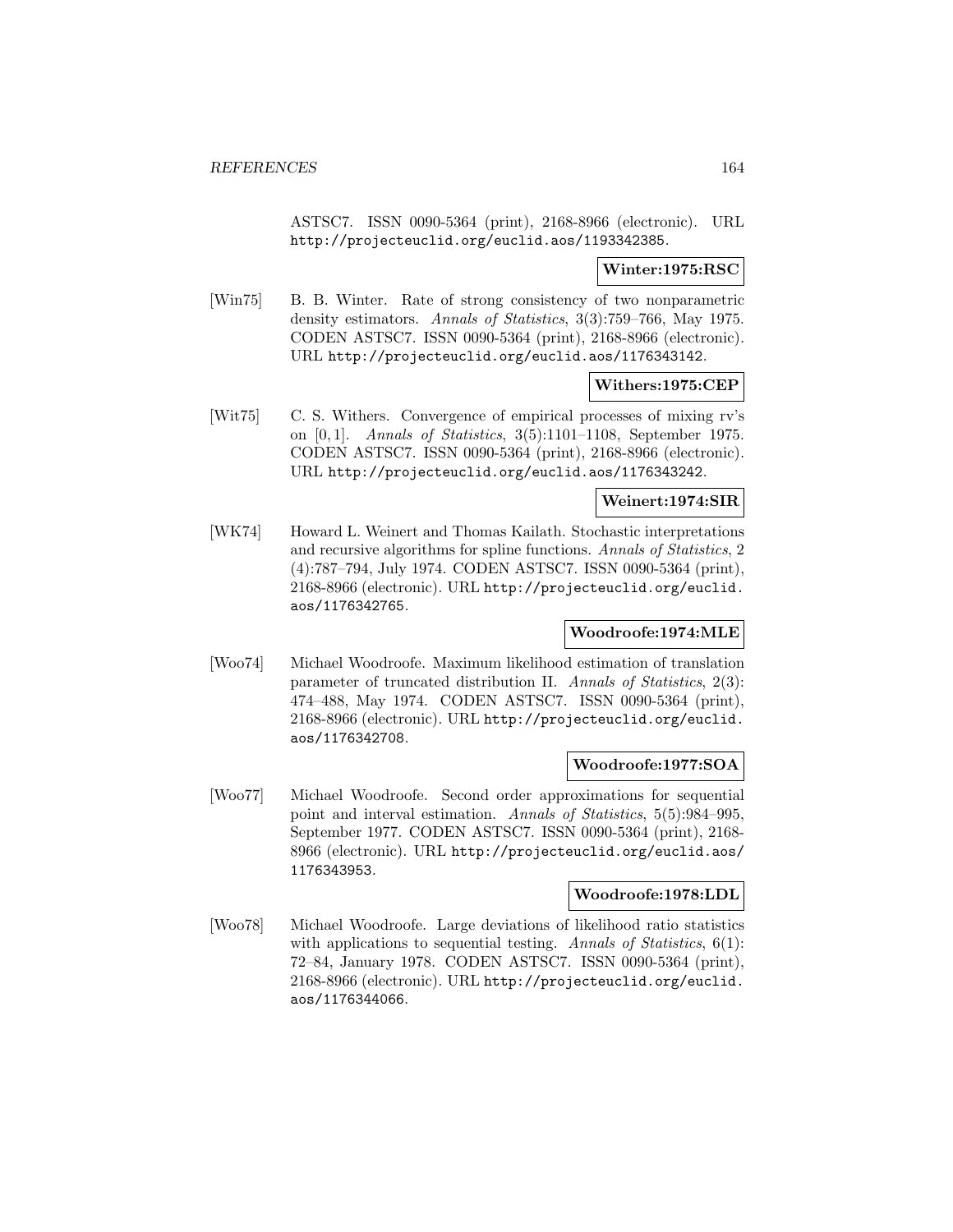# **Wu:1978:SAA**

[Wu78] Chien-Fu Wu. Some algorithmic aspects of the theory of optimal designs. Annals of Statistics, 6(6):1286–1301, November 1978. CODEN ASTSC7. ISSN 0090-5364 (print), 2168-8966 (electronic). URL http://projecteuclid.org/euclid.aos/1176344374.

### **Weiss:1973:MLE**

[WW73] L. Weiss and J. Wolfowitz. Maximum likelihood estimation of a translation parameter of a truncated distribution. Annals of Statistics, 1(5):944–947, September 1973. CODEN ASTSC7. ISSN 0090- 5364 (print), 2168-8966 (electronic). URL http://projecteuclid. org/euclid.aos/1176342515.

# **Wu:1978:CGS**

[WW78] Chien-Fu Wu and Henry P. Wynn. The convergence of general step-length algorithms for regular optimum design criteria. Annals of Statistics, 6(6):1273–1285, November 1978. CODEN ASTSC7. ISSN 0090-5364 (print), 2168-8966 (electronic). URL http:// projecteuclid.org/euclid.aos/1176344373.

# **Wynn:1977:CSF**

[Wyn77] H. P. Wynn. Convex sets of finite population plans. Annals of Statistics, 5(2):414–418, March 1977. CODEN ASTSC7. ISSN 0090- 5364 (print), 2168-8966 (electronic). URL http://projecteuclid. org/euclid.aos/1176343809.

### **Yahav:1979:SP**

[Yah79] Joseph A. Yahav. On a screening problem. Annals of Statistics, 7 (5):1140–1143, September 1979. CODEN ASTSC7. ISSN 0090-5364 (print), 2168-8966 (electronic). URL http://projecteuclid.org/ euclid.aos/1176344797.

#### **Yakowitz:1974:MHT**

[Yak74] S. Yakowitz. Multiple hypothesis testing by finite memory algorithms. Annals of Statistics, 2(2):323–336, March 1974. CODEN ASTSC7. ISSN 0090-5364 (print), 2168-8966 (electronic). URL http://projecteuclid.org/euclid.aos/1176342666.

#### **Yakowitz:1979:NEM**

[Yak79] Sidney Yakowitz. Nonparametric estimation of Markov transition functions. Annals of Statistics, 7(3):671–679, May 1979. CODEN ASTSC7. ISSN 0090-5364 (print), 2168-8966 (electronic). URL http://projecteuclid.org/euclid.aos/1176344687.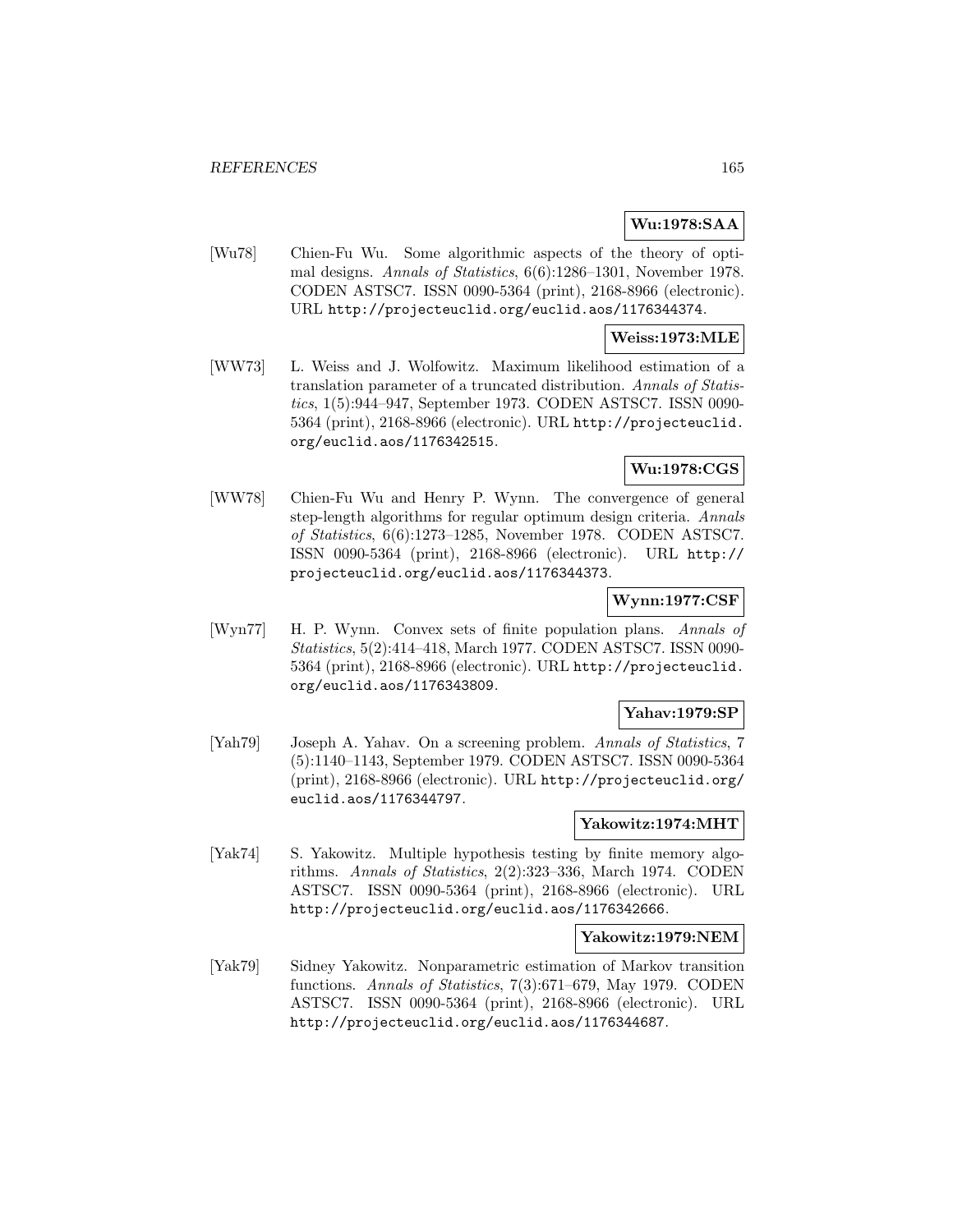### **Yang:1977:GDT**

[Yan77] S. S. Yang. General distribution theory of the concomitants of order statistics. Annals of Statistics, 5(5):996–1002, September 1977. CODEN ASTSC7. ISSN 0090-5364 (print), 2168-8966 (electronic). URL http://projecteuclid.org/euclid.aos/1176343954.

### **Yang:1978:EBF**

[Yan78] Grace L. Yang. Estimation of a biometric function. Annals of Statistics, 6(1):112–116, January 1978. CODEN ASTSC7. ISSN 0090- 5364 (print), 2168-8966 (electronic). URL http://projecteuclid. org/euclid.aos/1176344070.

## **Yohai:1977:ABL**

[YM77] Victor J. Yohai and Ricardo A. Maronna. Asymptotic behavior of least-squares estimates for autoregressive processes with infinite variances. Annals of Statistics, 5(3):554–560, May 1977. CODEN ASTSC7. ISSN 0090-5364 (print), 2168-8966 (electronic). URL http://projecteuclid.org/euclid.aos/1176343855.

## **Yohai:1979:ABE**

[YM79] Victor J. Yohai and Ricardo A. Maronna. Asymptotic behavior of M-estimators for the linear model. Annals of Statistics,  $7(2)$ : 258–268, March 1979. CODEN ASTSC7. ISSN 0090-5364 (print), 2168-8966 (electronic). URL http://projecteuclid.org/euclid. aos/1176344610.

### **Yohai:1973:AOB**

[Yoh73] Victor J. Yohai. Asymptotically optimal Bayes sequential design of experiments for estimation. Annals of Statistics, 1(5):822–837, September 1973. CODEN ASTSC7. ISSN 0090-5364 (print), 2168- 8966 (electronic). URL http://projecteuclid.org/euclid.aos/ 1176342504.

# **Yohai:1974:REL**

[Yoh74] Victor J. Yohai. Robust estimation in the linear model. Annals of Statistics, 2(3):562–567, May 1974. CODEN ASTSC7. ISSN 0090- 5364 (print), 2168-8966 (electronic). URL http://projecteuclid. org/euclid.aos/1176342717.

## **Zamir:1973:NVG**

[Zam73] Shmuel Zamir. On the notion of value for games with infinitely many stages. Annals of Statistics, 1(4):791–796, July 1973. CODEN